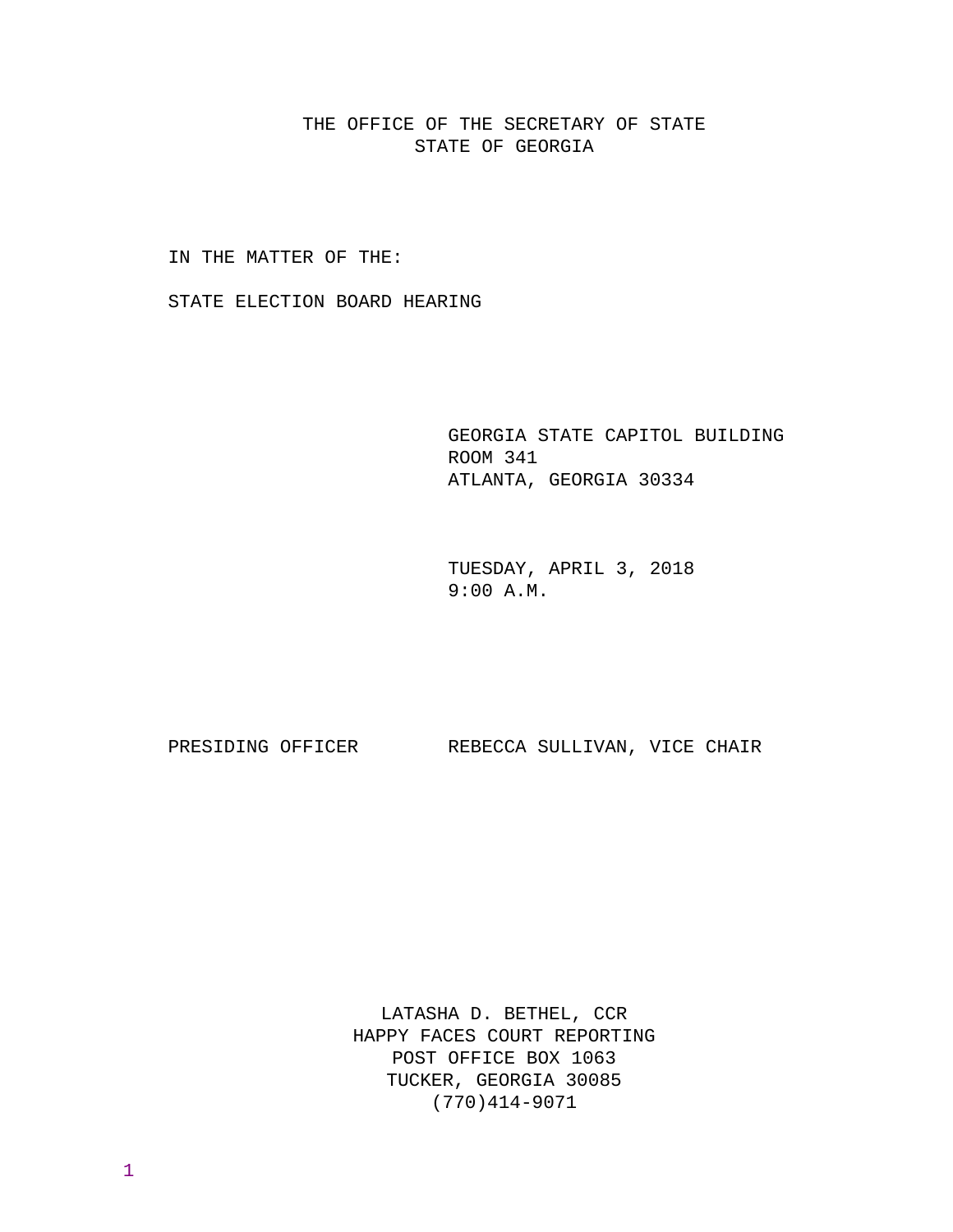# APPEARANCE OF THE PANEL FROM LEFT TO RIGHT

Ralph F. Simpson, Member, State Election Board, State of Georgia

Rebecca N. Sullivan, Vice Chair, State Election Board, State of Georgia

David J. Worley, Member, State Election Board, State of Georgia

(By Phone) Seth Harp, Member, State Election Board, State of Georgia

## ALSO PRESENT IN ORDER OF PRESENTATION

Russell Lewis, Chief Investigator, Investigations Division, Secretary of State Office, State of Georgia

M. Frances Watson, Investigations Supervisor, Investigations Division, Secretary of State Office, State of Georgia

Cristina Correria, Office of Attorney General, Government Services and Employment Division, State of Georgia

Chris Harvey, Elections Director, Secretary of State Office, State of Georgia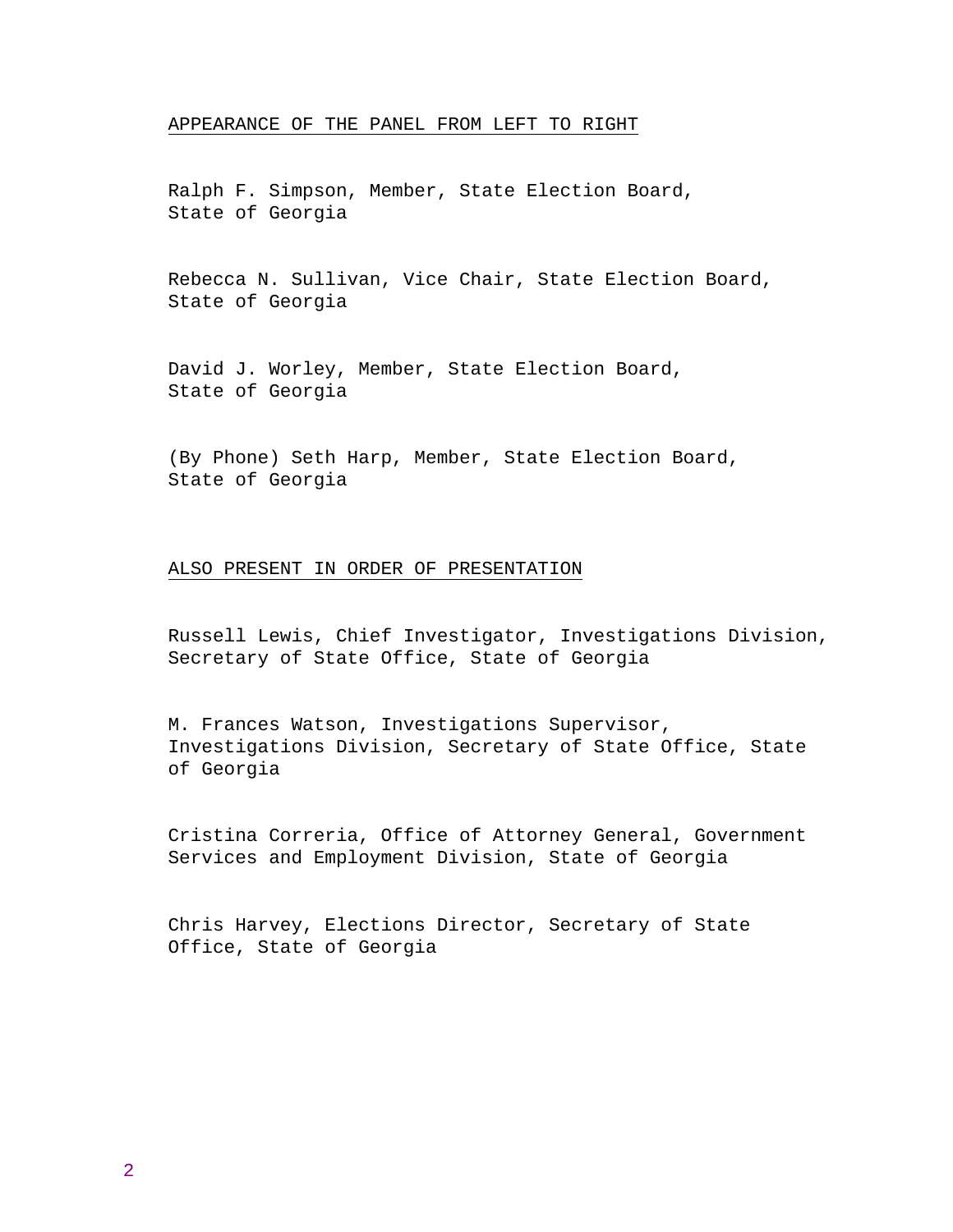**MS. SULLIVAN**: Thank you. We will go ahead and call this meeting to order. Secretary Kemp could not be with us today, so I will be trying out my new role as vice-chair of the State Election Board in chairing the meeting today. We will call this meeting to order. Judge Simpson, if you would like to lead us in the invocation and pledge.

### **(INVOCATION)**

## **(PLEDGE OF ALLEGIANCE)**

**MS. SULLIVAN**: The first item on our agenda is approval of the minutes from the State Election Board meeting of September 20th, 2017 and the special-called State Election's board meeting on November 7th, 2017. These minutes have been provided to the board members. Do any of the board members have any corrections to those minutes?

**MR. SIMPSON**: I move that the minutes of both meetings be approved.

**MS. SULLIVAN**: Judge Simpson has made a motion that we approve both sets of minutes. I'll second that. All in favor?

(Whereupon the vote was unanimous.)

**MS. SULLIVAN:** Any opposed and that motion passes. That brings us to the public comment section of our agenda. We welcome public comment from any of you who have filled out these public comment cards, and if anyone has joined us late and would like to speak, please, come up to the front and fill out one of these cards. I'll ask that you come up and use this wireless mic that Kevin has to speak. The first person we have to speak is Mr. Fortune. If you would please identify yourself. State your name and your address for the record, and we will allow, as is our custom, two minutes for each person.

**MR. FORTUNE**: Hi, my name is John Fortune (phonetic). My address is P.O. Box 525, Athens, Georgia. I have come here today to address the issue that I have been addressing with this board and legislators for the past 14 years and that is our broken election system. As you-all know, in Georgia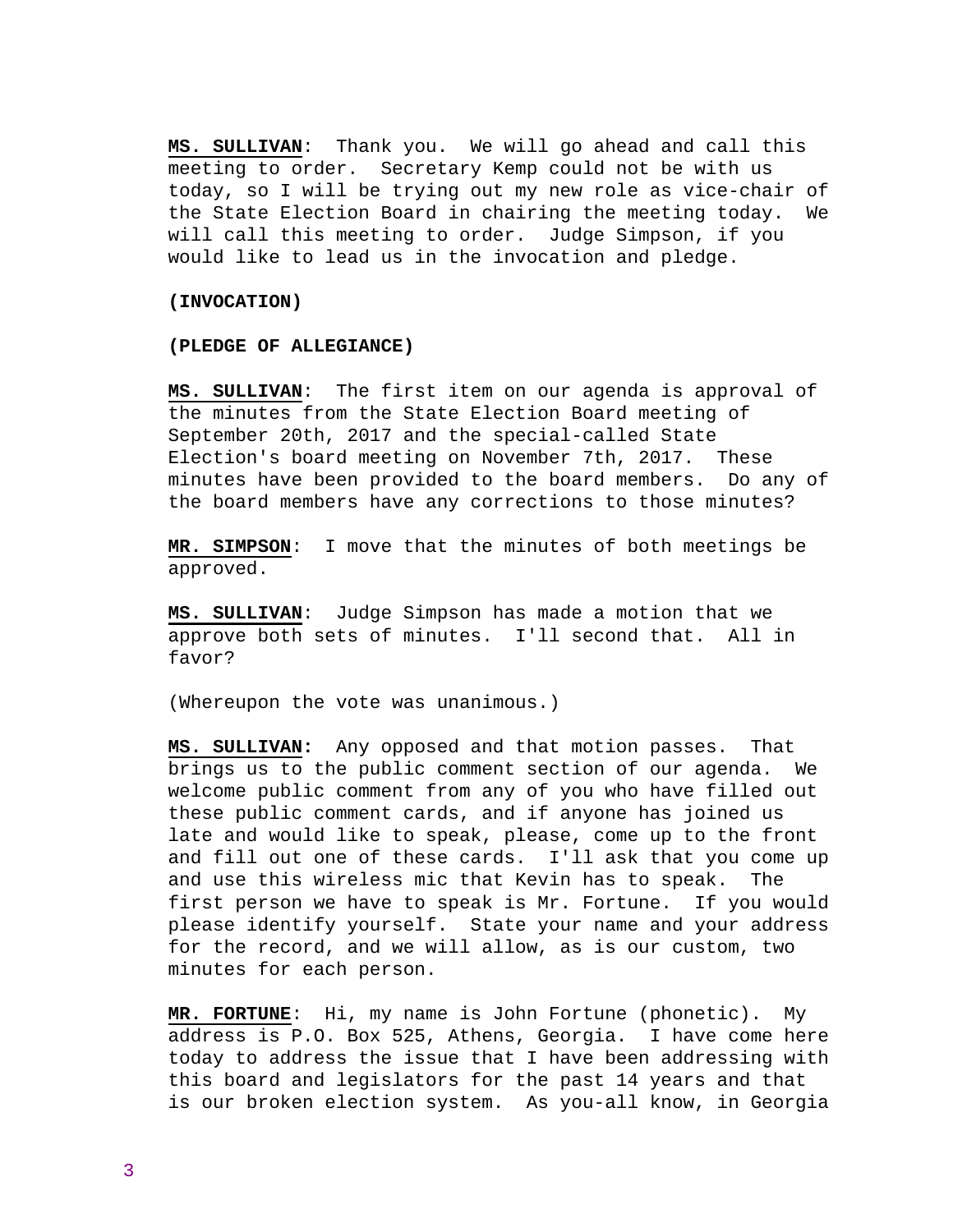we have been voting on the Diebold AccuVote TS Voting System since 2002. Those machines were sold to us by our former secretary of state turned lobbyist Lewis Massey. Lewis Massey went through the revolving door and became a lobbyist for the company that subsequently became Deibold Election System. That company originally was called Global Elections Management Systems, and they looked for the best and brightest to program and be the technical lead on these machines. They sought a person convicted of sophisticated computerized embezzlement as the judge who convicted him stated during his sentencing hearing. I would like to enter into the record, here, his conviction papers, and I would also like to enter one other item, the cover sheet for a 2006 error analysis of Georgia's voting machines that came out of Princeton University, and all of the folks who are the authors are now professors of computer science and computer security. May I distribute this to the board?

**MS. SULLIVAN**: Yes, you may. I think your time is just about up.

**MR. FORTUNE:** Because these issues have not been addressed, I am throwing my hat into the ring to run for Senate District 46. These issues have failed to be addressed, and the legislature put forth a very deceptive bill that would allow very expensive computers called ballot marking devices to substitute for ten-cent pens in marking paper ballots. Thank you.

**MS. SULLIVAN**: Thank you. Mr. Raymond Davis (phonetic)?

**MR. SMITH:** That's me. I am what is left of a stroke so you-all have to give me some space. I am Wallace Smith (phonetic), and I run the precinct in Newton County called (indiscernible). It's on Highway 212, and we've noticed some things over a period of the last 20 years or so that need to be brought before you-all. Number 1 is that our voters are most opposed to you people releasing information about them as to what party they voted. They feel like that is a violation of their constitutional right to a secret ballot because you have even one person on that party that's running opposed, you have exposed their vote and all of them, and I have had many people speak to me. They do not mind choosing a party. What they mind is youall exposing what party they chose. I also noticed that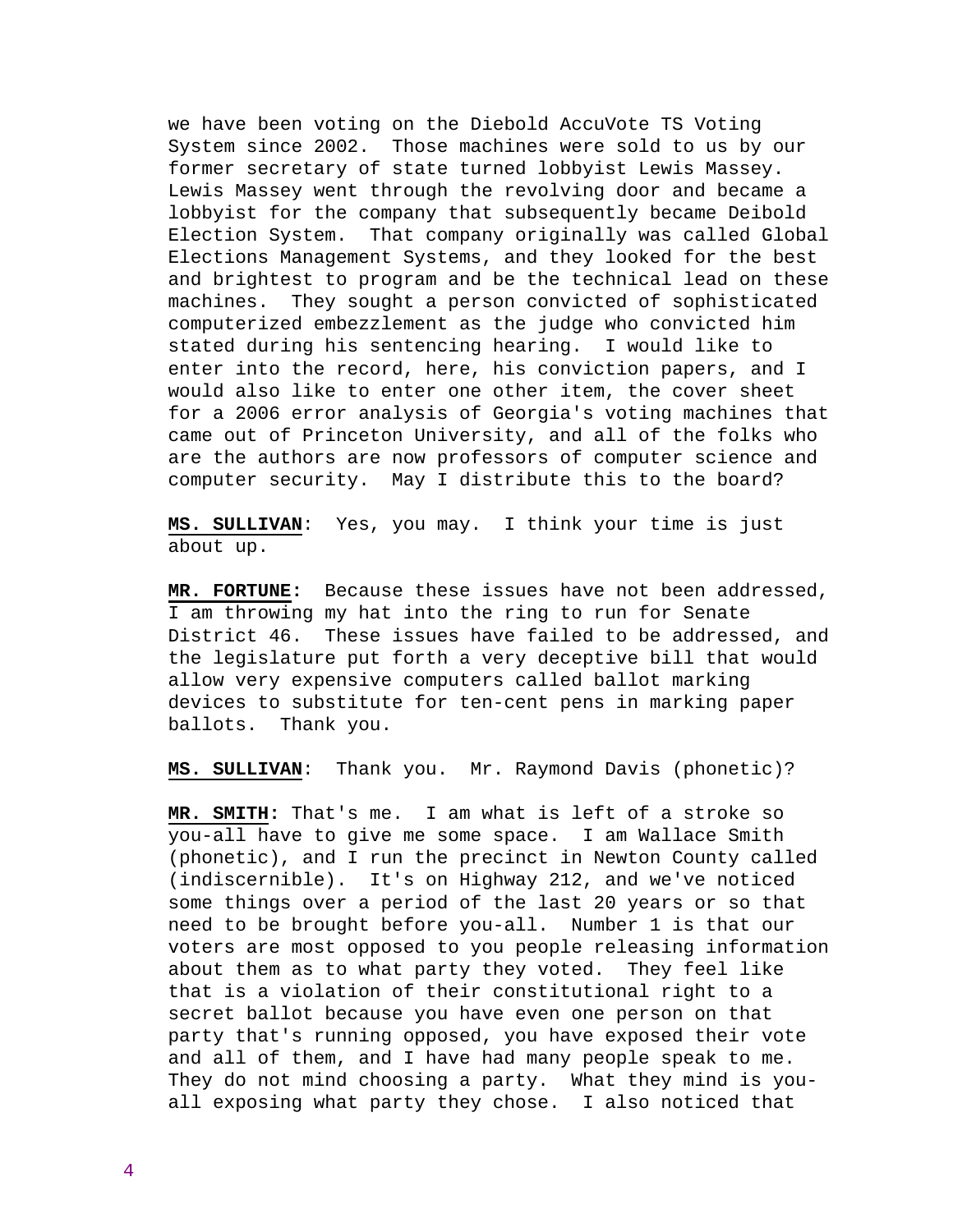during the election up in Wisconsin that information was actually used against a lot of voters, and they were attacked because they were identified as a certain party.

 The second thing I want to do, we run a big precinct with over 6,000 registered voters. In order to accomplish that, I go into the high schools every year in November elections and hire students there, which the high school sends me. We go through the training process. They come from the AP government class. Only the AP government class because they are interested in it, and those kids come in and help us in our precinct. I do that for three reasons, essentially Number 1 is I need help. I have a lot of voters. Number 2 is that I am building for the future. You know, you guys operate the oldest functioning operation on the face of the earth. If we went through a bad winter, like in 1918, and a lot of people died of the flu, you would be out of business because your average worker in the precinct is over 75 years old. The third reason that I do it and most importantly is that the children, the teenagers, show to everyone who comes into my precinct --

**MS. SULLIVAN**: Mr. Davis, your time is up. If you can just wrap it up.

**MR. DAVIS:** -- everyone that comes into my precinct is that we're honest and aboveboard because you have teenage students in there from high school, the best that they can send you. You people should be looking to do that for the future.

**MS. SULLIVAN**: Thank you very much. Thank you for being here. Do we have any other members of the public that would like to speak about a matter that is not one of the cases on the agenda?

(No response.)

**MS. SULLIVAN**: Okay. That will close our public comment period. We will now begin our investigations report. The first group of cases are consent cases which we would normally consider in a block and vote to dismiss those cases unless any member of the board would like to pull one of those cases or if any member of the public would like to speak and like for the board to discuss one of those cases. So I will first ask Senator Harp or Judge Simpson if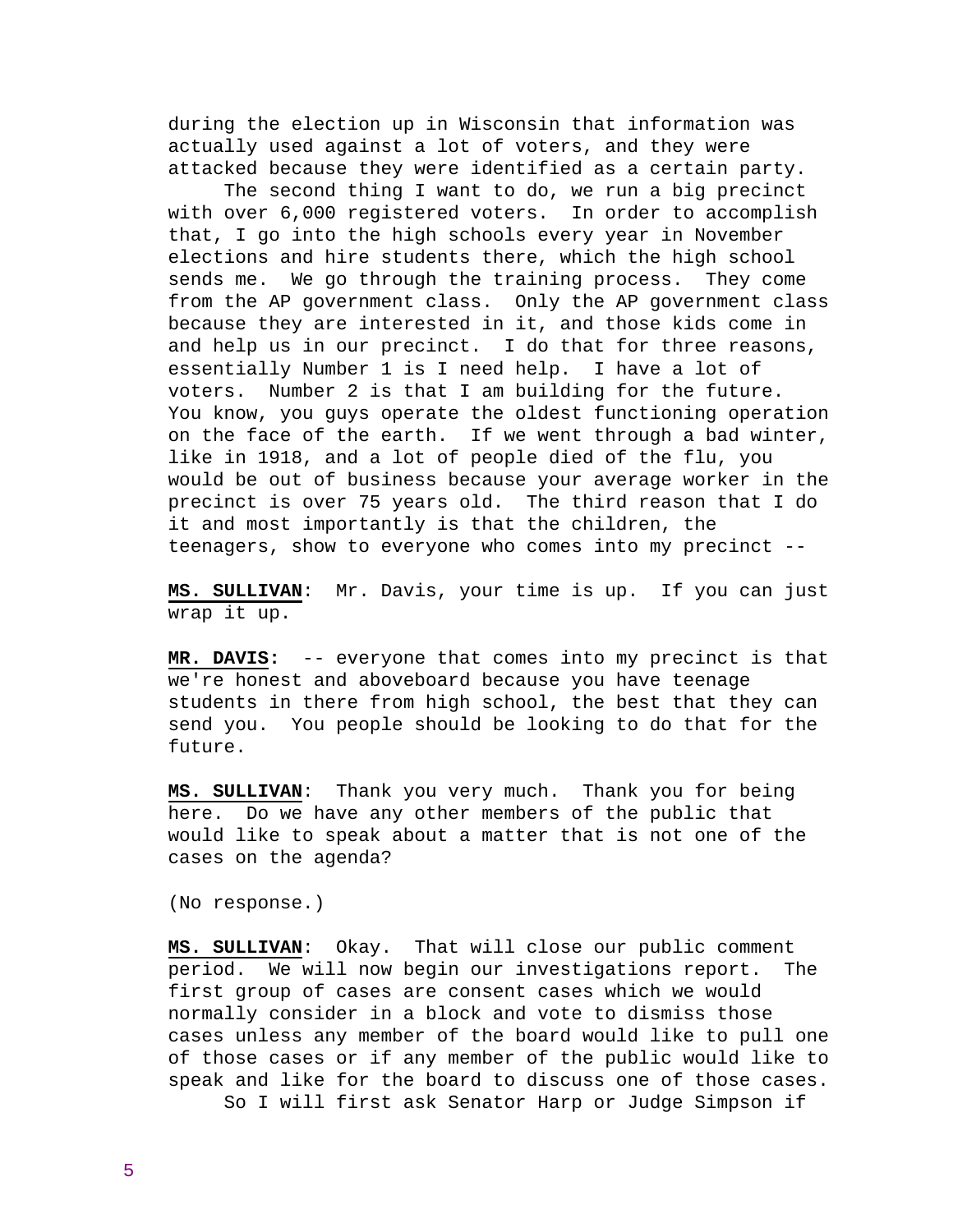there are any cases they would like to pull off the consent calendar for discussion.

**MR. SIMPSON**: I have none.

**MR. HARP**: I do not.

**MS. SULLIVAN**: Mr. Worley will be joining us a little bit later this morning. He had a court obligation that he could not miss, but he has asked me to pull off four cases off of the consent calendar for discussion. Those cases are SEB Case No. 2014-075, Douglas County voter turned away and that is Tab No. 3 in your binder. The second case is SEB Case No. 2016-077, Liberty County and that is Tab 15. The third case is SEB Case No. 2016- 126, Carroll County, Tab Number 17 in your binder and SEB Case No. 2017-052, City of Temple which is Tab 32.

 So we will pull those cases off of the consent calendar. We are going to go ahead and move those to the end of the calendar so that we can discuss those when Mr. Worley arrives. Are there any other cases on the consent calendar that anyone here would like for us to pull off?

**UNIDENTIFIED SPEAKER**: Hart County case.

**MS. SULLIVAN**: Hart County.

**MR. LEWIS**: Hart County is on the letter agenda.

**MS. SULLIVAN**: Okay. We are first taking the consent cases. We will get to that. Any other cases on the consent calendar anyone here would like the board to pull and discuss separately?

(No response.)

**MS. SULLIVAN**: Okay. I will entertain a motion to dismiss the consent cases that are listed in our binder except for the four that we have pulled just now.

**MR. SIMPSON**: So moved.

**MS. SULLIVAN**: Judge Simpson has made that motion.

**MR. HARP**: Second.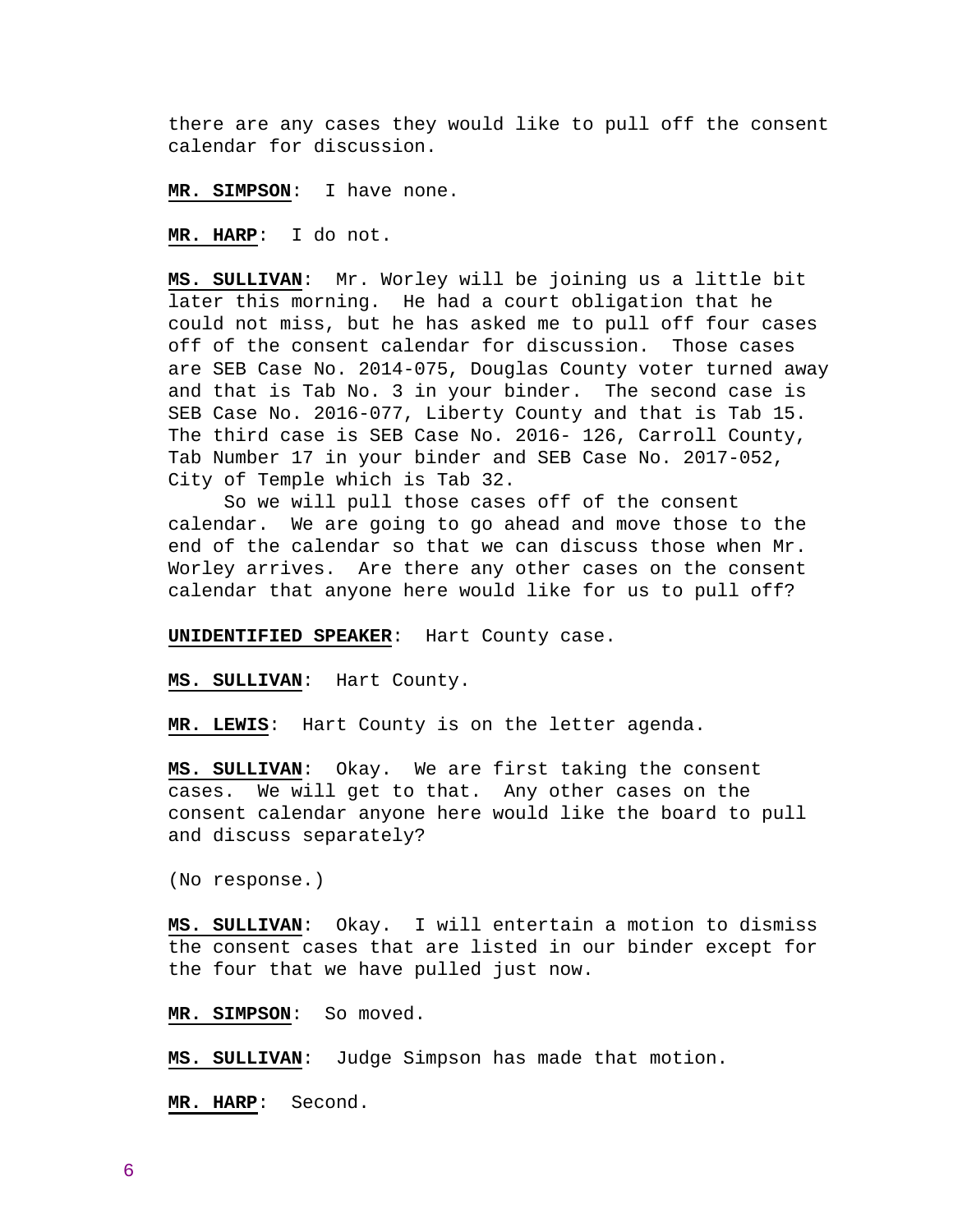**MS. SULLIVAN**: Senator Harp has seconded. All in favor?

(Whereupon the vote was unanimous.)

**MS. SULLIVAN**: None opposed. That motion passes. We will move on to the letter cases. We normally also vote on these in a block, but I believe that we are going to pull several of these. Hart County has been requested that we pull that case. That is SEB Case No. 2015-036. And Mr. Lewis, do we have some more cases that we would like to pull to discuss separately?

**MR. LEWIS**: Yes, ma'am. We would request that 2015-037, Tab Number 36, Irwin County staffing issues. Also 2015- 049, City of Lumpkin, Tab Number 37. 2015-055, the City of Sumner, Tab Number 38 and 2015-063, City of Sparta, Tab Number 31.

**MS. SULLIVAN**: Is there any member of the public here that would like to speak to one of these letter cases? I believe we only have three cases left to vote on as a block. That would be SEB Case No.2014-024, Douglas County; Case No. 2015-030, Telfair County; Case No. 2015-083, City of Richmond Hill, Bryan.

**UNIDENTIFIED SPEAKER:** I would like to speak on SEB 2015- 019, Wilkinson County.

**MR. LEWIS**: That's on the consent agenda.

**MS. SULLIVAN**: We just voted to dismiss that case. Did you still want to speak regarding the case, ma'am?

## **UNIDENTIFIED SPEAKER**: Yes.

**MS. SULLIVAN:** We will get to that after we discuss the letter cases. We will come back and allow that public comment.

 Now would be a time for a motion to go ahead and issue a letter of instruction in 2014-024, Douglas County; 2015- 030, Telfair County; 2015-083, City of Richmond Hill. I will move that we issue a letter of instruction in those three cases.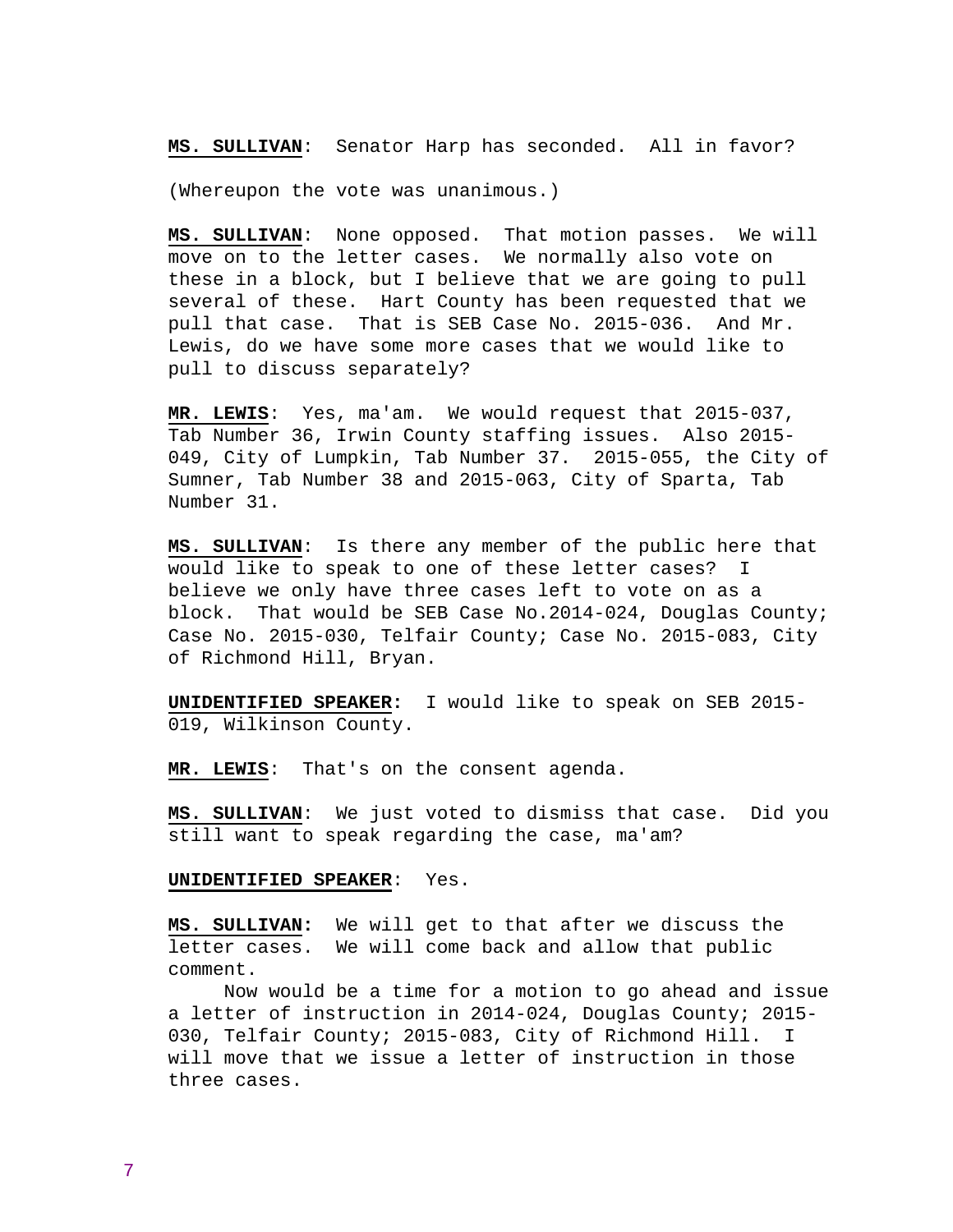### **MR. SIMPSON**: Second.

**MS. SULLIVAN**: Judge Simpson, seconds. All in favor?

(Whereupon the vote was unanimous.)

**MS. SULLIVAN:** None opposed. We will have a letter of instruction issued in those three cases. Mr. Lewis, are you ready to present Hart County 2015-036?

**MR. LEWIS**: Yes, ma'am, Madam Chair. This is 2015, Number 36, Hart County, L&A testing. In this complaint July 2015, the Secretary of State's office opened an investigation into complaints related to the general primary election of May 20th and December 2nd, 2014 general runoff in Hart County. There were five allegations which included issues such as L&A testing was not properly posted prior to the December 2nd runoff. An observer was forced to leave tabulation during the May 20th election and was not allowed to observe in the absentee ballot. The December 2nd runoff were allegedly counted at a precinct and not at the probate office on election night. They were counted without supervision by a member of the Democratic or Republican party. Those were the allegations. During our investigation it was confirmed that Hart County did not publish a notice concerning the preparation and testing of the DREs in the legal organ prior to the December 2nd, 2014 election. All the other allegations were unsubstantiated.

 Our recommendation was that Judge Merry Kirk (phonetic), the Hart County probate judge, be issued a letter of instruction regarding the violation of notice not being posted.

**MS. SULLIVAN**: Thank you. Do we have any members of the public that would like to speak?

(Signifies.)

**MS. SULLIVAN**: If you will go ahead and come forward and state your name and address for the record, please.

**MS. STRESSER**: Mary Beth Stresser (phonetic), 151 Woodlake Landing (phonetic), Hartwell, Georgia. Again, I have been here once before on a partial investigation of the complaints I made, and you said you would revisit them.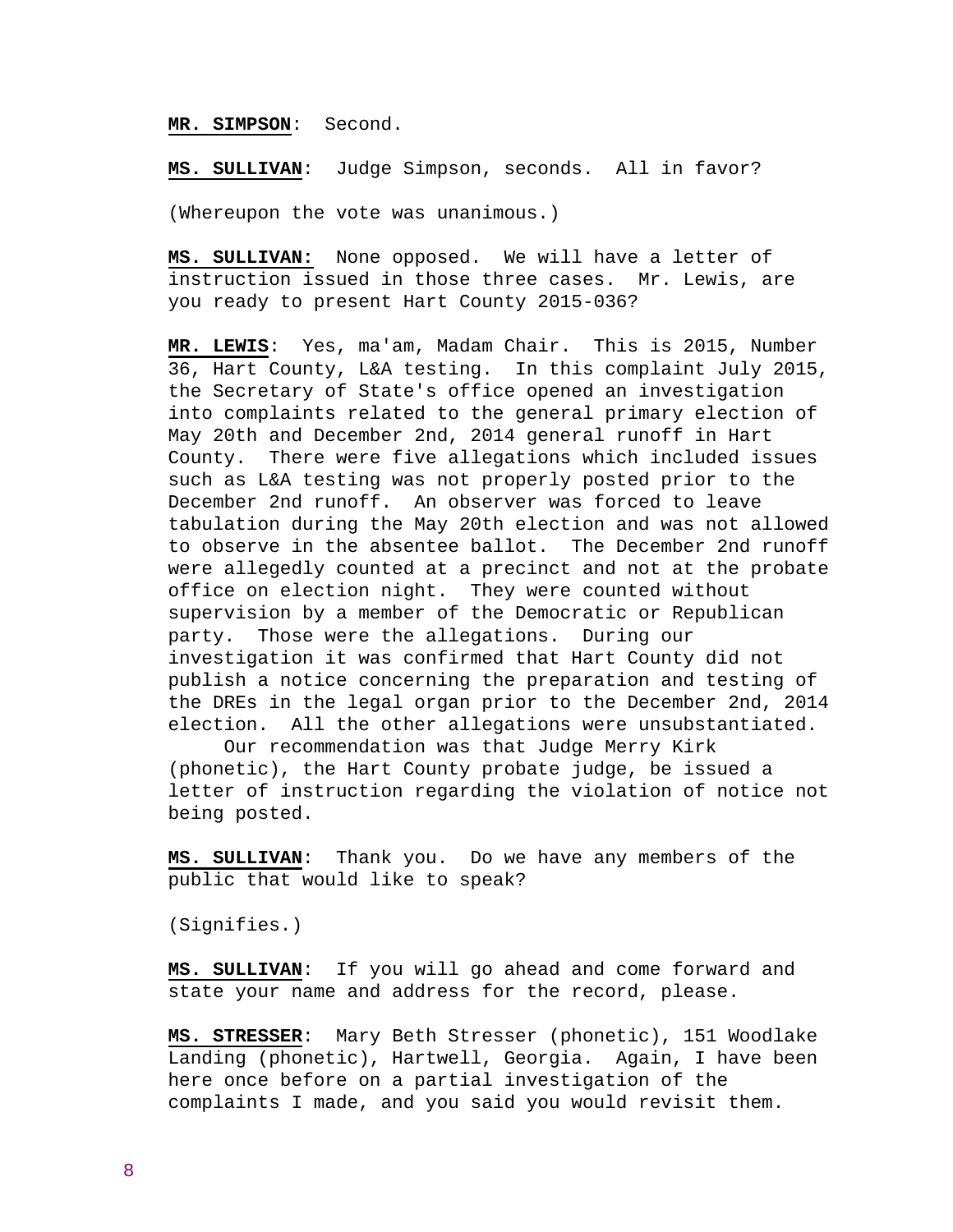Our probate judge who is also the deputy chief of elections, she ran her own election for probate judge. Her husband programmed the machines for her election. Her daughters worked as poll workers in her election, and I made a complaint within the week to the local Superior Court. I was told they sent it on here. The fellow I talked to here said they never got it, but he got a copy made by the probate court dated about a week after the election where I made the complaint. She should not be our judge because every vote that she handled or her daughters handled or her husband handled (indiscernible). Every single bid in that election should have been thrown out and that was four years ago. She ran last year. Nobody ran against her, but she should not have made it through. It should not have taken four years to even get to this point.

 And about what this fellow said, I was told by the county attorney that there was a meeting -- I was told about election board meetings. There was a meeting in which they all agreed I was removed from the tabulation improperly. I handed the investigator at that time a copy of the recording where the judge -- the judge, the superintendent, he removed me from the meeting illegally. The tabulation for that -- not the judges, the one before, was conducted secretly. Thirty seconds after midnight, there was a manual entry. Nobody knows what that manual entry was. Eight votes disappeared. Eight cast ballots disappeared from the precinct to the courthouse -- I'm sorry. Twenty-one cast ballots now, not votes. Cast ballots disappeared from a machine at precinct level. Thirteen of them reappeared at the state level but not at the tabulation at the courthouse. There were three official results for that one election. I made that complaint. It never got -- somebody needs to pay attention to our county's elections.

**MS. SULLIVAN**: Thank you for being here. Mr. Lewis, have these allegations been investigated?

**MR. LEWIS**: Yes, ma'am. All the allegations were investigated as far as the L&A testing, and we were asked about whether the spouse was involved in any of that. The answer was no. All the ballots were transported to the probate office and counted as they normally do, and there wasn't any recollection of anybody being removed from tabulation.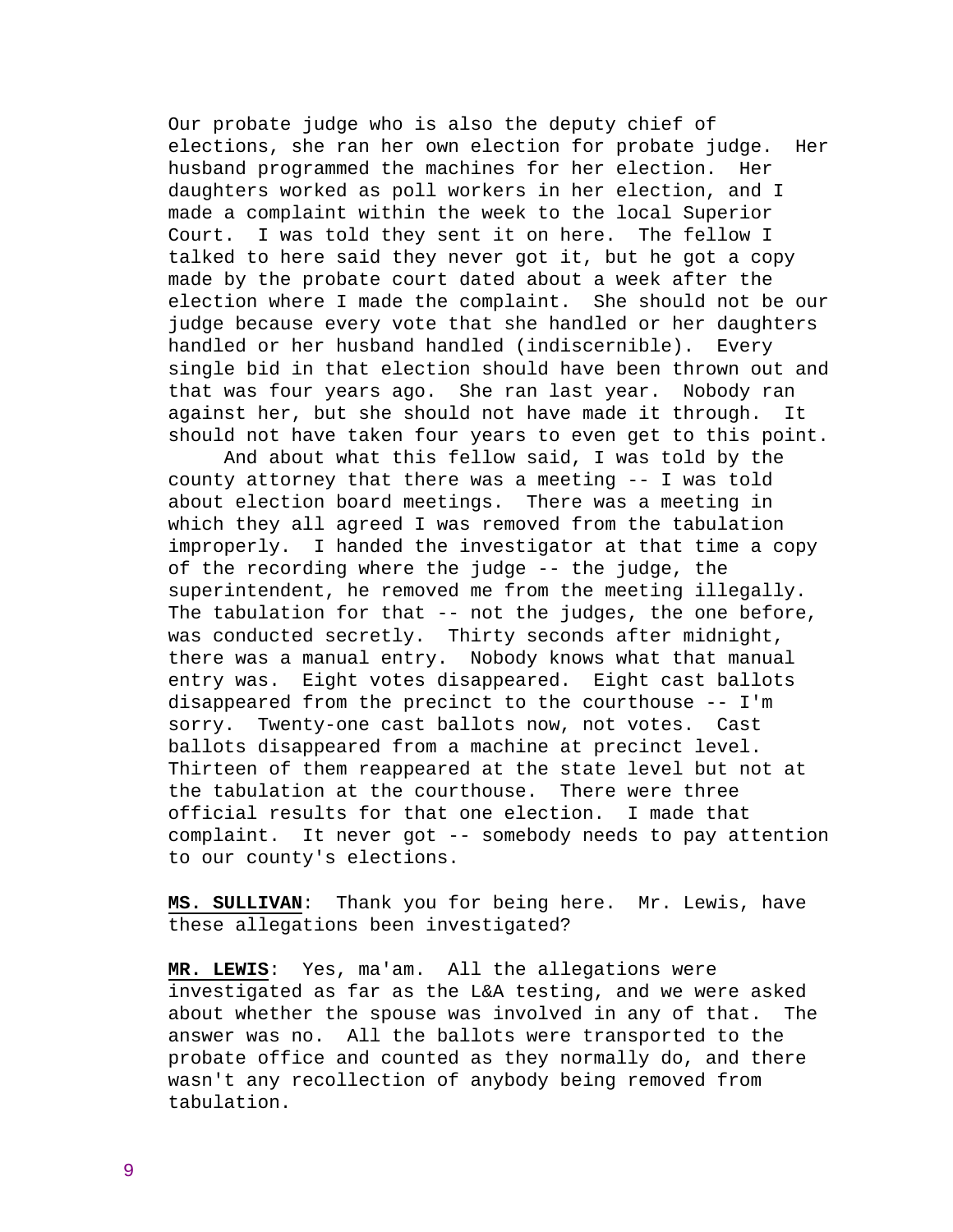**MS. SULLIVAN**: Thank you.

**MS. STRESSER**: The report that investigator received from me on CD, in that first election I made a complaint on, the husband of the deputy went alone to pick up the machine. The daughter went alone to another precinct to pick up the machine. That is on that recording where Ms. Merry Kirk, who is now our probate judge, sent her husband out this way, out that way, because the cards did not work and she handed them each a key. I was there. Handed them each a key and told them to go and get the machines. They went alone. He had a poll worker's name tag, but he is not listed as a poll worker in the paperwork. He is not paid as a poll worker. He was able to handle machines. He did the programming for that election too, unofficial, because he does the computers for the superior court judges. So they let him handle the election machines. He has the recording that states this, and if we can revisit this, I will bring a copy and give it to a different investigator and let him listen to it.

**MS. SULLIVAN**: Thank you.

**MS. STRESSER**: Thank you.

**MS. SULLIVAN**: And Mr. Lewis, the recommendation in this case is a letter of instruction?

**MR. LEWIS**: That is correct, Madam Chair.

**MR. SIMPSON**: So moved.

**MS. SULLIVAN**: Senator Harp, would you like to second that?

(No response.)

**MS. SULLIVAN**: I will second that motion. All in favor?

**MR. SIMPSON**: Aye.

**MS. SULLIVAN**: Aye.

(No response.)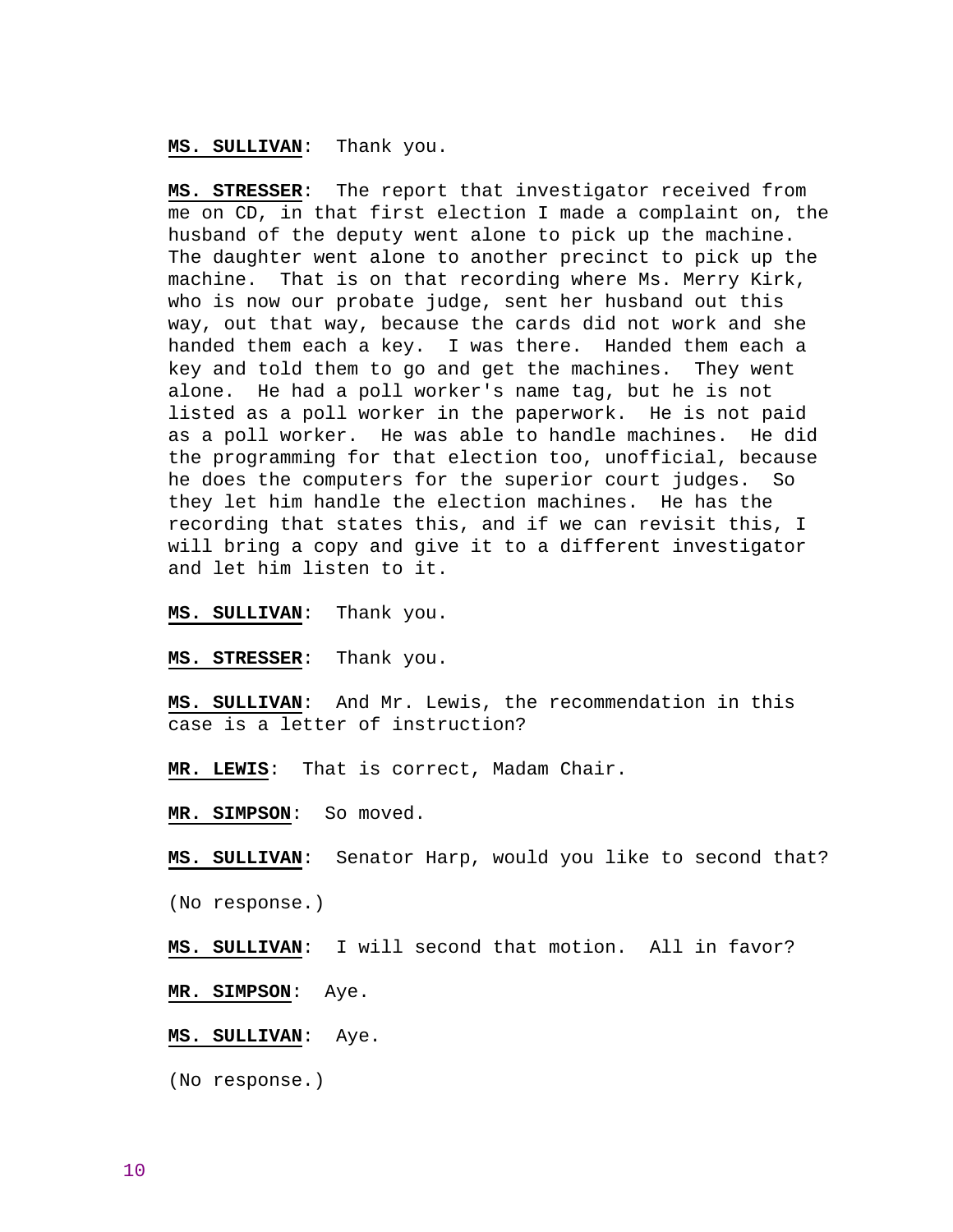**MS. SULLIVAN**: Senator Harp, the motion on the table is to issue a letter of instruction in the Hart County case. We had a motion and second. Would you like to aye or nay on that?

**MR. HARP**: I vote yes.

(Whereupon the vote was unanimous.)

**MS. SULLIVAN**: That is all in favor, none opposed. A letter of instruction will be issued in the Hart County case. Next case that we have is Case No. 2015-037, Irwin County. That is Tab 36 in our binders.

**MR. LEWIS**: Thank you, Madam Chair. In this case on July the 14th of 2015, the investigator with the Georgia Secretary of State's office conducted a polling station inspection in the Irwinville (phonetic) Community Center precinct in Irwin County. Investigator learned the poll manager was not assigned to work the entire day of the special election. Also, during the special election, supervisor Steve Hamby (phonetic) had contacted the Secretary of State's office about a vote count being off at the poll precinct due to an issue with a voter access card re-entering the DRE unit.

 In regards to the Irwin Community Center polling precinct not having a poll manager working the entire day, the investigation revealed evidence to support a violation of Georgia Elections Code. Election supervisor Steve Hamby acknowledged during the investigation the poll manager Ms. Hall (phonetic) was assigned to work at the Irwinville Community Center, but she was not able to work the entire day of the election. She stated that during Ms. Hall's absence he was on-call if he needed to be there in response, and I think he checked on the polling place four times during the day.

 In regards to the vote count being off by one, Mr. Hamby indicated that a voter access card was ejected prior to the elector completing the selection of casting their ballot. The elector left the poll location before notifying election officials to figure out what happened. The situation could have been rectified if the elector had made the poll workers aware of that. So the difference in the totals from the express poll and the DRE units was documented in the voting recount machine. The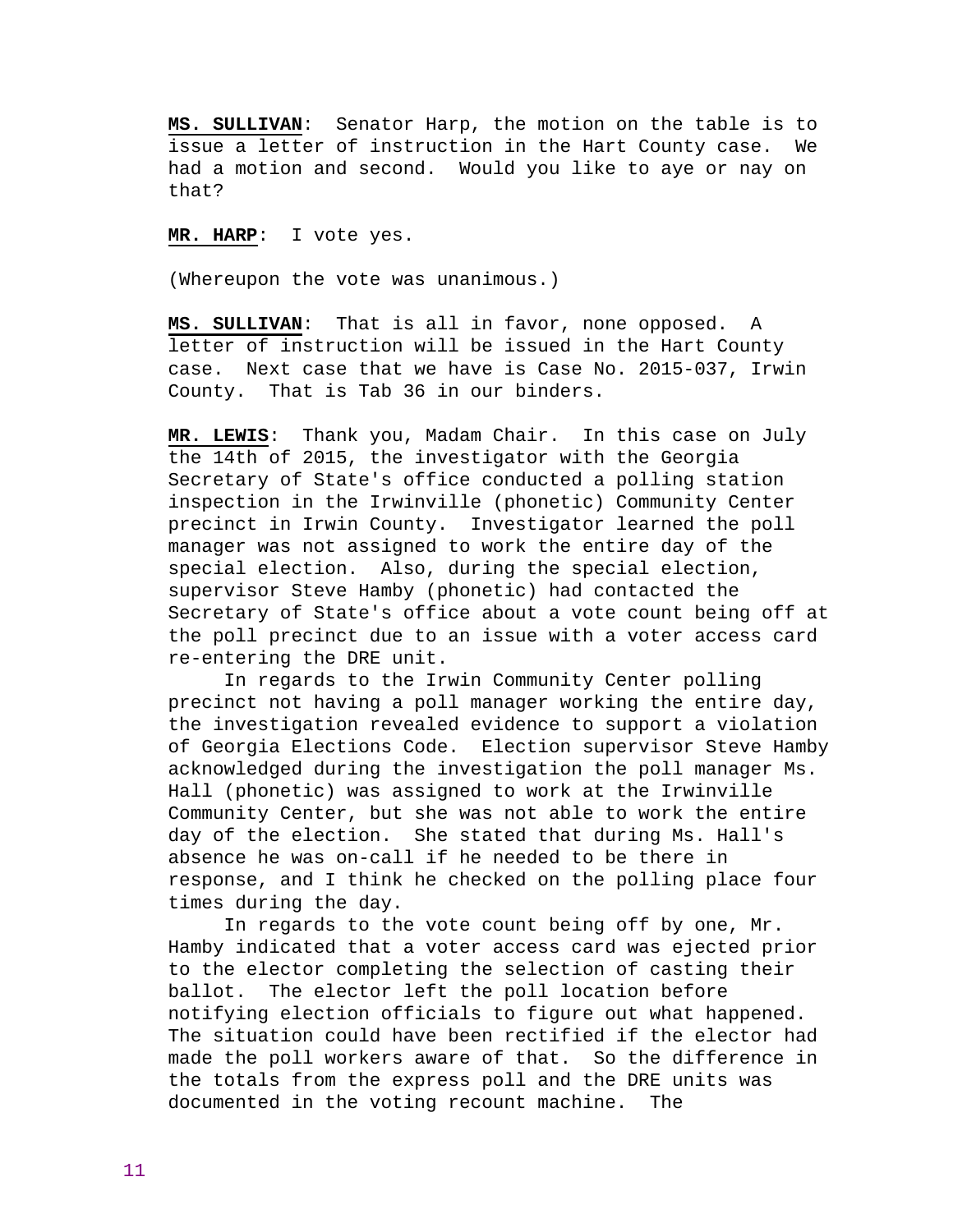investigation did not reveal any evidence to support violations of Georgia Elections Code.

 After reviewing the file, we have adjusted the violation in this case to reflect the more affirmative appointment of the poll manager. So the cite listed in your report is going to be changed. We would recommend that Irwin County board of elections and registrations be issued a letter of instruction for violation of O.C.G.A. 21-2-90 appointment of chief manager and two assistants.

**MS. SULLIVAN**: Is there any member of the public that would like to discuss this case?

(No response.)

**MS. SULLIVAN:** The recommendation is that a letter of instruction be issued to the Irwin County board of elections and registrations and Steve Hamby for violation of O.C.G.A. 21-2-90.

**MR. SIMPSON**: So moved.

**MS. SULLIVAN**: Judge Simpson makes that motion.

**MR. HARP**: Second.

**MS. SULLIVAN**: Senator Harp seconds that motion. All in favor?

(Whereupon the vote was unanimous.)

**MS. SULLIVAN**: Any opposed, and a letter of instruction will be issued in the Irwin County case. Next on our agenda is SEB Case No.2015-049, the City of Lumpkin, and that's Tab Number 37 in our binder.

**MS. WATSON:** In this case Lisa Ford (phonetic) alleged that during qualification for the City of Lumpkin, for the November 3rd, 2015 election, Mayor Charles Gibson refused to allow her and the general public to obtain the names of the people that were qualifying. Investigation shows that Dolores Sage (phonetic) the deputy clerk for the City of Lumpkin was asked to handle a municipal qualifying, as the person who had done so was no longer there. Dolores completed online training concerning municipal qualifying.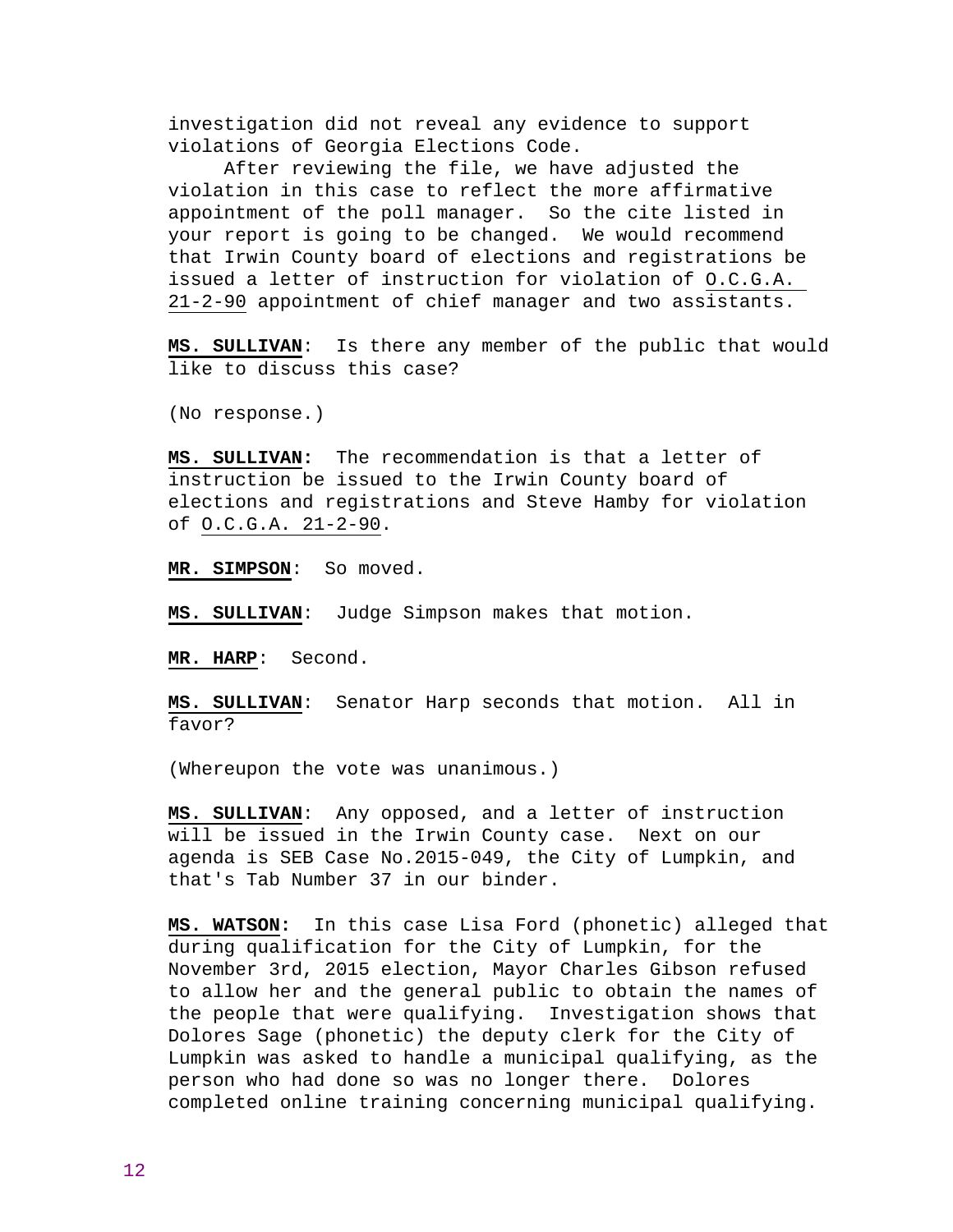Mayor Gibson advised that he knew that Dolores had not had any training concerning elections and instructed her to have anyone asking questions regarding elections to contact him. Lisa Ford advised that she asked Dolores Sage for the qualifications list in September of 2015. Dolores advised Lisa Ford that Mayor Gibson told her to forward anyone requesting election information to him or Nia Williams (phonetic), the assistant administrator for the city. Lisa came by several times to get the information and found Nia Williams' door closed with a "Do Not Disturb" sign and "The Mayor Unavailable." Dolores Sage cannot recall if she informed the mayor that Lisa Ford had specifically requested the names of those that qualified. Lisa Ford advised that the names were not released until after qualification closed. It was discovered that Charles Gibson was no longer the mayor of the city for the City of Lumpkin, and elections and qualifications have now been contracted out to Stewart County.

 We are recommending that the former mayor, Charles Gibson, the City of Lumpkin, and Dolores Sage, deputy clerk, be issued a letter of instruction for 21-2-72, when they failed to provide Ms. Ford with the documents she requested in a timely manner.

**MS. SULLIVAN**: Are there any members of the public that would like to speak regarding this case?

**MR. MINTER**: Yes.

**MS. SULLIVAN**: Thank you. Please come to the front and get the mic. If you would state your name and address for the record, please.

**MR. MINTER**: My name is Bin Minter. I am the county attorney for Stewart County, Georgia. I am here with Senator Josh McKoon, who is also a county attorney for Stewart County, Georgia. We are here actually in another case for the State Election Board today, but we saw that this matter came up. The county did handle the election for the City of Lumpkin that year. However, qualifying was left to the City. So in our capacity here, we have no issue at all with the letter of instruction in this particular case.

**MS.SULLIVAN**: Thank you.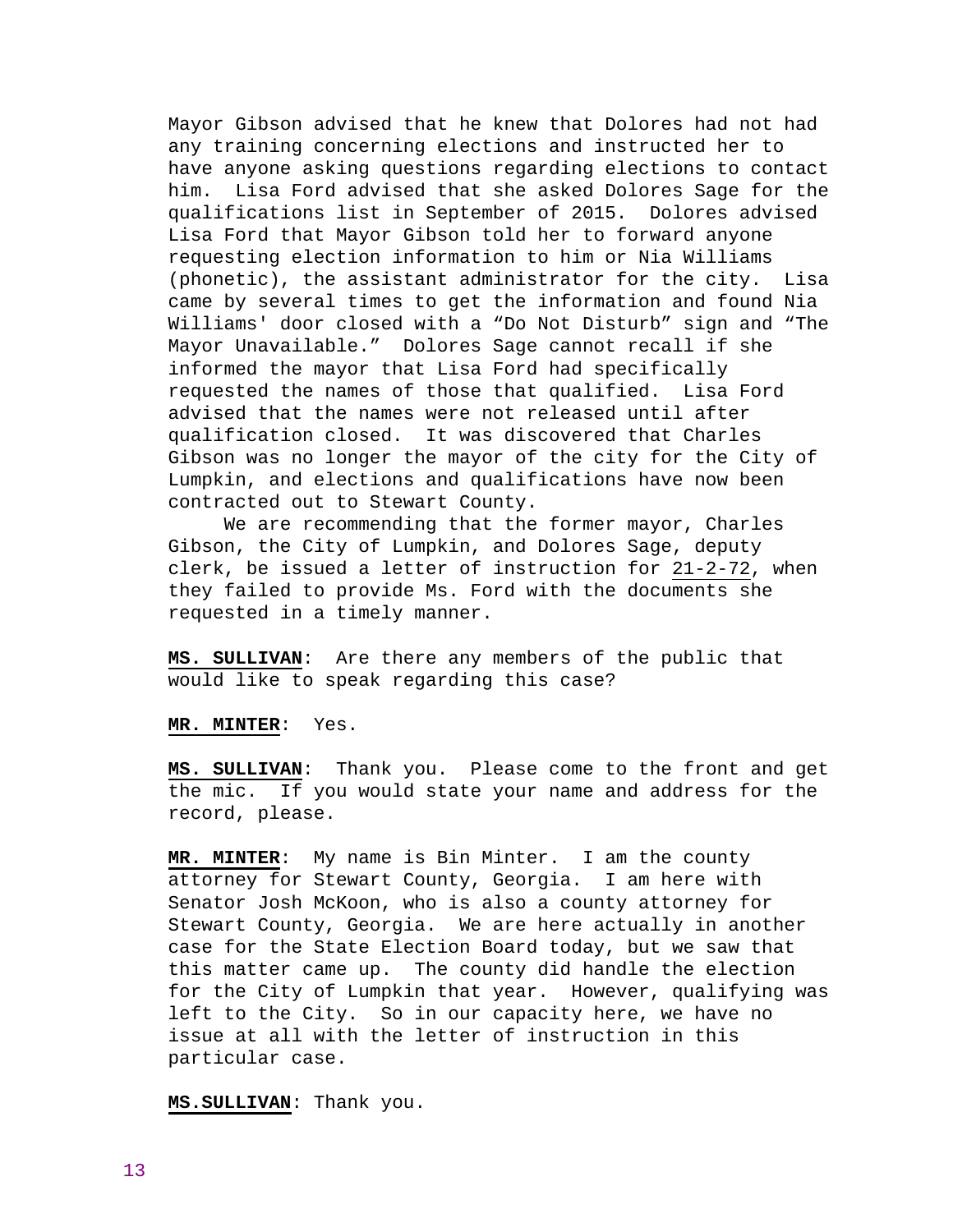**MR. MINTIN:** Did you need an address?

**MS. SULLIVAN**: Oh, yes. Please, state your address.

**MR. MINTIN**: I am with Smith, Moore and Leatherwood at 1180 West Peachtree Street, Atlanta, Georgia. Senator McKoon's address is 3 Bradley Park Court, Suite D, Columbus, Georgia 31904.

**MS. SULLIVAN**: Judge Simpson, Senator Harp, do either of you have any questions for Mr. Mintin?

**MR. SIMPSON**: No, I don't.

**MS. SULLIVAN**: So the recommendation is that a letter of instruction be issued to both Ms. Sage and Mayor Gibson?

**MS. WATSON**: Mayor Charles Gibson and the City of Lumpkin and Dolores Sage.

**MS. SULLIVAN**: Thank you. For violation of 21-2-72.

**MR. SIMPSON**: So moved.

**MS. SULLIVAN**: Judge Simpson has made that motion. I'll second it. All in favor please say, "aye."

(Whereupon the vote was unanimous.)

**MS. SULLIVAN**: That would be none opposed and that motion passes. We will move on to Case No. 2015-055, City of Sumner.

**MS. WATSON**: Mr. Jimmy Cross (phonetic) reported the City of Sumner would not have a qualifying election officer for two days during qualification. That the City of Sumner had violated the time requirement for the qualifying period for the November 2015 Sumner municipal election and that no person qualified to fill the county seats at qualifications should have been reopened.

 We found former City of Sumner clerk election supervisor Shannon Integen (phonetic) quit when qualifying was to begin. A replacement Matthew Hills (phonetic) was working on August 31st, 2015 but was not sworn-in by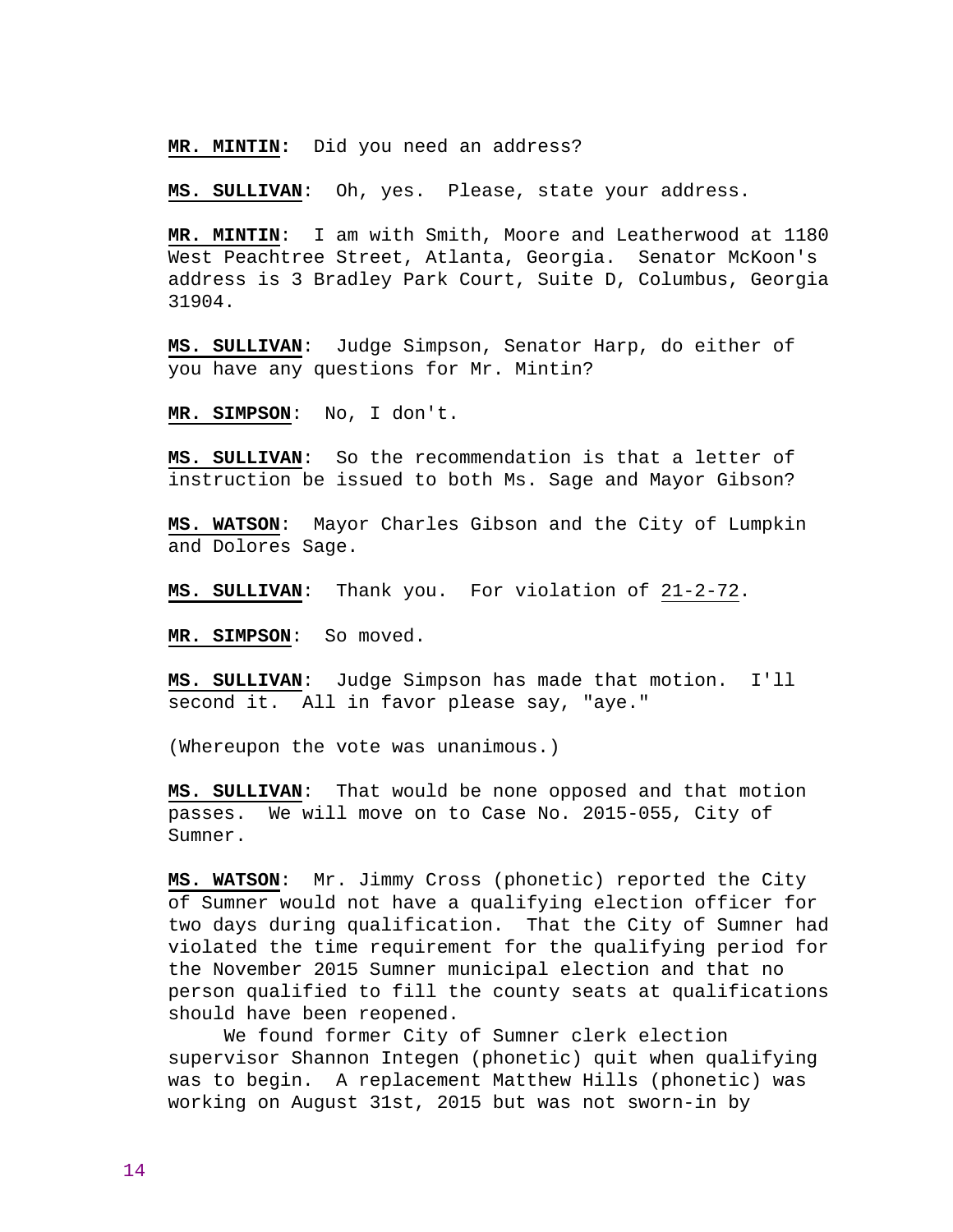counsel until September 1st.

 The current city clerk, Melissa Dobbins (phonetic), advised that on August 31st Matthew Hills was there working as a qualifying officer, and Ms. Dobbins further stated the office was open all day except during lunch from twelve to one in which a sign was placed on the door advising of the contact numbers in the case somebody came by.

 During the investigation it was found that the notice for qualification was posted in the legal organ on August the 5th, 2015 and qualifying notice also ran in other locations in Worth County.

 When this case was completed, we incorrectly applied O.C.G.A. 21-2-132(d)(3) as a violation based on the number of weeks the notice was posted in the legal organ. Upon further review we found the City, in fact, met the requirements for notice in this instance and no violation had occurred. We are recommending that this case be dismissed with no violations.

**MS. SULLIVAN**: Is there anyone here who would like to speak regarding this case?

(No response.)

**MS. SULLIVAN**: Judge Simpson, Senator Harp, do either of you have any questions regarding this case that you would like to have Ms. Watson address?

**MR. HARP**: I do not.

**MR. SIMPSON**: I don't think so. I read the file.

**MS. SULLIVAN**: I will make a motion that we dismiss Case No. 2015-055.

**MR. HARP**: I second that motion.

**MS. SULLIVAN**: Senator Harp has seconded that motion. All in favor?

(Whereupon the vote was unanimous.)

**MS. SULLIVAN**: Any opposed, and that motion passes. Moving on to Case No. 2015-063.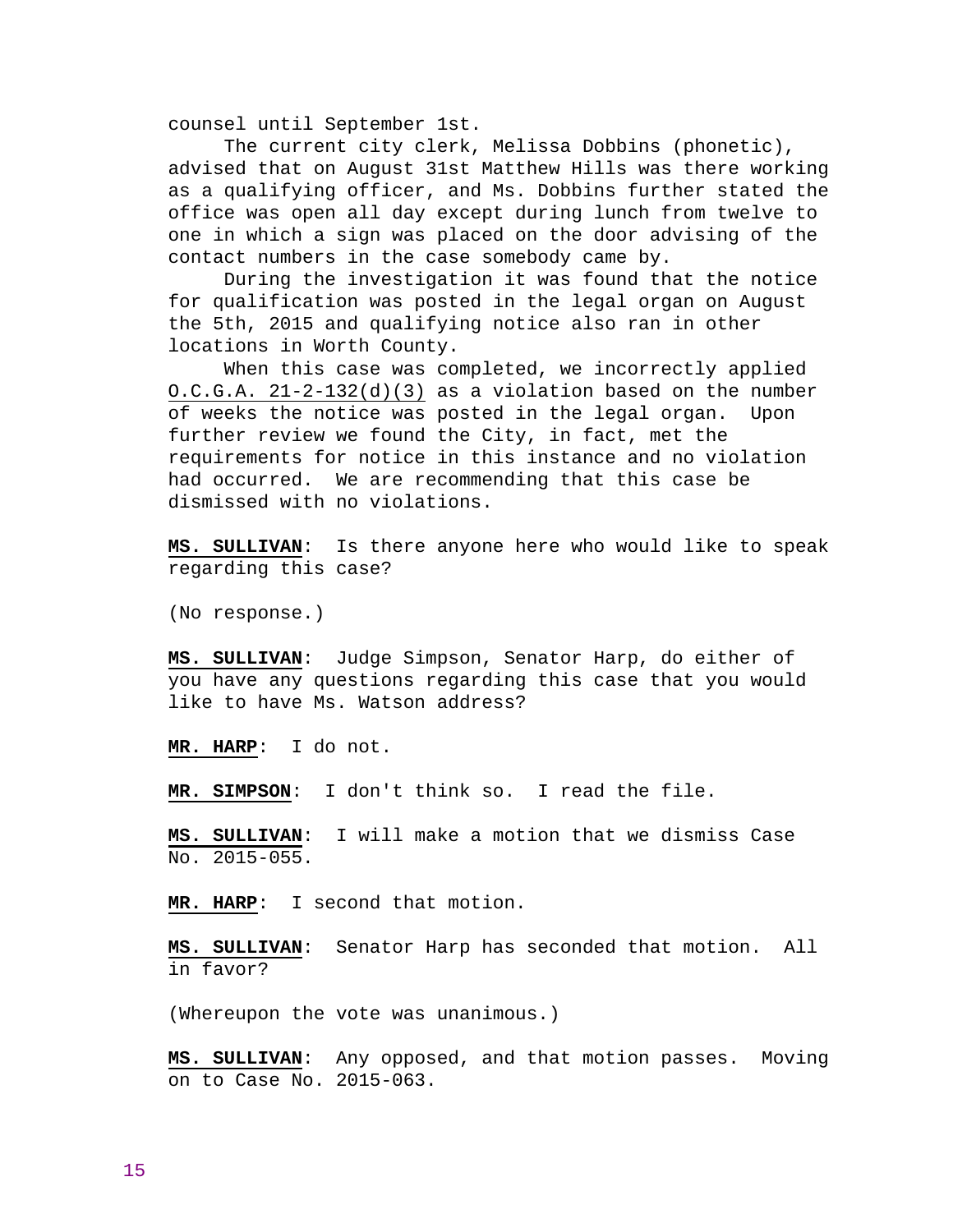**MS. WATSON**: In this City of Sparta case in October of 2015, the following complaints were received regarding the City of Sparta November 2015 municipal election; Nancy Stevens (phonetic) reported the mayoral candidate's sister, Maxine Evans (phonetic), was taking people to the polling location and telling them how to vote while she was assisting them. Tiffany Medlock (phonetic), election supervisor for Hancock County at the time, reported that she heard from a citizen that the mayoral candidate, William Evans, was picking up absentee ballots from the post office. She said she believed the post office box was opened specifically for returned absentee ballots. Britt Palati (phonetic) reported that he was told by a city employee that the mayor is campaigning in City Hall and he was paying ten dollars to each person that would vote for him.

 Melvin Belvelle (phonetic) reported that four voters who were mailed absentee ballots also voted advanced. Mr. Belvelle also stated that three workers were allowed -- I'm sorry -- voters were allowed to vote on the advanced voting days. Mr. Belvelle also said that seven voters on the absentee ballot was incorrect addresses and that seven voters on the absentee ballot did not have enough information to be sent an absentee ballot.

 Teresa Kayle (phonetic) reported that Mary J. Dickerson (phonetic) voted in the Sparta election and currently resides in the assisted living facility. We found that Maxine Evans did assist four voters during early voting. The only voter that could be located to be interviewed was Beula Johnson (phonetic) who stated that Maxine Evans was her cousin. There was no substantiating evidence to support any of the other allegations.

 We originally recommended a letter of instruction for Maxine Evans, but upon further review of code, it was determined that no violation of code occurred and we recommend that this case be dismissed.

# **MR. SIMPSON**: So moved.

**MS. SULLIVAN**: Is there any member of the public who would like to speak?

(No response.)

**MS. SULLIVAN**: Judge Simpson has made a motion to dismiss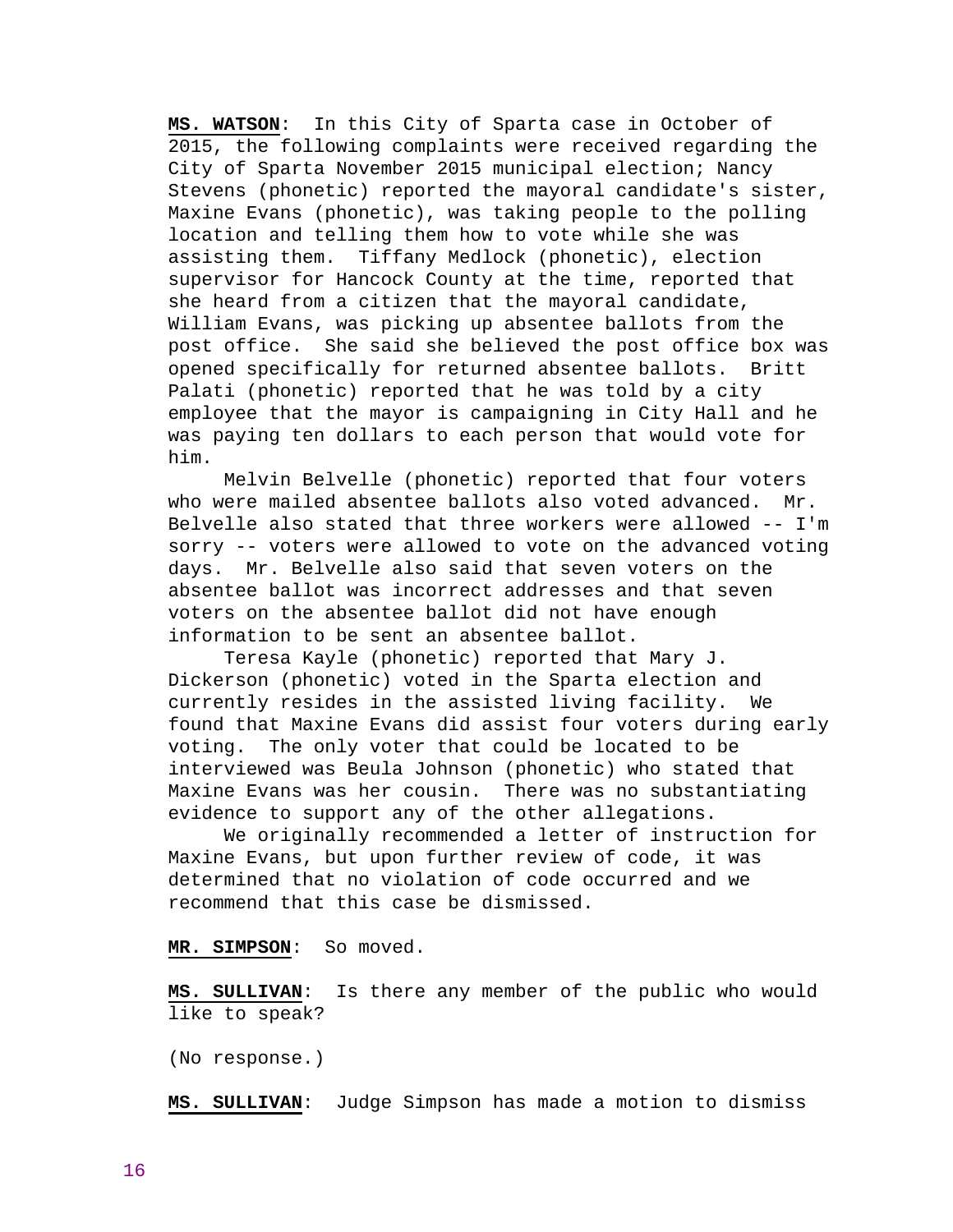Case No. 2015-063. I will second that. Any further discussion?

(No response.)

**MS. SULLIVAN**: All in favor say, "aye."

(Whereupon the vote was unanimous.)

**MS. SULLIVAN**: That is none opposed, and this case will be dismissed. I believe that concludes the letter case on our agenda. We had one member of the public who would like to speak regarding one of the consent cases. Just for the record, we have already dismissed that case, but if there is someone here who would like to speak, the board will hear from you now.

(No response.)

**MS. SULLIVAN**: Is she still with us?

**MS. BELLS**: Thank you very much. I would like to apologize. I was here at a quarter until nine; however, I had a problem finding parking and accessibility into the building. It was a long walk for me in which I had a hard time. My name is Catherine Rubiera Bells (phonetic).

**MS. SULLIVAN**: Would you state your address for the record too, please?

**MS. BELLS**: My address is 109 Elan Street, Gordon, Georgia 31031.

**MS. SULLIVAN**: And you are here regarding 2016-004 with the City of Gordon?

**MS. BELLS**: 2015-019, the City of Gordon, Wilkinson County.

**MS. SULLIVAN**: Okay.

**MS. BELLS**: Do you mind if I sit for this?

**MS. SULLIVAN**: Go ahead.

**MS. BELLS**: I live across from the Raima (phonetic)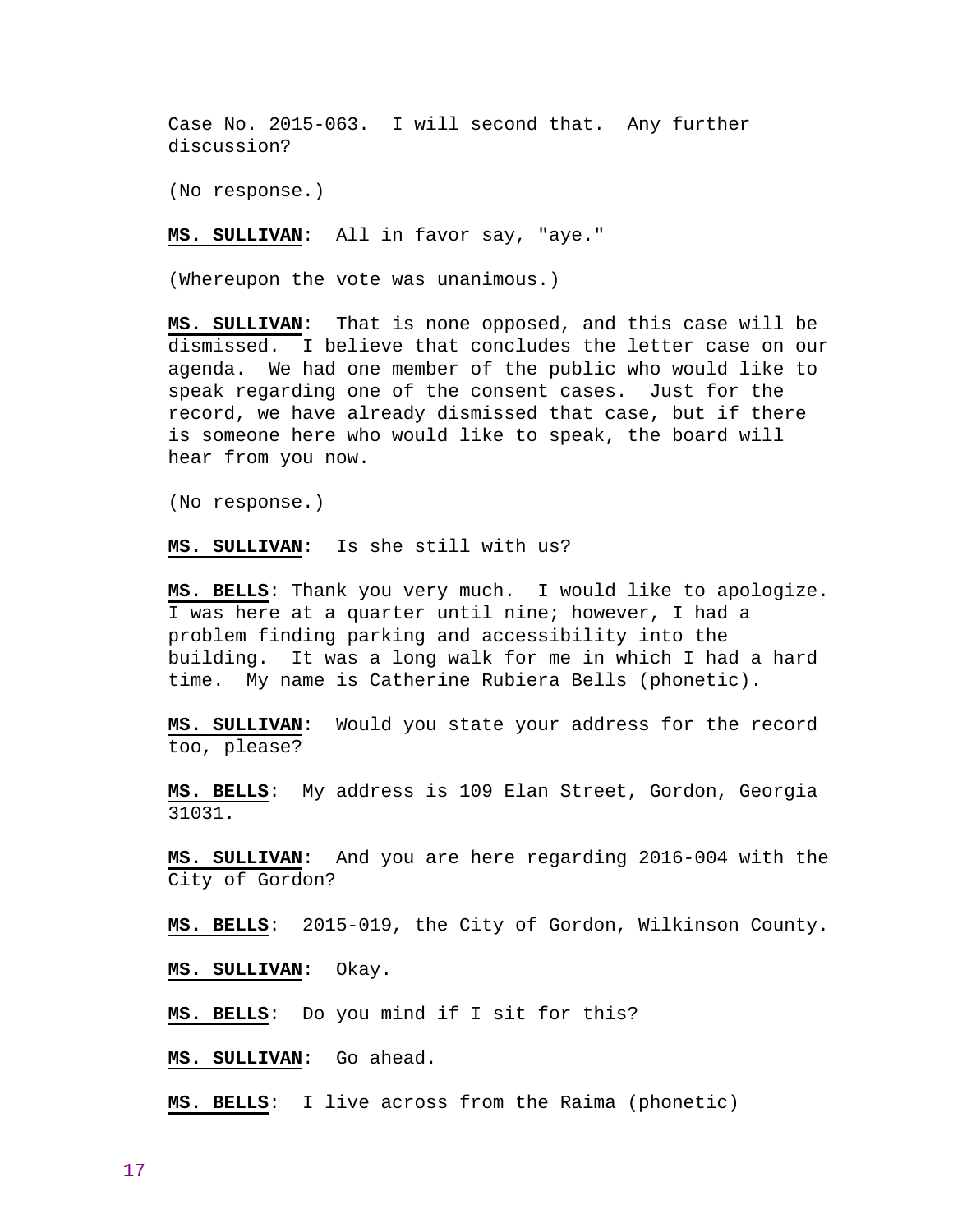precinct polling place in Wilkinson County for 32 years. In that 32-year span of time, I saw a mayor's wife who blocked residents from voting in an election because they registered through the county, and I saw one candidate going door to door of a polling place on election day with campaign signs on his vehicle, and then he drove past twice in front of the polling place. I have witnessed numerous individuals who I know for a fact do not live in Gordon (indiscernible). Some of them had given relative's addresses as registration places to vote in our recent elections. Sarah Ann (phonetic), superintendent of elections, neglected to place signs regarding campaign election day. In 2015 I was harassed by the superintendent of elections, Tracy Sperling (phonetic) because I had a candidate's campaign sign in my yard on my private property 15 feet, obviously, by the driveway. I have witnessed suspicious conduct with a screwdriver by the man setting up the polling machines. Conrad Evans (phonetic) is also board of elections member and he is also the Republican chair.

 As a checks and balances, there should be more than one person present when the machines are set up in Gordon. There was an issue another time in which I witnessed Mr. Ethridge (phonetic) drop two of the voting machines as he was taking them out of his truck.

 The City of Gordon should also pay attention to where these signs are placed. If they are on the city rights way, then they really need to be moved because to me that is promoting the City's preferences on candidacy when they get a lot of people like me who have signs on private property. Thank you.

**MS. SULLIVAN**: Thank you, ma'am. I do have a question for you. I don't believe that all of these allegations that you stated are necessarily the subject of this investigation. Mr. Lewis, have any of these allegations been formally filed in the complaint and investigated?

**MR. LEWIS**: There has been several allegations that she has filed. There have been different investigations conducted regarding some of the allegations that she is reporting today are still in cases that have not been presented.

**MS. SULLIVAN**: So there are some that are still outstanding?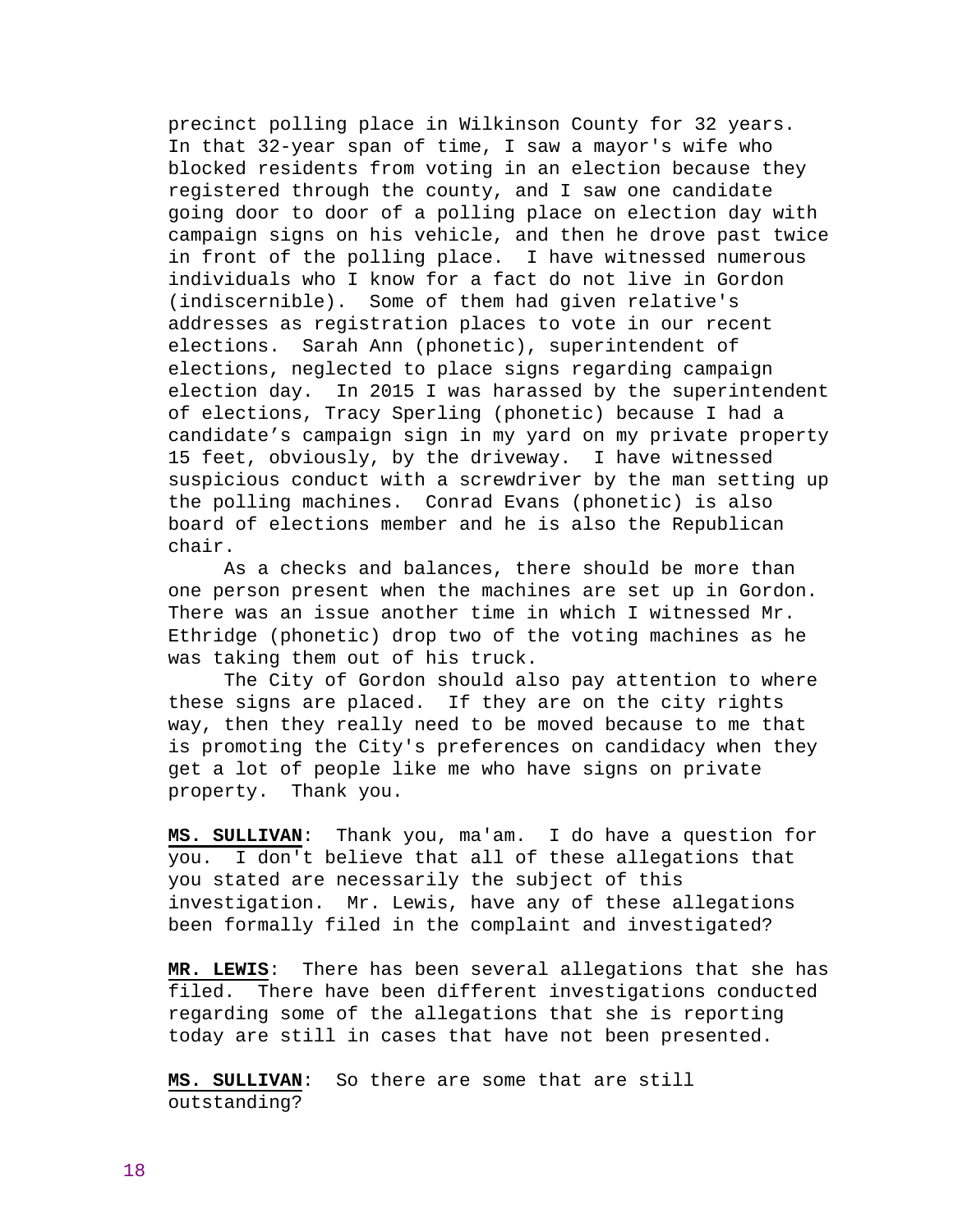## **MR. LEWIS**: Correct.

**MS. SULLIVAN**: Some of those allegations that you were speaking of today have not yet been investigated and presented to the board but will come before the board at a later date. We would welcome your attendance at that next meeting to discuss those claims.

**MS. BELLS**: Do you mind if I ask which complaints are these? Are these the ones of Mr. Etheridge with the screwdriver on the machines and the sign the elections lady harassed me about?

**MS. SULLIVAN**: Ma'am, thank you for your questions. What we will do is when we take a break you can meet with one of the investigators who can give you an update on the allegations that are still outstanding. Thank you.

 We will move on to the investigations report. I will go ahead and run through this list of cases, and if you are here to speak regarding one of those cases, please identify yourself. We will take the cases under consideration first for those people who have come here to speak on behalf of those cases. The first case is 2013-052, City of Atlanta – actually, I believe we've granted a continuance in this case.

**MR. LEWIS**: That is correct, Madam Chair.

**MS. SULLIVAN**: So we would not be considering Case No. 052 today. Case No. 2013-070, City of Arlington, Calhoun County?

(Signifies.)

**MS. SULLIVAN**: 2014-049, Warren County. Anyone here for the Warren County case?

(No response.)

**MS. SULLIVAN**: 2014-077, Worth County, City of Sumner?

(No response.)

**MS. SULLIVAN**: 2014-088, Hancock County?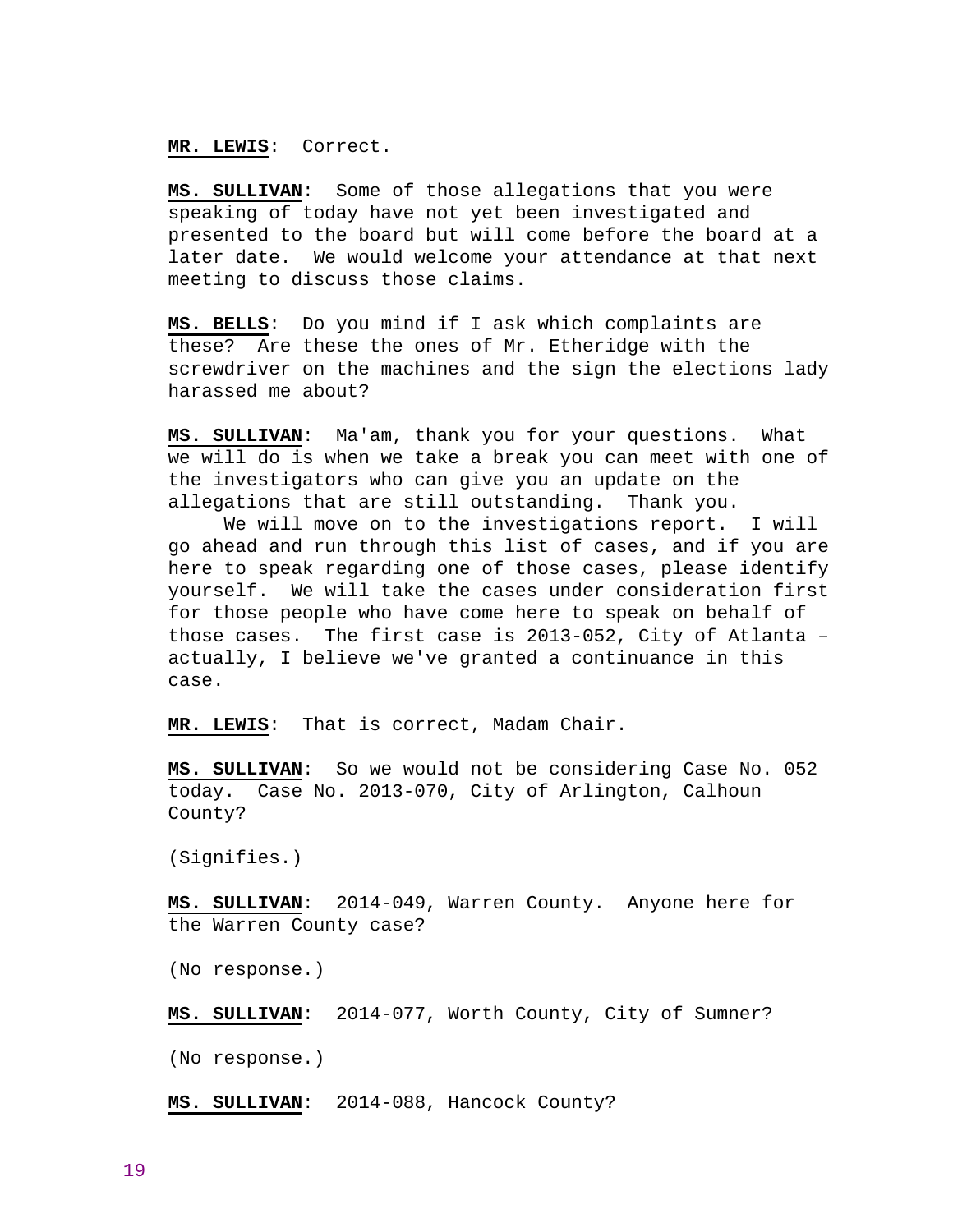(Signifies.)

**MS. SULLIVAN**: 2014-111, City of Meigs?

(Signifies.)

**MS. SULLIVAN**: 2015-024, Clayton County?

(Signifies.)

**MS. SULLIVAN**: 2015-029, Troup County?

(Signifies.)

**MS. SULLIVAN**: 2015-042, DeKalb County. Anyone here for DeKalb County?

(No response.)

**MS. SULLIVAN:** 2015-043, Wilkes County?

(Signifies.)

**MS. SULLIVAN**: 2015-051, City of Riverdale?

(Signifies.)

**MS. SULLIVAN**: 2015-054, North Carolina?

(Signifies.)

**MS. SULLIVAN**: 2015-058, City of Hiawassee?

(No response.)

**MS. SULLIVAN**: Not seeing anyone here for City of Hiawassee, Towns County.

**MR. LEWIS**: The mayor was here earlier, and I think she left. We had a discussion, and then she left.

**MS. SULLIVAN**: 2015-061, Cobb County. No one here for Cobb County?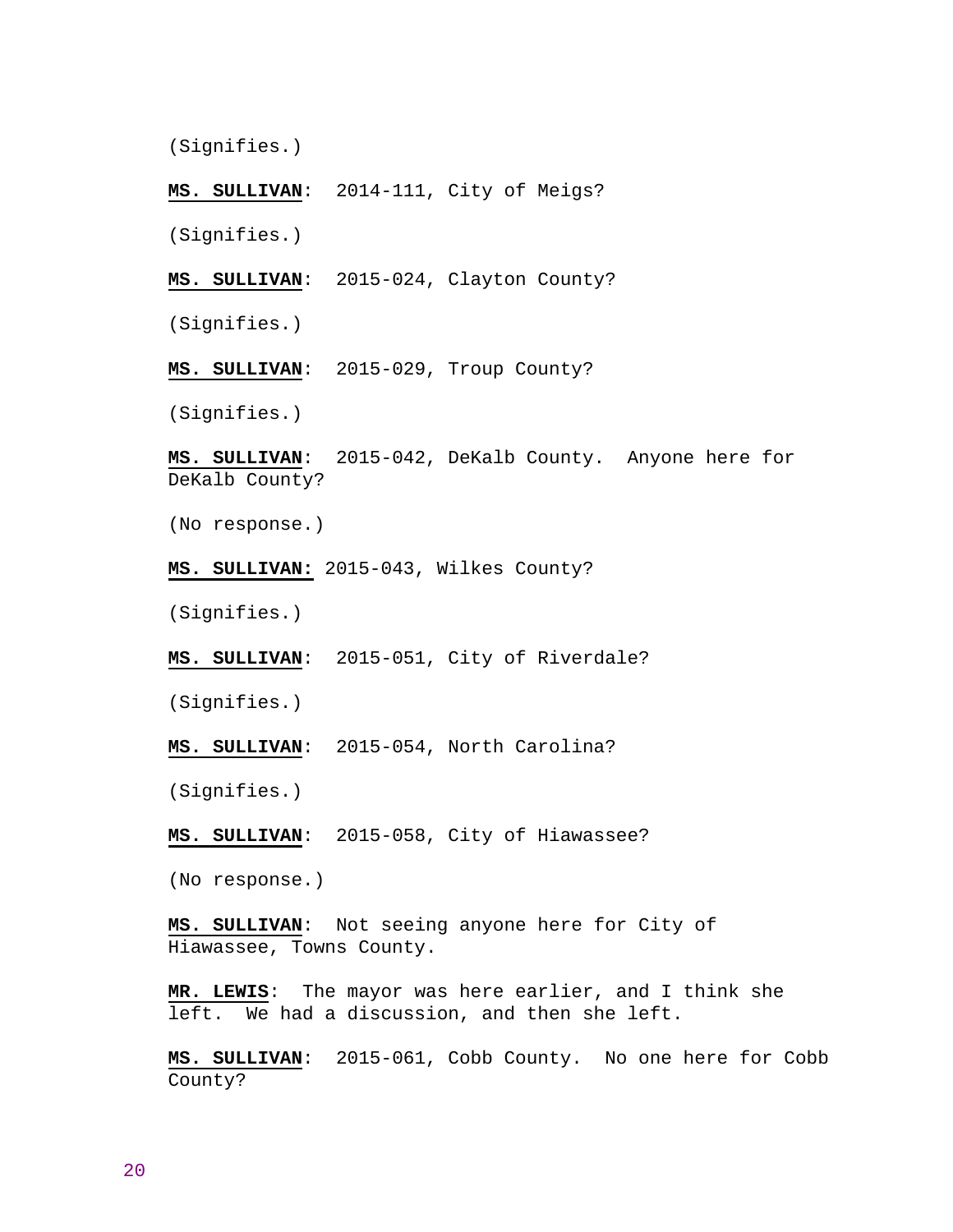(No response.)

**MS. SULLIVAN**: 2015-062, City of Morrow? No one for the City of Morrow?

(No response.)

**MS. SULLIVAN**: 2015-065, City of Lumpkin, Stewart County?

(Signifies.)

**MS. SULLIVAN**: Okay. We will take up SEB Case No. 2013- 070, City of Arlington.

**MR. LEWIS**: Thank you, Madam Chair. The complainant reported that the election supervisor was allowing non-city residents to remain on the voter's list and vote in the city elections. Investigators were able to verify that all primary addresses for the 11 electors identified in this complaint all had a primary address inside the City of Arlington with one exception and that was Mr. McGee (phonetic). Mr. McGee advised that he was registered to vote at his parent's address which is inside the city limits of Arlington even though his primary address 15165 Highway 45 is outside the city limits of Arlington.

 We would recommend that Mr. McGee, elector, be bound over to the Attorney General's office for the listed violations (indiscernible) address change and being registered where you live.

**MS. SULLIVAN**: Is there anyone here wishing to speak on this matter?

(No response.)

**MR. SIMPSON**: I move that this case be bound over.

**MS. SULLIVAN**: Judge Simpson has made a motion that Case No. 2013-070 be bound over to the Attorney General's office. I'll second that. Senator Harp, a motion has been made and seconded to bind the City of Arlington case over to the AG's office. All in favor please say, "aye."

**MR. WORLEY**: Aye.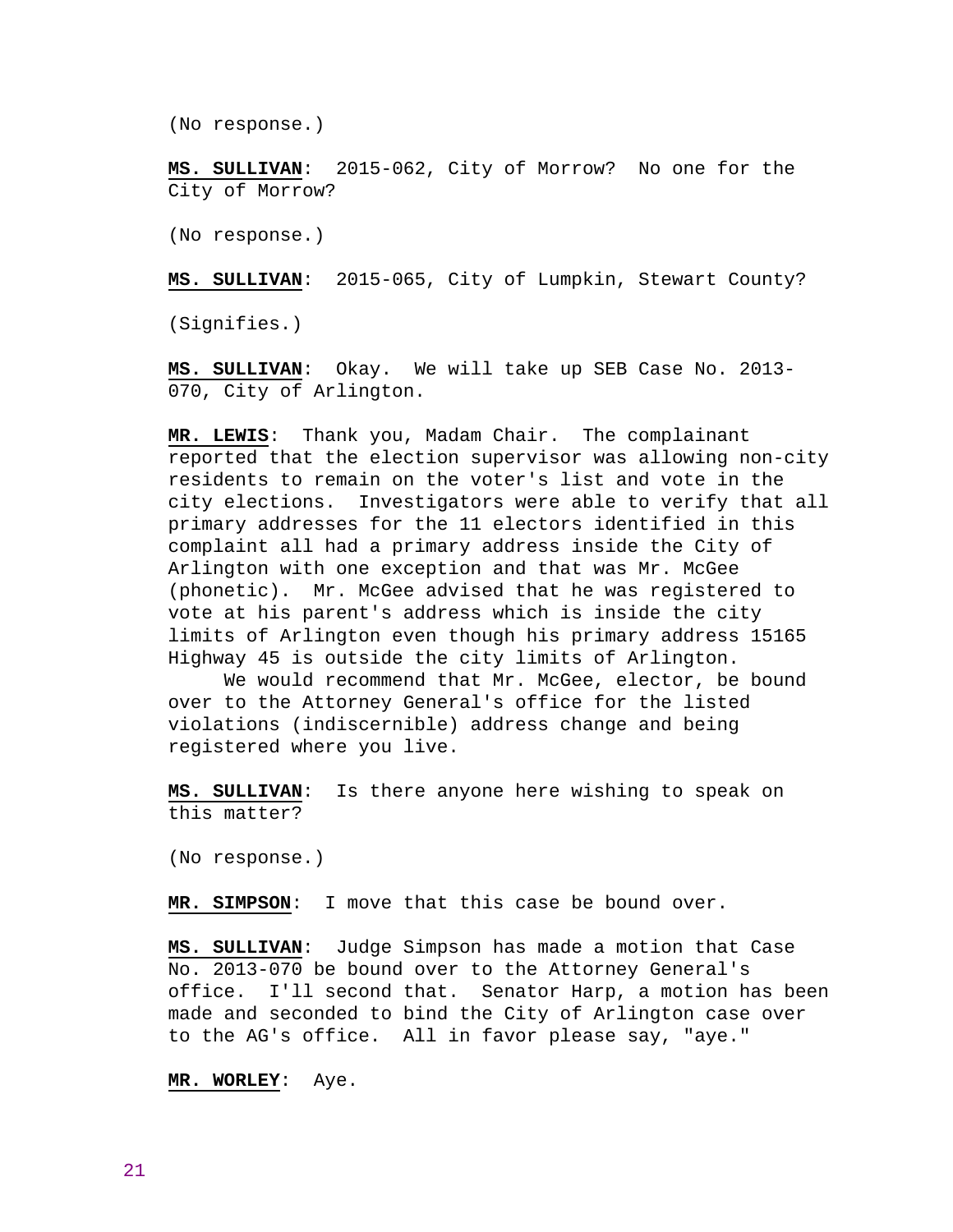**MS. SULLIVAN**: Aye. Any opposed?

(No response.)

**MS. SULLIVAN**: Is that an "aye" Senator Harp?

**MR. HARP**: Aye.

(Whereupon the vote was unanimous.)

**MS. SULLIVAN:** The motion passes regardless. So that case will be bound over to the AG's office. Sorry, there are only three of us today. So we all need to vote. Moving on to SEB Case No. 2014-088.

**MR. LEWIS**: In November 2014 Ralph Turner (phonetic) reported that the former elections supervisor Eretha Hill (phonetic) placed registered voters who fabricated their addresses for redistricting purposes. Ms. Hill stated that when she was in the process of changing rural routes to P.O. Box addresses to physical addresses in the system. In order to do this, she created an error index to place addresses that were not working into the county's auto precincting function. However, Ms. Hill created these false addresses in a production environment in the election net system when she was doing so.

 Ms. Hill said she was not able to complete changing the addresses back to legitimate addresses because her employment was terminated with the county in the elections office. The address corrections had to be made by current personnel after Ms. Hill's departure. In light of Ms. Hill's employment being cut short, she was unable to complete the changing of addresses back to legitimate addresses, and other personnel, as I said, had to correct those entries. We did have a potential violation listed in this report, but it does not adequately address the situation as we have found that this activity is not out of the ordinary for election workers. As such we recommend the violation in this case be dismissed.

**MS. SULLIVAN**: Go ahead, Judge Simpson.

**MR. SIMPSON**: I think it's very clear in the law that you have to have a physical address to vote. You can't use a Post office box. Isn't that correct?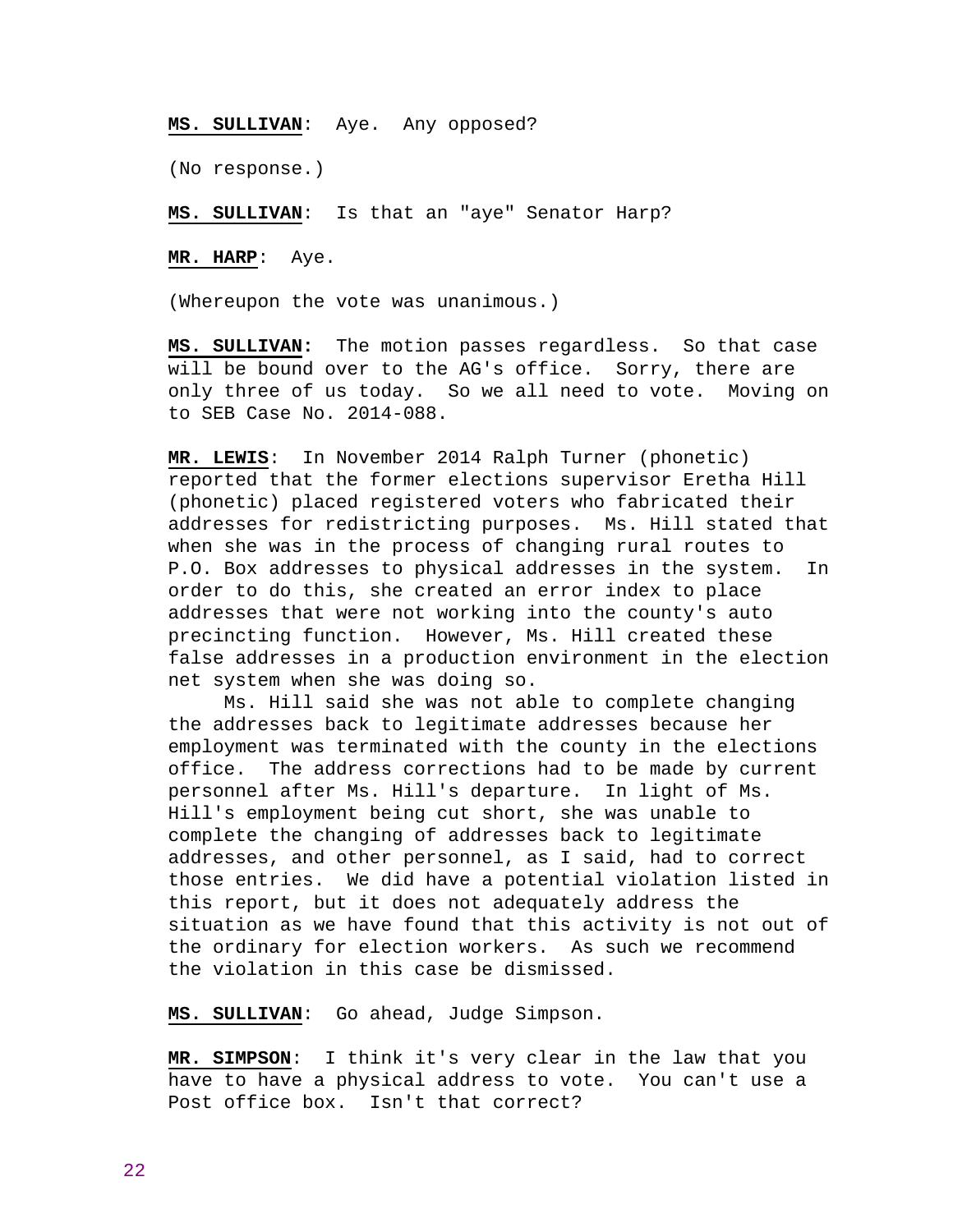**MR. LEWIS**: Yes, sir. That is correct.

**MR. SIMPSON**: Why do we want to dismiss the case where somebody obviously violated a very clear and specific law?

**MR. LEWIS**: Well, she was working in the system to make corrections to the addresses, and the addresses that she was creating were false addresses that she deposited. Chris may be able to address that process a little more clearly than I can.

**MR. SIMPSON**: That seems even worse. I would recommend this case be bound over.

**MS. SULLIVAN**: I think that Mr. Harvey could clarify a little bit about what happened here. It sounds like it was a fairly technical process that they were going through to try to make corrections.

**MR. HARVEY**: Yes, ma'am. When voters are being entered into the voter registration system, if they are at addresses that the voter registration system does not recognize, for example a missing address, a partial address, or an incomplete address, the county registrars often create an audit file and sometimes a missing address or a partial address (indiscernible) until the street address can be added into the VR system. The term "false address" is used in the report. I don't believe it was a false address as much as it was a placeholder address. So that when the county is transitioning from the previous rural routes system to the 911 system, they could add the street names that had previously not been in the directory. It is a fairly common practice for election officials to do this. This does not appear that they had a type of subterfuge or hiding voters or concealing voters but just a temporary step in the system so that they could get into the system, recognize the voters, and then go back at the conclusion of the redistricting and put them in the proper street address.

**MR. SIMPSON**: In the past we have had cases where election officials have allowed people to vote based on post office box, and you can't tell where they are living in a precinct for the candidate for whom they vote. I think we do not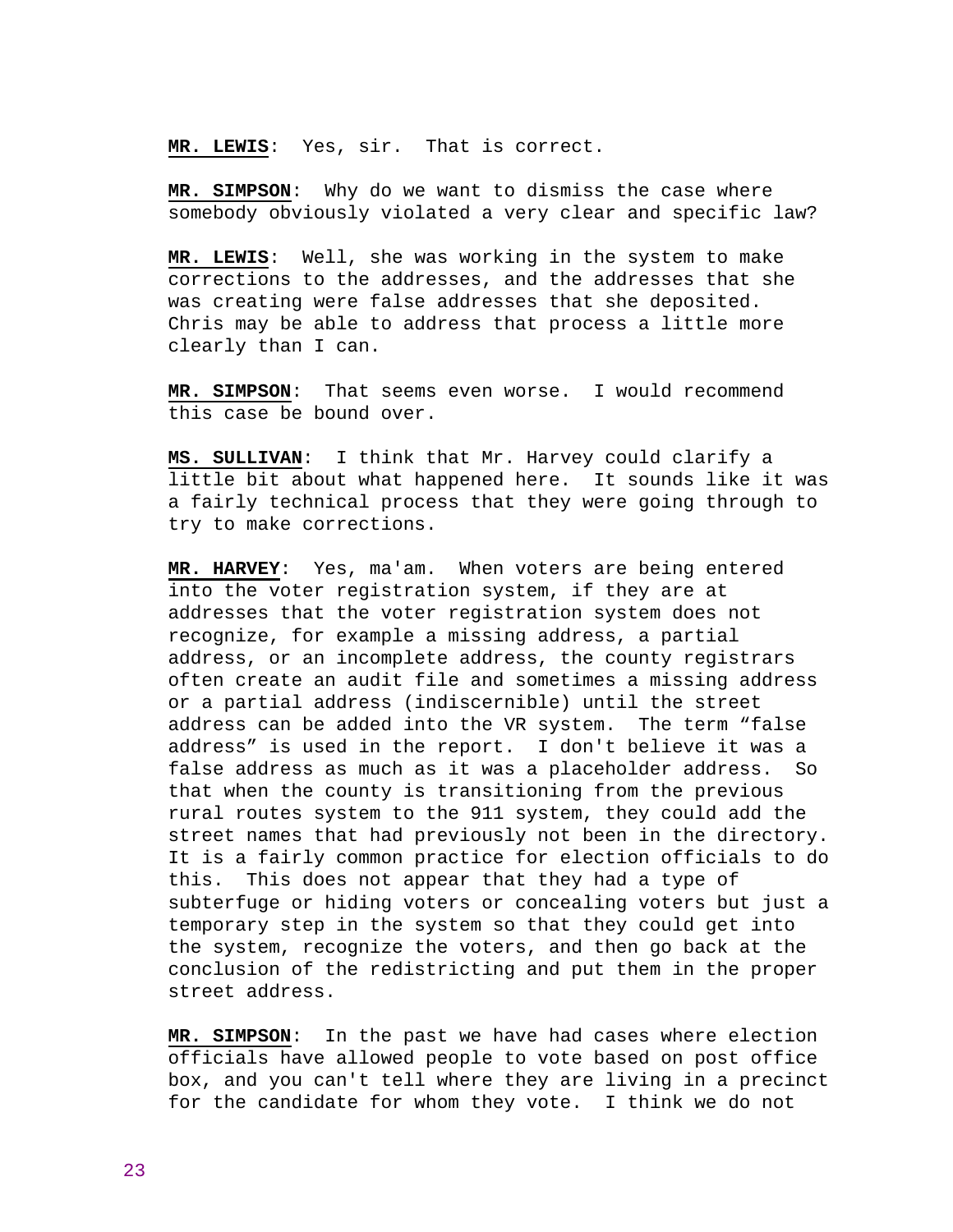need to begin down a path which will allow additional fraud in the voting process. I think the law says we have to have a physical address. We need to have a physical address, and if she was putting in false addresses and changing things, then I think it should be bound over. I know it is a little more work. If we are going to have fair and equal elections, we have to follow the laws that we have on the book. I move that the case be bound over.

**MS. SULLIVAN**: Judge Simpson has made a motion.

**MR. LEWIS**: Madam Chair, may I make a comment?

**MS. SULLIVAN**: Yes.

**MR. LEWIS**: Judge, we too felt that way early in the investigation. As we looked at the matter even further, there really was not a violation of code that matched up with the activity based on what election officials are allowed to do. So that was part of the problem as well. If you are binding the case over, we really don't know what to bind it over for.

**MR. SIMPSON**: That is not what the recommendation says. It says evidence suggest it was in violation O.C.G.A. 21-2- 562(a)(1). That's the recommendation?

**MR. LEWIS**: Yes, sir. We found that site was not applicable to this situation.

**MR. SIMPSON**: Why is it being recommended in the report?

**MR. LEWIS**: That is why we are changing that at this time. The further investigation found that code section did not apply to the activity, and we searched and searched to find the code section that did apply to the activity with the assistance of the AG's office, and we were unable to locate a code section that would match.

**MS. SULLIVAN**: If I can ask Mr. Harvey a further question. We have discussed that, this process of putting placeholders. I think this report is misleading because we talk about fraudulent entries. There was never an intent to put a fraudulent entry into the system that we are aware of. As a placeholder, that is a fairly common activity,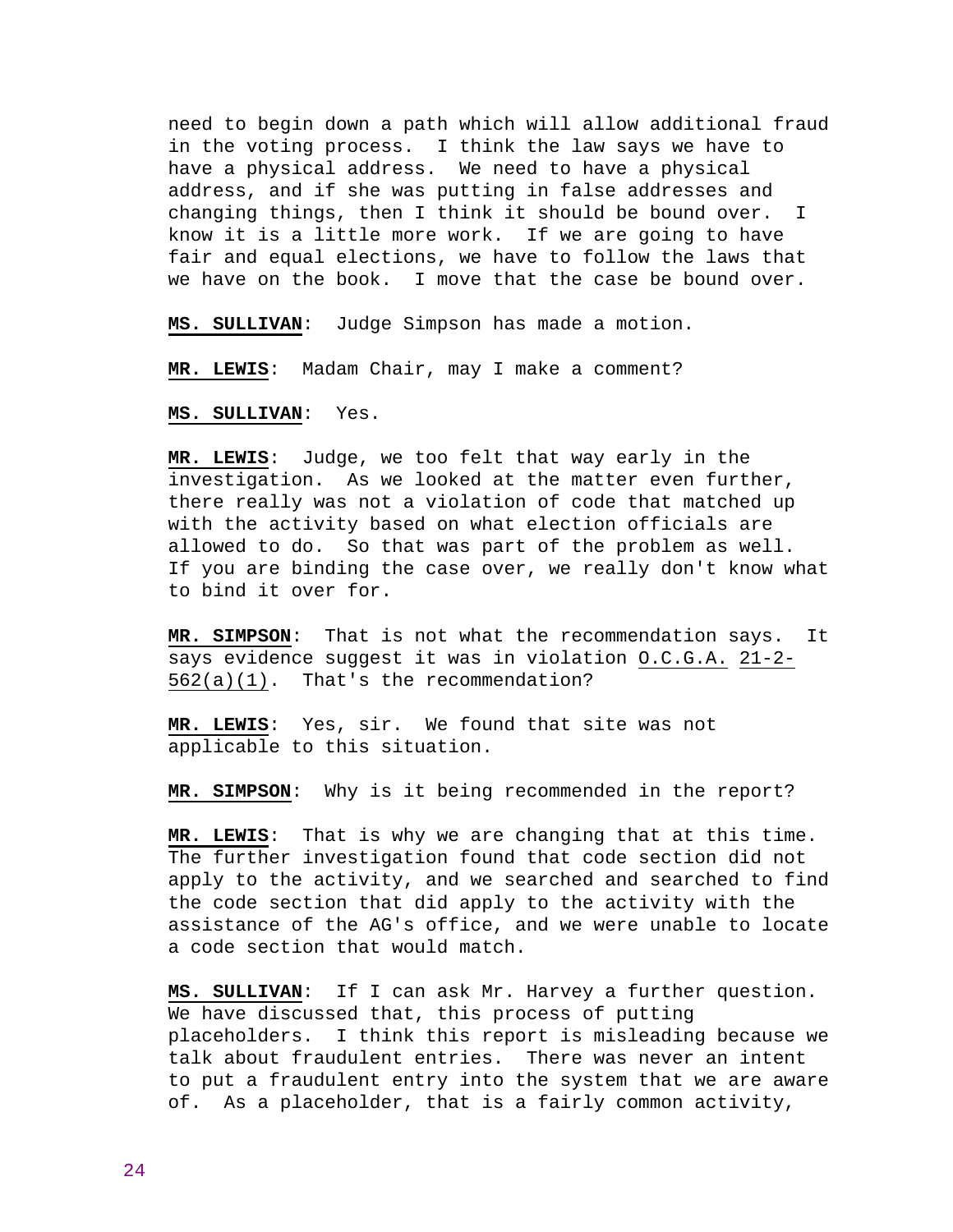and it would not have been a problem had that been corrected with the correct street addresses as opposed to P.O. Box addresses. It's just that the respondent did not have an opportunity to do that because her position was terminated and was no longer allowed into the system. Is that correct?

**MR. HARVEY**: That's correct.

**MS. SULLIVAN**: So the question I have is, this is a fairly common process of putting placeholders in. Is that an appropriate process? Just because it's common does not necessarily mean that it is appropriate, and maybe this is something that further instruction -- is there another way to handle the situation or is this the only way to address this issue?

**MR. HARVEY**: This is done mostly so that you can get the voters into the system. The concern would be if you do not have the proper information and you don't get the person into the system, you run the risk of it not getting into the system at all. If something were to happen (indiscernible) or something along those lines. So I believe it is an appropriate system as long as the registrars are diligent and sufficient. In most counties they have a designated placeholder address like "missing avenue" or "address can't find lane" or something like that, so that it is very clear that this is a placeholder. To that extent, I believe it's an appropriate thing for them to do. The difference is making sure that you get somebody into the game, into the voter registration system rather than saying, well, this is incomplete so we're just going to hold them out and if something happens to that application, you know, in error they may not get back in.

**MS. SULLIVAN**: Well, they are performing this process in an attempt to get people recognized as voters?

**MR. HARVEY**: Yes ma'am. When there's imperfect circumstances with data or street names, the voter registration system is designed so that the addressees are recognized as either residential or commercial, and it is designed to prevent somebody from being registered at a commercial address. Now, sometimes that happens, and sometimes it has to be overridden, but because it is not a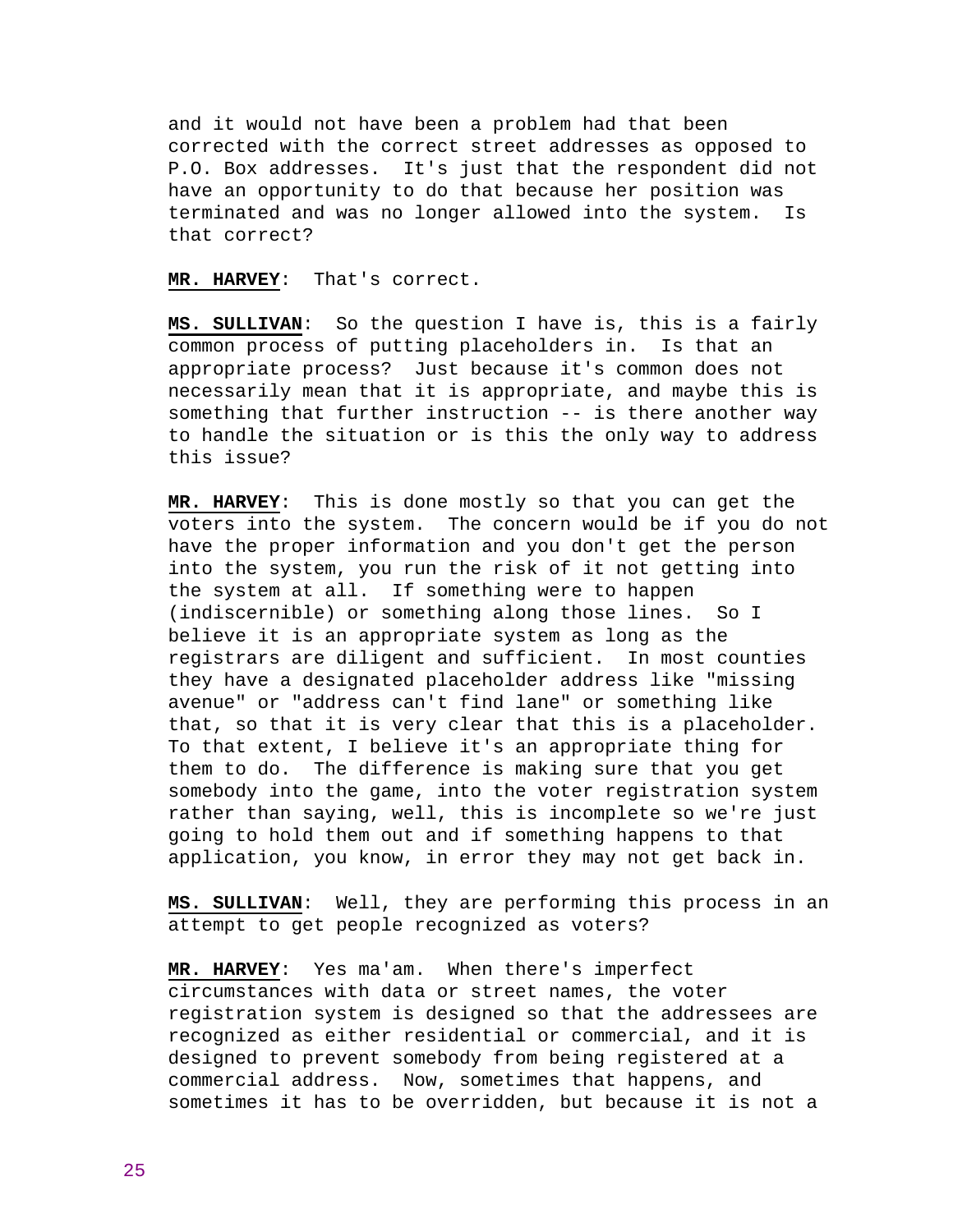completely flexible system that covers every circumstance, this is a reasonable workaround that most counties do, and then most of them manage it, and most of them manage it responsibly.

**MS. SULLIVAN**: So, Investigator Lewis, I certainly understand where Judge Simpson is coming from. As the report was originally prepared, it certainly could be an activity that if you don't fully understand, looks like a violation of the State Election Code, and that's why you made that initial recommendation to bind over, but after further discussions with Mr. Harvey and understanding what process was actually happening, that's why you have changed the recommendation?

**MR. LEWIS**: Yes, ma'am, that is correct. Not only with the elections division but with the AG's office as well.

**MS. SULLIVAN**: I don't know if that clarifies anything for you, Judge Simpson, or do you want to go ahead with your motion? What is your pleasure?

**MR. SIMPSON**: See if it gets accepted.

**MS. SULLIVAN**: Senator Harp, where are you? Oh, here you are.

**MR. HARP**: I am here.

**MS. SULLIVAN**: Judge Simpson has made a motion to bind over Case No. 2014-088, Hancock County over to the AG's office. He has made that motion which would require a second.

**MR. HARP**: Second.

**MS. SULLIVAN**: Senator Harp seconds that. All in favor please say, "aye."

**MR. SIMPSON**: Aye.

**MR. HARP**: Aye.

**MS. SULLIVAN**: I vote no on that motion, but it passes, and that case will be bound over to the AG's office. I suppose I should have asked if anybody wanted to speak on that case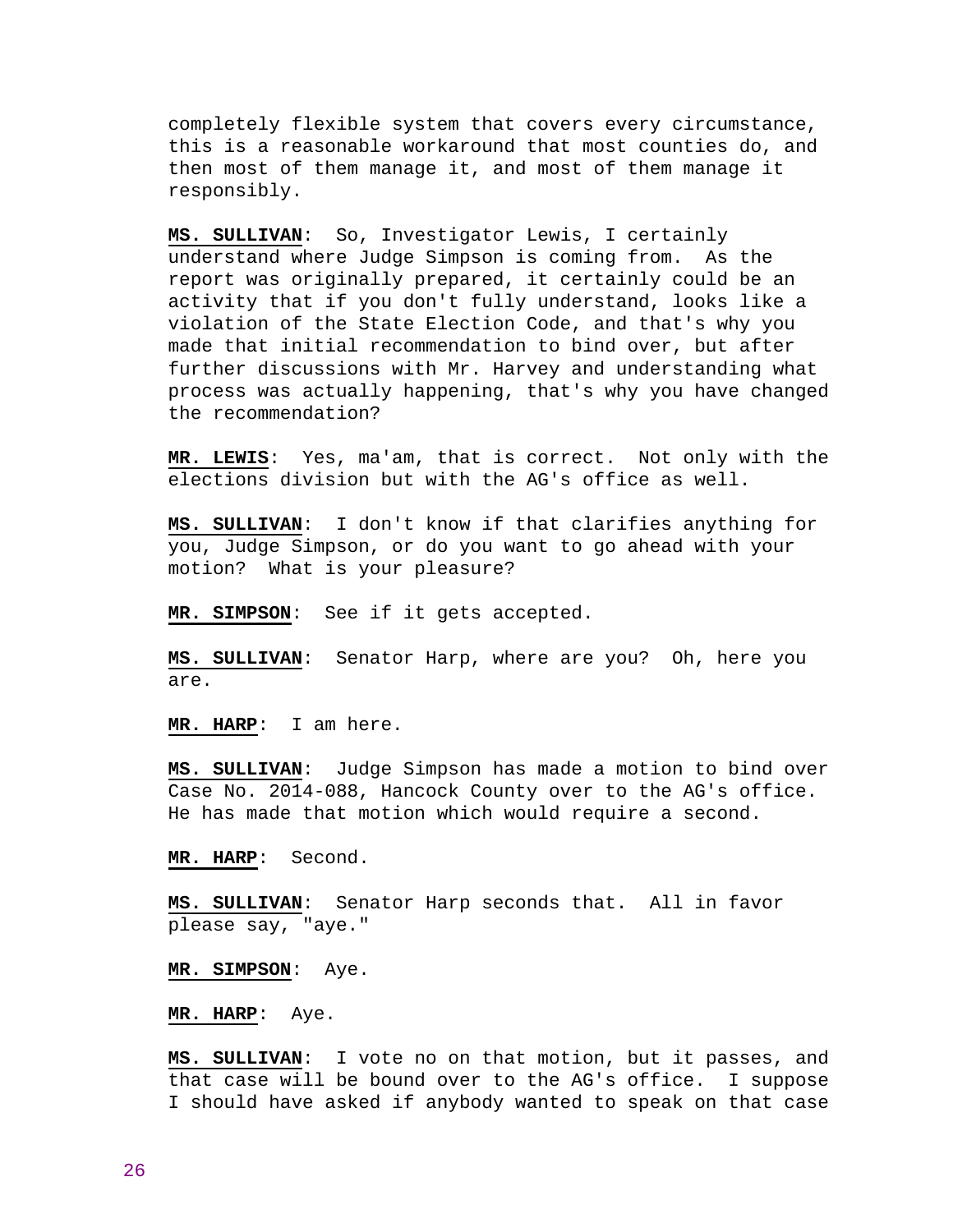before we made that motion. Is there someone who still would like to speak on that case? I apologize.

**MS. HENDERSON**: No worries. I am LaToya Henderson (phonetic). I actually represent Aretha Hill (phonetic) who is the actual plaintiff on this motion. My address is 5555 Glenridge Connector, Suite 200, Atlanta, Georgia 30324. I am going to let her introduce herself.

**MS. HILL**: My name is Aretha Hill. I have lived in Hancock County for the past 38 years. My address is 377 Hancock Street, Sparta, Georgia 30087.

**MS. HENDERSON**: I just want Aretha to clarify because everybody keeps saying P.O. Box. They were not actually P.O. Boxes, so I want her to actually clarify because she was the actual election supervisor. So the clarification will actually need to come from her.

**MS. HILL**: Yes. (Indiscernible) rural routes that we were trying to clear up in 2014. So in order to do that, we did create another index in order to place the incorrect addresses with the rural routes in order to try to get a current address for that particular voter.

**MS. HENDERSON**: I wanted to also explain why this index was actually created because the courthouse actually burned down in Sparta. So there was no way to actually determine these addresses because all of that information was actually burned down. So all these addresses and information had to be recreated in this county. So the only way to recreate that was to actually have, pretty much, a second system or a second file until they actually did get correct addresses to place these voters. So that's the only reason why the actual file was created, like everyone had stated, to actually put the correct addresses in, but of course, my client did not have the opportunity to put the correct addresses in there because she was terminated, and also she had a pending lawsuit against Hancock County. Now, it is in Federal District Court in (indiscernible) Georgia for retaliation against her. So I think a lot of this comes from a lot of the board members on the county had a lot of issues which we have actually filed suit against the county.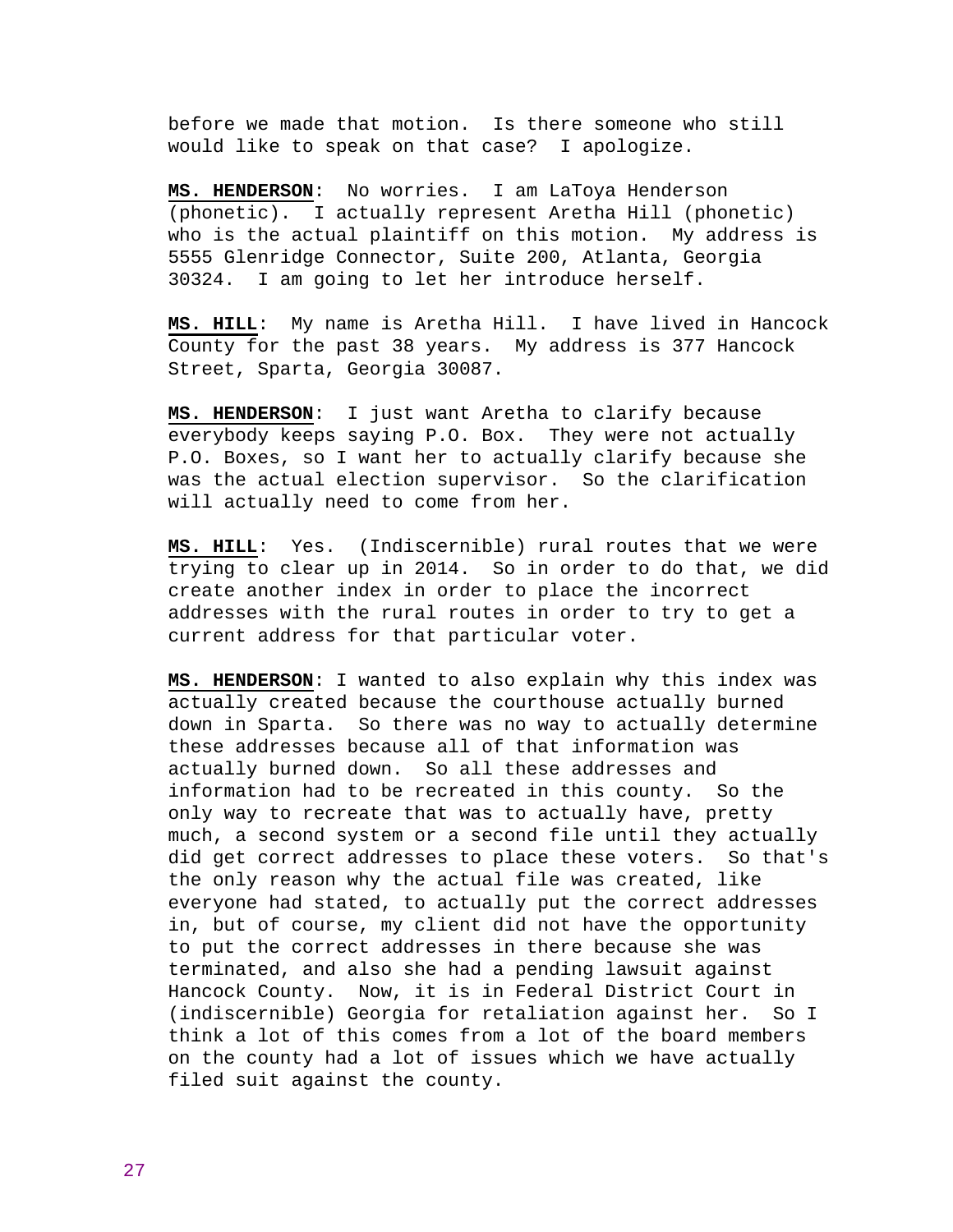**MS. SULLIVAN**: Thank you for being here. Because we entertained that motion prior to letting you speak, if any of the board members would like to reconsider that motion, I'll entertain a motion for reconsideration.

(No response.)

**MS. SULLIVAN**: Sounds like we will not be reconsidering that. Thank you. I'm sorry?

**MR. SIMPSON**: After hearing their explanation, and we have heard it before, but after hearing that explanation and realizing that there is nothing improper about what she was trying to do in trying to correct an error, I will move to recall that motion.

**MS. SULLIVAN**: So, if I need any correction on parliamentary procedure, please, correct me for this. I will make a motion that we reconsider the passed motion that we made to bind that case over to the Attorney General's office. This is a motion to reconsider the passed motion to bind over. Need a second.

**MR. SIMPSON**: Second.

**MR. HARP**: I will second that motion.

**MS. SULLIVAN**: Judge Simpson seconds that. All in favor to reconsider please, say, "aye."

(Whereupon the vote was unanimous.)

**MS. SULLIVAN**: Any opposed, and that motion to reconsider passes. So, now we are considering again the recommendation to dismiss this case. Judge Simpson, would you like to make that motion to dismiss the case?

**MR. SIMPSON**: I will.

**MS. SULLIVAN**: Judge Simpson has made that motion. I will second it. All in favor of dismissing this case, please, say, "aye."

(Whereupon the vote was unanimous.)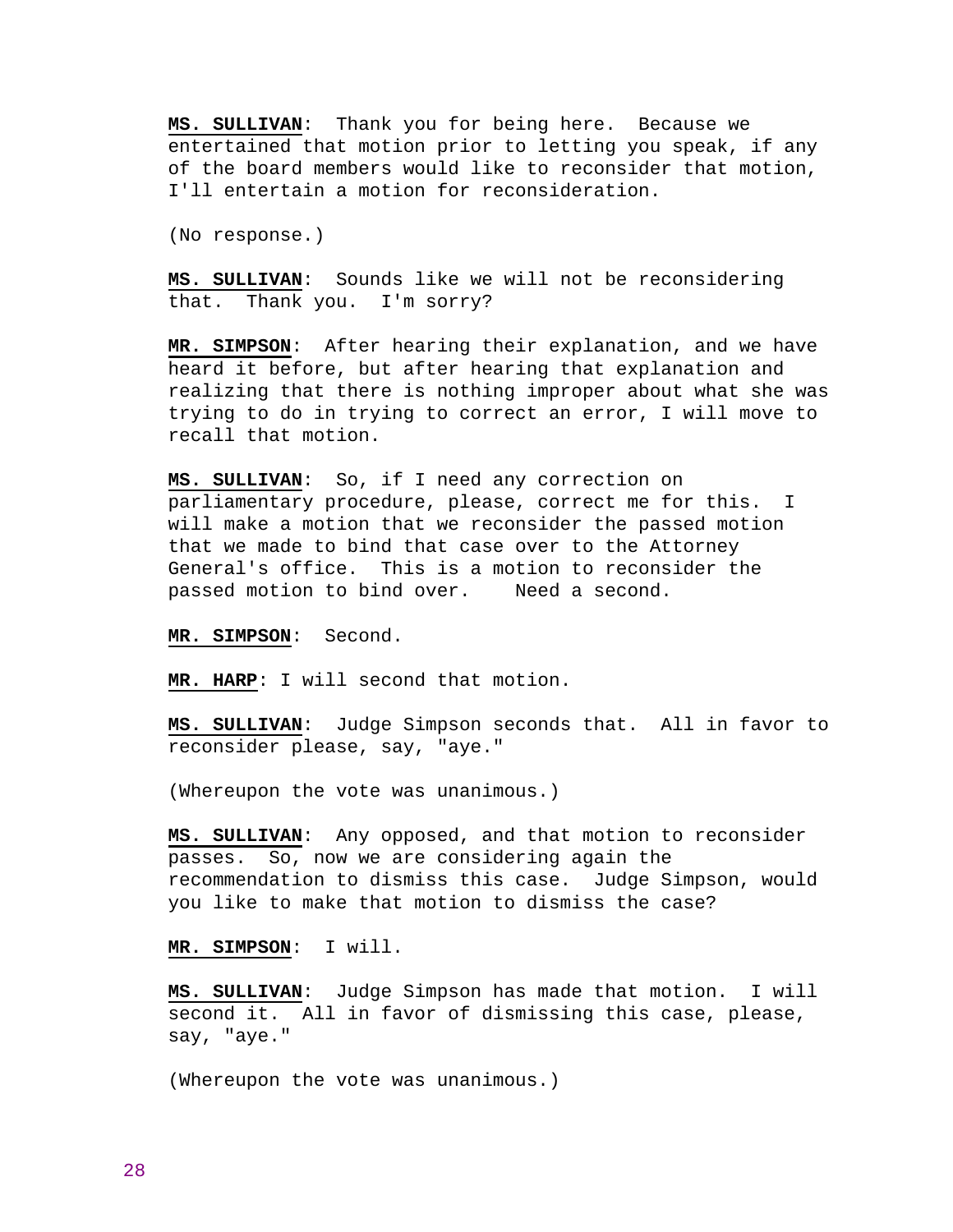**MS. SULLIVAN**: And that motion to dismiss passes. Thank you very much for being here.

**MR. SIMPSON**: Thank you-all for the explanation.

**MS. SULLIVAN**: Moving on to 2014-111, City of Meigs.

**MR. LEWIS**: Madam Chair, the City of Meigs, Georgia held a special election for a vacated seat on their city council after a council member resigned. Our investigation revealed on January 6th of 2014, Willie McNeal (phonetic) resigned his post as a council member in the City of Meigs. Councilman McNeal had 22 months left on his term when he resigned. The town charter specifies that if the elected official leaves office with more than a year left on their term, the town shall hold a special election to fill the vacated position. There was some evidence that suggest there was confusion about exactly when Mr. McNeal's term expired, but the term limits were available for the Thomas County elections office. In January of 2014 the City of Meigs mistakenly appointed Ms. Jackson to fill the vacated seat of Mr. McNeal instead of holding an election.

 On May 5th of the same year, Ms. Kilpatrick (phonetic) resigned her post as a council member in the City of Meigs. While the city did call for a special election to fill this seat that was vacated by her resignation, there was disagreement again within the City of Meigs' government, which delayed the special election and consequently the called special-election was not held until the following year on March 17th of 2015.

 Our recommendation would be that the City of Meigs, Marylynda Paris (phonetic) and Vickie Mae Cathis (phonetic), city clerk, be bound over to the Attorney General's office for violation of 21-2-504 and 21-2-540. There should also be a letter from attorney Lehman (phonetic), and I don't think he is present this morning, in your paperwork outlining his knowledge of the events for the City of Meigs.

**MS. SULLIVAN**: Judge Simpson or Senator Harp, do either of you have any questions for Investigator Lewis?

(No response.)

**MS. SULLIVAN**: Is there anyone here from the City of Meigs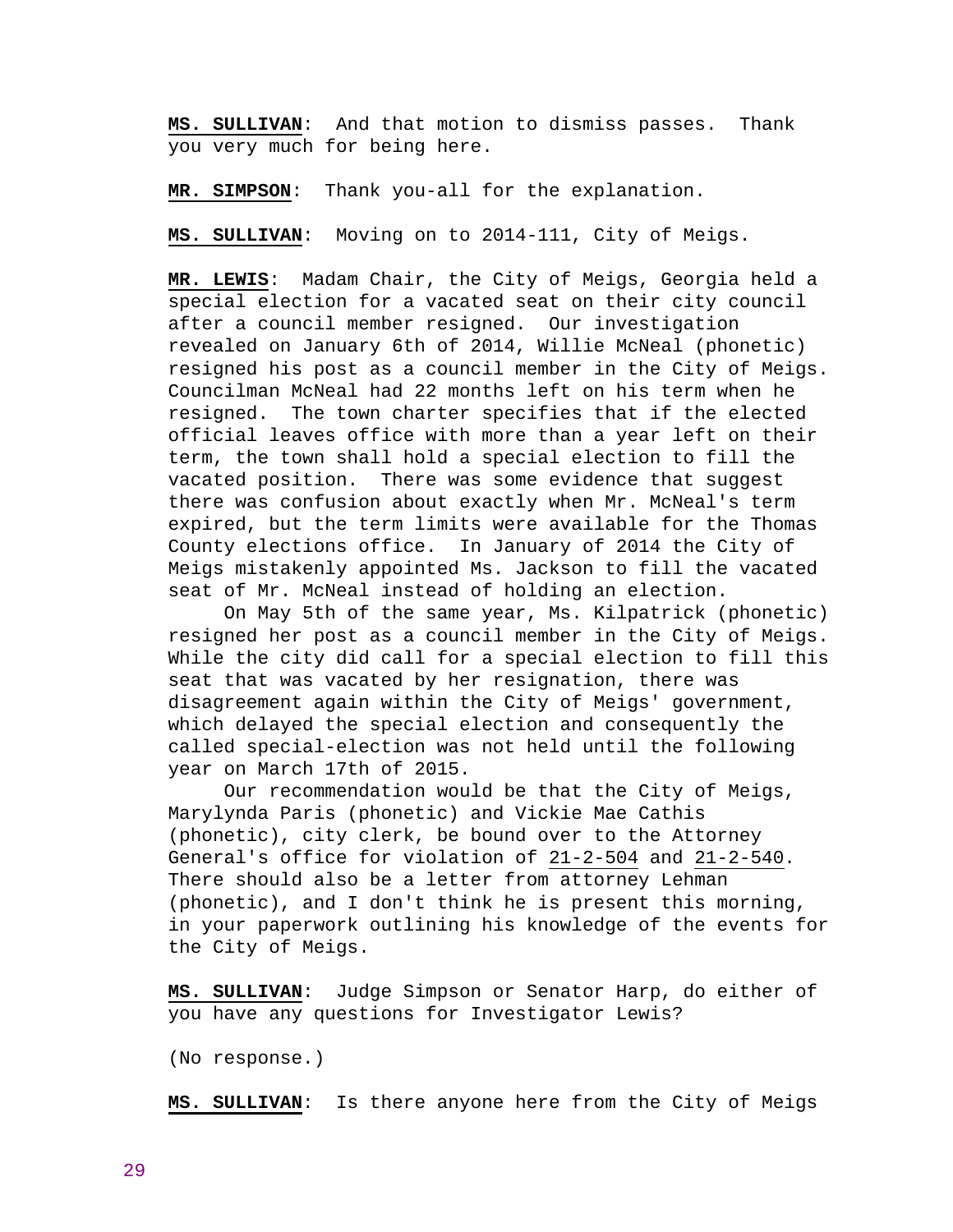who would like to speak regarding this case?

(Signifies.)

**MS. HARRIS**: Hi, my name is Linda Eason Harris. I was the mayor at that time. I am the complainant, and I am glad I did -- it just happened that my brother is now on that council. I am the complainant. I am the one who got in touch with the office and notified them of this violation, and had my brother not been on the Council, I would have never have gotten the letter. I am just now finding out that I am the one that is going to be violated, and I do not think that is right. So I ask that the City of Meigs be penalized because I am the one who brought this to their attention that these actions were going on, but they in turn -- Tommy Coleman (phonetic) was our attorney at that time. He gave the council permission to vote to keep Ms. Odessa Jackson (phonetic) in that seat. I did let them know according to our charter that was not right. I mentioned to them that we were to have an election, and they colluded with the Thomas County election, the board supervisor, and did not have the election at all. They were very aware, and I mentioned to them at that time if you-all are not aware of the charter, you need to go to training, have a retreat or something. The council overlooked all of my suggestions and my advice to them, and that was just one of their tactics to come against me as the mayor with strong authority there or at that time, but, of course, that was 2014. I have been recalled since that time, and the City of Meigs is still practicing these negative behaviors. I feel the City of Meigs needs to be penalized, not me. I appreciate it.

## **MS. SULLIVAN**: Thank you.

**MR. SIMPSON**: May I ask a question?

**MS. SULLIVAN**: Of course.

**MR. SIMPSON**: During that period of time, did you make a motion to call an election that was voted on by the city council as the mayor?

**MS. HARRIS**: Yes, sir, I did.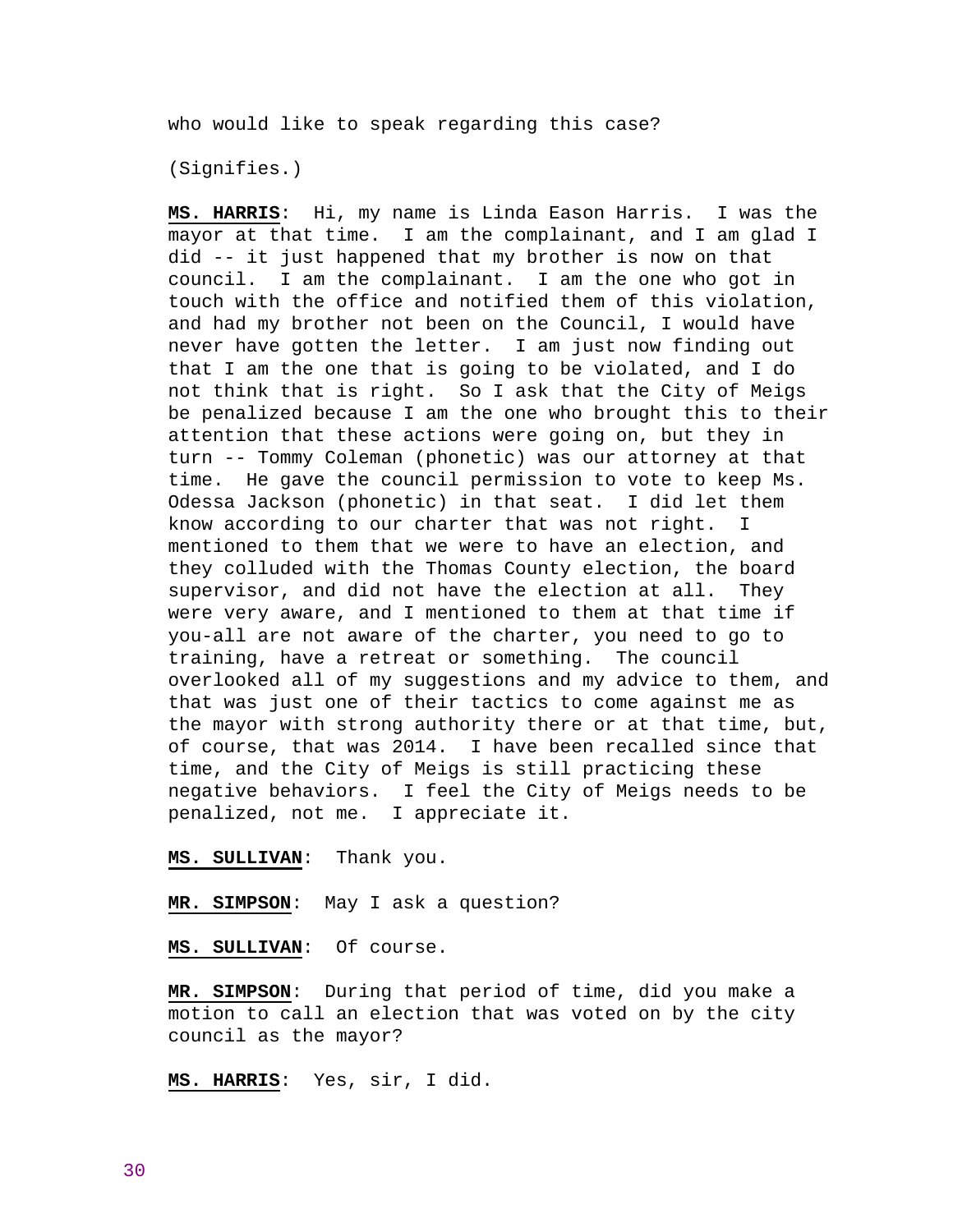**MR. SIMPSON**: You did. And what was the vote on that motion?

**MS. HARRIS**: Well, the council voted to keep Ms. Odessa Jackson in that seat and to not have an election. They were aware that there was supposed to be a special election. They were aware that Ms. Jackson, her time was up in December of that year. I made the complaint. I was told that I need to seek my representative for our area. I sought out for his advice on that, and I think I talked with Dave Howell (phonetic) at that time. I told him the actions of Tommy Coleman. He told me I was lying. Tommy Coleman did not do that. So I had no help, and since then, the only person that has been penalized is me because of those actions because the young lady they allowed to stay in that seat was the majority vote to go against me, being that I was putting on the table the retreat and the election and all of that. So they were happy to keep her in that seat.

**MR. SIMPSON**: Did the minutes of the city council reflect that motion and vote?

**MS. HARRIS**: Yes, sir.

**MR. SIMPSON**: And Mr. Coleman is the city attorney?

**MS. HARRIS**: He was at that time.

**MR. SIMPSON**: And what was his position? What did he say?

**MS. HARRIS**: He said it was left up to the council, and if the council voted to keep Ms. Odessa Jackson, at that time, which is Odessa Sutton (phonetic) now, in that seat, then she could stay in that seat without an election.

**MS. SULLIVAN**: Investigator Lewis, it does not appear on my binder that the mayor was noticed as a respondent in this case. Am I mistaken about that? If she was not noticed as a respondent, I don't think that we can --

**MR. LEWIS**: No, it looks like she was noticed as a complainant but not as a respondent. You are correct, and I would say that if you look on Page 3 of the ROI as well, what Mayor Harris is saying about her attempt to file a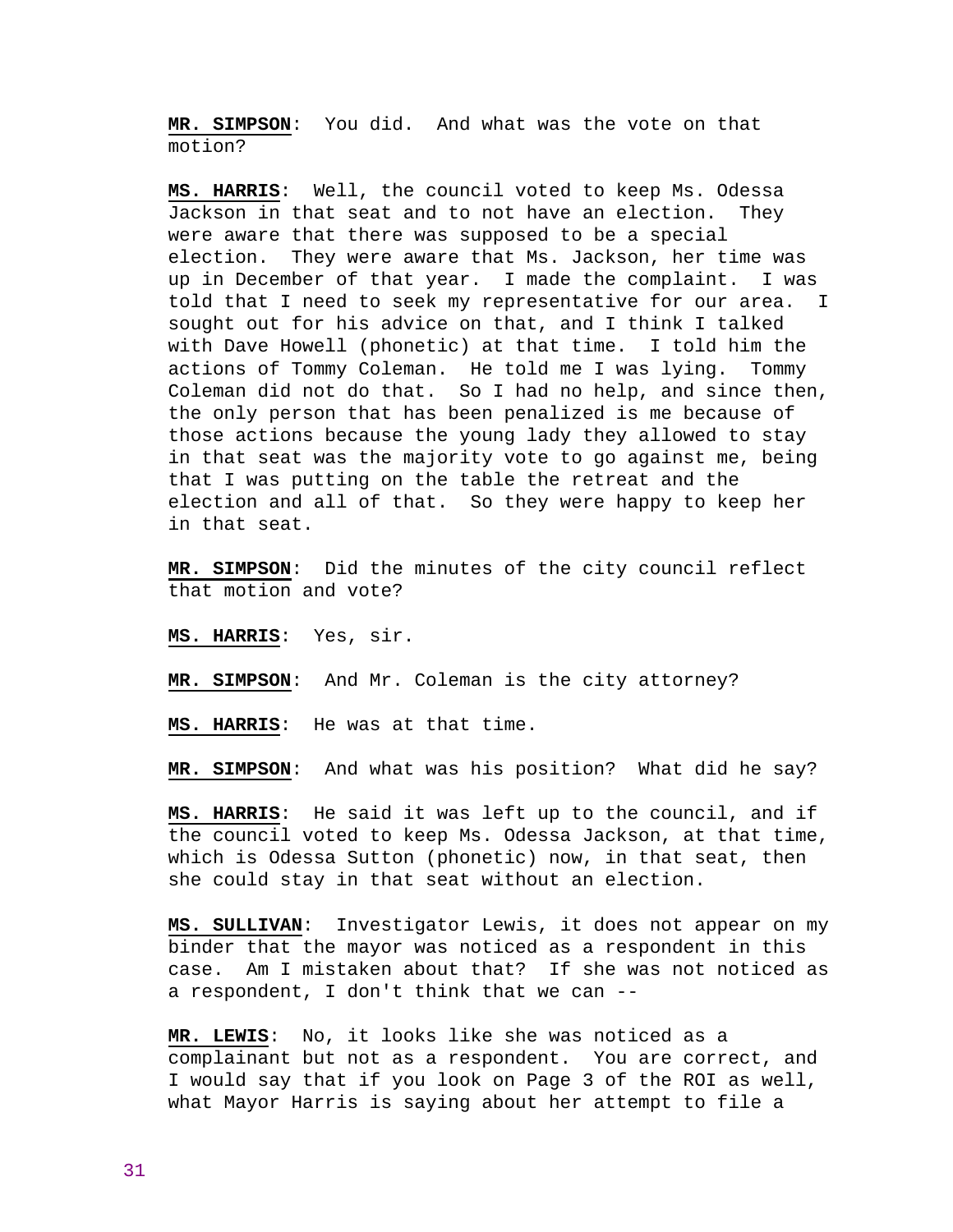motion with the city council is correct. It was documented in our report.

**MS. SULLIVAN**: Are there any more questions for Mayor Harris?

(No response.)

**MS. SULLIVAN**: Is there anyone else here that would like to speak regarding this case?

(No response.)

**MS. SULLIVAN**: Based on the fact that Mayor Harris is here and explained this and she is not noticed as a respondent in this case, I would make a motion that she not be bound over but that Meigs city council and the city clerk, the allegations regarding them be bound over to the AG's office.

**MR. LEWIS**: I would agree with that, Madam Chair.

**MR. SIMPSON**: I'll second.

**MS. SULLIVAN**: Judge Simpson seconds that motion. So the allegations regarding -- I will make the second part of that motion to -- I will make a separate motion after we vote on this one to dismiss Mayor Harris altogether. So the first motion will be to bind over the Meigs city council and the city clerk to the AG's office. Judge Simpson has seconded that. Any further discussion?

(No response.)

**MS. SULLIVAN**: All in favor please say, "aye."

(Whereupon the vote was unanimous.)

**MR. SIMPSON**: I moved that the mayor be dismissed.

**MS. SULLIVAN**: Judge Simpson has moved that the mayor be dismissed. I will second that. All in favor?

(Whereupon the vote was unanimous.)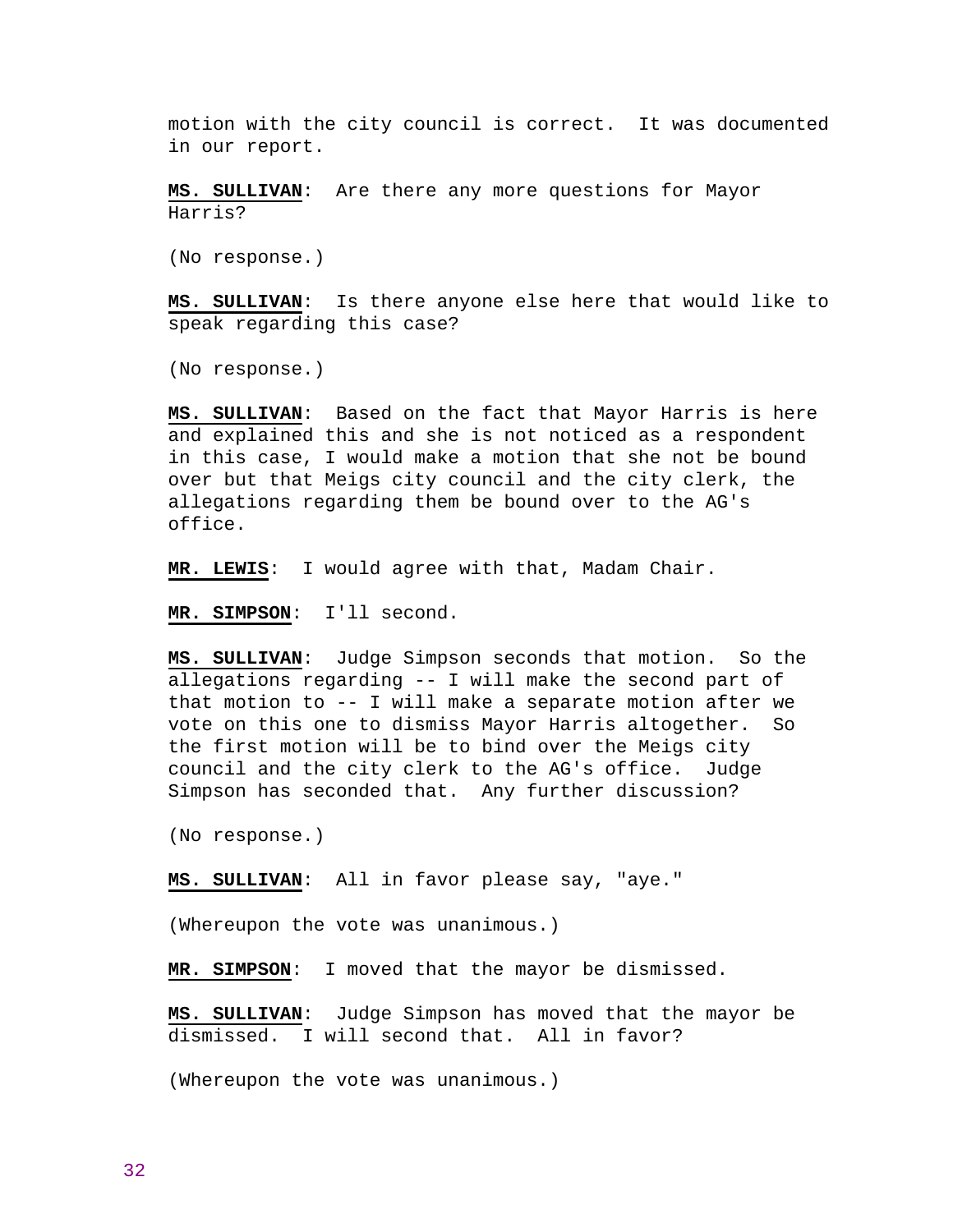**MS. SULLIVAN:** That is none opposed. Both of those motions pass. Thank you very much for being here. Moving on to Case No. 2015-024, Clayton County and that is Tab 47 in our binders.

**MR. LEWIS**: On May 29th, 2015 the Secretary of State's office investigations division opened a case regarding an allegedly fraudulent absentee ballot application that was submitted to the Clayton County board of elections and registration. The application for absentee ballot was presented for processing by fax from an insurance company who was recognized to be owned by a candidate for the board of education. When the elections office personnel compared the applicant's signature and the information on the voter registration card on file, two discrepancies were found. The application was for Daniel Johnson (phonetic), and the voter registration card listed the elector as Daniel Darsell Johnson (phonetic). Also, the signature did not match what was on file. The elector was contacted by the elections officials, and she denied having submitted the application and was upset that someone had used her name to request a ballot. When the elector was contacted by SOS Investigations to assess the complaint, she initially verified the information in the complaint but later in that same day followed up with an email explaining how she had given her mother permission to submit the absentee ballot application in her name and to sign her name.

 Cynthia Hammons (phonetic), who is the mother in this case, advised that she was visited by Ms. Shebes (phonetic) who was working for the candidate for the board of education race in Clayton County and completed the ballot applications for herself and her daughter during this visit. She also indicates she had contacted her daughter to get permission.

When we talked with Ms. Shebes, she remembered visiting Ms. Hammons and Ms. Hammons volunteering her daughter and herself to fill out the applications, and she signed both of them. She does not ever remember that there was a phone call made to the daughter to request permission.

 Our recommendation in this case would be that Cynthia Hammons, the elector, be bound over to the Attorney General's office for violation of 21-2-381, making of application for absentee ballot. Ms. Hammons filled out the absentee ballot application, signed her daughter's name, and did not sign as assisting.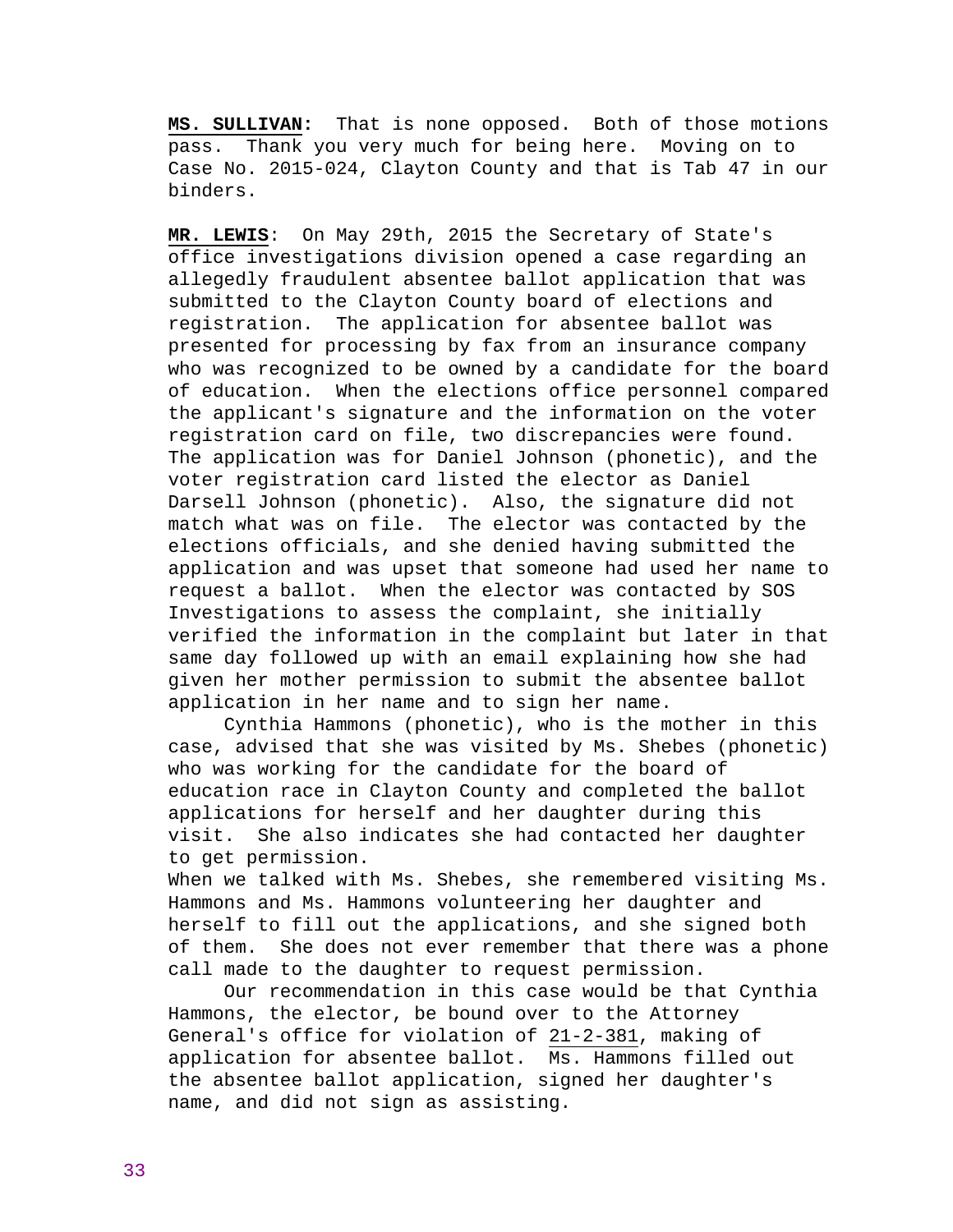**MS. SULLIVAN**: Did any of the board members have any questions for Mr. Lewis?

(No response.)

**MS. SULLIVAN**: Is there someone here who would like to speak regarding this case? If you would please state your name and address for the record.

**MS. HAMMONS**: Good morning, my name is Cynthia Hammons. Danielle Johnson is my daughter. On that particular day, a lady, this not being brought to my attention, did come to my home and was campaigning for someone in the Clayton County election. During the course she explained everything, and she told me -- at the time, my daughter she does live with me and she was not at home. She said she was trying to get votes, to get people to fill out an application for an absentee ballot which I never did in my life. She asked me did I know anybody else who was registered, and I told her that me and my daughter are voters. Get out and vote and that I will make a phone call. We were on speaker phone. I asked my daughter if she was interested in voting for a superintendent. She did say over the phone, on speaker phone, yes, and she told me that I could go ahead and sign because she was at work at the time. During that course, the young lady, I can't remember her name, told me that was fine and someone would contact me regarding that, and they did, and I did explain. The next thing you know, three years later I am getting a letter in the mail a week before this today. Also, as far as the oath -- some kind of oath I was supposed to sign as far as statements being true. I was never offered that. The only thing the lady told me is that when the absentee ballots do come in the mail that it's important that Danielle fill out her own absentee ballot and submit it and that everything should be all fine.

 Excuse me, I am very nervous because I have never been through anything like this before. I did not even know how to dress, so.

**MS. SULLIVAN**: You are fine. Thank you for being here. We appreciate you coming.

**MS. HAMMONS**: Like I said, if I did fill out an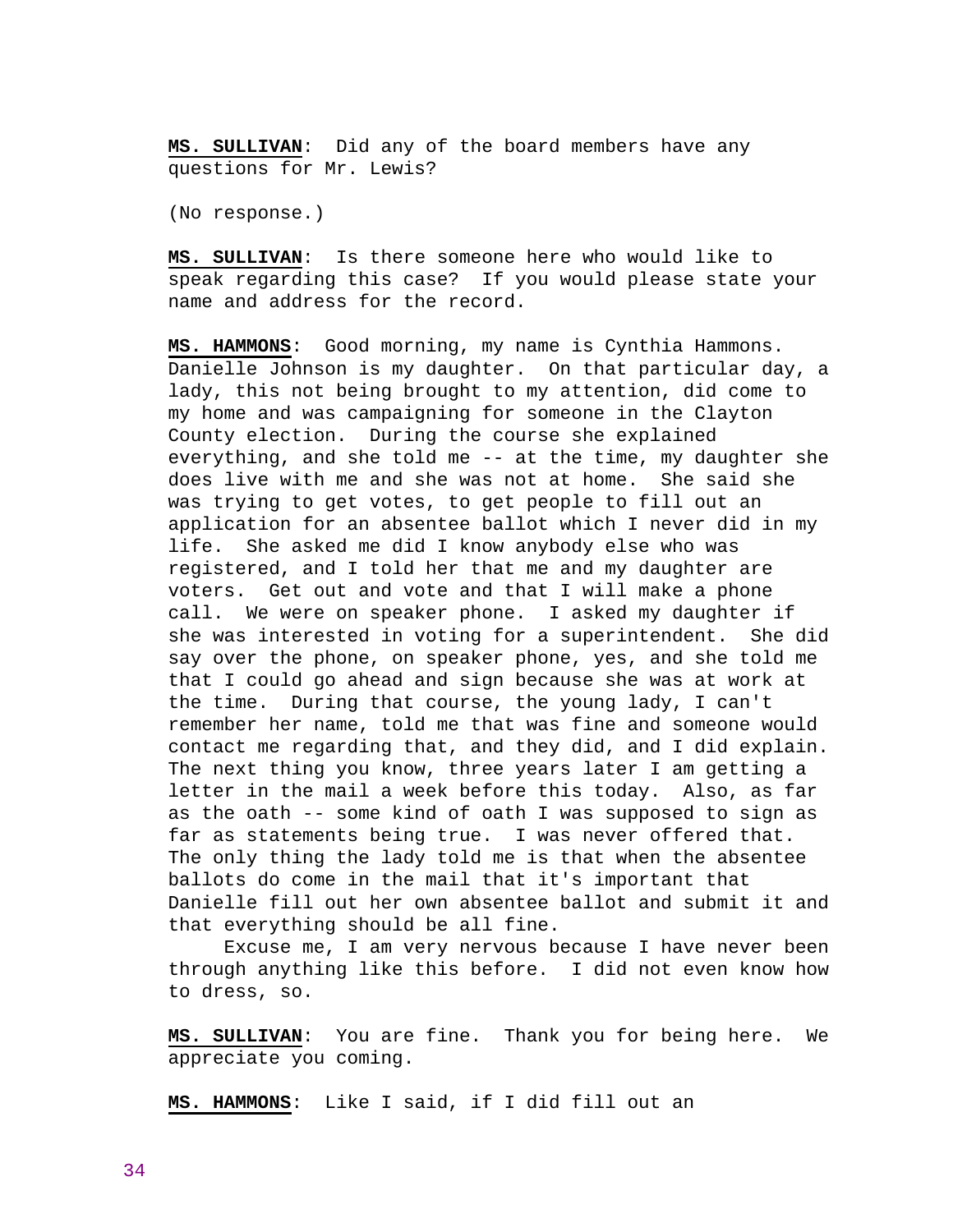application, it was under her guidance. Nothing was told to me about further consequences involving this. I am very, very uneducated on the voting process. I just try to make a difference. Me and my daughter, like I said, are known voters, and we do get out and vote at nearby schools and do it together every year. So I felt that by me being her mother that it was okay and me having her on speaker phone at the time giving permission was okay. Like I said, three years later I am here today. It was no malice involved. Nothing to get more votes. Just trying to help out the gentleman. So now that I know that potentially I could get in trouble for this, I do apologize to the elections committee and whoever is involved. I was just trying to do the right thing.

**MS. SULLIVAN**: Thank you so much, Ms. Hammons, for being here. Judge Simpson, do you have any questions for Ms. Hammons?

**MR. SIMPSON**: No. Thank you.

**MS. SULLIVAN**: I appreciate you being here, and I know this can be intimating. I hope this does not discourage your participation in the election process going forward. I would make a motion that this case not be bound over to the Attorney General's office. That a letter of instruction be issued.

### **MR. SIMPSON**: Second.

**MS. SULLIVAN**: Senator Harp, I just made a motion that this case not be bound over to the Attorney General's office as was originally recommended and a letter of instruction be issued to Ms. Hammons.

### **MS. HAMMONS**: May I ask a question?

**MS. SULLIVAN**: Yes, in just a second. Judge Simpson has seconded that. You may go ahead and ask your question.

**MS. HAMMONS**: This is for Investigative Lewis. Moving forward because I would like to continue to be a known voter and support my county. I just want to know in that letter of instruction does it show what actions to take moving forward because like I said, this is me being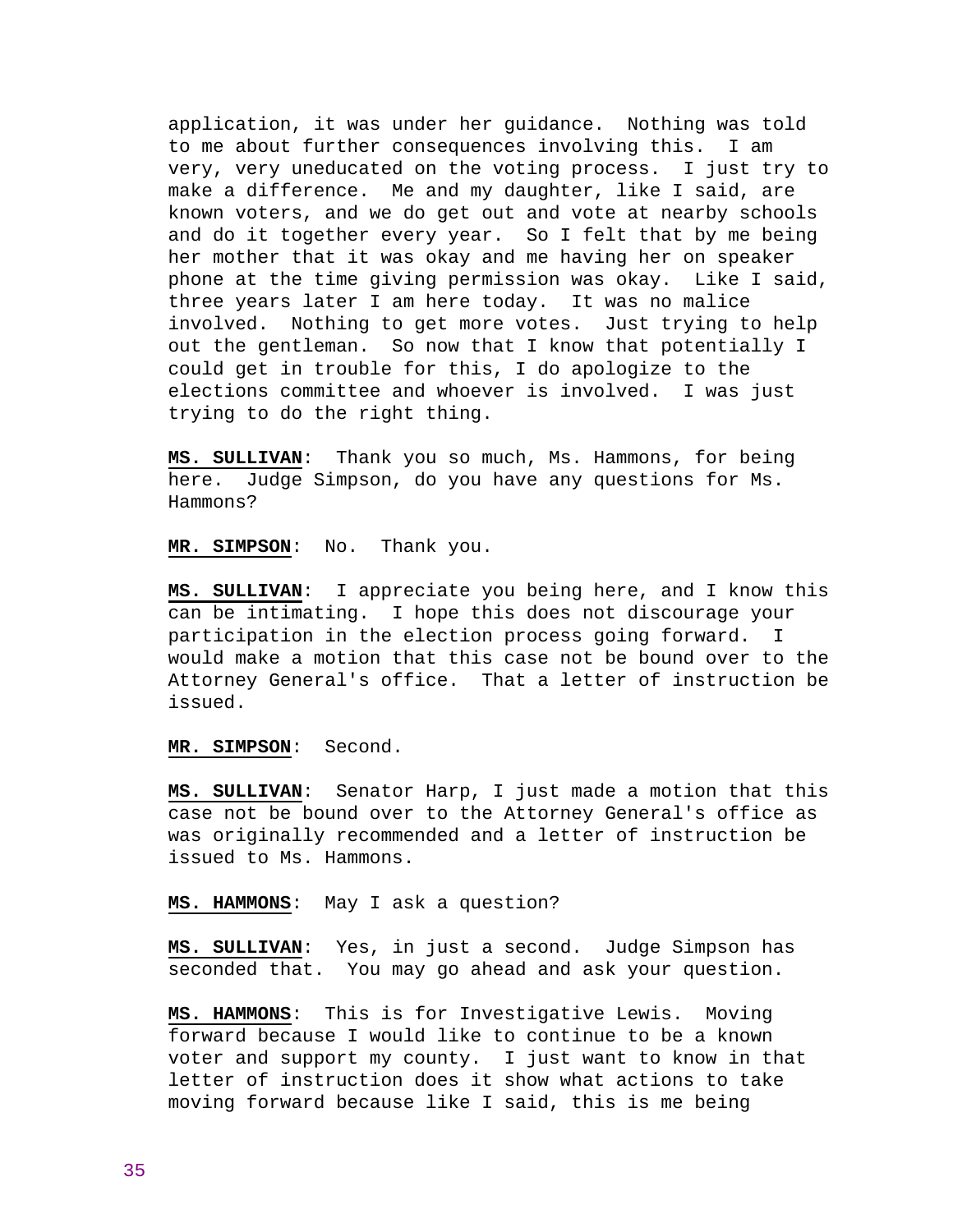uneducated.

**MS. SULLIVAN**: We will make sure that letter that you get gives you all that you need to know about filling out an absentee ballot so that you have the information that you need.

**MS. HAMMONS**: Thank you so much.

**MS. SULLIVAN**: Is there any further discussion regarding this case?

(No response.)

**MS. SULLIVAN**: Have a motion on the table to issue a letter of instruction. All in favor please signify by saying, "aye."

(Whereupon the vote was unanimous.)

**MS. SULLIVAN**: That is none opposed, and that motion passes. Thank you again. Moving on to Case No. 2015-029, Troup County. Number 48 in our binders.

**MR. LEWIS**: Thank you, Madam Chair. On June 12th of 2015, the Secretary of State's office investigations division opened an investigation into allegations regarding Troup County elections supervisor having registered voters, and he was not an elector of Troup County or the State of Georgia. The second allegation is that the election supervisor altered the minutes of the board of elections and registration meeting to cover up voter registration activity. The allegation concerning the meeting minutes was unfounded as the minutes were presented to and voted on by all of the VOER members. The evidence confirmed that Andrew Harper (phonetic) was the Troup County election supervisor. He registered voters and maintained the voter registration, and he is not an elector in Troup County or the State of Georgia.

 We recommend that Troup County board of elections and registration and Andrew Harper, the Troup County elections supervisor, be bound over to the Attorney General's office for violation of O.C.G.A. 21-2-214, qualifications of a registrar and deputy registrar.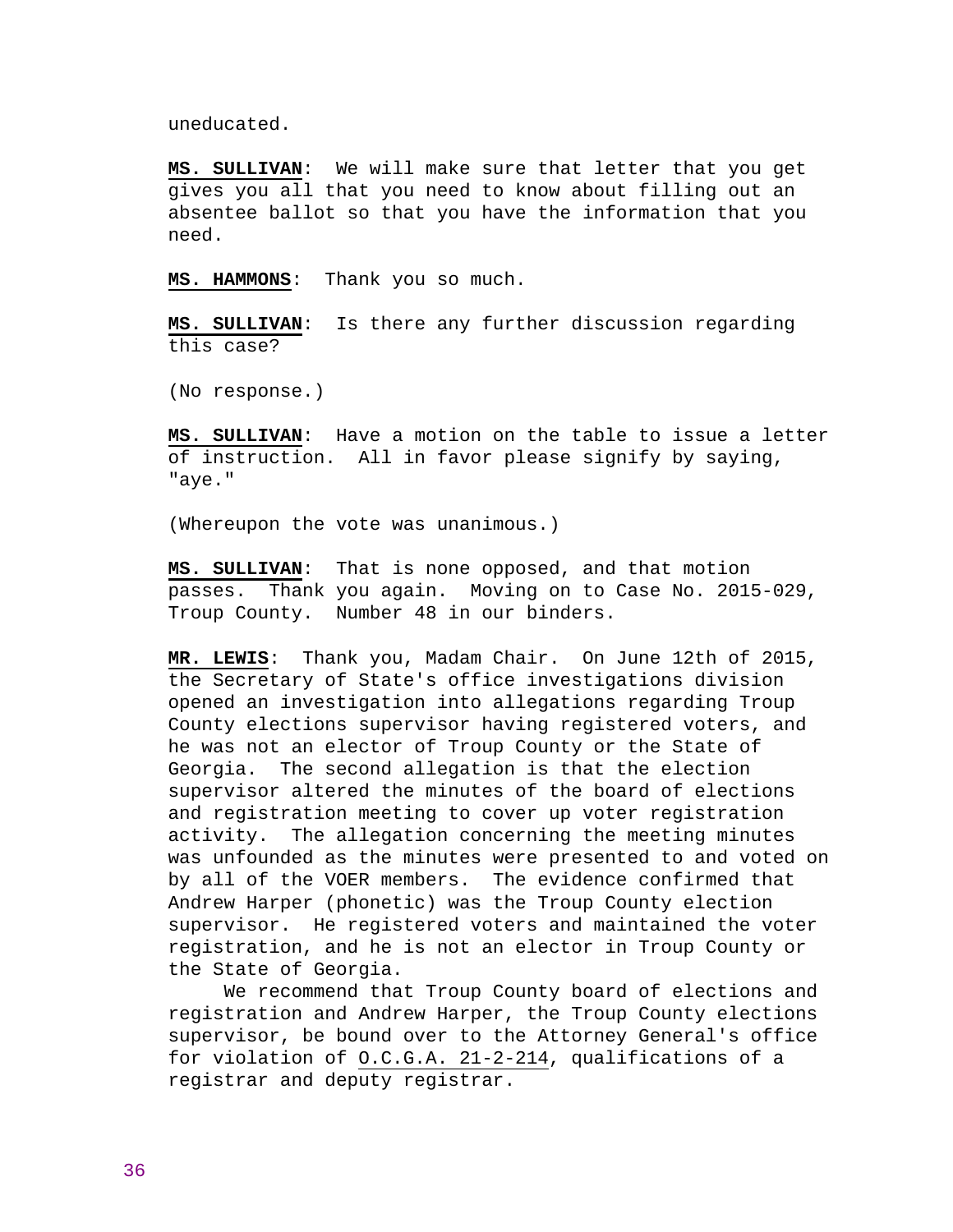**MS. SULLIVAN**: Is there anyone here wishing to speak regarding this case?

**MR. DEGENNARO**: I am here for Troup County.

**MS. SULLIVAN**: Please state your name and address for the record.

**MR. DEGENNARO**: My name is Mark DeGennaro. I am with the law firm of Willis McKenzie in LaGrange, Georgia. That is 300 Smith Street, LaGrange 30240. I and my law firm, we've represented Troup County for many, many years. We've been asked to come here to address the investigative report in this case. I guess, first of all and thank you for reminding me to hold this up. I hope that Senator Harp can hear me. If not, I will get closer and I will speak up. I am assuming that everyone can hear you.

 My comments are going to be much more of a legal nature than prior (indiscernible). As a lawyer who appears before judges and in courtrooms with briefcases, and we have written submissions, and of course the judge gets to look at those, my first question to the panel is, there has been a letter submitted setting forth these few arguments. Was that part of the packet? If not, I can give that to you.

**MS. SULLIVAN**: I don't believe the board members have --

**MR. LEWIS**: No.

**MR. DEGENNARO**: Let me provide that for you. May I approach?

**MR. SULLIVAN**: You may. Let the record reflect that we are receiving documents on behalf of Troup County.

(Presenting.)

(Discussions had off the record.)

**MS. SULLIVAN**: Judge Simpson has moved that we enter those documents into the record. I will second that. All in favor say, "aye."

(Whereupon the vote was unanimous.)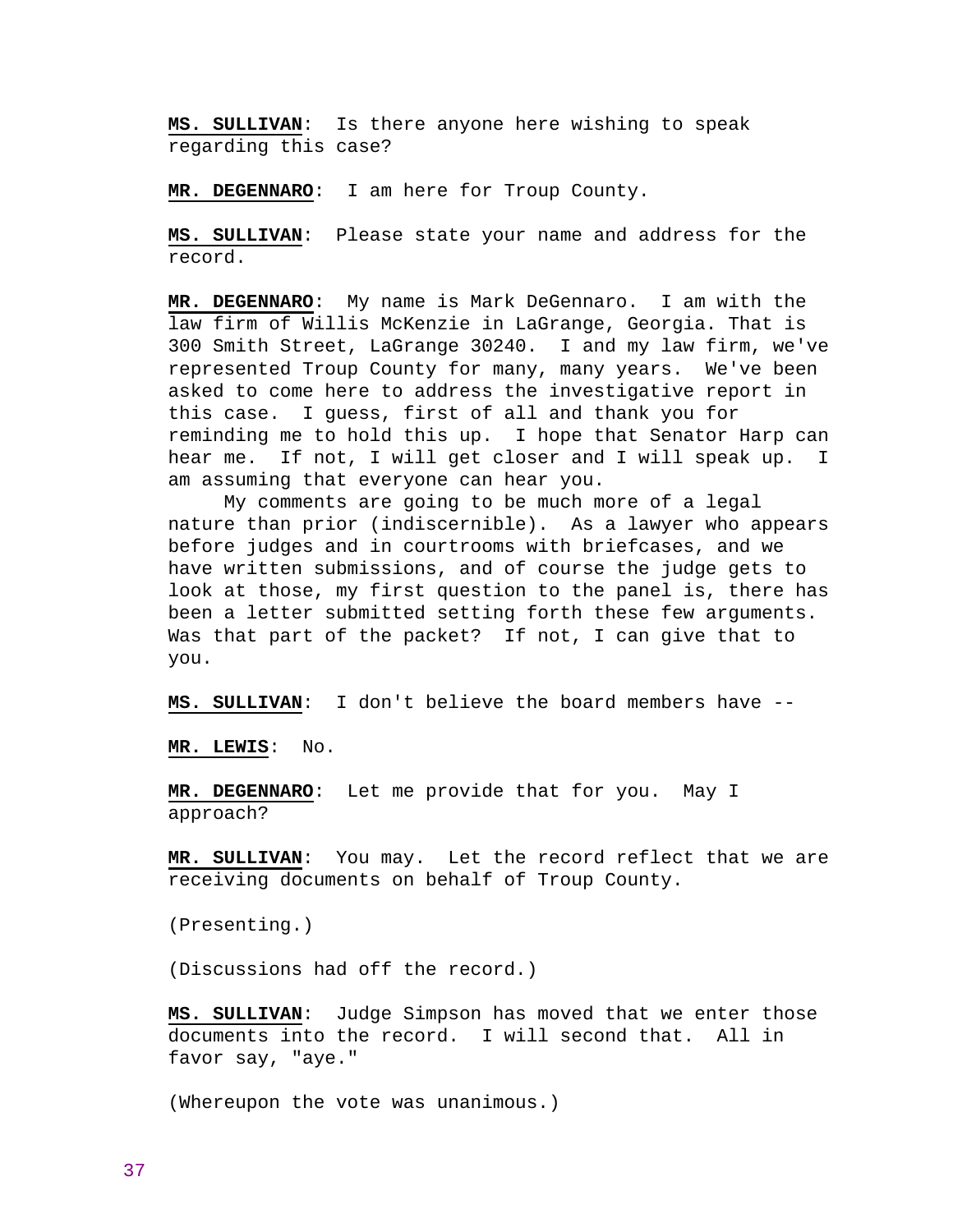**MS. SULLIVAN**: None opposed. Thank you. You may go ahead.

**MR. DEGENNARO**: Again, this is a very technical argument that, I think, has been both the basis of the complaint. I think there is some background that can be very beneficial to the board to hear before we get into that argument. Effective January 1st, 2013 the legislators passed Senate Bill 520. That act was sponsored by Senator McKoon, who is here today. That act was passed, and what that act did is it created the Troup County board of elections and registration pursuant to 21-2-40. 21-2-40 is a general statute that gives the legislator the ability to create boards and provide an alternate mechanism for doing what we all want to do, which is to provide for the fairness and quality of voting and protect the right to vote. It provides an alternate instruction to do that, and that is what the legislature did when it passed the Senate Bill 520.

 There are four key aspects to that bill that we all need to have on hand from the very get-go. First, that bill created the board of elections and registration and grants it the duties that the old probate court judge, as the elections superintendent and the old board of registration created under the general state law have.

 Second, he provided for an election supervisor as the delegee or designee of that board to carry out its duties, and it provided that election superintendent -- excuse me - - supervisor would be a full-time employee of the county. That becomes key later on. The next one is that it provided that the board members themselves would need to be electors of Troup County rather than electors and residents of Troup County, and finally, as is typical, at the very end of this legislation, the legislator abolished the offices of the old election superintendent, and the old board of registration no longer exists for Troup County.

 With this background, we come to Mr. Harper. Mr. Harper became a county employee in 2000 or so. A long-time county employee, he worked in zoning and building, then in GIS or geographical information services for the county for a long time. During that period, he received training on the election machines from the probate court judge who was the elections superintendent. Completed that in 2011. Assisted with elections and enjoyed it. When the old election supervisor resigned, the position became open.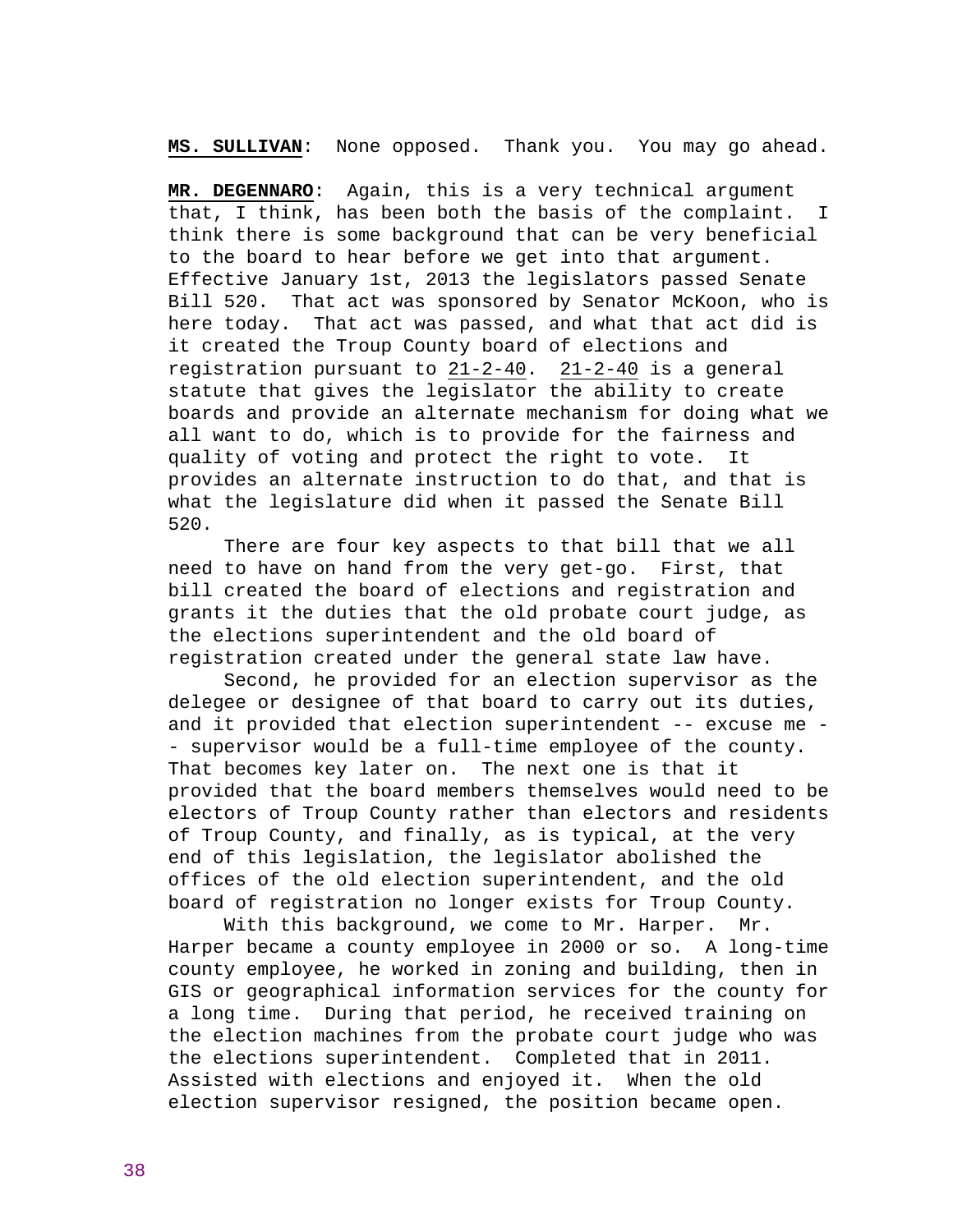Mr. Harper decided that he would like to apply for that position. One of the first things he did was to go to the county manager and say, Todd -- the county manager is Todd Camel (phonetic) -- Todd, as you know, I live a mile within the Georgia line in Alabama, is that going to be a problem? Todd Camel says, well, I do not know. I'll check it out. Mr. Harper pursued the application. The way it was structured to work, as provided by the local act, applications are received by the county. It goes to the board of elections registration. The board of elections and registration interviews applicants, and then it goes to the board of commissioners who makes the final decision on those positions. Mr. Harper went through the application process with the board. The board, including the board member who actually filed the complaint in this case, unanimously voted recommending he be the election supervisor. He goes before the board of the commissioner and he gets the job. During this period, the county manager did what he said he would do. He called Linda Ford, who as you-all know was the former director of elections division. Discussed the situation with her and was essentially told she could not see no problem. If there had been a problem, Mr. Harper would not have applied for the job. Mr. Harper takes the job, works his first election in 2014, gets all the training. In the spring of 2015, the issue comes up again. The allegation was made that he should not be serving as elections supervisor because he lives one mile of the state line.

The day chairman of the board of elections, myself, and Jane McCoy (phonetic), and Mr. Harper again called the Secretary of State's office. This was during the transition period, and Ms. Ann Hicks (phonetic) was there at the time. Had the same conversation with Ms. Hicks. Again, giving her full information about his residency which of course was no secret. Mr. Harper had been through all the training, had been on the state system for quite a while. The state again says, no, we do not see any problem. Mr. Tenant (phonetic) was not part of that conversation. He was, like, well, I'll check myself. He tried to call, and he was not able to get Mr. Hicks, and ended up speaking with John Hallman (phonetic), and Mr. Hallman essentially said call your county attorney, which is what he did.

 What I did was look at the statute. The very first thing we did, and respectfully, I would say that the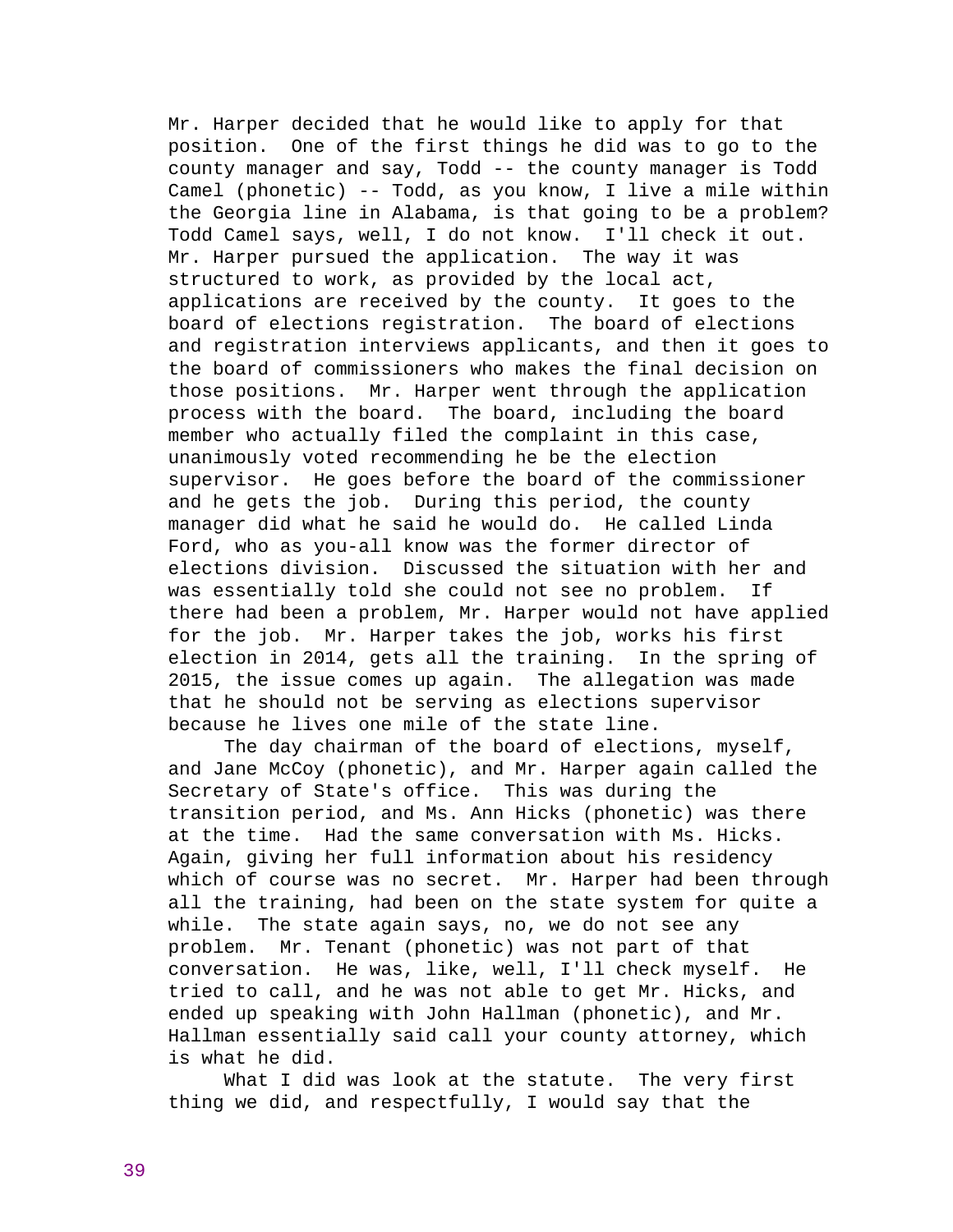problem with this case is that the statute, which I am sure you have before you, and if you don't, I have copies. 21- 2-214, to put it succinctly, the statute in Subsection A is what we are talking about. It's a qualification statute. It's not a penal statute, and it doesn't say what the findings of the investigations division said it says. That statute says in Subsection A, members of the board of registrars shall be electors of the state in the county in which they serve. Many deputy registrars shall be electors of the state. Again, this is Section 21-2-214. That applies to boards of registration created under general law under Subsection 21-2-212. A body in an office that had been abolished by the legislature did not exist is problem one. Problem two is that it does not say what the findings says it says. It does not say that it shall be a violation for anyone performing acts of registration to not be a resident elector of the county of the state. It simply does not say that.

 I could get into the technical legal argument, and I will touch it briefly because I know that we have able people on the board and who have knowledge of this and can appreciate it. Generally, when you have a piece of local legislation, it controls unless there is a conflict of state law. The local legislation here provides for an election supervisor, does not say he has to be an elector of the county of the state, and provides that he acts as a delegate or an agent of the board. The board members themselves are electors of the county and state. There is no conflict of state law here for a couple of different reasons. First of all, with my letter I refer to the Attorney General's opinion that clearly points out that what the legislature did in passing 21-2-40 is provided there would be no conflict because you have created an alternate setting for all the stuff to be done. Alternate ways of qualifying and appointing elections officials to do the same job, to get to the fundamental fairness and to ensure the quality in voting and protector of rights. A different way to get to the same thing. That statute, in fact, would -- there would only be a conflict with state law if you try to read it the way that the investigations division has tried to read it. The status of the local act provides that the election supervisor shall be a full-time employee of Troup County. State law, and I will refer to O.C.G.A. 45-2-5. You probably don't have a copy of that if you just have the election code there.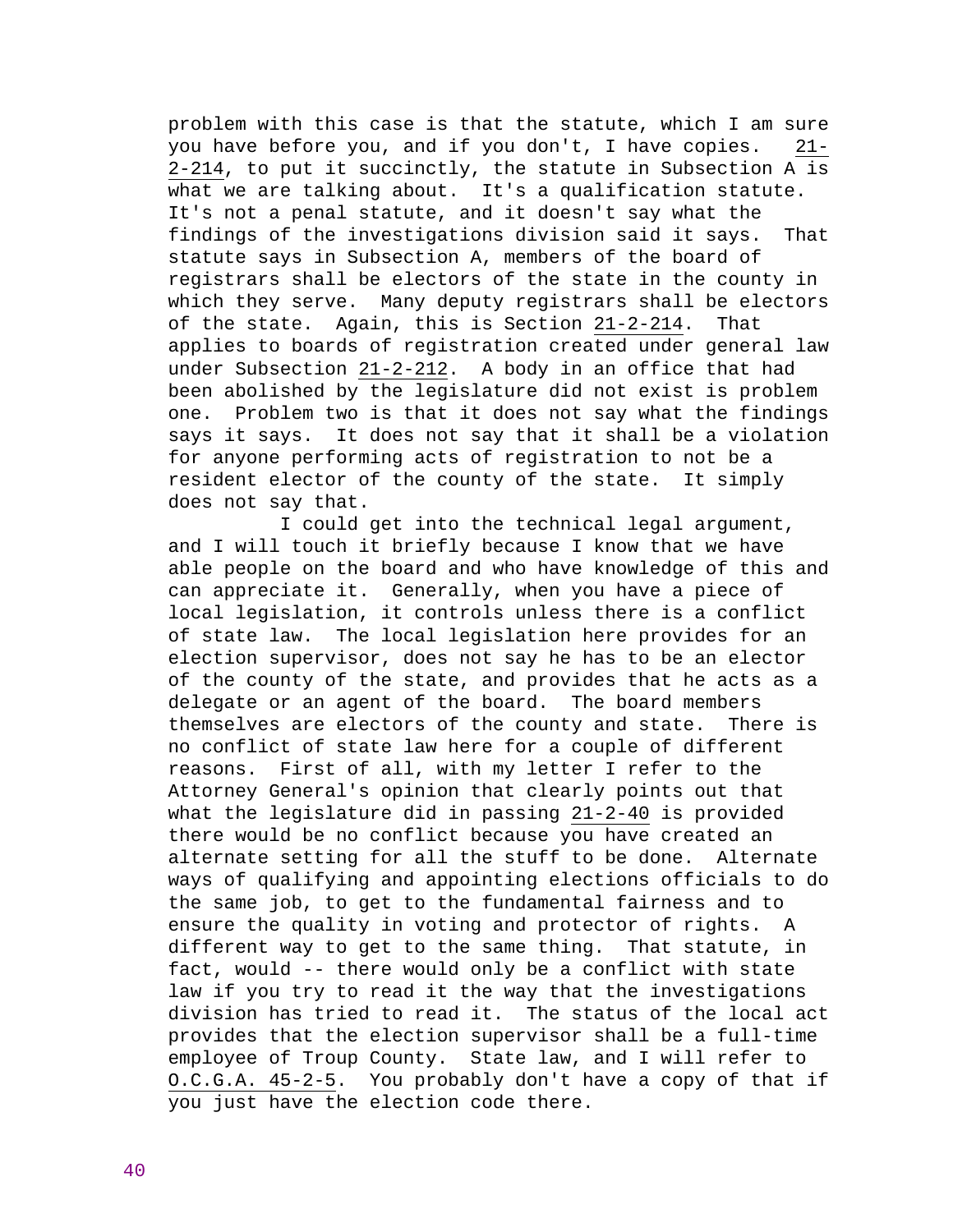**MS. SULLIVAN**: What is your cite?

**MR. DEGENNARO**: 45-2-5. I've got a copy of it here.

**MS. SULLIVAN**: You can go ahead and tell us what it says.

**MR. DEGENNARO**: I can read it. It is very short. O.C.G.A. 45-2-5, no municipal or county government in this state shall require as a condition of employment by such government that applicants for employment as officers or employees, or such officers or employees now or hereafter employed, must reside within the boundaries of the municipality or county. The only conflict here is if you try to read this to say that full-time employees have to reside in Troup County.

 The statute in violation or the suggested violation here, I think, should be dismissed for a couple of different reasons. First of all, I think this board has done consistently here today what it tries to do. As a matter of general law, you do not construe penal statutes in such a way to violate somebody when it is not clear. There is no way that you could read this statutory structure with the local act, with a state statute for a board that does not exist, that was abolished, in language that does not say word one about an election supervisor that happened to be in violation of this case. It's a qualification statute. It is not a penal statute. And every act that Mr. Harper has done as election supervisor, he has no status as an elections supervisor. He is a delegee. The law provides that generally you can delegate duties, even statutory duties be it absent the Attorney General (indiscernible) in reference to (indiscernible). You can delegate those duties. He did those as an agent and delegee of the board. They are their acts, not his.

 With that, I know it is atypical and maybe, kind of, a convoluted argument and position, but I hope you understand. If you have any questions, I will be glad to try to get it answered.

**MS. SULLIVAN**: Go ahead, Judge Simpson?

**MR. SIMPSON**: I am looking at 21-2-214. It seems to me the title, first of all, talks about qualifications of registrars and deputy registrars, okay. In the statute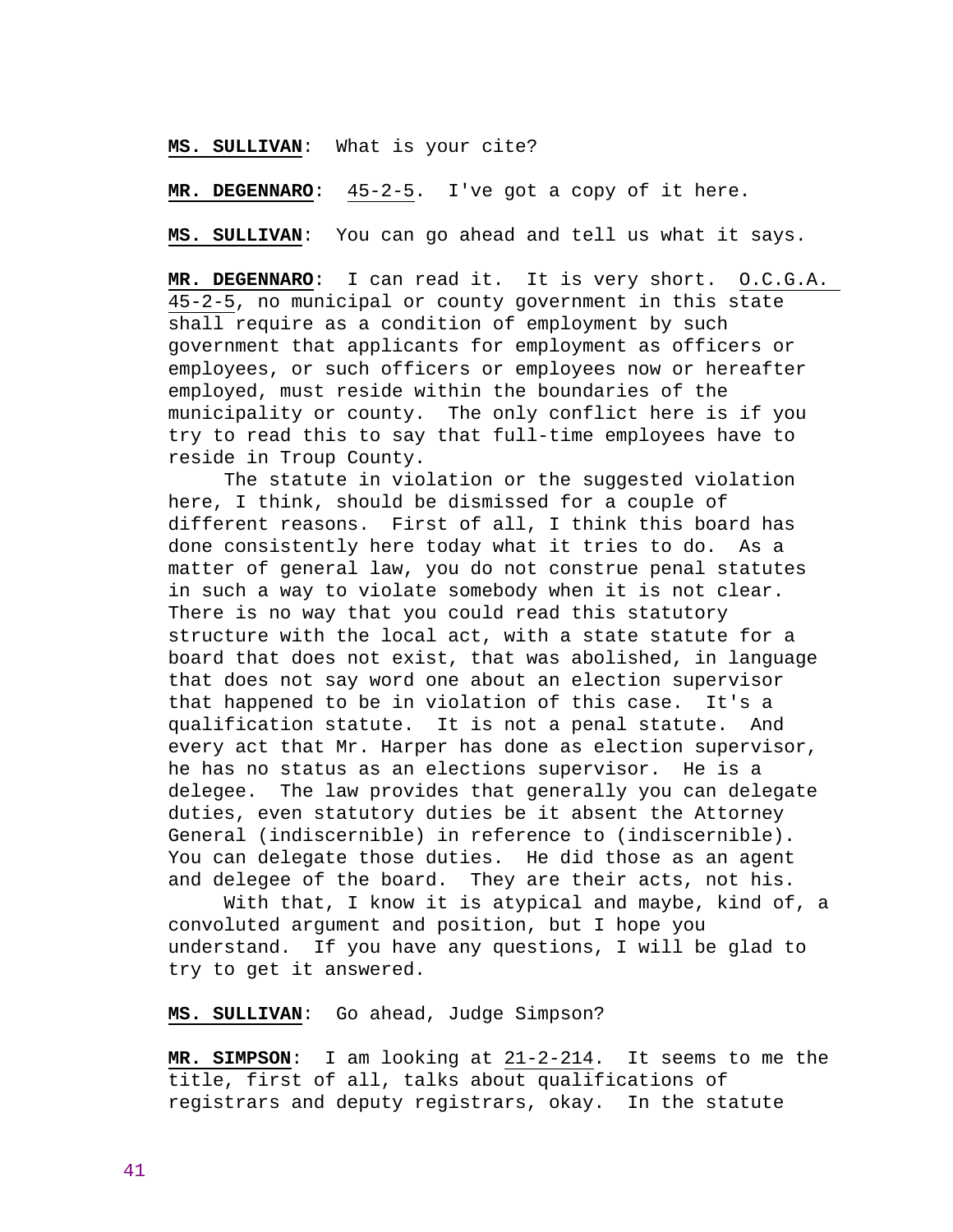itself it says, members of board of registrars shall be electors of the state. That is one category mentioned in the statute, and then they say and any deputy registrar shall be the elector of the state. That is the second category. And then they say all registrars, which to me means the people who are actually doing the work registering the voters, shall be able to read, write and speak the English language. It does not require them, a simple registrar, to be an elector of the election except when it says, municipal registrars shall be registered voters and shall be able to registrar. That is only municipal registrars that that applies to. So you are looking at four categories of registration personnel. It seems like to me this statute is being construed with regard to registrars from municipalities, deputy registrars, and the board registrars but not to a simple registrar. So that is my reading of the statute.

**MR. DEGENNARO**: That is the conclusion I got. Honestly, I got to it in a different way, but I got to the same conclusion by virtue of the fact that if you look at the remaining subsections of that statute, there is mention of boards of elections and registration and combined boards, but it doesn't appear in Subsection A.

**MR. SIMPSON**: Right. I read the other section too. To me that seems to be the answer to the question just for discussion purposes.

**MS. SULLIVAN**: I have a question. So the duties that Mr. Harper is performing, would you say that those are the same duties that a registrar or deputy registrar performs? How are the duties of a deputy registrar different than the duties that he is performing? Where I am going is, the statute says a deputy registrar shall be an elector of the state, but I don't think you can perform the same duties and call it whatever you want to and have a different law apply. The point is that someone who is performing those duties has to be an elector of the state. So if you could proceed with that.

**MR. DEGENNARO**: There are two points to that. First of all, before you even get there, you are talking about a deputy registrar in the context of that statute. It is talking about a deputy registrar appointed by the board of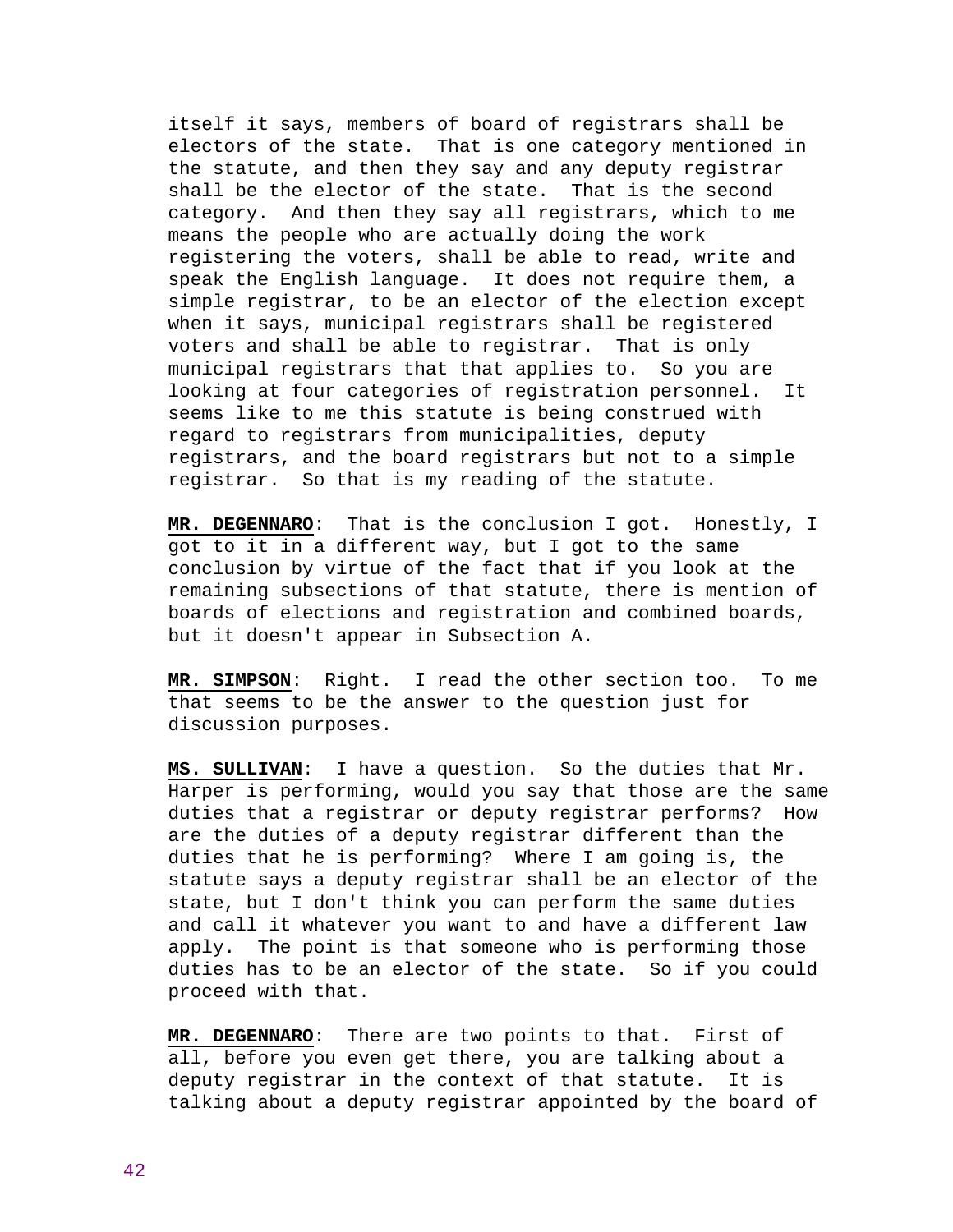registrars that is created by the state law which was abolished.

 We have a totally new system here which the legislature has decided that you can do that, you have a board that can delegate their duties to Mr. Harper, and that delegation is essentially a delegation of election superintendent duties whose role is primarily in the nature (indiscernible). He has people working for him doing this, by the way, which reside in Troup County. The reason and difference there is that what we are talking about here is a qualification statute. We are not saying that there are other rules that the election supervisor is precluded from complying with because he is not under the state statute. In fact, there are specific sections in the code, again, pointed out in the letter, which requires an election supervisor to get the training and sit back and says that the training of the board can be fulfilled by the election supervisor's training. So what we are talking about is the narrow issue of residency, and again it is hard for me to answer that question in the abstract.

**MR. SIMPSON**: Am I understanding you also to say that the local act does not require a residency requirement?

**MR. DEGENNARO**: There is no requirement for an election supervisor in the local act. The only residency requirement is for the actual board members who must be electors of Troup County.

**MR. SIMPSON**: Right. So since we have a specific local act which applies to this situation, it may appear, or what is your argument with regard to which statute prevails?

**MR. DEGENNARO**: Correct, and I think it's pretty clear that the local act does. Not only that but by appointing (indiscernible) to the statute.

**MS. SULLIVAN**: Thank you. I believe we have some more people who would like to speak on this. I believe that the representative for the Attorney General, Ms. Correria, would like to speak.

**MR. CORRERIA**: Thank you, Madam Chair. I would say that O.C.G.A. 21-2-220(a) requires that any elector wishing to register to vote has to do so by application either to the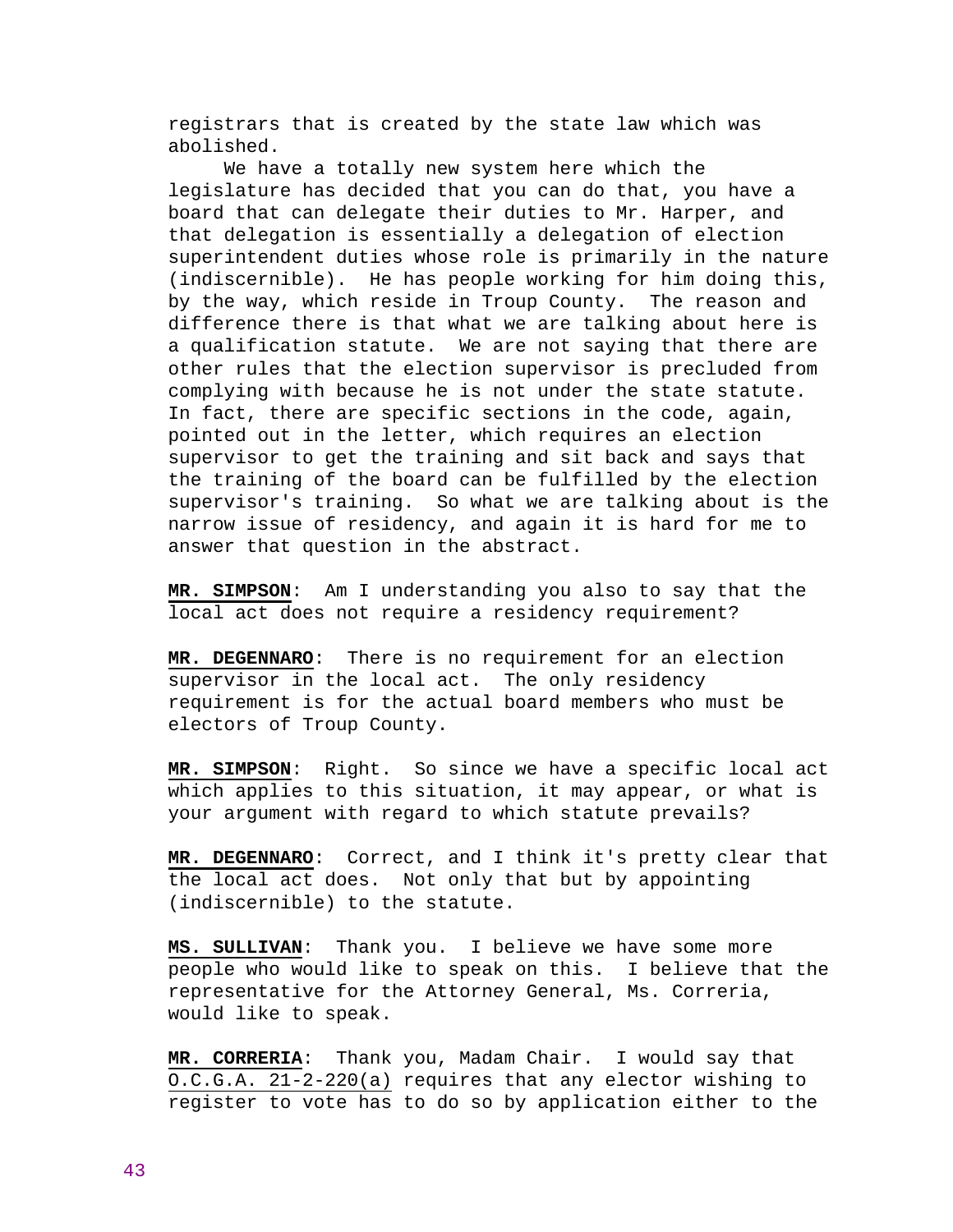registrar or deputy registrar of that person's county. So certainly, there are code and provisions that every county has somebody who is designated as a registrar or deputy registrar, and the local legislation, in this case, provides that the election supervisor among other things must carry out the duties of voter registration and elections as required by law. So I think there is some argument, at least, that that person that for that county is, in fact, the registrar under 21-2-220(a), and in looking at 214(a) for the qualifications of those --

**MR. SIMPSON**: The local act does not require a residency requirement. How are you going to argue around that?

**MS. SULLIVAN**: Senator Harp, Judge Simpson just made the point that the local act does not have a residency requirement, and Ms. Correria is addressing that.

**MR. CORRERIA:** I think that there is an argument of 21-2- 214(a) applies to, first, the individual, the officers required by  $21-2-220(a)$  for every county to maintain the registrar. You are either the chief registrar or deputy registrar is the way I interpret the statute.

**MR. DEGENNARO**: Respectfully, I would hate to subject someone with a penal penalty on the grounds that there is at least some argument that does not apply, but the local act is clear, and I think reading the statute is limited that specifically governs this. There is a myriad of provisions in the code, and again, I guess, as a procedural matter that is not (indiscernible) that is here before us today. It's violation -- violated 21-2-214, so.

**MS. SULLIVAN**: Okay. Thank you for being here. We are just a little bit more statutory construction than we normally engage in.

**MR. DEGENNARO**: I understand that, and I did my best, and I hope I was helpful.

**MS. SULLIVAN**: Thank you. I believe we have someone else here who would like to speak regarding this.

**MS. HALL**: I am Lonnie Hall. I live at 706 Renalds (phonetic) Street in LaGrange, Georgia, and I am one of the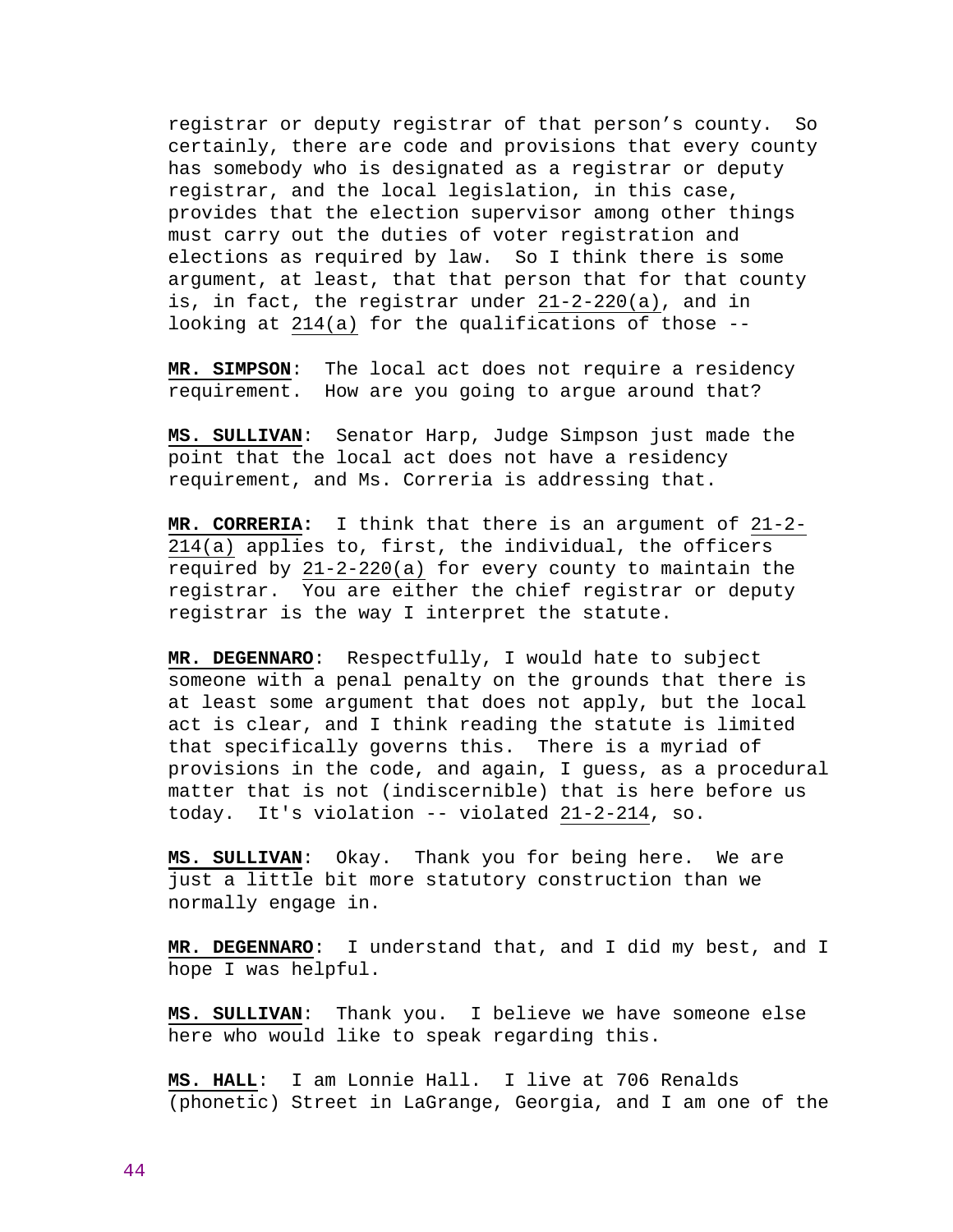board members for Troup County. First, I wanted to defend Linda Ford. I don't think if she was given the wrong information and told them that (indiscernible) totally does not agree with this. You have to be an elector in the state and county where you vote. If the poll workers have to live in that county and state where they vote, why shouldn't the election supervisor? He can be the supervisor but he cannot be the registrar. Alabama has the same code law. You cannot live in Alabama and vote in Georgia. Maybe he should have moved to Troup County and changed his voting area. He votes in Alabama and he lives in Alabama. So is it right for him to certify the votes for voting in Georgia? Is it right for him to challenge a voter? If a voter comes up and wants to challenge something, can he represent Georgia as a challenger to that vote?

 I know specifically Linda Ford took this book and showed it to him at one of our training sessions and said you cannot be the registrar. Now, he probably could have appointed someone in the office to be registrar. I mean, we had a person. She was a registrar, but when he came on board he took that away from her. He is listed on the website as the registrar for Troup County voter registration, and as Mr. DeGennaro had said about board designating, I don't know where in writing that he was designated to represent the board. I could not find it, and it is not in our bylaws. As a matter of fact, we just redid our bylaws, and some items were taken out that were not taken out by the board members.

As Mr. DeGennaro knows, he was in the meeting. I asked, and another board member asked who specifically took this out, and we never got an answer.

 As far as the legislation is concerned, yes, that legislation -- there was no way that the addresses of the supervisor (indiscernible) in Senate Bill 520 that Mr. McKoon helped to send through the legislature, and I understand that there should have been another bill going through the legislation that would make some changes in that SB 520 because we are the only board in the State of Georgia that has seven members on the board, and we are the only board that really, as far as the county is concerned, have no power. Most of that power goes to the supervisor.

**MS. SULLIVAN**: Thank you for being here today. Judge Simpson, do you have any questions for her?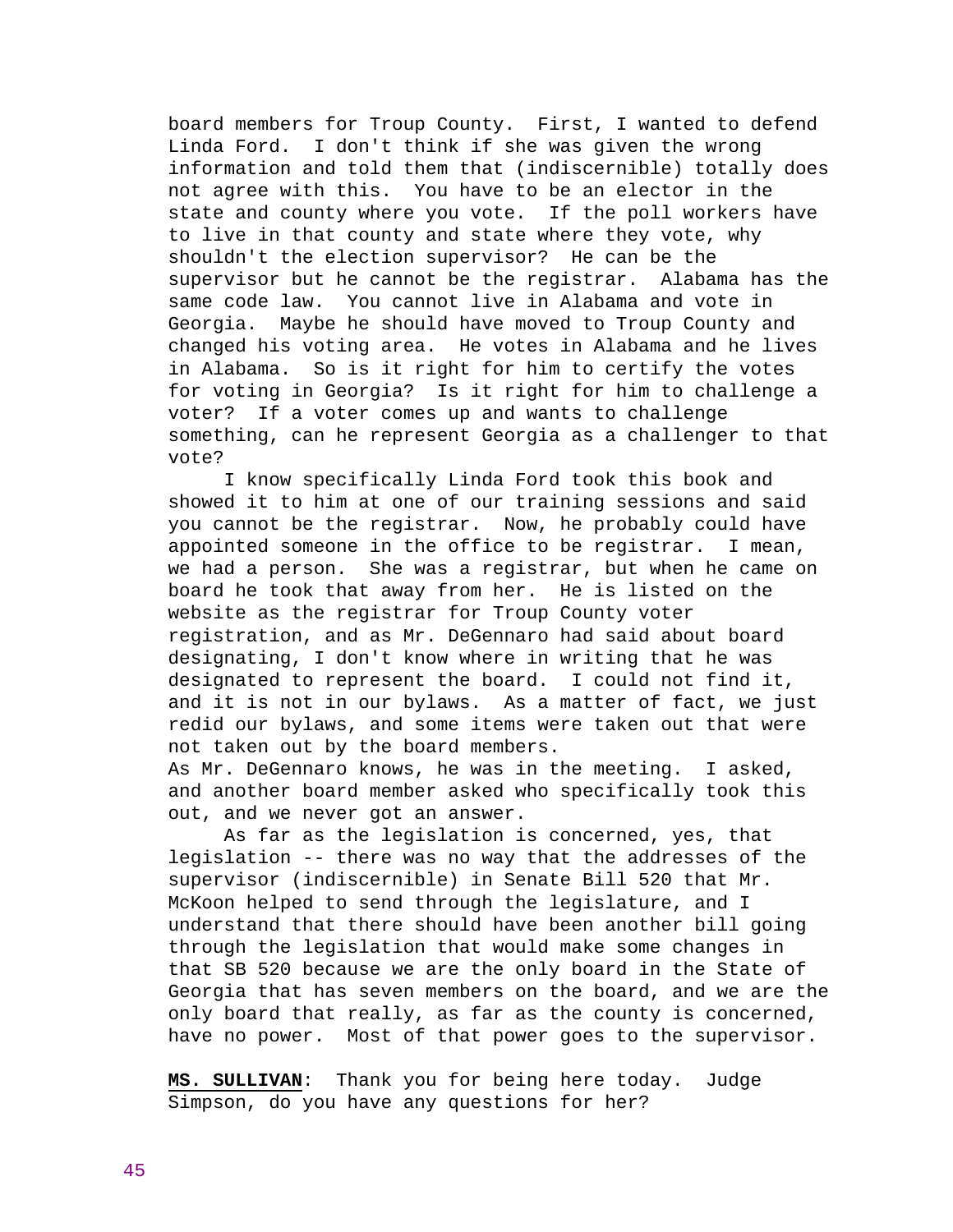# **MR. SIMPSON**: No. Thank you.

**MS. SULLIVAN**: We have one more person who would like to speak regarding this case.

**MR. WARD**: Hi, my name is Ernest Ward (phonetic). I am from Troup County. I reside at 222 Meriam Court, LaGrange, Georgia. On April the 3rd, 2015 I went before our county commissioners and spoke on this issue, and what I specifically asked in the letter that it is vital that there is a clear understanding that the local bylaws, which govern the purview mentioned, and the Senate Bill 520 should be written in alignment with the Georgia code, which are the guidelines for how the Troup County government should operate, and the Georgia state code supersede any policies, procedures, expectations established by the local government. I asked the question, how can the board of election be responsible for eliminating any fraud, deceit, or abuse if they are not the final voice? How can we eliminate the appearance that others have the ability to undermine the board of elections?

 My major concern is that one of the things that it makes clear that an elected official cannot be a board member but is that process undermined when you have an individual that's hired by the county officials, and then that individual usurp the authority of the board so that he is the voice of the board. I've worked in the military and other different places of leadership when you have a designee. Well, that designee is a voice of the group, but in this situation, it is different. He is the voice for the board, and sometimes there have been things that have happened where he did not include the board, and so he is making the final decisions. What I would like to say is he is acting on behalf of the county. I don't think that should be happening. I tried to talk to the Commissioner before I wrote a complaint to the Secretary of State's office addressing these issues. I don't know if my complaint was a part of this process, but I wrote several letters trying to address this and have it dealt with. Thank you for your time.

**MS. SULLIVAN**: Thank you for being here. Is there anyone else here who would like to speak?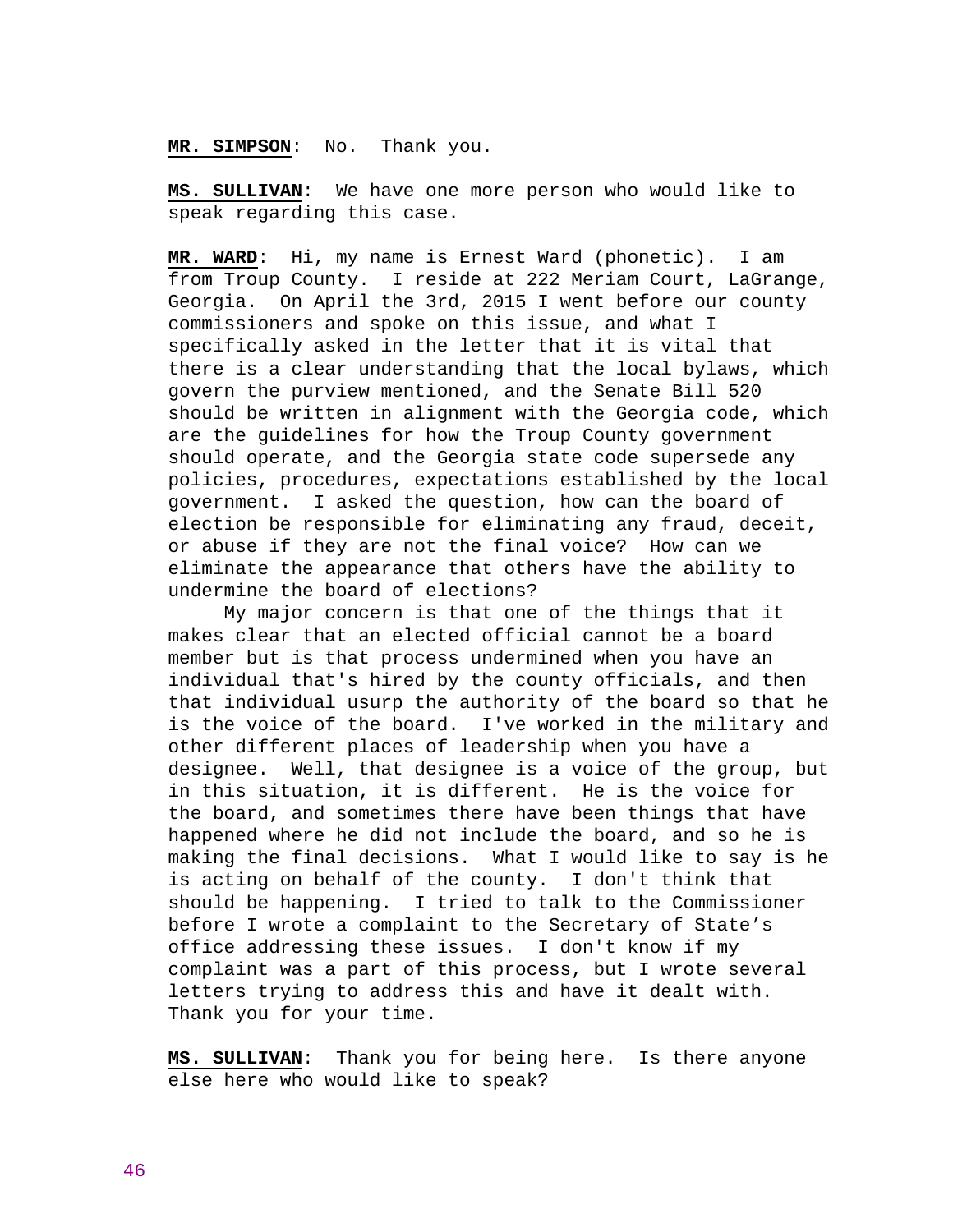**MR. DEGANNARO**: I would be happy to address any particular questions this board might have.

**MS. SULLIVAN**: Judge Simpson, Senator Harp, do you-all have any more questions for Mr. DeGannaro?

**MR. SIMPSON**: No.

**MR. HARP**: I do not.

**MS. SULLIVAN**: It seems to me that this is a very complicated legal issue. There may be conflicting opinions that have been issued by various people throughout the years, but it is one that needs to be resolved and have an affirmative binding decision. This board can't do that. That is beyond our authority. Our only authority is to determine whether or not there is probable cause or a violation of the election code, and then that is bound over to the AG's office and can be resolved through administrative hearing if necessary. Because this issue, I think, needs to be resolved and is somewhat unclear as to various legal arguments out there, I would move that this case be bound over to the AG's office. So I make that motion. It will fail without a second.

**MR. HARP**: I second the motion.

**MS. SULLIVAN**: Motion and seconded. Is there any further discussion?

(No response.)

**MS. SULLIVAN**: All in favor please signify by saying, "aye."

**MR. HARP**: Aye.

**MR. SIMPSON**: Excuse me. What are we voting on?

**MS. SULLIVAN**: That we bind this case over the Attorney General's office.

**MR. SIMPSON**: No.

**MR. DEGENNARO**: May I make one more comment before a vote?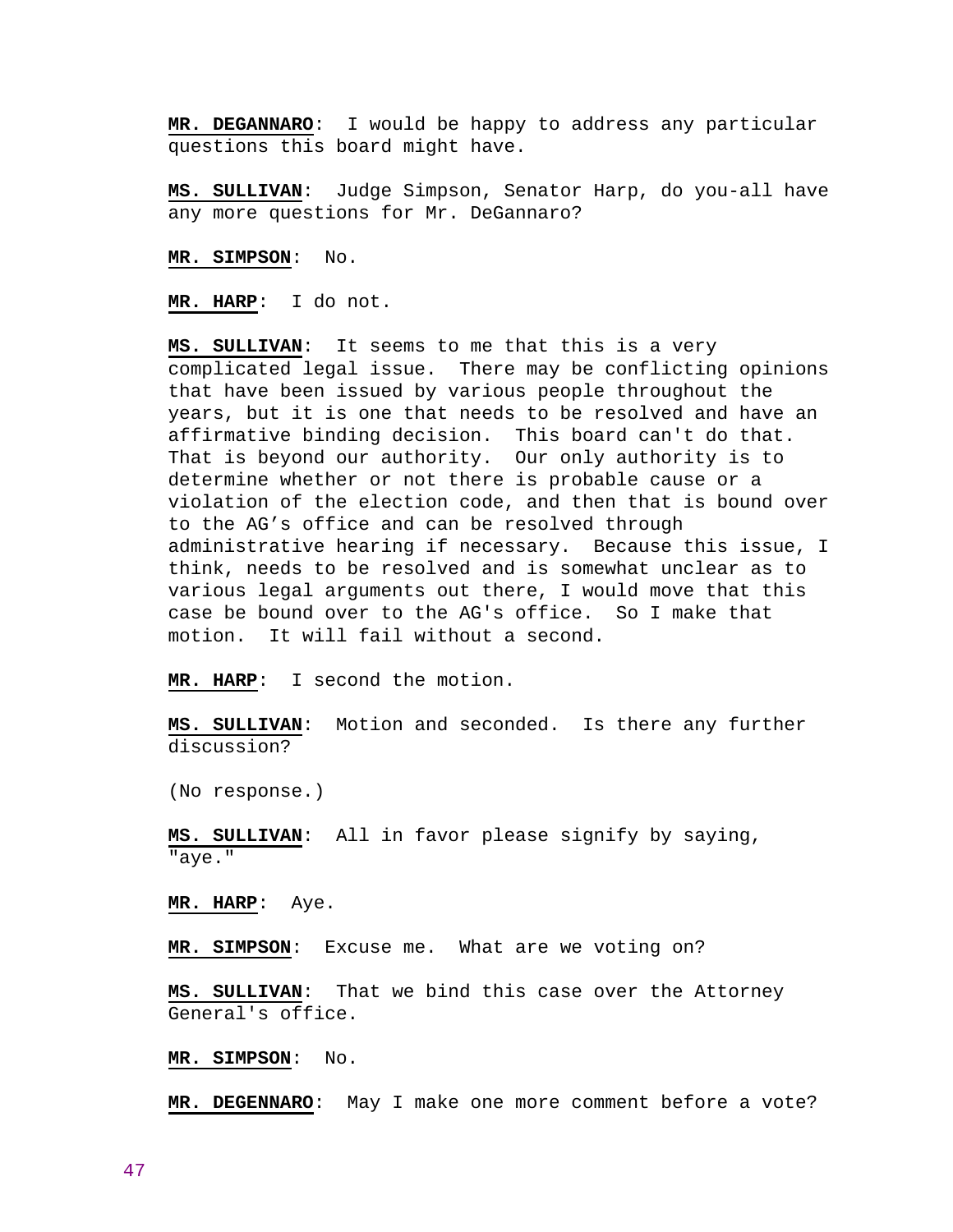**MS. SULLIVAN**: I think we are going to go ahead and continue our vote now. So we have two in favor. All opposed -- Judge Simpson just voted no. The motion will pass two to one to be bound over to the Attorney General's office.

**MR. DEGENNARO**: May I make one point quickly?

**MS. SULLIVAN**: One quick point. Thank you.

**MR. DEGENNARO**: What I would suggest is, I do not disagree with the clarification issue, but the place for that to be done, if you want resolution, is not the Attorney General's office to be bound over. It is through local legislation. It's through the legislative process, and that's what should be happening.

**MS. SULLIVAN**: Well, thank you. We are not legislators, and we do not have that option, but thank you for being here and engaging in this discussion. We are going to take about a ten-minute break. We will be back in about ten minutes.

(Off the record at 10:54 a.m.)

(Back on the record at 11:07 a.m.)

**MS. SULLIVAN**: We are ready to call this meeting back to order. The next case on our agenda is Case No. 2015-043, Wilkes County. Tab 50 in our binders.

**MS. WATSON**: On August 15th, Linda Buff (phonetic), the Rayle city clerk, reported the City of Rayle had not properly done elections. The specific allegations in the complaint were identified as the city's city clerk had conducted elections without certification. The city failed to adhere to their chart as they conducted elections every four years instead of every two, and the city had failed to properly secure election documents. The elections in question are the City of Rayle municipal elections held in 2007 and 2013. Linda Buff, the complainant, had recently assumed the position of city clerk for Rayle as the allegation concerning failure to secure election documents. It was found that the 2007 election documents were not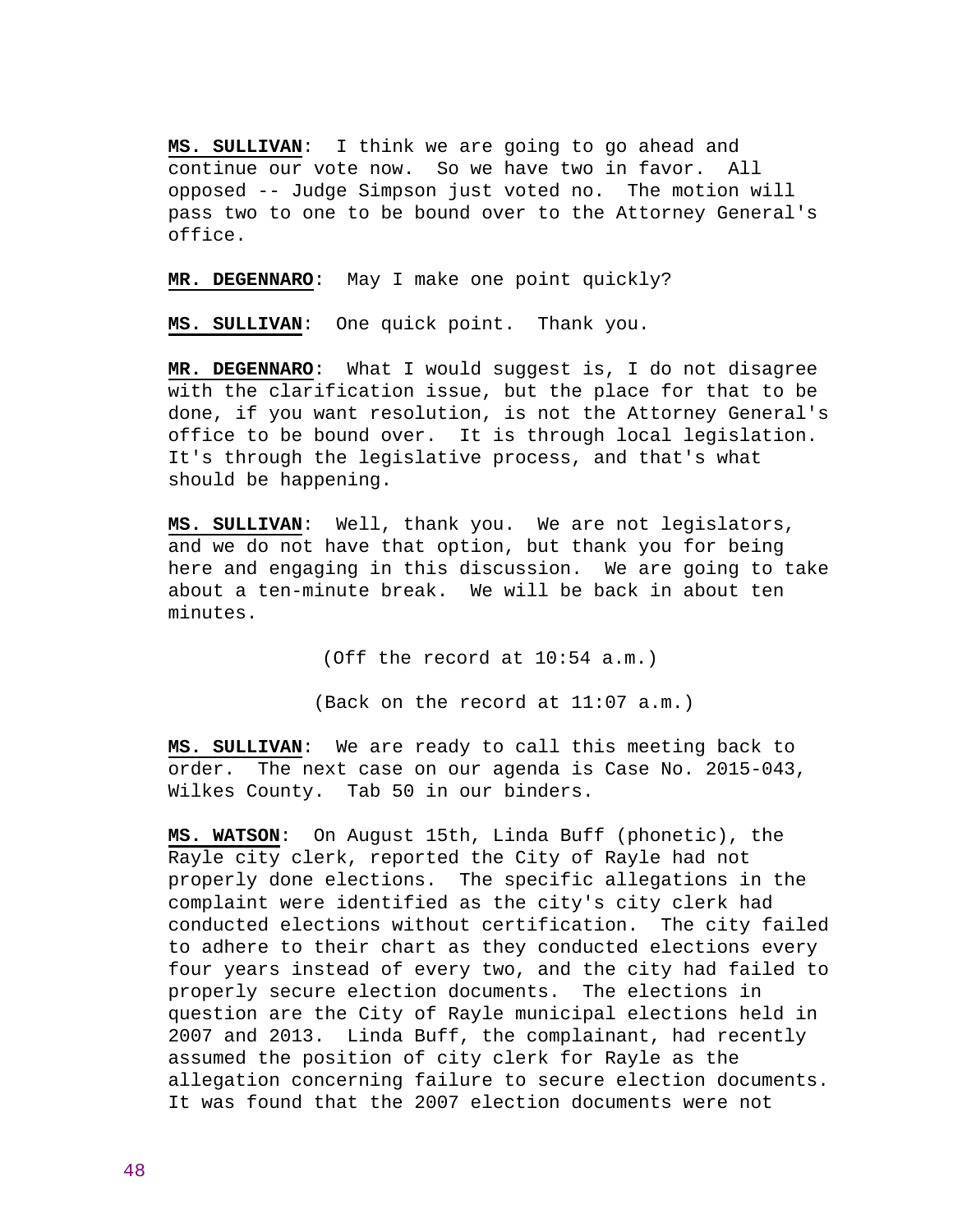properly secured. They had been given to the mayor after the former city clerk Pamela Hall (phonetic) resigned. The mayor in turn gave back the documents to Ms. Buff.

 It was found that the City of Rayle nor the city clerk were certified to conduct municipal elections prior to 2015 as the failure to adhere to the city charter as to when elections would be held, this was unfounded with verification of amendments to the charter and changes in state law.

 We are recommending the City of Rayle and Pam Hall, former elections superintendent, be bound over to the AG's office for violation of 21-2-500(c), preservation and security of the primary election records, as they chose to preserve election records after the 24-month retention date then failed to properly preserve the records at the city hall of Rayle and 21-2-70, powers and duties as the city clerk, Pam Hall, failed to perform the duty as an election superintendent in satisfactorily completing a certification program as set forth in 21-2-101.

**MS. SULLIVAN**: The first violation, can you repeat what code section that is?

**MS. WATSON:** Yes. Originally, it was 21-2-73. We changed that to 21-2-500(c).

**MS. SULLIVAN**: Thank you. Is there anyone here wishing to speak regarding this case?

**MS. HALL**: My name is Pamela Hall. My address is 4915 Lexington Road, Washington, Georgia. I live in the heart of Rayle, but my address is Washington, Georgia. I sort of inherited the job of city clerk when our former clerk was killed in a car accident. I think that was back in 1998, and it was on a volunteer basis. Can you, please, do this until we get a new clerk? So I agreed to do that because I teach school, and there was no way I could actually do it. Well, that went on for about 15 years, this volunteering temporarily until we can get a clerk. I had no idea that if I did not intend training that the elections would not be certified. Once I did find that out, that was when I gave it up, resigned as the city clerk. Because I teach school -- we are actually out of school today -- because I teach school, what I would do was I would go down to our courthouse to the Wilkes County registrar to make sure, you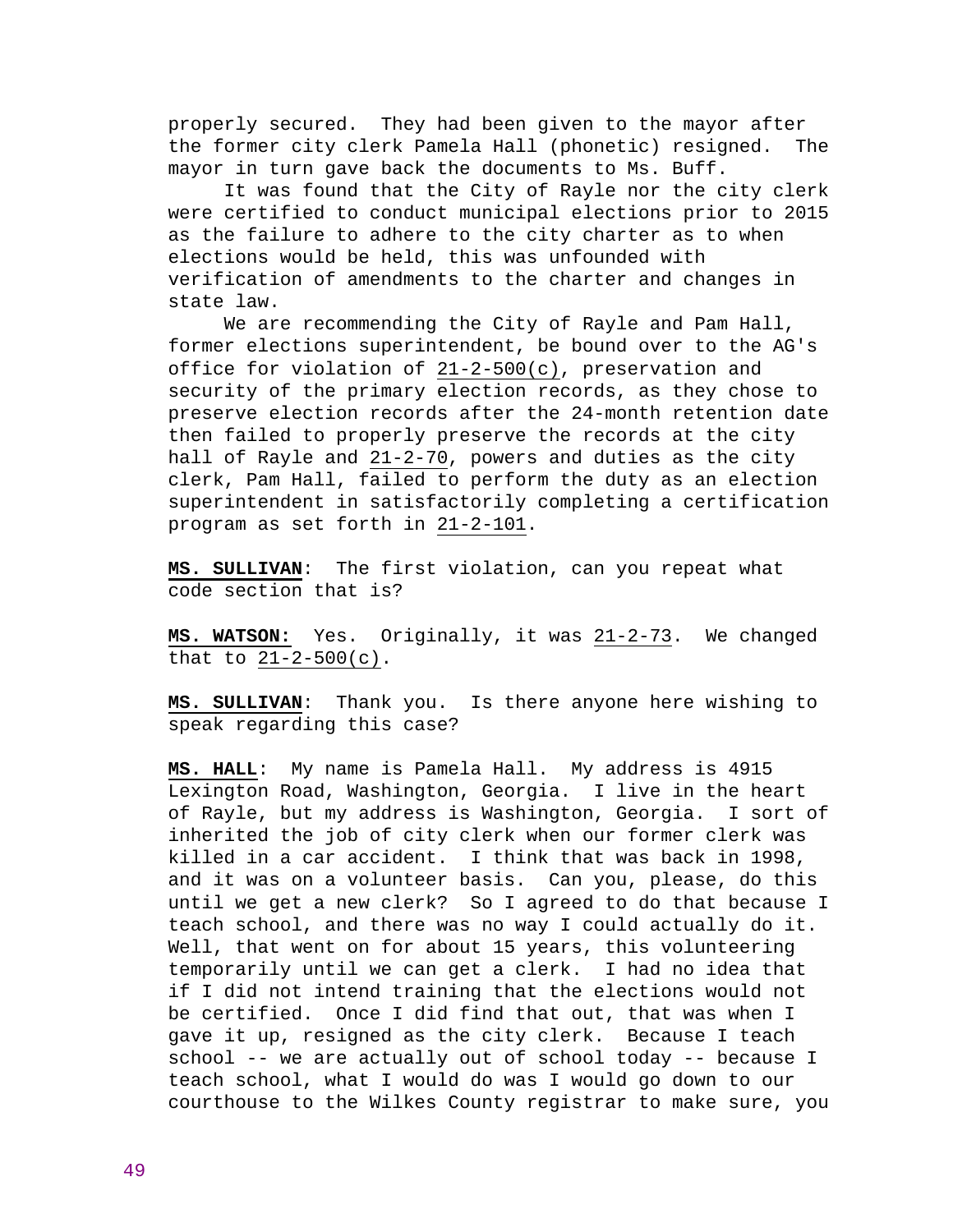know, what is it that I need to be doing for this election because many times we did not have elections. Our city is less than a 190 -- less than 199 people. We can't get people to run for our city's election. There is no pay. Everybody is pretty much volunteering. It was not anything intentional. Once I realized that I could not do it without going through training, and I cannot leave my paid job of teaching school to go to training, that is when I resigned as the city clerk.

**MS. SULLIVAN**: Thank you for being here, Ms. Hall. Is there anybody else here wishing to speak?

(No response.)

**MS. WATSON**: Madam Chair, we do have a letter from the City of Rayle. I don't know if it's in your packet.

**MS. SULLIVAN**: No, I have not seen it. (Presenting). Senator Harp, Judge Simpson, what is your pleasure?

**MR. SIMPSON**: I move we send a letter of instruction.

**MS. SULLIVAN**: And would that be to the City of Rayle? Just the City of Rayle?

**MR. SIMPSON**: Yes. The City of Rayle and also make sure we copy the attorney for the City of Rayle, James Bobber (phonetic), so that he can advise the city as to what they need to do. Make sure he gets a copy. So, a letter of instruction.

**MS. SULLIVAN**: Judge Simpson has made a motion that we issue a letter of instruction to the City of Rayle regarding this case, and I will second that. Is there any further discussion?

(No response.)

**MS. SULLIVAN**: All in favor please say, "aye."

**MR. SIMPSON**: Aye.

**MS. SULLIVAN**: Aye. Senator Harp, I am giving you a chance to say aye.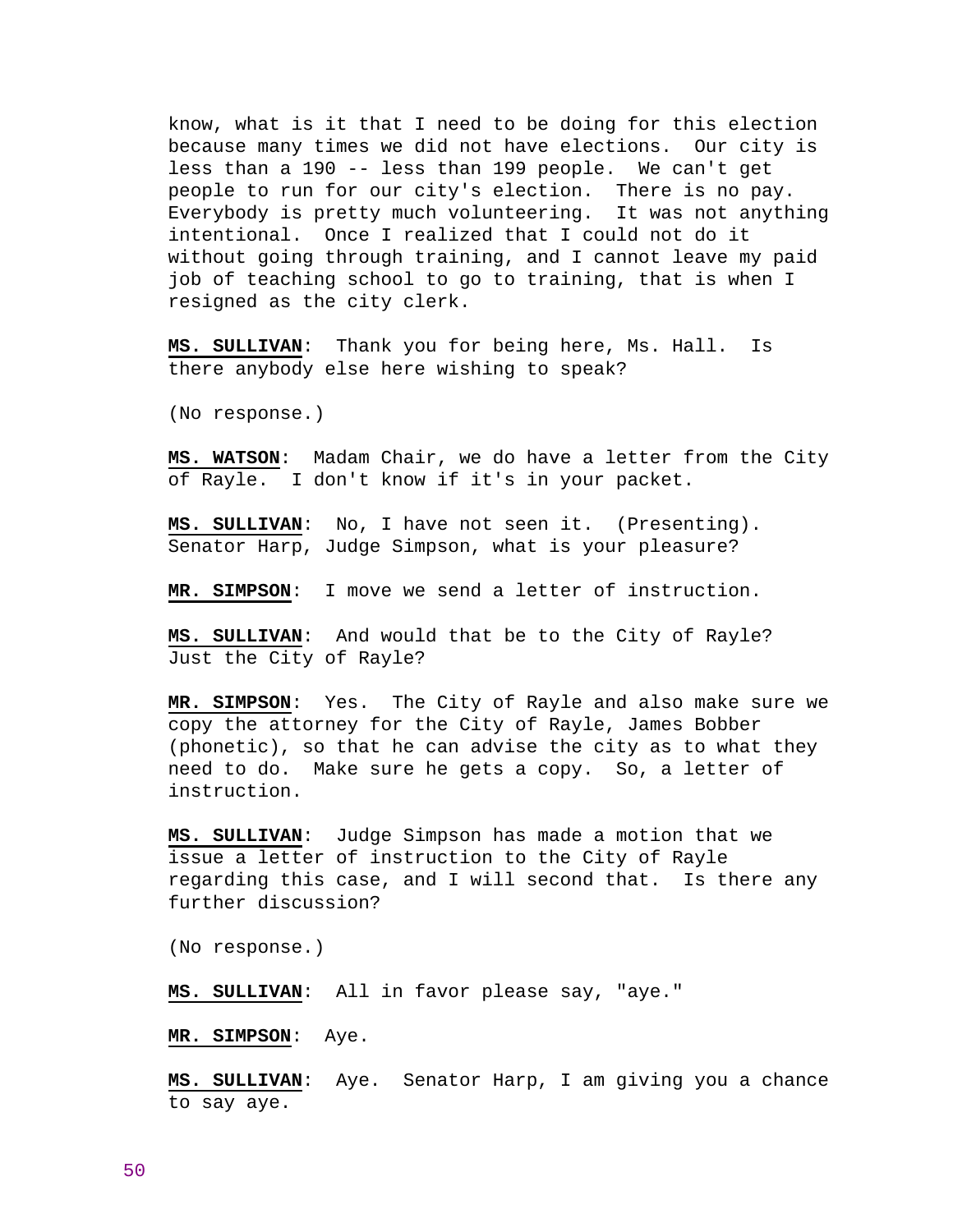(No response.)

### **MS. SULLIVAN**: Any opposed?

(No response.)

**MS. SULLIVAN**: None opposed.

**MR. HARP**: I vote aye.

**MS. SULLIVAN**: You vote aye?

(Whereupon the vote was unanimous.)

**MS. SULLIVAN**: Thank you. That motion does pass unanimously. I am trying not to forget about you here. We are moving on to the next case, which is 2015-051, City of Riverdale.

**MS. WATSON**: This is a similar case. In September of 2015 a complaint was made when the City of Riverdale clerk's office shipped what they thought were election supplies to the Secretary of State's office when, in fact, they showed documents pertaining to past elections. The election documents were from December of 2007, November 2007, 2009, 2011, and 2013. The City of Riverdale clerk and records management clerk mailed three boxes to the Secretary of State's office. They failed to properly inventory the boxes resulting in mailing of the city election documents. The election documents of 2013 did not meet the preservation requirements that are set forth in 21-2-73 and therefore should have been secured.

 We recommend the City of Riverdale, Sylvia Vaughn (phonetic), the city clerk, Linda Parco(phonetic), director of management be bound over to the AG's office for 21-2- 500(c).

**MS. SULLIVAN**: Is there anyone here wishing to speak regarding this case? State your name and address for the record, please.

**MS. WILLIAMS**: Absolutely, I am Lari Williams (phonetic), and I am here with Sylvia Vaughn. We are both from the City of Riverdale, Suite 200, Church Street, Riverdale,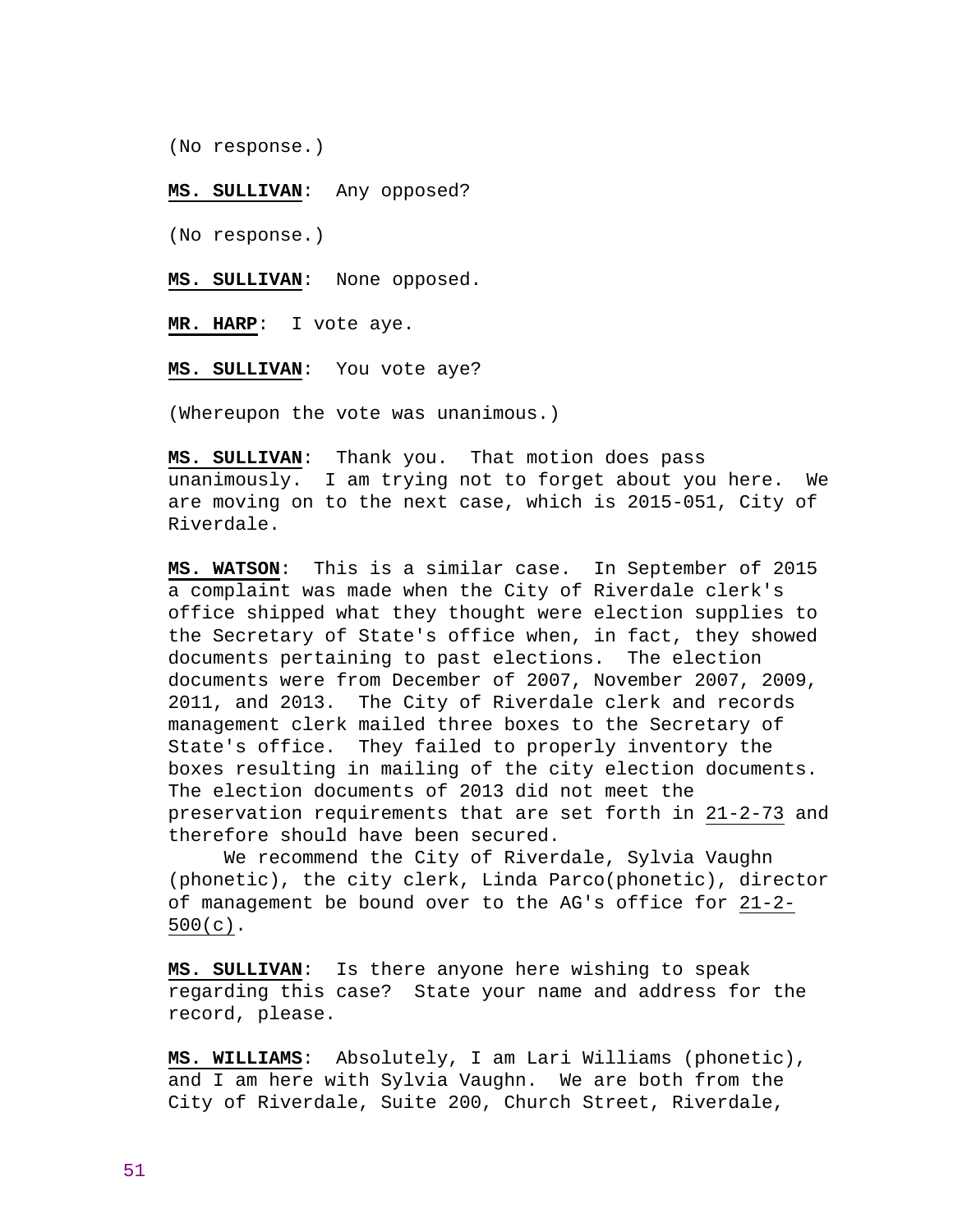Georgia 30274. I represent the city as the city attorney, and Ms. Vaughn here is the city clerk. A couple of these dates that were alleged in the complaint predate us so not much detailed information about those documents, but certainly, we can address the boxes being sent to the board that did not meet the preservation requirements.

 Ms. Vaughn who has been the city clerk since 2014 – 2015. I apologize. Did take over after Ms. Stephanie Thomas (phonetic), who I believe is a person named in the complaint, departed the city and is no longer the city clerk. Ms. Vaughn has a couple of people that work under her. One of those named, Ms. Linda Vadell (phonetic). The occasion in which these boxes were sent, Ms. Vaughn indicated that Ms. Vadell said she was going to send these boxes back and that they were empty. Unbeknownst to Ms. Vaughn, they were not empty, and she had not gone through the inventory of what was in those boxes. So certainly not blame-shifting but just an explanation of indeed what happened. An inadvertent mistake by one of the clerk's office employees.

 2015, we recognized, "we" as being the city council, the city manager and myself, recognized that the city needed some help with respect to elections, and because of that, to avoid any more issues, we integrated into an intergovernmental agreement with Clayton County, and they now conduct the city's elections. So we just had one in 2017 that went over without any (indiscernible), and that seems to be the best way to handle the elections for the city until we have someone on staff that is properly trained in how elections should be conducted. So hopefully, the explanation this afternoon helps you more to understand that while the city did make an inadvertent mistake, we have since corrected a lot of those issues by entering into an agreement and paying the county to conduct the elections for the city. I am definitely happy to answer any questions or if the board wants to hear from Ms. Vaughn as the now current city clerk.

**MS. SULLIVAN**: Thank you. Ms. Vaughn, is there anything you would like to add to that?

**MS. VAUGHN**: No, I believe she covered everything. I came in basically under the assumption that the records retention person was already basically trained, and when she informed me that the material in the boxes were blank,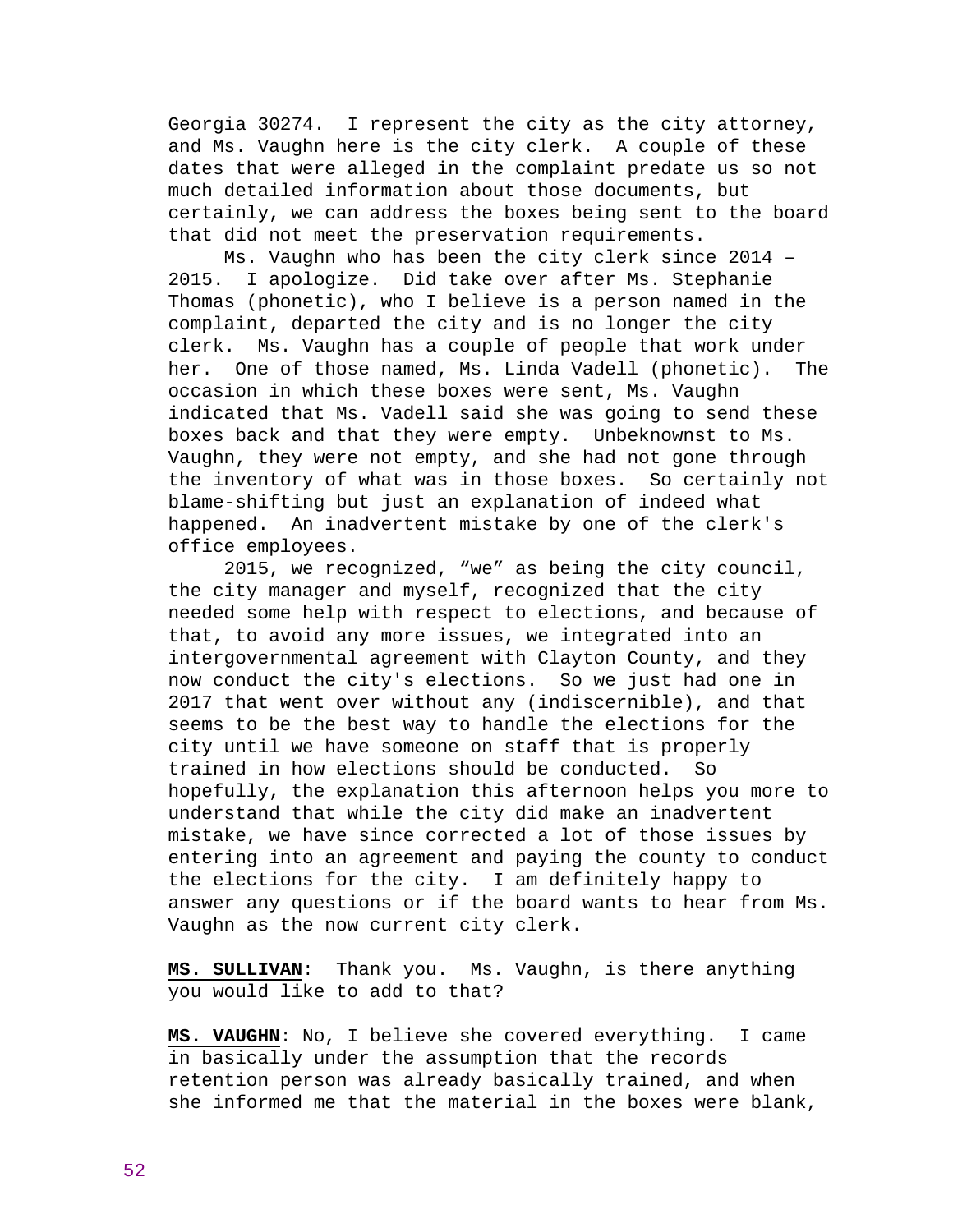I took her word for it. So it's, kind of like, I obtained this information after the fact, if that make sense. So now since I have been the clerk, I make sure that everything is secured and in its proper place.

**MS. SULLIVAN**: So all of these -- looks like there were violations in place before Ms. Vaughn was the city clerk?

**MS. WILLIAMS**: Yes. Unfortunately, it predates us, and I do believe from the letter we received, Ms. Thomas could not be contacted. We have not had any contact with her. I can speak on behalf of the city in that regard. So, unfortunately, yes, it does predate us.

**MR. SIMPSON**: I move we send a letter of instruction concerning the protection of records.

**MS. SULLIVAN**: Senator Harp, Judge Simpson has moved that we send a letter of instruction regarding the preservation of election documents. I will second that. Is there any further discussion?

(No response.)

**MS. SULLIVAN**: All in favor signify please vote by saying, "aye."

(Whereupon the vote was unanimous.)

**MS. SULLIVAN**: Any opposed?

(No response.)

**MS. SULLIVAN**: That motion passes. Thank you very much for being here. Let the record reflect that Mr. Worley has joined us. Welcome.

**MR. WORLEY**: Thank you, Madam Chair, and let the record reflect that I was required to be at a hearing in Federal court this morning. I apologize for being late, but I am here now.

**MS. SULLIVAN**: We are now moving on to SEB Case No. 2015-054, and this is a case involving repeat voting.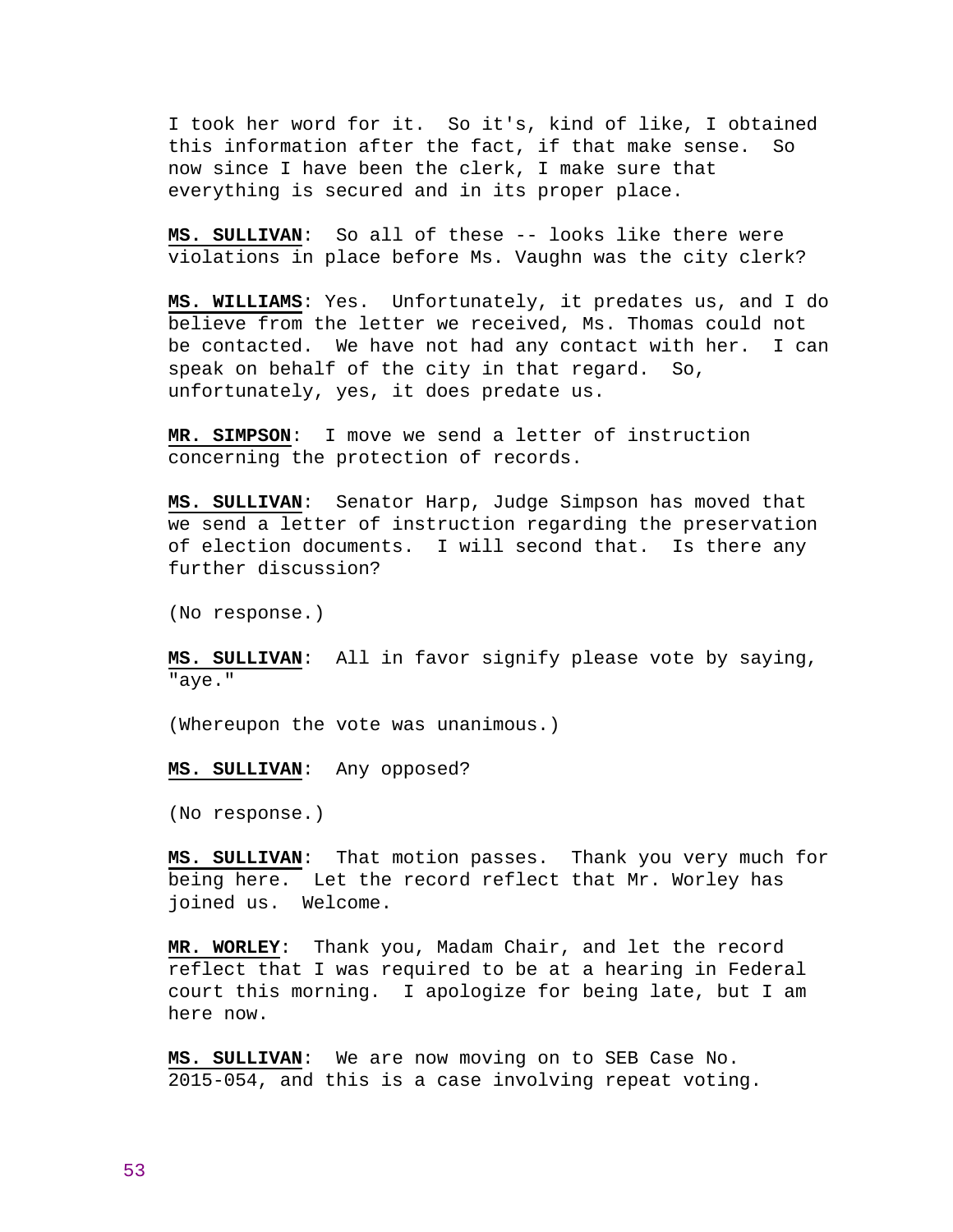**MS. WATSON**: In September of 2015, it was reported by North Carolina board of elections that there were six voters who were suspected of having voted in both Georgia and North Carolina. We found that three of the six were not the same person that voted in North Carolina and Georgia, so there was no violation. They had similar but not identical names and different identifying information.

 The first voter, Mr. William Thomas Kennedy (phonetic), registered in Georgia in 1963 and then in 2009 in North Carolina. Mr. Kennedy had bought a second home in North Carolina. He voted in 11/3/2009 and 11/4/2014 in Georgia and in North Carolina. He cancelled his Georgia registration once he was contacted and was made aware of the violation, and I believe Mr. Kennedy's son-in-law, attorney George Koenig, advised that his father-in-law had some memory issues and is 89 years old. North Carolina dismissed the case due to his status.

 A second individual, Mr. Zane Bivens Wood (phonetic), registered in Georgia in 1988 and in North Carolina in 2014. Only one election overlapped on 11/4/2014 he voted in person, and on 11/4/2014 in North Carolina an absentee ballot in Georgia on 10/31/2014. Mr. Wood provided medical documents to North Carolina regarding head injuries sustained in military service that causes memory issues. North Carolina dismissed due to his status.

 Teresa Bradley (phonetic) registered in North Carolina in 1995 and in Georgia in 2006 in only one overlapped election 11/4/2014. She voted in person in North Carolina an absentee ballot and in Georgia 10/28/14. North Carolina did forward this to the district attorney, and they declined to prosecute due to no criminal intent.

 We originally had all electors cited for repeat voting in the same election, but due to a lack of similar candidates and the voting occurring across State lines, we are now recommending that letters of instruction be issued to all three electors for violation of 21-2-216(f), no person shall remain an elector longer than such person shall retain the qualifications under which such person registered.

**MS. SULLIVAN**: Ms. Watson, is the new citation you are making suggesting it is a violation of that code section because once a voter who is registered in Georgia votes in an election in another state they are automatically no longer registered in the State of Georgia.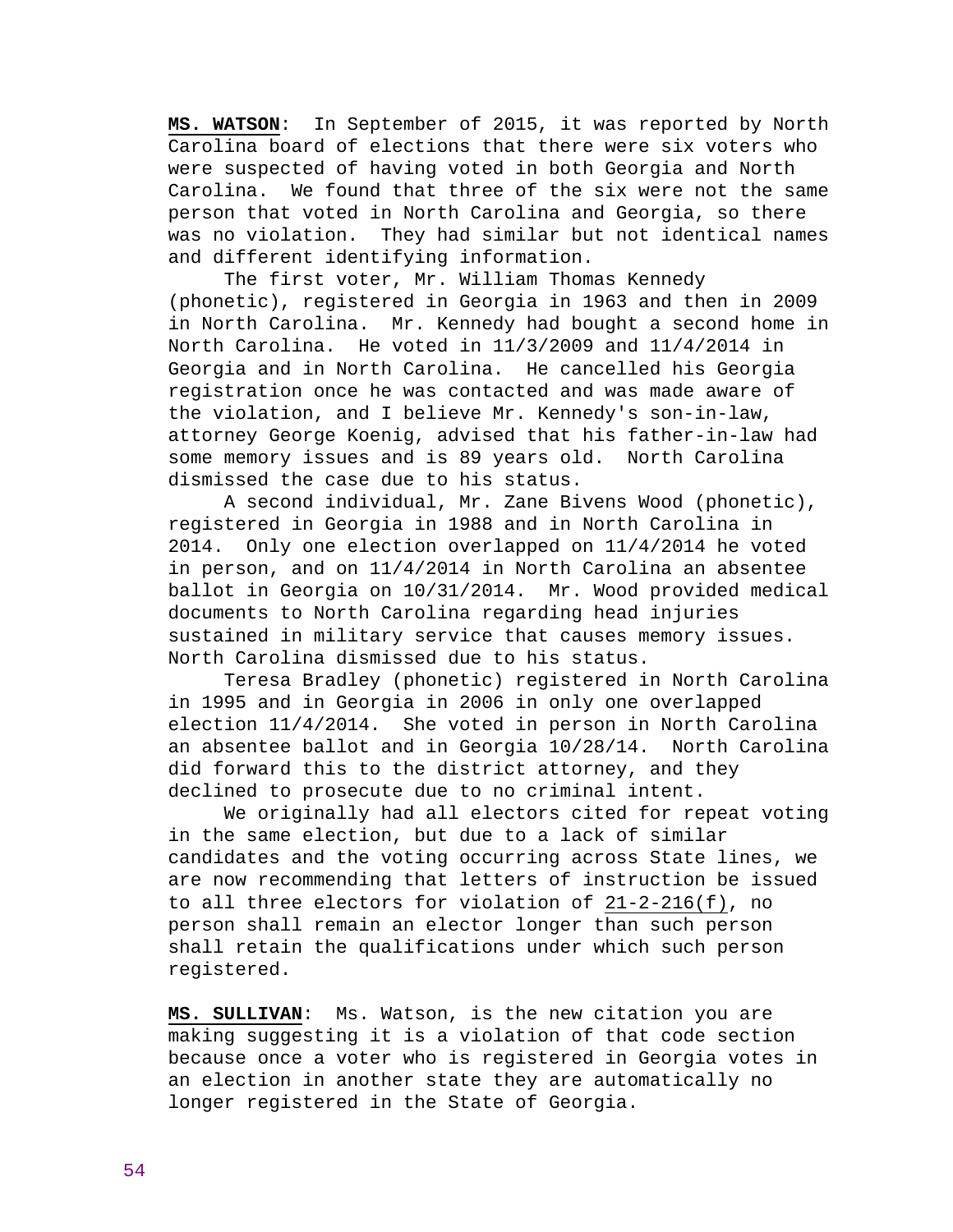**MS. WATSON**: That's correct.

**MS. SULLIVAN**: So anyone who moves from this state to another state and votes in that election is no longer qualified to be an elector in Georgia as long as they are registered in another state; correct?

**MS. WATSON**: Correct.

**MS. SULLIVAN**: Thank you. Is there anyone here who would like to speak regarding this case?

**MR. KOENIG**: My name is George Koenig. I am with the Koenig Law Group at 1718 Peachtree Street, Suite 599, Atlanta, Georgia 30309. I represent Bill Kennedy who is my father-in-law. Just very briefly before I mention some of the facts relating to him, I did want to mention that each of the inspectors that we have been working with, Inspector Lewis, Inspector Watson, Inspector Howard (phonetic) have been real pros and fantastic to work with and very compassionate to the process.

 My father-in-law first become aware of the issue about the double voting when he was contacted by the Secretary of State in North Carolina. He did not know that he had done something wrong. He has a vacation home up there where he has been spending more and more time up there. To the best of his recollection of the reason that he registered up there was to vote in a local election in East Mountain, which is where his house is. He was made aware by the North Carolina Secretary of State that you can't register in two states. He immediately wrote to Fulton County and asked that he be stricken from the voting record here. Right now, he is in declining health. He is not driving. Recently, his finances have been taken over by family members. He's moved whatever retirement funds he has to fiduciary management. We would just ask that, if possible, the board would just issue a letter of instruction or something along those lines, and we will make sure this does not happen again. If you have any questions, I will be happy to answer them.

**MS. SULLIVAN**: Thank you. Did any of the board members have any questions for Mr. Koenig?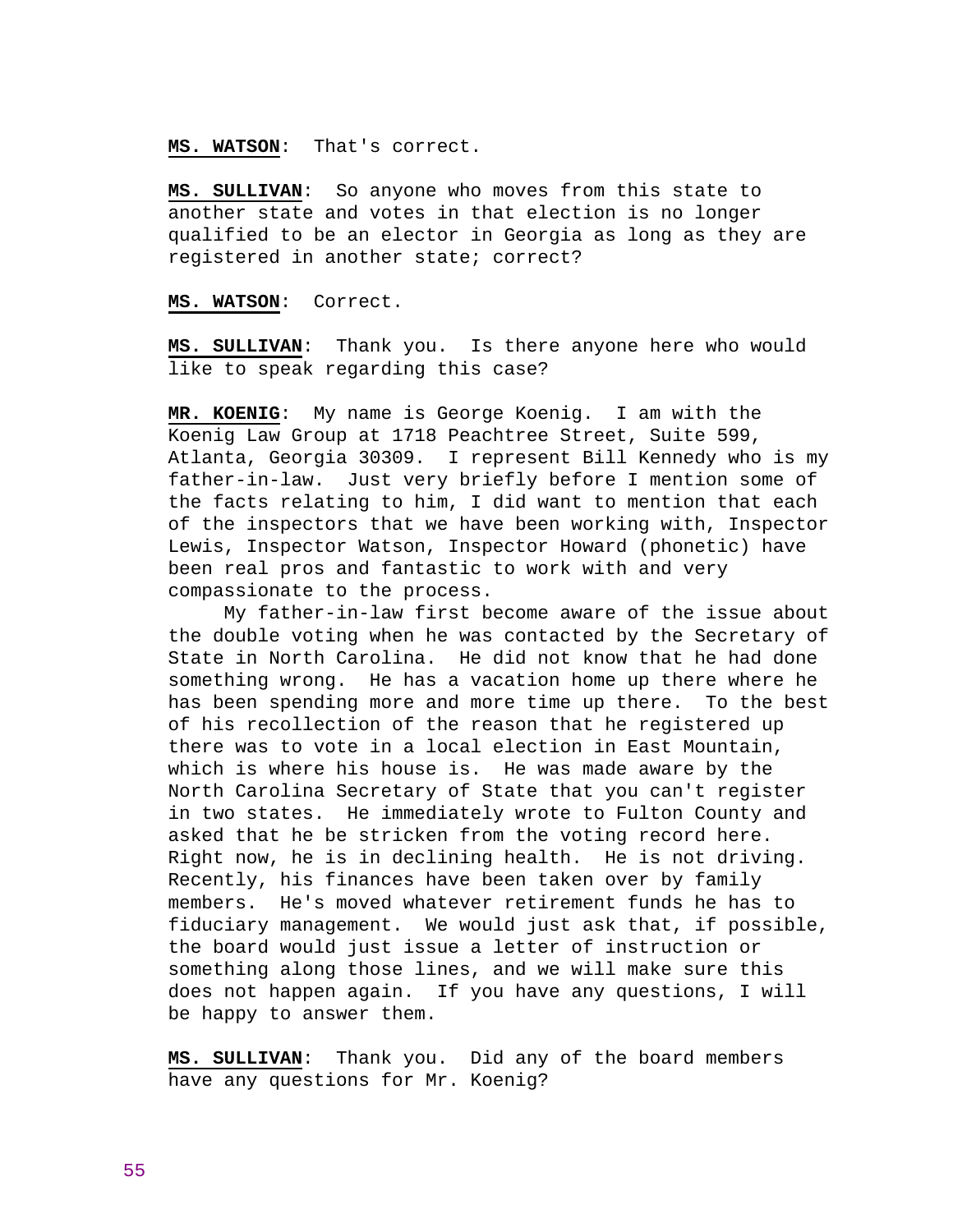(No response.)

**MR. KOENIG**: Thank you very much.

**MS. BRADLEY**: My name is Teresa Bradley. My address is 3723 Beetle (phonetic) Street, Atlanta, Georgia. I made the mistake of voting in North Carolina as well as Georgia. I grew up in North Carolina and still go back periodically to help my family's business in North Carolina, and so I happened to be there during the election in 2014. I was made aware of the mistake in 2015 by the State of North Carolina, and I am unregistered to vote in North Carolina at that time, and now I am registered to vote in Georgia. So I asked to receive only a letter.

**MS. SULLIVAN**: Thank you for being here. Can you remind me of the recommendation in this case?

**MS. WATSON**: Yes. A letter of instruction for 21-2-216(f).

**MS. SULLIVAN**: For the three respondents?

**MS. WATSON**: For all three respondents.

**MR. SIMPSON**: So moved.

**MR. WORLEY**: Second.

**MS. SULLIVAN**: Motion has been made and seconded as to a letter of instruction to the three respondents in this case. Any further discussion?

(No response.)

**MS. SULLIVAN**: All in favor signify by saying, "aye."

(Whereupon the vote was unanimous.)

**MS. SULLIVAN**: That is none opposed, and that motion passes. Thank you to the respondents for being here. We're moving on now to 2015-065, City of Lumpkin, Stewart County. It is Tab 56.

**MS. WATSON**: We received a complaint from Alfonso Selden (phonetic), Kimberly Selden (phonetic), and Monica Hubbard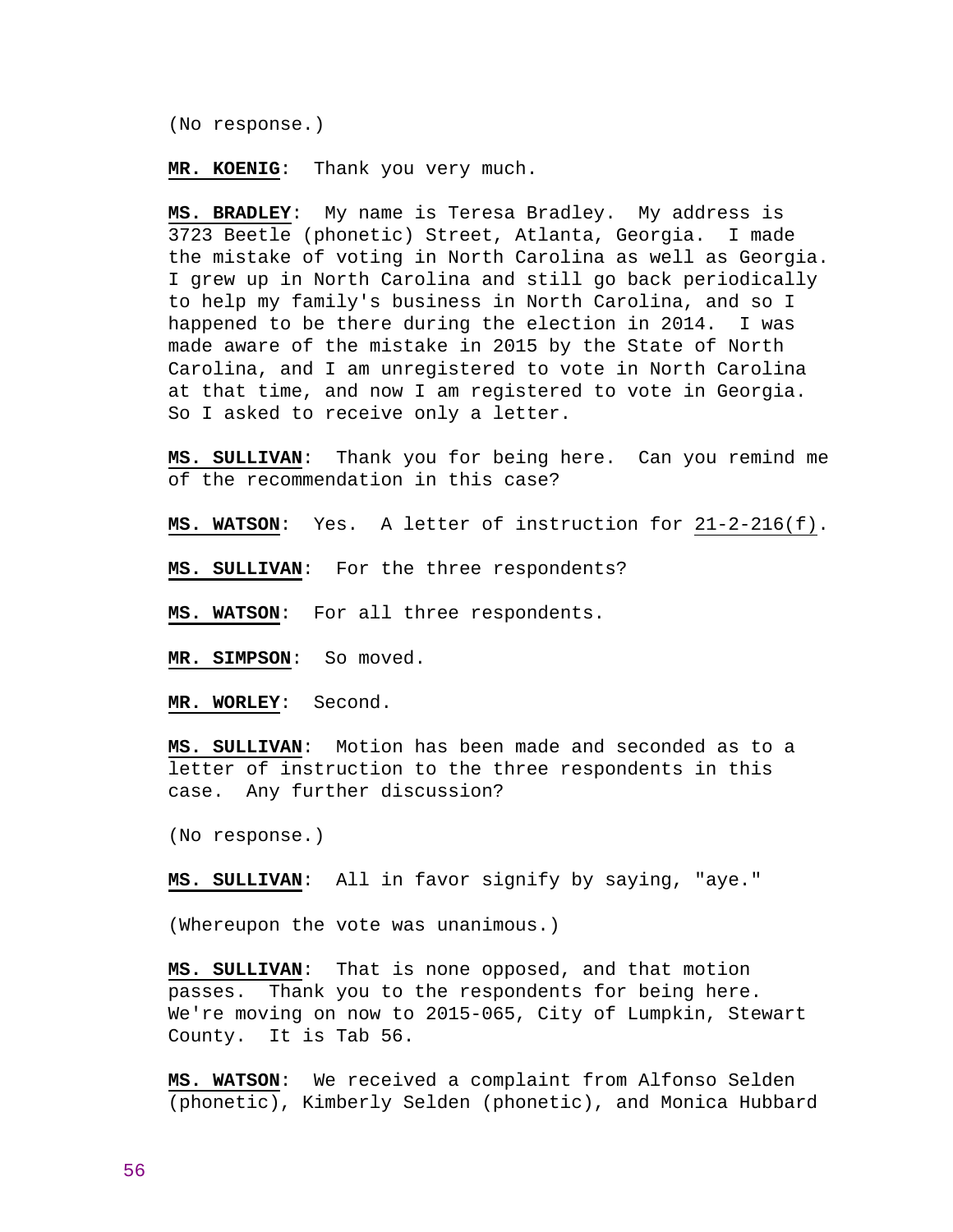(phonetic) concerning irregularities during the November 3rd, 2015 City of Lumpkin Georgia municipal election. The allegations are that the ballot was formatted wrong placing candidate Kimberly Seldon in the wrong post. That Carolyn Iversen (phonetic) filled out an absentee ballot for Mitsy House (phonetic) and Darryl Wilson (phonetic). It was also alleged that Carolyn Iversen was in possession of a stack of absentee ballot applications. That councilman Barbar Releford (phonetic) and other city council members voted twice when they first received an improper ballot and after the ballot was corrected.

 The investigation showed as allegation one concerning formatting of the ballot, Diane Powell (phonetic) the elections registrar, stated that she did send in incorrect information for printing. Once the error was discovered, Diane Powell reported the issue to her supervisor, and they petitioned the court to get it corrected. Prior to the correction, 24 electors had voted using the incorrect ballot, and 53 absentee ballots had been mailed prior to the ballot being corrected. The court decision directed the 24 ballots already cast to be voided and to notify those electors to vote again, to void all returned absentee ballots and re-issue the corrected ballots. As to the allegation two and three, there was no evidence to support the allegations.

 We recommend the City of Lumpkin, Diane Powell, the previous Stewart County registrar be bound over to the AG's office for the listed violations.

**MS. SULLIVAN**: Is there anyone here that would like to speak on this case?

**MR. MINTER**: Again, my name is Bin Minter. I am here with the firm Smith Moore Leatherwood at 1180 West Peachtree Street, Atlanta, Georgia. I am a county attorney for Stewart County Georgia as is Senator Josh McKoon, who is with me. His address is 3 Bradley Park Court, Suite D, Columbus, Georgia. We are here on behalf of the county to ask the board to either move for dismissal or for a letter of instruction be issued in this case. The reason we, as the county attorneys, are here is because the 2015 election and (indiscernible) as we said earlier, was conducted by the county pursuant to an intergovernmental agreement. Under that agreement, as we said earlier, the City of Lumpkin handled the qualifying, but nonetheless, the county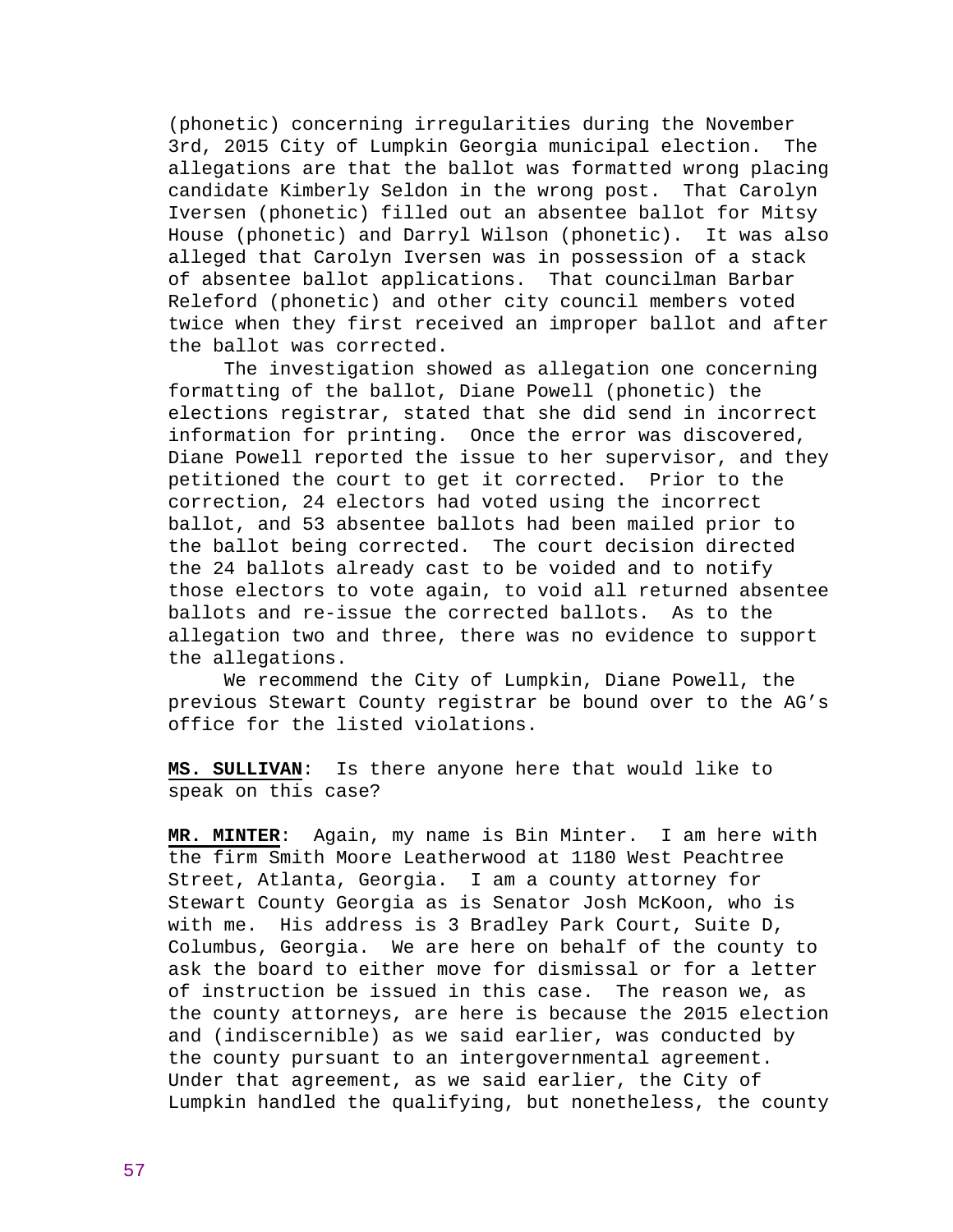ran the election. It was the county attorney who filed the petition to the Superior Court subject to O.C.G.A. 21-2- I think it was 293, for direction from the Superior Court as to how to handle this matter when they found out there had been a mistake made. It was the county that represented the board of elections, and a petition was filed by Ms. Kimberly Selden (phonetic) who I believe is the person who initiated this complaint, and even after Ms. Selden dismissed her complaint, voluntarily Chief Judge John Allen had a hearing anyway, and the county was there at that hearing where the judge also affirmed dismissal of the case.

 We are also here because the board of elections is actually superintendent and chief registrar for Stewart County and has been since the 90s, and Ms. Powell was an employee of the board of elections. I think her technical title at that time might have been supervisor. Beg your pardon, her title might have been supervisor, but it was not the technical title. I think the technical title was administrator or deputy registrar of the poll.

 I understand Ms. Powell has spoken with investigators before. I have not seen a transcript of that. I don't know if it was under oath or not. I do have copies of an affidavit Ms. Powell signed recently. I would be happy to give it to the board if you care to see it. Nothing in this affidavit is really controversial. The only thing that she says that might at all conflict with what the investigative report showed is that Ms. Powell says that she received from the City of Lumpkin the names of the qualifying candidates after she had already had to send the information to the security of state. So, in other words, she was waiting for the City of Lumpkin to give her the names. They did not meet the deadline so she went based on prior information. She sent that information on, she says, and afterwards she got the true qualifying paperwork.

**MS. SULLIVAN**: If you would like to submit it, that's fine.

**MR. MINTER**: Sure. I would like to (presenting). There are three copies of that, Madam Chair.

**MR. SIMPSON**: I move to enter these documents into the record.

**MR. WORLEY**: Second.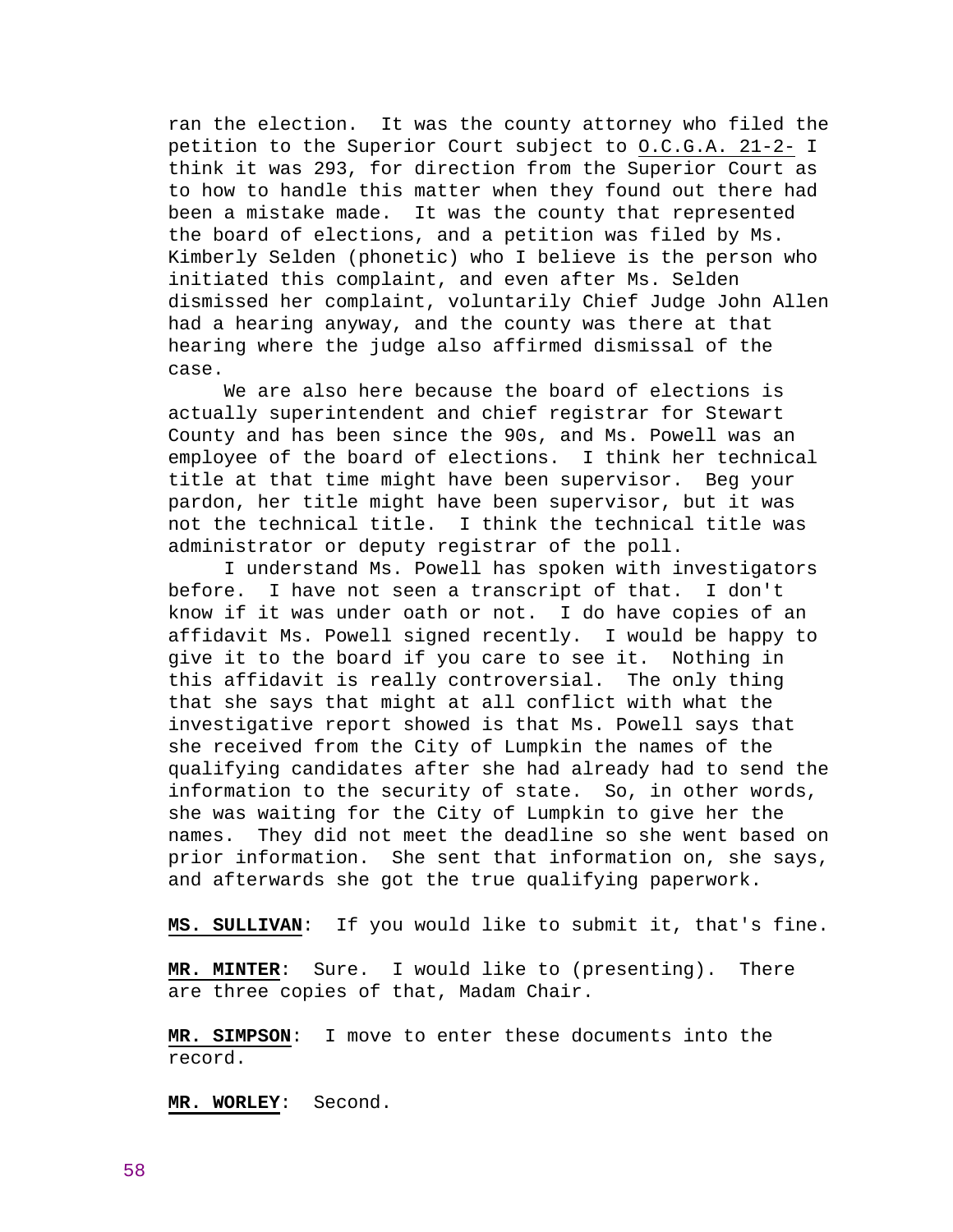# **MS. SULLIVAN**: All in favor?

(Whereupon the vote was unanimous.)

**MS. SULLIVAN**: None opposed.

**MR. MINTER**: I should also point out that Ms. Selden, who is the person who filed the complaint, was an incumbent on the City of Lumpkin -- she was a council chair as an incumbent for the post of six. Now, all of the seats in the City of Lumpkin are at-large seats, and Ms. Selden chose to run as a challenger against someone who is in Post 4 instead of as an incumbent for her own seat in Post 6. In fact, in her application you can see where there is White-Out marks. Apparently, she covered out Post 6 and put Post 4. That is neither here nor there but just to show that there are reasons for confusion that have arisen. Nonetheless, there are statements clearly made because there is qualifying paperwork that showed that Ms. Selden was applying and qualifying for Post 4. The board of elections office did receive that and they did not take action and did not recognize that mistake until October when early voting had already begun and absentee ballots had already gone out.

 At that time the board of elections immediately contacted the then county attorney, Tommy Coleman (phonetic). At his advice they stopped the election. The board of elections then filed a petition in Superior Court and that was the order in October that was described in the investigative report. The county Board of elections filed the order to address the mistakes. Some votes were voided. Notices were sent out to those who had already voted that they could come and vote again. Ms. Selden filed a complaint after the election. She voluntarily dismissed that complaint. As I said, Chief Judge John Allen wanted to have a hearing anyway. There was a hearing, and in that hearing he agreed to findings of fact. The prior Superior Court judge, Judge Rucker Smith, and he dismissed the suit. Since that time, two members of the board of elections are no longer on that board including the former chair Rosie Ross. Diane Powell is no longer an employee of the board of elections. She has since then been replaced by Mr. Todd Black, who has the role, again, as supervisor in quotes. Nonetheless, county law is still that the board of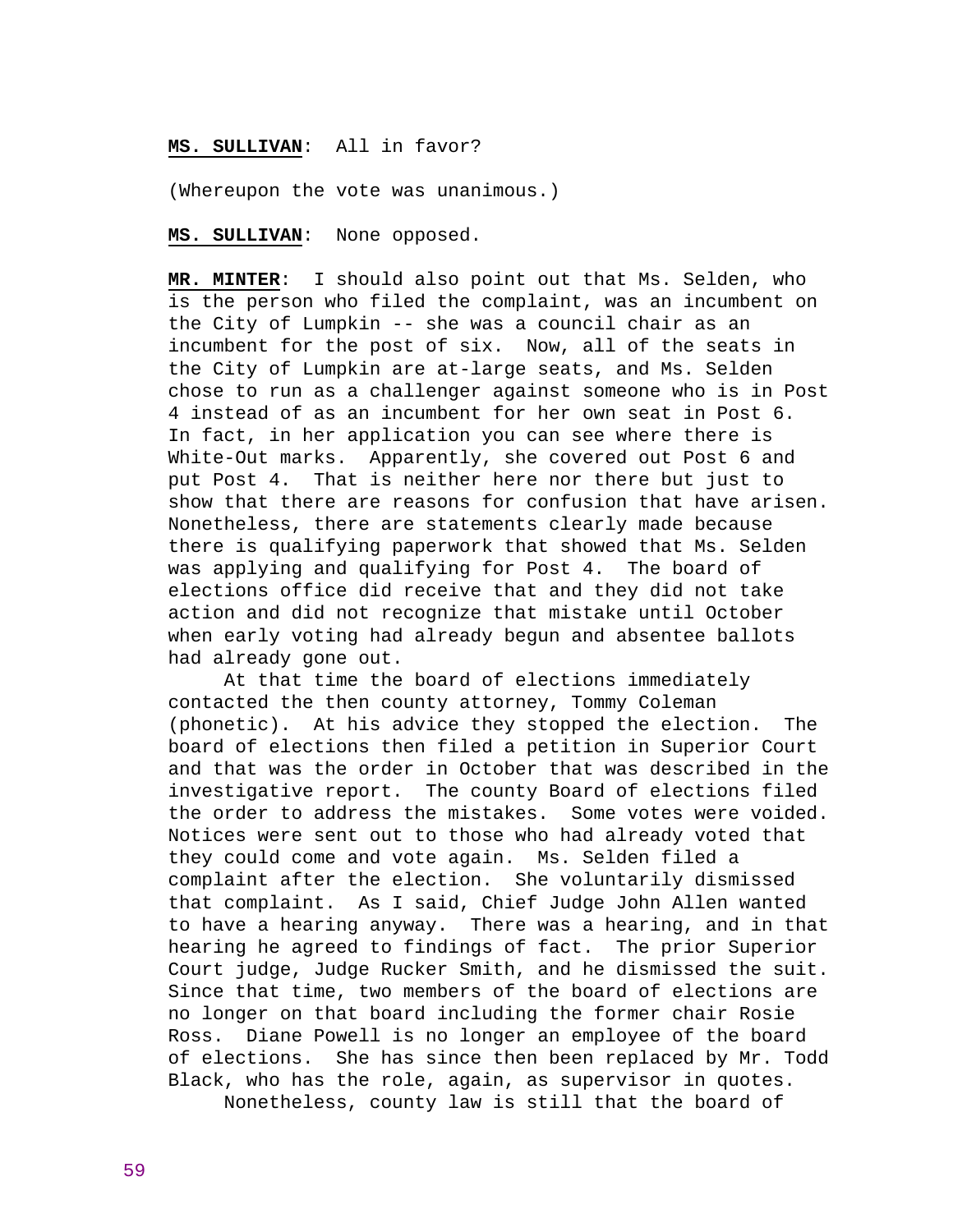elections and registration is the superintendent, and they are the chief registrar. The current members of the board, the current supervisor who is a full-time employee, they have all received extensive training. Supervisor Todd Black has given me a list of his training. It is sufficed to say he is not (indiscernible). He has certified election registration in, I guess, CERA, all seven rounds of that training; State of Georgia county certification; GEOA conference training in 2017; again, VRAG conference training in 2017; GEOA, VRAG combined conference training in 2018; and then the members of the board, who are currently, Ms. Alfreda Hudson (phonetic) and then the chairman is Larry Westbrook (phonetic). I forget the name of the -- Mr. Hammonds is the other member but all of them have also obtained all of the required certifications.

 So given the fact that Ms. Powell is no longer there, that she was an employee at the time regardless and wasn't the superintendent and that there's been a lot of training since this time and this matter already came up before the Superior Court, that is why we ask today that the matter either be outright dismissed or a letter of instruction to those involved, and then the letter of instruction might need to be made out to the names of the board members - excuse me. The former members of the board of elections at the time since they certainly would be the ones who made this.

**MS. SULLIVAN**: Did any of the board members have any questions for Mr. Minter or Mr. McKoon?

**MR. WORLEY**: I do. Of the 24 voters who had their ballots canceled, how many of them came back and voted?

**MR. MINTER**: I am not sure, Mr. Worley. I am looking right now. I have an answer and defense that was filed by the county in Ms. Selden's suit in case it would be there. Do you have in your folders a copy of the October order from the Superior Court?

**MR. WORLEY:** We don't.

**MS. SULLIVAN**: We do not.

**MR. WORLEY:** I am sure it is in the investigative file.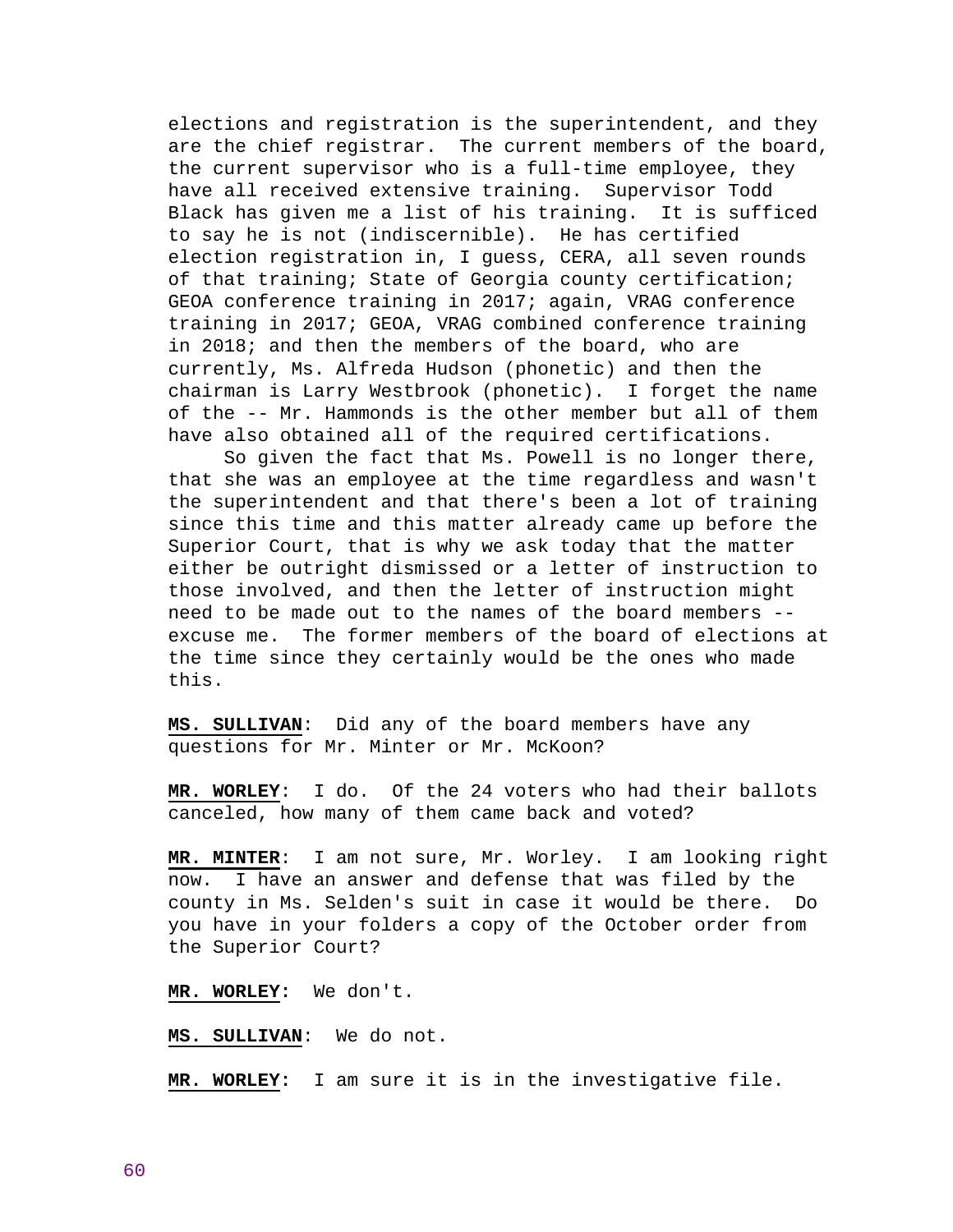**MR. MINTER**: I have a single copy that I'm sure addresses that. I do have a copy of the elections results that show that Ms. Selden lost her position by 70 percent to 30 percent. It showed the total number, but as we speak right now, I do not have that information.

**MR WORLEY:** Okay.

**MR. MINTER**: The court ordered the county to notify the 24 individuals who cast advanced ballots that their ballots have been deleted and that they would be required to cast new ballots in order for their vote to be counted, but I don't know that we had any information about whether or not those 24 individuals did come back and cast new ballots following the Superior Court's order of October 28th, 2015.

**MS. SULLIVAN**: Thank you. Are there any more questions from the board?

(No response.)

**MS. SULLIVAN**: Is there anyone else here who would like to speak regarding this case?

(No response.)

**MR.MINTER**: I do have a copy of that October order that we just referenced if you would like to see it.

**MS. SULLIVAN**: I think that is part of our investigatory file. That's fine.

**MR. SIMPSON**: I move we send a letter of instruction including the old and the new members of the board of registrar.

**MS. SULLIVAN**: I'll second that. Senator Harp?

**MR. HARP**: I'm here.

**MS. SULLIVAN**: Thank you. Judge Simpson has just made a motion that we issue a letter of instruction in this case and I seconded.

**MR. HARP**: I second.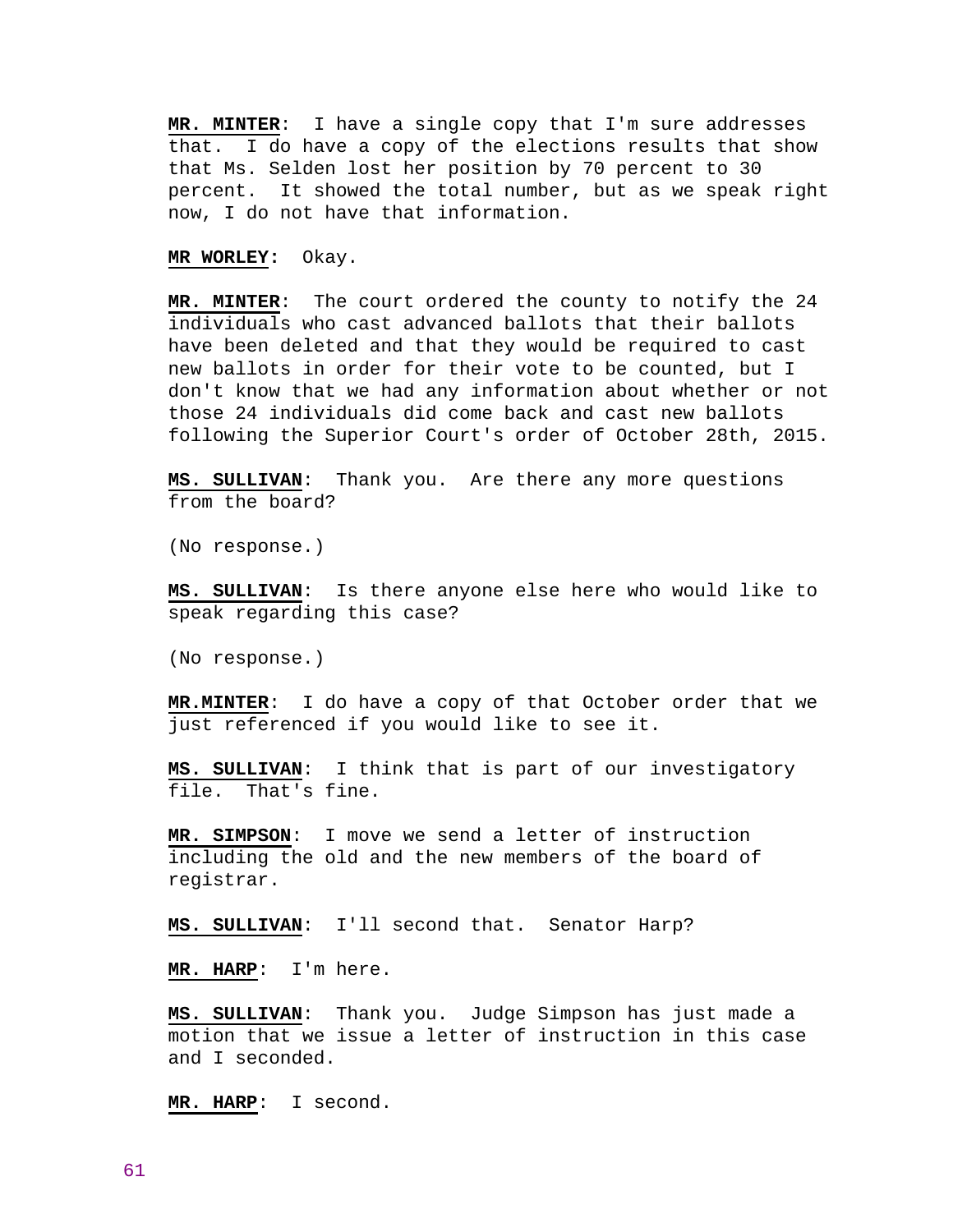**MS. SULLIVAN**: Any further discussion?

**MR. WORLEY**: I would ordinarily be inclined to refer this over to the Attorney General's office because I think it is a very serious matter when 24 people have their votes canceled, many of whom may not have had an opportunity or avail themselves of an opportunity to vote again but given the change in personnel and given that, I think, you have done all of the things that we would want you to do in this matter. I would be agreeable to a letter of instruction.

**MS. SULLIVAN**: I agree with your comments. We have a motion and a second on the floor. All in favor of that motion, please, vote by saying, "aye."

**MR. WORLEY**: Aye.

**MR. SIMPSON**: Aye.

**MS. SULLIVAN**: Aye. Any opposed? That motion passes. Thank you very much for being here.

**MR. MINTER**: Thank you for your consideration.

**MS. SULLIVAN**: Okay, we are going back up to the top of the investigation report with Case No. 2014-049 Warren County; is that correct?

**MR. LEWIS**: Yes, ma'am. That is correct. Thank you, Madam Chair. A Warren County voter alleges in this complaint that the Warren County registration office failed in their duties prior to the May 2014 election to inform voters of changes to the voter registration district maps thereby leaving many voters confused as to what district they were in.

 Secondly, the complaint alleges that the Warren County Board of Education did not follow with the mandated preclearance process when they changed the district maps in 2012. Warren County requested voter cards; however, some of the cards were delayed in printing due to issues with the data transferring on the requested spreadsheet in the consolidated precinct that they were working with. Some of the cards were sent out, some were delayed in that process to no fault of Warren County. It took some time to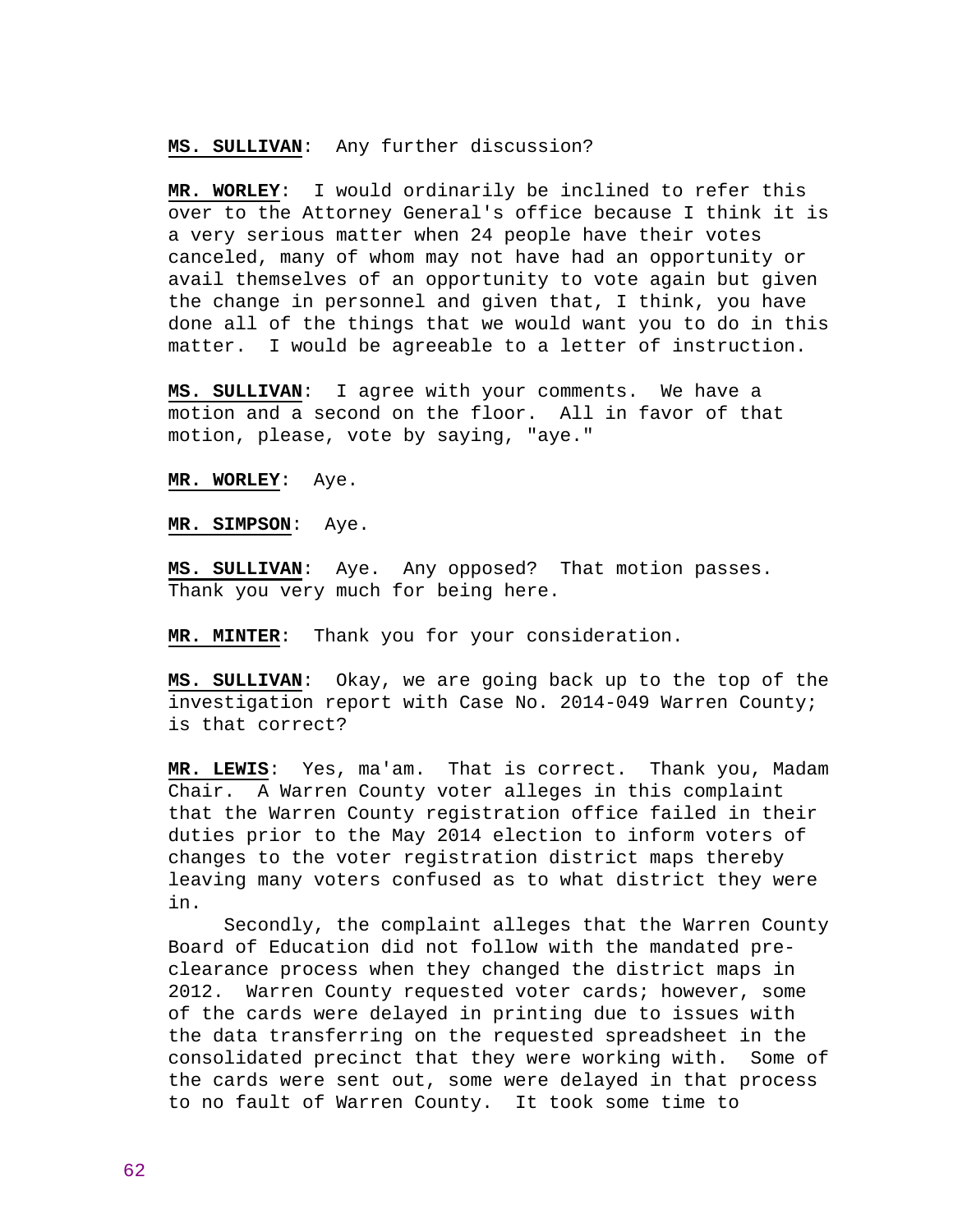identify the missing cards.

 As to the district maps not being available, this was not substantiated as the maps were available and published in the newspaper. As to the Warren County board of education not following procedures when they changed the district maps in 2012, we could not locate any evidence to support notification with the Department of Justice, the Secretary of State's office or the Legislative and Congressional Reapportionment office of the changes in 2012. However, in light of changes of the U.S. Supreme Court decision in June of 2013 which the court ruled that governing bodies no longer needed Federal approval to change voting procedures. We recommend that this case be dismissed with no further action. This preclearance process is no longer required.

**MS. SULLIVAN**: Is there anybody here who would like to speak regarding this case?

(No response.)

**MS. SULLIVAN**: Did any of the board members have any questions for Mr. Lewis?

**MR. WORLEY**: There's not any question that the maps should have been submitted to the Justice Department?

**MR. LEWIS**: That is correct.

**MR. WORLEY**: Okay. Well, I would make a motion that we refer this over to the Attorney General's office in that case since clearly there was a violation of the requirements, and it's just not the kind of thing that we ought to let slip by even though the law has subsequently changed.

**MR. SIMPSON**: Second.

**MS. SULLIVAN**: The motion on the floor that has been seconded is to bind this case over to the Attorney General's office. Is there any further discussion?

(No response.)

**MS. SULLIVAN**: All in favor please vote by saying, "aye."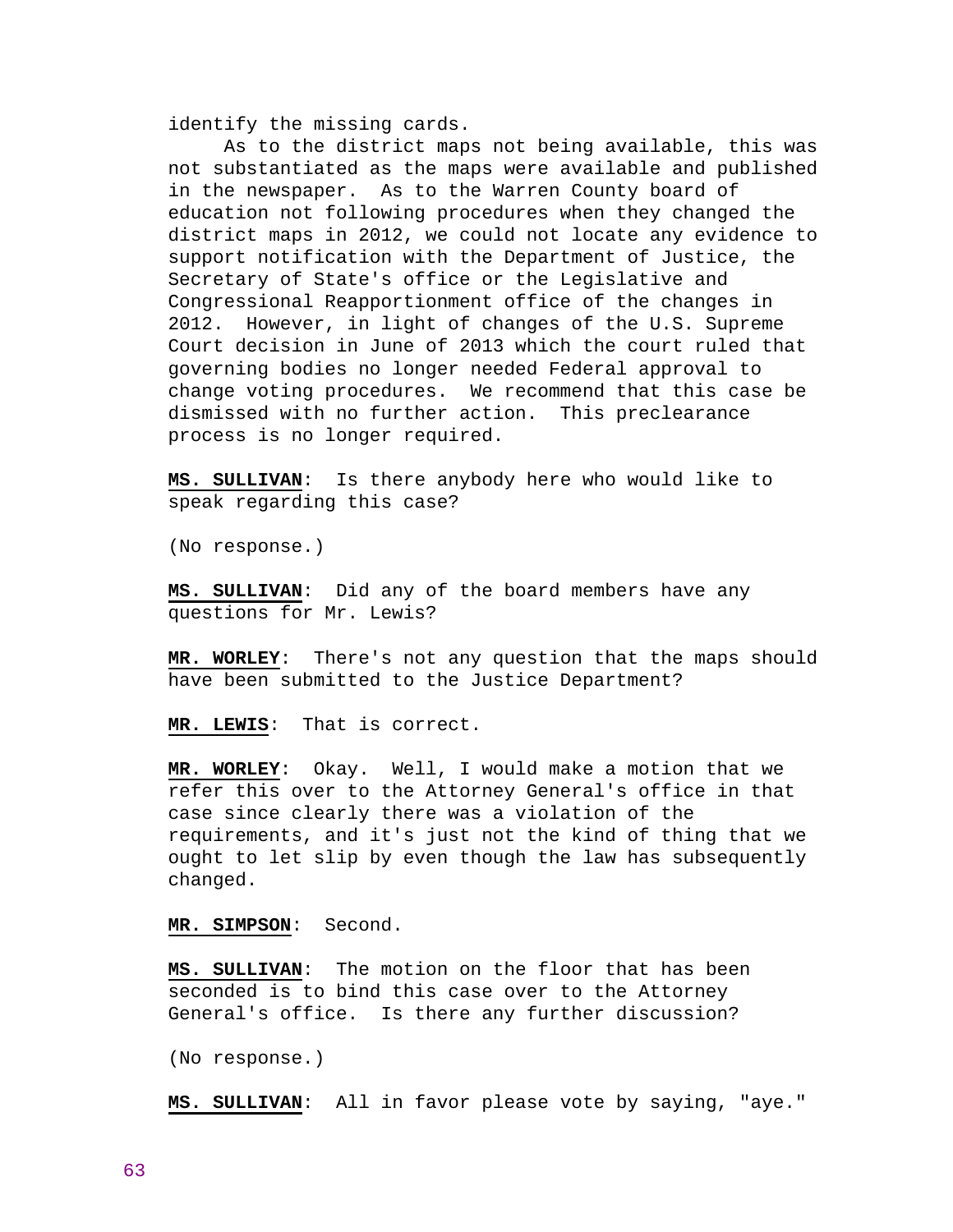(Whereupon the vote was unanimous.)

**MS. SULLIVAN**: That is none opposed, and that motion passes. The next case on our agenda is 2014-077, Worth County and that is Tab 44 in our binders.

**MR. LEWIS**: Thank you, Madam Chair. Susan Brantly (phonetic), a candidate in the mayor's race filed a complaint with the Secretary of State's office alleging that the City of Sumner had elected officials in office that did not live in the city limits and that the City of Sumner improperly filed annexation paperwork while working in the election's office. Consequently, some electors were not counted in the 2014 general special election. The City of Sumner annexed lanes into the city in 2009. In 2013, Worth County requested documents from the City of Sumner to include an updated map of the city, the borders and the district lines drawn. The City of Sumner provided an updated map that was not approved at the time although the city clerk also wrote on a note stating that the list of residential and commercial addresses would be provided. There was no evidence that we found to show that the county ever received these documents.

 On October the 15th, 2014, the mayor of Sumner handdelivered a letter to Worth County with accompanying documentation that they were unable to create an electors list at that time or make changes to the boundaries for the City of Sumner within the time frame that is outlined in O.C.G.A. 21-2-261(c) because it was within the 60 days prior to the election. During the November 2012 election in the City of Sumner, there were nine names handwritten on the elector's list without getting prior approval from the county registrar's office. Our investigation indicated that those electors were allowed to cast a ballot when they should have been issued a provisional ballot since they were not on the list of eligible electors at the time.

 We recommend that the City of Sumner, Brian Walker (phonetic), city clerk, be bound over to the Attorney General's office for the listed violations 21-2-70, 21-2- 224(e), and 21-2-226(c).

**MS. SULLIVAN**: Any of the board members have any questions?

(No response.)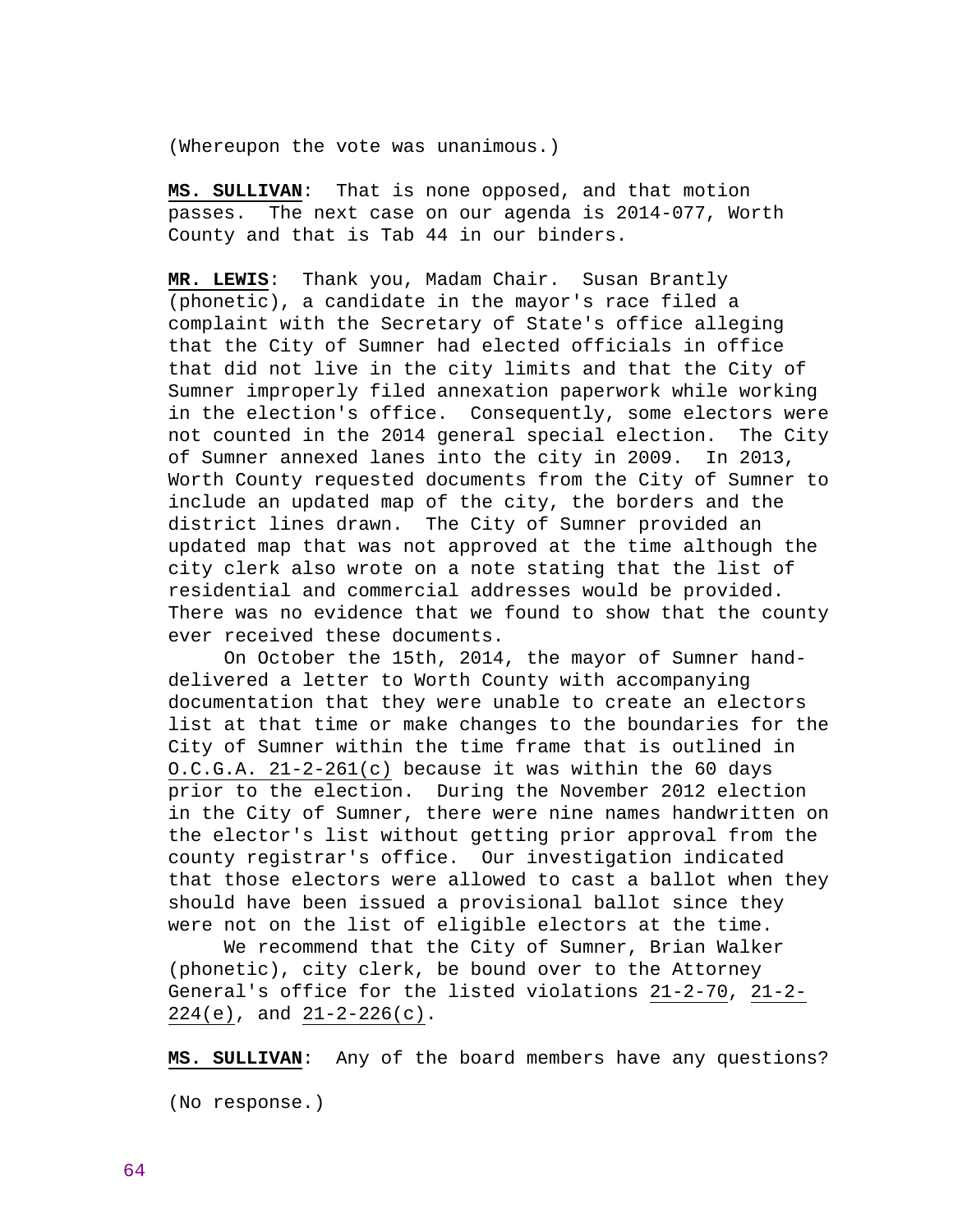**MS. SULLIVAN**: Anyone here wishing to speak regarding this case?

(No response.)

**MR. SIMPSON**: Was anyone who could have voted excluded from voting or were there any people that should not have voted that voted?

**MR. LEWIS**: Well, they allowed nine people in the 2012 election to vote and hammered their names on the list of eligible electors when they were not on the list. Those people should have been provided with provisional ballots and those ballots, probably for review at that time. They came back, the same individuals that did, to vote in 2014, and they were given provisional ballots, and the county voted not to accept those ballots because they were not on the list of eligible electors. Two elections, same group of people.

**MR. SIMPSON**: What evidence is there that the annexation has been completed properly?

**MR. LEWIS**: In October 15th of 2014, they hand-delivered all the correct documentation to the county, but there was not enough time based on the code to be able to make those changes prior to the election, so the county could not redo the list at that time because they were within 60 days of the election.

**MR. SIMPSON**: Has it been done now?

**MR. LEWIS**: Yes, sir.

**MR. SIMPSON**: So they have corrected the problem now?

**MR. LEWIS**: Yes, sir.

**MS. SULLIVAN**: I still make a motion that this case be bound over to the Attorney General's office.

**MR. WORLEY**: I would second that.

**MS. SULLIVAN**: Any further discussion?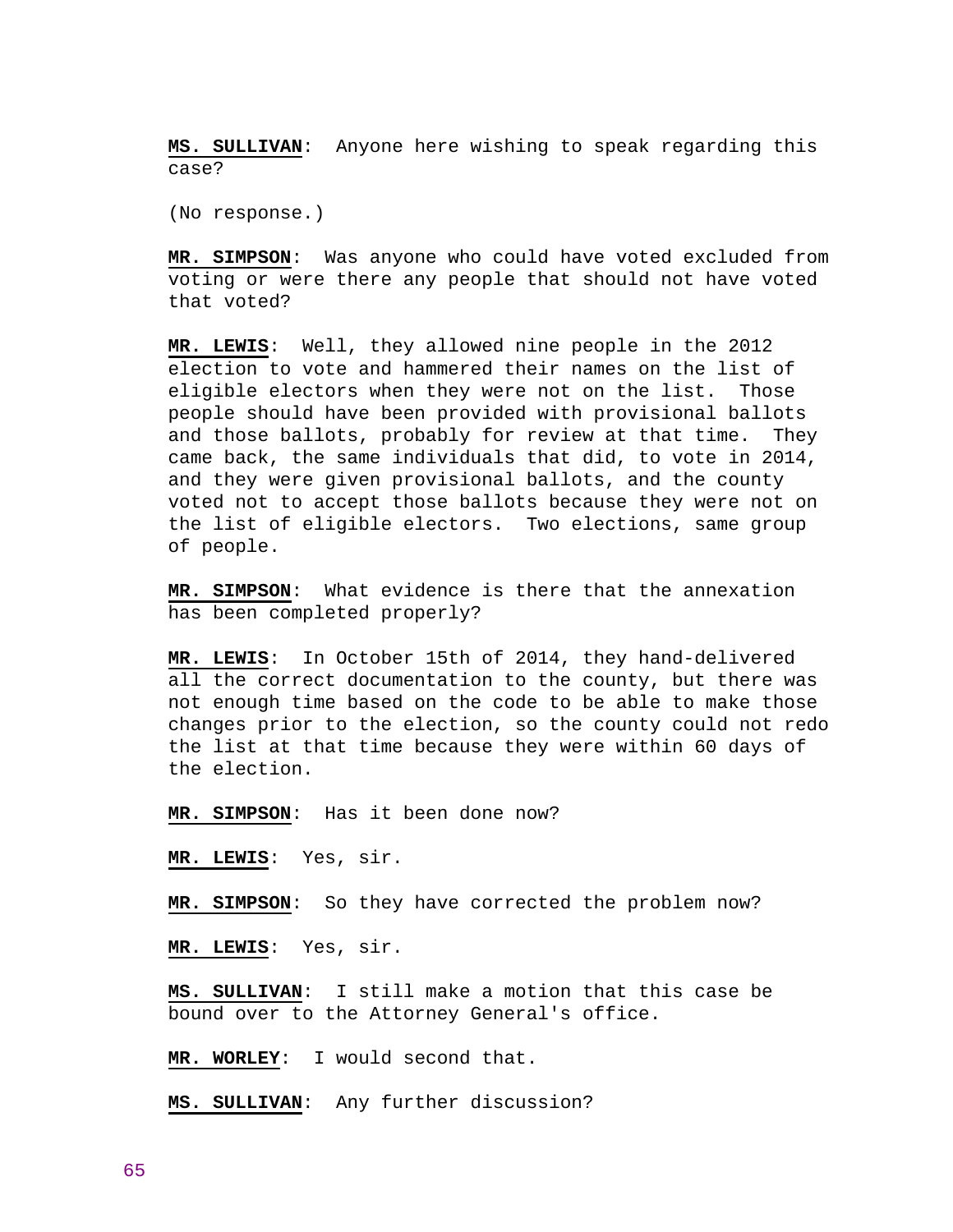(No response.)

**MS. SULLIVAN**: No further discussion. All in favor please say, "aye."

**MR. SIMPSON**: Aye.

**MR. WORLEY**: Aye.

**MS. SULLIVAN**: Aye. Any opposed?

(No response.)

**MS. SULLIVAN**: None opposed, and that motion passes. I believe the next case is 2015-042, DeKalb County, Tab 49.

**MS. WATSON**: On August 2015 a complainant alleged candidate for House District 80, J. Max Davis, entered into the Ashford Dunwoody Road poll location on several occasions during the July 14th, 2015 special election and in a subsequent runoff election held on August 11th, 2015. J. Max Davis was assigned to vote at the Ashford Dunwoody voting poll at 3110 Ashford Dunwoody Road. The poll manager, Gwen Siegel (phonetic), advised that during the July 14th, 2015 special election runoff held on August the 11th, 2015, she had witnessed incidents of candidate J. Max Davis coming back into the poll after he voted. The person said on July the 14th. Ms. Seigel reports that Mr. Davis came into the poll three times. The first to vote and was observed speaking to voters on the way out and was asked to leave the poll. The second time he came in with his wife when she voted and again was asked to leave the poll. Third visit was after the poll closed when he was inquiring about vote count. After the report (indiscernible) incident, Mr. Davis responded back to DeKalb County elections and advised that he could not re-enter the polling location after voting while being a candidate on the ballot. Mr. Davis was said to have understood the restrictions. On August 11th, 2015, he came in to vote and again began to speak to voters and was asked to leave. He returned in the afternoon with his wife and kids and sat on the pew inside the polling area with his kids while his wife voted. Again, the poll worker asked him to leave the poll. Mr. J. Max Davis was seen in the parking lot later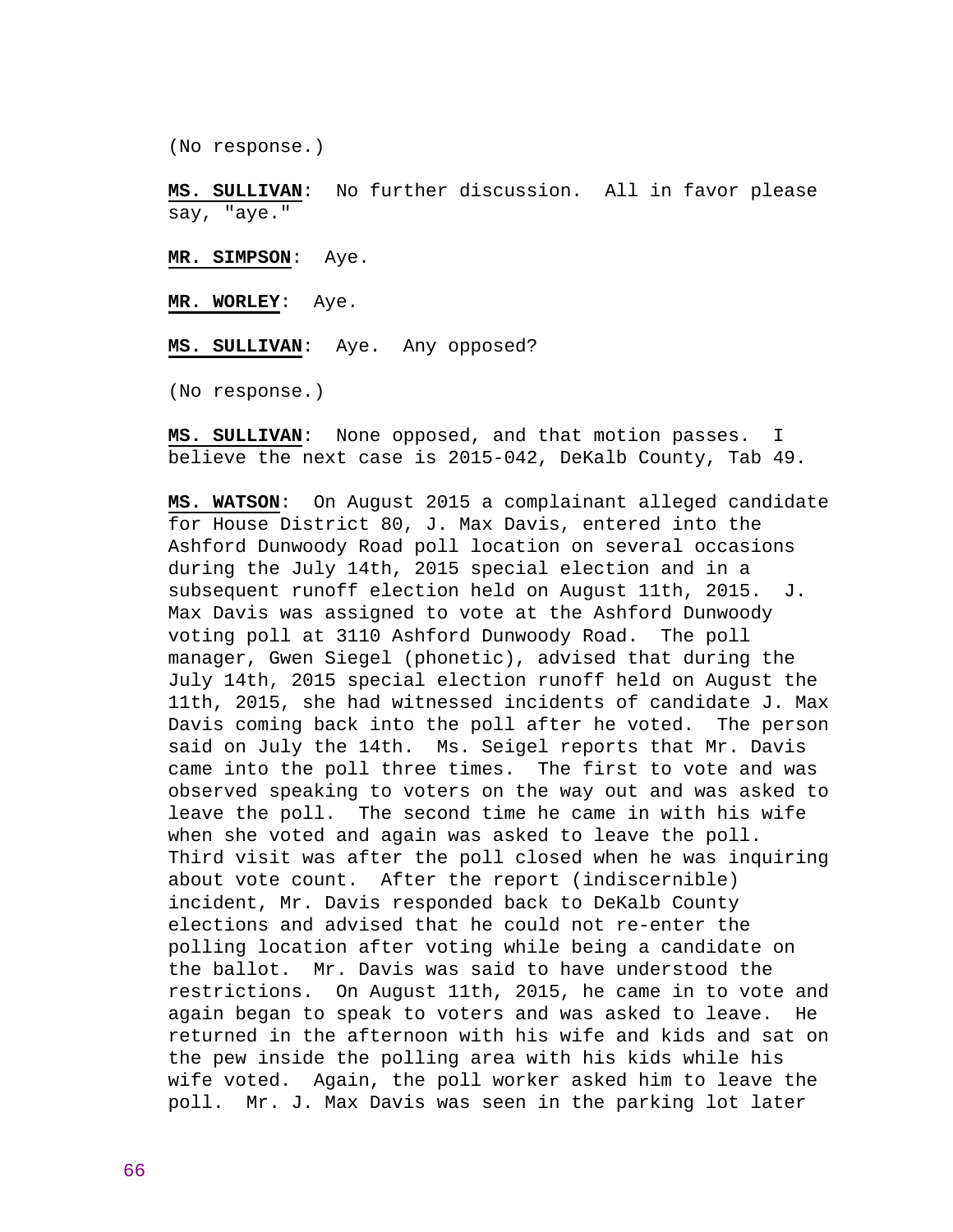in the afternoon sitting in his vehicle when he noticed the poll manager.

 We recommend that J. Max Davis, candidate for House District 80, be bound over to the AG's office for violation of 21-2-414(b) restrictions on campaign activities.

**MS. SULLIVAN**: Is there anyone here wishing to speak regarding this case?

(No response.)

**MR. SIMPSON**: I move to bind this case over.

**MR. WORLEY**: Second.

**MS. SULLIVAN**: There's a motion and a second to bind this case over. Any further discussion regarding this?

(No response.)

**MS. SULLIVAN**: All in favor please say, "aye."

(Whereupon the vote was unanimous.)

**MS. SULLIVAN**: And that is none opposed, and that motion passes. Moving on to 2014-058, Number 53.

**MS. WATSON**: Yes, October 2015 a complaint was reported that the City of Hiawassee failed to notify electors of a precinct change in the November 3rd, 2015 election. The City of Hiawassee was holding an election on November 3rd, 2015. The city elections were previously contracted to be handled by the Towns County elections office; however, in March of 2015 the City was notified in writing that Towns County would no longer be handling the City of Hiawassee elections for them which would require a poll location change. The change was from 48 River Street to the building across the street at 50 River Street.

 The city clerk handling elections, Ms. Galloway (phonetic), ran a notice in the local paper and placed notice on the door of the new poll location. It was determined that no request for new precinct cards were made and no new cards were issued to the registered electors. Additionally, no notice was posted on the door of the previous poll location until contacted by the investigator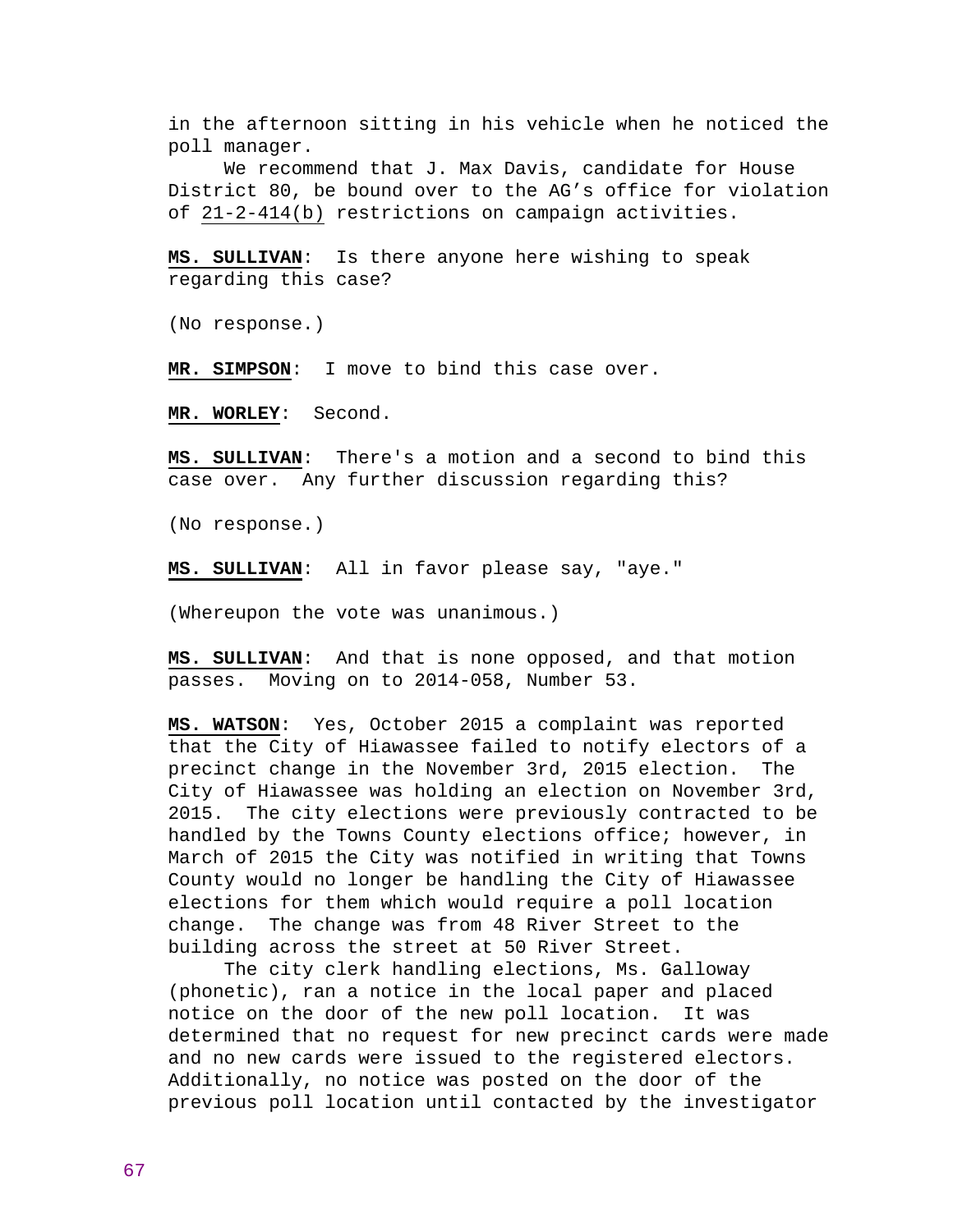during advanced voting at which time the notice was immediately posted.

 We are recommending a letter of instruction for City of Hiawassee and Ms. Galloway, the city clerk and election supervisor, for violation 21-2-265, duty of superintendent to select polling places, when they failed to post the notices such change on the previous polling place and three other places in the immediate vicinity thereof. We had originally requested a violation of 21-2-226 for the City of Hiawassee; however, that applies to the county and not the City of Hiawassee, and we are requesting that be dismissed.

**MS. SULLIVAN**: Is there anyone here that would like to speak regarding this case?

(No response.)

**MS. SULLIVAN**: Did any of the board members have any questions for Ms. Watson?

(No response.)

**MS. SULLIVAN**: And the recommendation is a letter of instruction be issued to both the City of Hiawassee and Ms. Galloway?

**MS. WATSON**: That is correct.

**MS. SULLIVAN**: I will make that motion.

**MR. SIMPSON**: Second.

**MS. SULLIVAN**: Any further discussion?

(No response.)

**MS. SULLIVAN**: All in favor please vote by saying, "aye."

(Whereupon the vote was unanimous.)

**MS. SULLIVAN**: That motion passes. We have two more cases on the investigations report. I think we will go ahead and knock those out before lunch. We have 2015-061, Cobb County, Tab 54.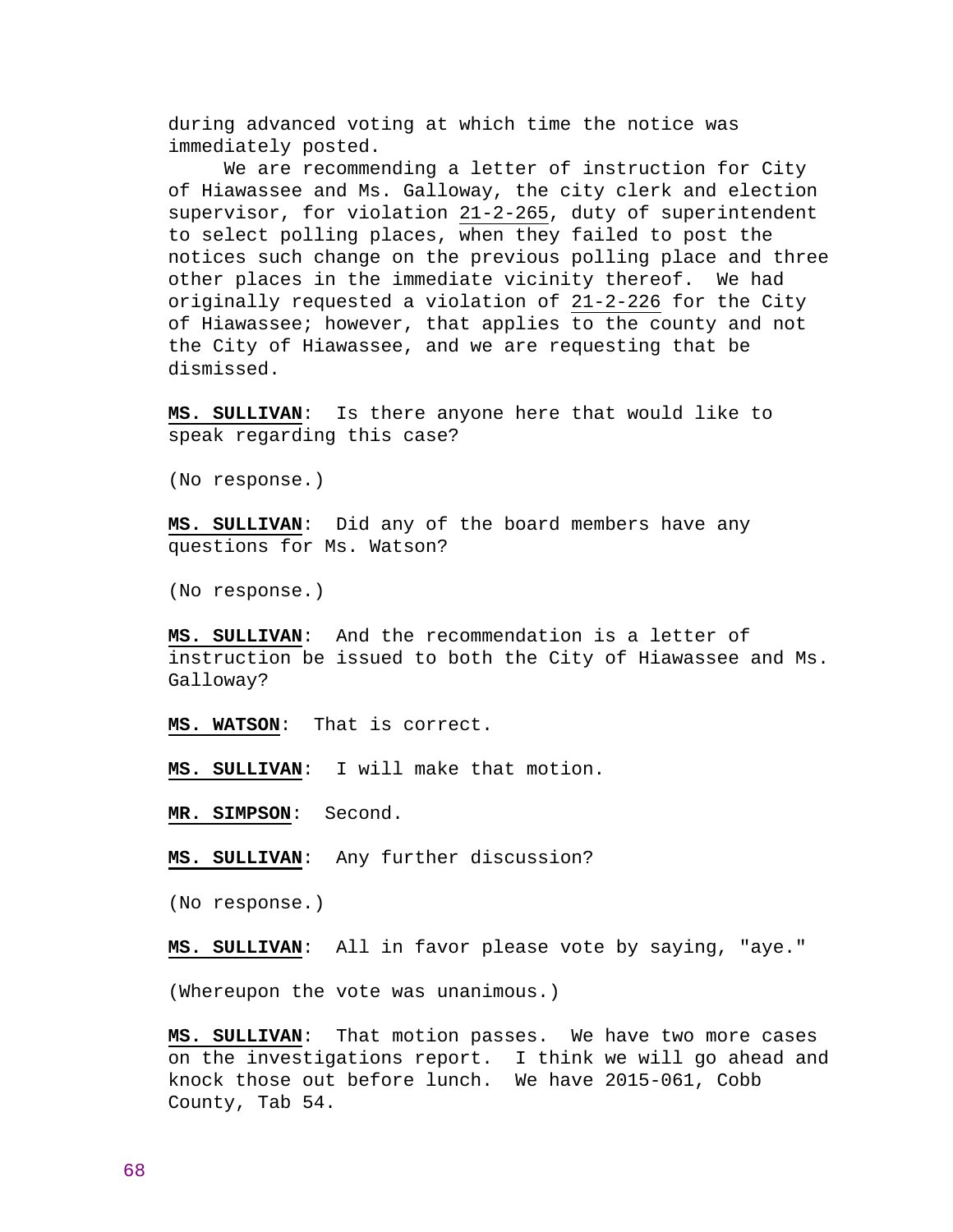**MS. WATSON**: In October 8th, 2015, Cobb County elections and registration manager, Beth (indiscernible), forwarded a complaint to the investigations division regarding improper voter registration procedures. The elections office had received copies of four applications for voter registration from the Georgia Coalition for People's Agenda. The Cobb County elections office did not receive the original applications, and one of the applicants was then showing to be in a felony status. Additionally, Cobb elections received 46 applications for voter registration from the Delta Sigma Theta sorority at Kennesaw State, the organization who collected those applications on September 3rd, 2015, and failed to forward to the Cobb County elections until February 3rd, 2016.

 The investigation showed that the Georgia Coalition for the People's Agenda submitted four listed voter registrations by fax. The applicant believed to be under felony sentence was found to have completed their sentence, and the George Coalition advised that they mailed the originals, but they have never been received or located. It was verified that the 46 voter registration applications from Delta Sigma Theta were not forwarded in a timely manner. Jamal Riggins (phonetic) advised that a miscommunication with another member of the sorority caused the delay. She thought the applications had already been delivered.

 We originally requested Mary Butler, for the Georgia Coalition for the People's Agenda, be bound over for State Election Board Rule 183-1-029, and we are recommending that case be dismissed for insufficient evidence as we cannot show -- that they said they mailed them and Cobb County said they never received them. We can't show that they were not misplaced in the mail, or they did not actually mail them, and we are recommending that Jamaal Riggins, primary advisor for Delta Sigma Theta, be bound over to the AG's office for State Election Board Rule 183-1-6.028

**MS. SULLIVAN**: Is there anyone here who would like to speak regarding this case?

(No response.)

**MR. SIMPSON**: Wouldn't the proper person to bind over be Mary Butler, the convener of the Georgia Coalition for the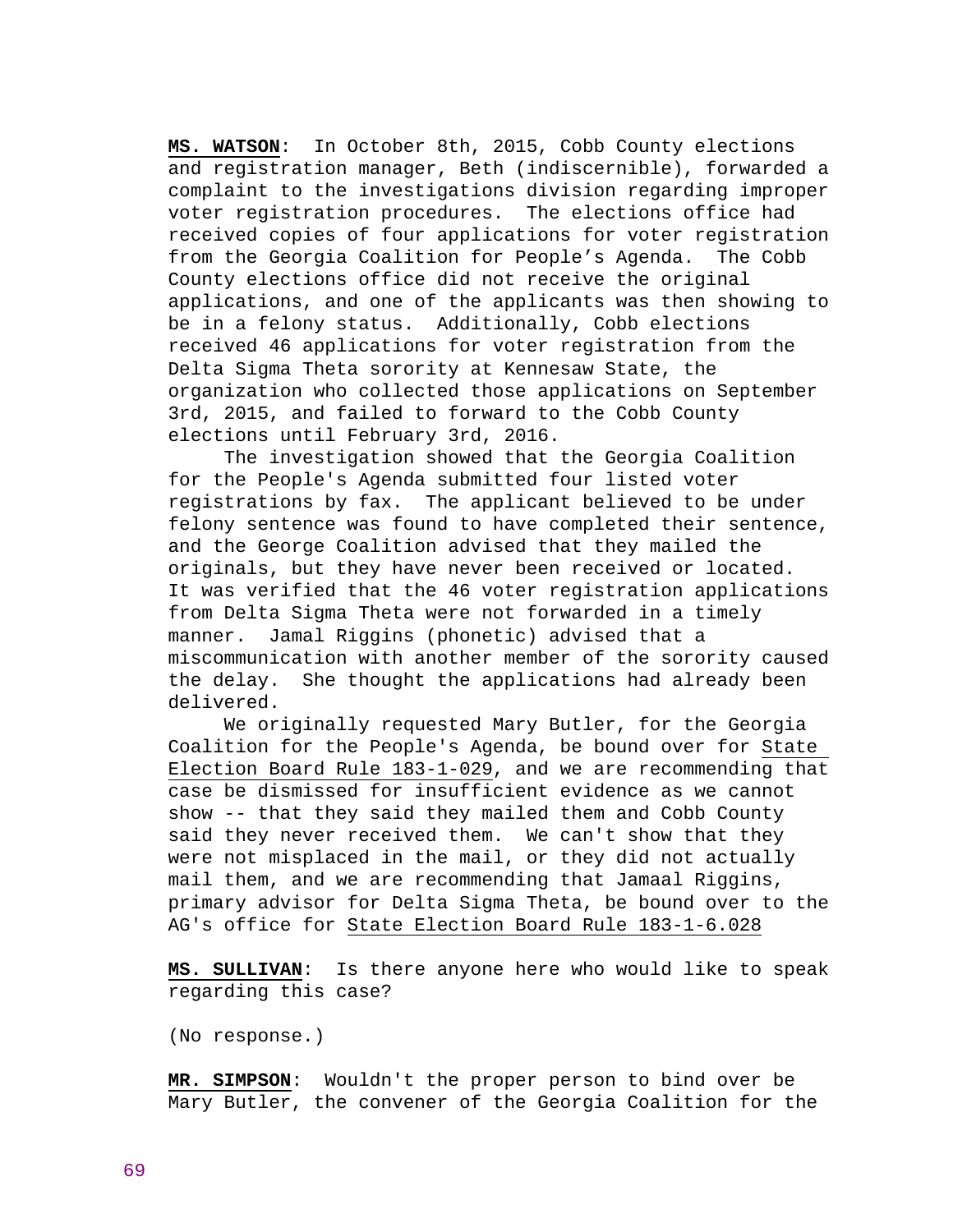People's Agenda? That is probably not a legal entity. We have bound over the advisor to the Delta Sigma Theta sorority, and Mary Butler is named as the respondent. So if the case is bound over, shouldn't it be bound over in individuals' names?

**MS. WATSON**: We are recommending that the case for Mary Butler and Georgia Coalition for the People's Agenda be dismissed, as they said they submitted four applications and Cobb County said they did not receive them, and we can't show that she did not actually mail them. There are two different entities. There is the Georgia Coalition and then the KSU sorority. We are recommending dismissal against the Georgia Coalition and bind over for Jamaal Riggins with Delta Sigma Theta.

**MS. SULLIVAN**: Do we have any record of how we have handled these cases in the past when it is essentially a he said/she said as to whether or not the applications were mailed or not mailed? Do we have any record of how we've typically handled these cases?

**MR. SIMPSON**: I think we have bound them over, but I think the problem that bothers me is that I don't think you can bind over the Georgia Coalition. I'm not sure what type of entity, if any, that is.

**MR. WORLEY:** Well, is the Georgia Coalition a respondent in the case?

**MR. SIMPSON**: No, I would not think so.

**MS. SULLIVAN**: Mary Butler is.

**MR. SIMPSON:** Mary Butler is the respondent, but she is recommending that we bind over the Georgia Coalition, which I don't think we can do.

**MS. WATSON**: No.

**MR. WORLEY**: No, I don't think that is the recommendation. I think they are recommending that we bind over the sorority that is involved.

**MS. WATSON**: That is correct. Jamaal Riggins.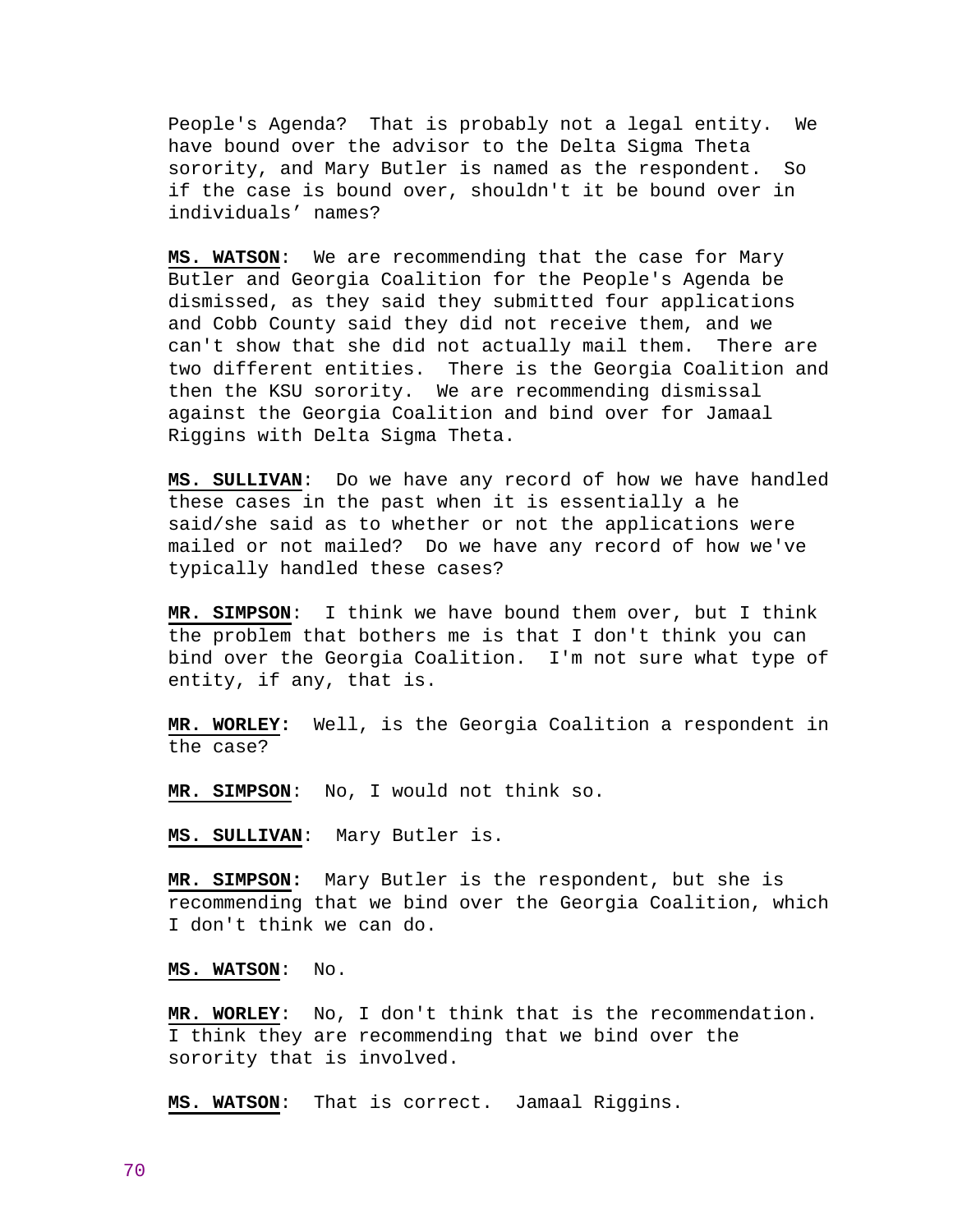## **MR. SIMPSON**: But not the --

**MR. WORLEY**: And not the Georgia Coalition.

**MS. SULLIVAN**: But if the motion passes to bind over, I agree that it should be Mary Butler and not in the name of the George Coalition. So the recommendation is that it be dismissed. I would like to ask our counsel -- maybe, I should not ask this question considering what the Board may do. My question relates to the sufficiency of the evidence about the allegations. If you have any guidance, generally.

**MR. CORRERIA**: Well, generally, in this sort of case (indiscernible), so there is really no way to show that Mary Butler did not, in fact, mail those voter registration applications, but Ms. Watson has contacted our office in regards (indiscernible).

**MS. SULLIVAN**: Thank you.

**MR. WORLEY:** Sorry, I did not hear that last part.

**MR. CORRERIA**: The investigative office contacted our office for guidance on the recommendation in this case. So we agree with the recommendation.

#### **MS. SULLIVAN**: Thank you.

**MR. WORLEY:** I would move that we adopt the recommendation to bind over the sorority and their official.

**MS. SULLIVAN**: I will second that motion. Any further discussion?

(No response.)

**MS. SULLIVAN**: All in favor of binding over Mr. Riggins please vote by saying, "aye."

**MR. WORLEY**: Aye.

**MR. SIMPSON**: Aye.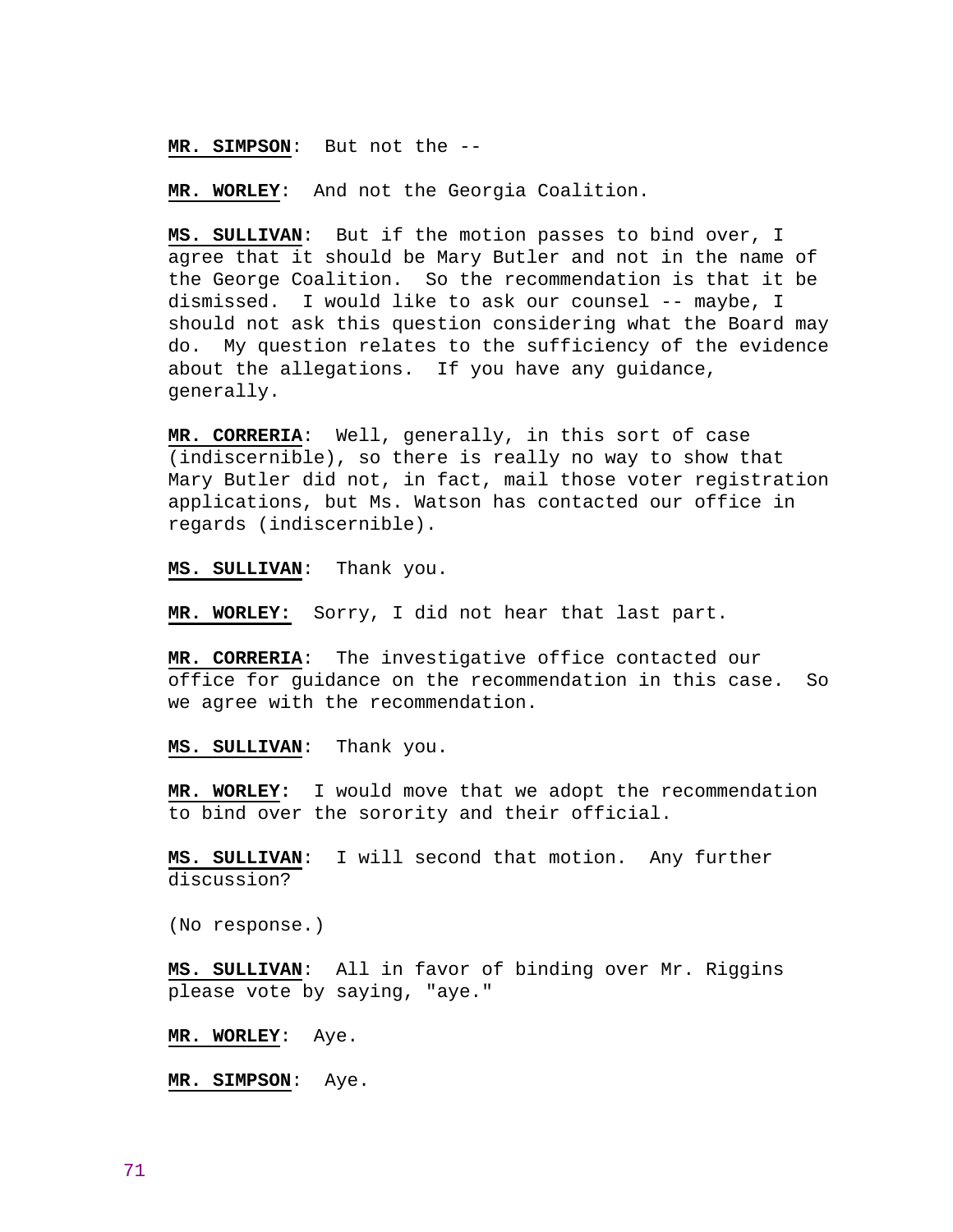## **MS. SULLIVAN**: Any opposed?

(No response.)

**MS. SULLIVAN**: That motion passes. I need a motion to dismiss Ms. Butler, or we need a motion regarding the allegation complaint regarding Ms. Butler and the Georgia Coalition.

**MR. SIMPSON**: So moved.

**MR. WORLEY**: Second.

**MS. SULLIVAN**: The motion is to dismiss Ms. Butler and the Georgia Coalition of the allegations that were put before us, and it has been made and seconded. Any further discussion?

(No response.)

**MS. SULLIVAN**: All in favor please vote by saying, "aye."

**MR. WORLEY**: Aye.

**MR. SIMPSON**: Aye.

**MS. SULLIVAN**: Any opposed?

(No response.)

**MS. SULLIVAN**: And that motion carries.

**MR. HARP**: I am here, but I was waiting, but I vote aye.

(Whereupon the vote was unanimous.)

**MS. SULLIVAN**: One more. Case No. 2015-062, City of Morrow, Number 55.

**MS. WATSON:** In October of 2015 a complaint alleged the City of Morrow city clerk election superintendent, Bea Tran, (phonetic) failed to have the ballots probably printed as the (indiscernible) Patricia Manley (phonetic) with a degree titled Doctor. The allegation was verified as accurate.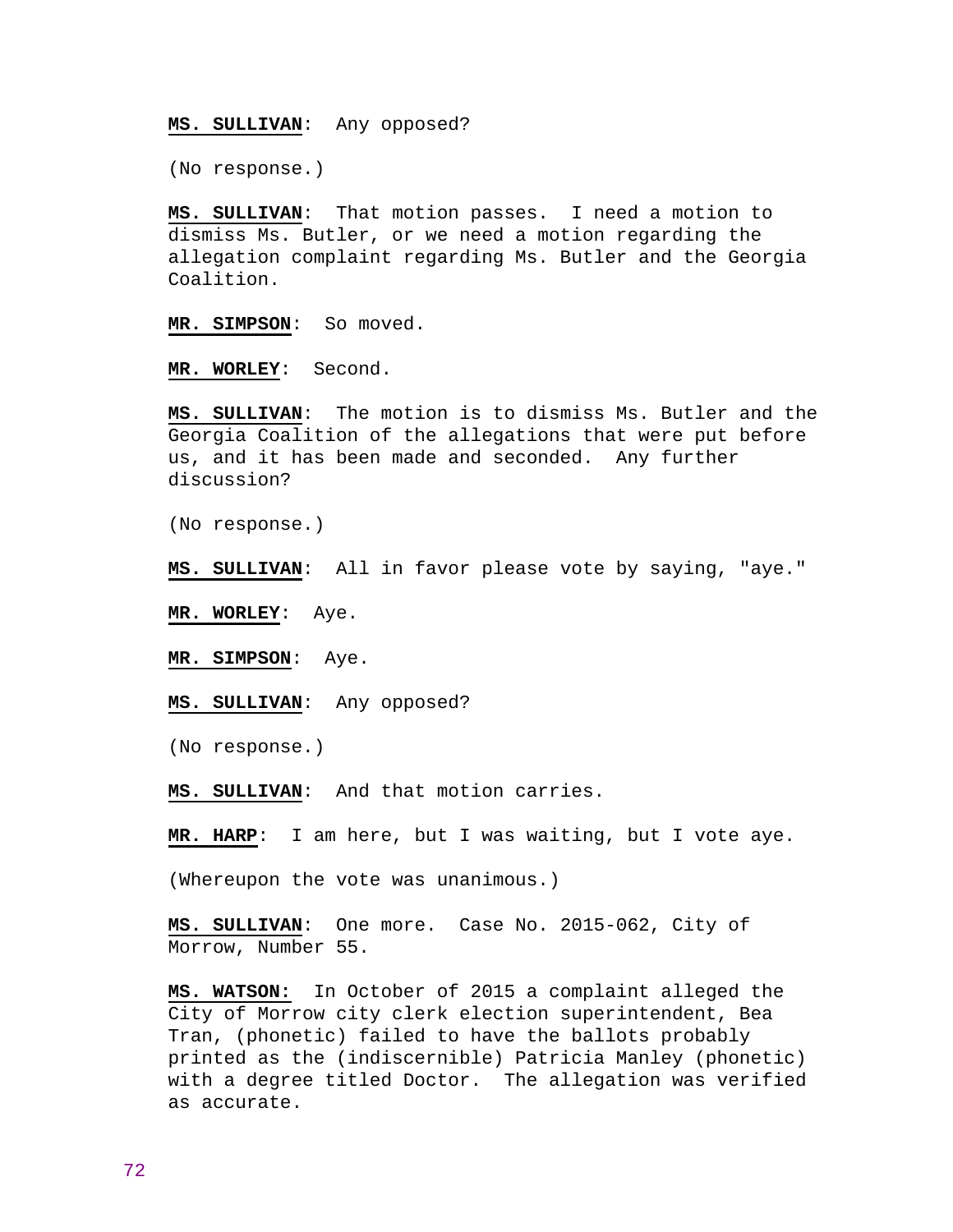We recommend the City of Morrow and Bea Tran, the former city clerk and elections supervisor, be bound over to the AG's office for 21-2-283, printing and safekeeping of ballots and labeled by superintendent and State Election Board Rule 183-1-11.022.

**MS. SULLIVAN**: Is there anyone here wishing to speak on this case?

(No response.)

**MS. SULLIVAN**: Did any of the board members have any questions?

(No response.)

**MS. SULLIVAN**: And again, the motion is to bind over the City of Morrow and the city clerk.

**MS. WATSON**: And the former city clerk. That is correct.

**MR. SIMPSON**: I move that we issue a letter of instruction to the City of Morrow and the election officials - election superintendent and city clerk.

**MS. SULLIVAN**: So all of the respondents?

**MR. SIMPSON**: Yes.

**MS. SULLIVAN**: Judge Simpson has made a motion to issue a letter of instruction to the respondents in this case. Is there a second of his motion?

**MR. HARP**: I'll second it.

**MS. SULLIVAN**: Okay. That motion is made and seconded to issue a letter of instruction. Is there any further discussion?

(No response.)

**MS. SULLIVAN:** There being no further discussion please vote by saying, "aye."

**MR. SIMPSON**: Aye.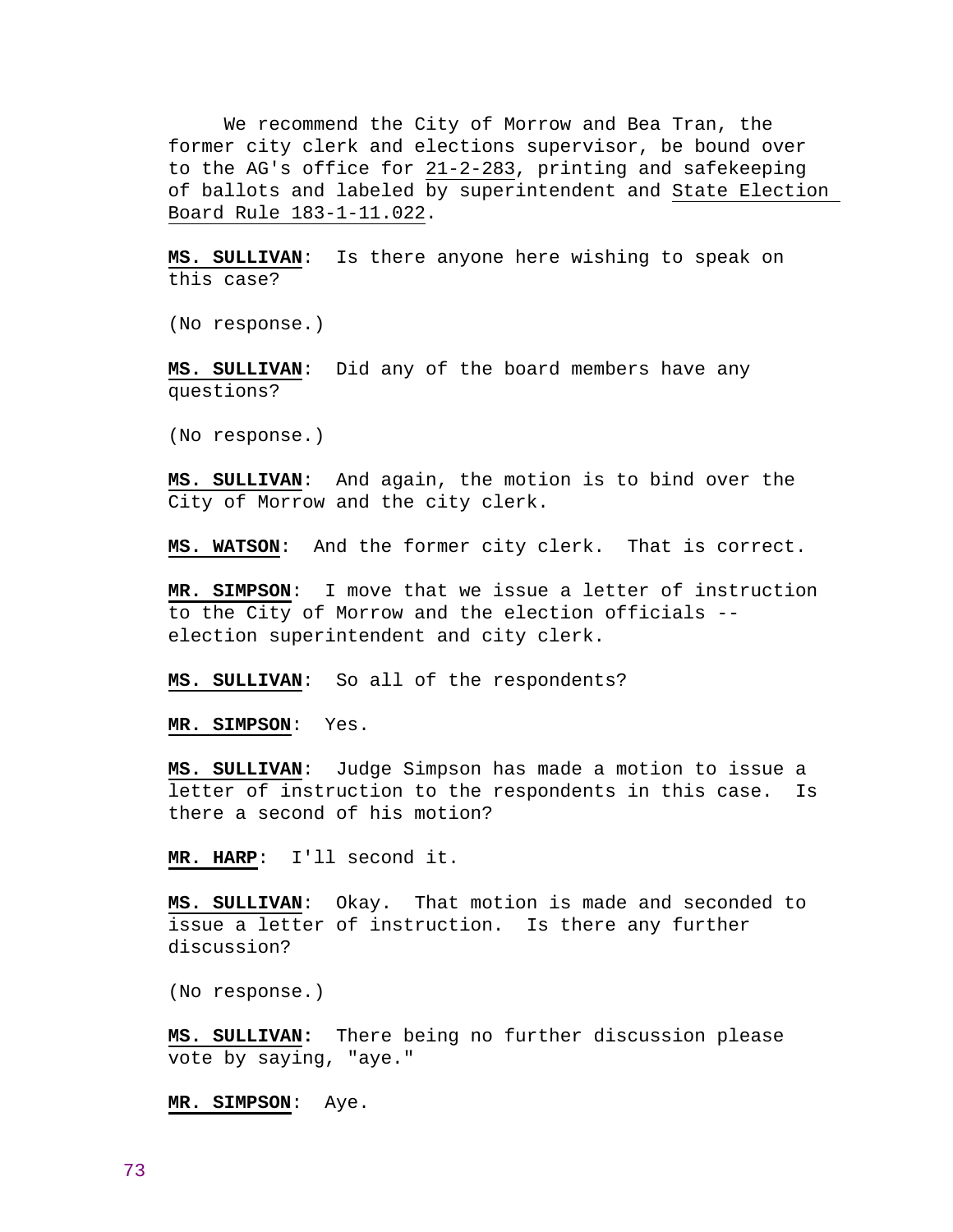## **MR. HARP**: Aye.

### **MS. SULLIVAN:** Any opposed?

**MR. WORLEY**: No.

**MS. SULLIVAN**: And I am not going to vote in this case. So the motion will carry 2-to-1. I think it is time, with that, that we break for lunch. I think we need to go into executive session to discuss pending litigation. If someone would like to make a motion.

**MR. WORLEY:** I move that we go into executive session to discuss pending litigation.

**MR. SIMPSON**: Second.

**MS. SULLIVAN**: Motion is made and seconded. All in favor please vote by saying, "aye."

(Whereupon the vote was unanimous.)

**MS. SULLIVAN**: Any opposed? None. We are now in executive session. If we could all be back by one o'clock to reconvene, and Senator Harp, we will call you back in an hour.

(Off the record at 12:04 p.m.)

(Back on the record at 1:01 p.m.)

**MS. SULLIVAN**: Let the record reflect that we are calling this meeting back to order at 1:01 p.m., and we need to exit executive session.

**MR. WORLEY**: So moved.

**MS. SULLIVAN**: Second. Motion made and seconded. All in favor?

(Whereupon the vote was unanimous.)

**MS. SULLIVAN**: Motion passes. We are back in open session. No action was taken during executive session. We have four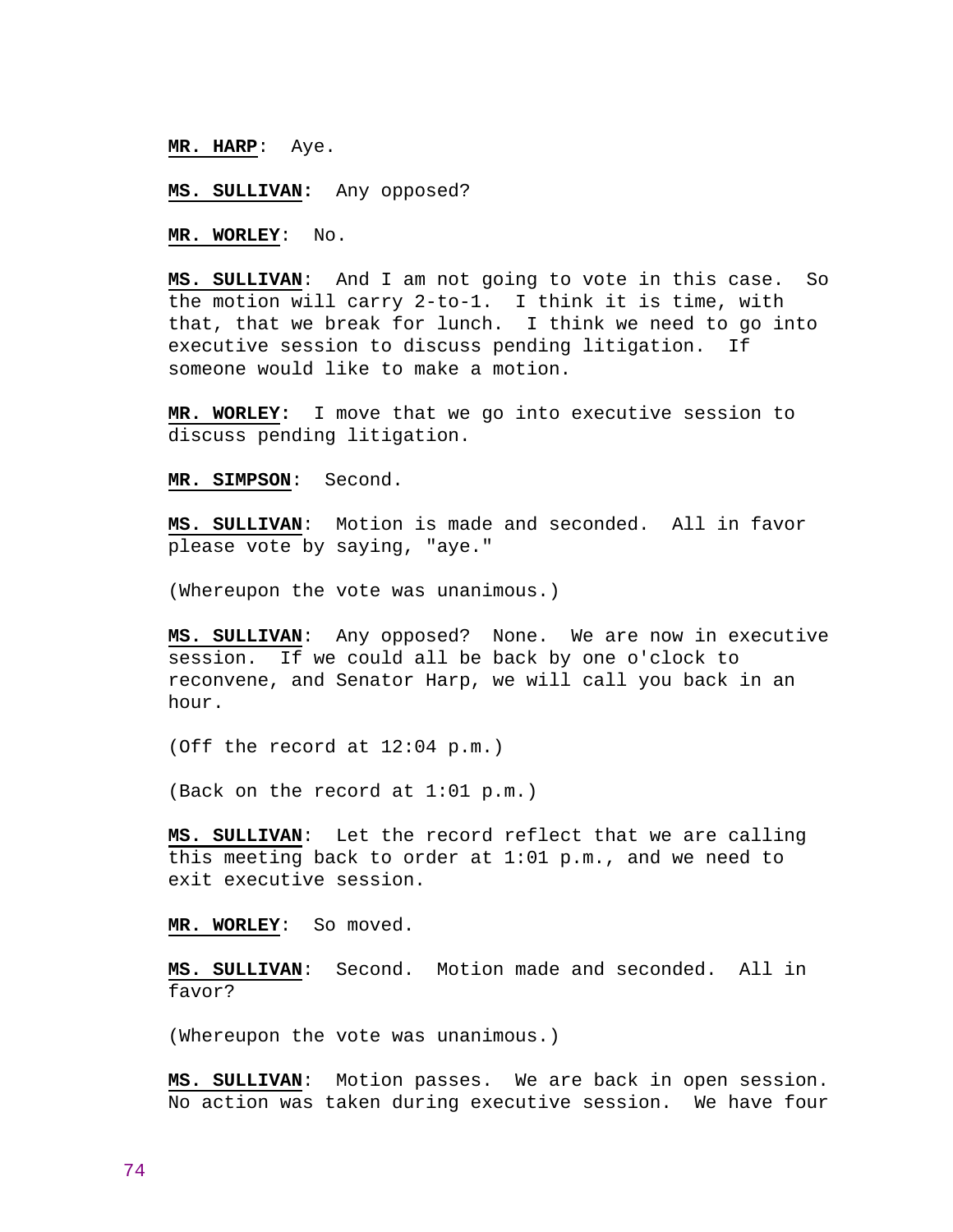cases on the consent calendar to discuss. The first one is SEB Case No. 2014-075, Douglas County, Tab Number 3 in our binders.

**MR. LEWIS**: Thank you, Madam Chair. I am probably going to mispronounce her name, but Roxanne Walsack (phonetic) advised that she was turned away from voting in the November 4th, 2014 general election in Douglas County and that she was not found on the list of electors for eligible voters. She requested a provisional ballot and was denied a provisional ballot. The voter went to Praisemill (phonetic) Baptist Church in Douglasville to vote on November the 4th. She completed a voter certificate and presented a driver's license with an address of 6051 Plumcrest (phonetic) Road, Douglasville. The poll worker could not locate Ms. Walsack in the express poll, and a call was placed to the elections office. Ms. Walsack was told she was at the wrong poll location and was directed to Merelake (phonetic) Elementary. Ms. Walsack tried to explain that this was her old address poll location and not the poll location for her new address and that she had gone to DDS, Drivers Division Services, and made changes to her address and voter registration changes. The voter stated that she did not have time to go to the other poll location due to work obligations even though there was time due to the poll being open.

 It was confirmed that DDS did show an address change on August the 23rd, 2014 and that voter registration was selected as yes on the DDS paperwork. However, the voter registration through DDS was not submitted to Douglas County due to a clerical error through DDS when the examiner marked "no" instead of "yes" on the transmittal form that they send of changes to Douglas County. There is insufficient evidence to suggest a violation of Georgia Elections code in this case, and we recommend a dismissal.

### **MS. SULLIVAN**: Questions, Mr. Worley?

**MR. WORLEY**: I don't have any questions. I think the record is clear, but I ask that this case be pulled out because I think it should be referred on to the Attorney General or a letter of instruction of some sort, at least, should be sent to Douglas County to let them know that when a person requests a provisional ballot, they are to be given a provisional ballot. That is a requirement of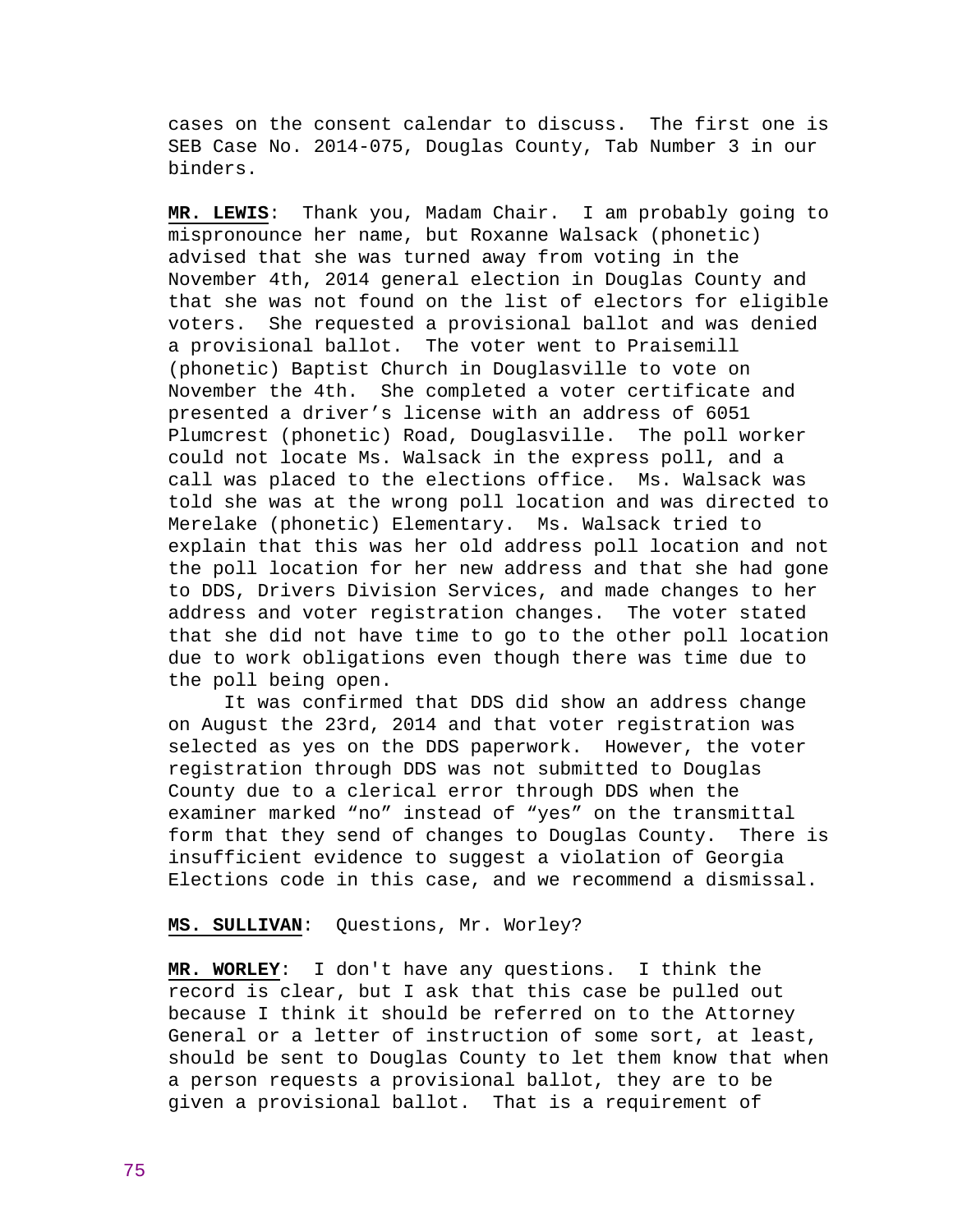Federal law and that is the problem as I see it with this case.

 So I would move that the case be bound over the Attorney General's office.

**MS. SULLIVAN**: So she did request a provisional ballot but was not given one, and the recommendation is it is not a violation. Why?

**MR. LEWIS**: Not according to SEB Rule 183-1-12.06 on Page 30.28 in the rule book. If they go to the electors table and are found to be an eligible voter but at the wrong precinct and time remains that the voter can be redirected to the correct precinct, the county has the opportunity to do so and that's what they did this case. It sounds like maybe the SEB rule does not match up to what the Federal requirements are.

**MR. WORLEY**: Well, I think it is okay for the local poll official to tell them that, but at that point after they are told and they then still request a provisional ballot, I think they have to be given the provisional ballot. So I don't think it's necessarily a conflict between the State rule and the Federal, but if someone does, in fact, request a provisional ballot, they need to be given one.

**MS. SULLIVAN**: Well, what's it a violation of if they are not? If it's not a violation of the -- I don't have the rule handy. (Presenting rule book to Chair.) So I don't know what we bind it over on if it is not something that they violated.

**MR. CORRERIA**: There is some inconsistency between the (indiscernible) and HAVA, and I think the board might want to consider amending or making changes to the (indiscernible). I absolutely agree that a voter at a polling place should be given a provisional ballot for not only electors in that polling place pursuant to HAVA, they are entitled to a provisional ballot. But the way the regulation reads, if they are not on the list for that polling place but they are on the list for another polling place, the polling manager directs them to that other polling place.

**MR. WORLEY**: Isn't there some general catch-all provision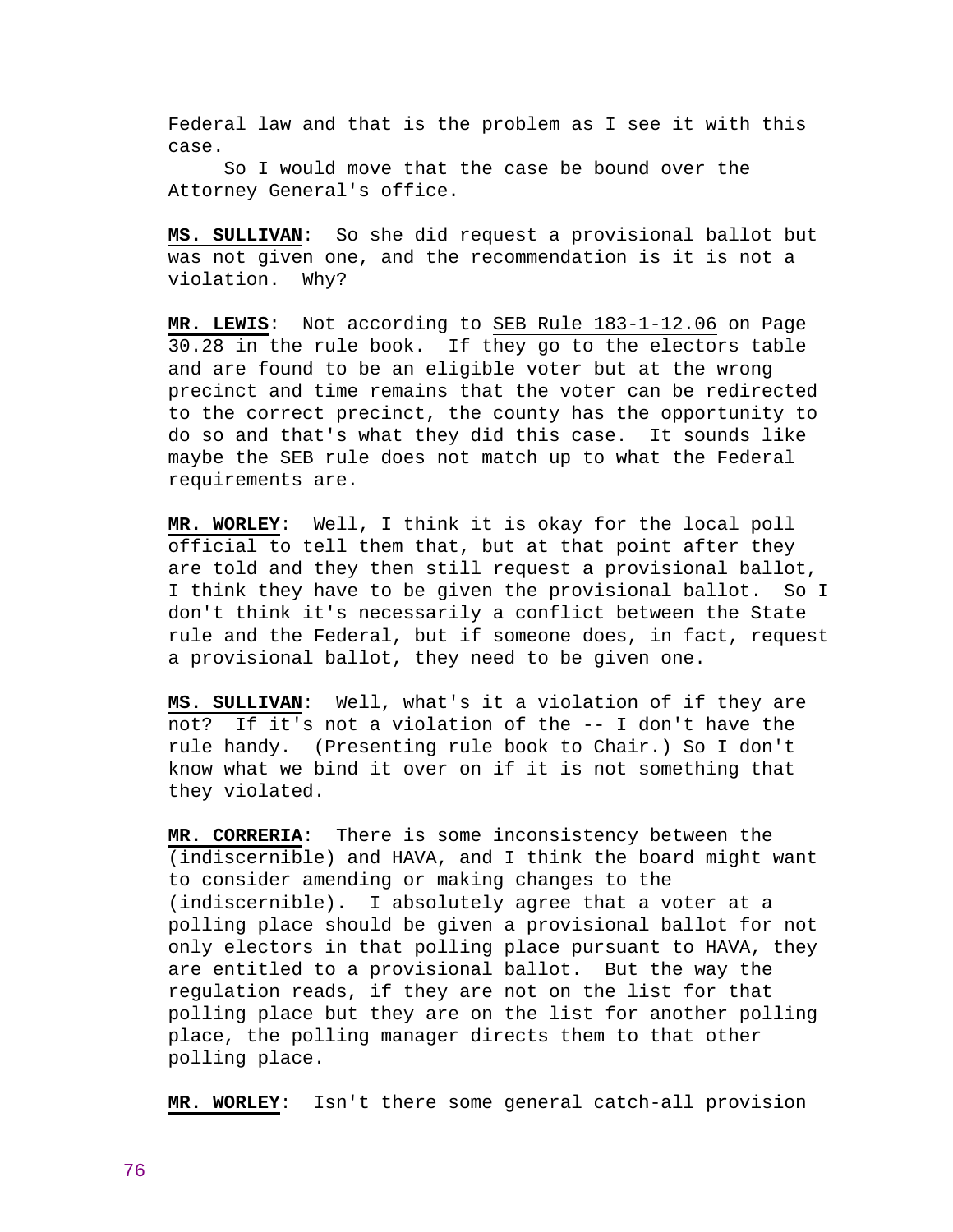where a violation of HAVA would be a violation of some provision in the State Election code?

**MR. CORRERIA**: I don't know something off the top of my head. Obviously, the provisions of HAVA prevail and that is what the election officials should be doing.

**MR. WORLEY**: Right.

**MS. SULLIVAN**: But we can't find the violation of (indiscernible).

**MR. CORRERIA**: Right.

**MS. SULLIVAN**: Unless you come up with some catch-all. If Mr. Worley figures out how we can. For what it's worth, I agree we have to consider amending this regulation so that it is consistent.

**MR. LEWIS**: That would certainly help out investigative staff. We have had issues with this, too, come up in the past, and counties have come in here and argued this rule, and we have cited the provision, and they come in and argue this rule and say we are following the board rule. Why are you citing this, so some clarity would be beneficial for us?

**MR. HARVEY**: Just so you are aware, we train the counties to give out provisional ballots. In my conference last weekend, I sat in front of everyone and said and other people have said, give them a provisional ballot, and so it is very clear that is the expectation.

**MR. WORLEY**: Given that, why don't I suggest this, I withdraw my previous motion, and I would move that we send a letter to Douglas County informing them of that. If someone requests a provisional ballot, they are to be given one.

**MS. SULLIVAN**: I would second that. So essentially instead of dismissing the case, we are writing a letter of instruction to the county to instruct them to give out provisional ballots when requested; is that correct?

**MR. WORLEY**: Yes.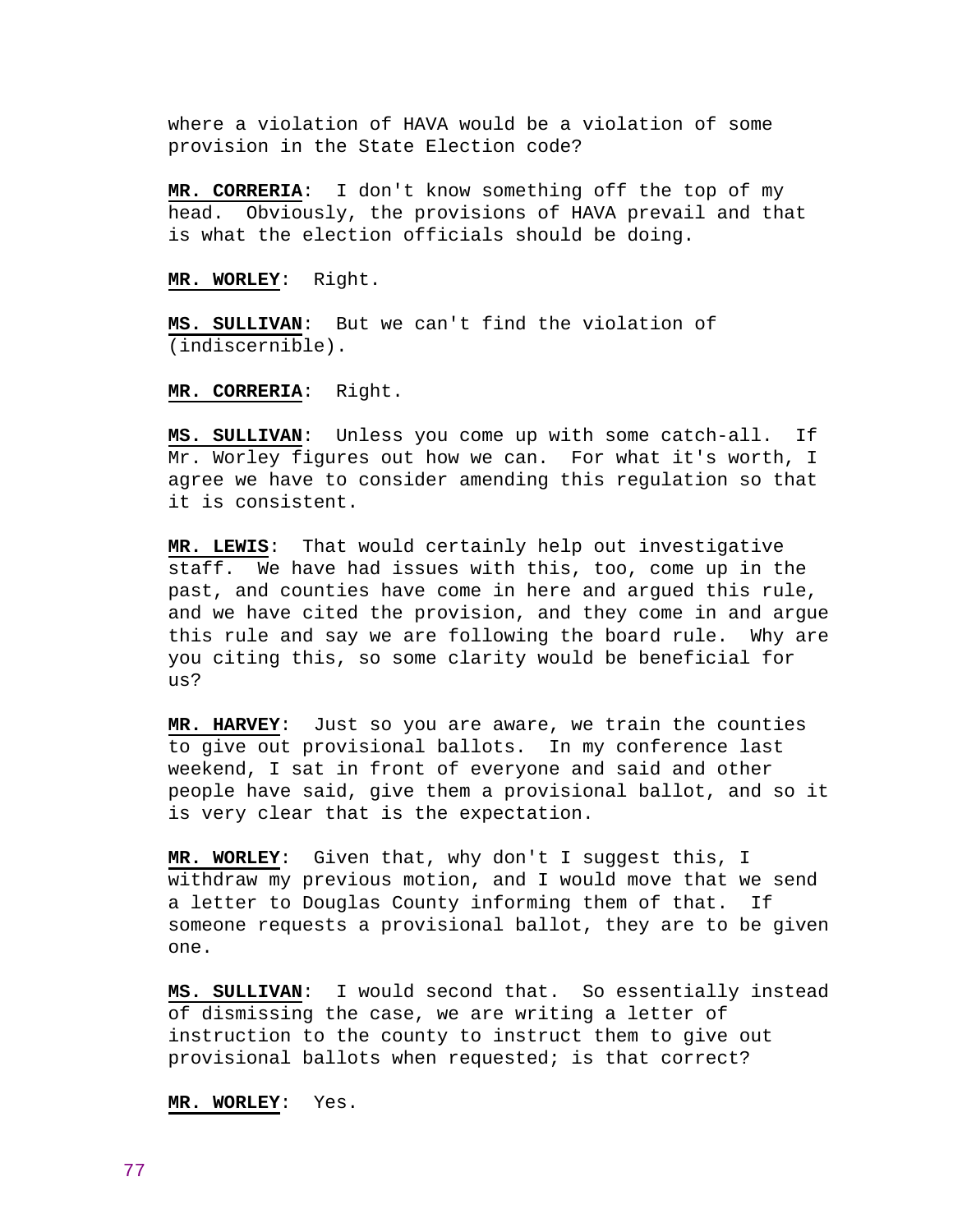**MS. SULLIVAN**: I second that. We have a motion and a second. Any further discussion?

(No response.)

**MS. SULLIVAN**: All in favor please say, "aye."

(Whereupon the vote was unanimous.)

**MS. SULLIVAN**: No opposed, and that motion carries. The next case is Liberty County, 2016- 077, Tab 15.

**MR. LEWIS**: Thank you, Madam Chair. There were two complaints made from voters in Liberty County involved in the May 24th, 2016 presidential election primary. The first allegation involved poll manager at the Midway precinct and Sheriff Stephen Sikes (phonetic). Sheriff Sikes reportedly went to the precinct and was involved in a confrontation with a poll manager after the sheriff took a picture of the poll manager inside the voting areas.

 The second allegation stems from a series of allegations made by supporters of the opposition candidate, Sheriff Bowman (phonetic), that included claims of double voting and eligible voters and security concerns with voting machines.

 The investigation revealed that Donald Spencer (phonetic) was a poll manager in Liberty County. Mr. Spencer advised that he had requested some of the deputies move their vehicles outside, 150 feet from the poll -- 150 feet campaign line from the poll as the sheriff's name was included on the vehicles, and he believed him to be considered as a campaign employee. Sheriff Sikes came to the poll location and entered the poll and took a photograph of poll manager Spencer and exited the poll. Mr. Spencer followed Sheriff Sikes out of the building, and he got into a heated argument and discussion about him taking the picture. This confrontation also came up with the petition to contest the election by the opposing candidate in the Superior Court hearing concerning this, and the confrontation between Sheriff Sikes and Mr. Spencer was also addressed by Judge McCorvey (phonetic). Noted in the order is that Sheriff Sikes was not campaigning when he entered the facility and was acting within the scope of his duties as the sheriff.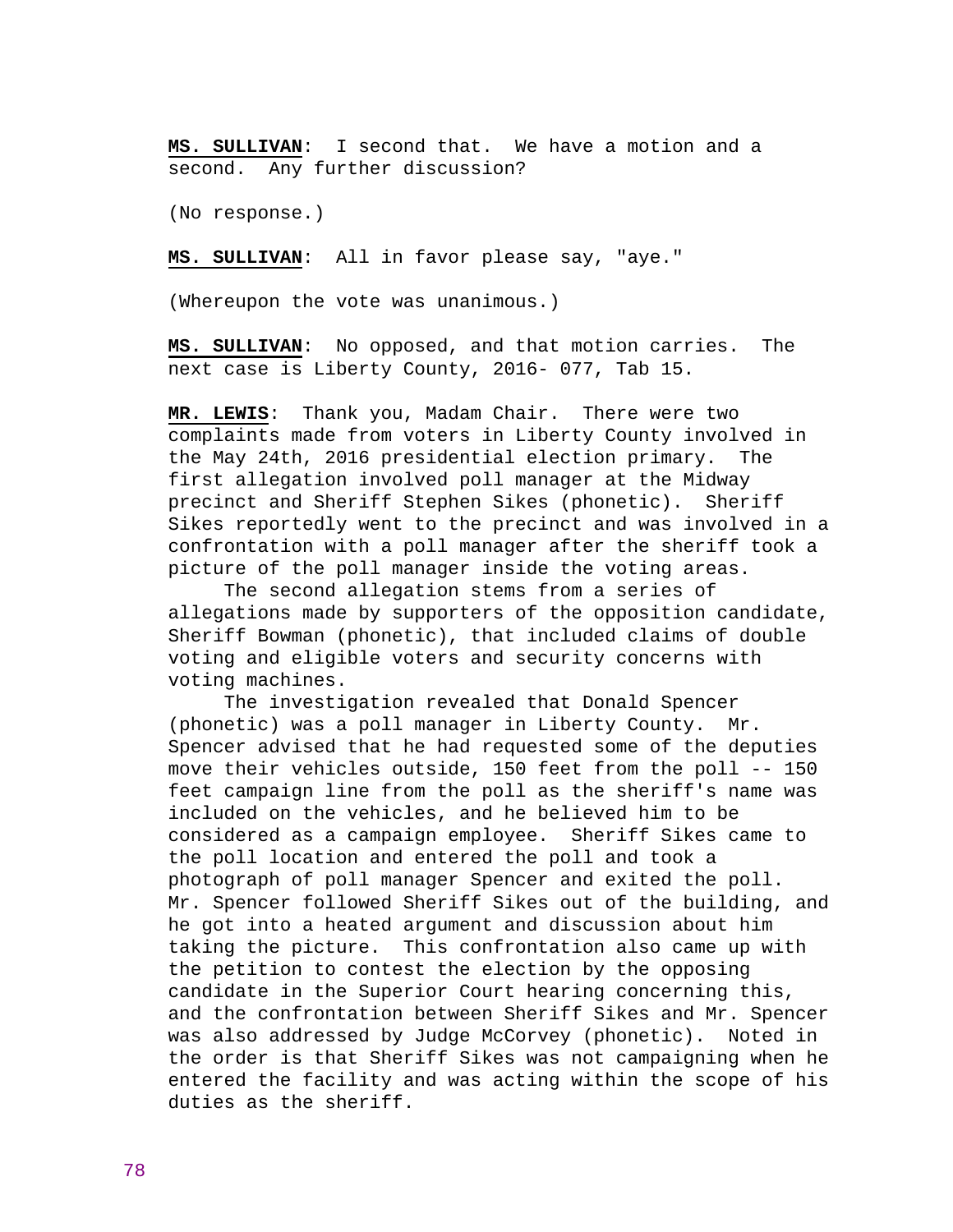Regarding the remaining allegations, there was insufficient evidence to support any violation of elections code. There is insufficient evidence to support a violation of election code for the entire case, and we recommend that the case be dismissed.

**MS. SULLIVAN**: Do you have any questions?

**MR. WORLEY**: Not a question, but I was concerned about this case. Well, I do have a question. The sheriff was a candidate on the ballot?

**MR. LEWIS**: Yes, sir.

**MR. WORLEY**: And the sheriff did go into the polling place and take a picture?

**MR. LEWIS**: Yes, sir.

**MR. WORLEY**: Which is a violation of law.

**MR. LEWIS**: Well, the sheriff said he was there conducting an investigation about who was running his deputies off, and the sheriff has a constitutional duty for poll security and can be supplanted to the deputies as well. So he was going in to identify the individual who was running his deputies off. He had gotten some complaints and that is what he testified to in court.

**MR. WORLEY**: That's his view of the facts. I take it Mr. Spencer had a different view of the facts.

**MR. LEWIS**: Correct.

**MR. WORLEY**: And our general rule has always been that if there is a dispute over the facts, that that's enough probable cause to bind it over to the Attorney General's office and given that he was a candidate, that he did do something that is a prima facia violation of the statute, that there was arguably some intimidation of the poll manager. I thought it was appropriate to bind it over. I would move that we bind it over to the Attorney General's office.

**MS. SULLIVAN**: We have a motion on the floor to bind over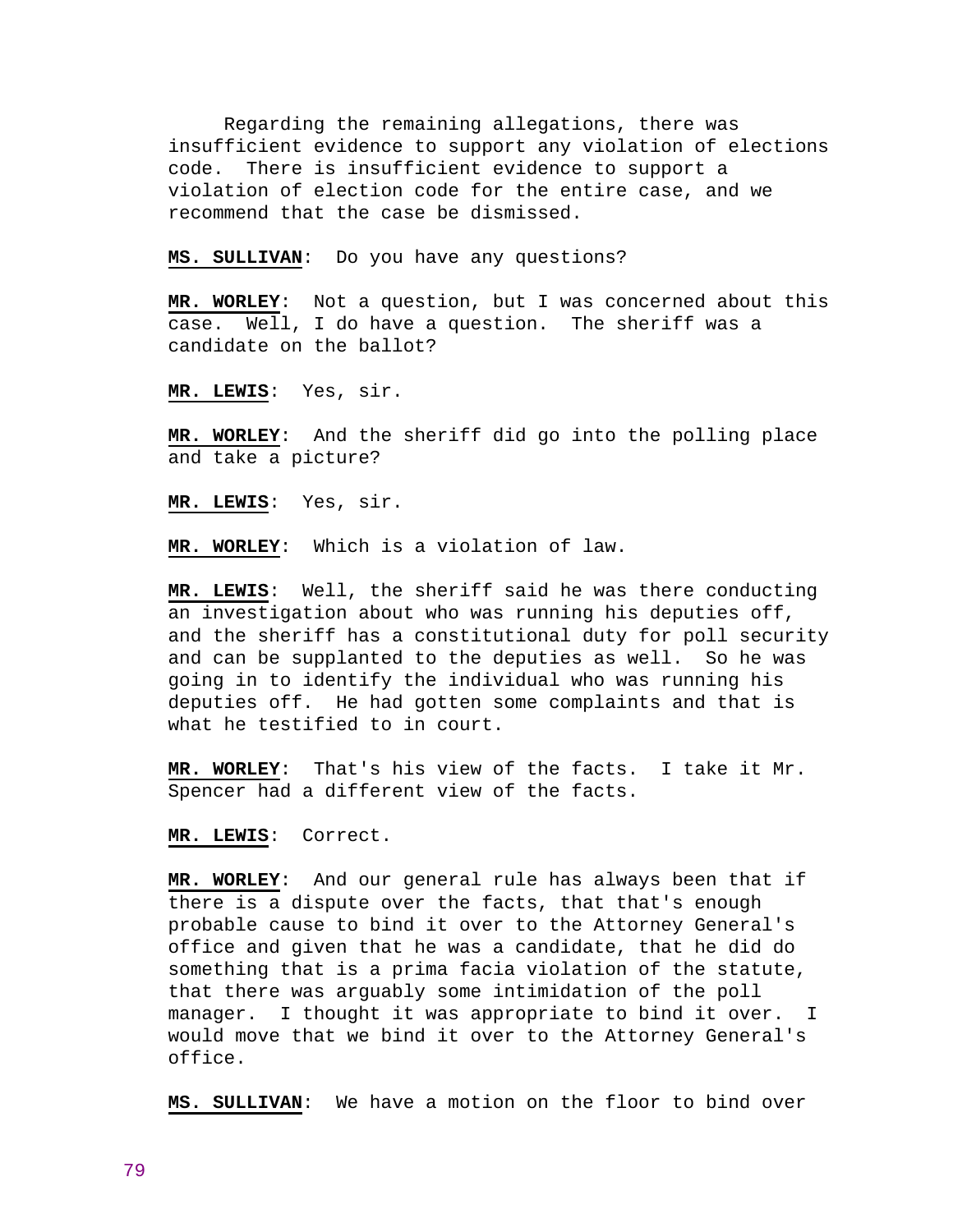all of the respondents or --

-

**MR. WORLEY**: No, just the sheriff. I agree that the other -

**MS. SULLIVAN**: To bind the allegations regarding the sheriff over to the Attorney General's office. We need a second in order to vote on that motion. Was that a second? I will give you an opportunity, Senator Harp, in case you want to second; otherwise, this motion will fail.

**MR. HARP**: Madam Chair, what were the reasons the deputies were there?

**MS. SULLIVAN**: The reason the deputies were there.

**MR. LEWIS**: The deputies often go by poll locations to check on poll security. I assume some deputies came in to vote and then left. Some came in to check on the poll operations. So that is not uncommon, and we often get complaints about, in particularly Sheriff's races, for cars being inside the 150 feet and being at the poll locations and a lot of communities do have the sheriff's name on the car, but they don't have the poll managers running them off, and that was the complaint that, supposedly, Sheriff Sikes had received that the poll manager was running his deputies out of the poll location. He wanted to identify who that person was. As I said, this came up in the petition to contest the election in Superior Court, and Judge McCorvey did address that, and he did say in the order that was released that Sheriff Sikes was there on official business and was not campaigning and had every right to be there.

**MS. SULLIVAN**: So that is part of the court order?

**MR. LEWIS**: It is.

**MS. SULLIVAN**: So I think the motion fails for lack of a second. I will make a motion, particularly based on that court order that is cited and the factual issues have been investigated, that we dismiss this case. Would anyone like to second that motion?

(No response.)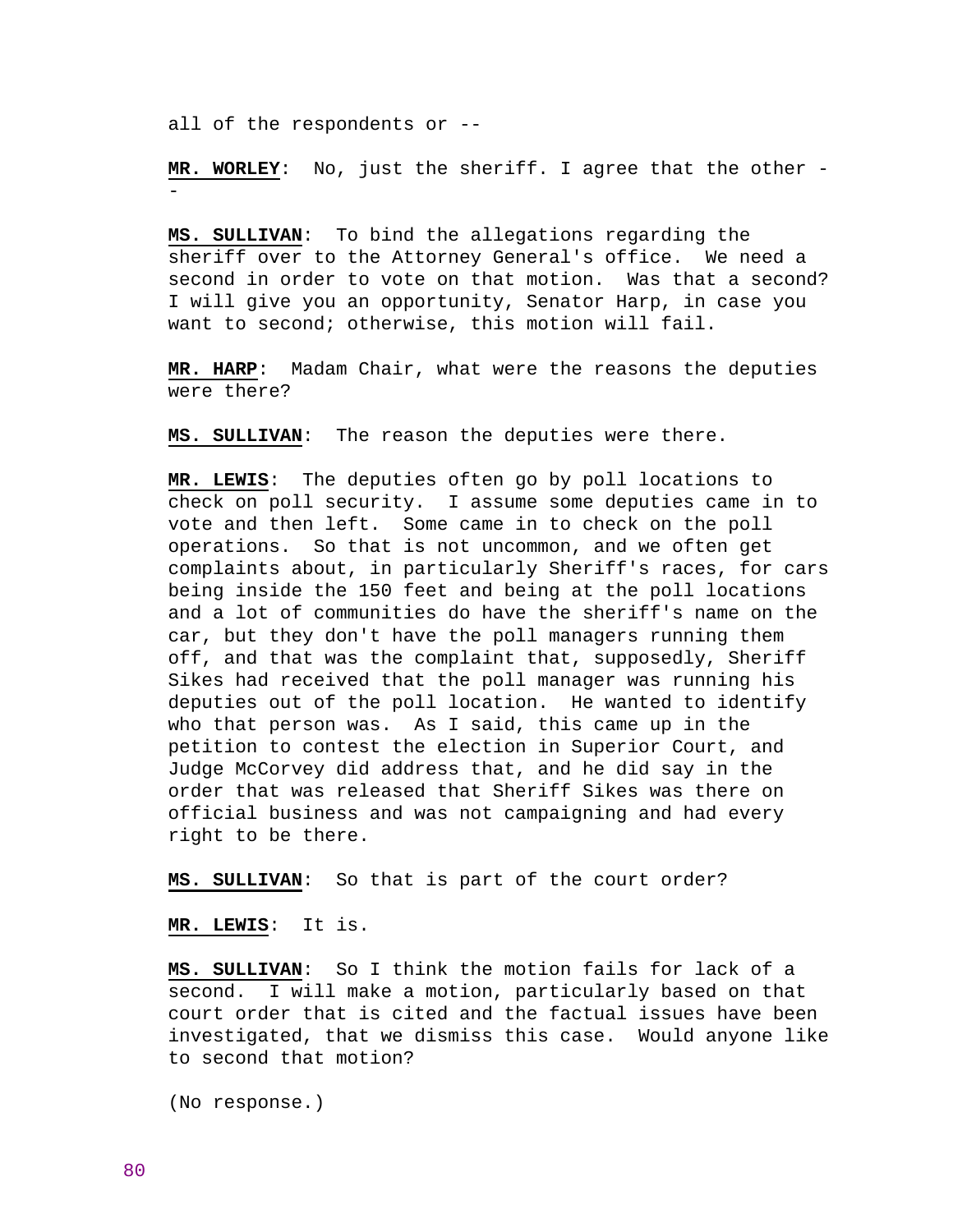**MS. SULLIVAN**: All right. That motion fails. Your turn to make a motion, Senator Harp.

**MR. HARP**: I think it needs to be referred to the AG to get to the bottom of this. The reason I asked the question about the deputies being there, I have not seen a sheriff's car in South Georgia that did not have Sheriff John or whatever the name is plastered all over without it being an election with the biggest stickers you can have and the intimidating presence of law enforcement. That is why they had a valid reason that they went there. It sounds like they were parking their cars (indiscernible) rolling posters, for lack of a better word. I would like to get some more information into that. I think we need to reconsider the motion and go forward with this case.

**MS. SULLIVAN**: I think you can make a new motion since we've already voted once.

**MR. WORLEY**: I will second that motion.

**MS. SULLIVAN**: The motion is made and seconded. Any further discussion?

(No response.)

**MS. SULLIVAN**: All in favor vote "aye."

**MR. HARP**: Aye.

**MR. WORLEY**: Aye.

**MS. SULLIVAN**: Those opposed. Nay. The motion passes.

**MR. LEWIS**: Is this to bind over? I could not hear.

**MS. SULLIVAN**: Sorry. Yes, the motion was to bind it over.

**MR. LEWIS**: To the AG's office?

**MS. SULLIVAN**: To the AG's office, the sheriff. That is correct. Senator Harp, correct?

**MR. HARP**: Yes, if we reconsidered it to bind the sheriff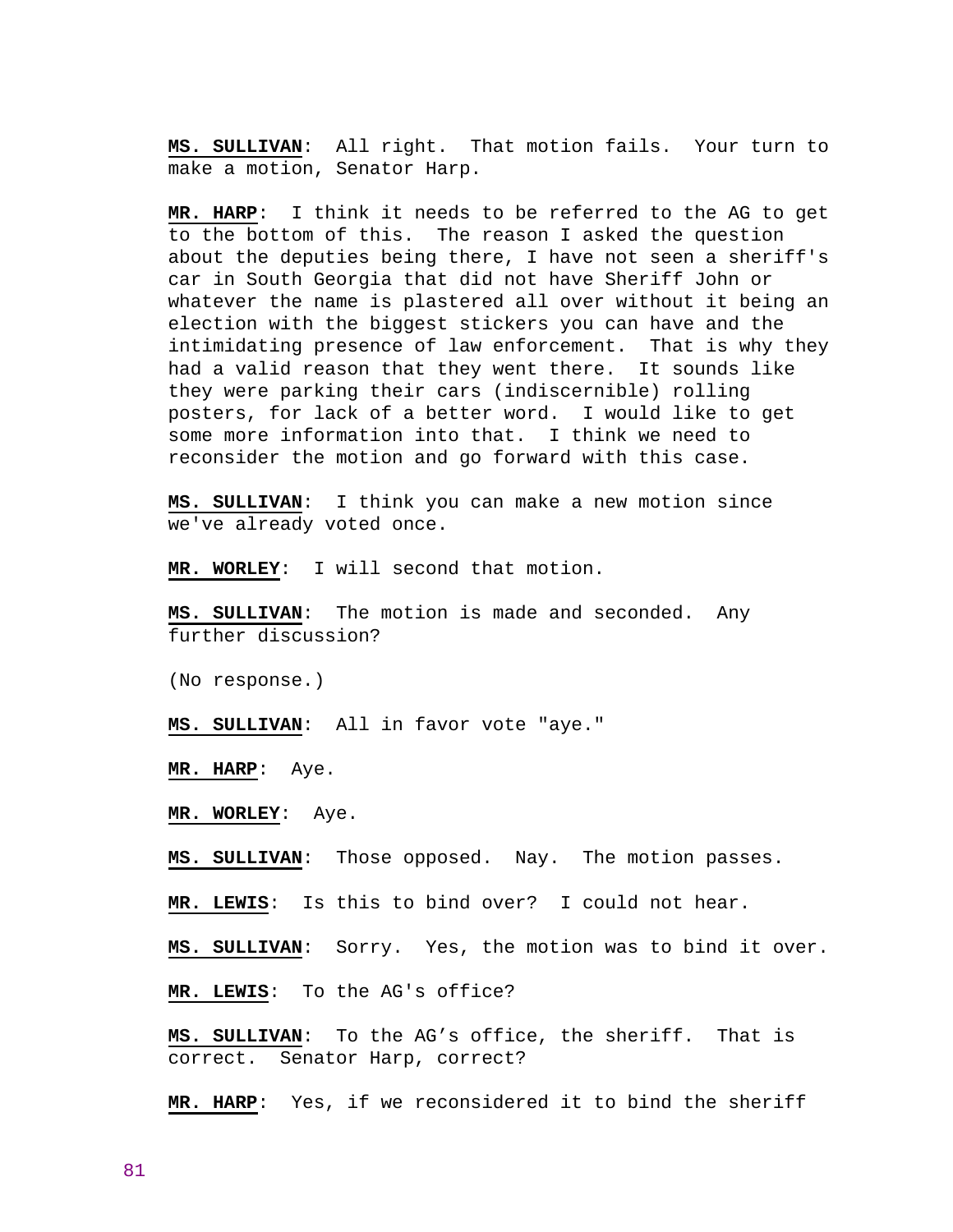over to the AG's office.

**MS. SULLIVAN**: I think we just passed that motion. Are you good with that?

**MR. WORLEY**: Yes.

**MS. SULLIVAN**: The next case is Tab 17, which is 2016-126, Carroll County.

**MR. LEWIS**: Madam Chair, on August 24, 2016, we received a report that individuals were conducting a voter registration drive at the University of West Georgia where they were stopped by campus police. During the stop, a number of voter registration applications were taken and altered prior to being transmitted to the appropriate elections offices. There were eight individuals from the New Georgia Project that were on the University of West Georgia campus conducting a voter registration drive. No prior permissions or requests were sought from the organization or the individuals to be on campus or to conduct a drive on campus which is against campus policy.

 The campus police had received complaints concerning individuals collecting student information. The campus police stopped the individuals, identified them, and checked for outstanding warrants. The campus police requested an investigator due to identifying information on the applications had no prior notification or correspondence from the organization. There were questions concerning the legitimacy of the canvassers gathering complete social security numbers, dates of birth, and addresses of the students. The applications that contained full social security numbers were blacked out to leave only the last four digits of the socials and returned to UWG canvassers for submission. The applications were submitted and processed to the appropriate elections office, and no issues in processing applications were found in relation to the blocking portion of the SSN.

 There was insufficient evidence to suggest a violation of Georgia Election code in this case. We recommend a dismissal.

**MS. SULLIVAN**: Mr. Worley, what is your pleasure?

**MR. WORLEY**: Well, my issue in this case is, I just don't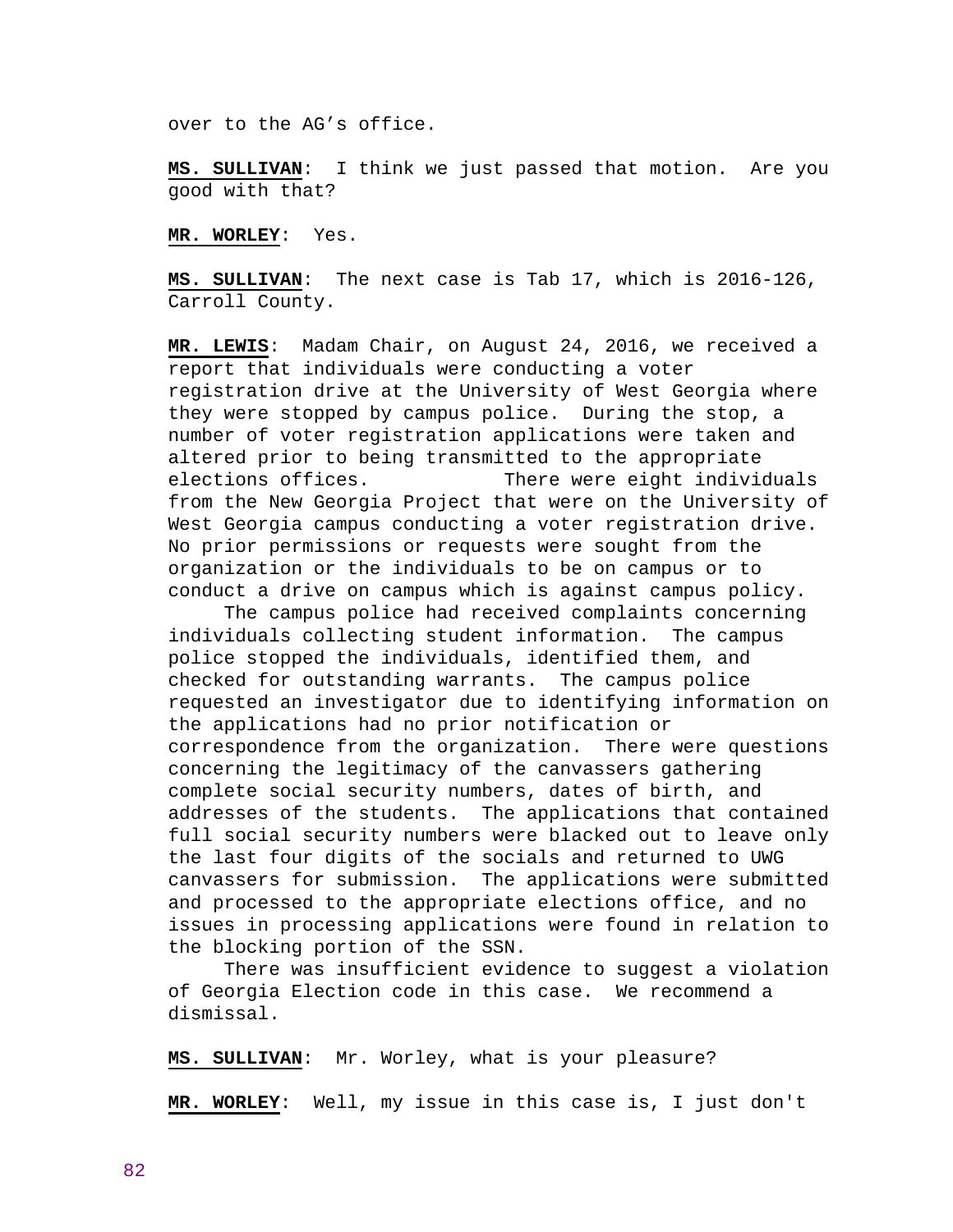think it's appropriate for police officers of the University to be altering valid applications for registration. I just think that is a violation, and I would move that it be bound over the Attorney General's office.

**MS. SULLIVAN**: I don't disagree that the University police here may have overstepped. My questions is, what rule or law is there a violation of that we are binding over?

**MR. LEWIS**: Well, none of what the University police did prohibited the applications from being processed and these voters being registered.

**MR. WORLEY**: Isn't there a rule that prohibits changing the applications after they are given to the third-party that is collecting them?

**MS. CORRERIA**: 21-2-562(a)(2) prevents somebody from material alterations or attachments, destroying any entry that has been lawfully made.

**MS. SULLIVAN**: Would it be a material altercation if the applications are not able to processed, I guess is the question?

**MR. CORRERIA**: And because those first five digits are not required in order to process the application. I mean, that would be questionable, but that's a material change because the registration applications were, I believe, all processed because they can only take the last four digits. I think what they were trying to do is keep the personally identifying information -- they were more concerned about (indiscernible).

**MR. WORLEY**: I understand what they were trying to do. I don't really think they had any authority to do that, and the other way to look at that is that if you remove more than half of the numbers on a social security number that is a material alteration.

**MR. CORRERIA**: The voter registration forms at HAVA require only the last four digits to process that.

**MR. WORLEY**: I understand that, and I understand that they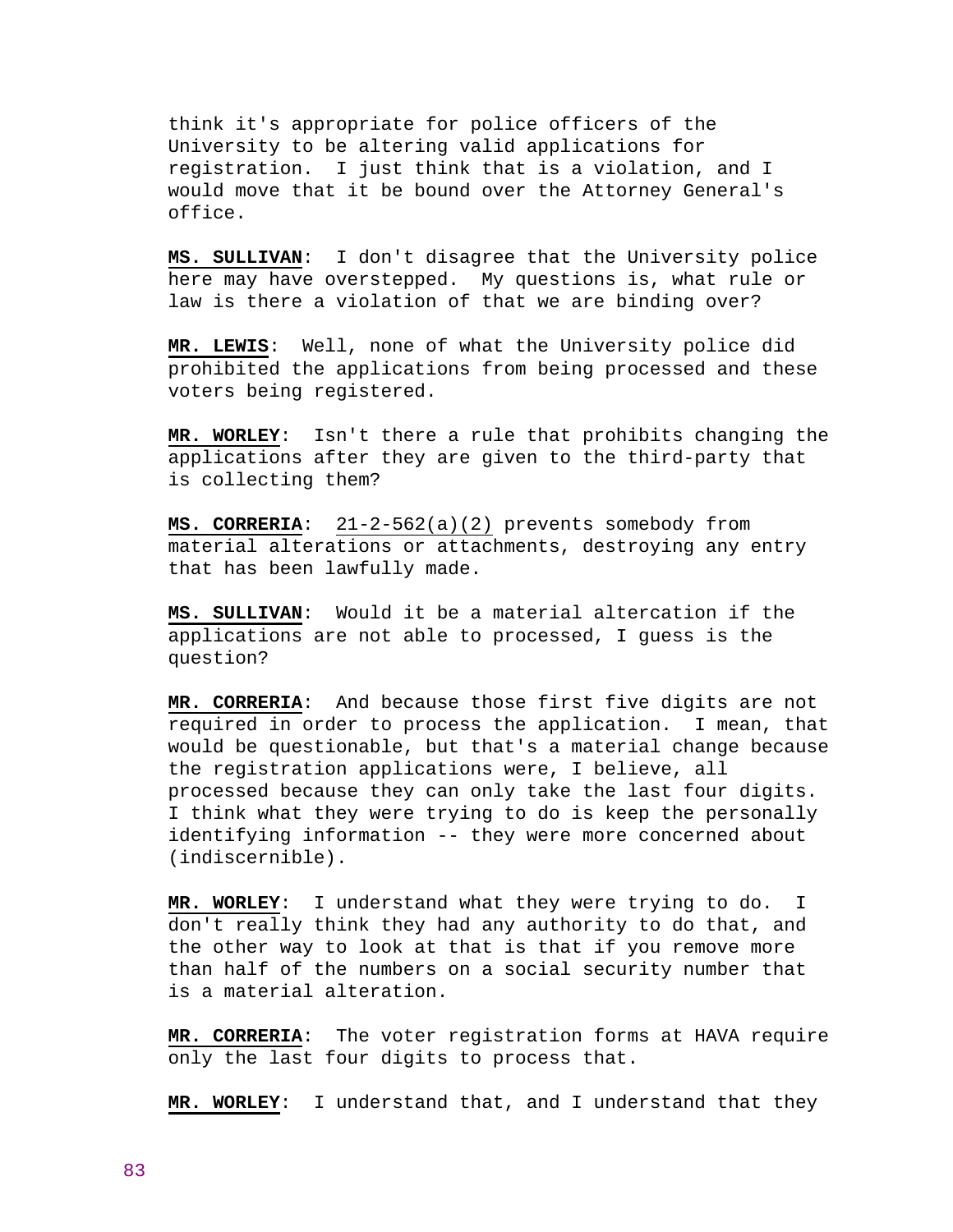were processed, but I think it's a slippery slope if we allow anyone, really, to make such a change for their own reasons. So that's why I would bind it over. I am not saying that it absolutely was a violation of the law, but I think it is an open question, and I think it would be useful to have the Attorney General's office look at that.

**MS. SULLIVAN**: Would you like to make that motion?

**MR. WORLEY**: That is the motion that I am making.

**MS. SULLIVAN**: And I will second it. Is there any further discussion?

(No response.)

**MS. SULLIVAN**: All in favor please say, "aye."

**MR. WORLEY**: Aye.

**MS. SIMPSON**: Aye.

**MS. SULLIVAN**: Any opposed?

**MR. HARP:** For me it's an aye.

(Whereupon the vote was unanimous.)

**MS. SULLIVAN**: And that motion passes.

**MR. LEWIS**: Motion to bind over?

**MS. SULLIVAN**: Motion to bind over. We have one case left on our reports. 2017-052, City of Temple, Tab 32.

**MS. WATSON**: In October of 2017 the complainant reported possible qualification procedure error issues concerning the municipal elections held in the City of Temple, November 7th of 2017. We found the city's possible intimidation of two minority candidates, one of whom was running for mayor and the other councilmen. They attempted to conduct background checks on each municipal candidate. Whether this was the proper response, allegations that one or more of the candidates had a felony or criminal record. The expectations placed upon the new city clerk in terms of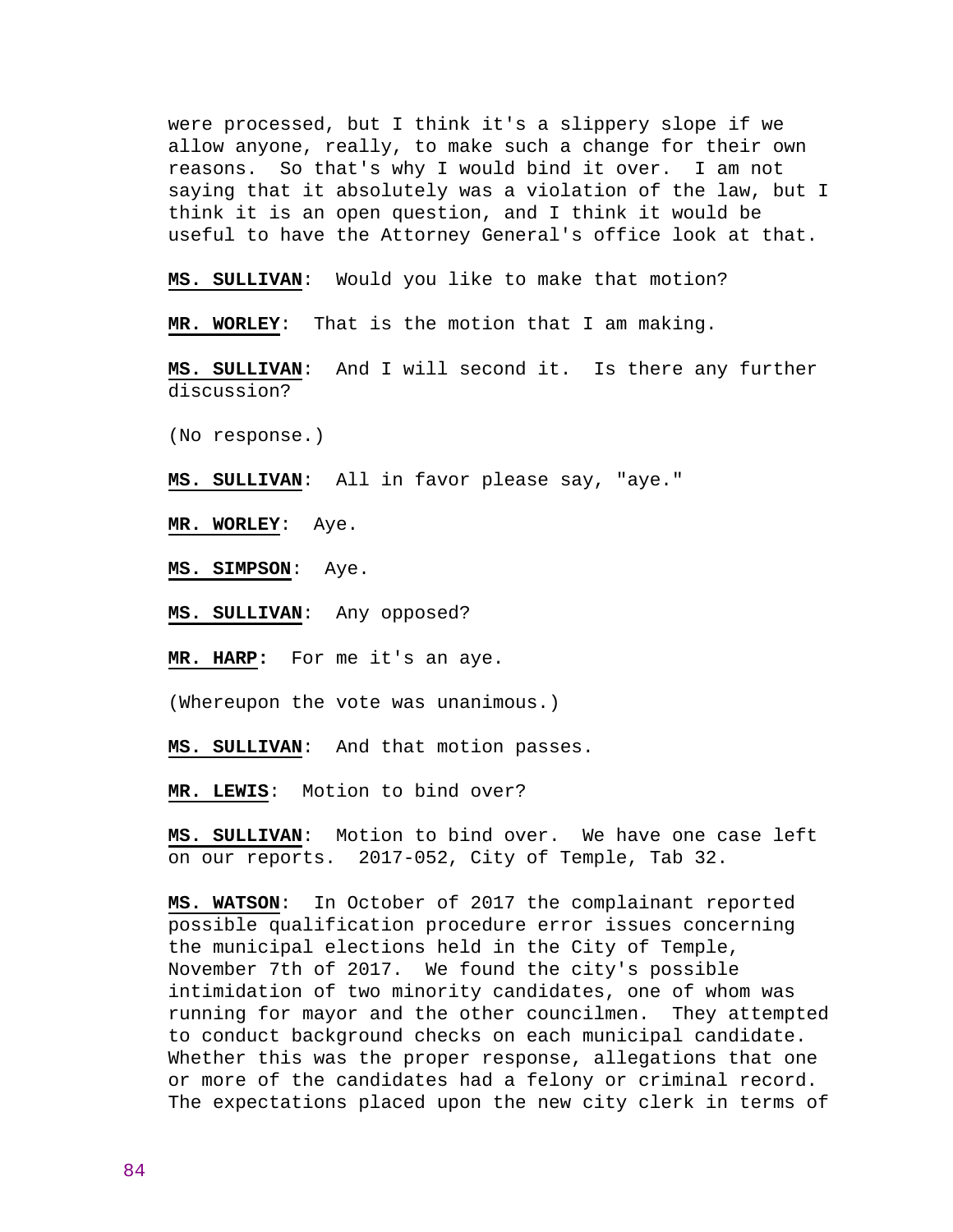conducting qualifications and whether these expectations were proper and in compliance with Georgia Election Code.

 The investigation showed barring allegations of intimidation of candidates, Gregory Powell (phonetic) and Avante Copeland (phonetic), refused to offer a statement regarding whether they felt intimidated by officials in the City of Temple. No evidence has been produced that would suggest any type of coercion was utilized to cause the two individuals to withdraw their candidacy. Regarding the candidate background checks, the City of Temple did, in fact, request that each candidate submit to a criminal history check to which three of the candidates submitted and three refused. City clerk, Kristin Ethridge (phonetic) stated that the city attorney Mike McGray (phonetic) informed her that the city would take no action against any candidate who refused nor is there evidence to suggest that any such action was taken.

 In regards to the city clerk with no qualifications, city clerk registrar, Kristin Ethridge, stated she did not know she was being coerced into performing any functions outside the scope of her authority as a municipal qualifying officer nor did she do so. Although city officials did plan to conduct an in-house hearing to determine the eligibility of Mr. Powell (phonetic), this hearing took place in Carroll County, the board of election and registration and conducted its own hearing which resulted in Mr. Powell being disqualified as a candidate.

 There is insufficient evidence to suggest a violation of Georgia Election Code, and we recommend dismissal.

**MS. SULLIVAN**: Mr. Worley, you have the floor.

**MR. WORLEY**: I think it's completely inappropriate for officials who are doing qualifications to take it upon themselves to impose another step of doing criminal background check, and I think that should be referred to the Attorney General's office.

**MS. SULLIVAN**: Are you aware of what code section that violates? (Indiscernible.)

**MR. WORLEY**: No. Well, I think that essentially that there is a set list of statutory requirements for qualifying to run for office, and that nowhere among those is to submit yourself to a criminal background check, and I think given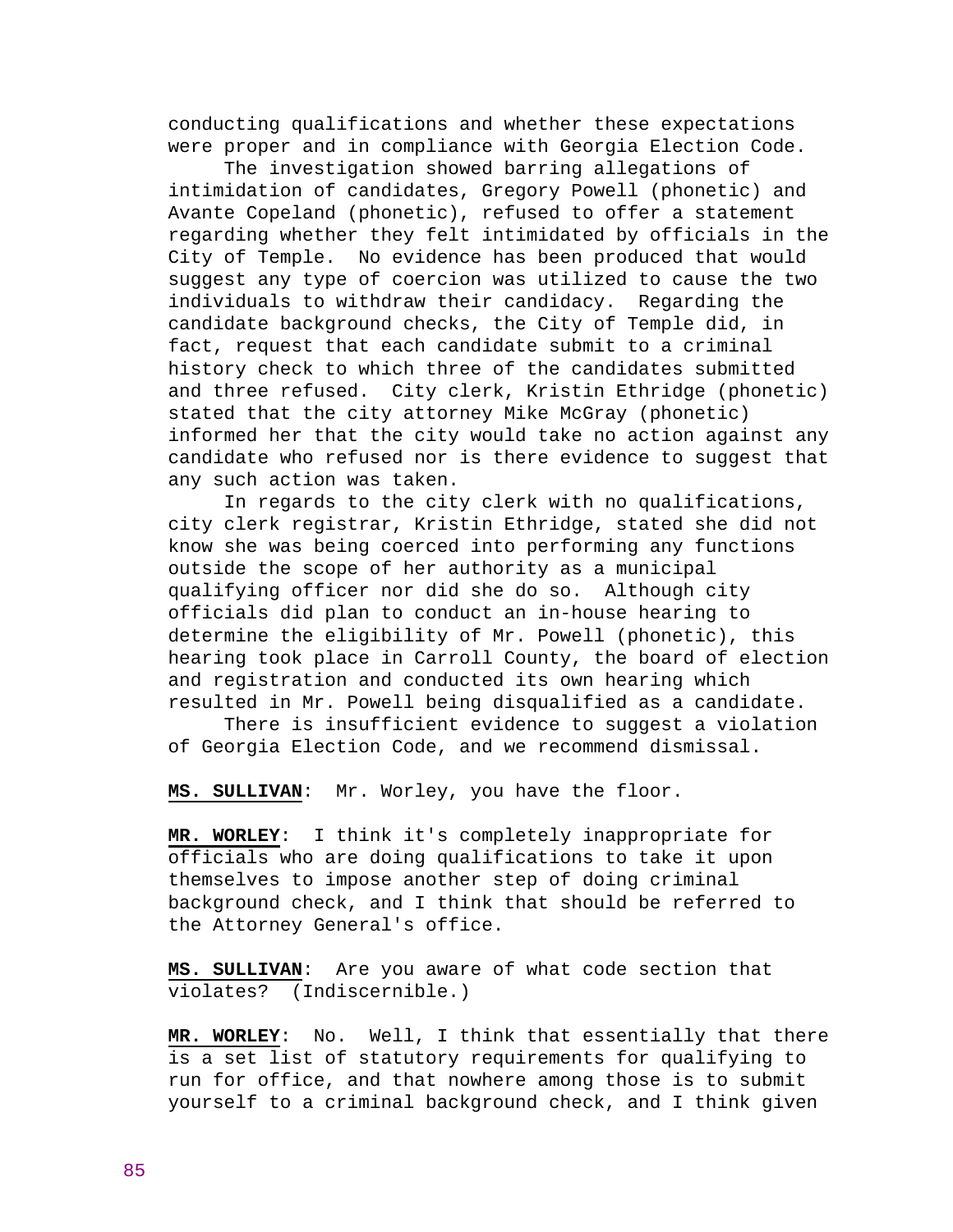the potential for abuse, this is a case that the Attorney General's office should weigh in on and examine. I think my view would be that effectively the local officials violated the requirements of the statutes that set out the qualifications for public office.

**MS. SULLIVAN**: Would your motion include all three allegations? It's imitation, coercion to withdraw candidacy. The criminal history check is in Number 2.

**MR. WORLEY**: No. It would just be Allegation Number 2, the criminal history.

**MS. SULLIVAN**: Allegation Number 2. You made that motion?

**MR. WORLEY**: Yes.

**MS. SULLIVAN**: Mr. Worley has made the motion to bind over Allegation 2 as to the respondents to the Attorney General's office. I will second that. Any further discussion?

(No response.)

**MS. SULLIVAN**: All in favor please say, "aye."

(Whereupon the vote was unanimous.)

**MS. SULLIVAN**: That is none opposed, and that motion carries. That concludes the cases listed on our investigation report. Now, we have the Attorney General report.

**MR. WORLEY**: And Madam Chair, if I could just for the record, thank you for holding those cases until I was able to get here.

**MS. SULLIVAN**: My pleasure. Ready for the Attorney General report. So we have a number of consent orders placed in the Attorney General report. Unless any of the board members object, I think that we can go ahead and vote on all those consent orders as a block and approve them. Are there any of the cases on the consent order list in the Attorney General report that any of the board members would like to discuss separately?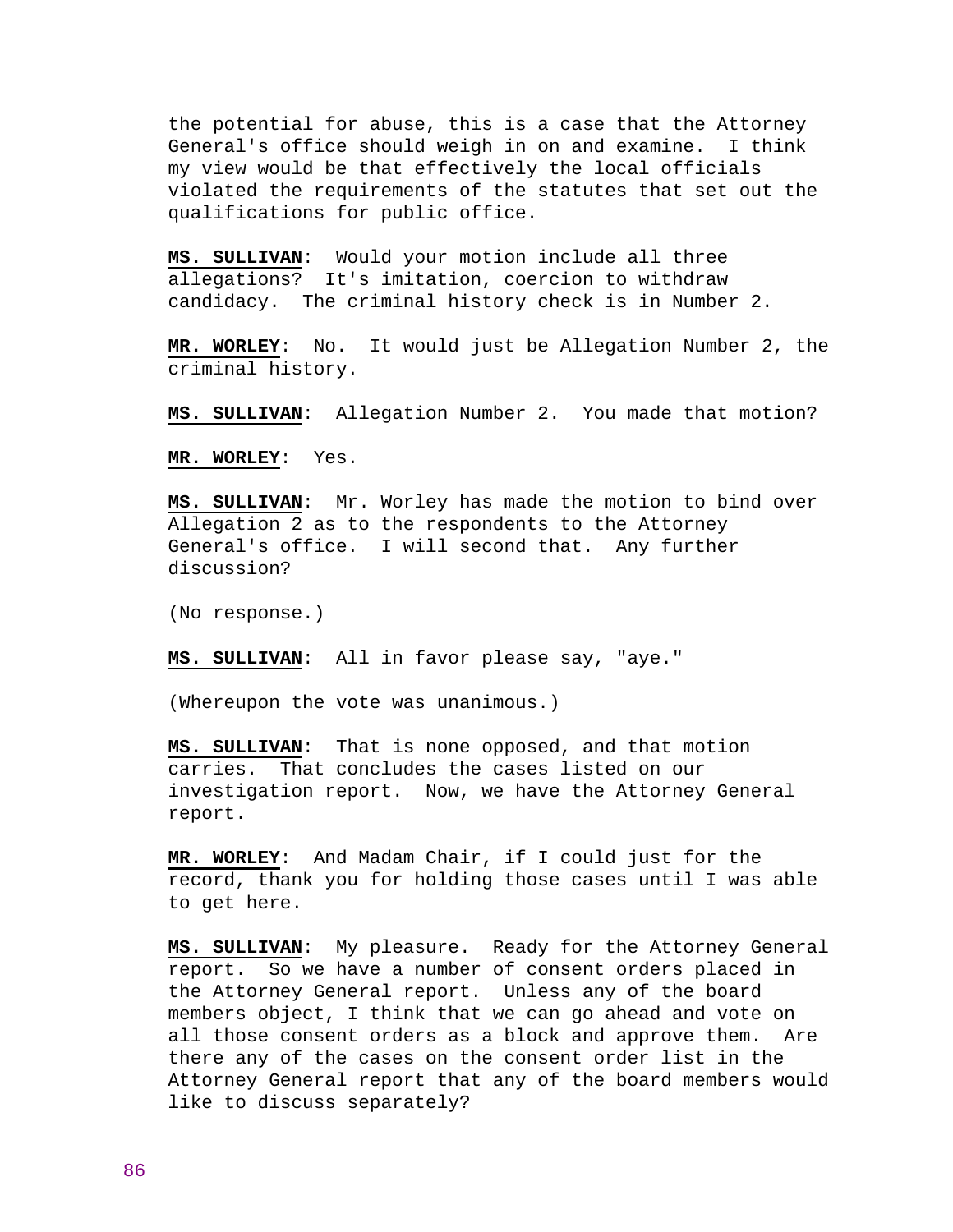(No response.)

**MS. SULLIVAN**: Is there any member of the audience who would like for the board to discuss any of these consent orders separately?

(No response.)

**MS. SULLIVAN**: I think we can entertain a motion to approve all of the cases listed in our agenda under the Attorney General Report.

**MR. HARP**: So moved.

**MR. WORLEY**: Second.

**MS. SULLIVAN**: That is moved by Senator Harp and seconded by Mr. Worley. Any further discussion?

(No response.)

**MS. SULLIVAN**: All in favor?

**MR. WORLEY**: Aye

**MS. SULLIVAN**: Aye.

**MR. CORRERIA**: Just to be clear, that is the consent orders and the dismissals?

**MS. SULLIVAN**: Yes. The consent orders and the dismissals. That is correct. (Indiscernible) the entire report, and Senator Harp was that a yes for you?

**MR. HARP**: Yes, it is.

**MS. SULLIVAN**: That is none opposed. So that motion carries, and I believe now that we can entertain a motion for adjournment.

**MR. WORLEY**: So moved.

**MR. HARP**: So moved.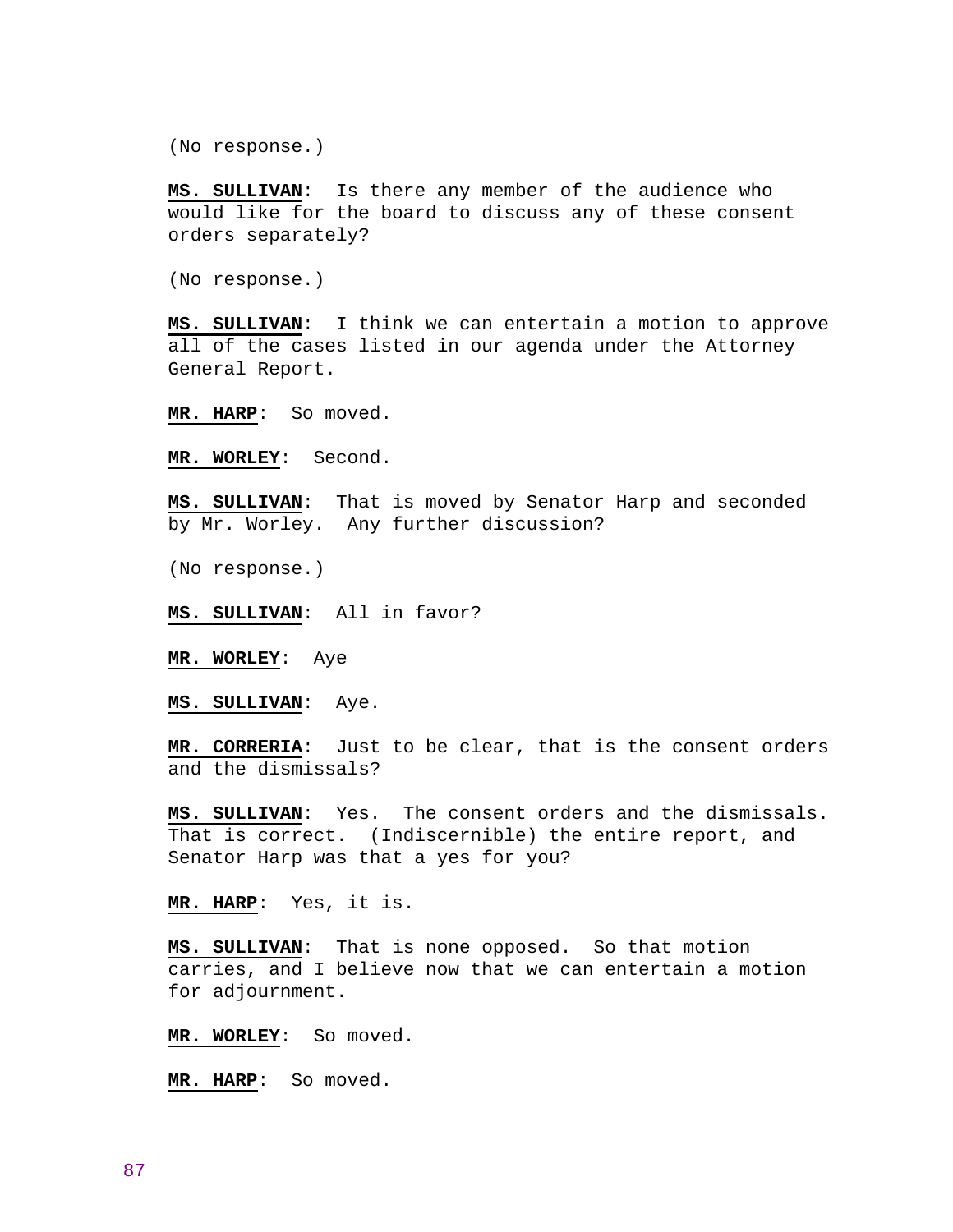**MS. SULLIVAN**: I don't know if it requires a second but looks like we have one. All in favor please say, "aye."

(Whereupon the vote was unanimous.)

**MS. SULLIVAN**: None opposed? And the motion carries. Thank you for being here. Senator Harp, you are able to join us at our next meeting and completely healed up. We missed you today. Thank you for joining us.

**MR. HARP**: I am looking forward to it.

**MS. SULLIVAN**: Thank you, bye-bye.

(Proceedings concluded at 1:30 p.m.)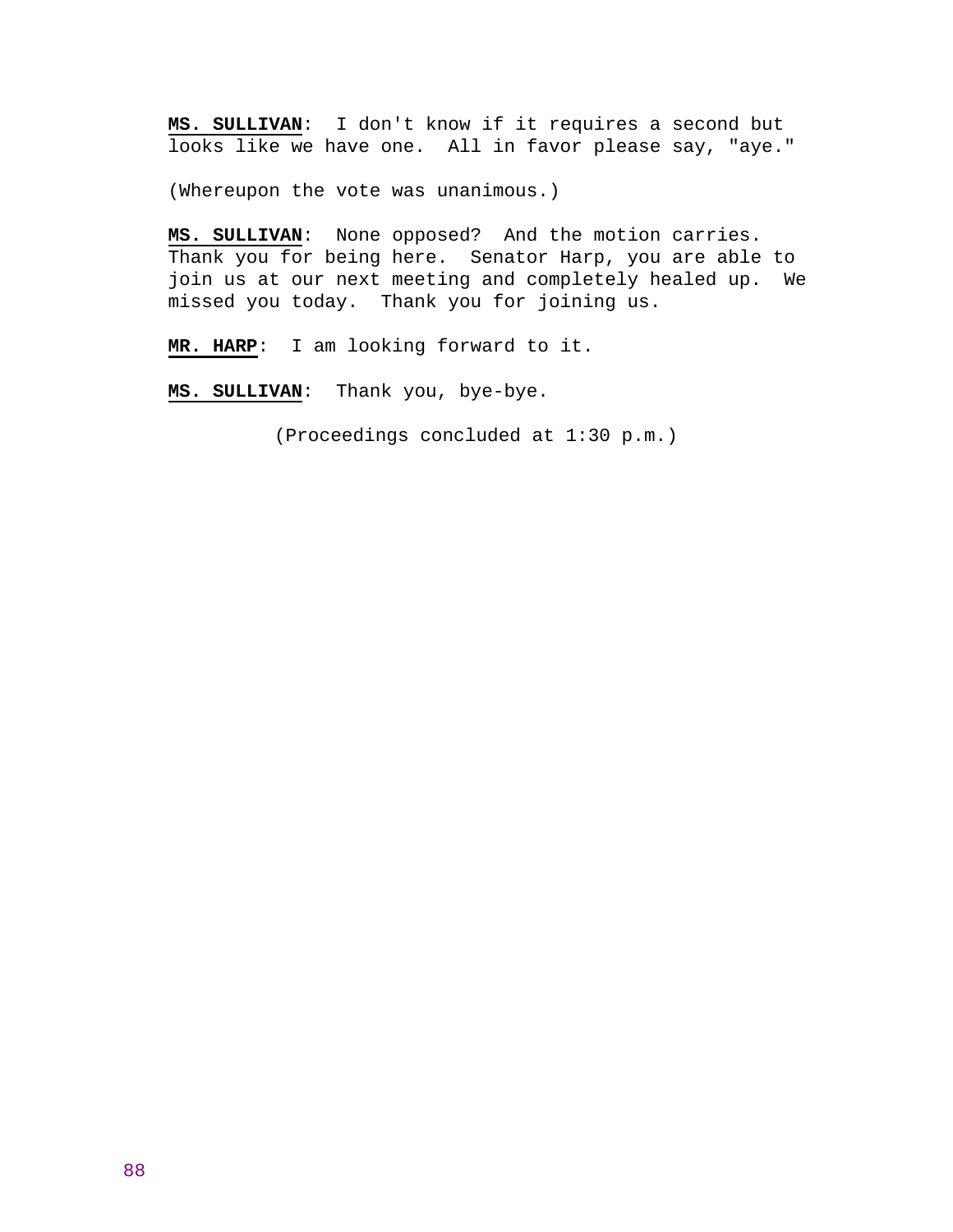#### CERTIFICATE OF COURT REPORTER

### STATE OF GEORGIA

# COUNTY OF DEKALB

 I hereby certify that the foregoing meeting was reported as stated in the caption and the proceedings were reduced to writing by me; that the foregoing 87 pages represent a true, correct, and complete transcript of the proceedings given on April 13, 2018.

 I certify that I am not disqualified for a relationship of interest under  $0.C.G.A. 9-11-28(c)$ ; I am a Georgia Certified Court Reporter here as a representative of Happy Faces Court Reporting Firm; I was contacted by Happy Faces Court Reporting Firm to provide court reporting services for this proceeding; I will not be taking this proceeding under any contract that is prohibited by O.C.G.A. 15-14-37(a) and (b) or Article 7.C. of the Rules and Regulations of the Board; and by the attached disclosure form I confirm that Happy Faces Court Reporting Firm is not a party to a contract prohibited by O.C.G.A. 15-14-37 or Article 7.C of the Rules and Regulations of the Board.

This 20th day of April, 2018,

Lutisha Bothel

 LaTasha D. Bethel Certified Court Reporter Georgia Certificate #2660

89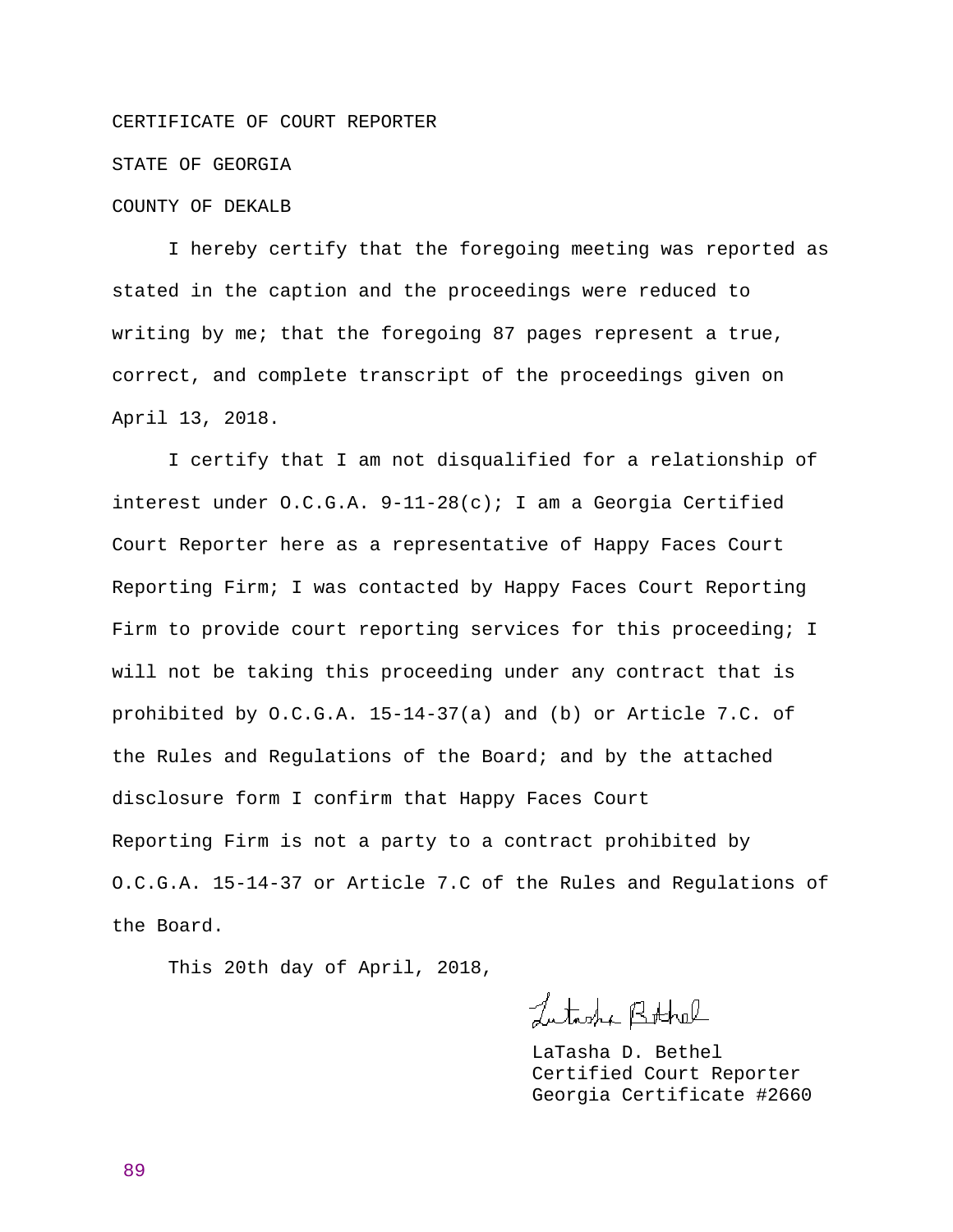Page 1

STATE ELECTION BOARD MEETING AND HEARINGS

STATE OF GEORGIA

---------------------------------------------------------------

 The above-entitled State Election Board meeting was held before Patrick Stephens, Certified Court Reporter, in and for the State of Georgia, commencing at 10:02 a.m. on this, the 11th day of September, 2018, in the State Capitol Building, Room 341, Atlanta, Georgia 30334.

# TRANSCRIPT LEGEND

| - |                           |  | (Interjection of thought for clarification) |
|---|---------------------------|--|---------------------------------------------|
|   | (Interruption of thought) |  |                                             |

- ... (Trailing off or did not complete thought)
- (ph) (Phonetically)
- [sic] (In its original form)

 <sup>------------------------------------------------------</sup>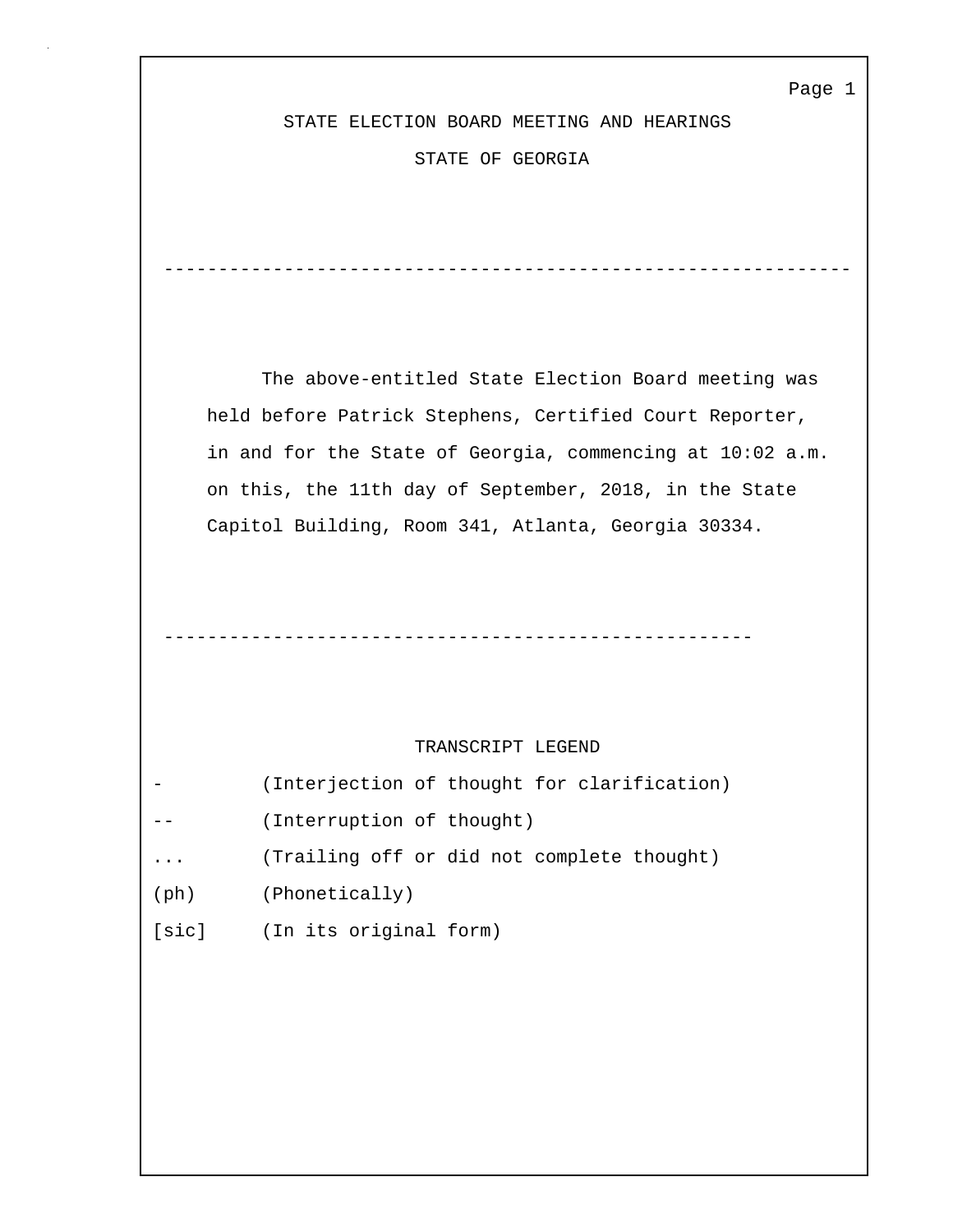Page 2

1 ( P R O C E E D I N G S ) 9:02 A.M.

2 VICE CHAIR SULLIVAN: Good morning. We'll go ahead 3 and call this meeting -- the State Election Board meeting 4 to order. We'll start with the invocation and pledge of 5 allegiance. Judge Simpson's agreed to give the invocation 6 this morning.

7 JUDGE SIMPSON: Let us pray. Lord, we come today 8 **8** remembering the victims and first responders that perished 9 | in the attacks on 9/11, 17 years ago. We pray for their --10 and we pray for their souls and ask continuing comfort and 11 | peace to their families.

12 We also thank you for the brave men and women who have **Stood and defended us from further similar attacks these** 14 | last 17 years. Continue to bless and protect them and us **from further harm.** We thank you for the freedoms we enjoy **a** as a result of their sacrifices and protections we've been **privileged to have as a result of their service.** 

18 Soften the hearts of our enemies, guide their thoughts 19 toward reconciliation and peace and away from terror and 20 Tetaliation. In our work today, keep us devoted to our 21 **b** obligation to strive to ensure open, fair, honest and 22 accurate elections for our citizens and our leaders, and 23 bless our leaders as they lead us in the right.

24 Keep us always mindful of the principles for which the 25 Georgia flag stands -- wisdom, justice and moderation --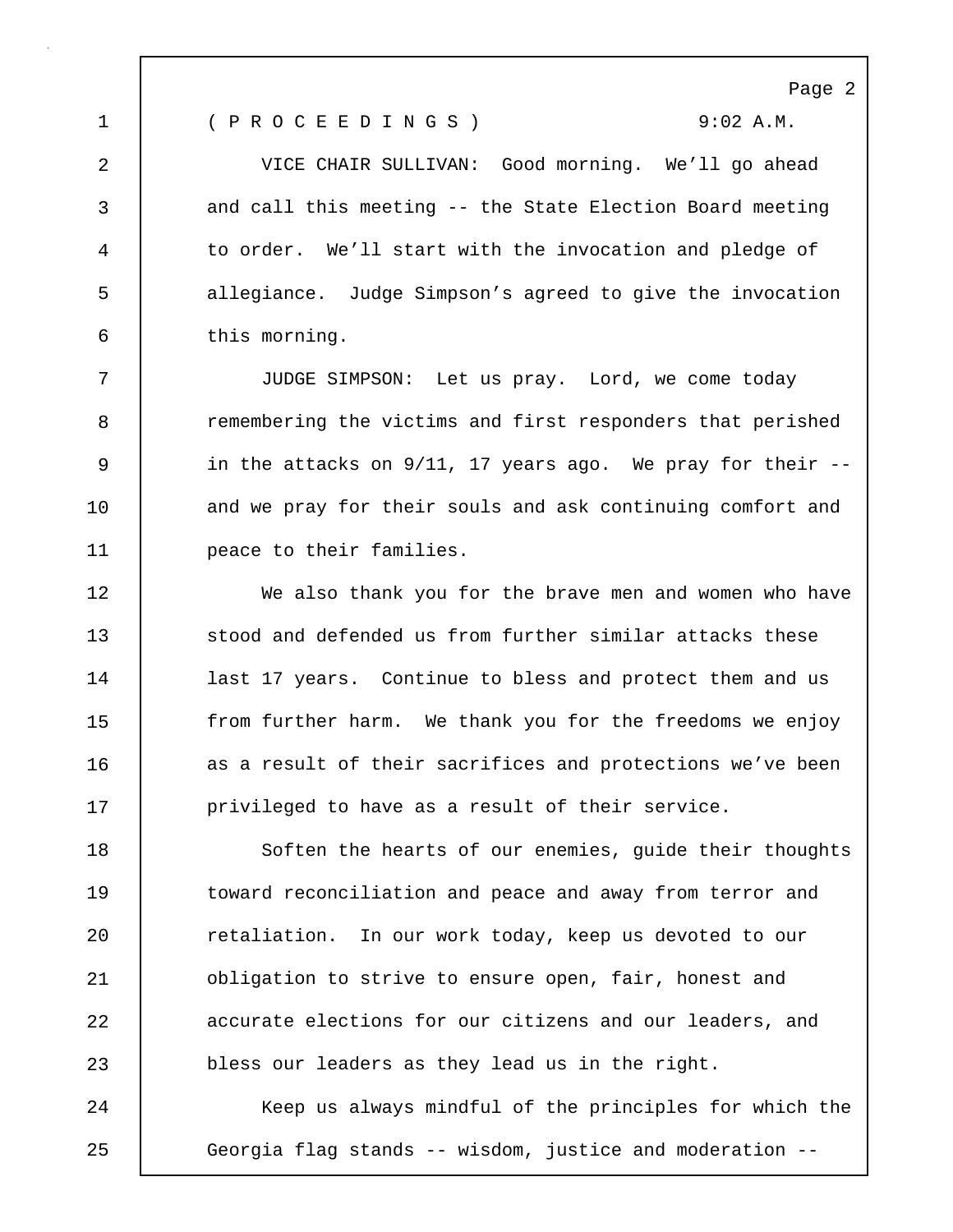Page 3 1 and let these principles quide us in all of our actions 2 today. In Jesus name, we pray. Amen. 3 AUDIENCE: Amen. 4 JUDGE SIMPSON: Please stand. 5 AUDIENCE: (Complies with request.) 6 JUDGE SIMPSON: (Collective.) I pledge allegiance to 7 T the Flag of the United States of America, and to the 8 Republic for which it stands, one nation under God, 9 indivisible, with liberty and justice for all. 10 VICE CHAIR SULLIVAN: The first item on our agenda is 11 | the approval of the minutes from the State Election Board 12 meeting of April 3, 2018, and the Special Called State 13 Election Board meeting of August 7, 2018. I believe all of 14 the board members have -- have those minutes. If there are 15 | not any suggestive changes to those minutes, I'd entertain 16 a motion to approve them both. 17 MR. WORLEY: I'll make a motion that we approve the 18 minutes of April 3rd and August 7th. 19 SENATOR HARP: And I second that. 20 VICE CHAIR SULLIVAN: Motion and second. Any 21 discussion? All in favor, please vote by saying, Aye. 22 | JUDGE SIMPSON: Aye. 23 | MR. WORLEY: Aye. 24 VICE CHAIR SULLIVAN: Aye. Any opposed? And that 25 motion carries. The next item on our agenda is public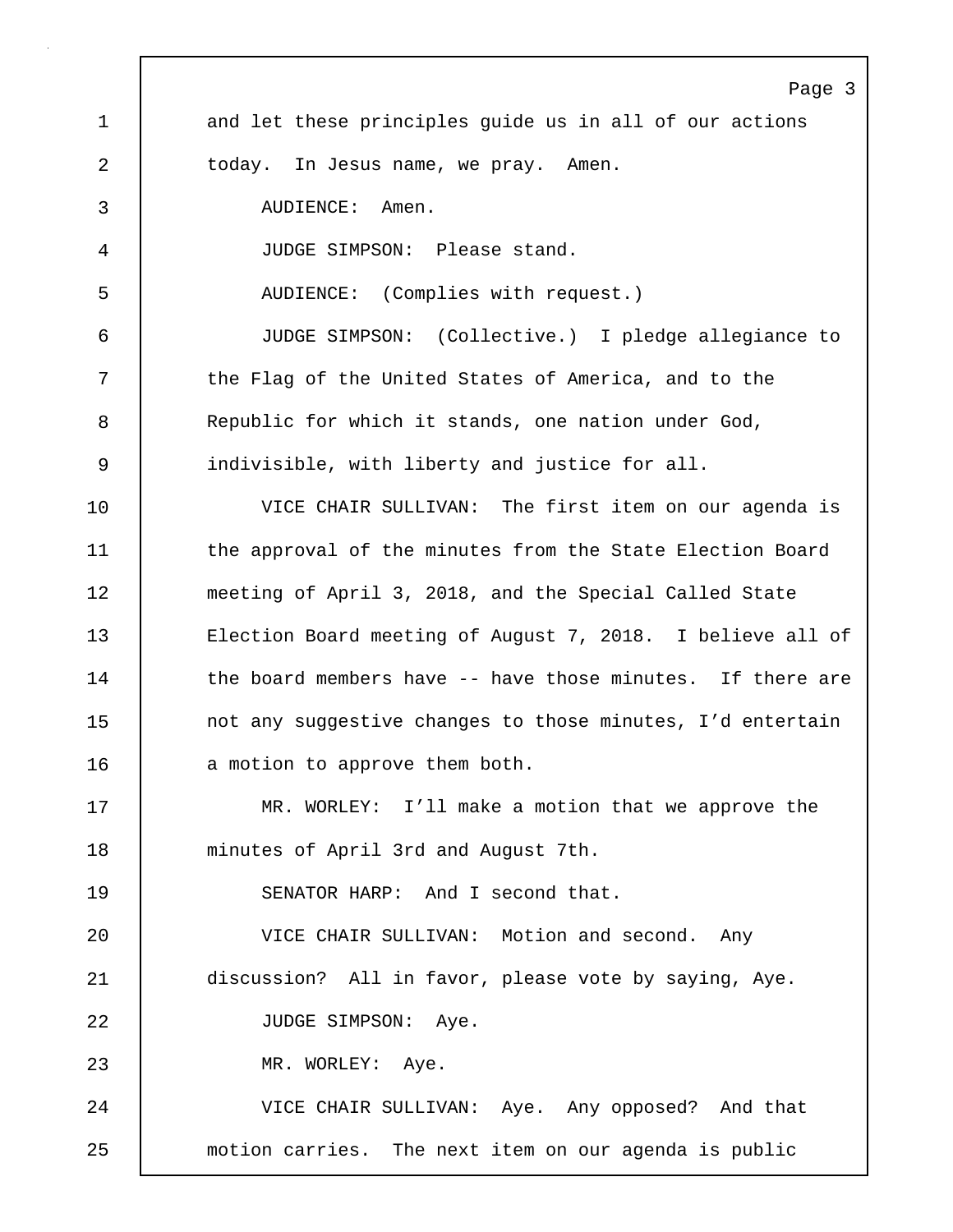Page 4 1 comment unrelated to any of the cases that are listed here. 2 Each person who has signed up to speak will be allowed 2 3 minutes to speak, and we'll go ahead and get started with 4 that. Mr. Raymond Davis, if you would, raise your hand. 5 MR. DAVIS: (Complies with request.) 6 VICE CHAIR SULLIVAN: Someone will bring the mic to 7 you. Thank you. 8 MR. DAVIS: I'm Raymond G. Davis, Jr. I would just 9 like to say -- 10 VICE CHAIR SULLIVAN: Okay. If you could go ahead and 11 speak -- and say your name and your address for the record. 12 | MR. DAVIS: I'm Raymond G. Davis, Jr, and my address 13 is 1214 Bethany Road, Covington, Georgia. I'm the precinct 14 manager of Downs precinct in Newton County -- it's a very 15 **large precinct with well over 6,000 registered voters.** 16 My people are most upset about the fact that you-all 17 The released what party they voted for in the primary. They 18 **feel like, first of all, that's unconstitutional and,** 19 **Secondly, that they (inaudible)** -- that you're going to be 20 accused of colluding with the Russians anyway. 21 The second thing is that in the last meeting, when I 22 was here, was where you cut me off. I told you I was 23 hiring students from the high school to work at my 24 **precinct.** I got them from the AP Government class. I gave 25 you three reasons why I did it.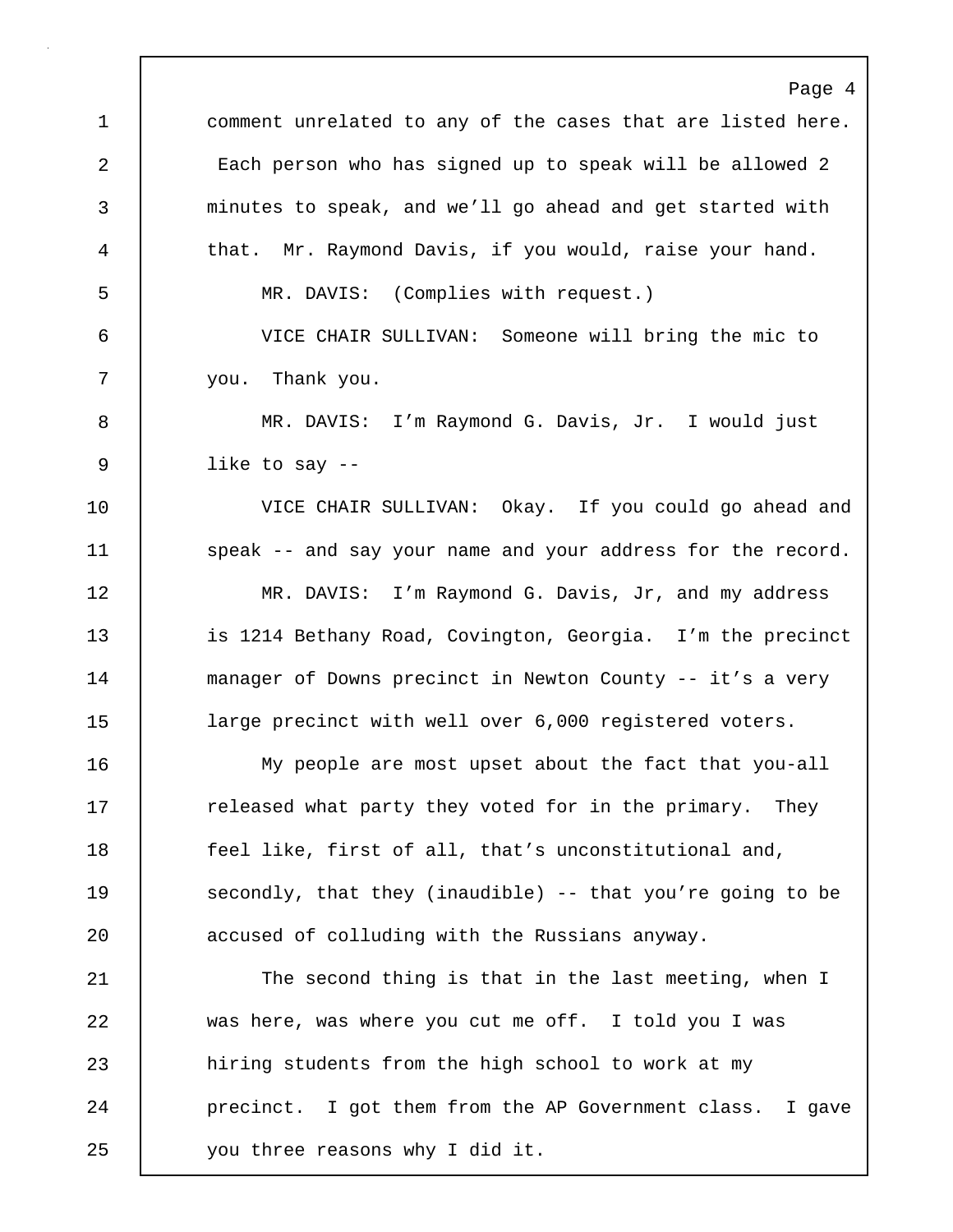1 There was a fourth reason, and the fourth reason is 2 that it benefits the students because each one of them 3 receives a letter from the Chairman of the Board of 4 Elections in Newton County, which I encouraged them to keep 5 and, when they apply to college, to include that letter in 6 their -- in their file.

Page 5

7 The other thing that I want to talk to you about has 8 to do with truth. The Atlanta Journal-Constitution is 9 printing articles almost every day about our voting 10 | process. I can tell you, as a precinct manager for many, 11 many years, that the people writing those articles simply 12 have never served in a voting precinct in Georgia in the 13 ast 20 years.

14 | What they're saying is not true. I would refer you to 15 | the August 20th newspaper front page, where it states that 16 we had no paper backups. We've got yards, and yards and 17 vards and -- of paper backups. In addition --

18 (Alarm chiming.)

19 | MR. DAVIS: In addition to that --

20 (Alarm chiming.)

21 VICE CHAIR SULLIVAN: You can finish your sentence. 22 MR. DAVIS: In addition to that, we have a signed 23 piece of paper with signatures from every single voter that 24 comes into our precinct and information about them to back 25 | that up with paper backups.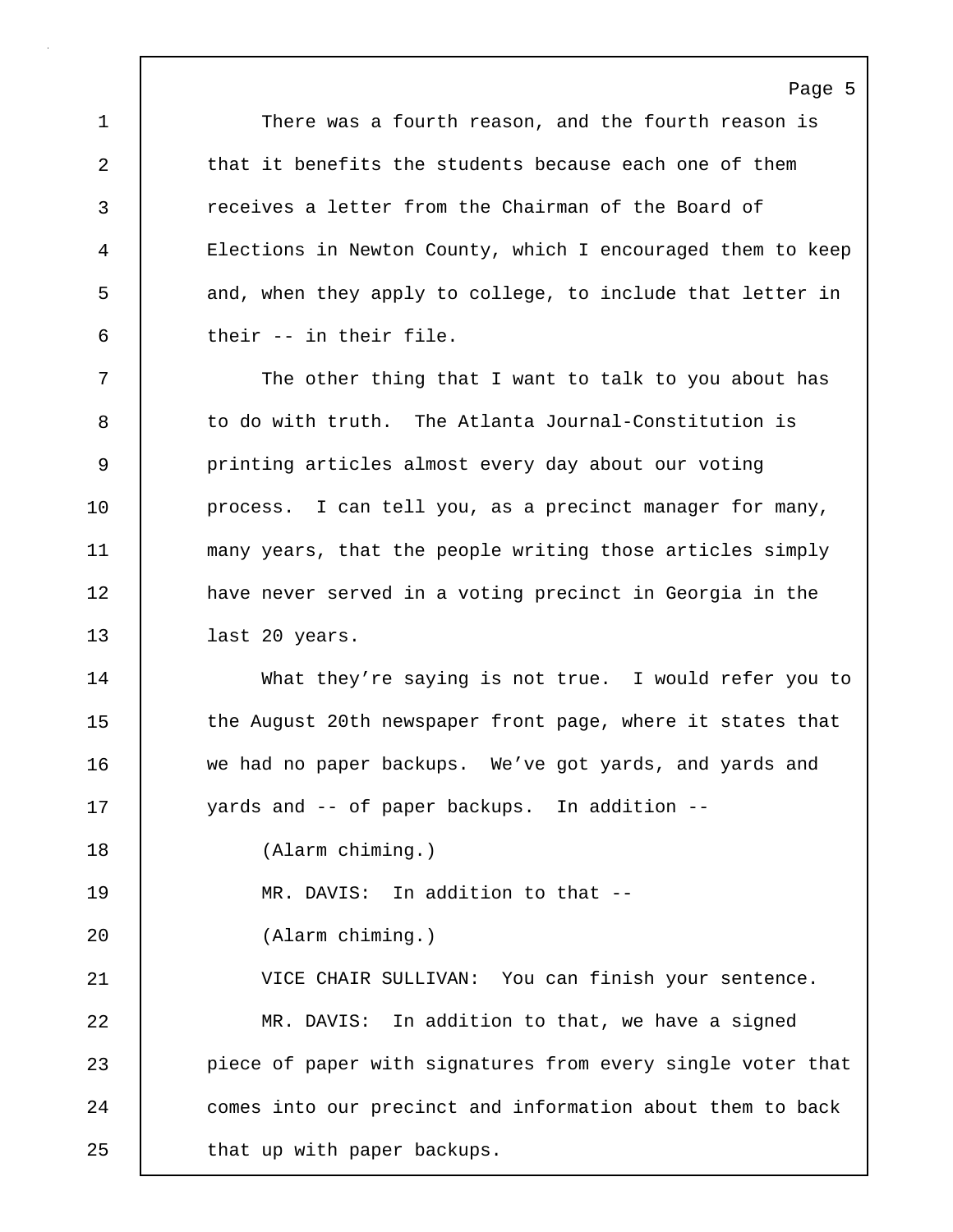Page 6 1 It's no longer possible for us to be a Oregon, or a 2 Washington, or a Southern California, or Illinois or any of 3 these states where they come up with more voters or more 4 ballots than they have eligible voters in the territory. 5 VICE CHAIR SULLIVAN: Thank you, Mr. Davis, for your 6 comments. The next person who signed up is Mr. Gray. If 7 vou would, identify yourself. 8 MR. GRAY: Okay. My name is Karl Gray. 9 VICE CHAIR SULLIVAN: If you could, please state your 10 | address for the record. 11 MR. GRAY: Oh. 1656 Harbin, H-A-R-B-I-N, Road, and 12 that's Atlanta 30311. And I do have a case, so I don't 13 think it's proper for me to be speaking at this time. So 14 the case number is 2017-079, so I will reserve my comments 15 | until that case comes up. 16 VICE CHAIR SULLIVAN: Thank you. The next person 17 Signed up is Ms. Hall from Ware County. She's up here at 18 the front. If you would, just state your name and address 19 for the record. 20 MS. HALL: My name is Virginia Hall, address is 1564 21 | King Road, Tifton, Georgia 31793. I actually have a case 22 as well. The case number is 2015-078. I'll hold my 23 comments until then. 24 VICE CHAIR SULLIVAN: Thank you. For those of you who 25 are here to speak on cases, we will take those cases before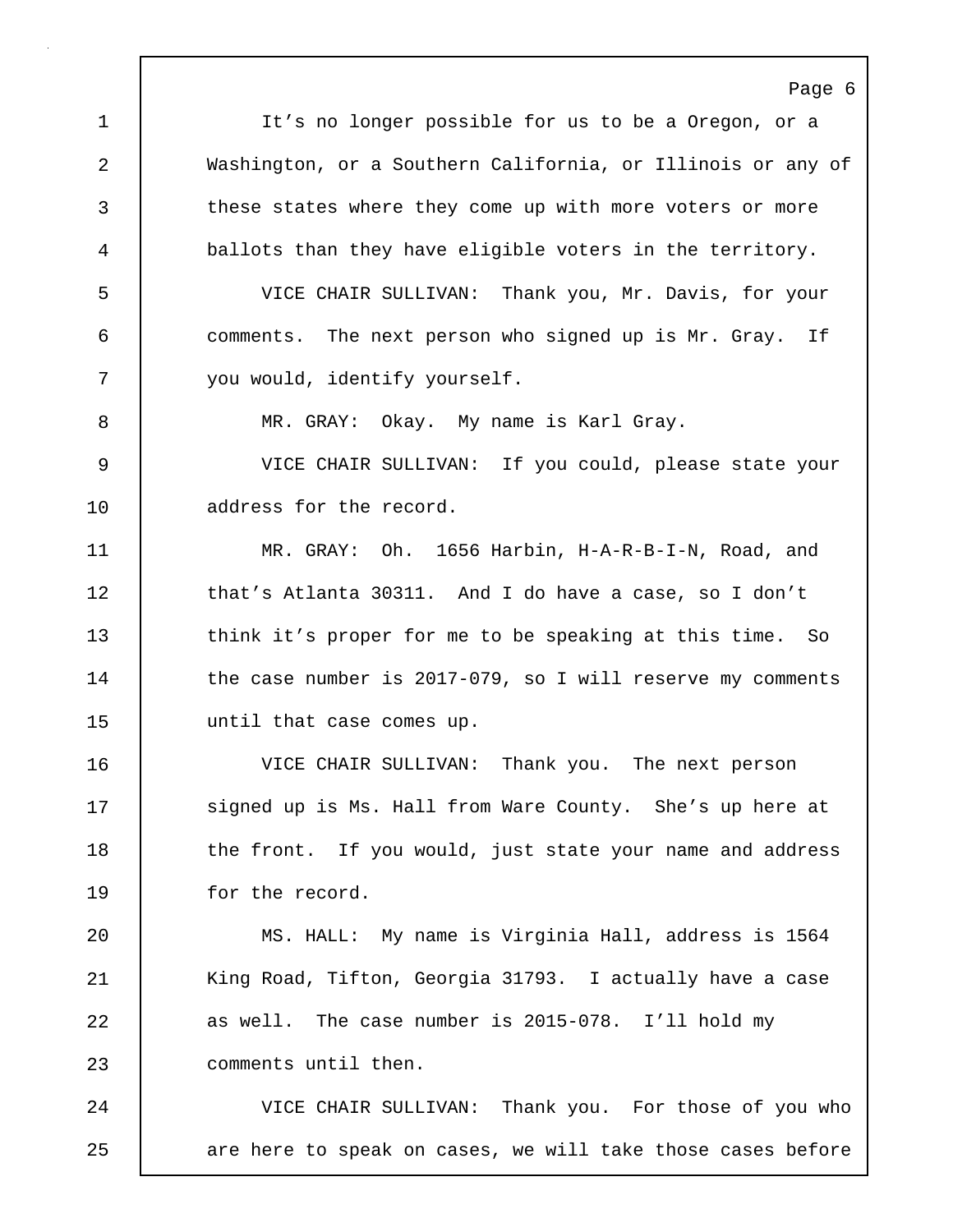Page 7 1 the other cases that no one is here to speak on in the 2 interest of your time. Mr. Tony Paulk? 3 MR. PAULK: Good morning. 4 VICE CHAIR SULLIVAN: Morning. 5 MR. PAULK: My name is Tony Paulk. That's P-A-U-L-K. 6 I live at 242 Miller Road, Douglas, Georgia 31535, and we 7 also have a case. I was just told to sign up. 8 VICE CHAIR SULLIVAN: Okay. Can you tell me what case 9 number it is? 10 MR. PAULK: Yes, ma'am. It is Case Number 2015-067. 11 VICE CHAIR SULLIVAN: Thank you. I've made a note of  $12$  that. 13 MR. PAULK: Okay. Thank you. 14 VICE CHAIR SULLIVAN: Ms. Aretha Hills [sic] has 15 | signed up. Would you like to speak in public comment or to 16 one of the cases that are on the agenda? 17 MS. HILL: A case on the agenda. 18 VICE CHAIR SULLIVAN: You do want to go ahead and 19 speak in public-comment period or would you wait -- would 20 you like to wait and speak about the cases? 21 MS. HILL: I'll wait until -- I'll wait. 22 VICE CHAIR SULLIVAN: Okay. Is anyone else here who 23 would like to speak during this public-comment period to 24 the Board? Okay. That brings us to the next item on 25 **our agenda, which is the July 26, 2018, petition from**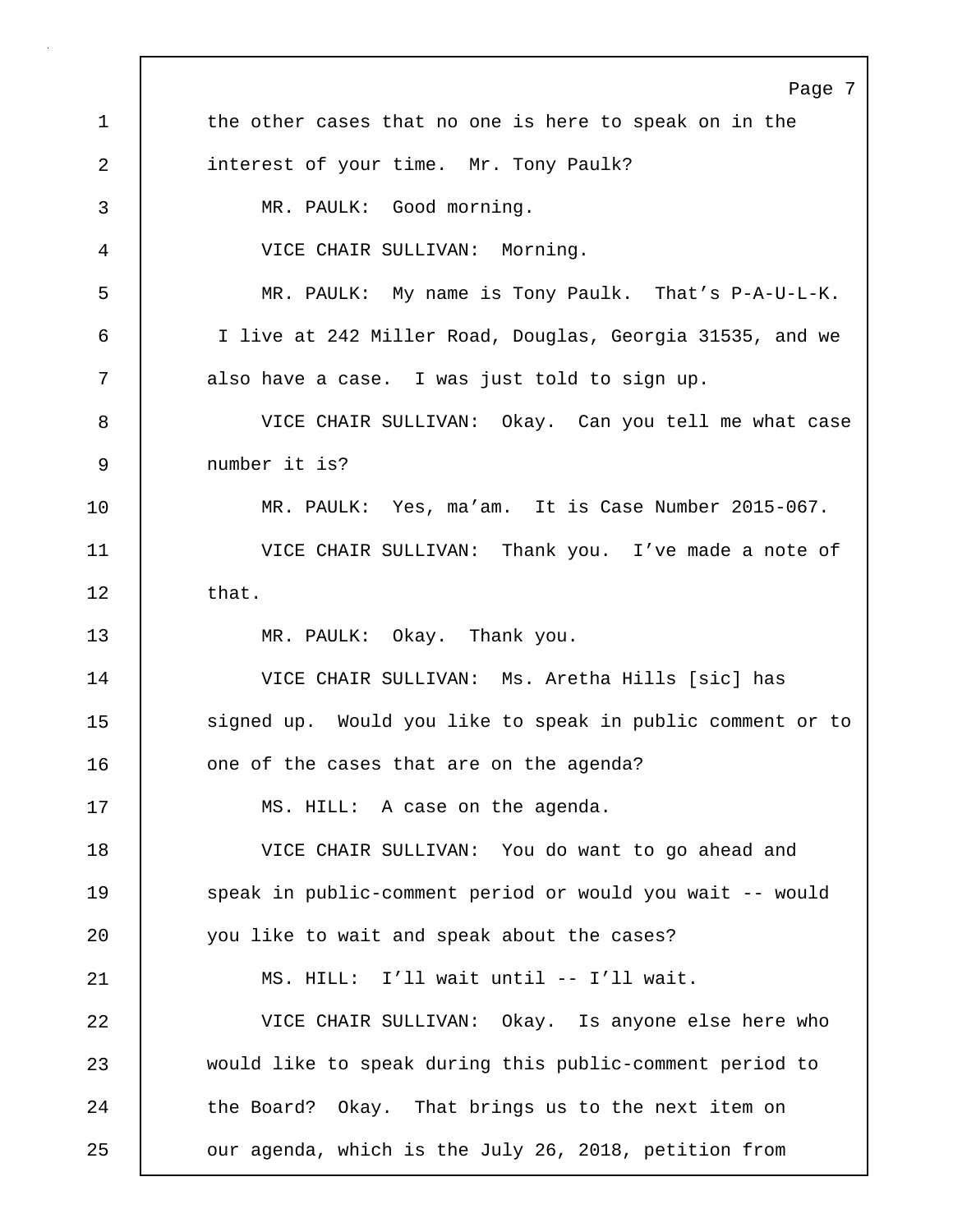1 Ms. Dana Bowers and Ms. Marilyn Marks.

2 Before we get to consider this petition, I would like 3 to point out that the petition does not comply with SEB 4 Rule 183-1-1.01 for submitting a petition. That rule 5 requires the petition be verified under oath and this 6 position -- petition is not.

7 It contains no verified signatures; it doesn't list 8 the post office address of the petitioners; it doesn't list 9 the full text of the rule it's asking to be repealed. 10 **Despite the fact that the petition is procedurally** 11 insufficient, I think we can and should still hear from the 12 petitioners on their request, so we will do that.

13 The petition asks that we require the use of paper 14 ballots statewide for the upcoming November election. I 15 will note that the same group that submitted the petition 16 **igmal is asking for the same relief in an ongoing lawsuit they** 17 have filed against this Board.

18 That request for a relief will be heard in court 19 | tomorrow and the Board has already set forth its position 20 **on that request in our court filings.** So I do not expect 21 | that you will see any change in our position today, but we 22 will proceed with allowing people who have signed up to 23 speak to the petition, and we'll go ahead and do that now. 24 I have Ms. Bowers signed up to speak. If you would, 25 come up to this front desk here. I'll be able to turn on

Page 8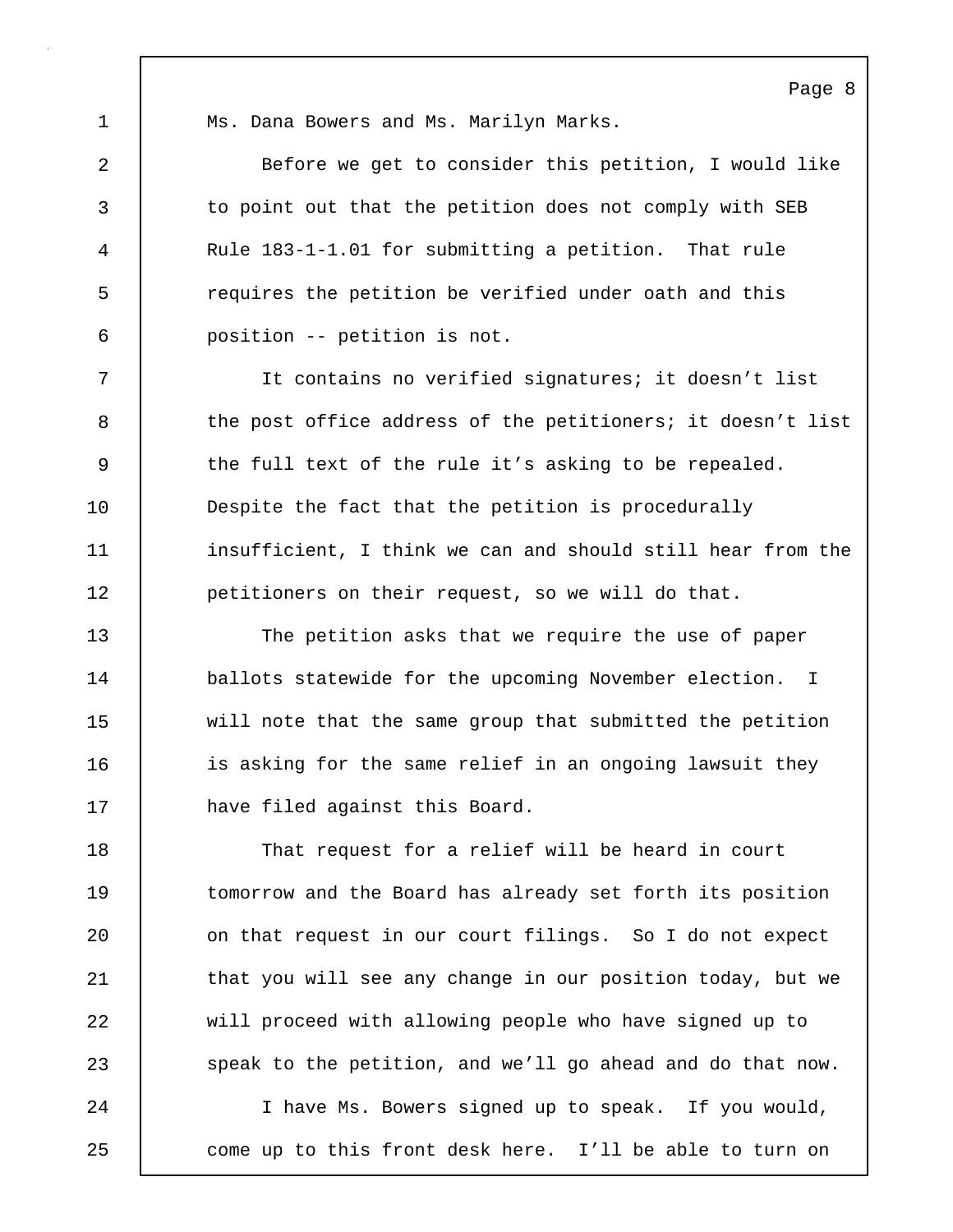1 that microphone. Thank you, and if you'll state your name 2 and address for the record.

3 MS. BOWERS: Thank you. My name is Dana Bowers. I 4 live at 3514 Debbie Court, Duluth, Georgia 30097. I'm a 5 native Georgian, a regular Georgia voter and a very 6 concerned citizen.

7 Just -- just to put on the record, you know, I would 8 | like to submit to the Board our petition with our 9 | signatures. It is not a state-registered petition, so it 10 is through Change.org, but we have -- we're nearing 5,000 11 | signatures on it.

12 So I would also just like to reiterate what the 13 **petition says.** It says: We, the undersigned, respectfully 14 **petition the State Election Board to immediately require** 15 the use of hand-marked paper ballots beginning in the 16 November 2018 election.

17 | Additionally, we would -- we request that the state 18 board -- the State Election Board immediately conduct an 19 audit of the voter-registration rolls to ensure that all 20 voters are properly assigned to the electoral districts in 21 which they are eligible to vote.

22 We ask that you consider the following points: That 23 you support the requirement of secure paper ballots and 24 accurate voter assignment to electoral districts for all 25 Georgia elections. Please consider that the US national-

#### Page 9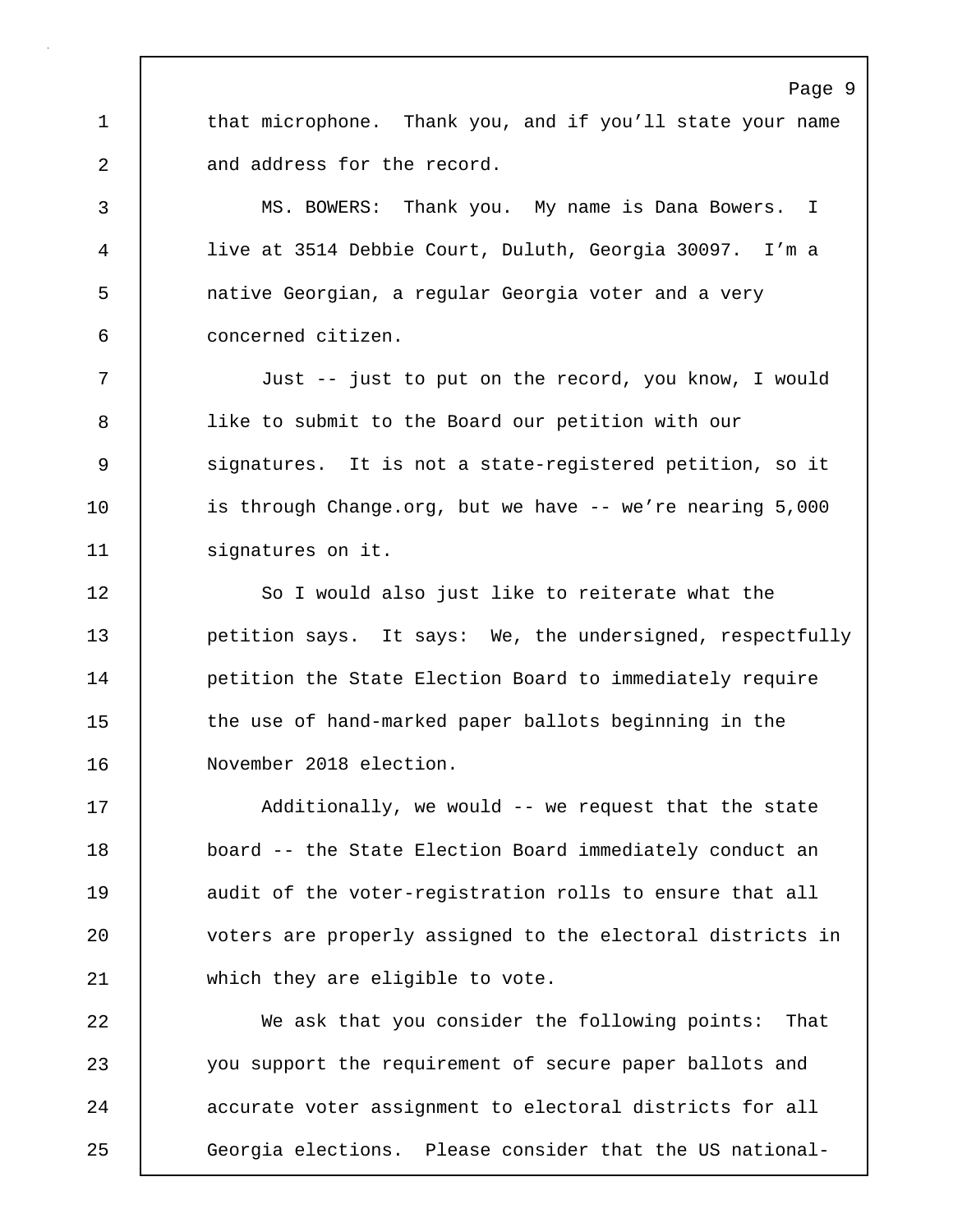Page 10

1 security agencies, DHS, voting-system experts, cyber-2 security experts and the US Senate Select Committee on 3 Intelligence agree that paper ballots are required for a 4 secure election.

5 Georgia uses touchscreen voting machines which cannot 6 be audited, nor can the election results be verified. 7 Hand-marked paper ballots are simple for voters to use 8 and can be rapidly counted by optical scanners. Georgia 9 officials use paper ballots and optical scanners for 10 mail-in ballots and can also use them at polling places 11 | for paper ballots beginning in November.

12 Hundreds of voters have been disenfranchised because 13 they were assigned to the wrong district -- wrong electoral 14 district. Appropriate ADA-complaint accommodations should 15 be made for voters who are unable to have a hand-marked --16 to have hand-marked paper ballots.

17 We understand that the State Election Board has been 18 Supplied with detailed information supporting the 19 feasibility and the immediate use of hand-marked paper 20 ballots. We respectfully request that your immediate 21 | action to stop the use of touchscreen voting machines and 22 protect the future for our elections with hand-marked paper 23 ballots and a thorough audit of the voter electoral-24 district assignments [sic].

25 VICE CHAIR SULLIVAN: Thank you, Ms. Bowers. Do I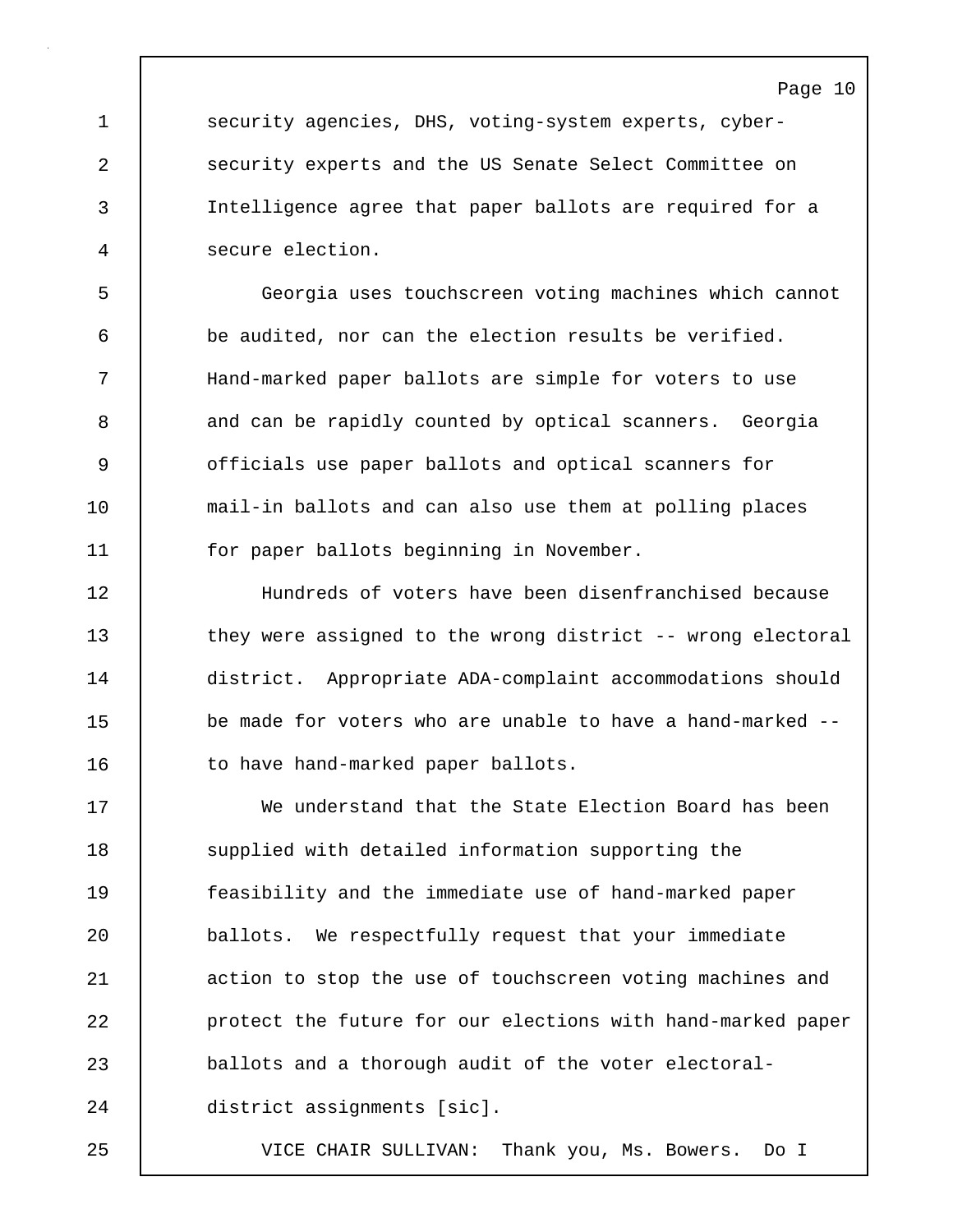Page 11 1 have a motion -- you would like to submit this to the 2 Board? 3 MS. BOWERS: I would. 4 VICE CHAIR SULLIVAN: Do I have a motion to accept Ms.  $5 \quad$  Bower's  $-$ 6 JUDGE SIMPSON: So move. 7 | VICE CHAIR SULLIVAN: -- poll? Motion, second? 8 MR. WORLEY: Second. 9 | VICE CHAIR SULLIVAN: Any discussion? All in favor... 10 | MR. WORLEY: Aye. 11 VICE CHAIR SULLIVAN: Aye. Any opposed? No? We'll 12 accept that. 13 MS. BOWERS: Thank you very much. 14 VICE CHAIR SULLIVAN: Thank you. I have 15 Ms. Jeanne Dufort signed up to speak. Thank you. If you 16 would, please state your name and address for the record. 17 MS. DUFORT: Good morning. I'm Jeanne Dufort and I -- 18 VICE CHAIR SULLIVAN: If you could, pick up the 19 | microphone. 20 | MS. DUFORT: Okay. Pick this up. 21 VICE CHAIR SULLIVAN: Thank you. 22 MS. DUFORT: Does that work? 23 VICE CHAIR SULLIVAN: Yes. 24 MS. DUFORT: All right. Jeanne Dufort. I am here 25 | replacing Marilyn Marks. I live at 1360 Apalachee River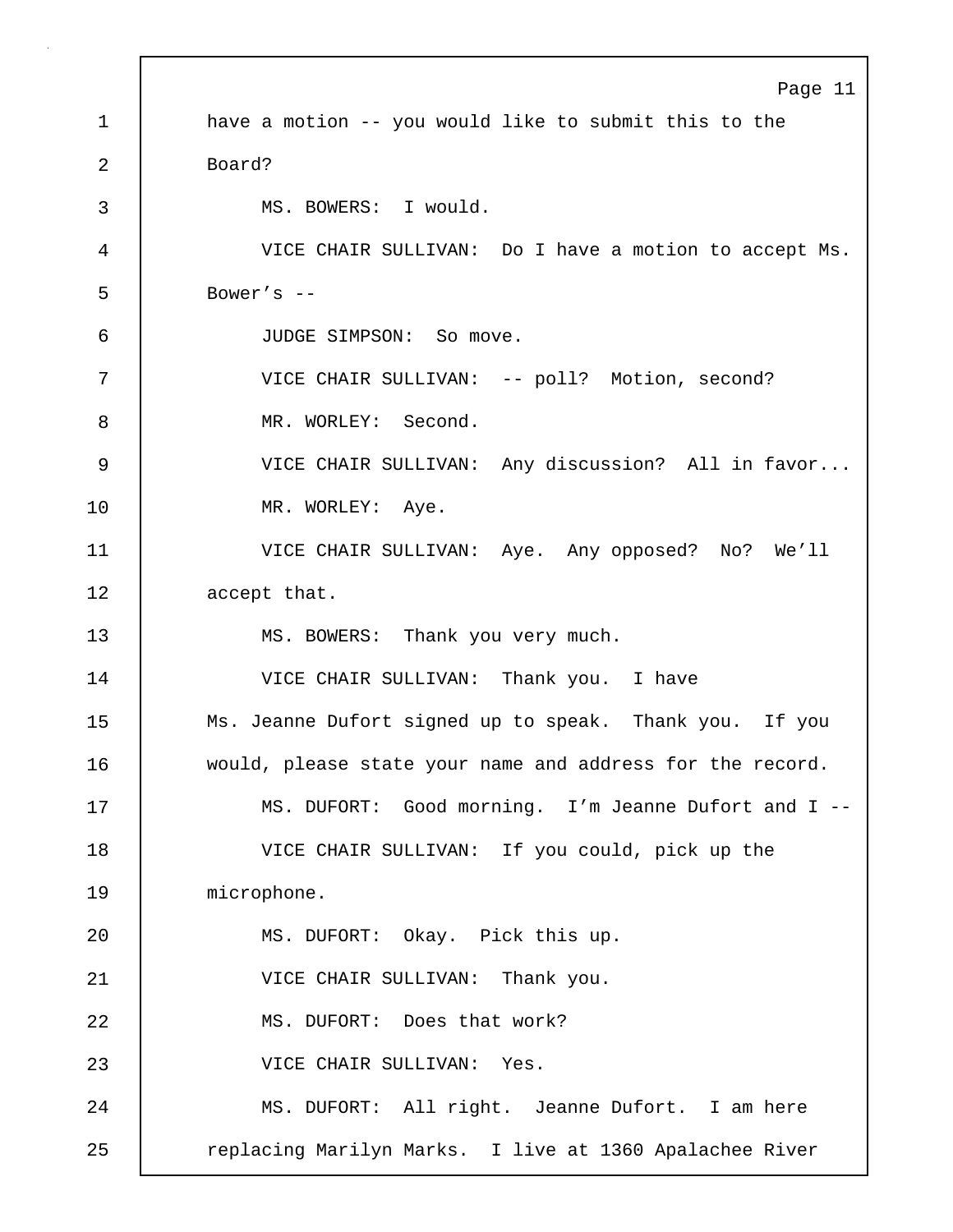Page 12

1 Road in beautiful Madison, Georgia 30650.

2 The question we're raising today is one of duty. Will 3 you do your duty and return election integrity to Georgia? 4 Since 2012, citizens have regularly appeared before this 5 board raising questions about the lack of requiring paper 6 trails and then to the DRE devices and, yet, your minutes 7 The reflect no public discussion of election security.

8 | And does it surprise anyone that we, the people, care 9 about election integrity? The best minds in the country, 10 the National Academy of Science, the -- the Department of 11 | Homeland Security and the National Security Agency and 12 more, they're all calling for paper ballots now.

13 The SAFE Commission heard nearly two hours of expert 14 testimony all concluding paper ballots were the safest. 15 When they say, Now, we don't mean in a couple of years when 16 **the SAFE Commission finishes its work.** We mean now, 17 **because the hackers aren't waiting and neither should we.** 

18 According to the Secretary of State's website, you're 19 charged with promulgating rules and regulations so as to 20 **b** obtain uniformity of practice, but you're also charged with 21 making sure they're consistent with the law. That's Number 22 2 2 in your duties. And O.C.G.A. 21-2-81 explicitly reserves 23 the option to use paper ballots where voting equipment is 24 impossible or impractical to local election boards, and 25 O.C.G.A. 21-2-366 explicitly gives authority to local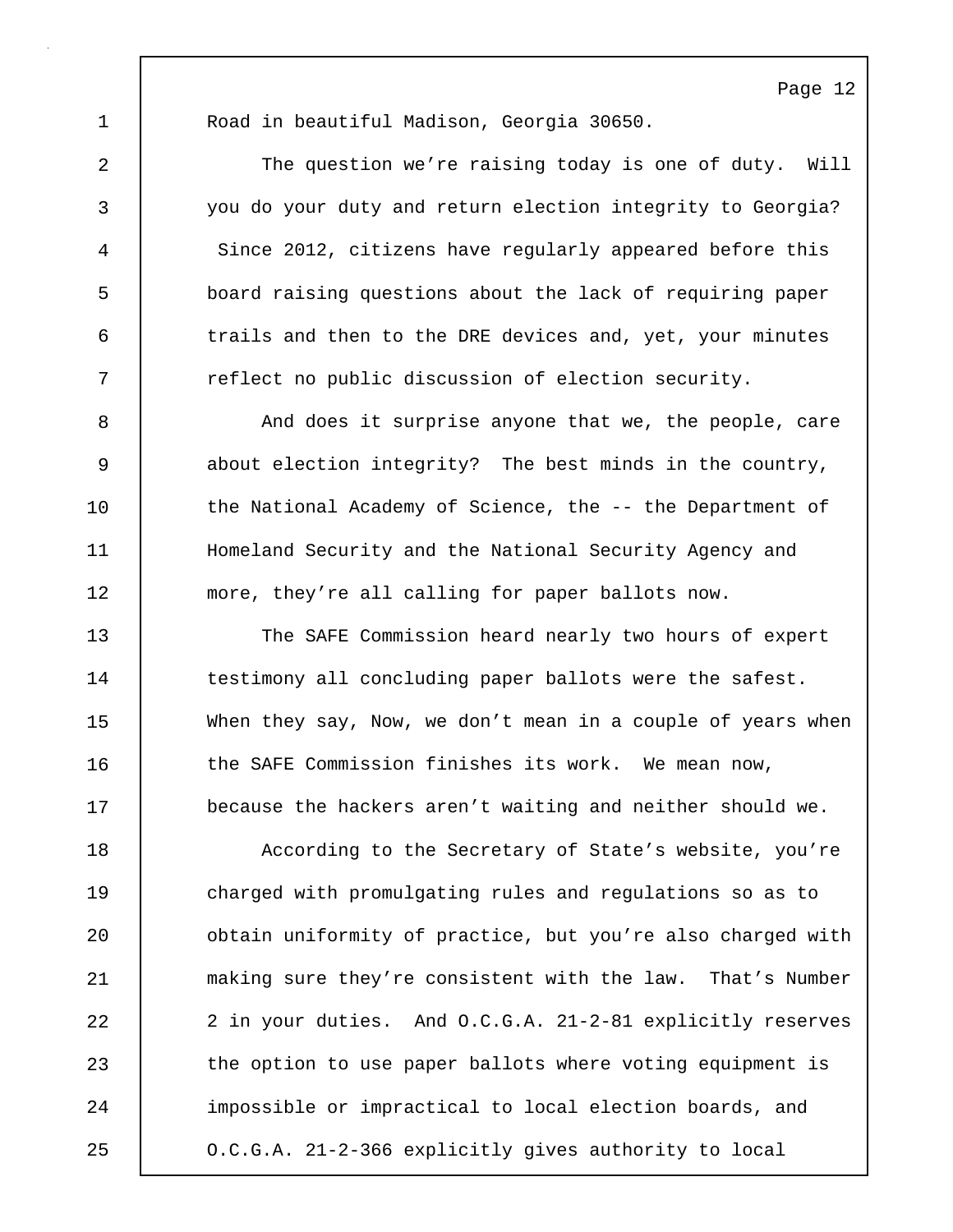1 **governing bodies to authorize and direct the use of optical** 2 | scanners.

3 Yet, Chris Harvey, on your behalf, has told local 4 authorities that your Rule 183-1-12.01 mandated the use of 5 DRE devices for in-person voting and optical scan for 6 absentee overrides that statute. But don't we all know 7 that agency rules do not trump state statutes?

8 So your mandate is clear: Your rules must comply with 9 State law and, if you don't like the law, talk to the 10 **legislature, work with the legislature and change the law.** 11 Don't make rules that conflict with it and then 12 | aggressively tell local authorities to listen to you and 13 mot the statutes.

14 (Alarm chiming.)

15 MS. DUFORT: I'll wrap up. It's rare for experts to 16 agree, but they do in this case: Paper ballots are the 17 **decisy 1** only safe way to conduct elections right now. And we're 18 **aware Judge Totenberg is going to, you know, have a hearing** 19 tomorrow and she might order paper ballots for all 20 Georgians, but aren't you embarrassed that the failure to 21 lead -- heed the calls of citizens who have asked you to 22 secure our elections -- it's the primary duty you have and 23 | it's led us to this point.

24 | And -- and why wait? You can do your duty; it 25 | shouldn't take the power of a federal judge to make this

### Page 13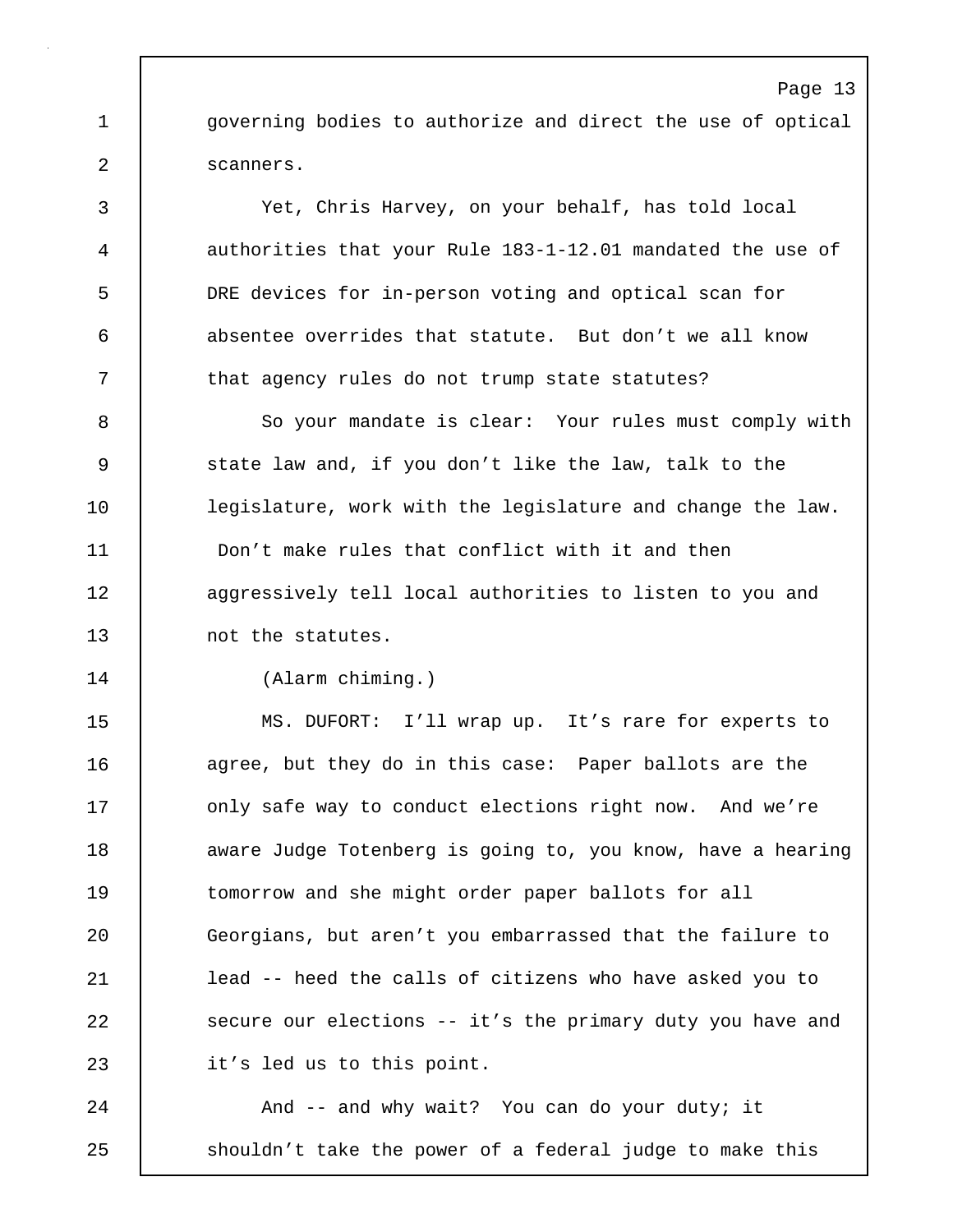Page 14

1 board act. Thank you. 2 VICE CHAIR SULLIVAN: Thank you for your comments. Do 3 any of the board members have any questions for either one 4 of our speakers? 5 MS. DUFORT: Thank you for your time. 6 VICE CHAIR SULLIVAN: Thank you. Is there any 7 discussion among the Board regarding this petition? If 8 mot, I think we're ready for a motion. 9 JUDGE SIMPSON: I'd like to make a motion but, before 10 that, I have a few comments that I'd like to make. 11 VICE CHAIR SULLIVAN: Please pull your microphone up. 12 JUDGE SIMPSON: First -- first, I think that it's 13 entirely too close to the election to make a massive 14 change, especially given that we've heard no evidence that 15 any of the things you've described has actually occurred in 16 Georgia. They're either manufactured or imagined, and this 17 Board has put in place numerous regulations that speak to 18 the security of the voting machines in terms of how they're 19 Stored and how they're maintained. 20 | There are safeguards that are in place to guard 21 against what you say could happen. And I know these 22 **processes are constantly being reviewed by the Secretary of** 23 State's election division and by the county election 24 **c** officials to add additional safeguards. 25 Also, I think it's important to mention that, at your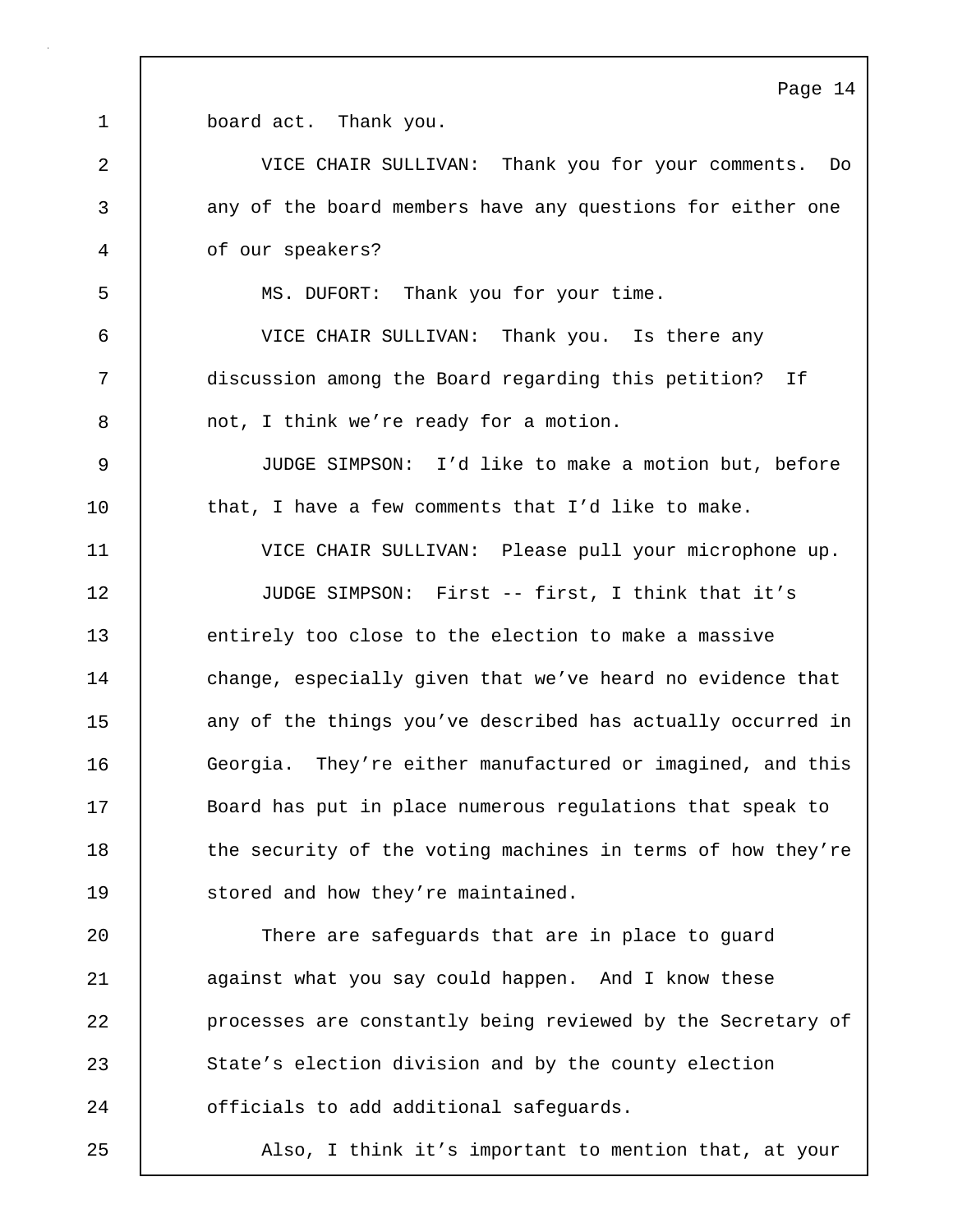Page 15 1 **1** request, the Secretary of State's Office has reexamined the 2 machines last year, and that reexamination in three 3 different counties, three different days, three different 4 sets of DRE units, 600 randomly-selected votes were cast 5 using the GEMS database and -- as it would be for all 6 elections in Georgia -- and, in all instances, the ballot 7 | The station images, tapes and GEMS reports showed all of the 8 votes were cast accurately and they were recorded 9 accurately and preserved on each DRE unit. 10 | There's no way to replace our voting machines 11 **responsibly, and that is except through a process where all** 12 of the stakeholders have input --13 (Phone ringing.) 14 JUDGE SIMPSON: -- much like the SAFE Commission -- 15 | pardon me. 16 (Phone ringing.) 17 | VICE CHAIR SULLIVAN: Judge Simpson. 18 JUDGE SIMPSON: If I were in court, I would have to 19 pay a fine. When I was on the bench, that cost 50 bucks. 20 VICE CHAIR SULLIVAN: I'll take it. 21 JUDGE SIMPSON: I guess I'll hand it up when we're 22 finished. But we -- we've got the SAFE Commission, which 23 is working to go through to have -- have all of the 24 stakeholders respond to -- to the -- to the request that we 25 **Proof** review and revamp our voting election system.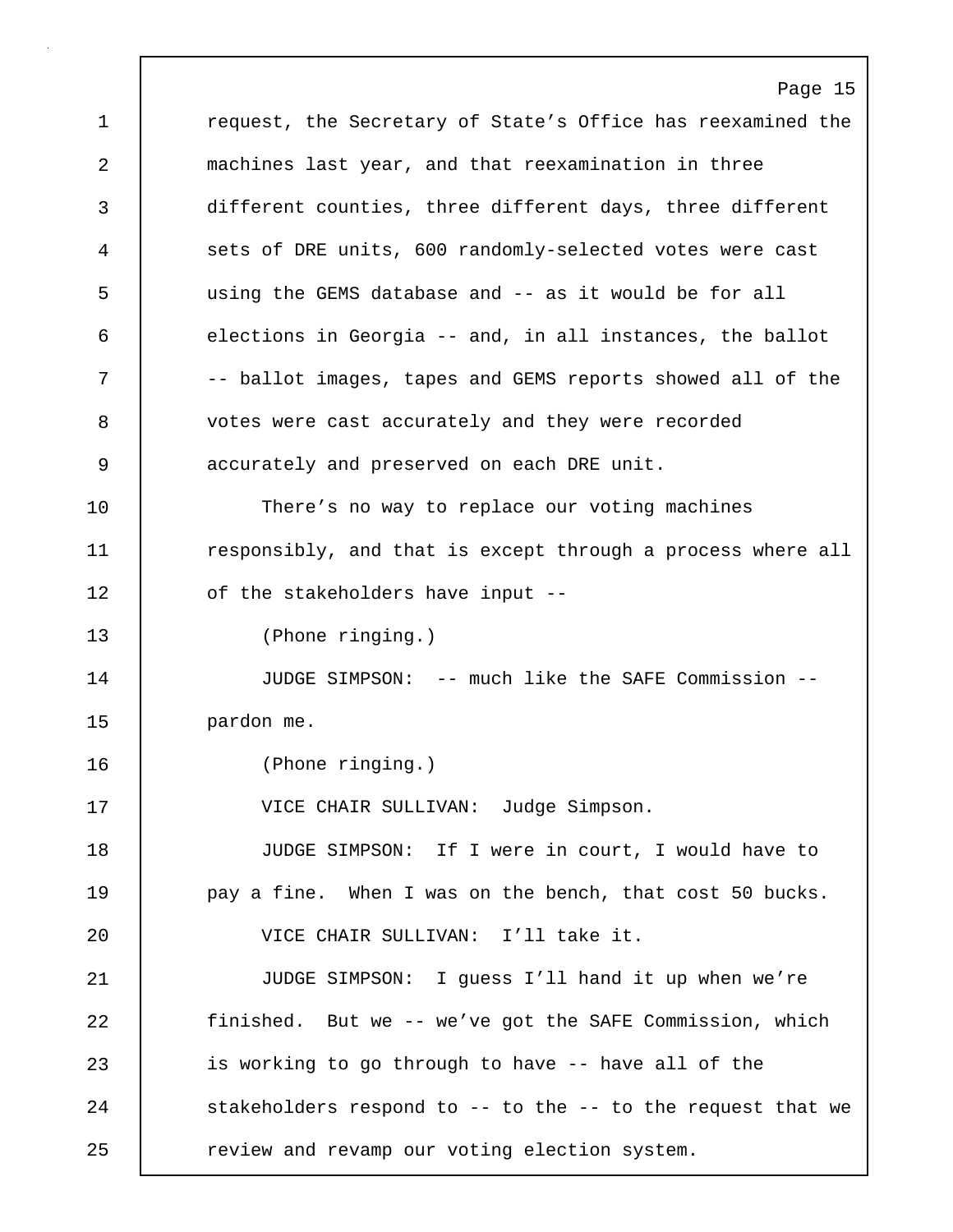Page 16 1 | And -- and it's not like a manufactured or imagined 2 crisis that we're talking about today. It's a -- it's a 3 detailed, lengthy process where everyone's entitled to 4 speak and be heard and so that we can get the best possible 5 method of obtaining accurate elections. 6 And -- and, as I commented in my prayer today, that's 7 what we seek. We seek open, fair, honest and accurate 8 elections, and that's what we strive for on this board. 9 We're doing the very best we possibly can. It is virtually 10 impossible to make a change at this point with the upcoming 11 election. And so, if we did that, we would throw the 12 upcoming election into chaos and -- and that's certainly 13 not what I want; I don't think it's what any of the board 14 members want. So I move that we deny the petition. 15 VICE CHAIR SULLIVAN: Is there a second? 16 SENATOR HARP: (Nonverbal response.) 17 VICE CHAIR SULLIVAN: Senator Harp seconds. Is there 18 any further discussion? 19 MR. DAVIS: I have a point to -- 20 VICE CHAIR SULLIVAN: I'm sorry. This is not the 21 proper time for public comment. 22 MR. DAVIS: It's not? I should have been added. I 23 asked to have my name put on both lists and you didn't call  $24$  on me. 25 VICE CHAIR SULLIVAN: Okay. Mr. Davis, your name was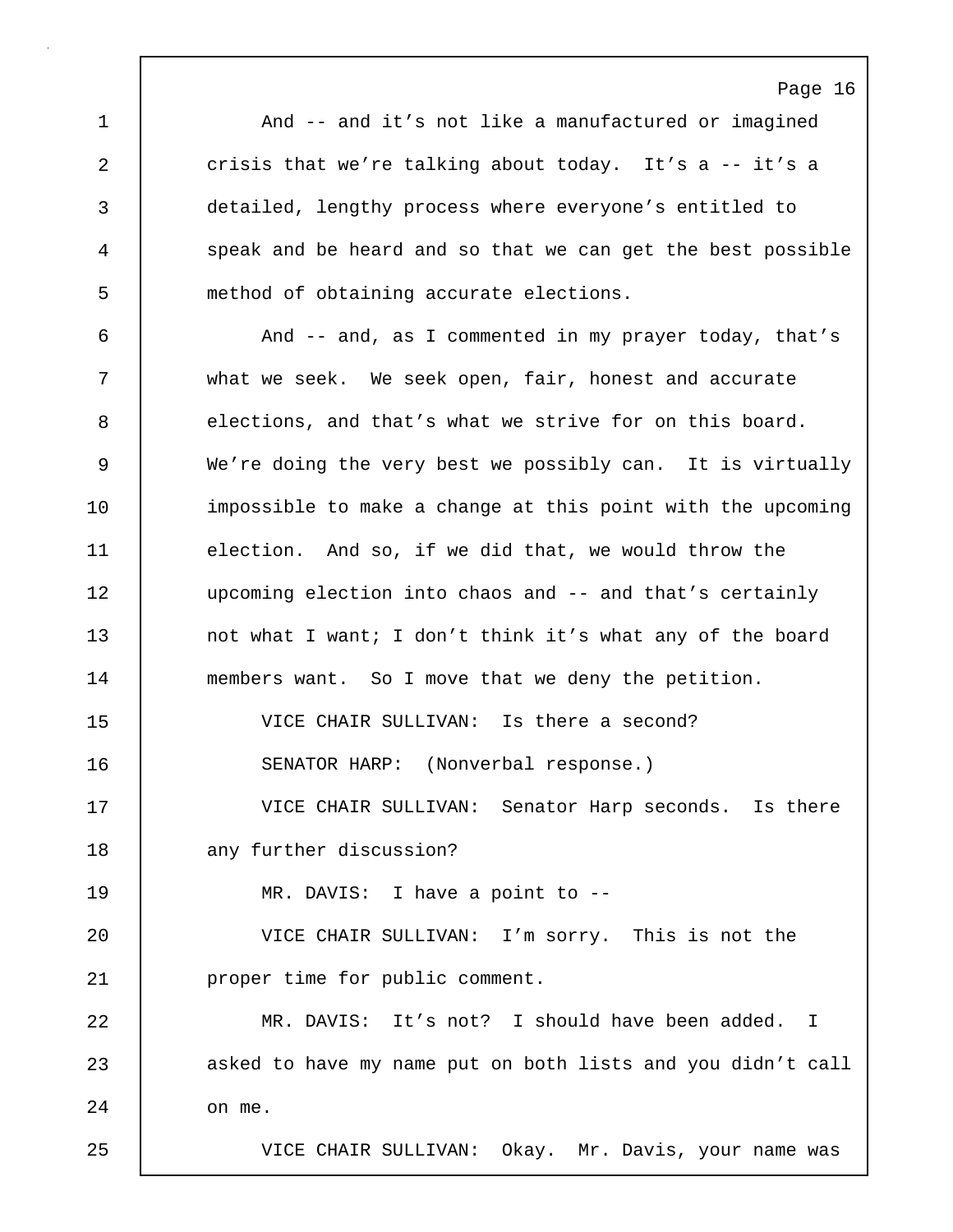Page 17 1 | not on the list to speak to the petition, but I will allow 2 you 2 minutes now. We have a motion and a second on the 3 floor to deny the petition. If you can, come up to this 4 microphone here in the front. 5 MR. DAVIS: I cannot do that. 6 VICE CHAIR SULLIVAN: Okay. Could someone bring a 7 wireless microphone -- 8 MR. DAVIS: I can -- I'll talk loud if you want me to. 9 VICE CHAIR SULLIVAN: Okay. And I believe you've 10 already said your name and address for the record, but --11 | Raymond Davis, go ahead. 12 MR. DAVIS: All right. Several things: Number 1 is 13 that we have had ballots before and we had people show up 14 on television who had announced that they and their entire 15 Staff stayed up until 4 o'clock in the morning to make sure 16 the election came out the right way. 17 We all know, as a precinct manager, in addition to 18 that, we have paper backups that will back up any questions 19 you have. If you want to say, Well, they got into the 20 computers somehow at the state level, we can still back 21 that up with paper because we send the computer cards in in 22 the evening and then we turn right around and -- and count 23 up, on the paper backups, the same votes and send that in 24 by two days later, before you certify.

25 This thing of ballots, let's be serious: This case we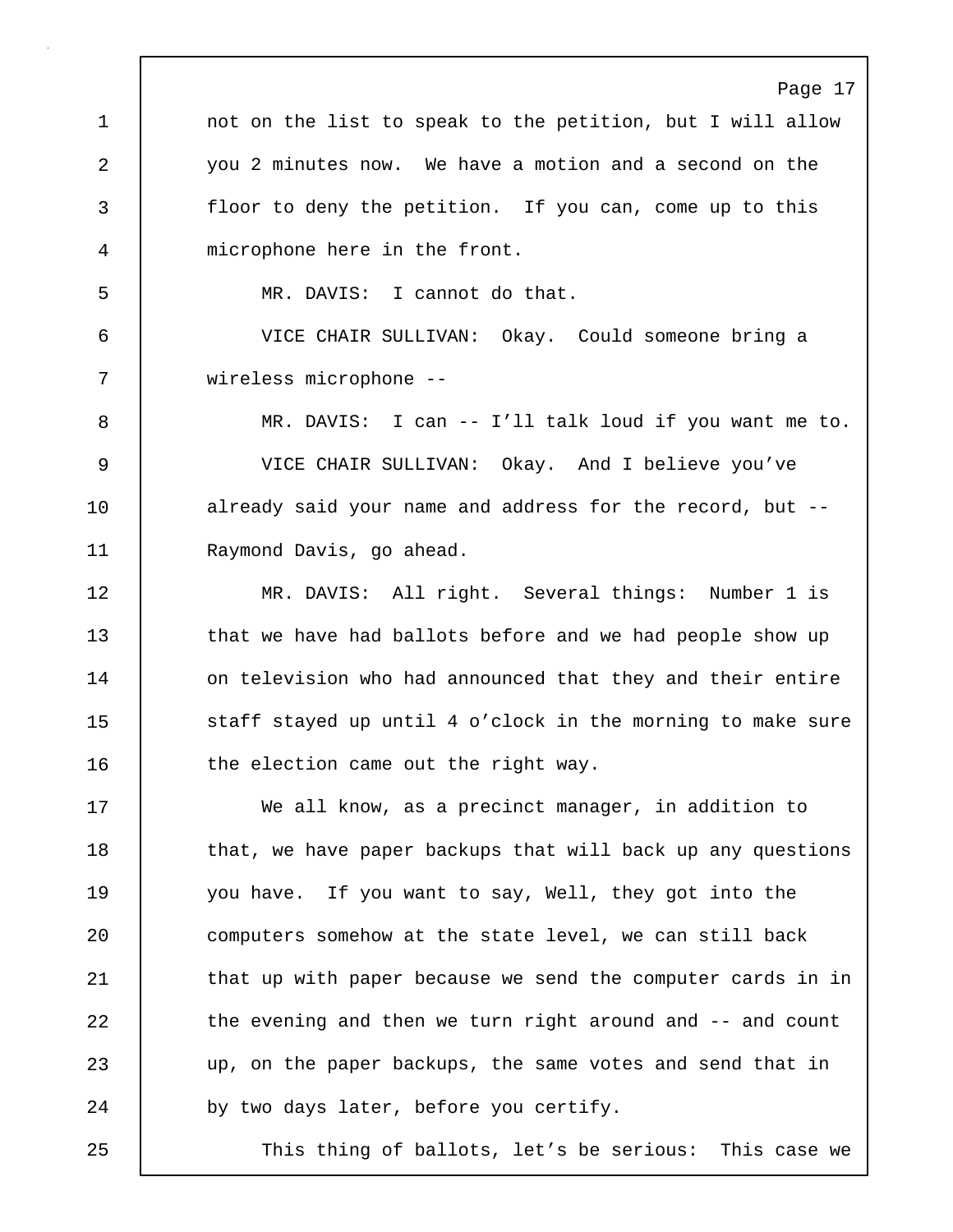1 have tomorrow is going to be handled by a judge and a bunch 2 of people who all have one thing in common: They've never 3 worked in one of our precincts in the last 20 years. 4 There's one thing that you have to say when people ask you 5 about ballots: How can you stuff a ballot box if you don't 6 have any ballots?

Page 18

7 VICE CHAIR SULLIVAN: Thank you, Mr. Davis. So we 8 a have a motion and a second on the floor. Is there any 9 further discussion among the board members?

10 SENATOR HARP: I'm Seth Harp. I'm one of the board 11 members, but I would like to comment about how we got where 12 we are today. In 2001, I was elected to the state senate 13 and, in 2001, Governor Barnes was the governor of Georgia, 14 | Ms. Cox -- Kathy Cox was the sitting -- was the Secretary 15 of State.

16 We were told then that we needed to have this 17 electronic voting method so that we could quickly and 18 | accurately tabulate the results of what the elections were 19 doing. These machines were prepared by Diebold and the 20 people that make the vaults (alarm chiming) (inaudible) and 21 they assured us that it was absolutely safe and there would 22 absolutely be no impropriety and no way it can be done.

23 That was what the legislature was told. The 24 | legislature then appropriated the money and the money was 25 **put in and we purchased the voting machines.** Little did we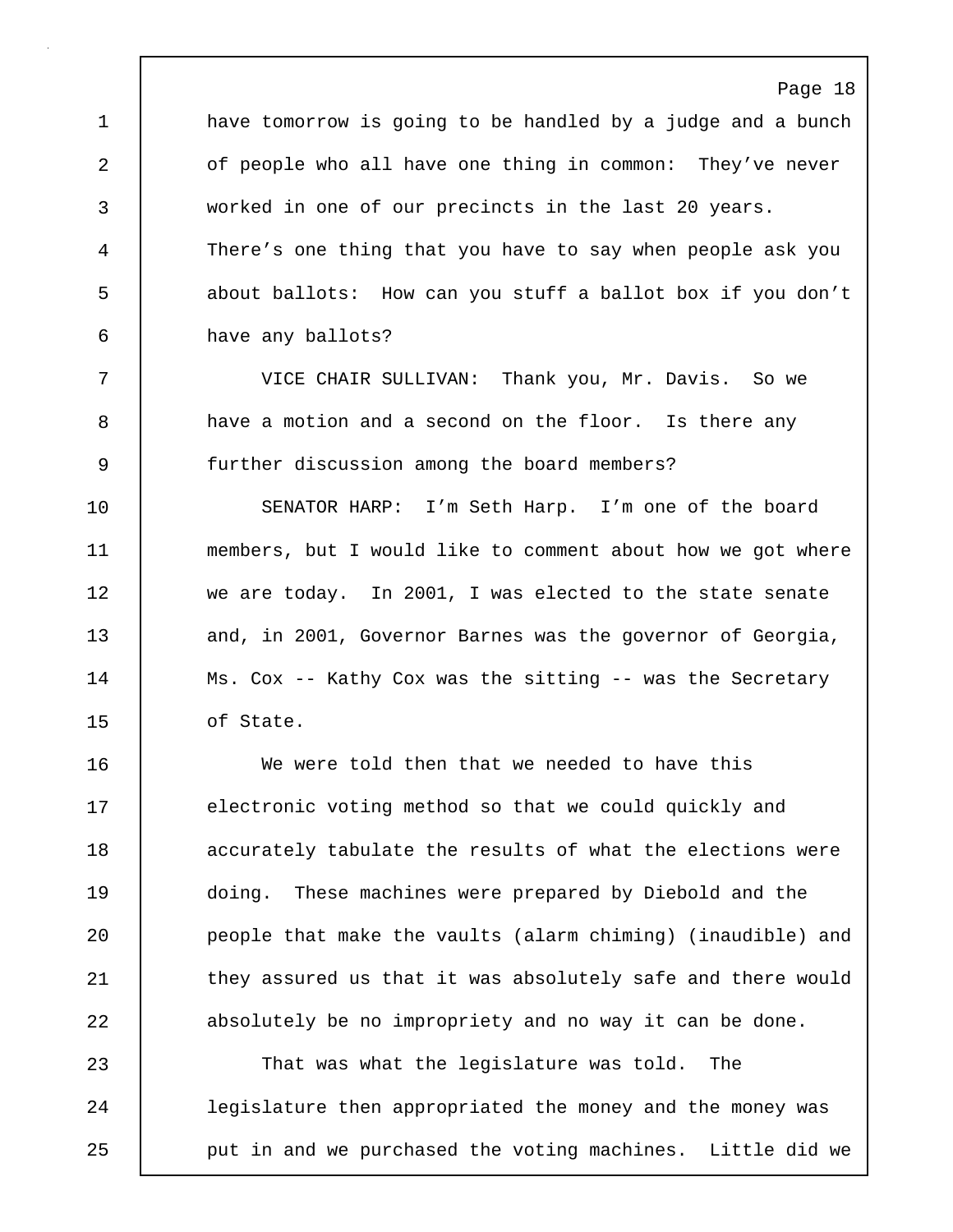1 know that the concerns that all of us had heard in the last 2 6 to 8 months would be out there because we hadn't heard 3 about it; nobody made that point.

4 But, quite frankly, the electronic method is extremely 5 accurate and it's extremely fast. The problem is, as I 6 recognize, is when it interfaces with the Internet. And, 7 when it interfaces with the Internet, there is a potential 8 for some of these things, but I think that the state has 9 done everything in its power to prevent that from happening 10 and making certain that it does not happen. The system 11 | that's set up is extremely -- has safety features that 12 | overlap one another so that we don't have potential for 13 **voter fraud or anything such as that.** 

14 It is fast; it is quick and -- but, as far as 15 **accurate, it certainly appears to be accurate in the time** 16 **that I have been both a senator and the time that I've been** 17 | a private citizen in Georgia for many, many years.

18 I know there's concern. I know many of you who are 19 **here are deeply concerned that whatever we do will not be** 20 sufficient but, considering the fact that we have a midterm 21 election in 50-something days, I don't think we do it.

22 First of all, we don't have the money -- the 23 legislature is the source of the money -- and the other 24 aspect of it is that, if we did have the money, we would 25 **have to procure it.** We would have to set out a method of

### Page 19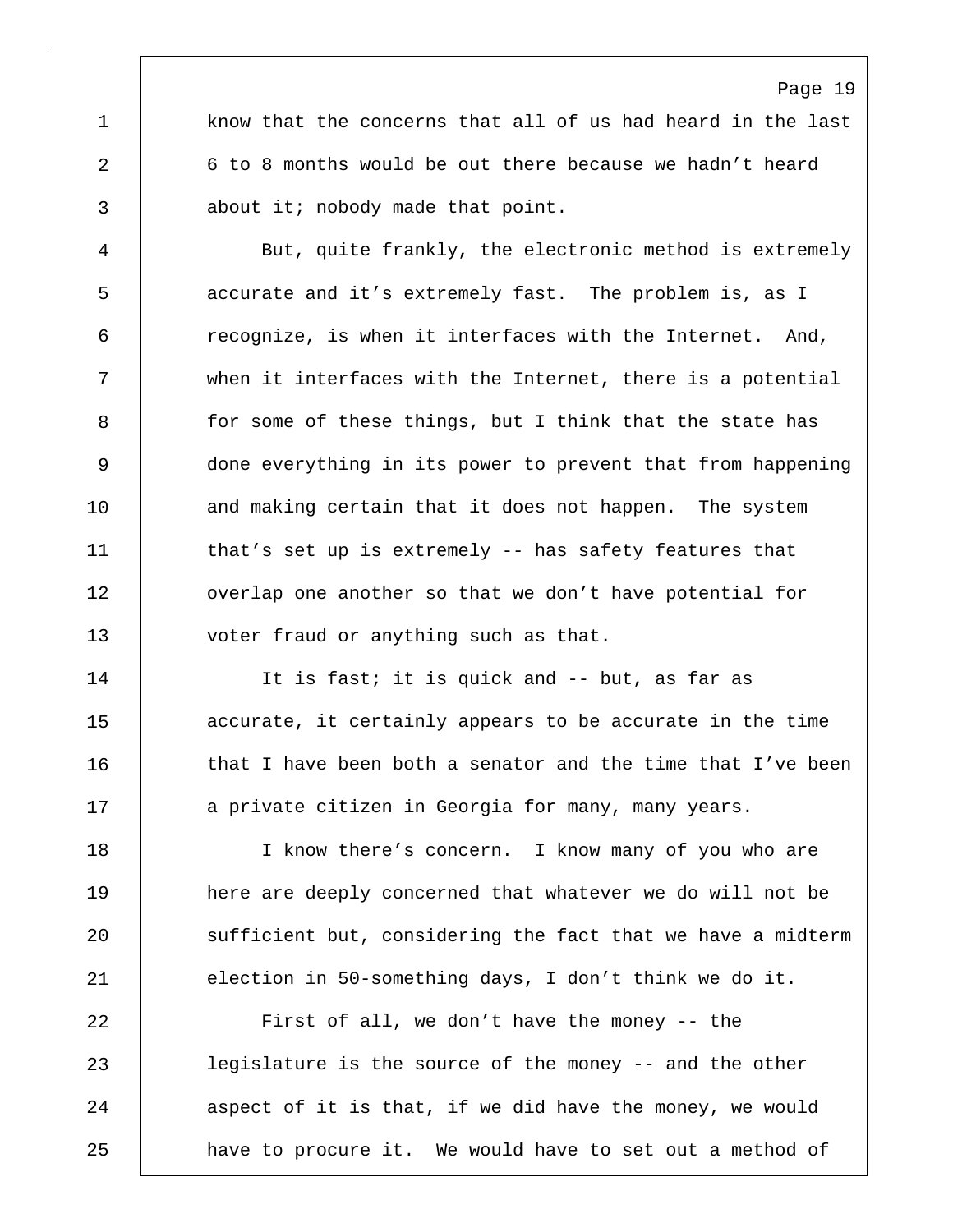1 **procurement of those things and all of that is just about** 2 **physically impossible.** 

3 Now, I'm a pragmatist. I look at it this way: Well, 4 what do we do? There are potentially... potentially some 5 problems. Everyone seems to think that the election is 6 | going to be stolen or something. I don't know what it is, 7 but potential. I don't see it myself, and I realize that 8 many of you are upset that that is the situation, but the 9 other side of the question is: What is the alternative?

10 Do we call off the election? No. That would be a 11 catastrophe. So what can we do? I -- I'd say we're sort 12 **o**f stuck in this thing and there's not any other way out 13 **b** other than to go forward with what we have and, hopefully, 14 the legislature will enact and appropriate funds to give us 15 machines that have a paper trail and they will do this so 16  $\vert$  that we can do it for the 2020 election. But that's  $-$ 17 **that's the only thing I see that's possible to us to be an** 18 alternative.

19 One other comment: I looked carefully at the list of 20 **folks** that signed the petition. There were people on there 21 **that are not Georgians; there are people on that list that** 22 | are from all over the place. I mean, they listed their 23 **home as not even in the United States.** And, while I'm 24 Sympathetic, I -- I respond to the people of Georgia.

25 I was very amazed that my community, Columbus, only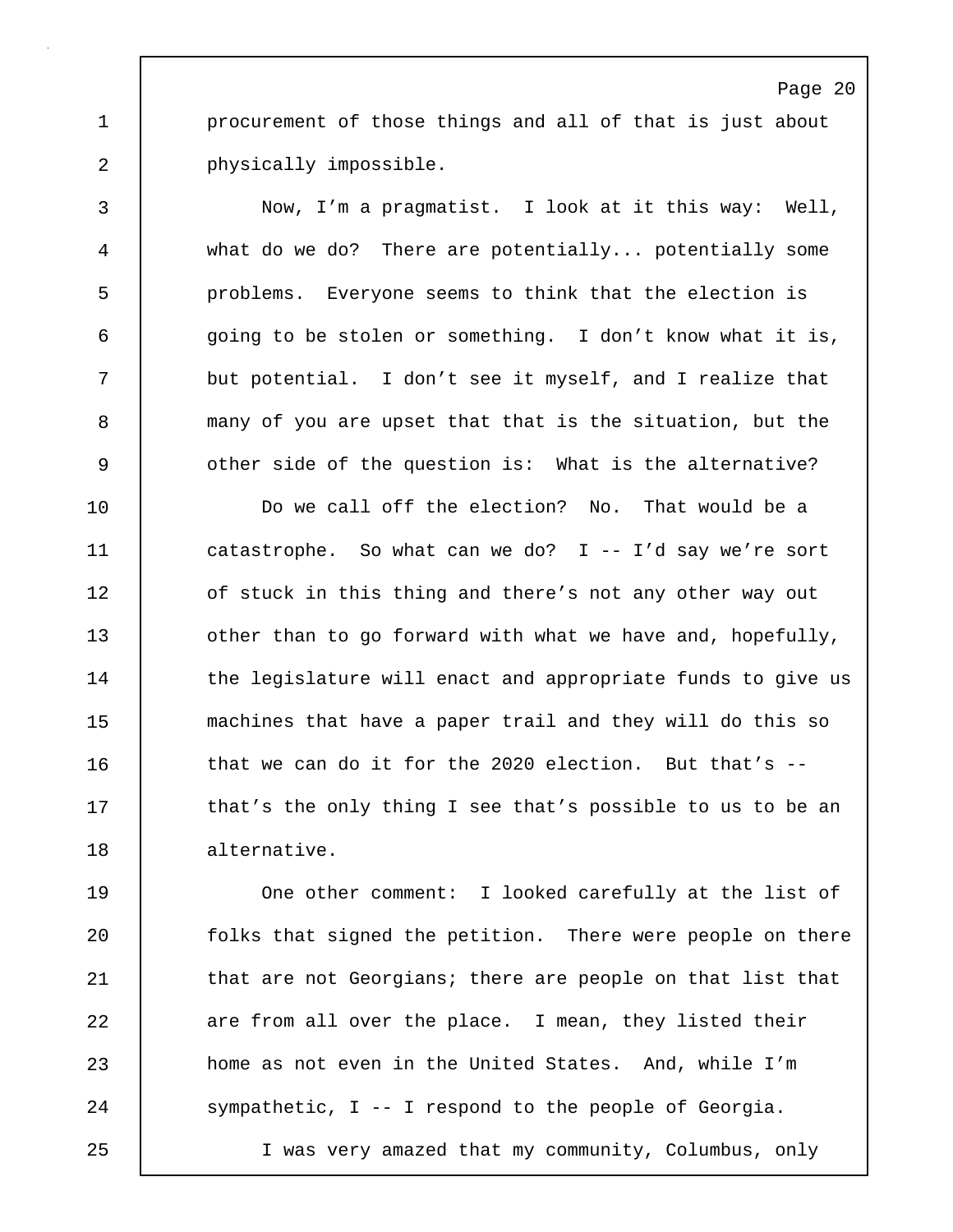Page 21 1 have four or five people who signed the petition and I 2 thought that was very unusual. But how was that -- how was 3 that petition circulated? Was it done at the airport? You 4 know, I -- I'm curious how it happened. 5 But when you come up with a list of names like that, 6 I'm -- there -- there were real interesting gaps in there. 7 | But that's my feeling and I will second your motion. 8 VICE CHAIR SULLIVAN: Thank you, Senator Harp. Any 9 further discussions from members of the Board? 10 | MR. WORLEY: (Nonverbal response.) 11 | VICE CHAIR SULLIVAN: Mr. Worley? 12 MR. WORLEY: Madam Chair, I'd just like to make a 13 couple of comments. First of all, I admitted very clear at 14 every opportunity that I believe we need to return to a 15 system of -- that would be entirely composed of paper 16 ballots. Not a combination of some electronic and paper 17 voting, but a pure paper-ballot system with an optical 18 Scanner. 19 I think it's the cheapest, I think it's the easiest to 20 **protect and I** -- I think that that's the right solution, 21 and I was hoping that the General Assembly would pass 22 legislation to that effect, which was proposed in the 23 | spring. That did not happen. 24 | So that brings us to the position that we're in today 25 and raises, to me, two issues -- the petition raises two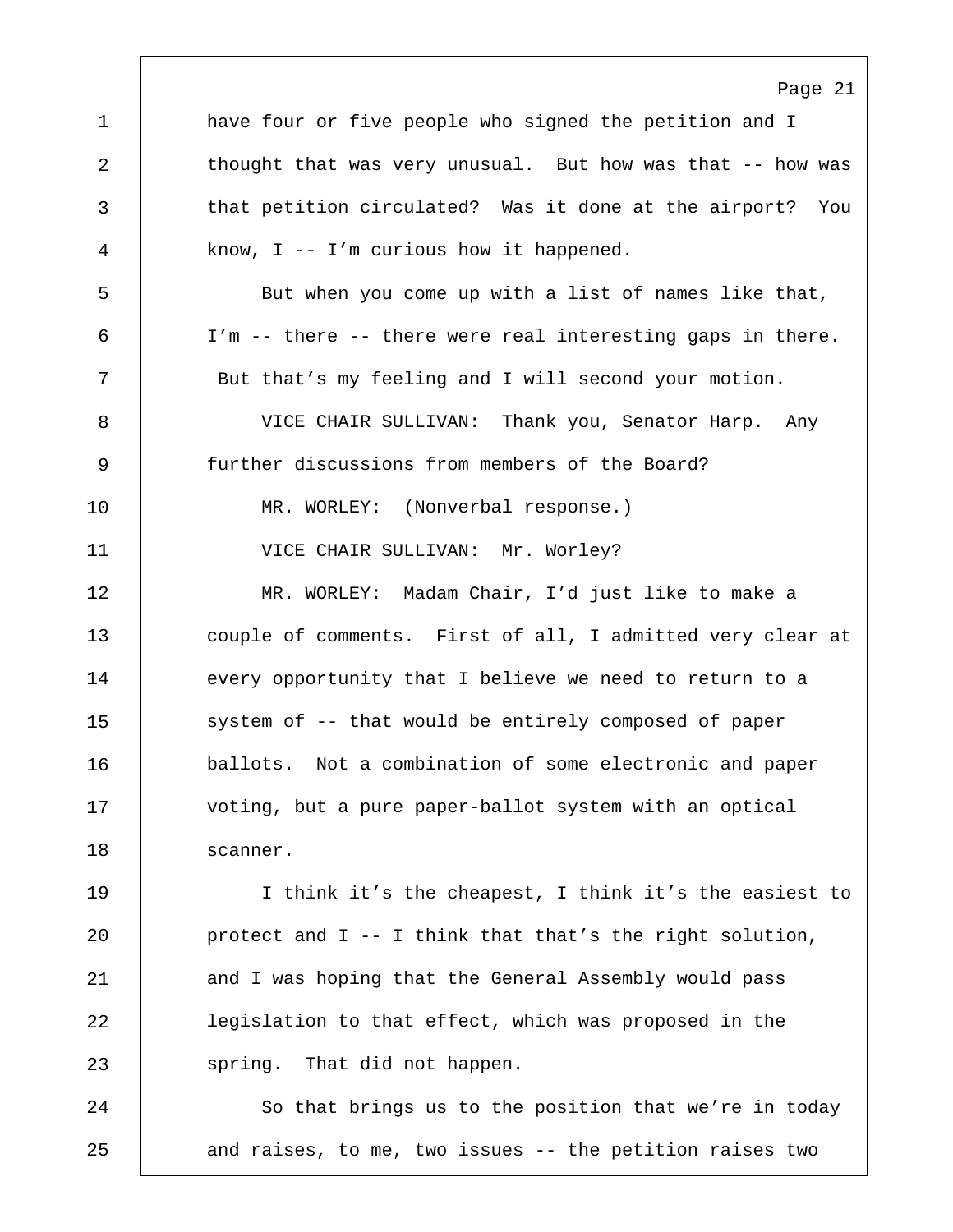1 issues: One is whether it's appropriate for a body like 2 **c** ours, the State Election Board, to essentially impose its 3 own policy preferences on the General Assembly and on the 4 state in the absence of action by the General Assembly.

5 I don't think it's appropriate for us to do that. I 6 don't. And I'm speaking as a representative of the party 7 that doesn't control the General Assembly, but I think that 8 it is the General Assembly's job to do that. And this 9 board, to my knowledge, has never imposed its policy 10 **preference on the General Assembly in the matter that's** 11 been requested.

12 Secondly, one of the speakers asked a question of why 13 wait. My question to those who essentially filed the 14 | lawsuit well over a year ago is why have they waited until 15 now to ask the federal court to impose a paper-ballot 16 system on the state? Because now it's not practically 17 **possible to do it without mass chaos in the 3,000 precincts** 18 | that we have in the state.

19 It's just not practically possible to switch right now 20 | to a paper-ballot system with 60 days or so before the 21 election. So that -- that issue will be determined by the 22 Court but, in my opinion, it's just not practical.

23 So -- so, while I am very, very sympathetic to the 24 goal of the petition and to the goal of having paper 25 ballots in the state -- and, were I a legislator, I would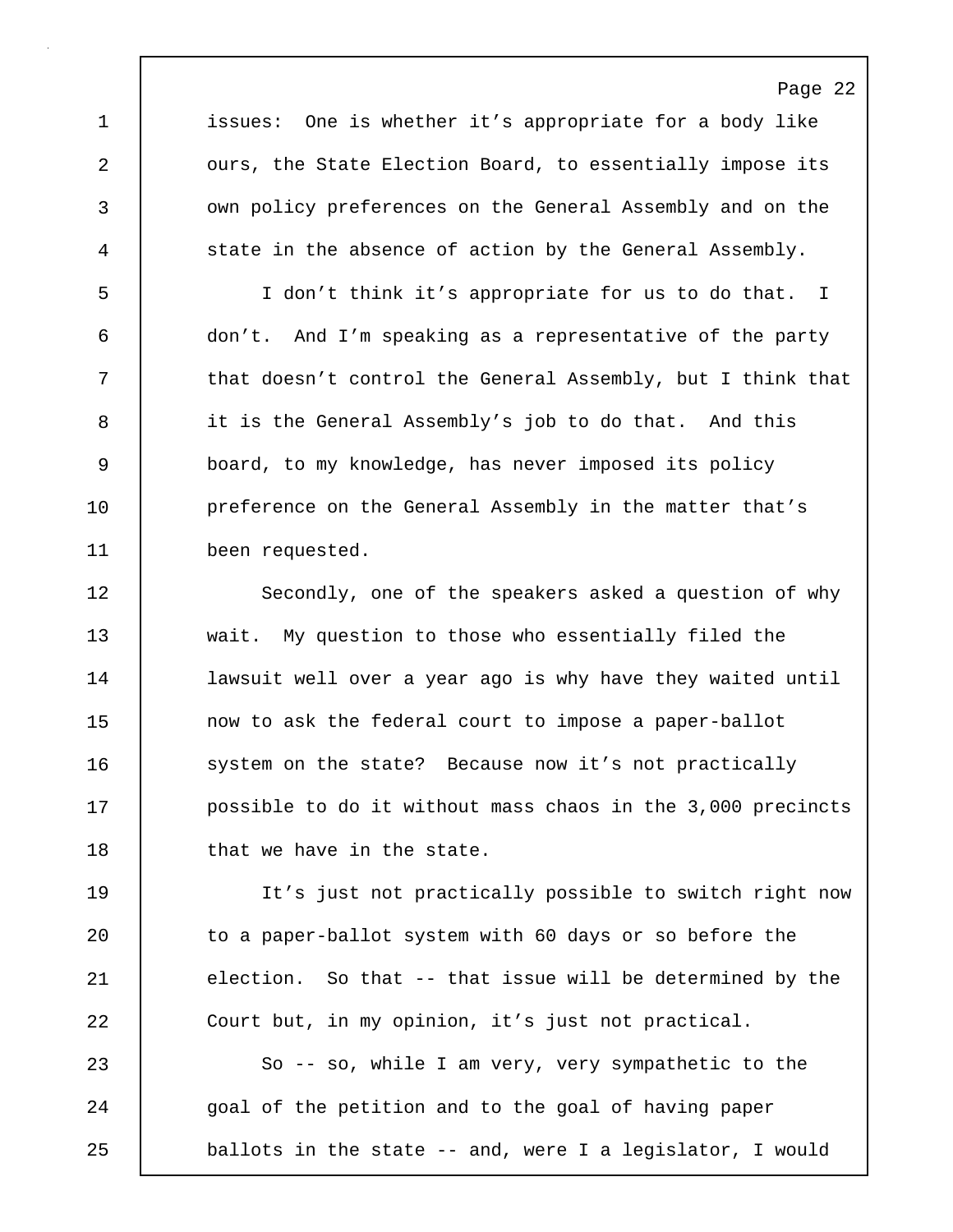Page 23 1 definitely be supporting that -- I don't think it's 2 appropriate for this board to use its rule-making authority 3 at this point to impose paper ballots on all of the 4 election officials in the state. 5 VICE CHAIR SULLIVAN: Thank you, Mr. Worley. Any 6 further discussion from the board members? We have a 7 motion on the table to deny the petition and a second. 8 With there being no further discussion, all in favor please 9 vote by saying aye. 10 | MR. WORLEY: Aye. 11 | SENATOR HARP: Aye. 12 VICE CHAIR SULLIVAN: Aye. Any opposed? That's a no 13 and the motion carries. 14 We'll move on now to the investigations report. We 15 **have two consent cases on the agenda.** Let me first ask if 16 there's anyone here who would like to speak to either SEB 17 Case Number 2017-68, which is the City of Atlanta, Fulton 18 | County, Campaign Activity. Is there anyone here to speak 19 to that case? 20 The second case is SEB Case Number 2018-03, Gilmer 21 County, Unqualified Registrant Voter. Is there anyone here 22 | to speak to that matter? I understand that Mr. Worley 23 would like to pull off the first case, 2017-68, City of 24 | Atlanta, for discussion. At this point, Mr. Lewis, if you 25 | could present that case.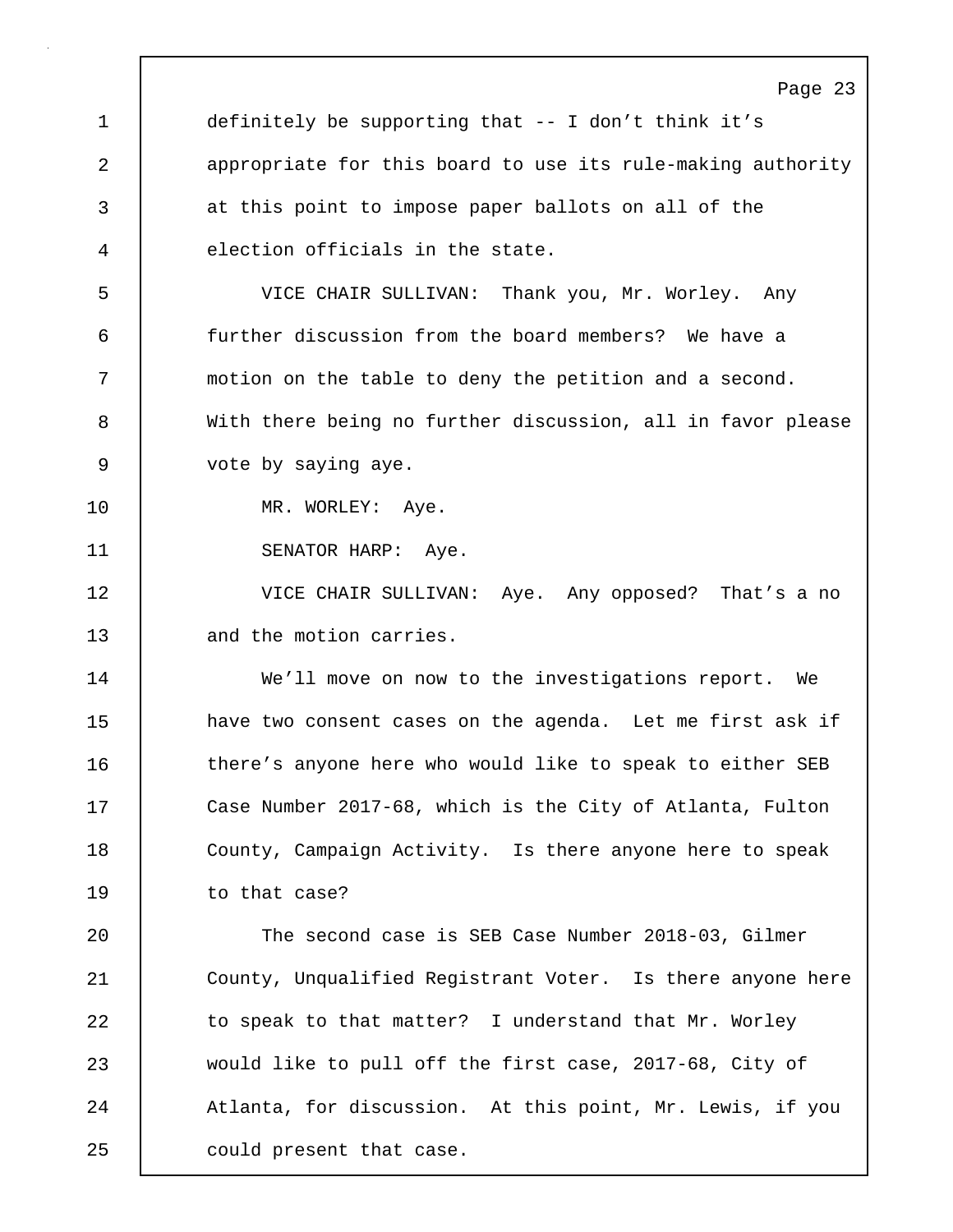Page 24 1 MR. LEWIS: Yes, ma'am, Madam Chair. Microphone? 2 VICE CHAIR SULLIVAN: It's on. 3 MR. LEWIS: Thank you. In November of 2017, the 4 complainant reported that during municipal elections for 5 the City of Atlanta, Mayor Kasim Reed engaged in campaign 6 activities within the 150-foot limit of the poll station in 7 Fulton County. 8 It was found that, on November 7, 2017, Mayor Reed 9 voted in the Atlanta mayoral election in the Fickett 10 Elementary polling location in Fulton County. With the 11 **permission from the polling manager, Mayor Reed was filmed** 

12 while voting inside of the polling station, made some 13 comments regarding good voter turnout.

14 Outside of the polling location and away from the 15 voter entrance and exit, Mayor Reed and his family were 16 **filmed and urging citizens to vote and endorsing candidate** 17 Keisha Lance Bottoms.

18 The filming was within approximately 25 feet from the 19 | sidewalk of the polling station and appeared to take place 20 **away from the hearing of voters who were entering and** 21 | exiting the polling location. The poll manager stated that 22 no reports were made to him either by voters or his staff 23 that the mayor could be heard by any of the voters who were 24 entering and exiting and any comments that he would've made 25 about Ms. Bottoms.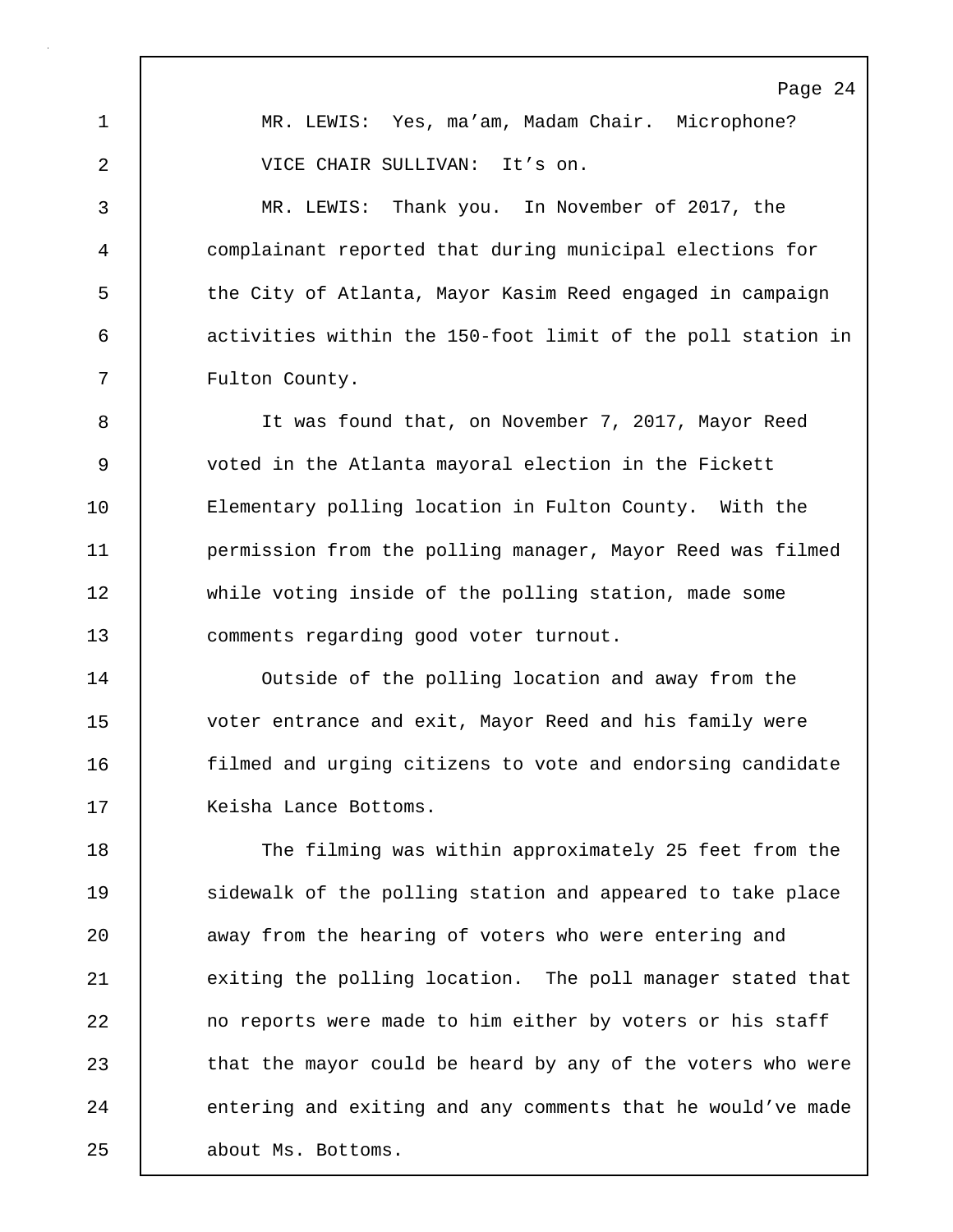Page 25 1 There was insufficient evidence in this case that 2 would suggest a violation of the Georgia election code. 3 Our recommendation is to dismiss the case. 4 VICE CHAIR SULLIVAN: Are there any questions for 5 Mr. Lewis? 6 MR. WORLEY: (Nonverbal response.) 7 VICE CHAIR SULLIVAN: Mr. Worley? 8 MR. WORLEY: I don't have any questions, but I -- but 9 I do have a view of this case that is different from the 10 investigators. The alleged violation of 21-2-414(a), that 11 code section says that no person shall solicit votes in any 12 manner or by any means or method, and then it goes on to 13 state within 150 feet of the outer edge of any building. 14 I think having -- having -- you know, making a video 15 The recording endorsing a candidate in the race that's being 16 conducted is, in effect, soliciting votes in some manner or 17 by some means or method. And so, I -- I think that that's 18 a violation of the code and ought to be referred to the 19 Attorney General for that reason. 20 | MR. LEWIS: Mr. Worley, I will further point out that 21 further down in the code section -- what we applied to this 22 case was the restriction that did not apply to conduct that 23 was occurring in private offices where the conduct could 24 not be heard by the voters entering and exiting the 25 building. That was our position.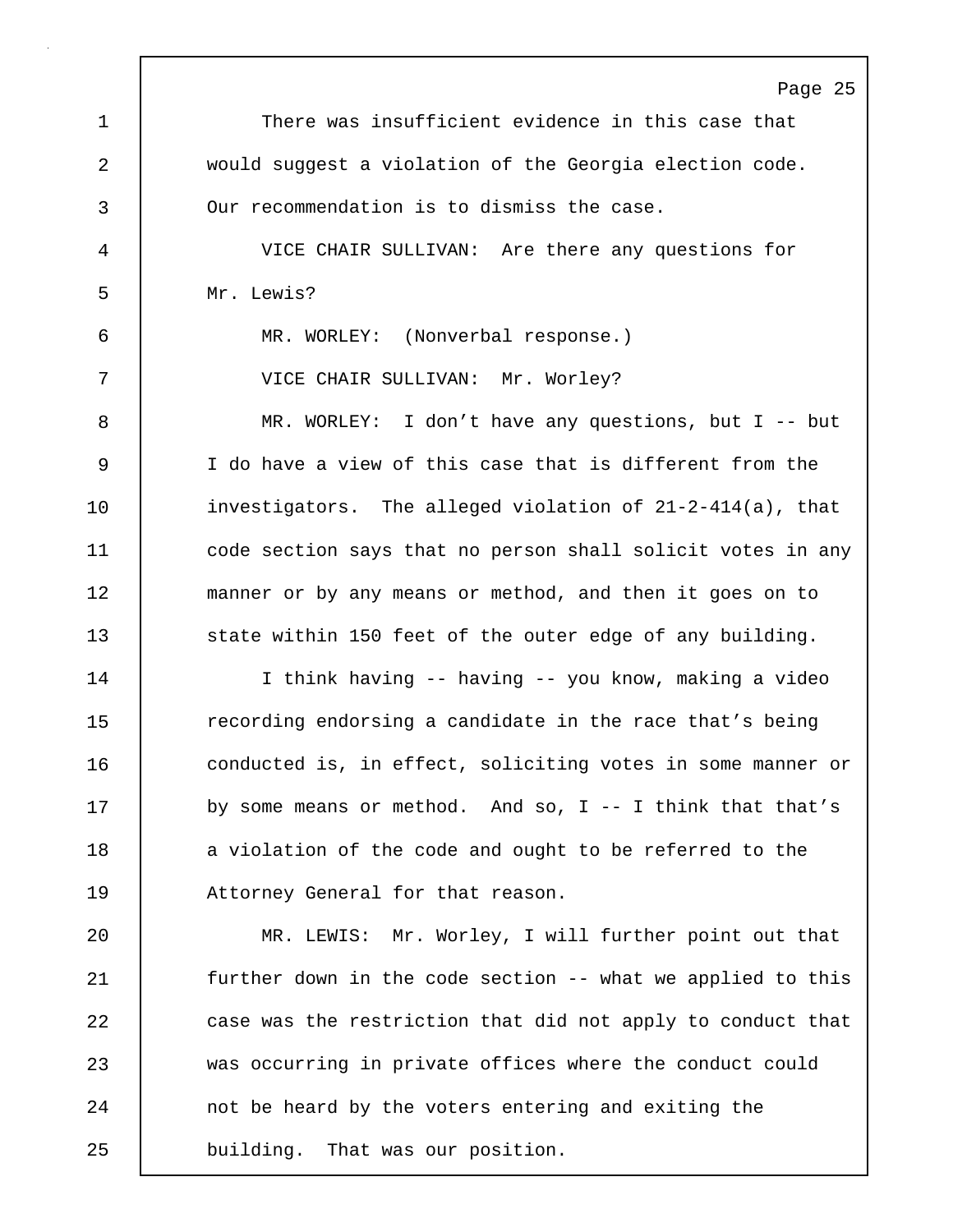Page 26 1 MR. WORLEY: Right. I understand that that's your 2 **position, but that's not what the statute says.** And, to 3 me, this is a very bright-line rule that should be applied 4 all of the time to anybody regardless of whether they're a 5 candidate or not. 6 If you're making a statement right next to a polling 7 place endorsing a candidate then, in fact, you're 8 Soliciting votes in any manner or by any means or method. 9 And so, it would be my view that it ought to be referred to 10 the Attorney General and I would make that motion. 11 | SENATOR HARP: I second the motion. 12 VICE CHAIR SULLIVAN: We have a motion and a second to 13 Tefer SEB Case Number 2017-68 to the Attorney General's 14 **office.** Is there any further discussion among the Board? 15 Hearing none. All in favor of that motion, please vote by 16 | saying aye. 17 | MR. WORLEY: Aye. 18 | SENATOR HARP: Aye. 19 VICE CHAIR SULLIVAN: Any opposed? That's a no, and 20 | that motion passes. Would any of the board members like to 21 discuss SEB 2000 -- SEB Case Number 2018-003, Gilmer 22 County? The recommendation in that case is to be 23 dismissed, but we can discuss it if any member would like 24 to. Okay. I'll hear a motion -- entertain a motion to 25 dismiss Case 2018-003.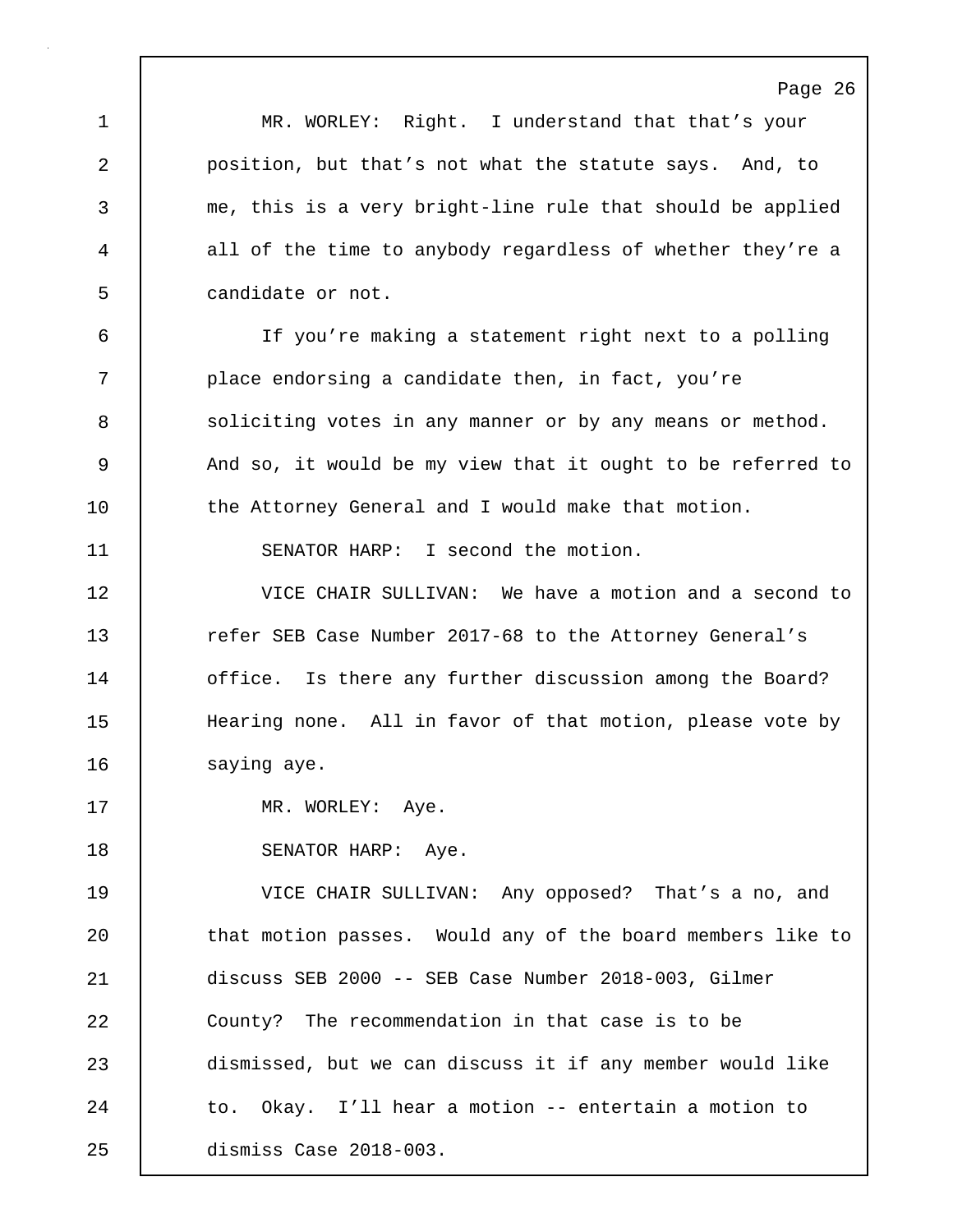Page 27 1 | MR. WORLEY: So move. 2 SENATOR HARP: Second. 3 VICE CHAIR SULLIVAN: A motion has been made and 4 seconded. Any further discussion? All in favor, please 5 vote by saying aye. 6 SENATOR HARP: Aye. 7 MR. WORLEY: Aye. 8 VICE CHAIR SULLIVAN: Aye. Any opposed? That motion 9 passes. 10 That moves us onto the letter cases. First, I would 11 like to see if there's anybody in the audience who would 12 | like to speak to any of these letter cases. And these are 13 cases in which the recommendation is a letter of 14 | instruction. The first case is SEB Case Number 2014-107, 15 | Putnam County. Is there anyone here to speak to that? 16 MR. LEWIS: Madam Chair, I'm going to present that 17 case and recommend dismissal. 18 VICE CHAIR SULLIVAN: Okay. SEB Case Number 2016-119, 19 Jefferson County? SEB Case Number 2017-003? SEB Case 20 Number 2017-37? SEB Case Number 2017-66? SEB Case Number 21 2017-71? That's the City of Tucker, DeKalb County. 22 SEB Case Number 2017-78, Fulton County? SEB Case Number 23 2017-79? I believe we have someone here to speak to that. 24 | MR. GRAY: Right here. 25 VICE CHAIR SULLIVAN: Okay. And SEB Case Number 2017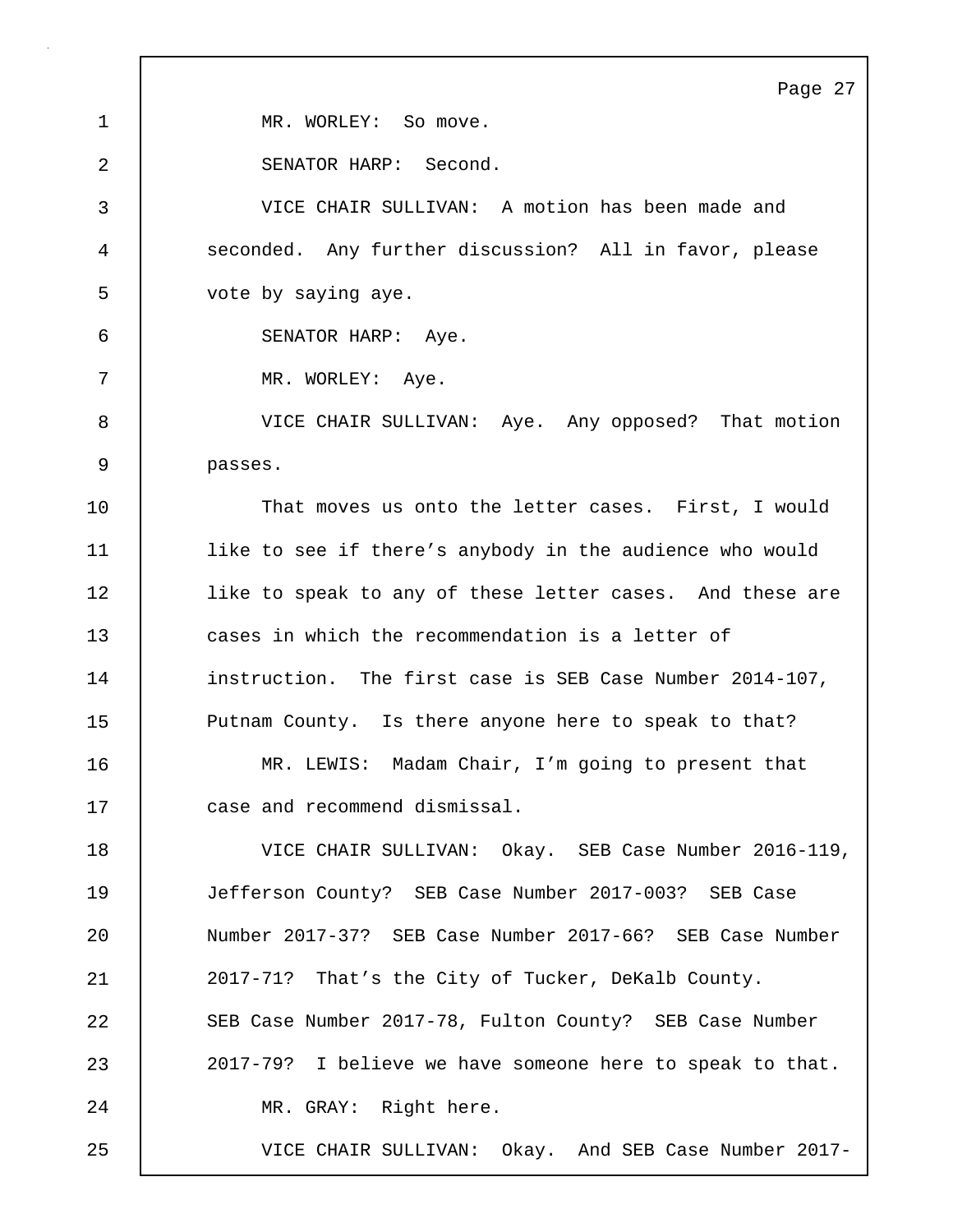1 80? We'll go ahead and take SEB Case Number 2014-107. 2 Mr. Lewis?

3 MR. LEWIS: Thank you, Madam Chair. This case has 4 to do with a voter ID issue. Putnam County voter, 5 Rachel Covington, presented her Georgia weapons-carry 6 license at a polling precinct when she went to vote in 7 the November 2014 election.

8 Poll workers told the voter that the license is not -- 9 was not an acceptable form of identification, but allowed 10 her to cast a provisional ballot. The voter received a 11 letter in the mail after informing her that her -- that the 12 **Putnam County Board of Elections had rejected her** 13 provisional ballot because she did not provide proper 14 **dentification in the form of a photo ID.** 

15 The progression of Georgia weapons-carry license from 16 that of a non-photo license to one that does come with a 17 **photograph has created some confusion on the part of the** 18 counties as to whether or not it is an acceptable form of 19 ID for voting.

20 Additionally, there's been some discussion as to 21 whether or not a county probate court qualifies as an 22 issuing authority under Georgia's voter ID law. It would 23 be our recommendation at this time to dismiss this case and 24 Tecommend that the Georgia General Assembly clarify the 25 Statutory language if the legislative intent is for a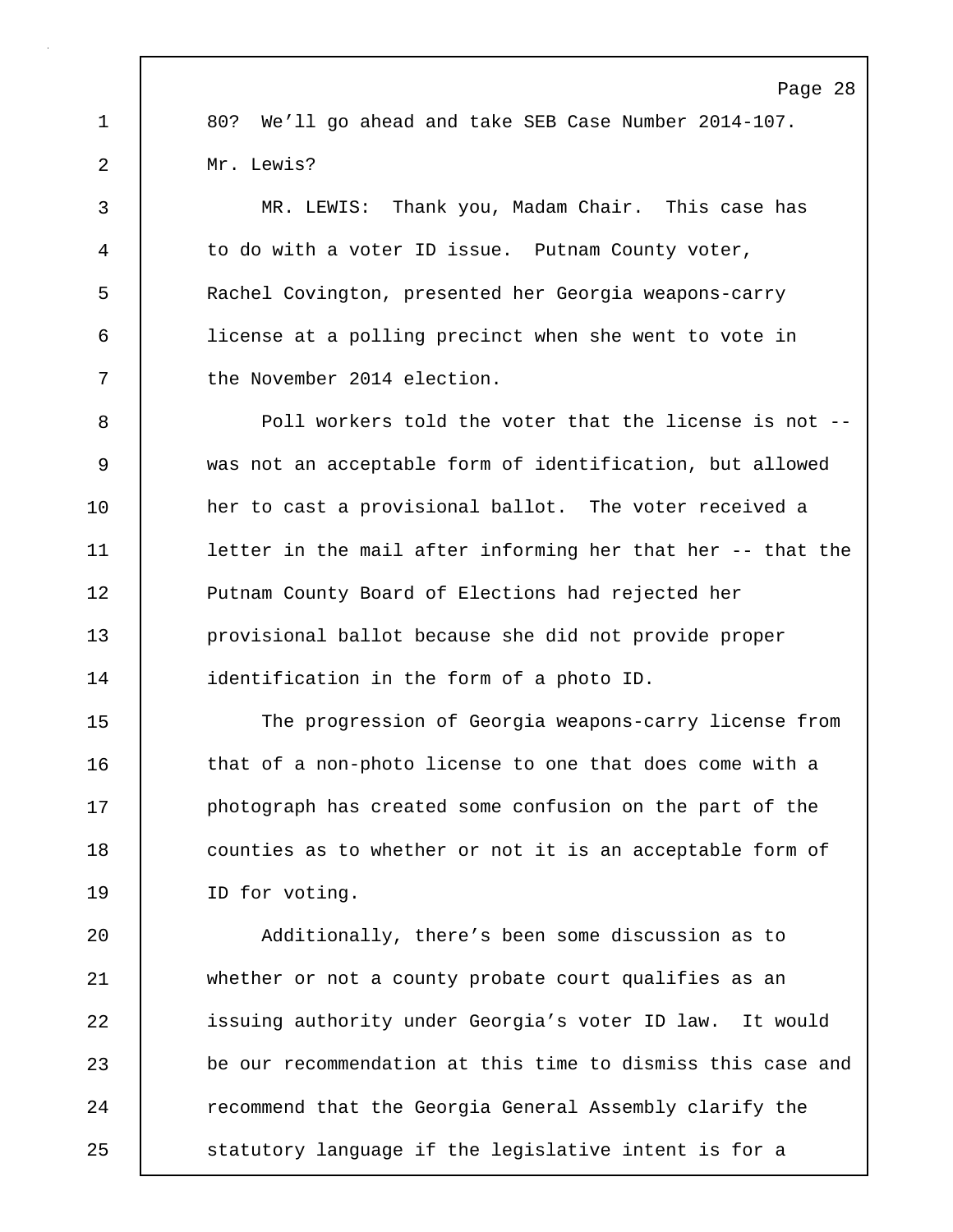Page 29 1 Georgia weapons-carry license to be an acceptable form of 2 | ID for voting. 3 JUDGE SIMPSON: My understanding -- excuse me. My 4 understanding is that it should have been accepted as a 5 | proper form of identification. 6 MR. LEWIS: Well, that's the question we're asking the 7 | legislature to clarify --8 JUDGE SIMPSON: Well --9 MR. LEWIS: -- as to that issue. It is not -- 10 JUDGE SIMPSON: -- I don't -- I don't think that the 11 | statute -- it just says a form of identification. That is 12 a form of identification. It's issued by the governor, so 13 I think that -- my opinion is that we should issue a letter 14 | of instruction telling the county boards of election to 15 accept that until there is some change from the 16 legislature. 17 Because -- you know, because the way you read the 18 statute now, it may not be clear but we should interpret 19 the statute in favor of allowing the voter to vote, in my 20 | opinion. So I move that we issue a letter of instruction 21 | telling the county election boards to accept that form of 22 identification. 23 VICE CHAIR SULLIVAN: Thank you, Judge Simpson. I

24 think this might be an appropriate interval for our counsel 25 to speak regarding the statutory language that forms the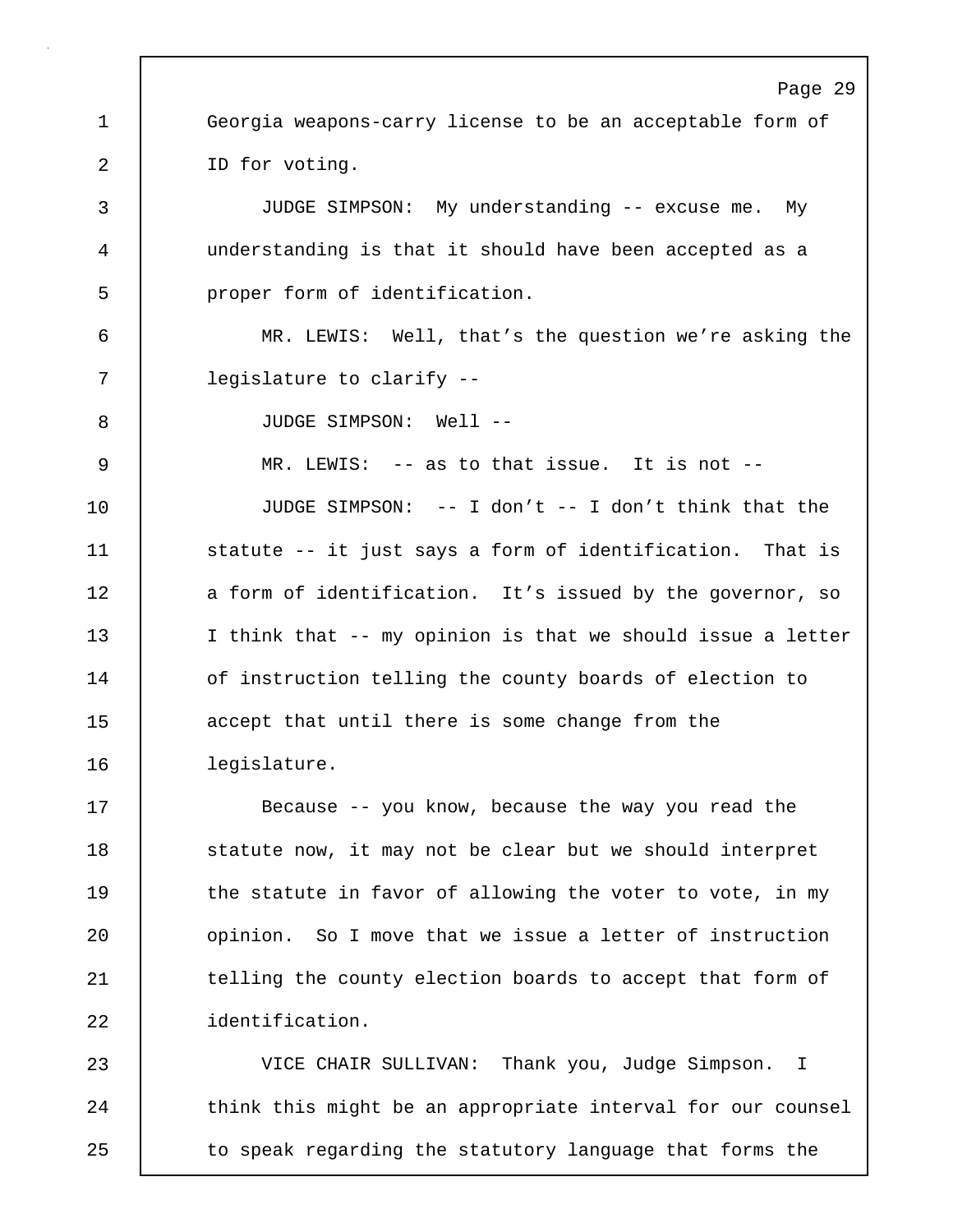1 basis of Mr. Lewis' recommendation.

| $\overline{2}$ | MS. CORREIA: Yes. It's our position -- (adjusts              |
|----------------|--------------------------------------------------------------|
| 3              | microphone.) We've looked at this in house at the Attorney   |
| $\overline{4}$ | General's office and it's our position that the current      |
| 5              | statute does not allow a Georgia carry -- weapons license    |
| 6              | to be a proper photo ID, and the -- the reason is that,      |
| 7              | under $21-2-417(a)(2)$ , it talks about voter identification |
| 8              | issued by a state agency or entity and a probate court is    |
| 9              | not. It is a county --                                       |
| 10             | JUDGE SIMPSON: It's a constitutional -- it's a               |
| 11             | constitutional body of the State of Georgia.                 |
| 12             | MS. CORREIA: It is, but --                                   |
| 13             | JUDGE SIMPSON: And so, in that sense, it's a state           |
| 14             | agency. I certainly don't agree with that interpretation.    |
| 15             | MS. CORREIA: Well, our review internally is that the         |
| 16             | probate court is a county court and, therefore, a license    |
| 17             | issued by that court --                                      |
| 18             | JUDGE SIMPSON: Yeah, but it's a constitutional               |
| 19             | office, isn't it?                                            |
| 20             | MS. CORREIA: We -- you know, we can research this            |
| 21             | further and come back to the Board with a --                 |
| 22             | JUDGE SIMPSON: Isn't it a constitutional office?             |
| 23             | MS. CORREIA: -- with an official opinion.                    |
| 24             | JUDGE SIMPSON: It's like a superior court; it's like         |
| 25             | a state court; it's like the sheriffs.                       |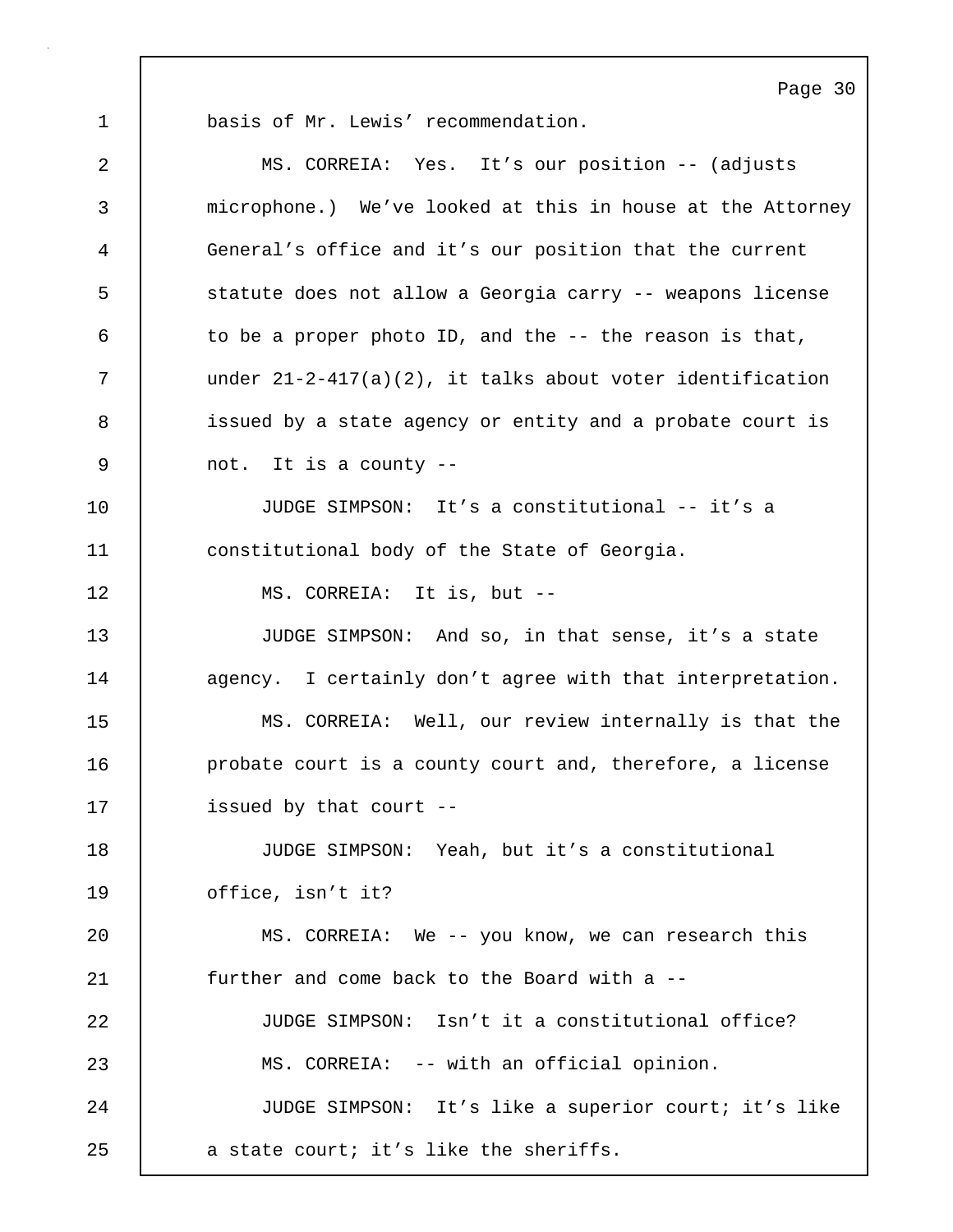Page 31 1 MS. CORREIA: It is -- it is a county agency, however. 2 JUDGE SIMPSON: Isn't that a -- isn't that a 3 constitutional -- 4 MS. CORREIA: It is. 5 JUDGE SIMPSON: -- established court -- 6 MS. CORREIA: It is established by the Constitution. 7 JUDGE SIMPSON: -- by the Constitution of the State of 8 Georgia? 9 MS. CORREIA: Yes. 10 | JUDGE SIMPSON: Okay. 11 VICE CHAIR SULLIVAN: I think that it -- I'm sorry. 12 Judge Simpson, would you like to request an official 13 **opinion from the AG's office on this matter?** 14 JUDGE SIMPSON: Yes. But, in the meantime, I still 15 think we ought to give the benefit of the doubt to the 16 voter so that we make sure that every voter is allowed to 17 vote in Georgia and not prohibit somebody because of some 18 | strange reading of the statute. 19 MR. WORLEY: I -- 20 VICE CHAIR SULLIVAN: Go ahead. 21 MR. WORLEY: I agree with Judge Simpson, and I would 22 agree to second -- or I'll second that motion for the 23 | reasons that he's given. 24 SENATOR HARP: Madam Chair? 25 VICE CHAIR SULLIVAN: Please, go ahead.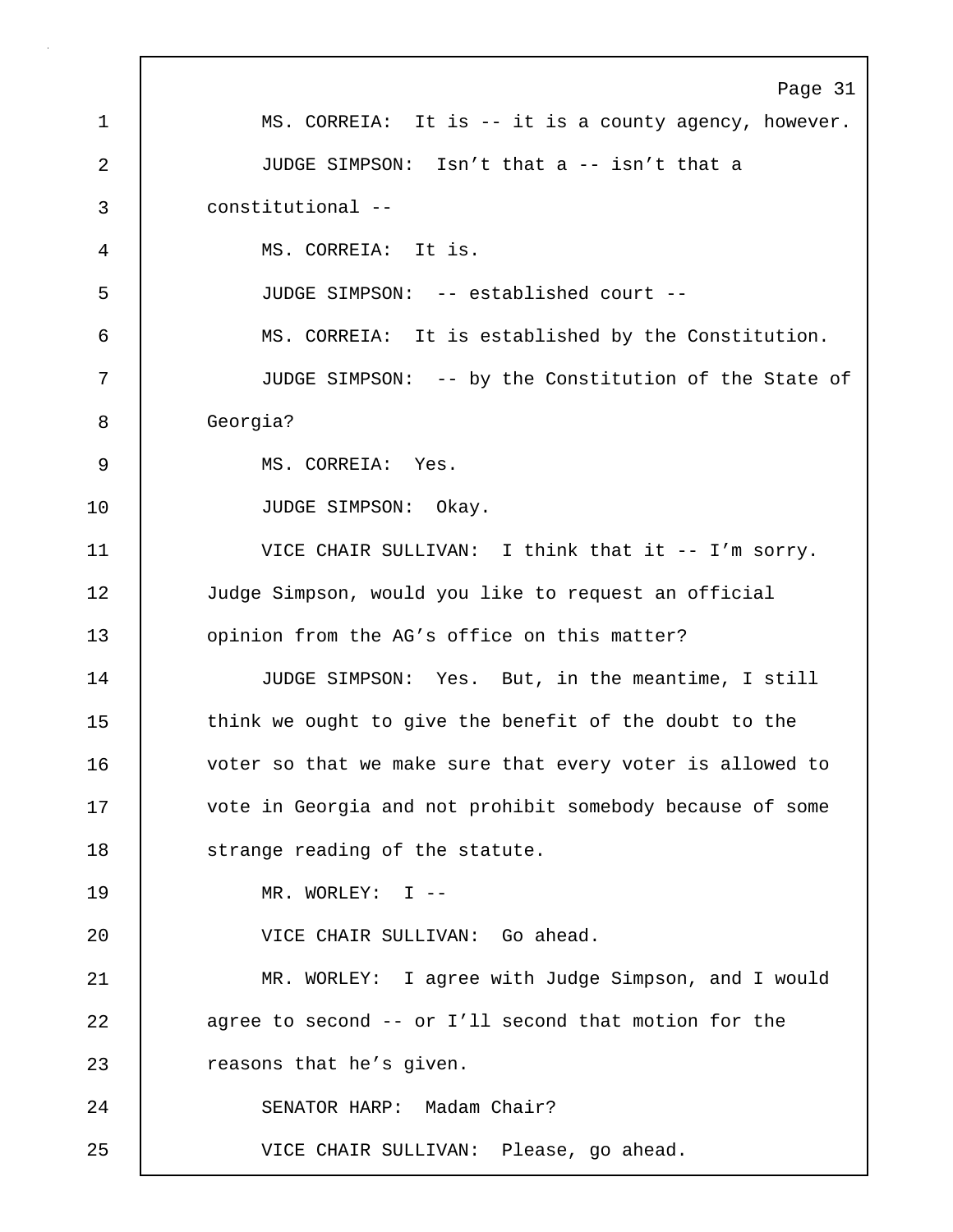Page 32 1 SENATOR HARP: There's a gentleman that's got his hand 2 up out there. I don't think it's in order, but I think we 3 **J** ought to recognize him. 4 VICE CHAIR SULLIVAN: Sure. Right now we have a 5 motion and a second. Clarify your motion again, Judge 6 Simpson. 7 JUDGE SIMPSON: I move to issue a letter of 8 instruction to the county election boards to allow that 9 identification unless -- until such time as the legislature 10 | prohibits it. 11 VICE CHAIR SULLIVAN: Okay. We have a motion and a 12 Second to issue a letter of instruction in this case. 13 Mr. Davis, would you like to speak to this? 14 MR. DAVIS: Please. I am the one person that has to 15 deal with this at every election we have. In a big 16 election, I'll have 200 issues involved with whether they 17 **have adequate ID or not.** I would suggest that you stick 18 with the law exactly as it is, because I have every 19 imaginable kind of things that you could think of. 20 I have people who come in with nothing but a passport 21 from another country who speak no English and they've only 22 been in the United States for a few hours and they want to 23 vote. I had some guy who voted in New York, jumped on a 24 **plane, flew to Atlanta, rented a car, drove out to my** 25 **precinct, came in there and wanted to vote again.**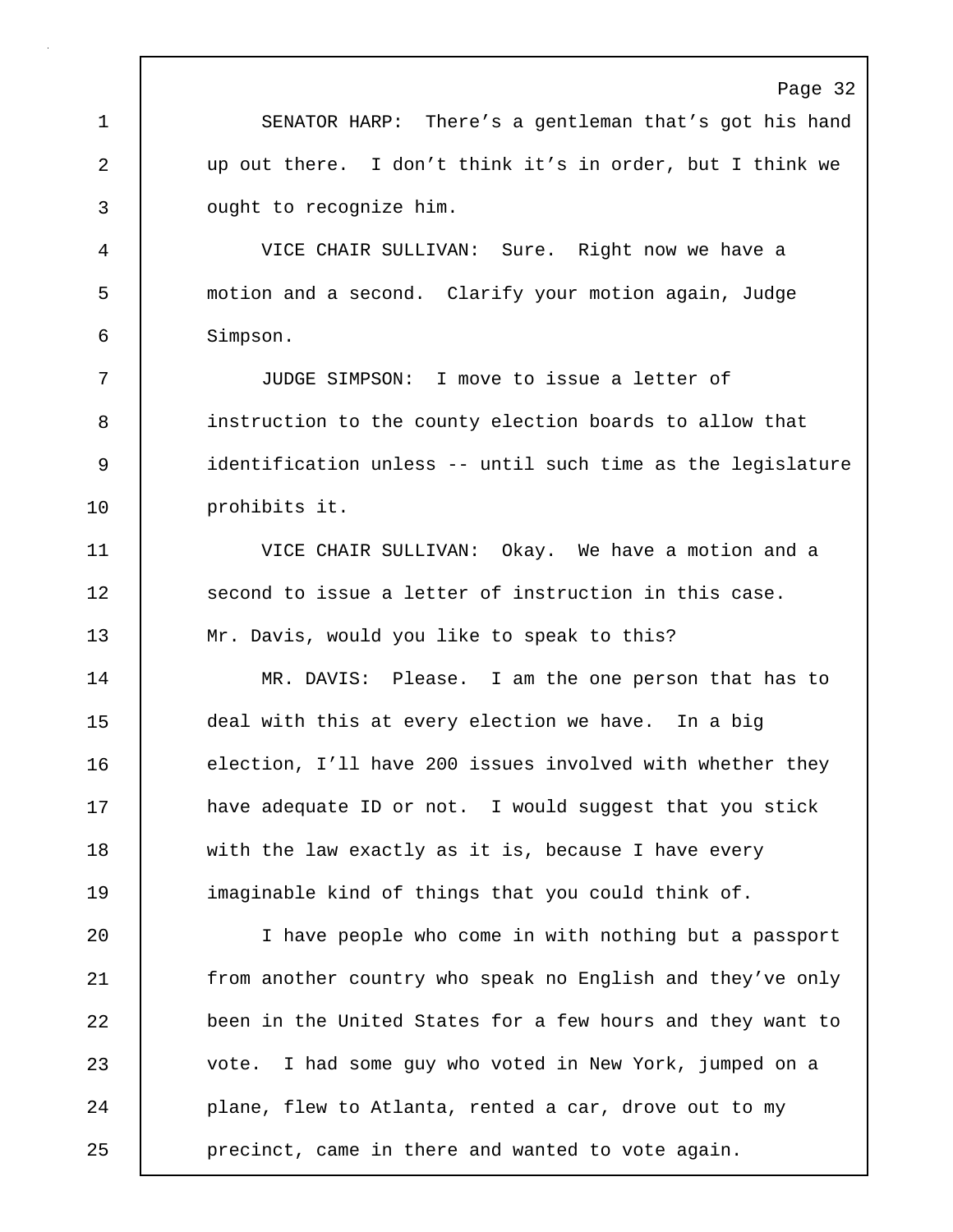Page 33 1 I deal with this problem in vast numbers and, if you 2 want to change it, have the General Assembly change it 3 because, if you don't, it'll be a slippery slope and it'll 4 drive all of us on the front line crazy. 5 JUDGE SIMPSON: Well, it would appear to me if 6 somebody showed up with a foreign passport, that would 7 | indicate they weren't a citizen of the United States and 8 they wouldn't be entitled to vote, so I don't think that's 9 a comparable --10 MR. DAVIS: Well -- 11 | JUDGE SIMPSON: -- situation at all. 12 MR. DAVIS: -- that's just one of hundreds of 13 different ones that I have had. 14 JUDGE SIMPSON: Well, the object is to allow people to 15 vote so we can have a fair and honest election -- 16 MR. DAVIS: That's true, but if they don't have -- 17 JUDGE SIMPSON: -- and, if they can be identified, 18 | they ought to be able to vote. 19 MR. DAVIS: -- adequate ID -- 20 JUDGE SIMPSON: And if it's a state agency that issues 21 | the identification, that's all you have to -- that's the 22 end of the discussion, that's the end of the inquiry and 23 then you ought to let them vote. That's what we're there 24 for. That's why we're -- 25 MR. DAVIS: Then why don't we --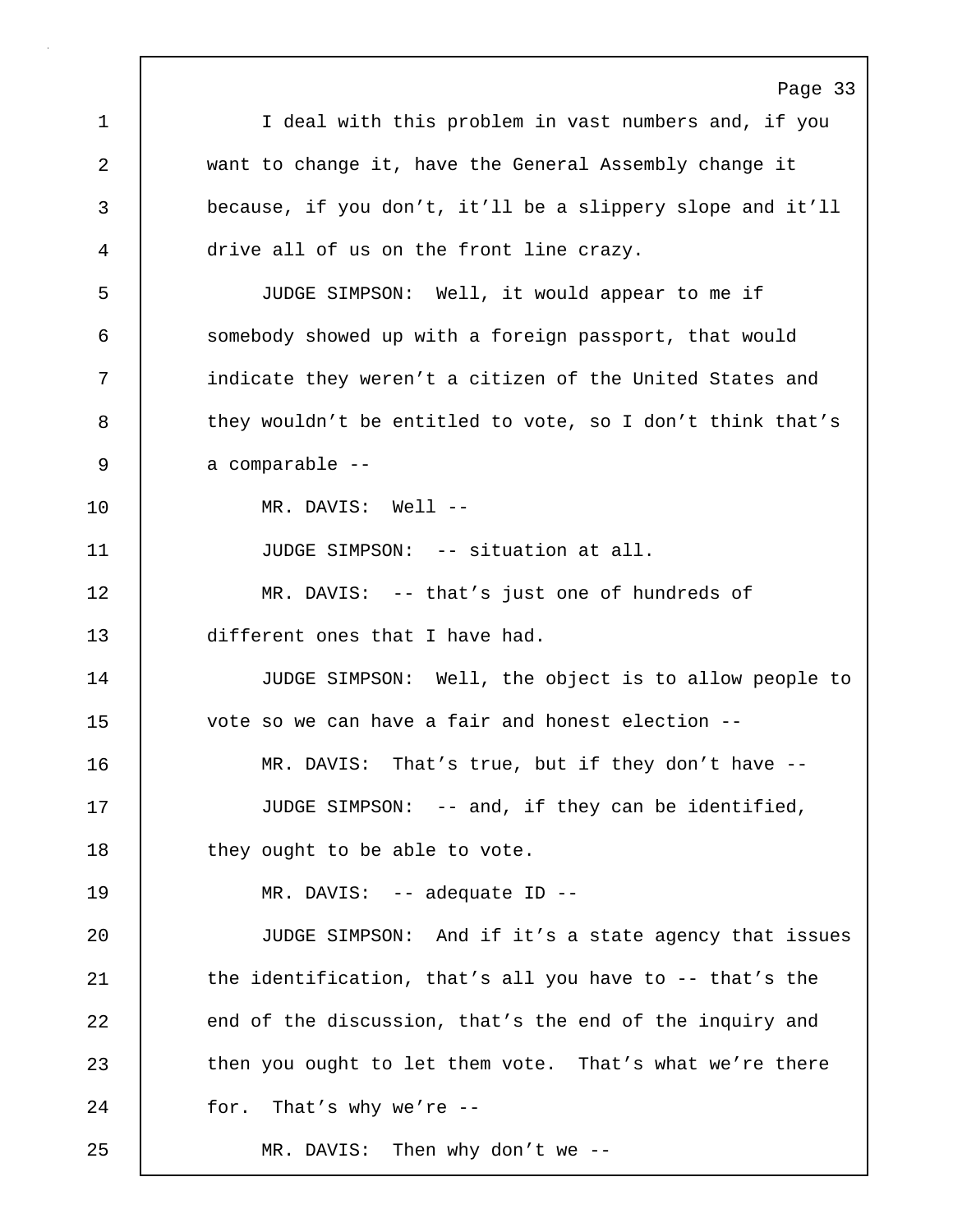1 (Crosstalk.)

2 VICE CHAIR SULLIVAN: Excuse me. Thank you. Thank 3 you, Mr. Davis, for your comments and your practical 4 experience. I think that this exchange may be getting a 5 little out of control, but we do appreciate your comments. 6 Is there anyone else who would like to speak to this 7 case that's in the audience? Okay. We have a motion to 8 issue a letter of instruction in this case and a second. 9 Is there any further discussion by the board members? All 10 in favor of the motion, please vote by saying aye. 11 | MR. WORLEY: Aye. 12 | JUDGE SIMPSON: Aye. 13 SENATOR SHARP: Aye. 14 VICE CHAIR SULLIVAN: Any opposed? And that motion 15 carries. The next case we have people here to speak to 16 would be SEB Case Number 2017-79, City of Atlanta. That's 17 Tab Number 13 in your binder. Mr. Lewis, if you would --18 **decive** oh, please go ahead. You're not Mr. Lewis. 19 FRANCES WATSON: Case 2017-79: In November of 2017, 20 Mr. Karl Gray advised that the poll manager and workers had 21 | refused to accept his government-issued photo -- picture 22 **i**dentification when he went to vote in the November 2017 23 election in the City of Atlanta, Fulton County. 24 | Mr. Gray presented a government ID with no address 25 listed on the ID. When presented to vote, the poll worker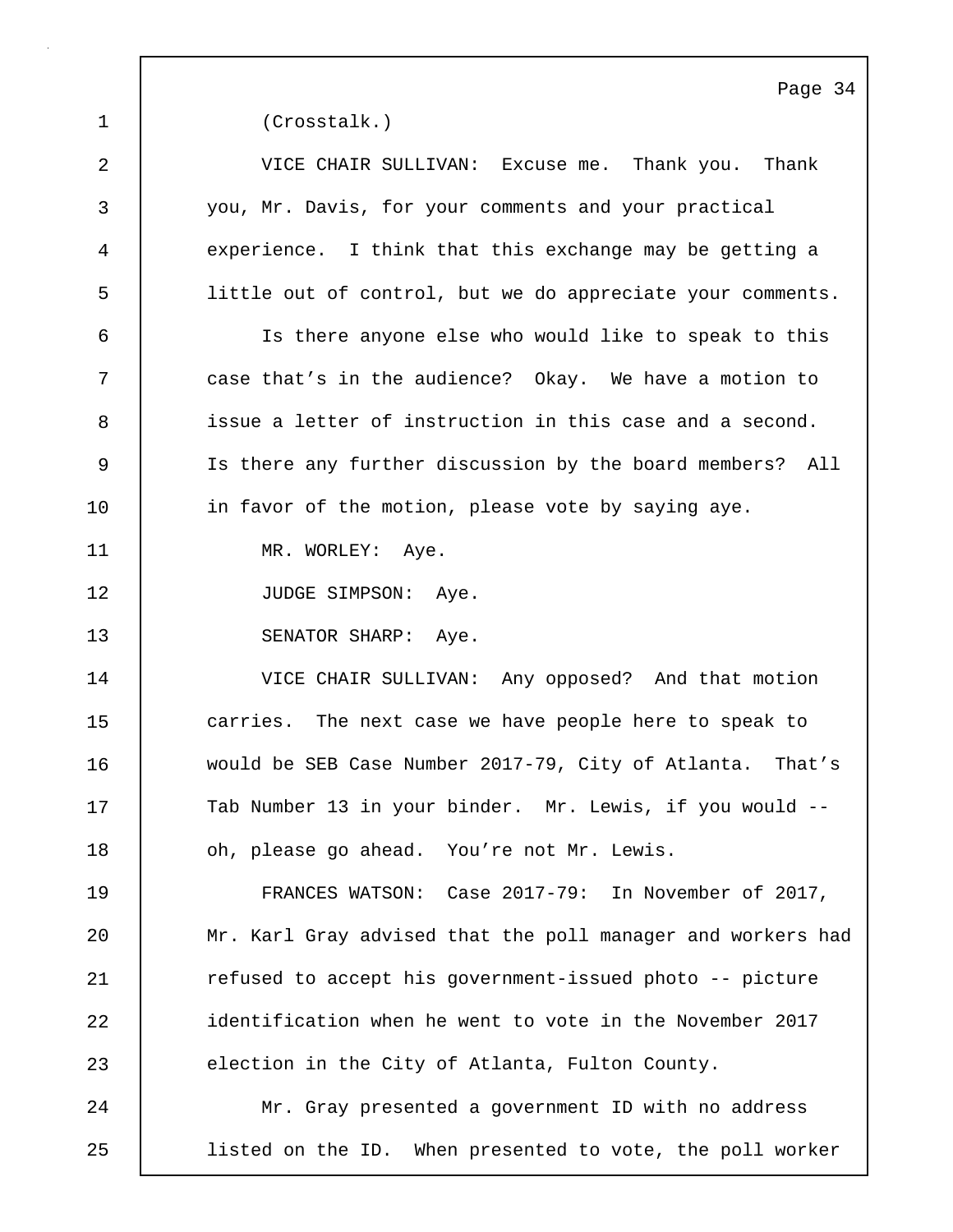1 **c**requested another form of ID with an address and Mr. Gray 2 **c** refused. Mr. Gray was referred to the poll manager that 3 appropriately asked to confirm Mr. Gray's address and he 4 proceeded to vote.

5 The investigator discovered that Fulton County did not 6 give credit to Mr. Gray who voted in the state system 7 within 60 days of the election. We're recommending the 8 Fulton County Board of Elections and Richard Barron, 9 Fulton County election supervisor, be issued letters of 10 instruction for the listed violation, 21-2-215(i), and the 11 Fulton County Board of Elections and Registration and 12 Supervisor Barron failed to give Mr. Karl Gray credit for 13 voting in the state system within 60 days of the November 14 7, 2017, general election.

15 VICE CHAIR SULLIVAN: Thank you. I believe that 16 | Mr. Gray would like to speak to this. If you would, please 17 come down to the front.

18 | MR. GRAY: (Complies with request.)

19 VICE CHAIR SULLIVAN: This microphone right here is 20 on. Please state your name and address for the record. 21 | MR. GRAY: Okay. It's Karl Gray, and my address is 22 1656 Harbin Road, Atlanta, 30311. And what I would like to 23 speak to is the poll workers had made a decision that they 24 want a driver's license, although that is not the only form 25 **o**f identification that you can use.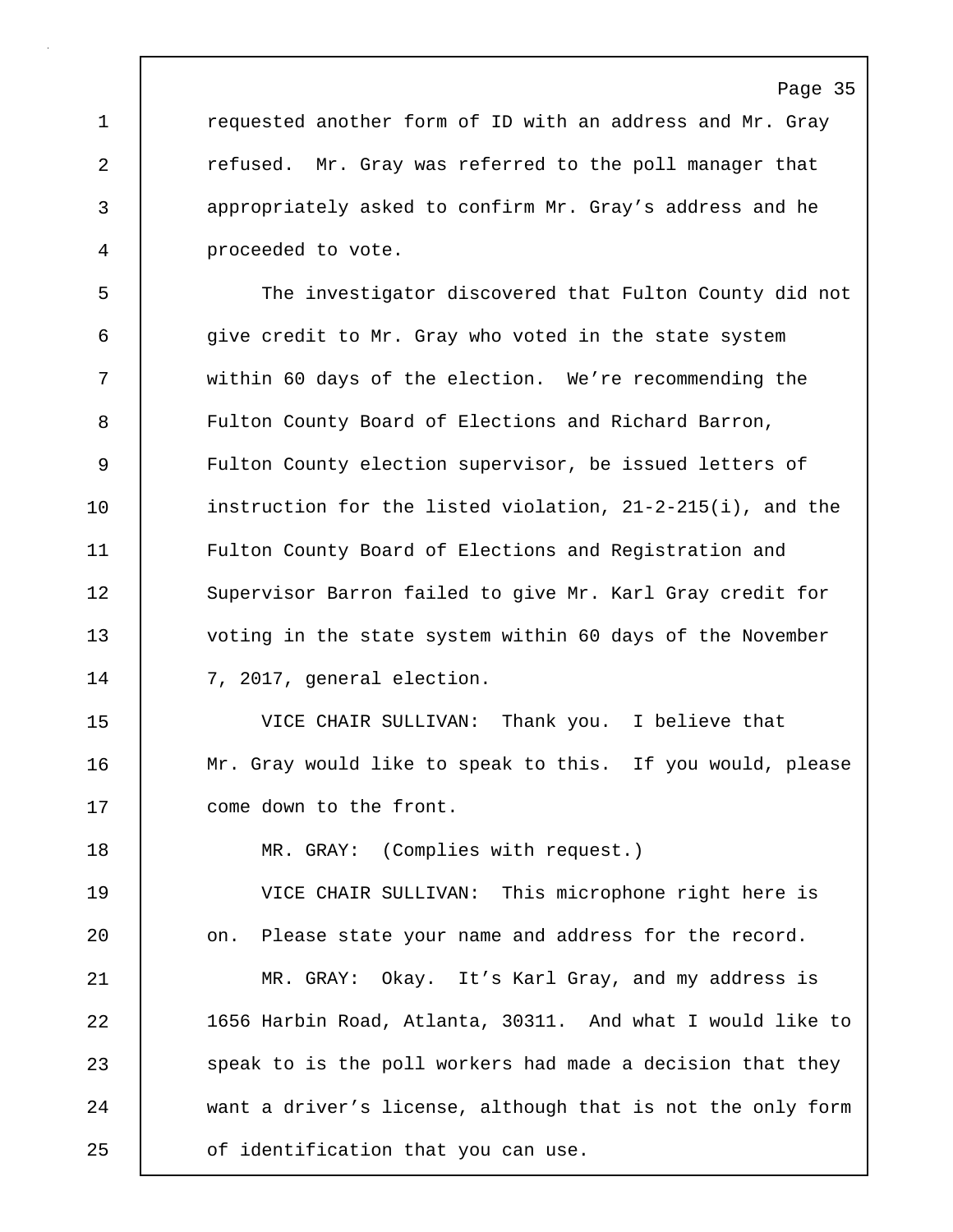1 You can use a passport; you can use a government ID. 2 I've been working for the government for 33 years and I 3 presented that government ID in numerous places. I took a 4 trip to Paris, France; I did some money exchanges. Over a 5 certain amount, they require photo IDs and they even said 6 that my government ID is one of the forms of 7 identification.

8 These poll workers, if you don't present a driver's 9 license, they will actually mark an X on this form and say, 10 Well, because you're not giving us a driver's license that 11 has your address on there, we want you to initial here. On 12 | the form, it already states that -- under perjury that you 13 are saying that everything is correct and you do actually 14 | live at that address.

15 | So doing extra marks, they want to bully you because 16 if you don't want to present a driver's license -- and I -- 17 | I would love to have all of those poll workers line up in 18 here, one by one, and make them aware that the driver's 19 license is not the only acceptable form for identification.

20 | And I presented one -- in fact, the government ID is 21 | actually on the acceptable form prior to the state-issued 22 driver's license, but they only want the driver's license 23 and, if you don't want to present that, they want to bully 24 you.

25 | And other people have been in there; I've seen them go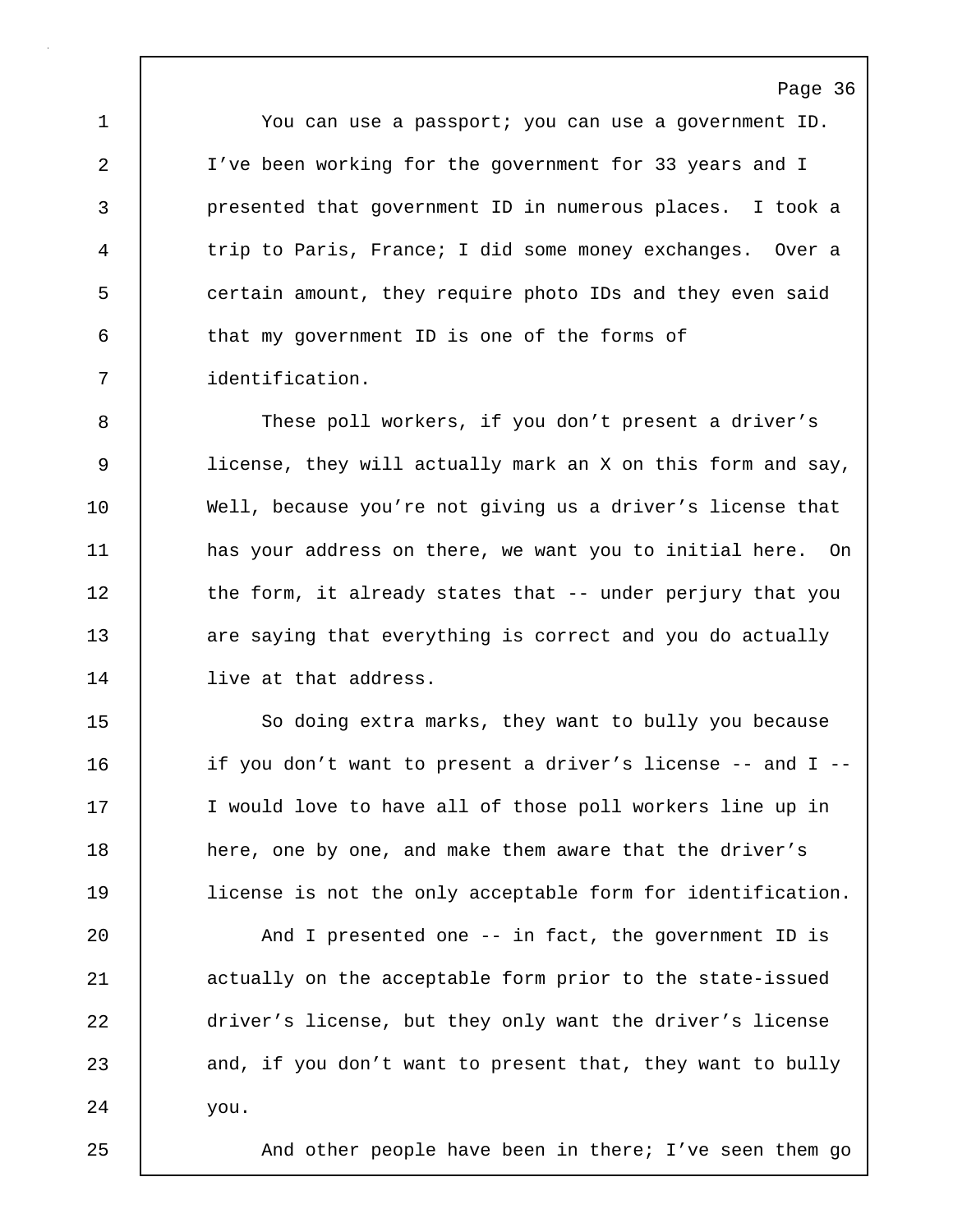1 through it and they'll give them -- they'll say, Okay. 2 Well, here's -- here's the driver's license if that's what 3 you want. But in my case -- I can speak directly to my 4 case -- until I went to that poll manager and looked her in 5 the eye and I said, Are you telling me that you're not 6 going to allow me to vote? And now I found out today that 7 my vote didn't count even though I presented an acceptable 8 form of identification -- and I'd like to have a copy of 9 | that letter so I can take that with me every time I vote as 10 well. I'd like to have a copy of that.

Page 37

11 VICE CHAIR SULLIVAN: Thank you, Mr. Gray. The 12 **The 12** recommendation in this case is to issue a letter of 13 **instruction to the Fulton County Board of Elections and** 14 Registration, and supervisor as well as the poll manager 15 and poll clerks involved in that case. Thank you for being 16 here.

17 Is there anyone else in the audience who would like to 18 | speak to this case? Would any of the board members like to 19 discuss? Any questions? The motion -- the recommendation 20 **in this case is to issue a letter of instruction.** 

21 MR. WORLEY: I move that we issue a letter of 22 instruction to Fulton County in this matter.

23 | JUDGE SIMPSON: Second.

24 | VICE CHAIR SULLIVAN: A motion has been made and a 25 | second. Any further discussion? All in favor, please vote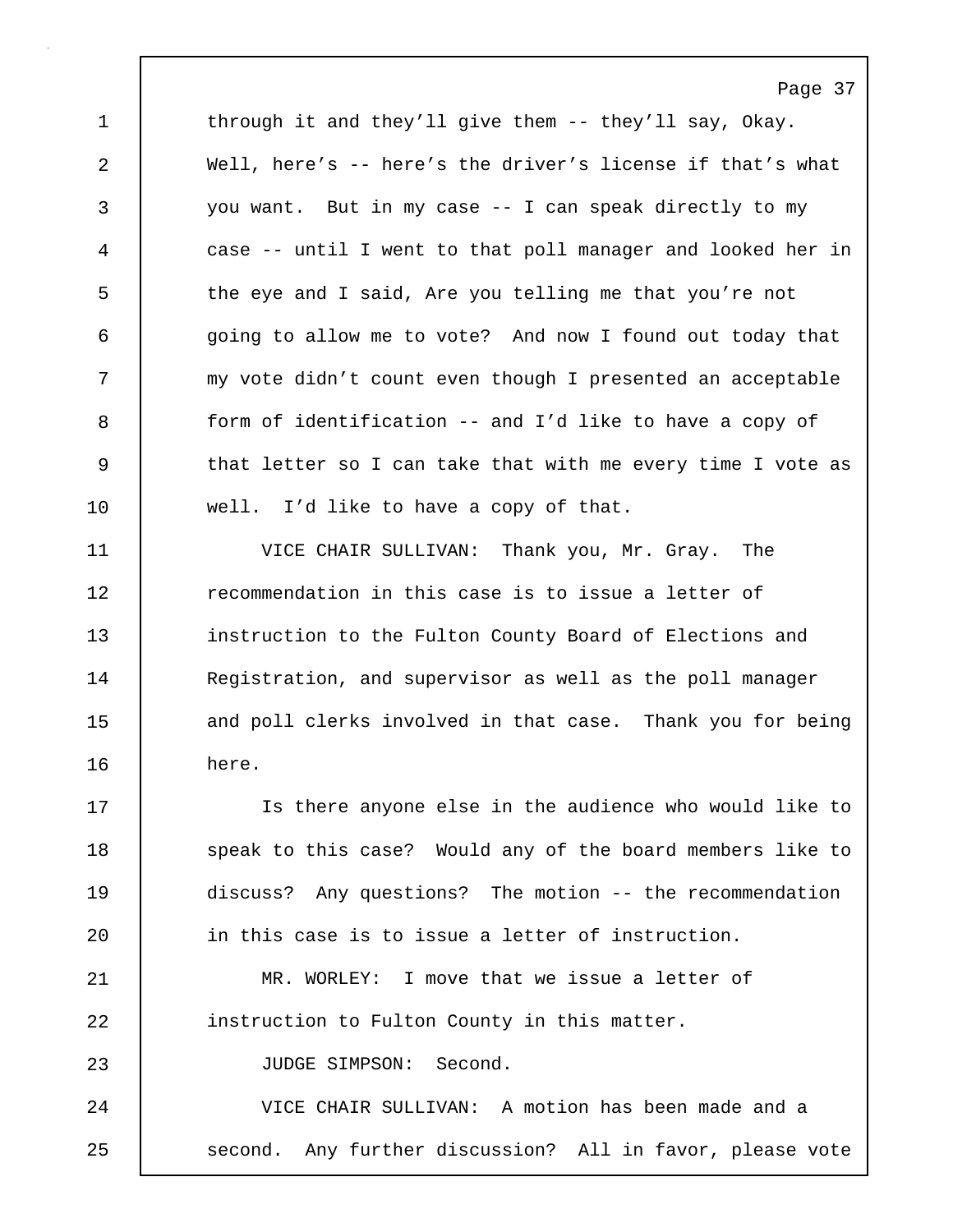Page 38 1 by saying aye. 2 JUDGE SIMPSON: Aye. 3 MR. WORLEY: Aye. 4 SENATOR HARP: Aye. 5 VICE CHAIR SULLIVAN: Aye. Any opposed? None, and 6 that motion carries. Are there any other member -- are 7 there any other letter cases that any of the members of the 8 Board would like to pull off for further discussion? 9 MR. WORLEY: Madam Chair, I would make a motion that 10 we -- that for all of the remaining letter cases on our 11 **agenda**, that we send a letter of instruction as recommended 12 by the investigators. 13 VICE CHAIR SULLIVAN: I'll second that motion and I'll 14 | go ahead and read those case numbers just for the record. 15 It's 2016-119, Jefferson County; 2017-3, Fulton County; 16 2017-37, Fulton County; 2017-66, Clayton County; 2017-71, 17 | City of Tucker; 2017-78, Fulton County, and 2017-80, City 18 of Atlanta. 19 This motion's been made and seconded to issue a 20 letter of instruction in those cases. Considering no 21 discussion -- 22 SENATOR HARP: Second. 23 VICE CHAIR SULLIVAN: Any further discussion? All in 24 **favor**, please vote by saying aye. 25 | MR. WORLEY: Aye.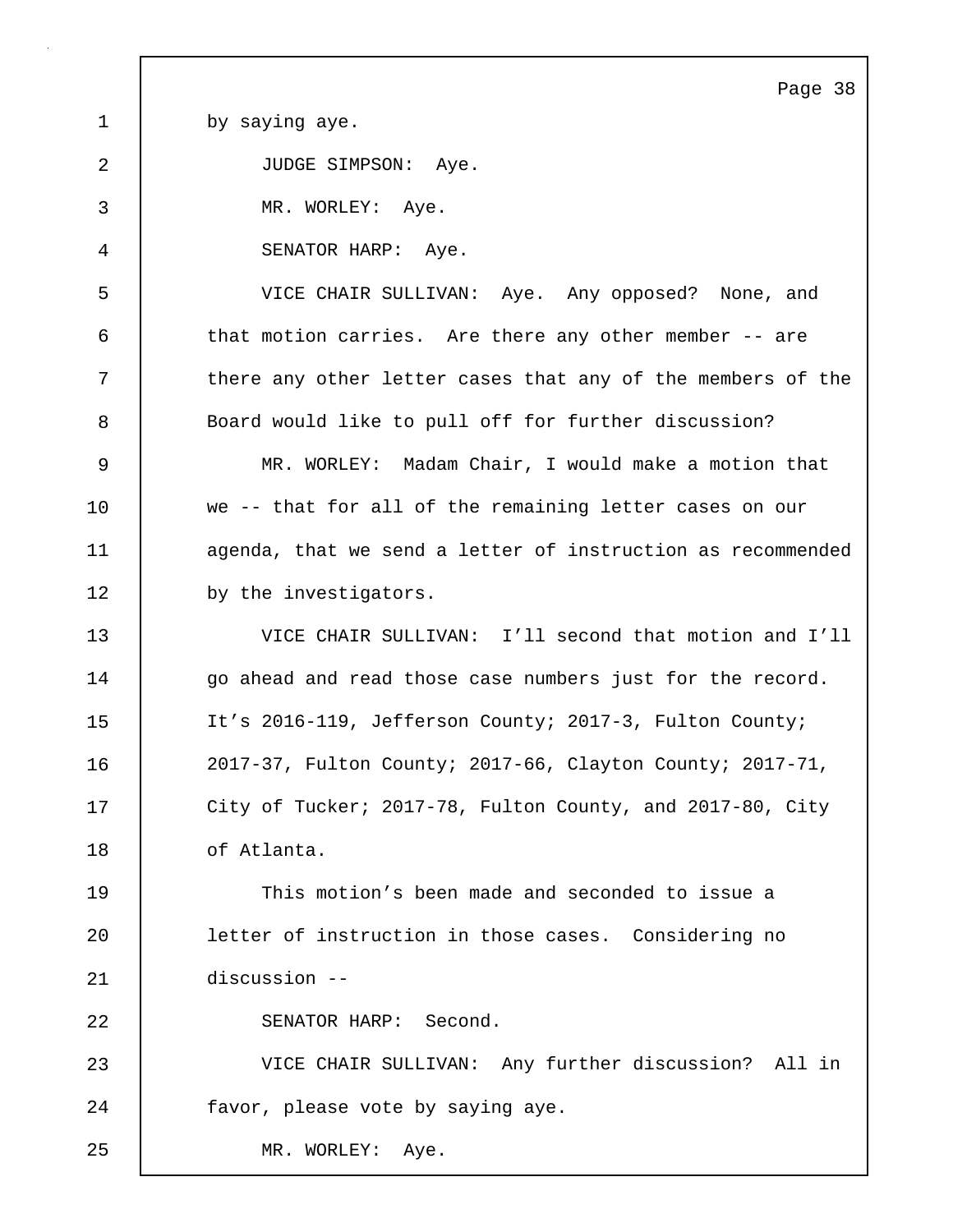1 SENATOR HARP: Aye. 2 VICE CHAIR SULLIVAN: Aye. Any opposed? No, and that 3 motion carries. And that moves us onto the investigations 4 report. I'd first like to go through these cases and see 5 if there's anyone in the audience who is here to speak to 6 any of these matters. 7 2013-38, City of Sparta. Is there anyone here who 8 would like to speak to that case? 2014-09, Hancock County? 9 No. 2015-8, City of De Soto? 10 | MR. WORLEY: Madam Chair, just for the record, I will 11 be recusing myself from the City of De Soto case. 12 VICE CHAIR SULLIVAN: It's noted for the record. 13 2015-20, Hancock County? 14 MS. STEPHENS : Madam Chair. 15 VICE CHAIR SULLIVAN: Yes. 16 MS. STEPHENS: I don't think you saw my hand on the 17 first one, 2013-038. 18 VICE CHAIR SULLIVAN: Right. I noted it. 19 MS. STEPHENS: Thank you. 20 VICE CHAIR SULLIVAN: 2015-46, City of Allenhurst? 21 2015-47, City of Damascus? 22 MR. COLEMAN: Madam Chair, I'm here on behalf of the 23 city. 24 VICE CHAIR SULLIVAN: Thank you. 2015-66, City of 25 Baconton?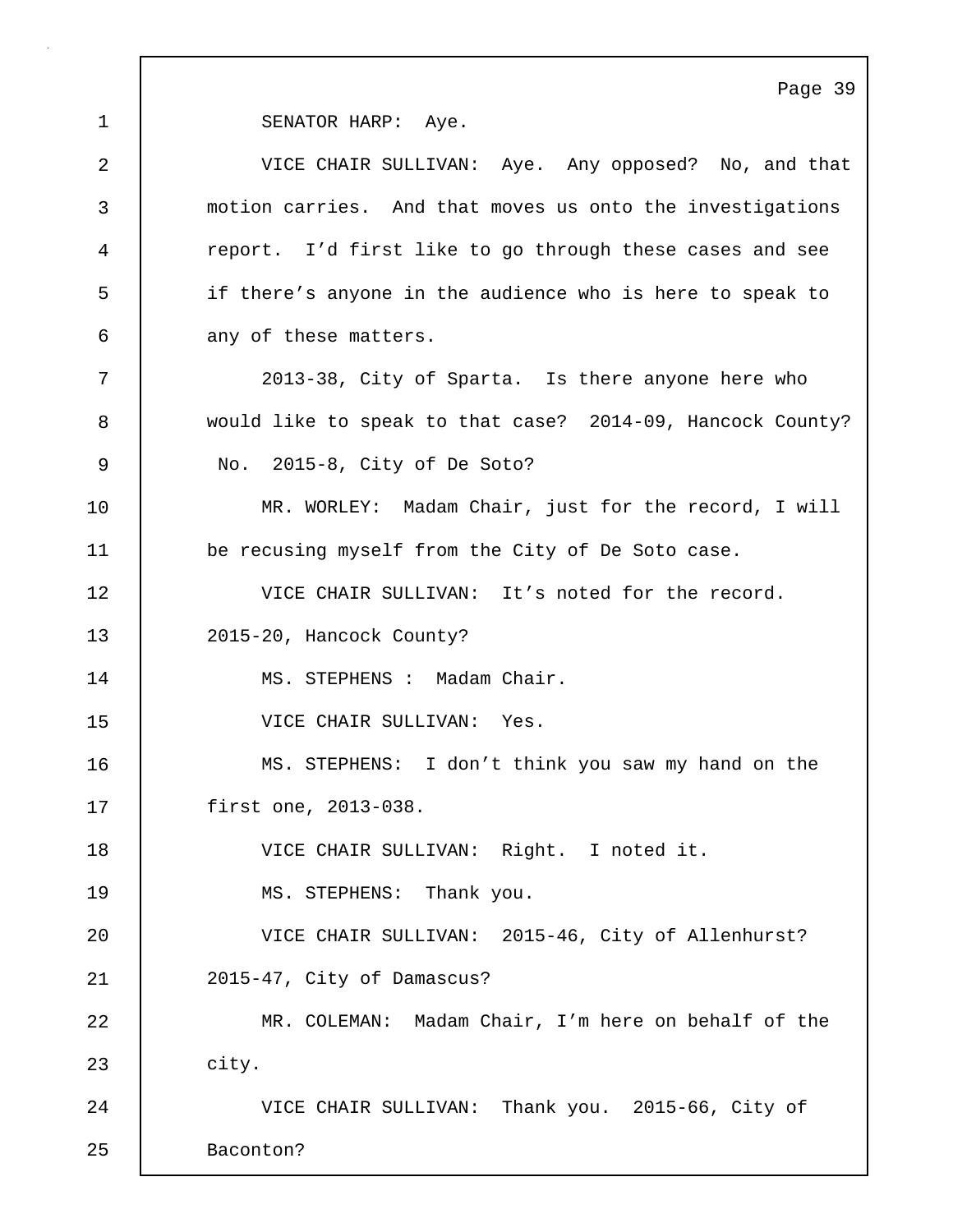Page 40 1 MR. COLEMAN: Also here for that one. 2 VICE CHAIR SULLIVAN: 2015-72, City of Ivey? No one 3 here for that case. 2015-73, City of Sparta? Noted. 4 2015-74, City of Cordele? Thank you. 2015-75, City of 5 Guyton? No one here for that case. 2015-76, City of 6 Commerce? I see you. Thank you. And 2017-86, DeKalb 7 County? Thank you. 8 | All right. The first investigation report case is 9 2013-38, City of Sparta. Mr. Lewis? 10 MR. LEWIS: Thank you, Madam Chair. The investigation 11 division in this case received nine complaints regarding 12 the November 5, 2013, municipal and special election held 13 **in the City of Sparta in Hancock County.** 14 The complaint alleged -- allegations include the issue 15 **o**f poll location set up, Saturday voting hours, machine 16 Storage -- voting-machine storage, not enough poll workers 17 **c** on site and local election board members taking photographs 18 | in voting areas. 19 All but one of the allegations in this case were 20 unsubstantiated. The remaining allegation was regarding 21 Some of the electors that reside on Glen Ford Road and 22 Central Avenue that were placed inside of the City of 23 Sparta on the voting list when they were actually residents 24 of the county proper.

25 It was determined, in our investigation, that there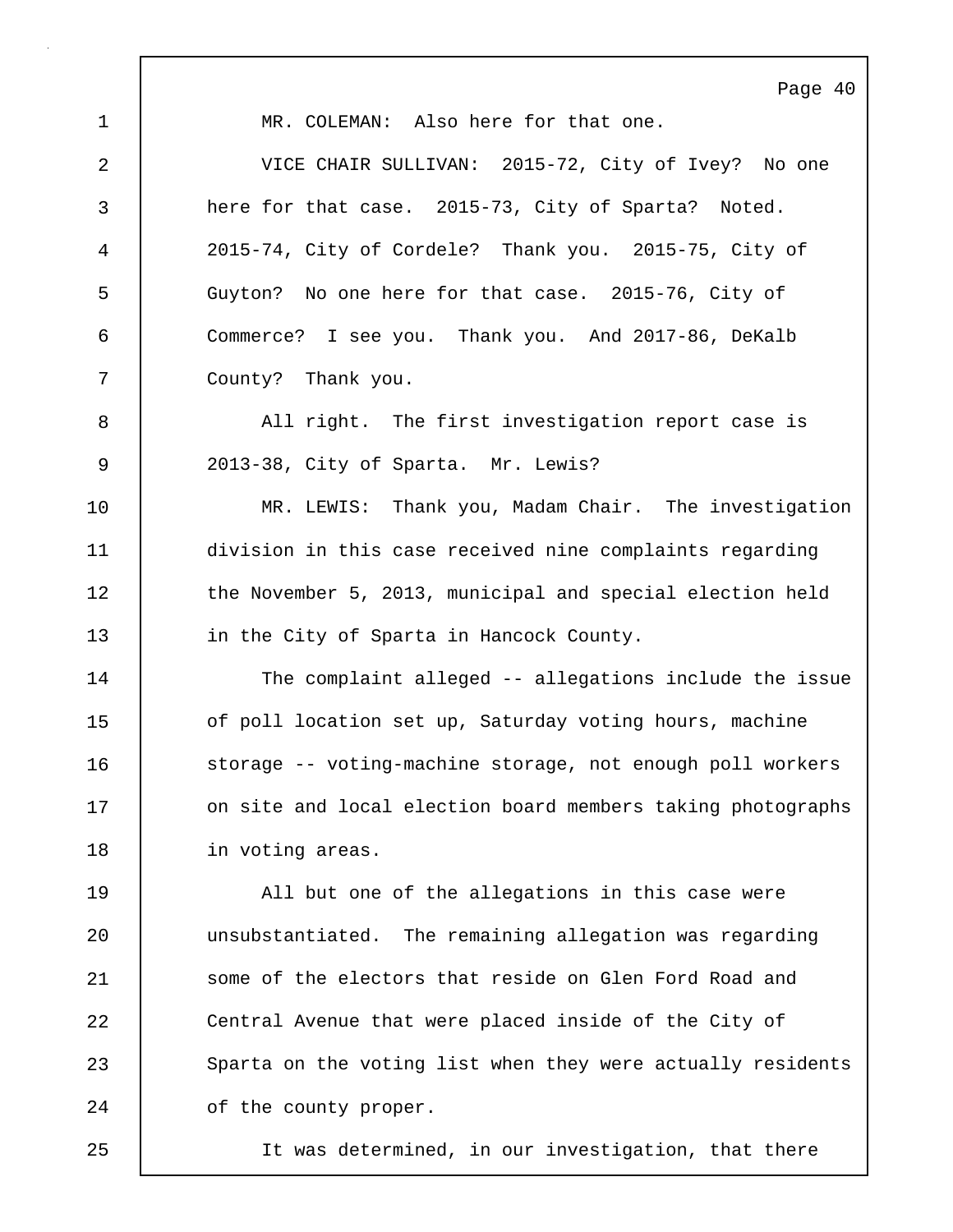Page 41 1 were 11 electors found to be listed on the municipal voting 2 list for the City of Sparta when they should have been 3 listed as Hancock County residents. 4 We would recommend that the Hancock County Board of 5 Elections and Registration be bound over for the listed 6 violation of 21-2-226(b), duties of the county board in 7 determining eligibility of voters. 8 Former elections supervisor, Aretha Hill, is also 9 listed as a respondent in this violation. We would 10 Tecommend dismissing the citation against Ms. Hill because 11 the violations are directed at Board responsibilities. 12 VICE CHAIR SULLIVAN: Thank you. I believe we have 13 Some members of the public who would like to speak to this 14 case. 15 MS. GRANT: Good morning. My name is -- 16 VICE CHAIR SULLIVAN: If you'll pick up the 17 | microphone, please. 18 | MS. GRANT: My name is Andrea Grant, address is 40 19 Jarrett Manor, Toccoa, Georgia. I'm the attorney for the 20 Hancock County Board of Elections and Registrations. 21 | And the -- the request that I have for you-all today 22 -- and I apologize that I didn't get with the investigators 23 prior to this -- is, on this particular case where they 24 state that that they feel that 11 people were not supposed 25 | to vote in the municipal elections, if -- if I can refer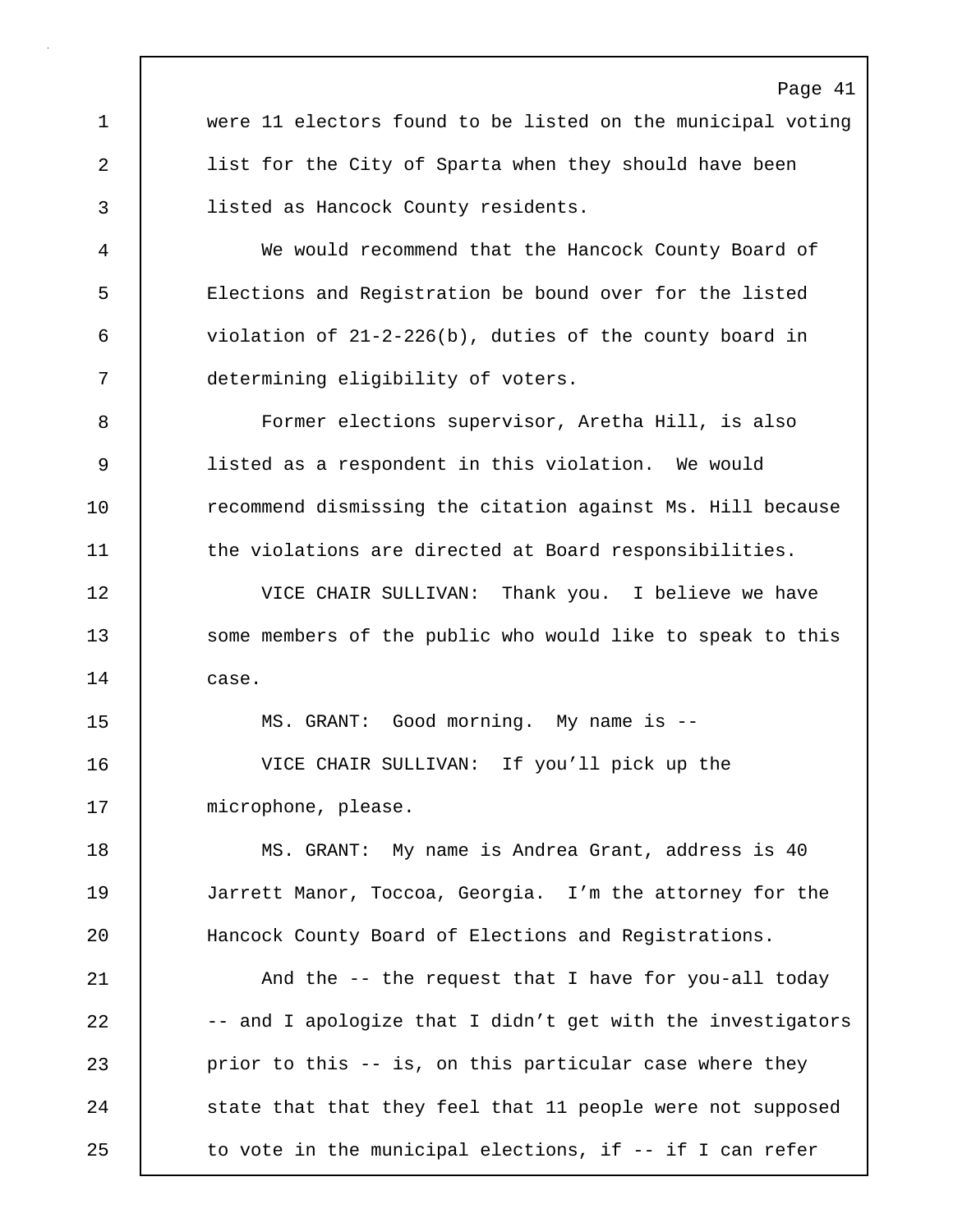1 vou to 21-2-217, Subsection B.

2 It's -- the decisions of the registrar to whom such 3 application is made shall be presumptive evidence of the 4 person's residence for voting purposes. And so, at this 5 juncture, I can't see how the county would be -- it would 6 just be deemed that they are not residents without going 7 T through the proper procedures under the statutes.

8 There are numerous -- and we've -- Hancock County's 9 **Part I** recently been involved in a federal lawsuit for removing 10 electors' names from the list and there's a whole procedure 11  $\vert$  in order to do that under 2-2-228, 2-2-229 and -- I mean --12 and 2-2-230. I may have got those semblance of numbers --13 I think they're all 21.

14 | But the bottom line is you have to give each person 15 15 notice if they are -- if you -- somebody challenges where 16 they live, then you have to give them certain hearings and 17 a whole sundry of other things.

18 | So I would ask one of two things: Of course, 19 **buding 19** obviously, we would want to have this dismissed but, 20 Secondly, I would ask for an opportunity to get with the 21 investigators and go over how they determined that these 22 were ineligible based on the statutes that the Board has to 23 go through to remove someone from the rolls.

24 | VICE CHAIR SULLIVAN: Mr. Lewis, are these arguments 25 | that you were presented with prior to this hearing?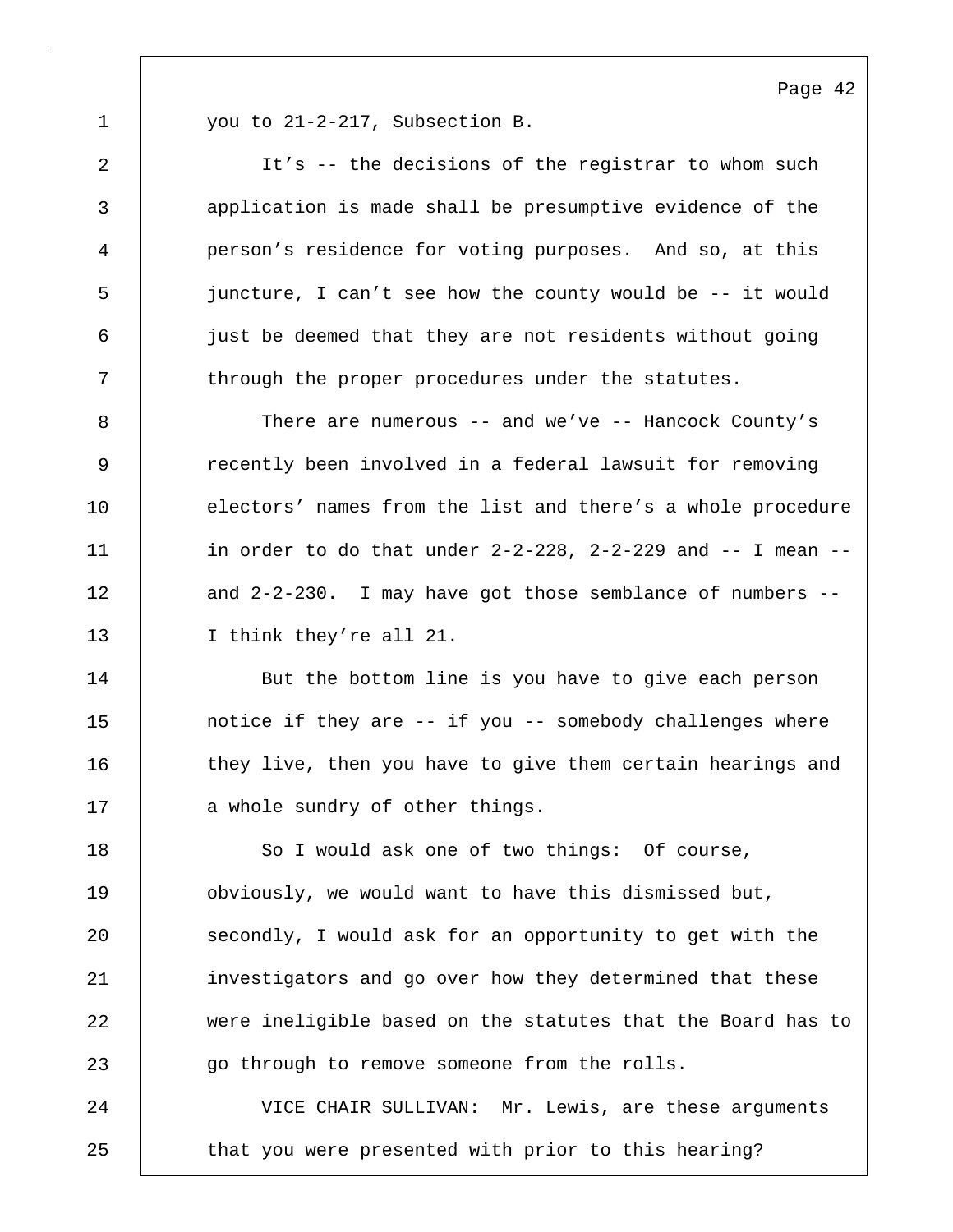|             | Page 43                                                    |
|-------------|------------------------------------------------------------|
| $\mathbf 1$ | MR. LEWIS: Well, the information we received was           |
| 2           | these 11 electors were actually placed inside of the city  |
| 3           | and voted in the city election or county elections were    |
| 4           | ineligible to vote inside of the city. So there was a mix  |
| 5           | up of the street.                                          |
| 6           | And, in our report, Ms. Hill was asked about it by the     |
| 7           | investigator, who conducted the election. After asking if  |
| 8           | it was brought to her attention, she stated that she did   |
| 9           | not know what happened. It wasn't brought to her attention |
| 10          | by the board members. There was some change that occurred  |
| 11          | in the street file and she said, yes, that it was an       |
| 12          | oversight on their part and the only streets that were     |
| 13          | involved were the two streets that I mentioned.            |
| 14          | VICE CHAIR SULLIVAN: Thank you. Ms. Grant's comments       |
| 15          | do not change your recommendation in this case?            |
| 16          | MR. LEWIS: (No response.)                                  |
| 17          | VICE CHAIR SULLIVAN: Mr. Lewis, the -- Ms. Grant's         |
| 18          | comments do not change your recommendation in this case?   |
| 19          | MR. LEWIS: No.                                             |
| 20          | VICE CHAIR SULLIVAN: Do any of the board members have      |
| 21          | any questions for Ms. Grant?                               |
| 22          | JUDGE SIMPSON: What is the recommendation?                 |
| 23          | VICE CHAIR SULLIVAN: The recommendation is to forward      |
| 24          | to the Attorney General's office.                          |
| 25          | JUDGE SIMPSON: So move.                                    |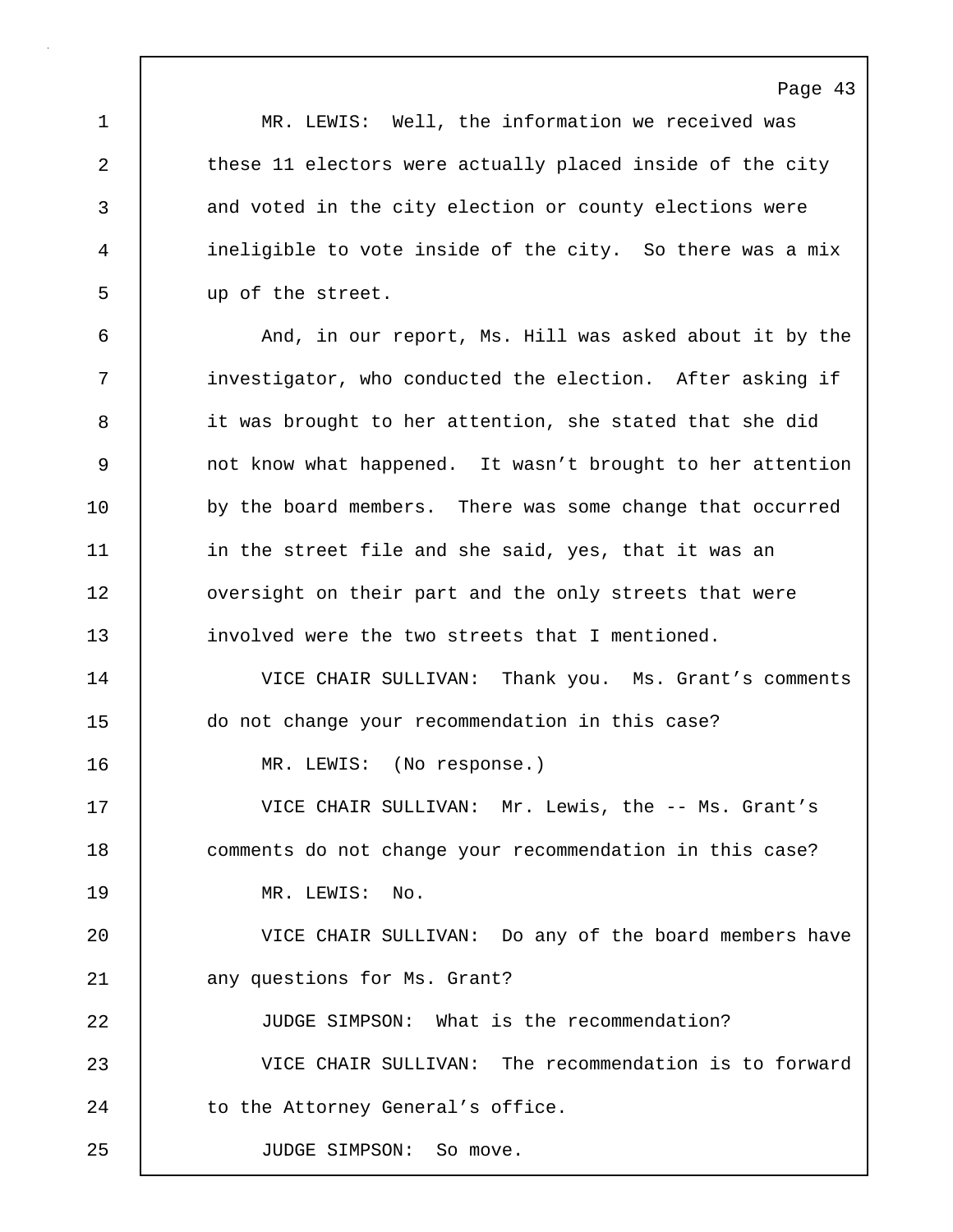1 VICE CHAIR SULLIVAN: Okay. We have a motion to refer 2 to the Attorney General's office, but we have several more 3 people who would like to speak regarding this case, so 4 we'll hold that motion. And the next person who would like 5 to speak -- nice to see you again. If you would, state 6 your name and address for the record.

7 MS. STEPHENS: I'm Nancy Stephens, 389 Roy Smith Road 8 in Sparta, Georgia. I'm on the board of elections and 9 The registration and have been since it started in 2011. I 10 | pointed out numerous times to Ms. Hill that these electors 11 were outside of the county and they were on the city 12 electors' list and she refused to take any action to remove 13 them or take any action to have meetings with them or 14 anything. She just left them alone. So she was aware and 15 | had been for quite some time.

16 MR. LEWIS: Madam Chair, I will make one correction. 17 When I said -- I believe I indicated to the Board that the 18 | voters did vote in the election. That is incorrect. They 19 did not.

20 VICE CHAIR SULLIVAN: Thank you. Ms. Hill, would you 21 | like to speak to this? You're not required to. If you 22 would, please state your name and address for the record.

23 MS. HILL: My name is Aretha Hill, and former election 24 Supervisor for Hancock County, and also election supervisor 25 **for the City of Sparta in 2013 and 2015.**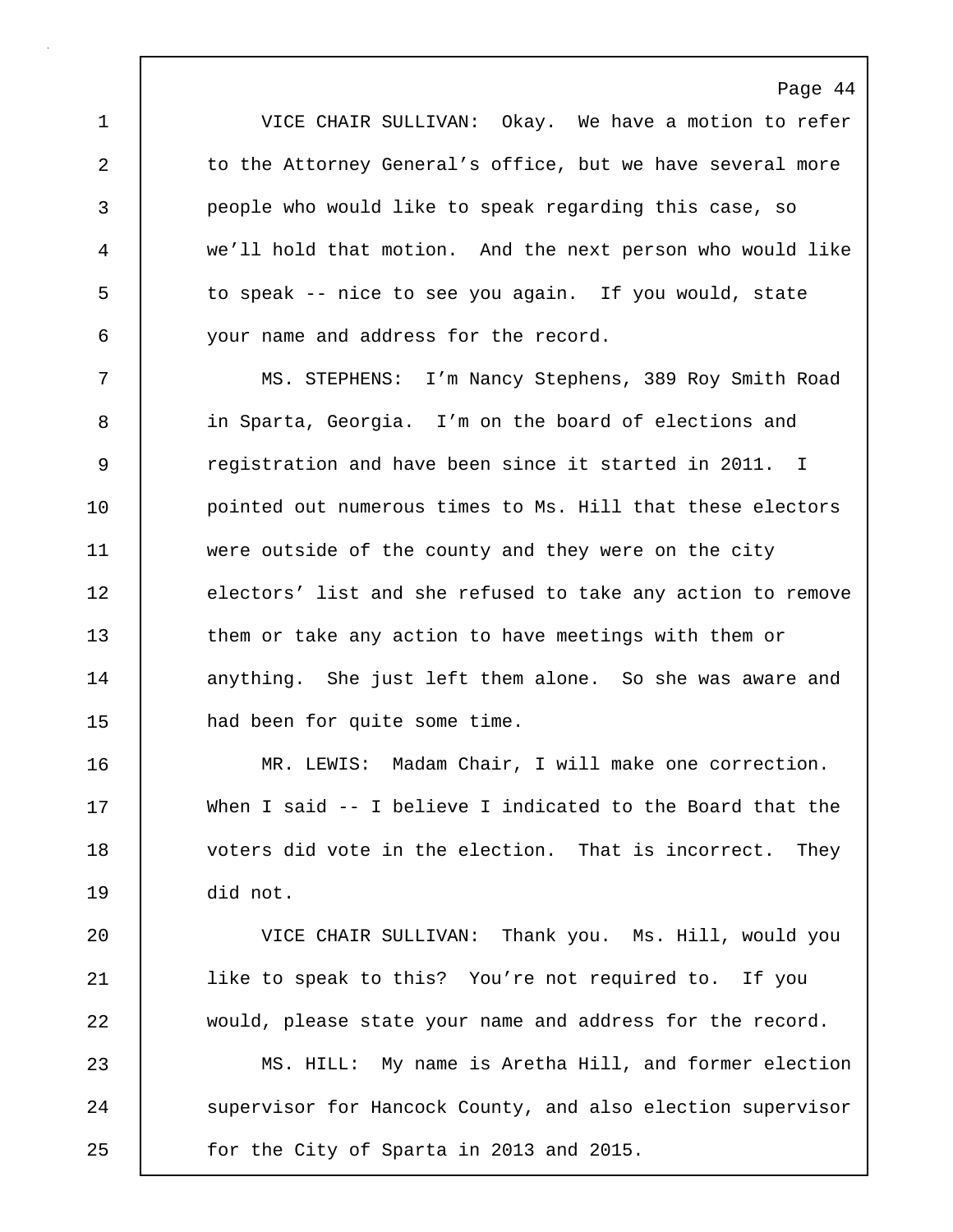Page 45 1 | And I would like to say the cause of that -- I'm a 2 former supervisor -- I haven't had time to go in and access 3 the records in the file to clarify the findings right here. 4 And so, I'm going to have to ask the county to grant me a 5 continuance, that I may, you know, get legal counsel for  $6$  this -- these cases. 7 VICE CHAIR SULLIVAN: I understand. I believe the 8 recommendation is to dismiss the allegations that were made 9 | toward you specifically and to refer the Hancock County 10 | Board of Elections to the Attorney General's office; is 11 that correct? 12 | MR. LEWIS: That is correct. 13 VICE CHAIR SULLIVAN: So that may change your -- 14 | MS. HILL: Okay. 15 VICE CHAIR SULLIVAN: -- decision. 16 MS. HILL: I had other cases on here, too. 17 VICE CHAIR SULLIVAN: Okay. We'll discuss those when 18 we get to those cases. Thank you. 19 | MS. HILL: All right. Thank you. 20 VICE CHAIR SULLIVAN: So we have a -- 21 MR. WORLEY: (Indicating.) 22 VICE CHAIR SULLIVAN: Go ahead, Mr. Worley 23 MR. WORLEY: Madam Chair, I have a question. This 24 | indicates that the date of the report is November of 2014. 25 MR. LEWIS: Yes, sir.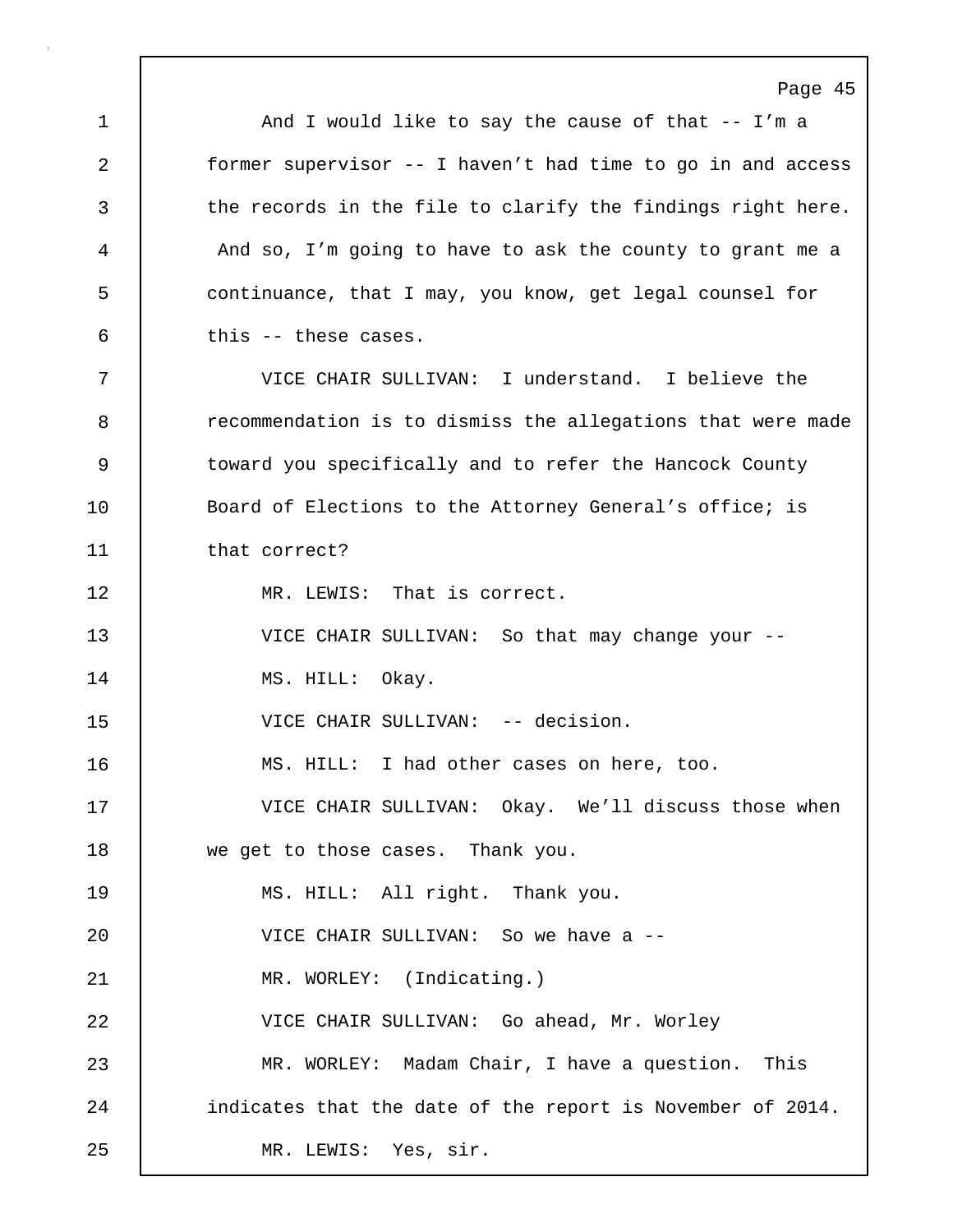Page 46 1 | MR. WORLEY: Has this been before the Board before? 2 | MR. LEWIS: No, sir. 3 MR. WORLEY: And why is a report that was made in 4 November of 2014 just now getting to the Board? 5 MR. LEWIS: It's just in the cycle. We have a couple 6 of 2013 cases on this agenda and we'll probably have a 7 | couple more. But those are the last remaining cases from 8 | that cycle. 9 MR. WORLEY: Okay. Thank you. 10 | MS. GRANT: May I make one other comment? 11 | VICE CHAIR SULLIVAN: Yes, Ms. Grant. 12 MS. GRANT: And you'll see me -- there's a couple of 13 | others cases also for Hancock County involving the same 14 employee that was terminated. Once the county found out of 15 the things that were happening, the employees were 16 terminated in April of 2015, so they took remedial action. 17 VICE CHAIR SULLIVAN: Thank you. Is there any other 18 questions by anyone on the Board? We have a motion -- and 19 | let me clarify. Judge Simpson, your motion would be to 20 **Fig.** refer the board of elections to the Attorney General's 21 | office and to dismiss the allegations against Ms. Hill? 22 JUDGE SIMPSON: That's correct. 23 VICE CHAIR SULLIVAN: There's been a motion. Do we 24 have a second? 25 MR. WORLEY: Second.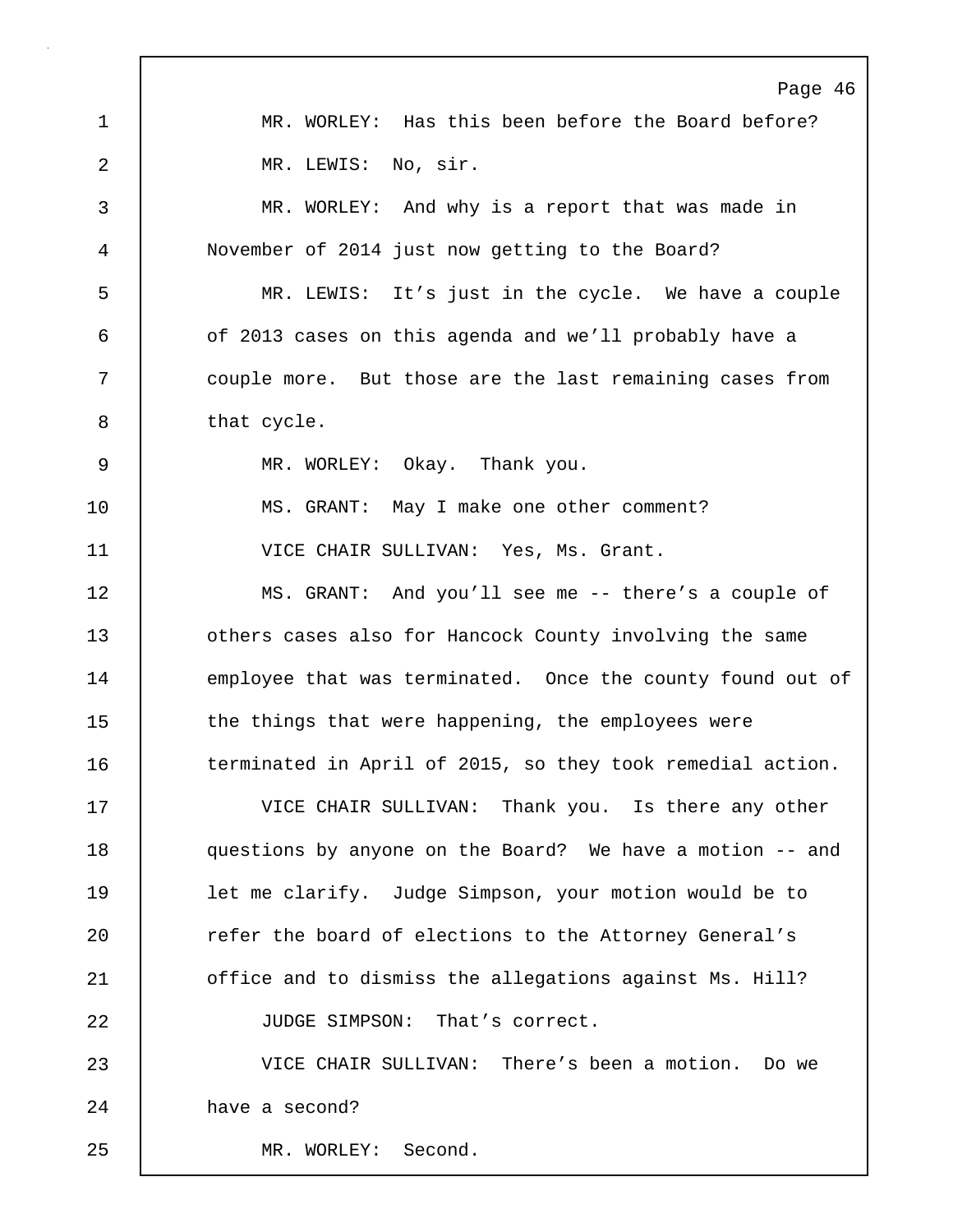Page 47 1 VICE CHAIR SULLIVAN: The motion's been made and 2 seconded. Any further discussion? All in favor, please 3 vote by saying aye. Aye. 4 SENATOR HARP: Aye. 5 MR. WORLEY: Aye. 6 VICE CHAIR SULLIVAN: Any opposed? None, and that 7 motion carries. Thank you. And the next case is SEB Case 8 Number 2014-009, Hancock County. Mr. Lewis? 9 MR. LEWIS: Thank you, Madam Chair. If you'll bear 10 with me. This is quite a lengthy case. Complainants 11 The reported irregularities by the elections officials for the 12 May 20, 2014, primary election and the July 22, 2014, 13 | primary in Hancock County. 14 There were a total of 23 reported allegations in this 15 case with nine of those being substantiated, and I'll 16 qo over those and the findings as follows: 17 Allegation 1 is that 16 nonpartisan candidates 18 qualified as democratic candidates for the May 20, 2014, 19 **primary election.** Our investigation verified that 16 20 **candidates seeking election in the nonpartisan election for** 21 | the local race filed their notice of candidacy and paid 22 their qualifying fees with the democratic party for the 23 | May 20th primary. 24 The election supervisor accepted the notice of 25 candidacy for the 16 nonpartisan candidates from the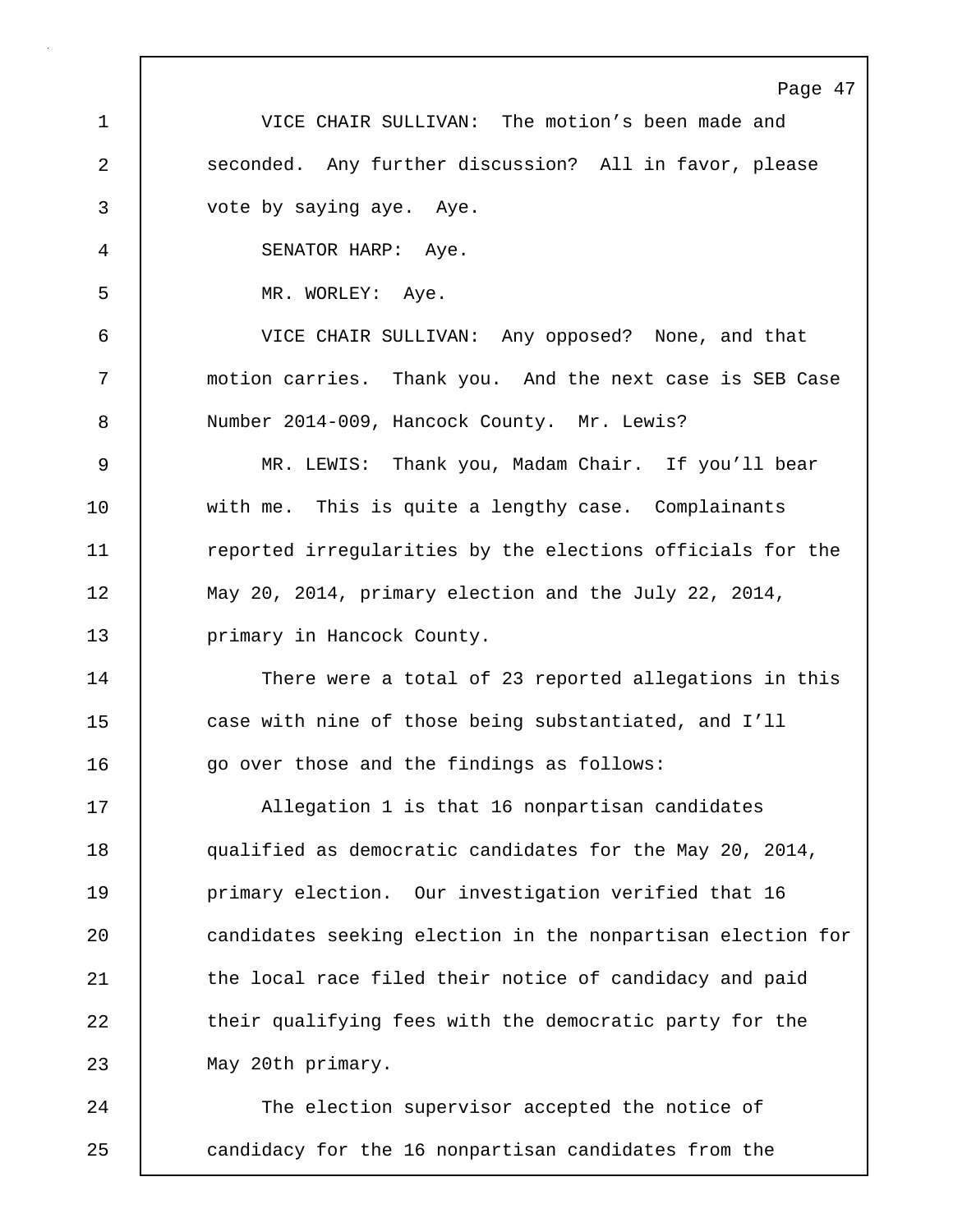1 democratic party when they should have qualified with the 2 elections superintendent.

3 Allegation Number 3, that the sample ballots that were 4 scripted by the elections office during the May 20, 2014, 5 primary election were the same size as an actual ballot -- 6 of an actual ballot printed on white paper. Our 7 | investigation revealed that the sample ballots that were 8 Scripted by the elections office during the May 20th 9 primary election were the same size as an actual ballot 10 **printed on white paper when it should've been of different** 11 | size and different color.

12 | Allegation Number 4, that some application for 13 | absentee ballots for the November -- excuse me -- May 20th 14 **primary election were not marked by the voter indicating** 15 which party ballot they were requesting and the elections 16 **deger** office failed to issue them a ballot.

17 The investigation revealed that 33 applications for 18 absentee ballots were not marked by the elector indicating 19 party. They were requested for the election. The 20 investigation also revealed that Deputy Registrar Rhodes 21 **processed the applications and sent absentee ballots to** 22 the voters.

23 Ms. Rhodes stated that she knew some -- some of the 24 electors and she knew which party they were requesting. 25 She stated the other electors, she would check their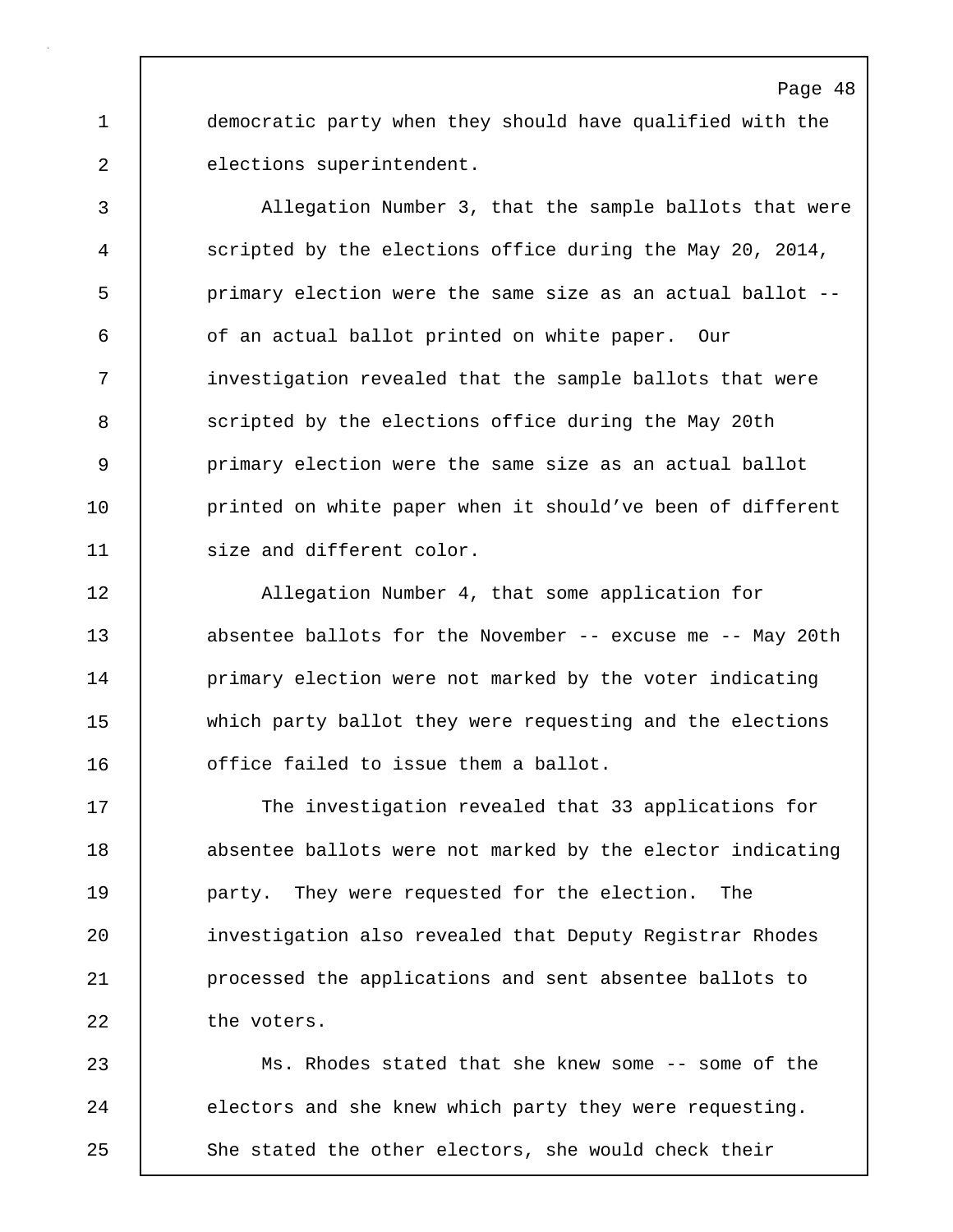1 history and determine which party ballot to send them.

2 Allegation Number 8, that the election supervisor did 3 not request the printing of precinct cards until April 25th 4 of 2014. In light of this, the electors in Hancock County 5 that had been moved because of the redistricting issue did 6 not receive notification 30 days prior to the election.

7 When some of the electors went to the polls to vote, 8 they learned that they had been moved to another polling 9 precinct. Our investigation verified that the election 10 | supervisor sent in a request on April 25, 2014, for the 11 **precincts cards to be printed up for Hancock County.** The 12 | new precinct cards were requested due to boundary lines of 13 Some polling precincts being altered. With the late 14 Tequest for printing of new precinct cards, the affected 15 electors did not receive 30 days prior to the election.

16 Allegation 10: The complainant reviewed some of the 17 election material documents for the May primary election 18 and found errors and omission in violation of the code. 19 Our review of the election documents found the following:

20 That seven electors were assisted -- assigned the 21 wrong voting district during the May election; that five 22 electors submitted an application for absentee ballot and 23 | the elections office failed to mark either eligible or not 24 eligible on the application; that seven electors listed a 25 different address on their application for official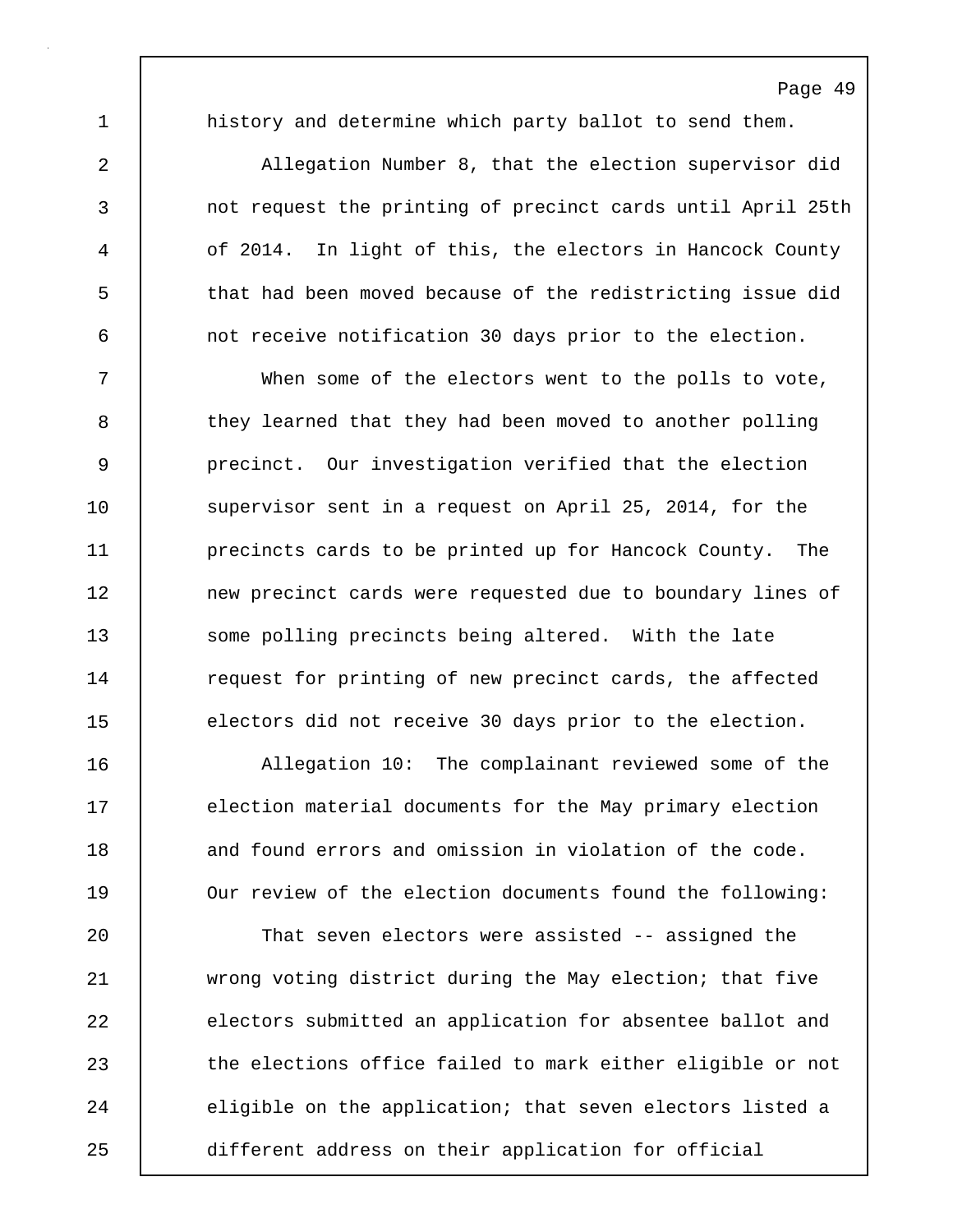1 absentee ballots than the address that they were registered 2 under; that, when three electors voted, their status was 3 inactive, that their status was not changed after the 4 election to active; that when two electors voted during 5 advanced voting, the poll officer failed to document what 6 type of identification they were provided.

7 Allegation 17, that an elector named Willie Paul 8 Justice (ph) was still listed on the voter's list as active 9 even though he had passed away on December 31, 2013. Our 10 | investigation revealed that elector -- Mr. Justice did pass 11 away on December of 2013; his name was still on the list as 12 active over in Hancock County.

13 Allegation 19, that on July 17, 2014, the complainant 14 **found the door open to the storage room where the DREs were** 15 stored and she found the key in -- in the door lock. Our 16 | investigation found that on July 17, 2014, the election 17 Supervisor did leave the door open to the storage room 18 where the DREs were kept and, thus, failing to properly 19 | secure elections equipment.

20 Allegation 22: The editor of the Sparta Ishmaelite 21 newspaper was told he could not stay inside of the room 22 where they were scanning absentee ballots through the 23 | optical scan at the primary election. Our investigation 24 Tevealed that editor, Chuck Knowles, (ph) was told he could 25 **not stay in the room while they're scanning the absentee**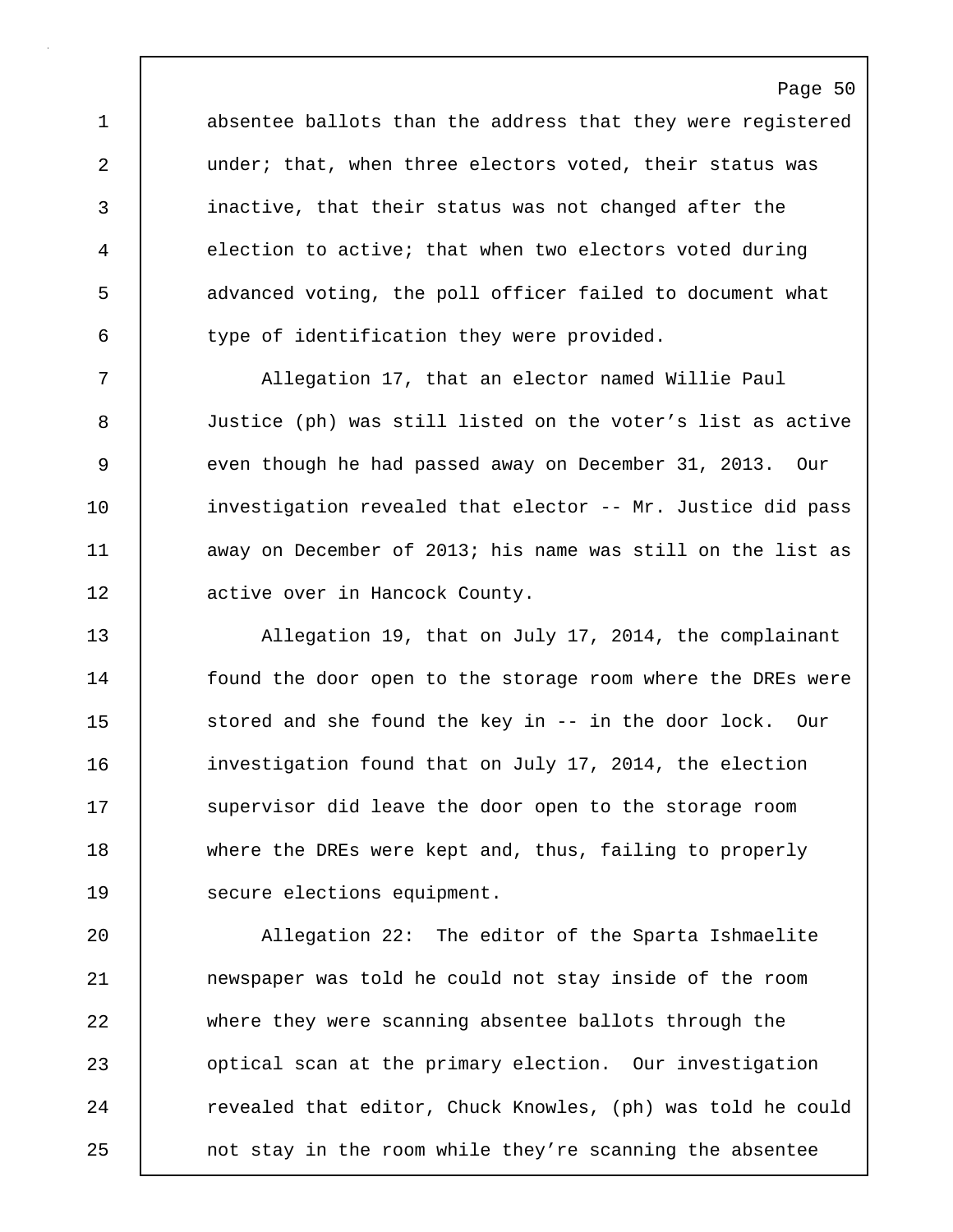1 ballots through the optical scan and he should have been 2 allowed to do so.

3 Allegation Number 23, that the vote review panel was 4 not composed of one person appointed by the county 5 executive committee of each political party. Our 6 investigation confirmed that during the May 20, 2014, 7 election, the vote review panel was not appropriately 8 appointed by the code. The investigation revealed that 9 election supervisor, Aretha Hill, chose who was going to be 10 | on the panel.

11 In addition to the original allegation and those 12 findings in the matter, there were additional investigative 13 findings per our report, and I'll just go over what those 14 issues were.

15 Our investigation revealed issues with the improper 16 Tejection of Henry Ingram's absentee ballot, that 17 Sarbara Lawrence received the incorrect ballot style, the 18 **cancellation of electors Tommy Evans, Torez Evans and** 19 Connie Evans' original absentee ballots without an 20 **a**ffidavit, failure to tabulate the absentee ballots of 21 Priscilla and Katie Chatman, the lack of poll-worker 22 Signatures on DRE tapes; they failed to certify the 23 absentee ballots of Ms. Chatman and Ms. Priscilla Chatman, 24 Katie Chapman, Rosa Walls and Janita Jackson (ph) and 25 prepared 20 duplicate ballots and failed to mark them as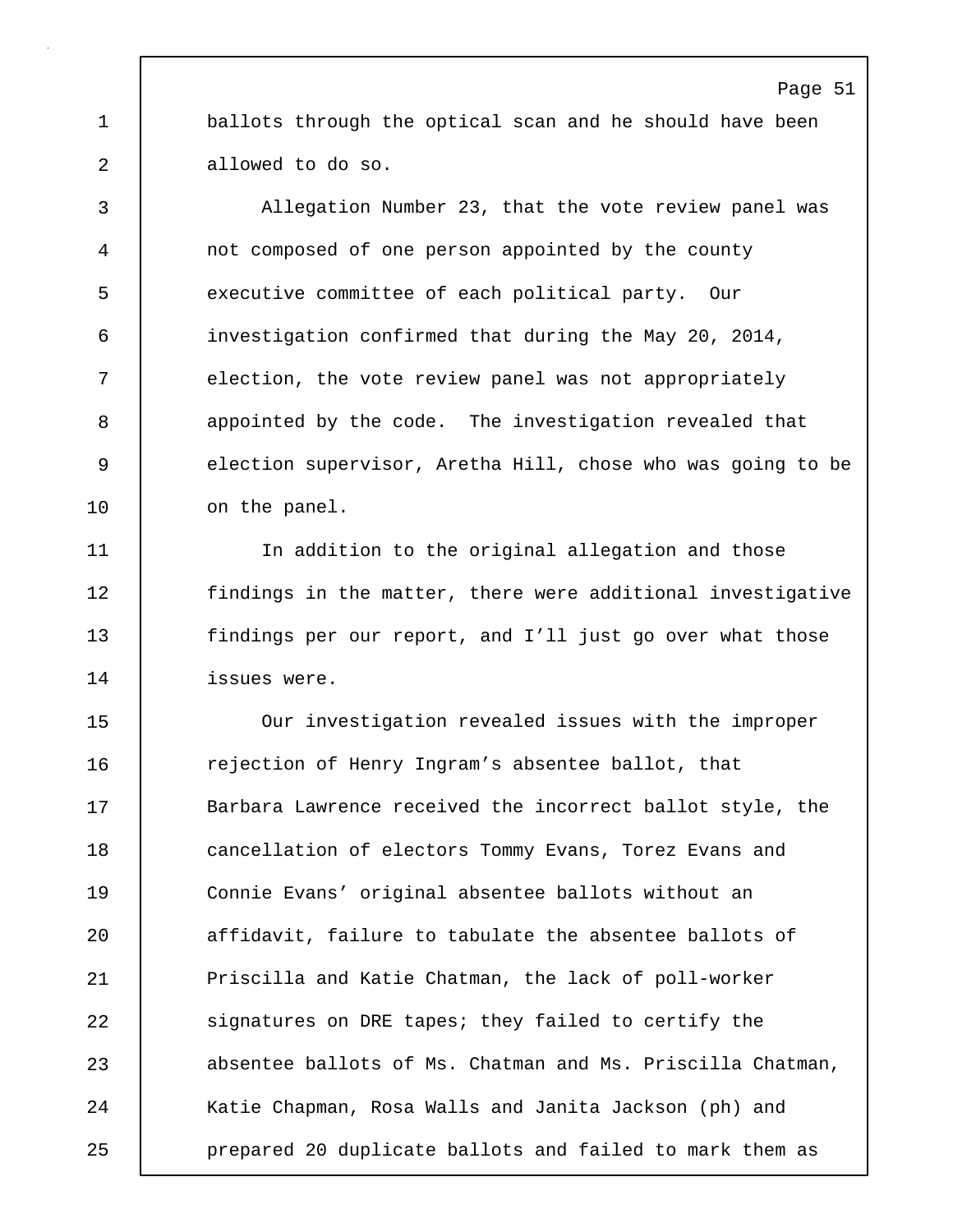1 duplicate and the improper documentation on absentee 2 ballots -- the application for absentee ballots as they 3 failed to mark the reason why a third party was requesting 4 them.

5 We would recommend the Hancock County Board of 6 Elections and Registration, Aretha Hill, former election 7 Supervisor, and Robin Rhodes, deputy registrar, be bound 8  $\blacksquare$  over to the AG's office for the listed violations under 9 each of their names in the lengthy report.

10 We would also recommend -- we would also recommend 11 **that the citations listed for Azzalee Askew be dismissed.** 12 | O.C.G.A. 21-2-409 is not applicable in this situation due 13 to the Attorney General -- due to the Attorney General 14 | opinion of 21-2-574, we do not cite electors who assist in 15 mailing paper absentee ballots.

16 | Additionally, former election supervisor, Aretha Hill, 17 **is listed as a respondent in the investigative report** 18 Tegarding O.C.G.A. 21-2-226(b), duties of the county board 19 in determining eligibility of voters. We would also 20 **c** recommend dismissal of this particular citation against 21 | Ms. Hill because the violation is directed at Board 22 | responsibilities.

23 VICE CHAIR SULLIVAN: Are you finished? 24 | MR. LEWIS: I hope so. 25 VICE CHAIR SULLIVAN: I'm sure we have members of the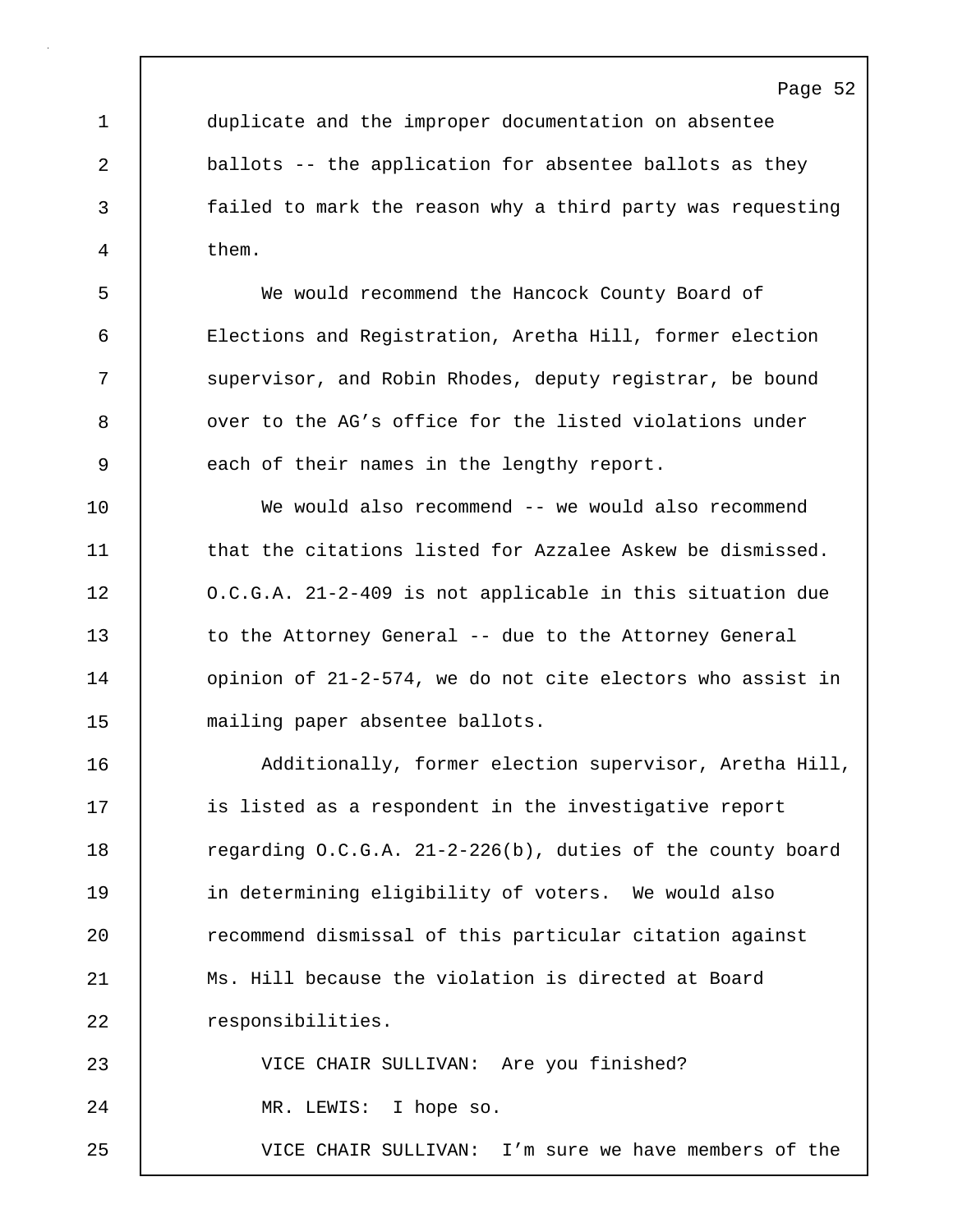1 public who would like to speak to this. Please go ahead, 2 Ms. Grant.

3 MS. GRANT: As to this particular Hancock County case, 4 I would just like to remind the Board that these three 5 cases -- you'll have -- you're going to hear one more -- 6 2013, 2014, 2015 were while Aretha Hill was employed by the 7 Board of Elections and Registration and the board takes -- 8 is very, very serious and understands that it ultimately 9 Supervises its staff and needs to make sure that they're 10 | following the right rules and regulations. 11 But sometimes, unless everybody stays in the office at

12 |  $-$  at one time, the duties delegated to the supervisor --13 Sometimes, in many of these situations, the supervisor 14 acted outside of her authority, her scope, that was granted 15 by the board or by the statutes.

16 | And, therefore, we would request that you-all take 17 that into consideration and, secondly, not to dismiss 18 Ms. Hill from it because we believe that she acted 19 **1** arduously despite being informed about the things that 20 **She was doing that she continued to do.** 

21 VICE CHAIR SULLIVAN: Do any board members have any 22 questions for Ms. Grant? Would anyone else like to speak 23 to this case? Ladies first. Please state your name and 24 address for the record.

25 MS. ASKEW: I'm Azzalee Askew, and my address is 277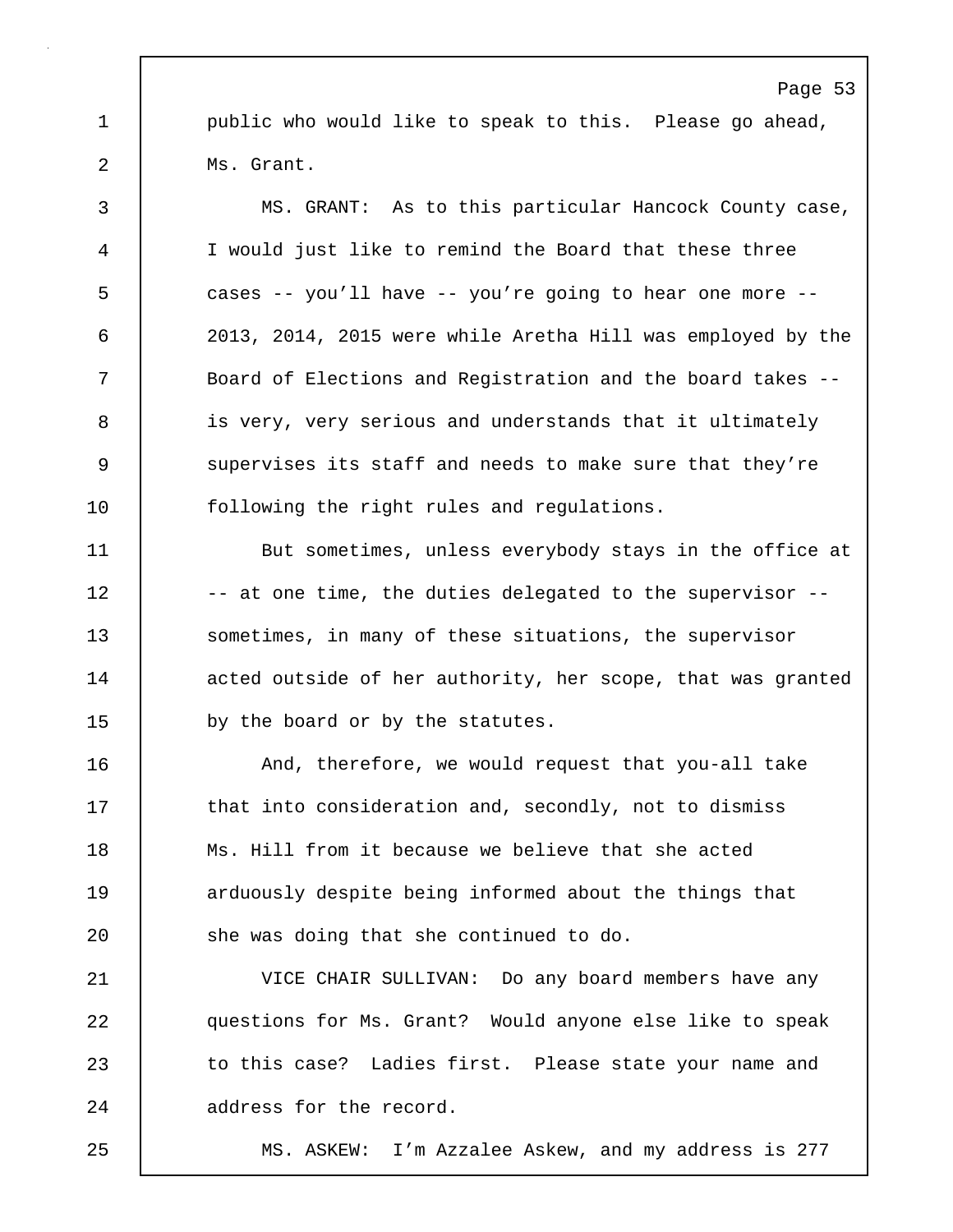Page 54 1 Springfield Road, Sparta, Georgia. And he did say that he 2 would dismiss one of my cases, so I thank you and 3 appreciate that. 4 VICE CHAIR SULLIVAN: Thank you. We have one more. 5 Okay. 6 MS. LEWIS: Madam Chair, let me clarify, in response 7 | to the attorney's question, Ms. Hill would be dismissed on 8 that one citation for 21-2-226(b) only, not the other 9 citations that are applicable on the case. 10 JUDGE SIMPSON: I'd -- 11 VICE CHAIR SULLIVAN: Does the judge make a motion in 12 | this particular case? 13 JUDGE SIMPSON: I'd like to make a motion that we 14 | accept the recommendation of the investigator with regard 15 to this. And I'd like to recommend that we refer to the 16 | Attorney General those -- those cases that there is 17 evidence to support the allegations and that the ones that 18 there's not, they be dismissed. 19 Some impression has to be made on Hancock County that 20 they have to begin following the rules. This is a 21 continuing problem that's continued for a long time. We've 22 got three cases today that are outrageous. I think the 23 election board, regardless of the fact where they've 24 contracted with someone else to do their elections, they 25 **have the responsibility and they're the ones who make sure**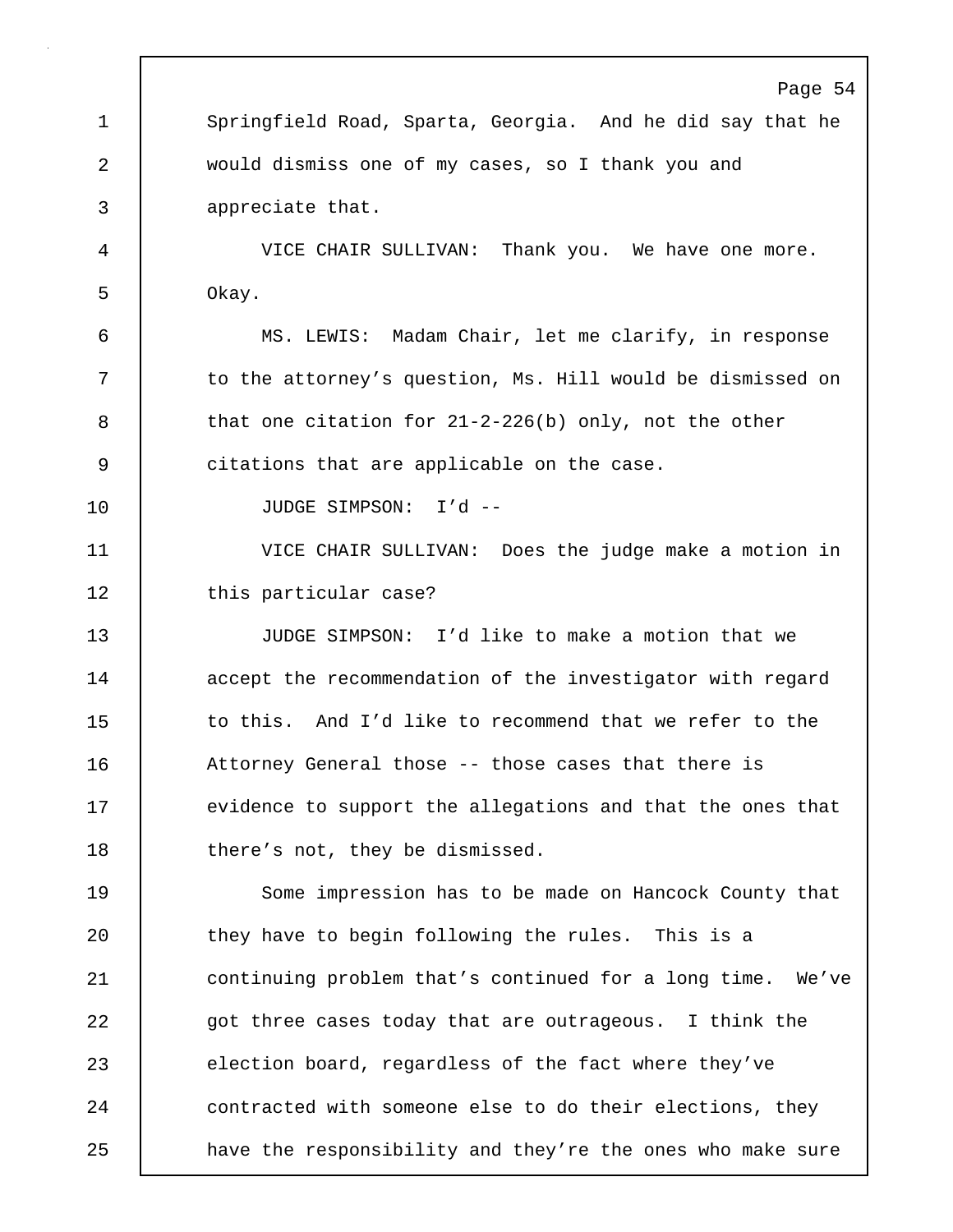1 that the elections in Hancock County are fair and conducted 2 properly. 3 And I think that these cases definitely need to be

4 referred to the Attorney General and, hopefully, he will 5 follow up with them so that we can make some impression on 6 Hancock County and the City of Sparta.

7 VICE CHAIR SULLIVAN: Thank you, Judge Simpson. Judge 8 Simpson has made a motion to accept the recommendation of 9 | the investigator. Senator Harp, would you like to speak? 10 SENATOR HARP: (Nonverbal response.)

11 VICE CHAIR SULLIVAN: Ms. Hill, would you like to

12 **Speak to this case?** 

13 MS. HILL: Yes. Again, my name is Aretha Hill; 377 14 Hancock Street, Sparta, Georgia. I'm Aretha Hill. As the 15 former supervisor of Hancock County as well as supervisor 16 **for the City of Sparta, 2013 and 2015.** 

17 Now, because of that, I'm asking that the panel would 18 | grant me a continuance because I haven't had time to access 19 files or records to these findings -- to clarify these 20 | findings. So if the panel would grant me a continuance so 21 | that I can have legal counseling, I would appreciate that.

22 VICE CHAIR SULLIVAN: Thank you. Ms. Hill, this 23 Board, we refer cases to the Attorney General. There would 24 be an opportunity, if that recommendation -- that motion 25 passes, for your counsel to speak with the Attorney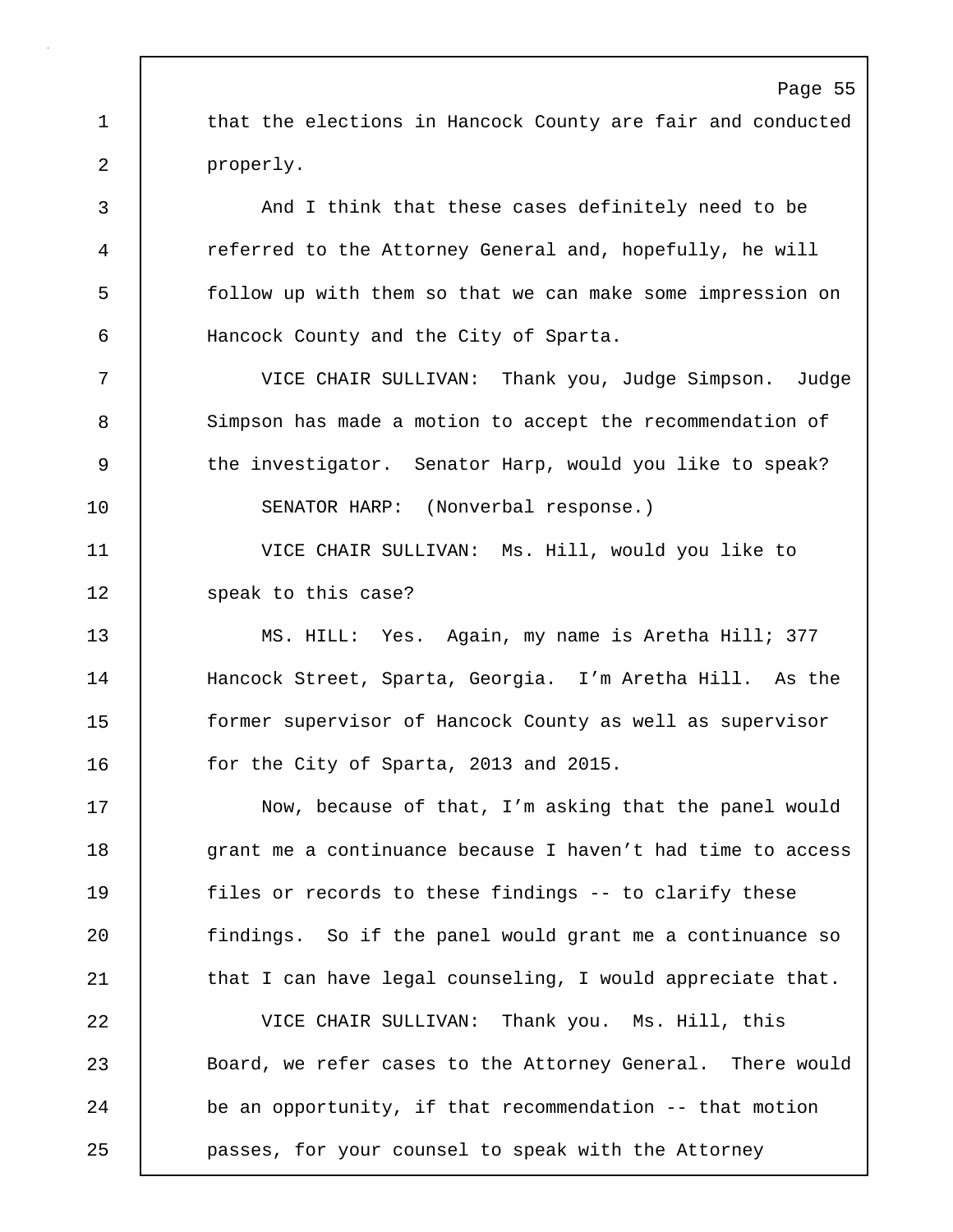Page 56 1 General's office in resolution of the matter. So I did 2 want to let you know that there would be an opportunity for 3 that if the recommendation is accepted. 4 MS. HILL: All right. Thank you. 5 VICE CHAIR SULLIVAN: Is there anyone else that would 6 like to speak to this particular case? I think we have a 7 motion to accept the recommendation. Do we have a second? 8 MR. WORLEY: I second. 9 VICE CHAIR SULLIVAN: Any further discussion among the 10 | Board? All in favor, please vote by saying aye. 11 | SENATOR HARP: Aye. 12 | JUDGE SIMPSON: Aye. 13 VICE CHAIR SULLIVAN: Aye. Any opposed? None, and 14 that motion carries. And we have another Hancock County 15 case, SEB Case Number 2015-20. 16 MR. LEWIS: Thank you, Madam Chair. There were two 17 complaints filed in this complaint. The first complaint 18 alleged that former Hancock County election supervisor, 19 **Aretha Hill, and her staff counted absentee ballots for** 20 | individuals who did not have a signature card on file and 21 **that they counted ballots for individuals whose absentee** 22 ballots came back after the office -- came back to the 23 **deta** office after the deadline. 24 The second complaint in this case had to do with 25 Hancock County improperly challenging the residency of some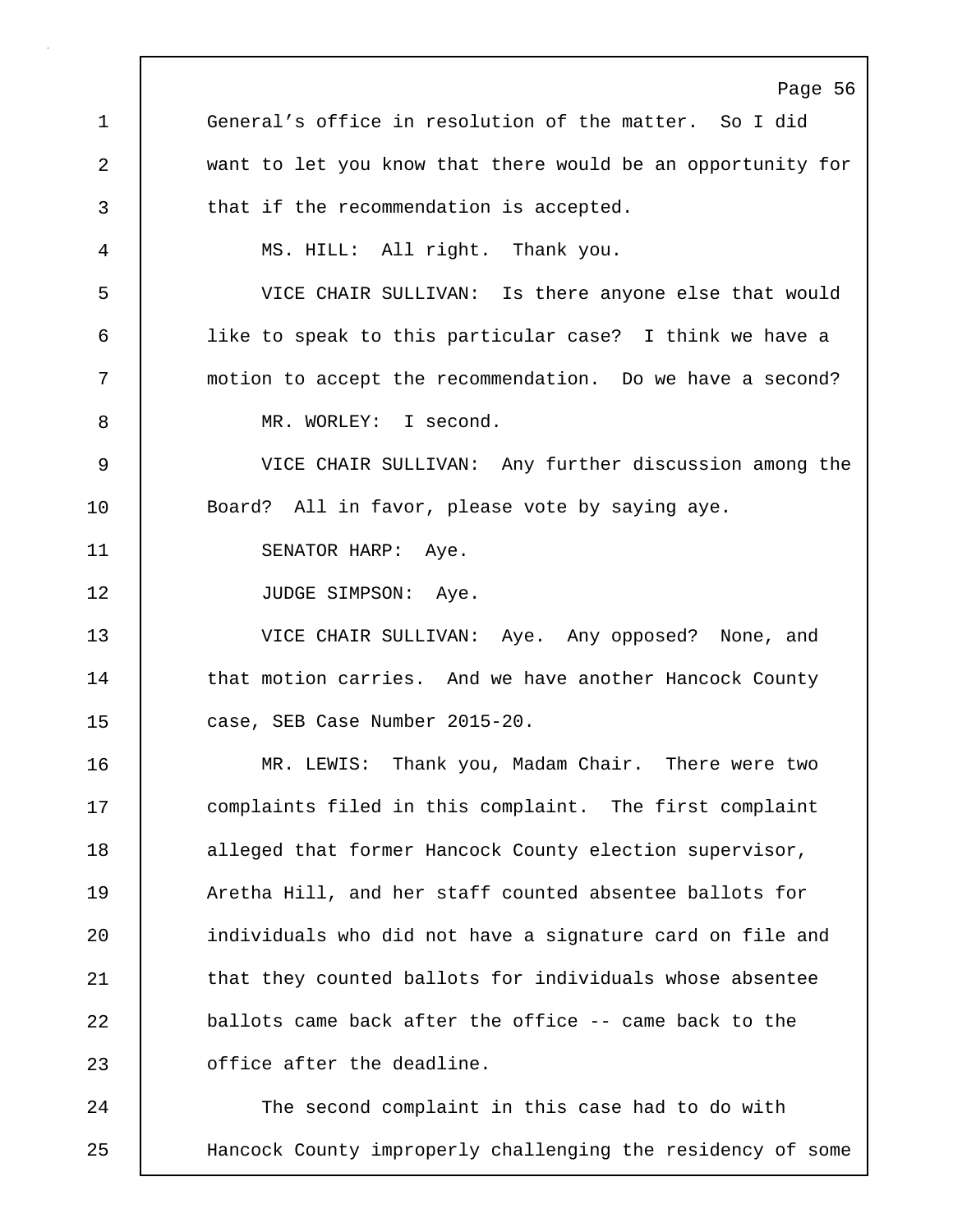1 Hancock County voters. Hancock County's office certified 2 and counted 284 mail-in ballots for the 2014 election. The 3 investigation determined that there were not signature 4 cards on file for 16 of those certified ballots for the 5 March 31, 2016, election.

6 And, also, the investigator discovered that four of 7 | the voters were not credited for voting in that election. 8 That had to do with the first complaint. In regards to the 9 Second complaint, there was nothing to suggest that the 10 | Hancock County Board of Elections and Reqistration failed 11 to follow proper guidelines when they held hearings to 12 challenge some of the voters' residency qualifications.

13 We would recommend dismissal of the listed violations 14 for verifying signature marks on the absentee-ballot 15 envelopes with that of the voter-registration cards due to 16 the fact that these cards were destroyed in a fire at the 17 | Hancock County Courthouse and have not been reestablished 18 by the electors.

19 We would dismiss those two cites, 21-2-381 and 21-2- 20 386. For the remaining citation, we would recommend that 21 Aretha Hill, former election supervisor for the Hancock 22 County Board of Elections and Registration be issued a 23 letter of instruction for violation of O.C.G.A. 21-2-215 24 for not giving proper credit for electors in the city. 25 VICE CHAIR SULLIVAN: Ms. Stephens, would you like to

#### Page 57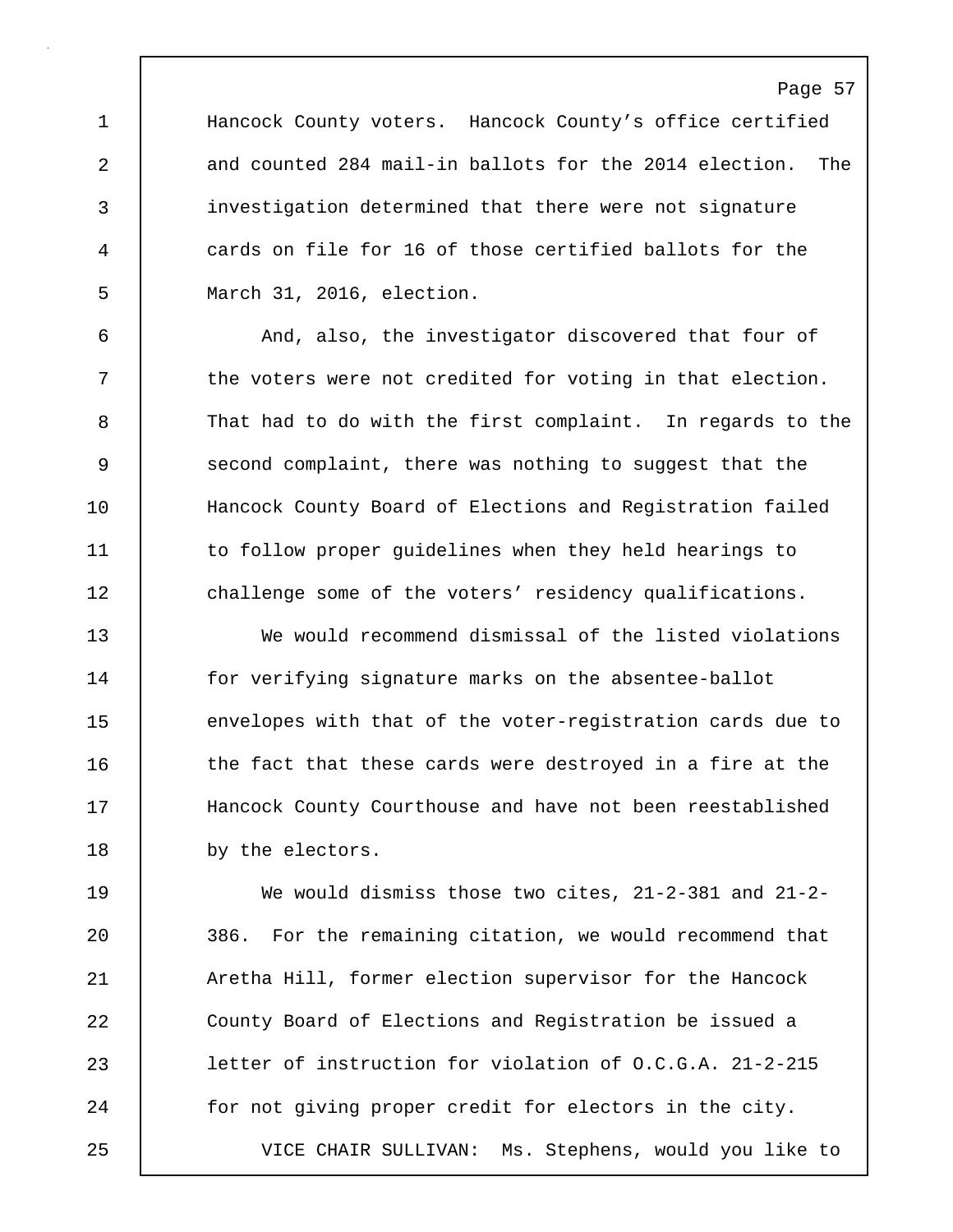1 Speak to this case?

2 MS. STEPHENS: Thanks. Ms. Stephens, 389 Roy Smith 3 Road, Sparta, Georgia. The courthouse burned and it burned 4 everything. I took a copy of our electors' list. I worked 5 with Lynn Ford; she sent me blank voter-registration cards. 6 Jim Elmonds, who was on our board, drew up a list of 7 addresses of voters who were registered to vote in the 8 | county and I personally mailed everybody a blank voter-9 The registration card and asked them to please fill it out, 10 **put a cover letter with it, tell them the courthouse had** 11 burned. Even though they were still registered to vote, 12 we did need their -- a copy of their signature on the 13 voter-registration card and asked them to return them 14 either to the Secretary of State's office or to our office. 15 | So every -- everything that I knew to do was done to 16 try to get our signatures back. So I didn't know what else 17 to do. 18 VICE CHAIR SULLIVAN: Thank you. Mr. Worley has a 19 | question for you. 20 MR. WORLEY: Ms. Stephens, do you have any idea how 21 many of those cards were returned or what percentage of the 22 | people responded to you? 23 MS. STEPHENS: I know we moved -- we mailed out about 24 5600 and 702 were returned undeliverable. And I did have a 25 count, and I usually have them returned -- any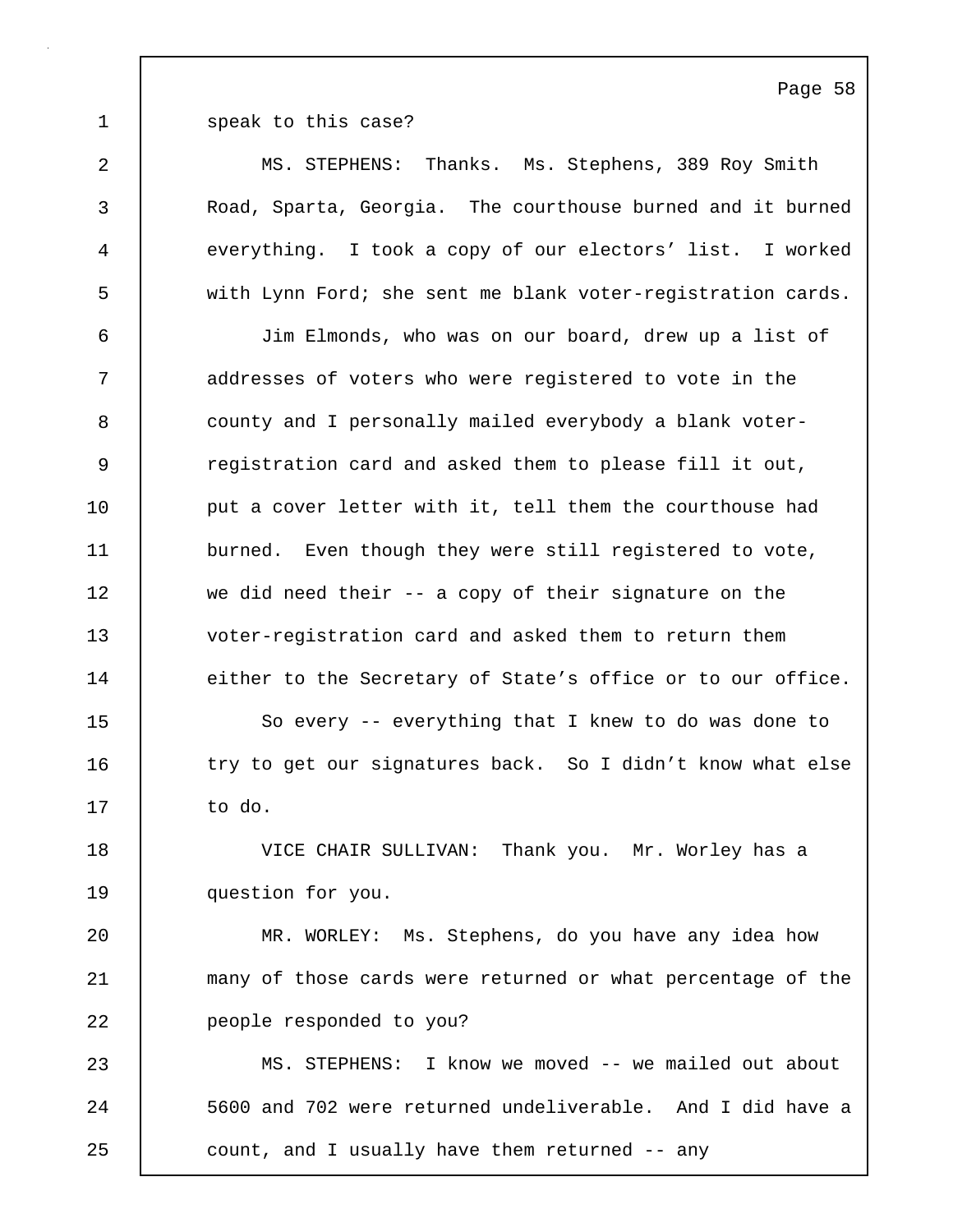Page 59 1 undeliverable mail, I put my return address on the envelope 2 | so I know what was undelivered. I do not know how many 3 went to the office and to the Secretary of State's office, 4 but I know 702 were returned undelivered. But there was 5 | one mailed out to the address on the voter-registration --6 or the electors' list to every voter in Hancock County. 7 MR. WORLEY: But you don't have any reason to dispute 8 that there were some missing signatures --9 MS. STEPHENS: Oh, no, sir. I'm sure there were. 10 | MR. WORLEY: Okay. 11 | MS. STEPHENS: I'm sure there were. 12 | MR. WORLEY: Thanks. 13 VICE CHAIR SULLIVAN: Ms. Grant? 14 | MS. GRANT: Thank you. The Board of Elections and 15 Registration do not disagree with the recommendations. 16 | However, based on your comments regarding that, certainly, 17 | Hancock County needs to wake up and smell the coffee, they 18 did that in 2015, and they regrouped their staff and hired 19 | -- they hired -- they hired me after that and we have taken 20 great strides in trying to clean up the errors that were 21 made and learned from the past mistakes. 22 And they do take it -- the board does take it very 23 Seriously and we're working diligently to make sure the T's 24 get crossed and the I's get dotted. 25 VICE CHAIR SULLIVAN: Is there anyone else who would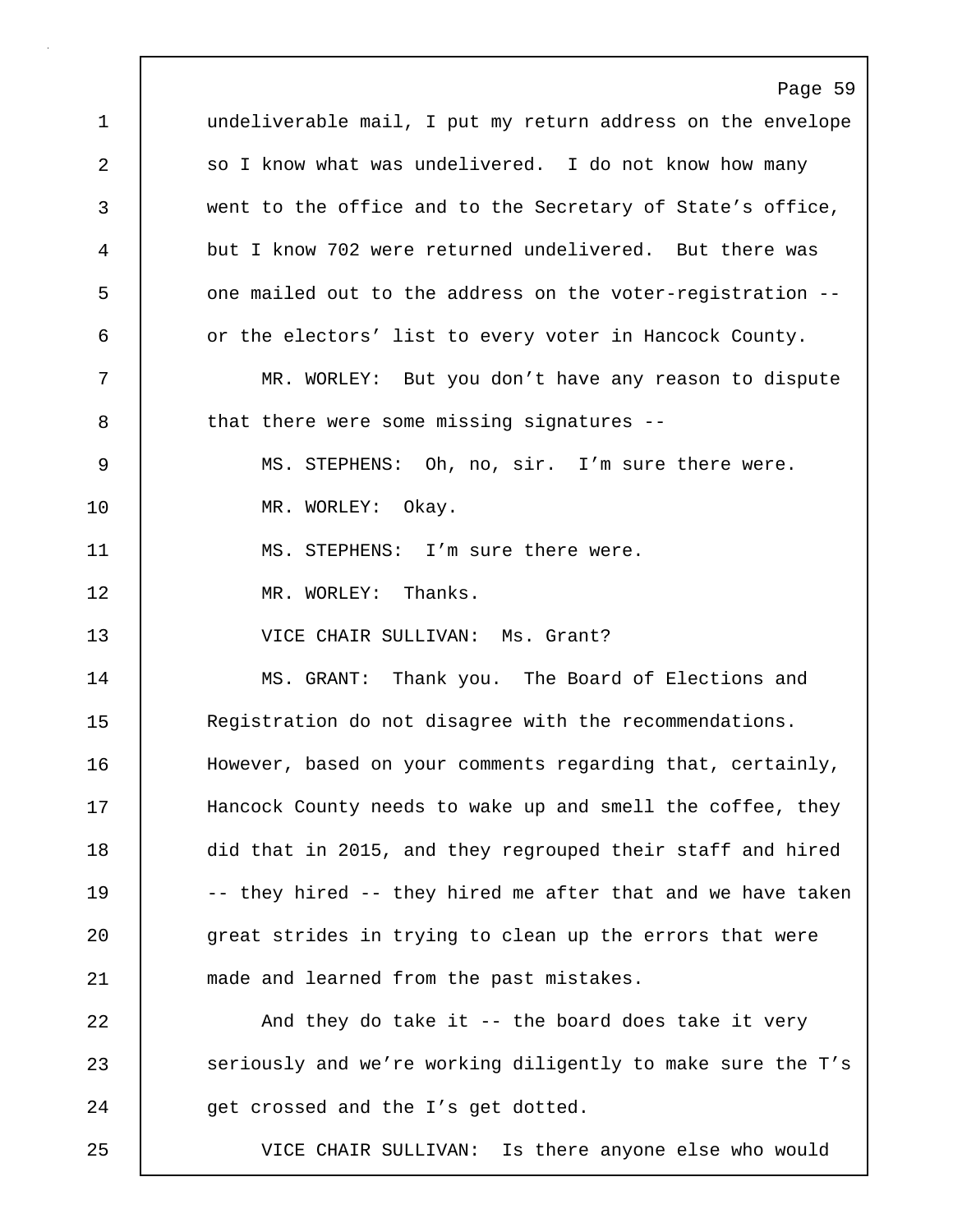Page 60 1 **like to speak to this case?** Okay. So the recommendation 2 is to dismiss the first two allegations and issue a letter 3 of instruction -- 4 MR. LEWIS: Yes, ma'am. 5 VICE CHAIR SULLIVAN: -- in the third. 6 MR. LEWIS: Yes, ma'am, that is correct. 7 | JUDGE SIMPSON: So move. 8 SENATOR HARP: Second. 9 VICE CHAIR SULLIVAN: The recommendation has been -- 10 the motion's been made to accept the recommendation and 11 Seconded. Any further discussion? All in favor, please 12 | vote by saying aye. 13 | JUDGE SIMPSON: Aye. 14 | SENATOR HARP: Aye. 15 VICE CHAIR SULLIVAN: Aye. Any opposed? There are 16 none, and that motion carries. Thank you-all for being 17 here. The next case we have to consider is 2015-47, the 18 | City of Damascus, and that is Tab Number 22 in your binder. 19 MR. LEWIS: Thank you, Madam Chair. It was reported 20 by the City of Damascus it was advertising the wrong 21 qualifying dates for one of the at-large city council 22 positions for an upcoming election in November of 2015. 23 The City of Damascus listed the qualifying dates from 24 | 8:30 on Monday, August the 24th, and closing qualifying at 25 4:30 on Friday, August 28th. The correct dates and times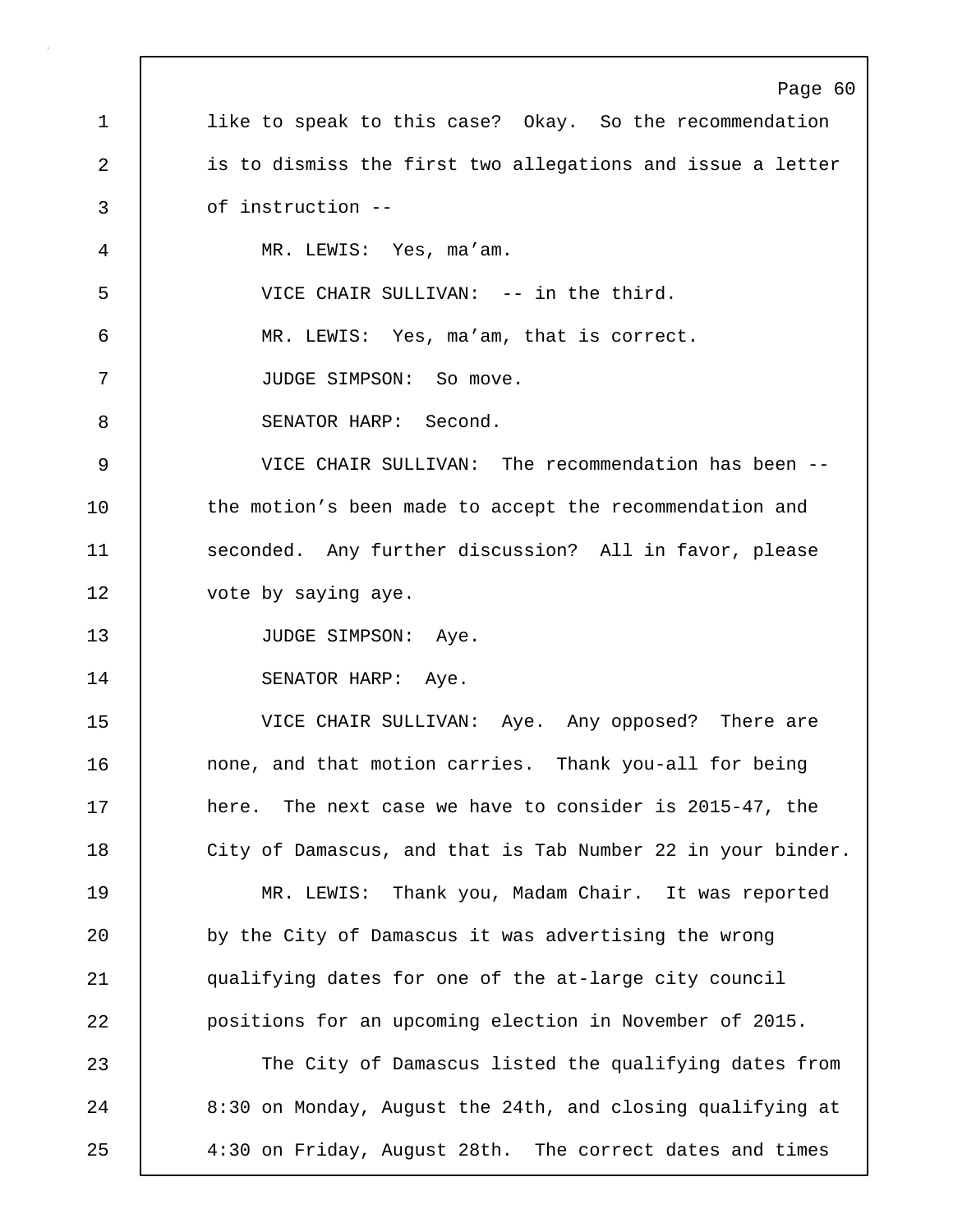1 should have been from 8:30 on August 31st, the last Monday 2 in August immediately preceding the general election, and 3 ending no later than 4:30 on September 4, 2015.

4 While conducting this investigation, it was discovered 5 that the city clerk, Denise Williams, had not completed her 6 election-certification training. Ms. Williams was placed 7 in her position in May of 2015 and had not completed her 8 **b** training until August of 2017.

9 It would be our recommendation that the City of 10 **Damascus and Denise Williams, city clerk, be bound over to** 11 | the Attorney General's office for the listed violations.

12 VICE CHAIR SULLIVAN: Is there anyone here who would 13 | like to speak to this?

14 | MR. COLEMAN: Yes, Madam Chair.

15 VICE CHAIR SULLIVAN: Thank you. Please state your 16 | name and address for the record.

17 | MR. COLEMAN: Sure. I'm Franklin Coleman. My address 18 **is 212 North Westover Boulevard, Albany, Georgia 31707.** 19 | And my law firm represents the City of Damascus as well as 20 | the City of Baconton, who both happen to be on your -- on 21 your agenda today.

22 But I'll -- as to the allegations, my understanding is 23 that there is -- essentially, what Mr. Lewis said is 24 correct, as I understand it. They issued -- I mean they 25 published the wrong qualifying dates. We don't know of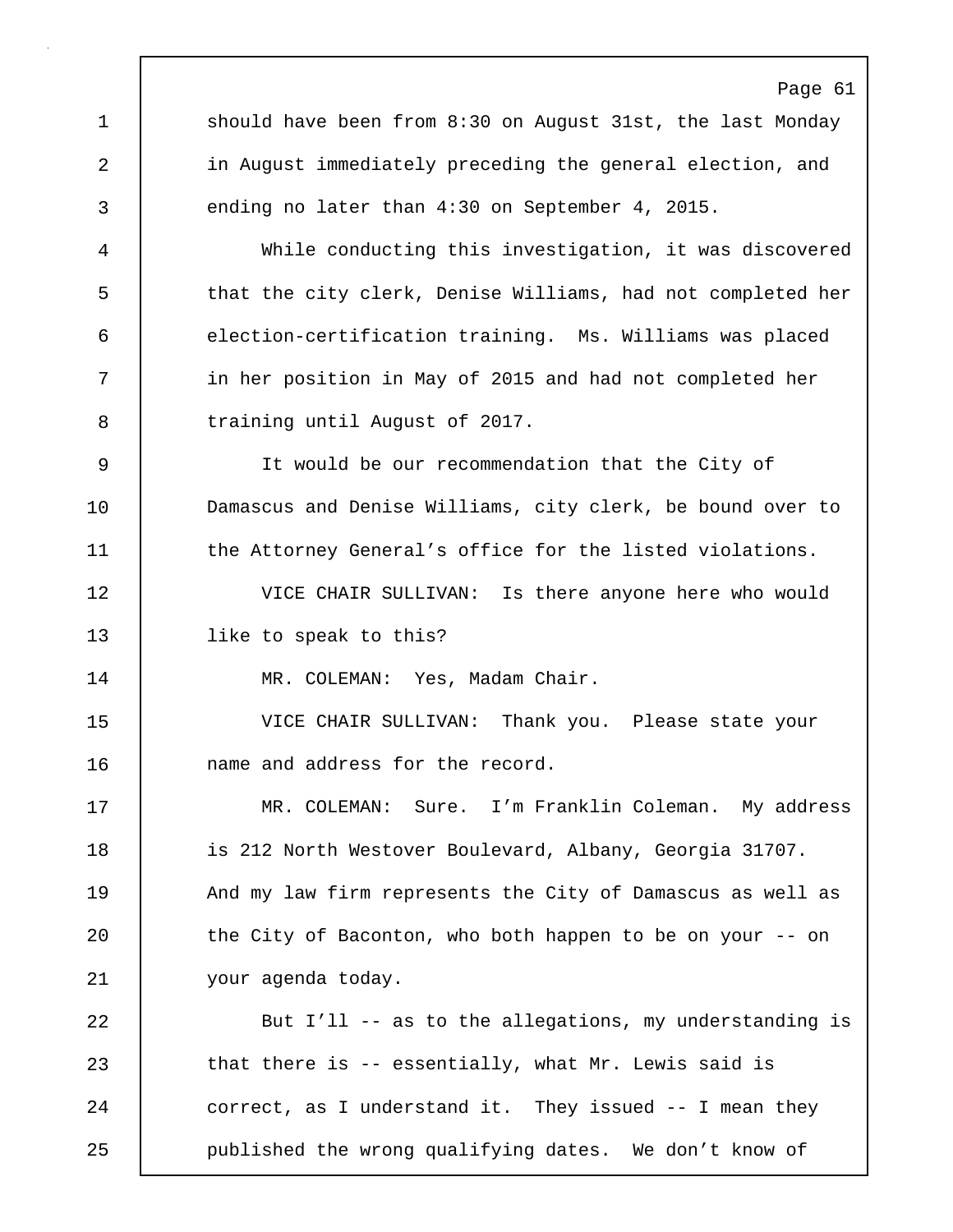Page 62 1 anybody that has claimed that they were unable to qualify 2 or run for that particular post because of the incorrect 3 date. I think they -- I'm not 100 percent sure of this, 4 but I think they republished it correctly after they -- 5 **d** after the fact. 6 And so, what we request is a letter of instruction or 7 Something to that effect, and I'll -- if you don't mind, 8 I'll just stay here. 9 VICE CHAIR SULLIVAN: Do any of the board members have 10 any questions for Mr. Coleman? 11 | MR. WORLEY: I had a question for Mr. Coleman. 12 | MR. COLEMAN: Yes, sir. 13 MR. WORLEY: Do you know whether Ms. Williams 14 completed her training? 15 MR. LEWIS: She did, sir, in August of 2017. 16 | MR. WORLEY: All right. 17 | MR. LEWIS: I'm sorry. 18 MR. WORLEY: And what training was she missing at the 19 | time of the violation? 20 MR. LEWIS: Her election-certification training. 21 | MR. WORLEY: All of it or just part of it? 22 | MR. LEWIS: All of it. 23 MR. COLEMAN: All of it. She had just been appointed 24 that -- like that same year just before the election. It's 25 | a very, very small city.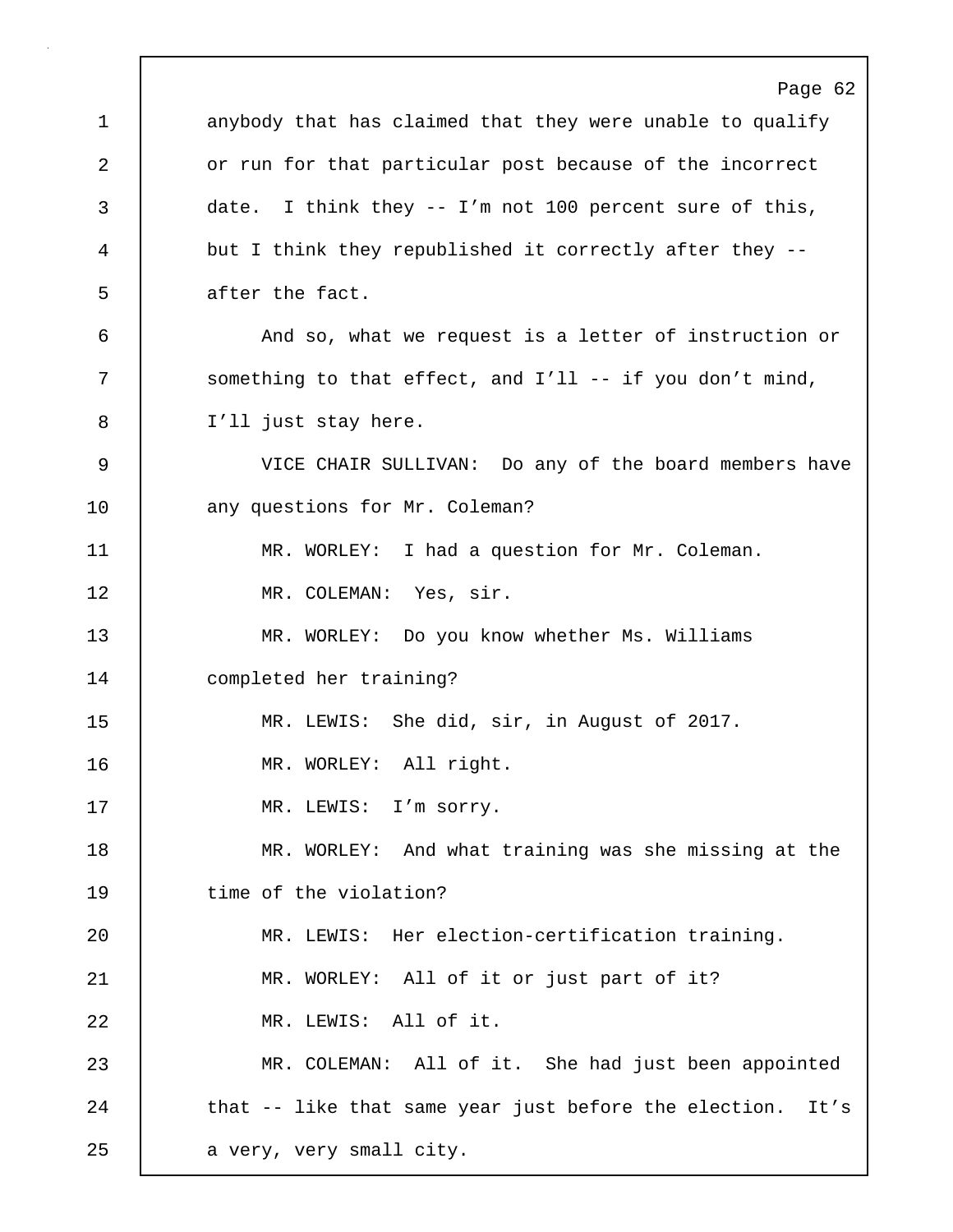Page 63 1 MR. LEWIS: She was appointed in May of 2015 and did 2 not complete her training until August of 2017. 3 MR. COLEMAN: Correct. 4 MR. LEWIS: The code now states that has to be done 5 within six months. At that time, it was by the end of the 6 year, which would've been basically the same thing. 7 VICE CHAIR SULLIVAN: The recommendation is to bind 8 | over the City of Damascus and the city clerk, Denise 9 Williams, to the Attorney General's office; is that 10 correct? 11 JUDGE SIMPSON: I would move that we issue a letter of 12 instruction. 13 WR. WORLEY: I would second that, and -- and just 14 State that I'm seconding it because this -- this is more 15 | typical of the kinds of things that we issue letters of 16 instruction for, one-time clerical or other deficiencies 17 that have been corrected at the time of the case reaching 18 us. 19 VICE CHAIR SULLIVAN: We have a motion and a second to 20 | issue a letter of instruction in this case. Is there any 21 further discussion? All in favor, please vote by saying 22 aye. 23 | MR. WORLEY: Aye. 24 | JUDGE SIMPSON: Aye. 25 VICE CHAIR SULLIVAN: Any opposed? Nay. Motion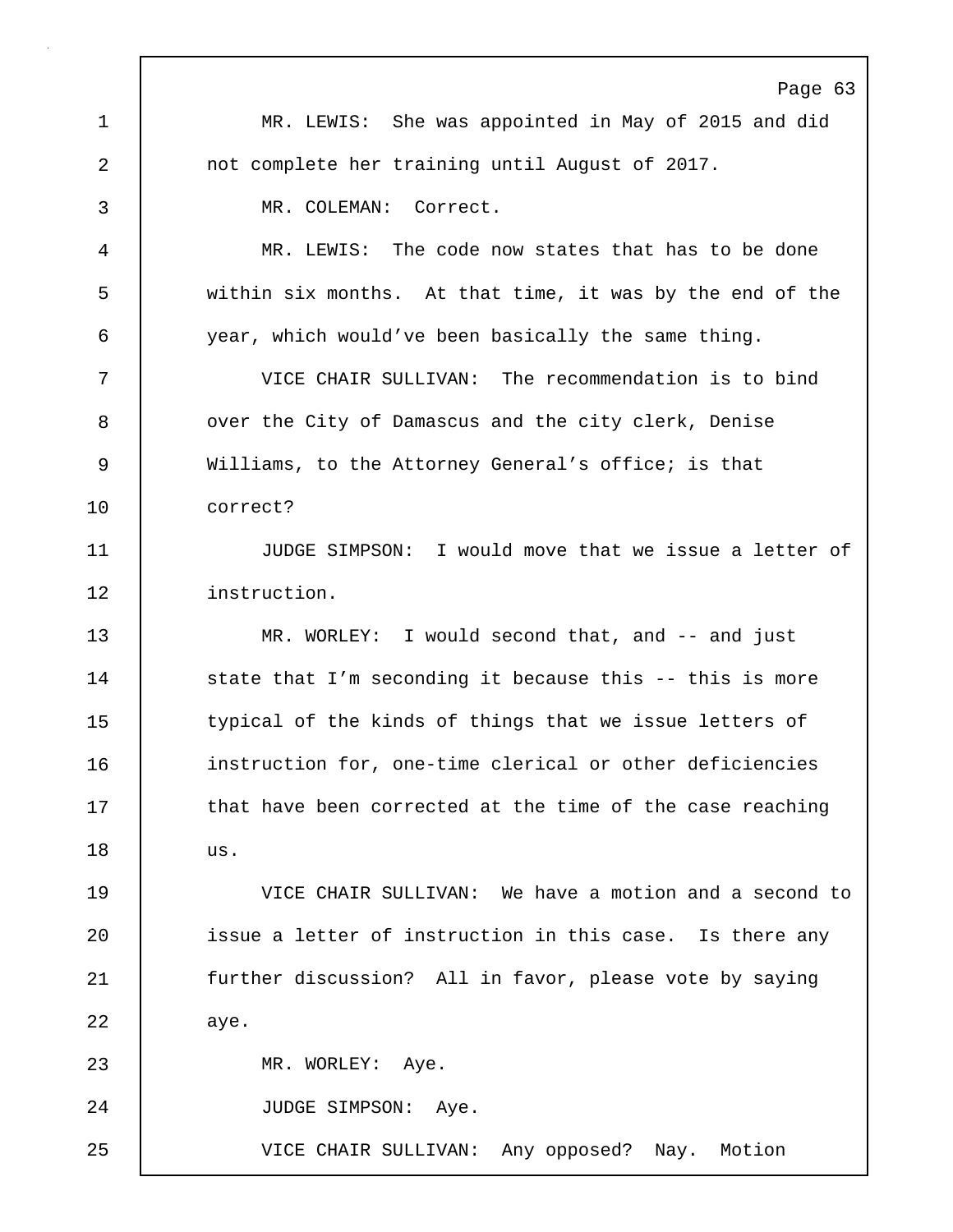1 carries. That moves us on to SEB Case Number 2015-66, the 2 City of Baconton.

3 MS. WATSON: The City of Baconton notified our office 4 that they had improperly printed paper absentee ballots for 5 the November 3, 2015, municipal election. The ballot in 6 question contained candidates for both District 2 and 7 District 4 city council seats. Only voters who resided in 8 District 2 or District 4 could vote for their district 9 seats, not both.

10 The error was discovered on October 13, 2015, during 11 the second day of early voting. The City of Baconton had 12 | contracted with Mark Shiver to help with the municipal 13 election in 2015 just prior to early advanced voting. The 14 **ballots had already been ordered by the City of Baconton;** 15 Mr. Shiver found two days into early advanced voting that 16 the ballots for District 2 and District 4 council seats 17 were on one ballot and should've been separated out.

18 | Mr. Shiver consulted with the city attorney and 19 Suspended early voting and reprinted the ballots then 20 | resumed early advanced voting on October 16, 2015. A copy 21 | of the superior court petition filed in Mitchell County was 22 **provided.** The order authorized three ballots completed 23 prior to the correction being made to be canceled and the 24 electors were provided with the correct ballot.

25 We're recommending the City of Baconton, Annette

#### Page 64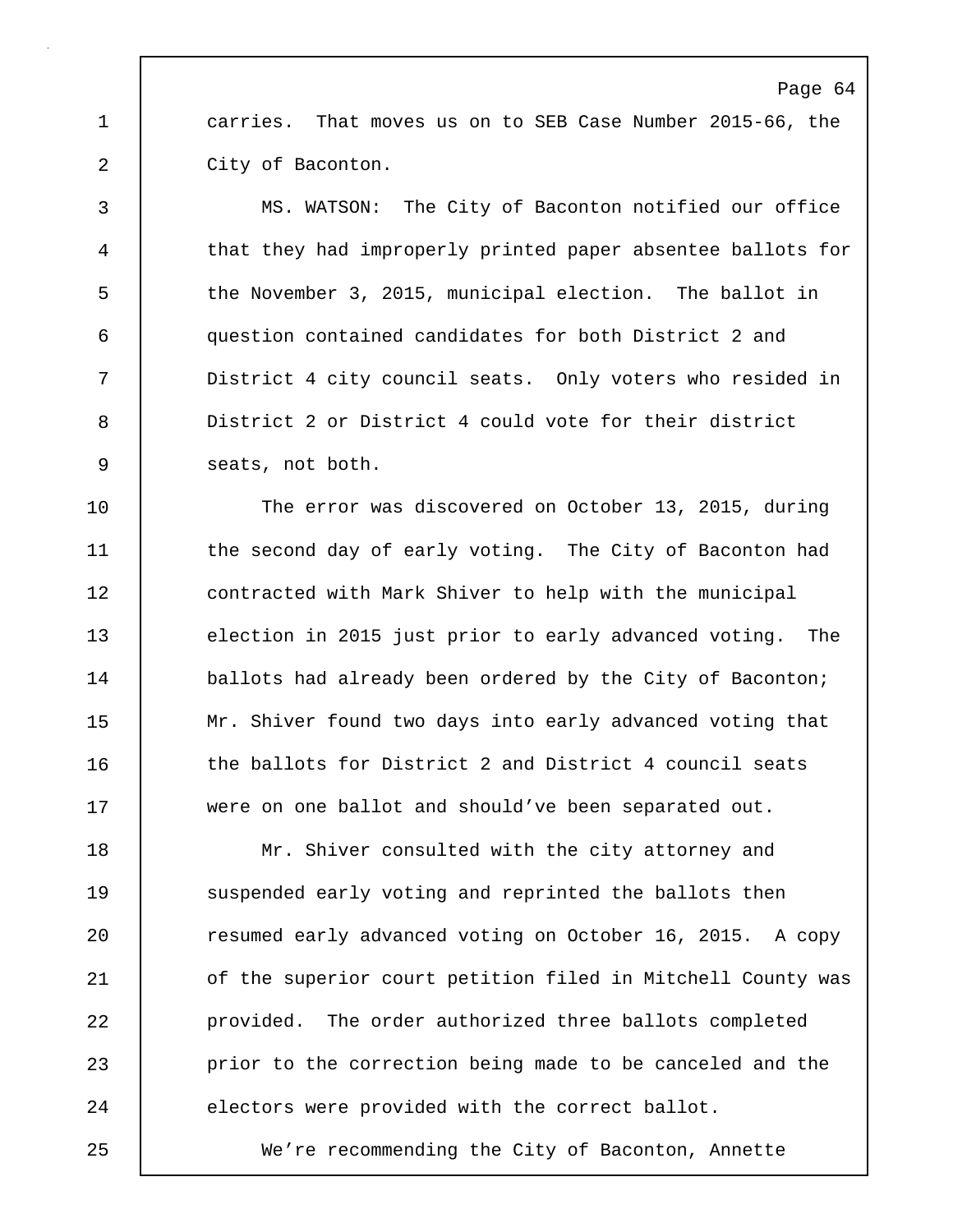Page 65 1 | Morman, mayor of the City of Baconton, Sue Pate, city 2 clerk, and Deloris Daniels, election supervisor, be bound 3 over for 21-2-283. 4 VICE CHAIR SULLIVAN: Mr. Coleman? 5 MR. COLEMAN: Thank you, Madam Chair. On this matter, 6 what I understood was that we had seven ballots that were 7 voted in the early voting prior to the discovery of this 8 mistake. 9 What it was that she -- the facts that she recited are 10 almost exactly as I understand them but, once those seven 11 ballots -- once that mistake was discovered, they attempted 12 to -- they determined that only three of those ballots were 13 **The Interpolant Constraint Common 2** and 4, and what the problem was, if 14 | -- if you didn't understand exactly, is that they have 15 **1** residents in District 2 and residents in District 4 who 16 **c** received a ballot that had both of the -- had candidates 17 for both of those on it and they -- they're not supposed 18 | to, obviously, vote in the wrong district. 19 **And so, it was a self-reported thing; the city called** 20 -- I believe the Secretary of State, who may have -- I 21 | believe they spoke with Mr. Harvey and he had kind of -- I 22 don't want to say instructed them as to what to do, but 23 sort of consulted with the city as to how to handle it. 24 I don't know that there is a statutory procedure, but 25 | they did what they -- I guess what they all kind of -- the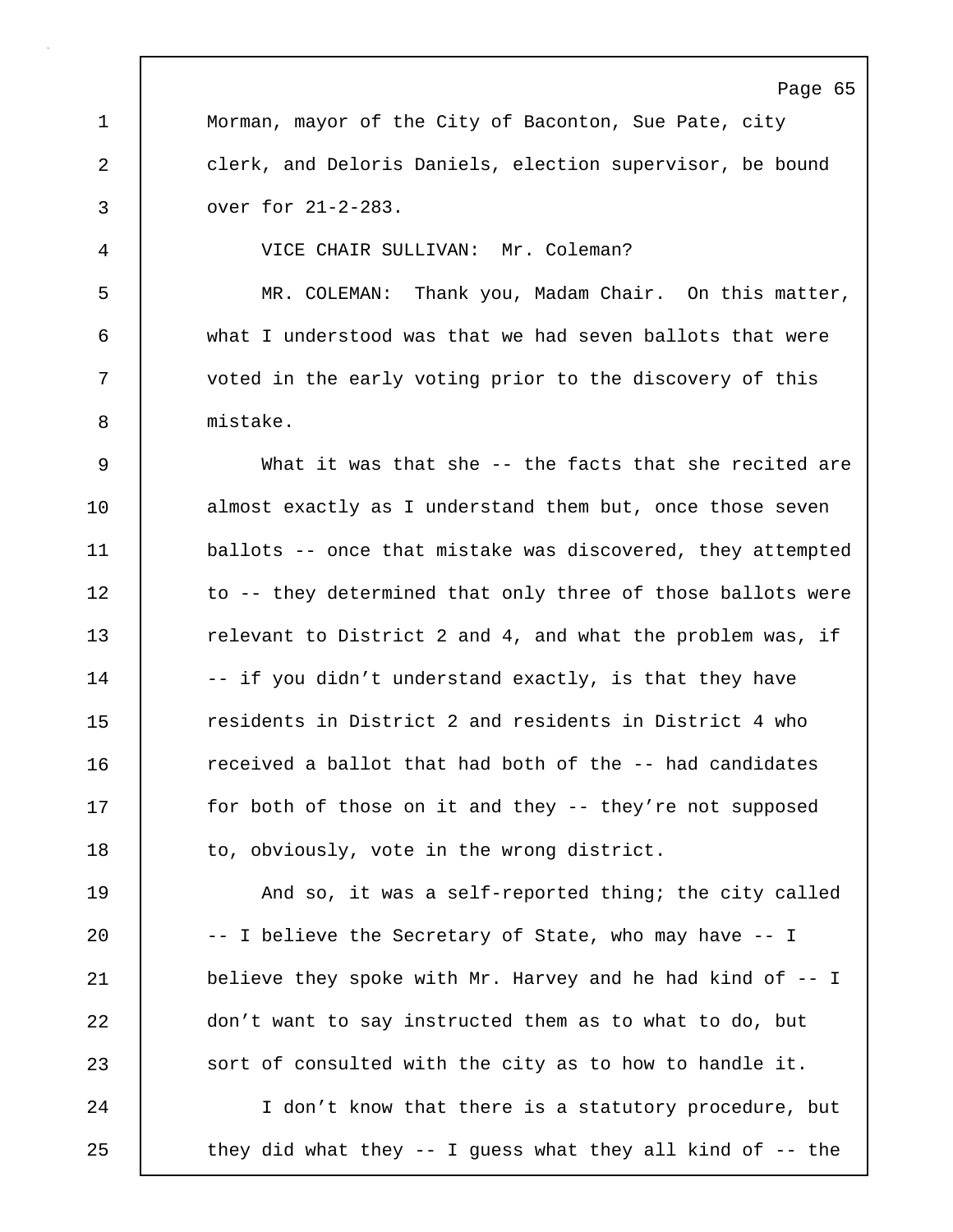1 **consensus was that they had to file some kind of motion in** 2 court to have the ballots invalidated. She mentioned that 3 -- I believe y'all have been provided with a copy of that 4 and then they reissued the ballots.

Page 66

5 We don't have any indication that anybody -- I don't 6 -- I don't know what exactly -- right at the moment what 7 happened with the three ballots that resided in District 2 8 or 4 that were affected, whether they re-voted or not after 9 having been -- after having been sent a new absentee 10 ballot.

11 | But we don't have any complaints that -- you know, 12 **that the election results were tainted and I don't believe** 13 that the three -- that three votes would have called the 14 The result into question as -- as this was just a simple 15 mistake. The -- I'm not even 100 percent certain as to who 16 | ordered the ballots but, as soon as it was discovered, it 17 was self-reported and corrected. And we'd request also on 18 this case a letter of instruction.

19 VICE CHAIR SULLIVAN: Do any of the board members have 20 any questions for Mr. Coleman? Is there anyone else in the 21 | audience that would like to speak to this case? Any 22 discussion among the board members?

23 MR. WORLEY: I would move for a letter of instruction. 24 This is somewhat more serious than the case we just 25 discussed because it does involve the casting of ballots,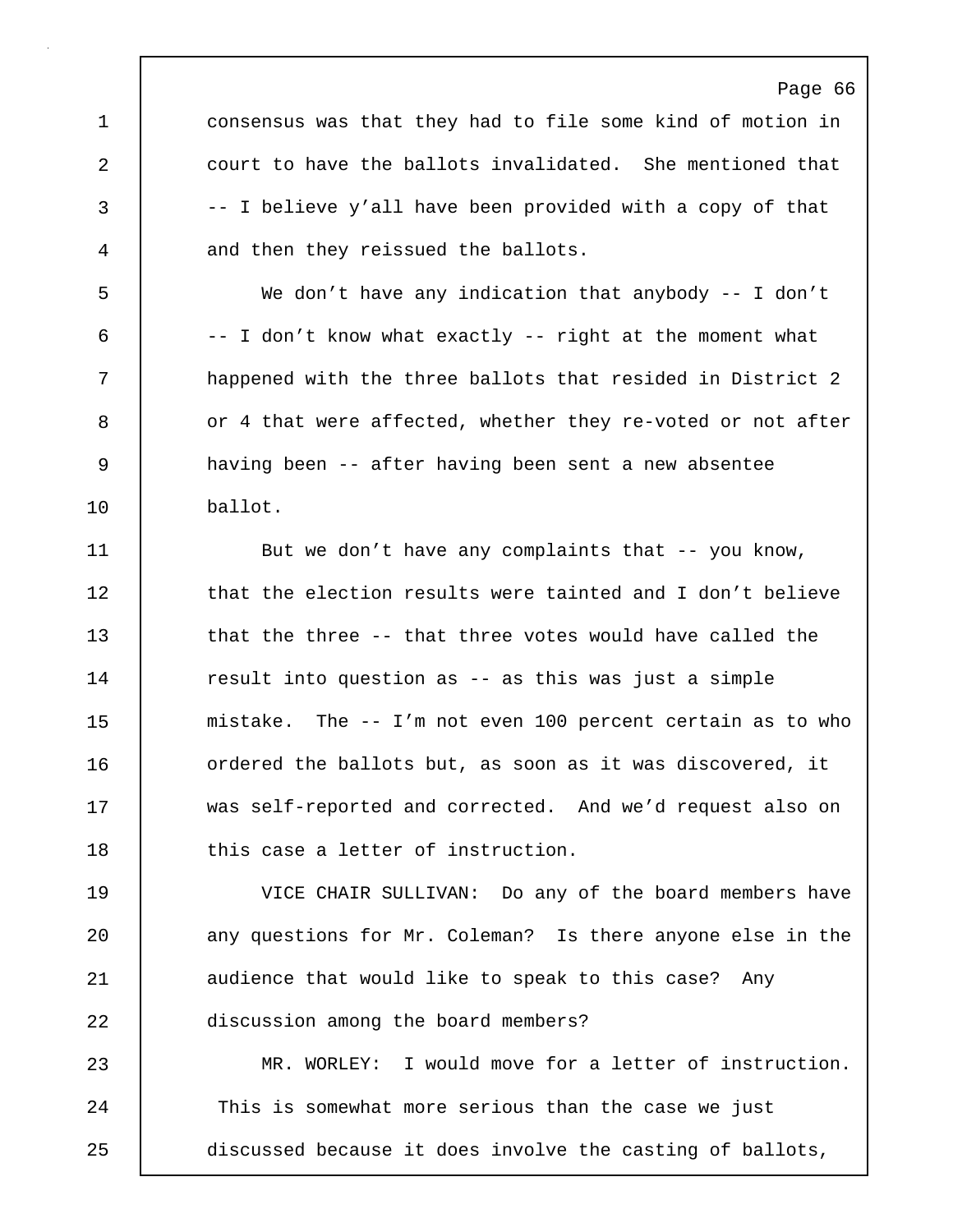Page 67 1 but I also think that we should encourage election 2 officials to self-report when they make a mistake and I 3 think, in this case, they did exactly what should have been 4 done. 5 They recognized the mistake, they went through court 6 | to have it fixed and there's no indication that anyone was 7 denied casting a ballot. So, for those reasons, I would 8 move for a letter of instruction. 9 VICE CHAIR SULLIVAN: We have a motion that a letter 10 **10** of instruction be issued in this case. Is there a second? 11 | JUDGE SIMPSON: Second. 12 VICE CHAIR SULLIVAN: Motion's been made and seconded. 13 Any further discussion? All in favor, please vote by 14 | saying aye. 15 | MR. WORLEY: Aye. 16 | JUDGE SIMPSON: Aye. 17 VICE CHAIR SULLIVAN: Aye. Any opposed? No, and that 18 motion carries. Thank you, Mr. Coleman, for being here. 19 | MR. COLEMAN: Thank you, Madam Chair. 20 VICE CHAIR SULLIVAN: Next we have SEB Case Number 21 2015-67, Coffee County. 22 MS. WATSON: On October 15, 2015, we received a 23 complaint from Coffee County election supervisor, Misty 24 Hayes. Misty Hayes had alleged the following things 25 occurred during advanced voting for the City of Douglas'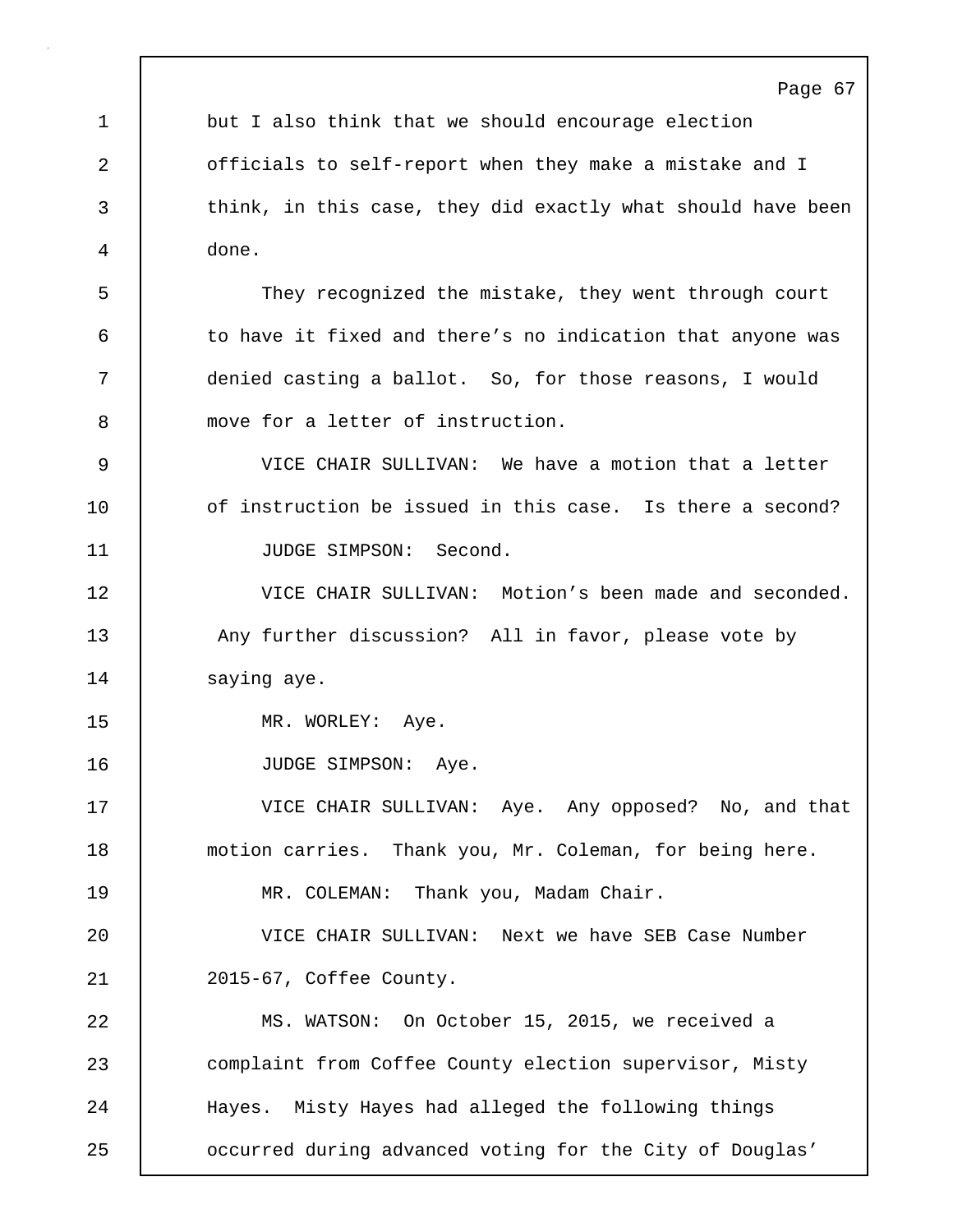1 general and municipal election: that several individuals 2 whose uncle was a mayoral candidate assisted voters and 3 those assisted did not fall into the rule or the category 4 provided by 21-2-409.

5 The investigation found that mayoral candidate, 6 Tony Paulk, was the uncle of a Vann Bailey, Greta Grady and 7 Jennifer Brockington. It was determined that Vann Bailey 8 had assisted Loride Jackson, Greta Grady assisted Evelyn 9 Graham, and Jennifer Brockington assisted Cathy Daniel, 10 Cathy Anderson and Katrina Stevenson.

11 It was verified that those assisted do not fall into 12 the listed relatives that can be assisted in 21-2-409. We 13 would recommend that Vann Bailey, Greta Grady and Jennifer 14 **Brockington be bound over to the AG's office for the listed** 15 violation.

16 VICE CHAIR SULLIVAN: Do you have any -- please come 17 | forward. Would you like to speak regarding this case? Is 18 **anyone here who would like to speak?** Please come to the 19 front.

20 MR. PAULK: (Complies with request.)

21 VICE CHAIR SULLIVAN: Yes. There's a microphone right 22 there. If you would, just state your name and your address 23 for the record.

24 MR. PAULK: Good morning.

25 VICE CHAIR SULLIVAN: Morning.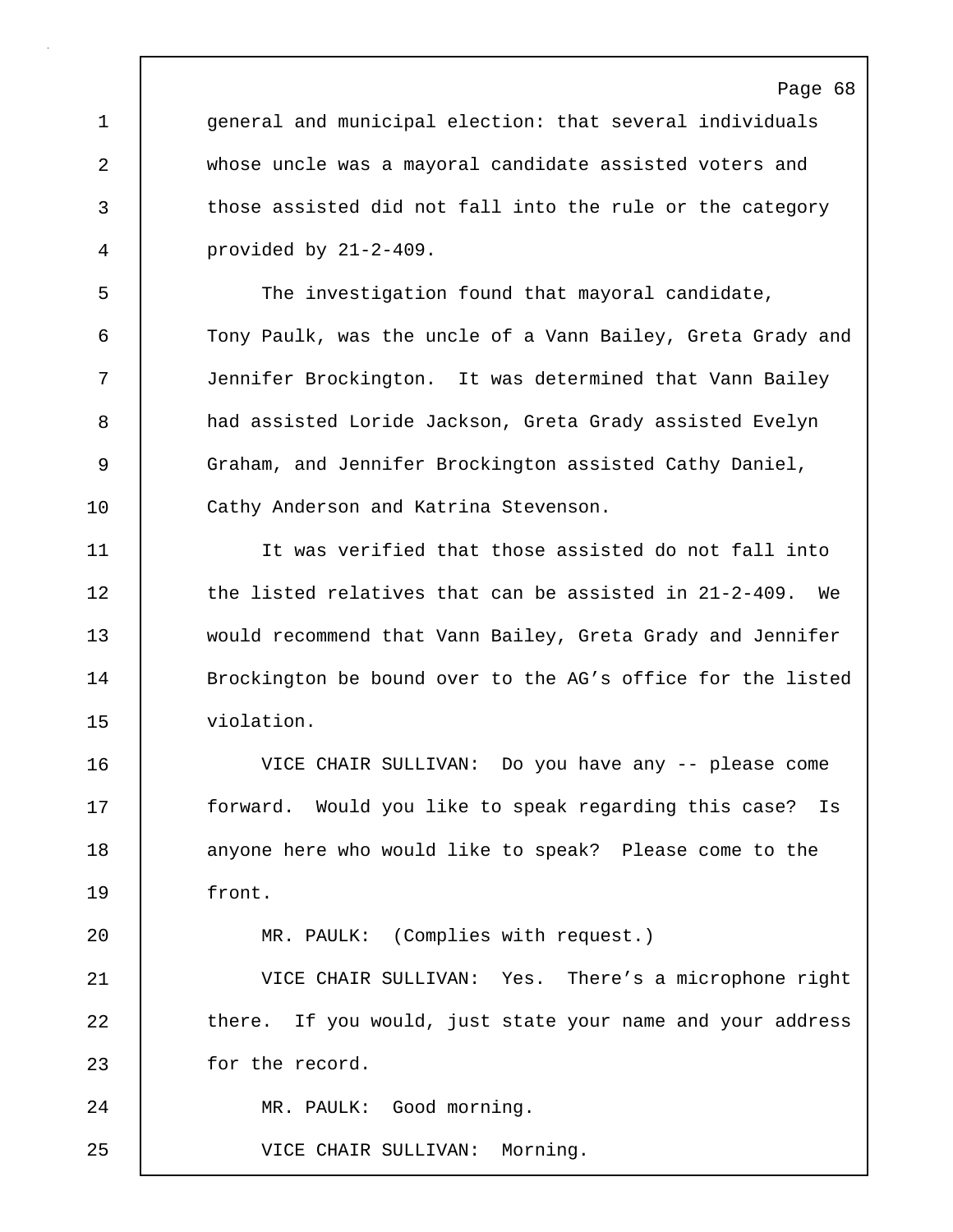Page 69 1 MR. PAULK: Y'all have to forgive me for a second. 2 I've spent my -- 3 VICE CHAIR SULLIVAN: If you can, pick up the 4 microphone -- 5 MR. PAULK: Oh, I'm sorry. 6 VICE CHAIR SULLIVAN: -- and state your name and 7 address for the record. 8 MR. PAULK: My name is Tony Lamar Paulk. I live at 9 242 Miller Road, Douglas, Georgia 31535. Ma'am and Board, 10 y'all have to forgive me. I've spent my entire life trying 11 | not to put myself in these positions, so I actually tried 12 | to scribble down some stuff. 13 Good morning to the Board, chair and members. I thank 14 y'all for allowing me to be before you. I have not 15 actually talked -- I have not actually met Chief 16 Investigator Russell. I would like to thank him for 17 | returning my call. 18 I was not going to appear before this council and 19 explain our position but, after talking to Chief 20 Investigator Russell Lewis -- Chief Lewis said the Board 21 | should hear your side and just talk to the Board. So I 22 thank Chief Investigator Lewis for doing his job in a 23 professional manner and giving me the confidence to come up 24 here. 25 I find myself in front of this council to explain our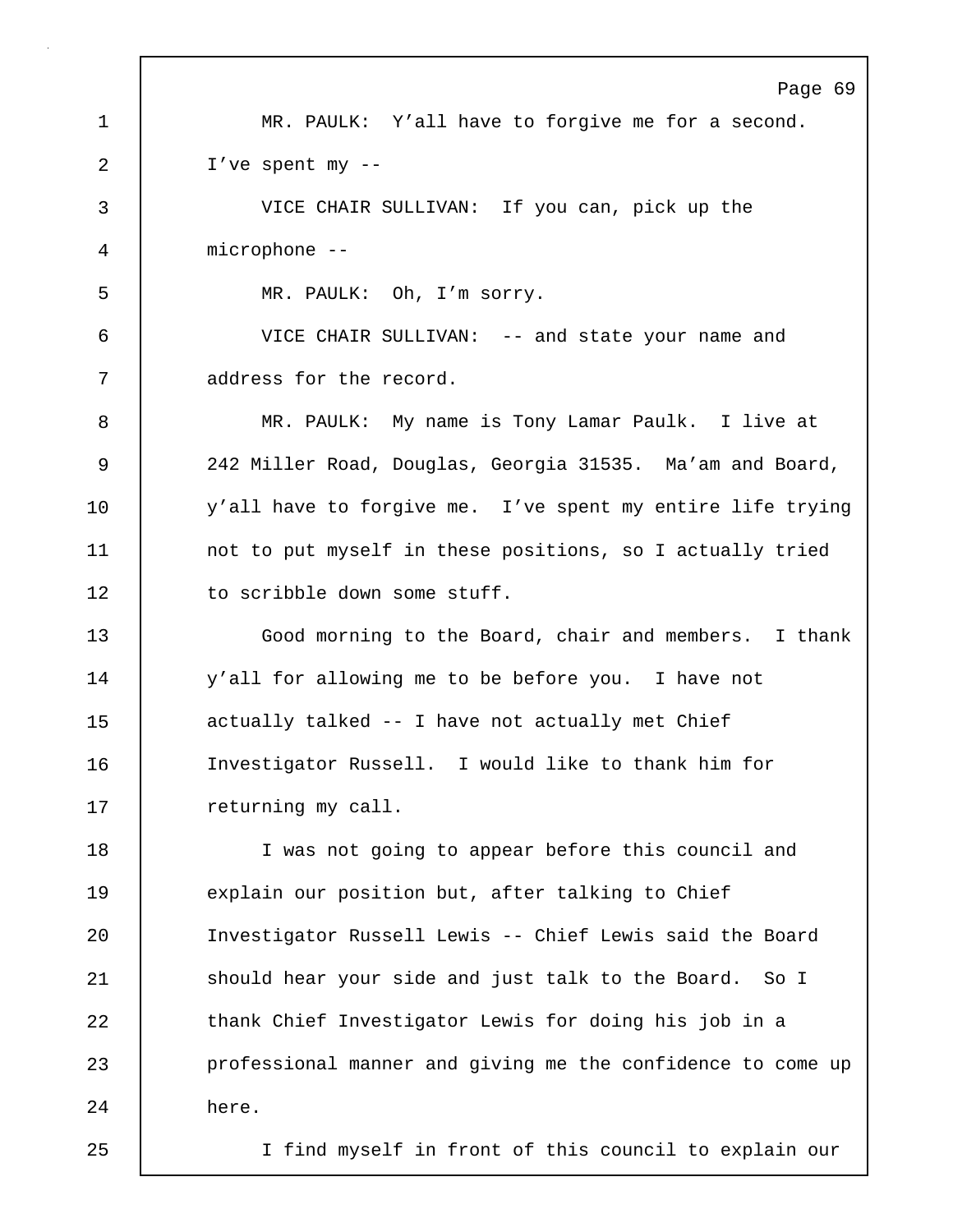Page 70 1 | position. First, I'm unfamiliar with being before any such 2 council to explain my actions simply because I'm a rule 3 follower. I retired from the military; I'm a disabled vet. 4 Following the rules is just what I do. 5 I follow the rules of marriage: my wife is always 6 right; I followed the city's charter; I followed the rule 7 | of law. But, today, I'm here asking you for mercy because 8 I did not do due diligence when I was a candidate. 9 I had communications from the election office during 10 | early voting: Please tell your supporters not to wear 11 their campaign shirts into the polling place because it's 12 **against the rules.** I apologized and we started making our 13 supporters button up, or zip up jackets or just cover up 14 | their campaign shirts. 15 I had another communications [sic] with the election's 16 **office also during early voting.** I think it was Misty that 17 | said, Tony, your supporters must take their signs off 18 before they come vote. The signs were on their car. I 19 immediately jumped in my car and I drove down there. I was 20 going to have a conversation with Misty, we talked often, 21 but there was a big sign right there that said, No 22 campaigning within like a -- so many feet, so there was no 23 **h** need to even have a consultation with her. 24 I went back and I talked with all of my supporters; I 25 immediately informed them to remove all campaign material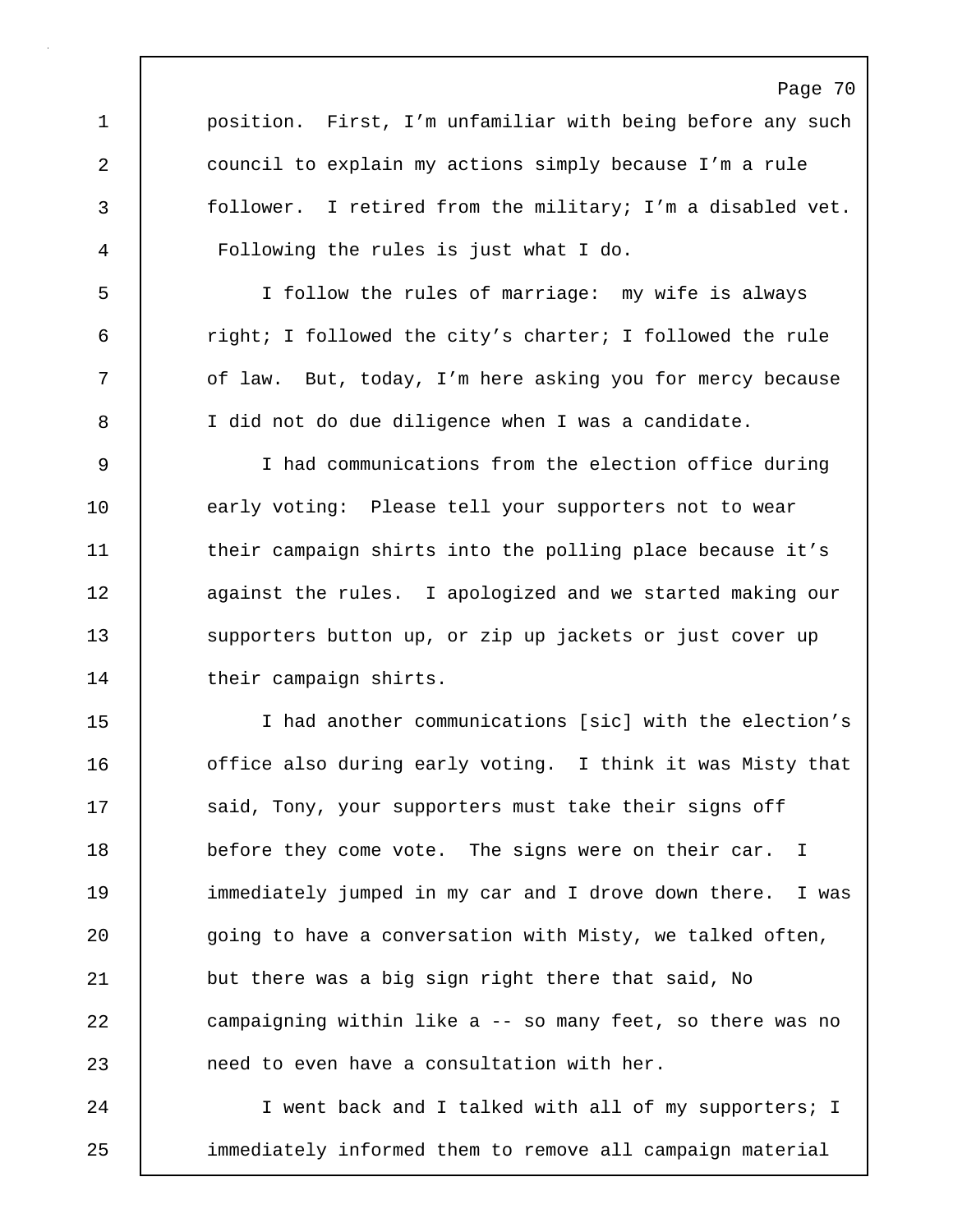1 | from their vehicles simply because I'm a rule follower. I 2 **just like good order and discipline.** 

3 My final communication with the election office is in 4 reference to why we're here today. I had communications 5 with the election office informing me that no family member 6 is allowed to assist in voting. I immediately called all 7 of my volunteers and informed them of the rule and we 8 stopped because I'm a rule follower. It's just what I do.

9 I was told, on numerous occasions, to call the state 10 | for an opinion. My response was always the same: I do not 11 | have to call the state for an opinion. We'll make the 12 adjustments. Misty was in charge of the elections, she 13 said we couldn't do it and we stopped. That was just the 14 | bottom line. There was -- there was nothing else to say. 15 She was in charge; she was my platoon sergeant. If she 16 | said do it, we did it; if she said we could not do it, we 17 | stopped.

18 My only thing that I say, I do apologize for taking up 19 your time. I just should've done due diligence. That's 20 all there is to this. There was no ill intent or anything 21 | like that. We were working hard and Ms. Misty was very 22 **Fig.** respectful and if she said, Tony, you can't do this, we 23 Stopped; Tony, you can't do this, we stopped.

24 In closing, you know, I've tried to be a role model 25 | for my family. Today I failed them because I did not do my

## Page 71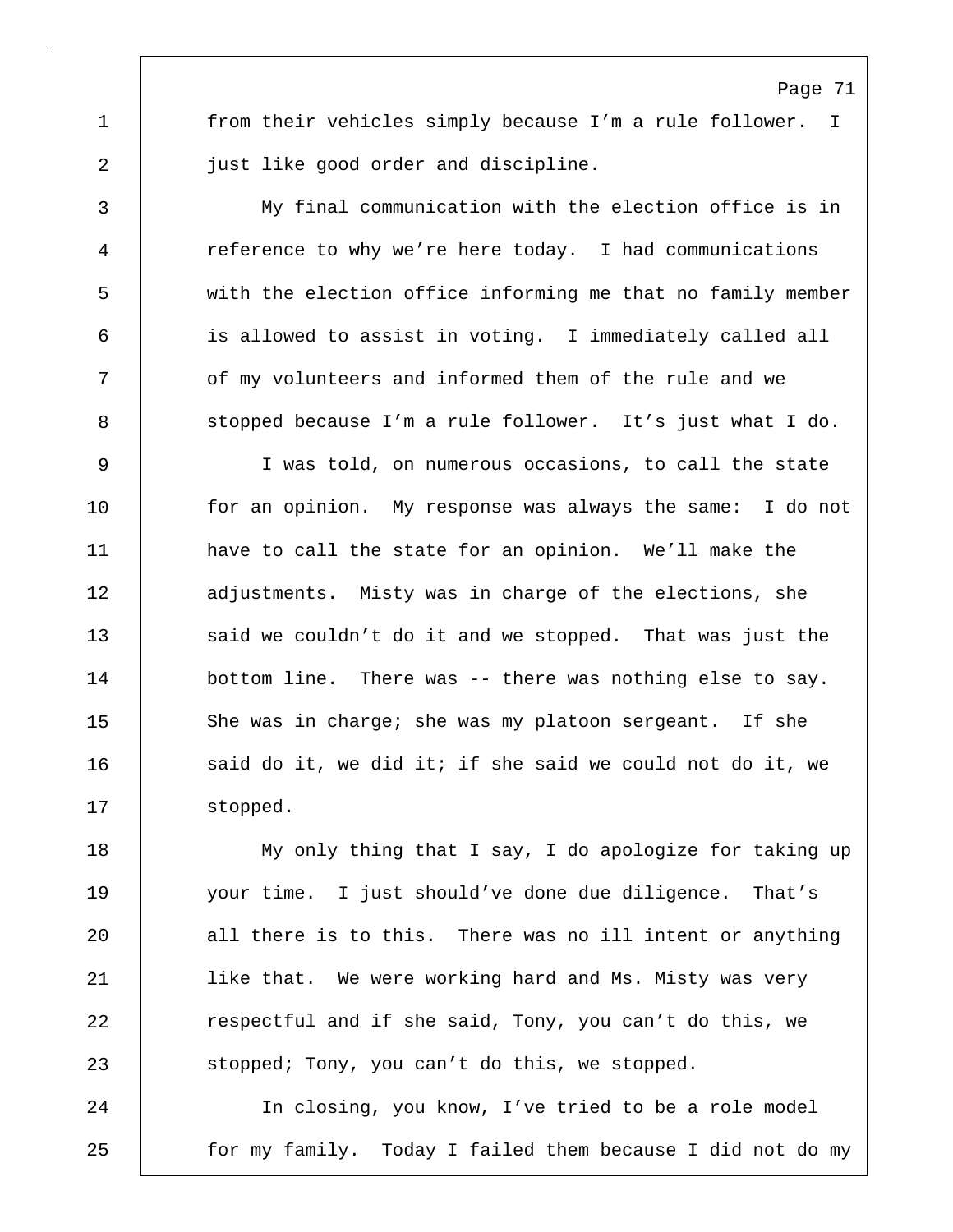Page 72 1 due diligence. It is difficult trying to be a role model 2 and having to come here and admit that I did not do due 3 diligence and the only thing that I ask is that you show me 4 some mercy on behalf of my relatives. 5 If you can do that, I assure you this will not happen 6 again. I walked in here with my integrity. I intend on 7 leaving with my integrity. They told me to seek some type 8 | of legal counsel. That's not relevant when you have 9 integrity. She didn't -- she didn't lie. We just stopped. 10 | Thank you, Madam. 11 VICE CHAIR SULLIVAN: Mr. Paulk, I know I speak on 12 behalf of all of the members of the Board that we very much 13 **appreciate you being here today and your comments regarding** 14 this case. 15 | MR. PAULK: Thank you. 16 VICE CHAIR SULLIVAN: Does anyone have any questions 17 for Mr. Paulk? 18 | MR. PAULK: Oh, I'm sorry. I'm sorry. 19 VICE CHAIR SULLIVAN: There are no questions. You're 20 fine. 21 | MR. PAULK: Thank you. 22 SENATOR HARP: Did he win the election? 23 VICE CHAIR SULLIVAN: Did you win the election? 24 | MR. PAULK: Yes, ma'am. 25 VICE CHAIR SULLIVAN: Oh, okay. Mayor Paulk then.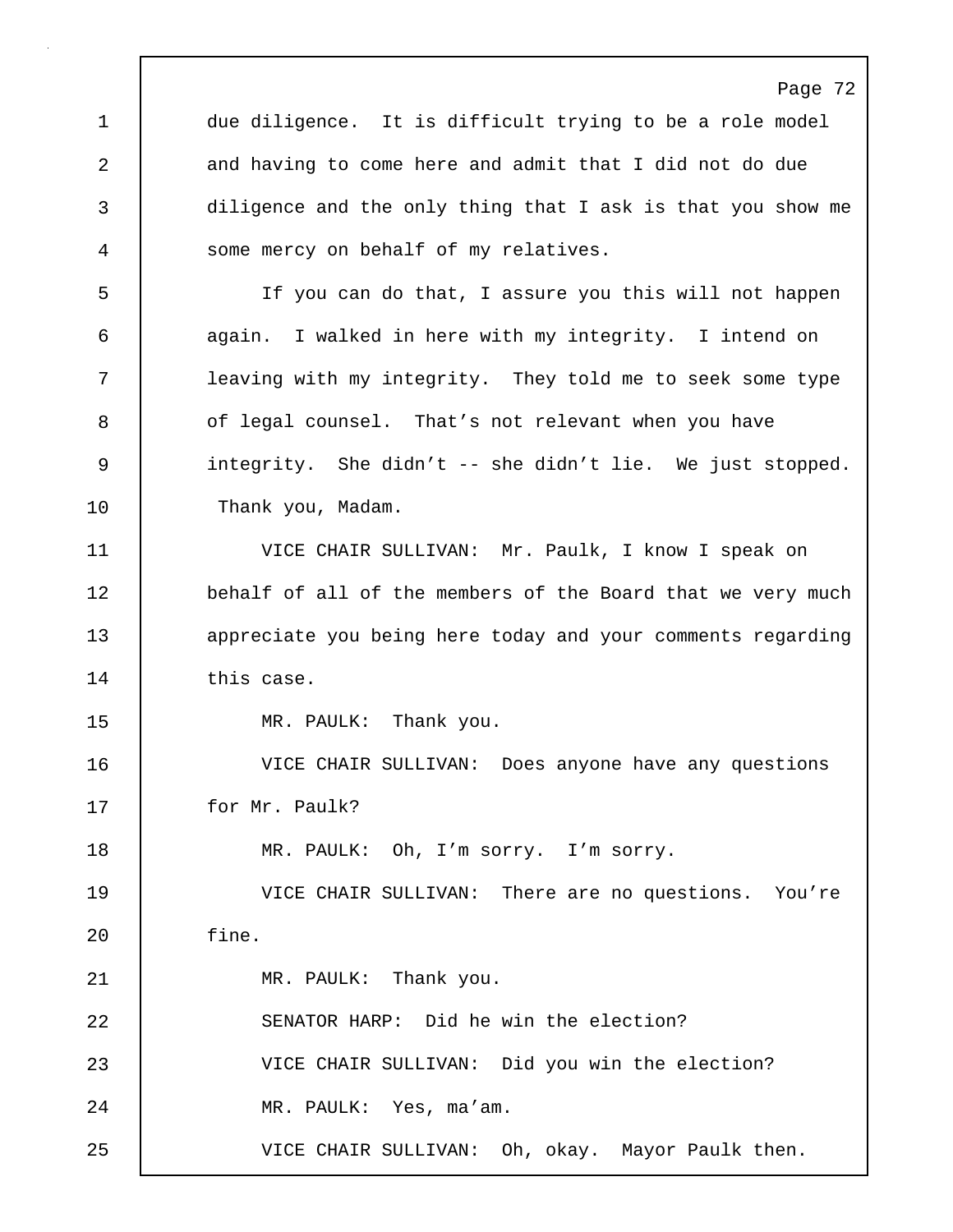Page 73 1 MR. PAULK: Yes. We won, but it doesn't feel like it 2 today. It just doesn't feel like it today. And I'm sorry. 3 I really am. Thank you. 4 VICE CHAIR SULLIVAN: Thank you. We appreciate it. 5 Motion is that -- the motion is to bind over the three 6 **6** respondents, Ms. Bailey, Ms. Grady and Ms. Brockington, to 7 the Attorney General's office? 8 MS. WATSON: That's correct. 9 VICE CHAIR SULLIVAN: I'd like to make a motion that 10 we issue a letter of instruction in this case. 11 | JUDGE SIMPSON: Second. 12 VICE CHAIR SULLIVAN: Motion's been made and seconded. 13 Is there any further discussion? All in favor, please 14 vote by saying aye. 15 | JUDGE SIMPSON: Aye. 16 | VICE CHAIR SULLIVAN: Aye. 17 | SENATOR HARP: Aye. 18 VICE CHAIR SULLIVAN: Any opposed? And that motion 19 **carries.** Mayor Paulk, just a letter of instruction will be 20 | issued in this case. 21 | MR. PAULK: Thank you. 22 VICE CHAIR SULLIVAN: Moving on to SEB Case Number 23 2015-73, City of Sparta. 24 MS. WATSON: Yes. In October and November of 2015, we 25 were notified of several concerns involving the November 3,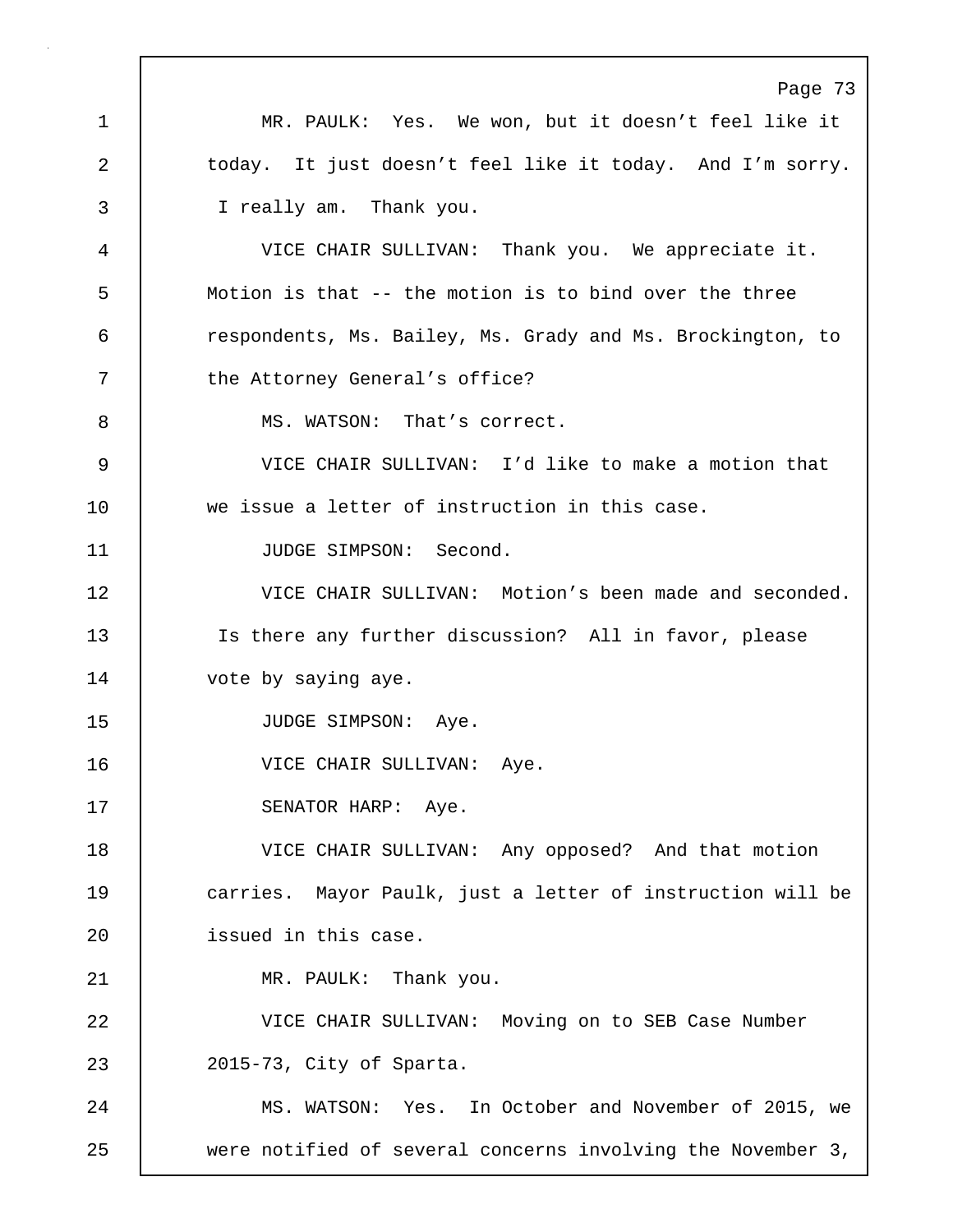1 2015, City of Sparta election. The complainant requested 2 access to view advanced and absentee applications and other 3 Sparta November 3, 2015, municipal-election documents.

4 On a number of occasions, the complainant alleged she 5 was told she could not look at the documents. The 6 complainant alleged she was told by City of Sparta election 7 Supervisor, Aretha Hill, to file an open-records request at 8 | least four times from September to November of 2015 before 9 she was granted access to the documents. The complainant 10 also alleged that a number of the election documents were 11 | not completed correctly.

12 Two additional complaints were received by E-mail to 13 the Secretary of State's Stop Voter Fraud website on 14 November 1, 2015, alleging that advanced voting was held 15 **on Saturday, October 31, 2015, which was in violation of** 16 21-2-385(d)(1). The violation occurred because advanced 17 Voting was supposed to end on Friday, October the 30th.

18 The investigation shows there was no evidence to 19 | support a violation of the election code regarding access 20 to election documents, as access was granted during the 21 | times they were available.

22 Regarding advanced early voting: On Saturday, October 23 31, 2015, it was confirmed that voting was held on that 24 date. It was Aretha Hill that stated that the Pine Tree 25 Festival was taking place and would be a good opportunity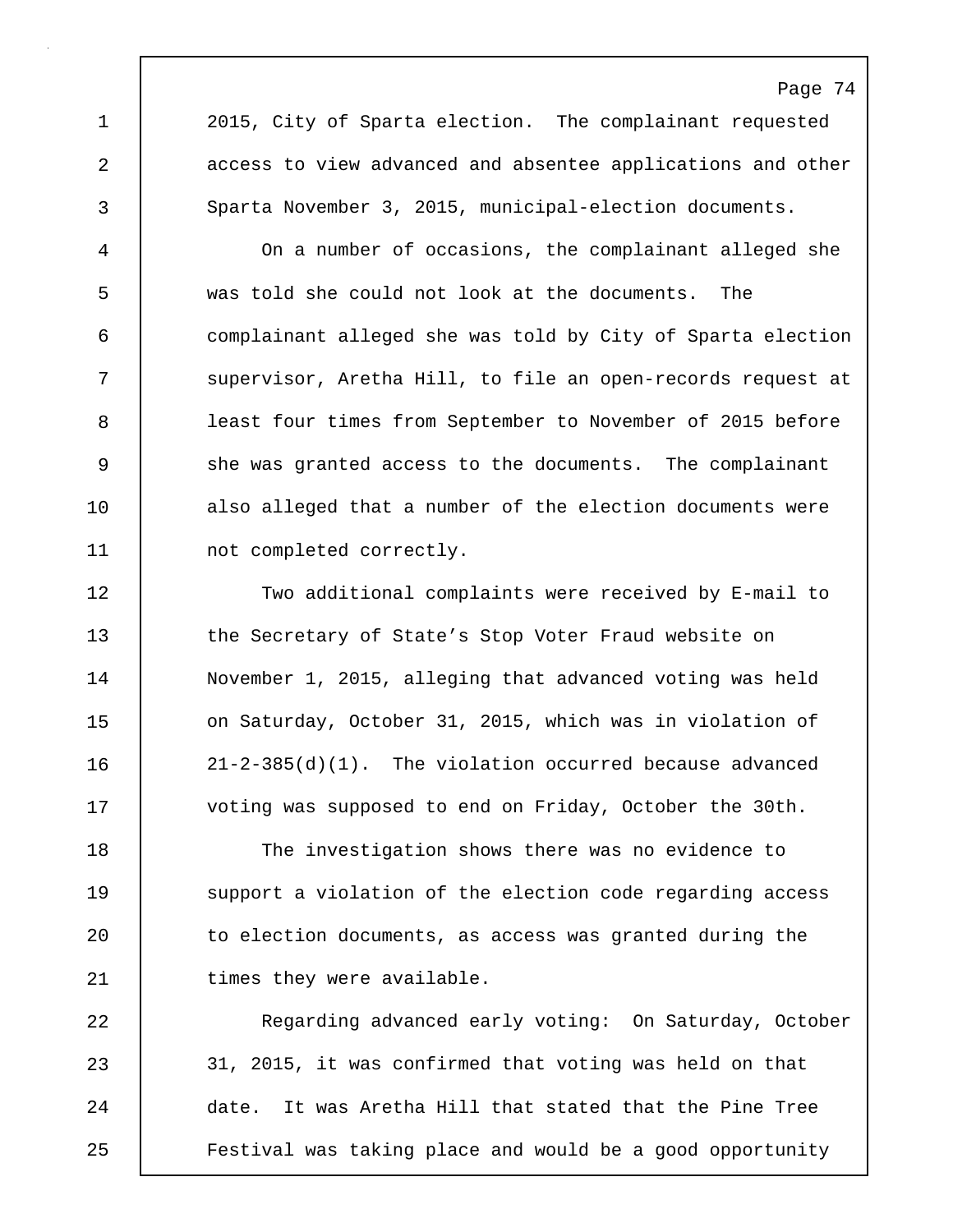1 for voter turnout.

| $\overline{a}$ | During the investigation, it was discovered that 80           |
|----------------|---------------------------------------------------------------|
| 3              | absentee-ballot envelopes and 45 absentee-ballot              |
| $\overline{4}$ | applications were not certified with an initial or a          |
| 5              | signature by the absentee-ballot clerk or the registrar       |
| 6              | from the Sparta November 3, 2015, municipal election.         |
| 7              | We recommend Aretha Hill, election supervisor for             |
| 8              | the City of Sparta, be bound over to the AG's office for      |
| 9              | $21-2-381(b)(2)$ [sic], 45 counts, and $21-2-385(d)(1)$ , one |
| 10             | count, and then $21-2-386(a)(1)(b)$ , 80 counts.              |
| 11             | VICE CHAIR SULLIVAN: Is there anyone here who would           |
| 12             | like to speak regarding this case? It's the City of           |
| 13             | Sparta, Hancock County, 2013 -- 2015-73.                      |
| 14             | MS. WATSON: There was a letter that was sent from             |
| 15             | their attorney that I believe was passed to the board         |
| 16             | members from Hitchcock and Hitchcock.                         |
| 17             | VICE CHAIR SULLIVAN: Thank you. That was provided to          |
| 18             | the members this morning, I believe.                          |
| 19             | JUDGE SIMPSON: I move that we accept the letter.              |
| 20             | VICE CHAIR SULLIVAN: Okay. We've got a motion to              |
| 21             | accept the letter from Hitchcock and Hitchcock. Do we have    |
| 22             | a second to that? I'll second that. All in favor, please      |
| 23             | vote by saying aye.                                           |
| 24             | JUDGE SIMPSON: Aye.                                           |
| 25             | Aye.<br>SENATOR HARP:                                         |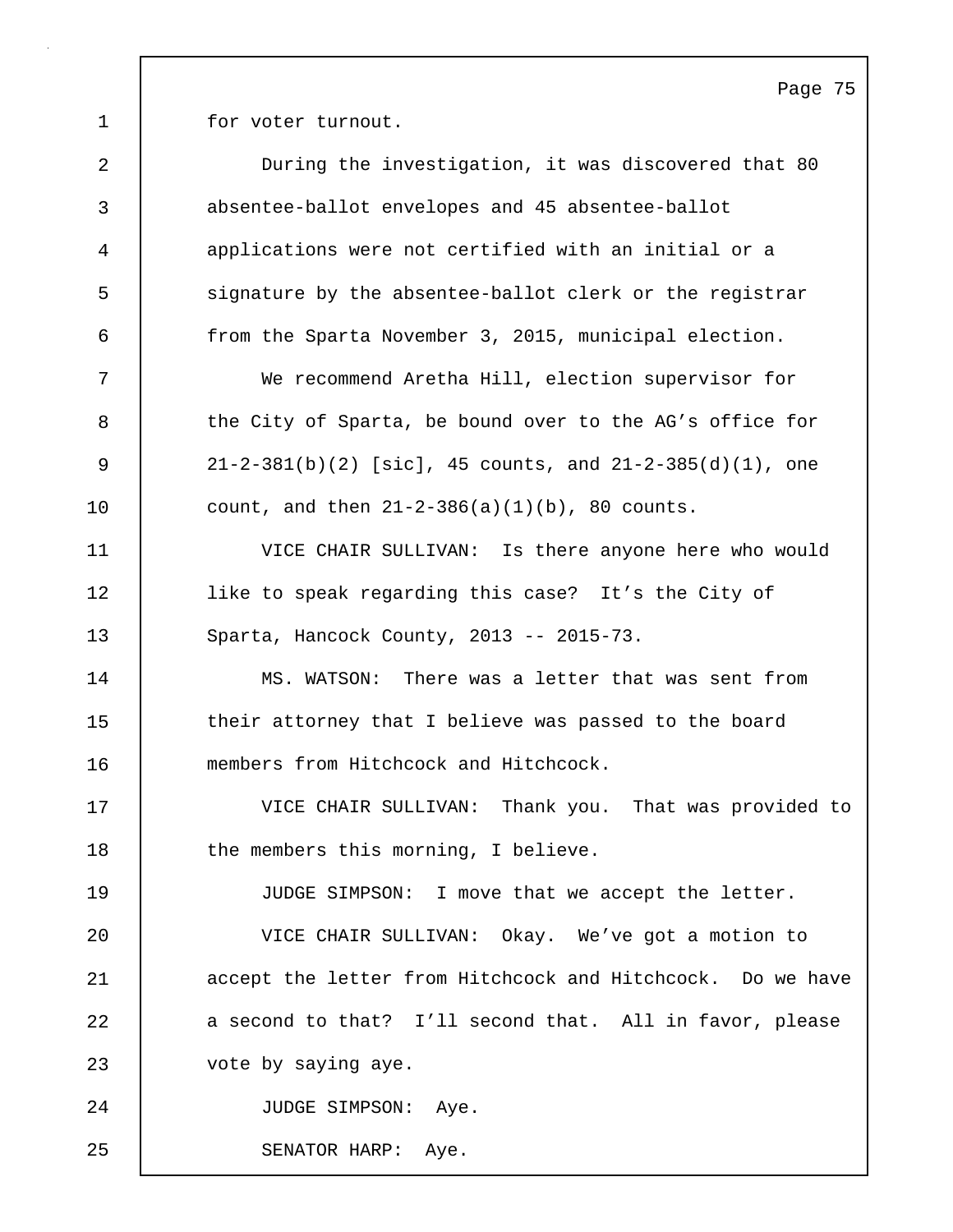Page 76 1 VICE CHAIR SULLIVAN: Aye. None opposed, motion 2 carries. 3 JUDGE SIMPSON: I move that we bind this case over to 4 the Attorney General. 5 VICE CHAIR SULLIVAN: Judge Simpson has made a motion 6 that we bind this case over to the Attorney General. 7 Ms. Hill, would you like to -- do you have any comments 8 **8** regarding this case? Would you like to speak to it? 9 MS. HILL: No. I prefer just to get legal counsel. 10 VICE CHAIR SULLIVAN: Understood. We've got a motion 11 to bind this case over to the Attorney General's office. 12 | I'll second that. Is there any discussion? All in favor, 13 | please vote by saying aye. 14 | MR. WORLEY: Aye. 15 | JUDGE SIMPSON: Aye. 16 VICE CHAIR SULLIVAN: Aye. Any opposed? No, and the 17 | motion carries. Let's move on to SEB Case Number 2015-74, 18 | the City of Cordele. 19 MS. WATSON: The complaint was filed with the 20 Secretary of State's office regarding two voters who were 21 listed in the wrong voting district. The two voters had 22 **cast ballots in the wrong district.** Crisp County elections 23 office then instructed them to cast a second provisional 24 ballot for the district in which they lived. 25 The investigation found that 74 Cordele residents who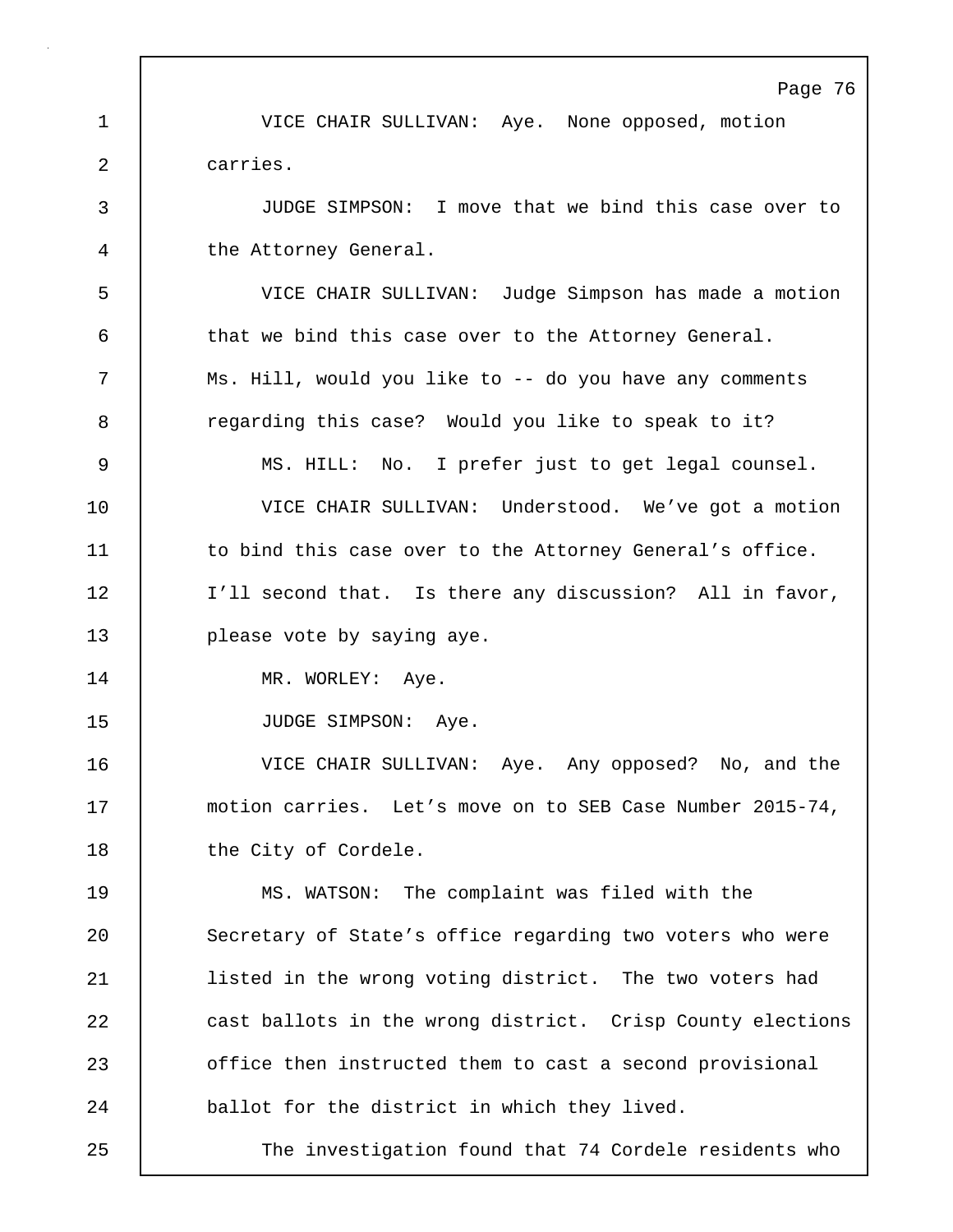1 **lived on Rainbow Drive and West 17th Avenue were placed in** 2 the incorrect voting wards. Becky Perkins advised she 3 assumed the county election supervisor duties just prior to 4 the November 2015 election and was not aware of the change 5 in the district models and annexation.

6 Research into the change of the district lines show it 7 was done in 2011. There's only theories and speculation on 8 a how the district lines did not get updated. However, 9 Ms. Perkins readily accepts that her office should have 10 caught the error and has taken steps to prevent the problem 11 in the future.

12 The council member in the affected ward was unopposed 13 until the 2015 election and no notice of error. The two 14 voters that had cast an incorrect ballot during early 15 advanced voting were then given a provisional ballot for 16 the correct ward for the City of Cordele's general and 17 municipal election. With the provisional ballot, they only 18 **The lack received credit from the city election and were rewarded** 19 | one vote.

20 Crisp County corrected the error prior to the November 21 3, 2015, election, placing all of the effected residents in 22 the correct ward and mailed the letters to each of those 23 electors.

24 We recommend the City of Cordele and the Crisp County 25 | Board of Elections and Registration's office be bound over

## Page 77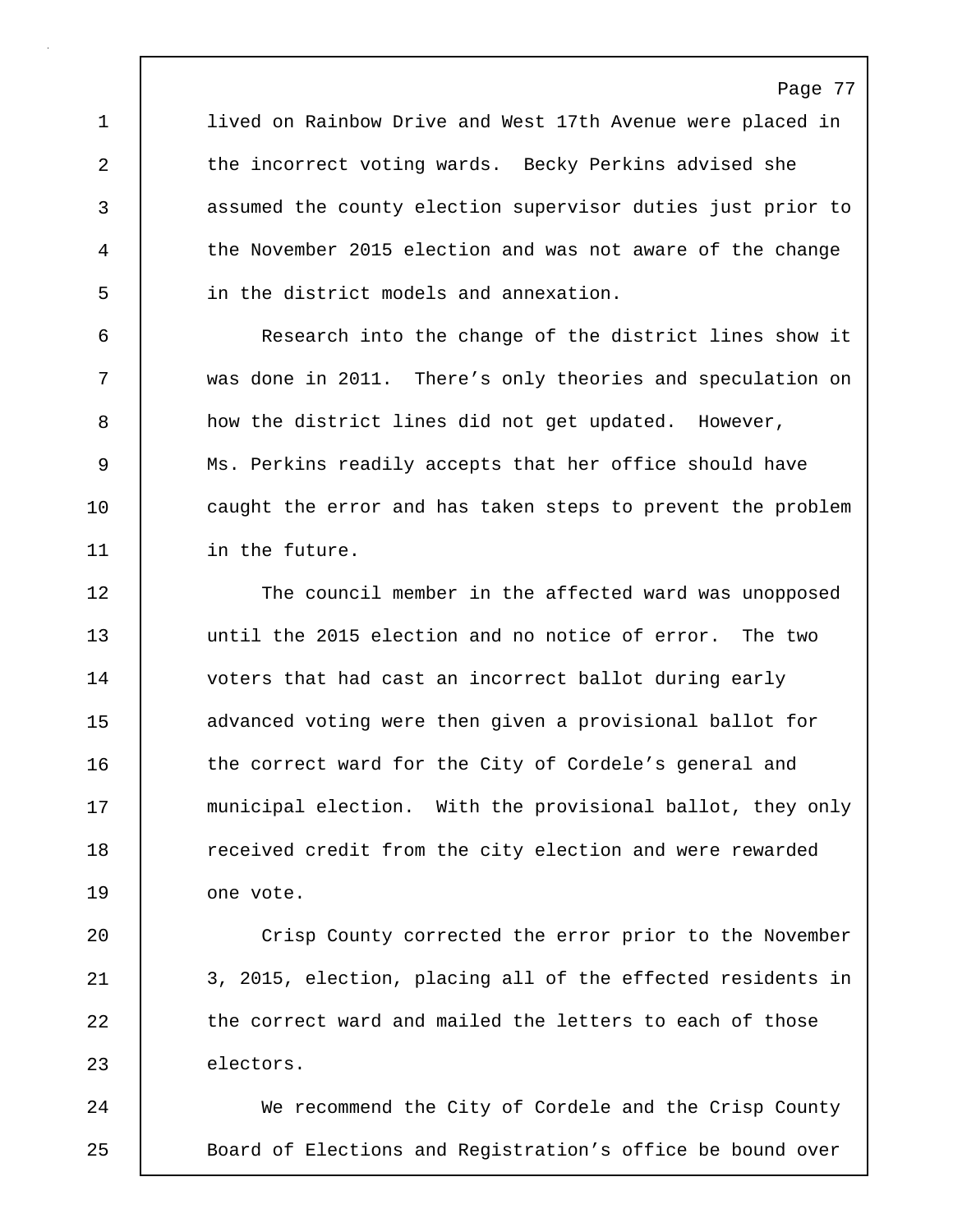Page 78 1 for 21-2-226 and we're recommending to dismiss against 2 Becky Perkins for 21-2-226. 3 VICE CHAIR SULLIVAN: Is there anyone from the City of 4 Cordele who would like to speak to this case? 5 MS. PERKINS: Hi, I'm Becky Perkins. 6 VICE CHAIR SULLIVAN: Please come to the front. 7 MS. WATSON: There was also a second rule violation 8 bthat we're recommending. 9 | VICE CHAIR SULLIVAN: Sorry. 10 MS. WATSON: That's okay. 11 VICE CHAIR SULLIVAN: You paused too long. 12 MS. WATSON: It's all right. 13 VICE CHAIR SULLIVAN: If you would like to go ahead 14 and continue your report. 15 MS. WATSON: Yes. The second violation was for Becky 16 Perkins and Crisp County Board of Elections and 17 Registration for Board Rule 183-1-12.02, in they allowed 18 | two voters to cast another ballot after the voters had 19 | already cast one ballot. 20 VICE CHAIR SULLIVAN: Ms. Perkins, would you mind 21 coming up? Please state your name and your address for the 22 record. 23 MS. PERKINS: I'm Becky Perkins. My address is 174 24 | South Dorough Road, Cordele, Georgia 31015. As to the 25 district and the boundaries for having the folks in the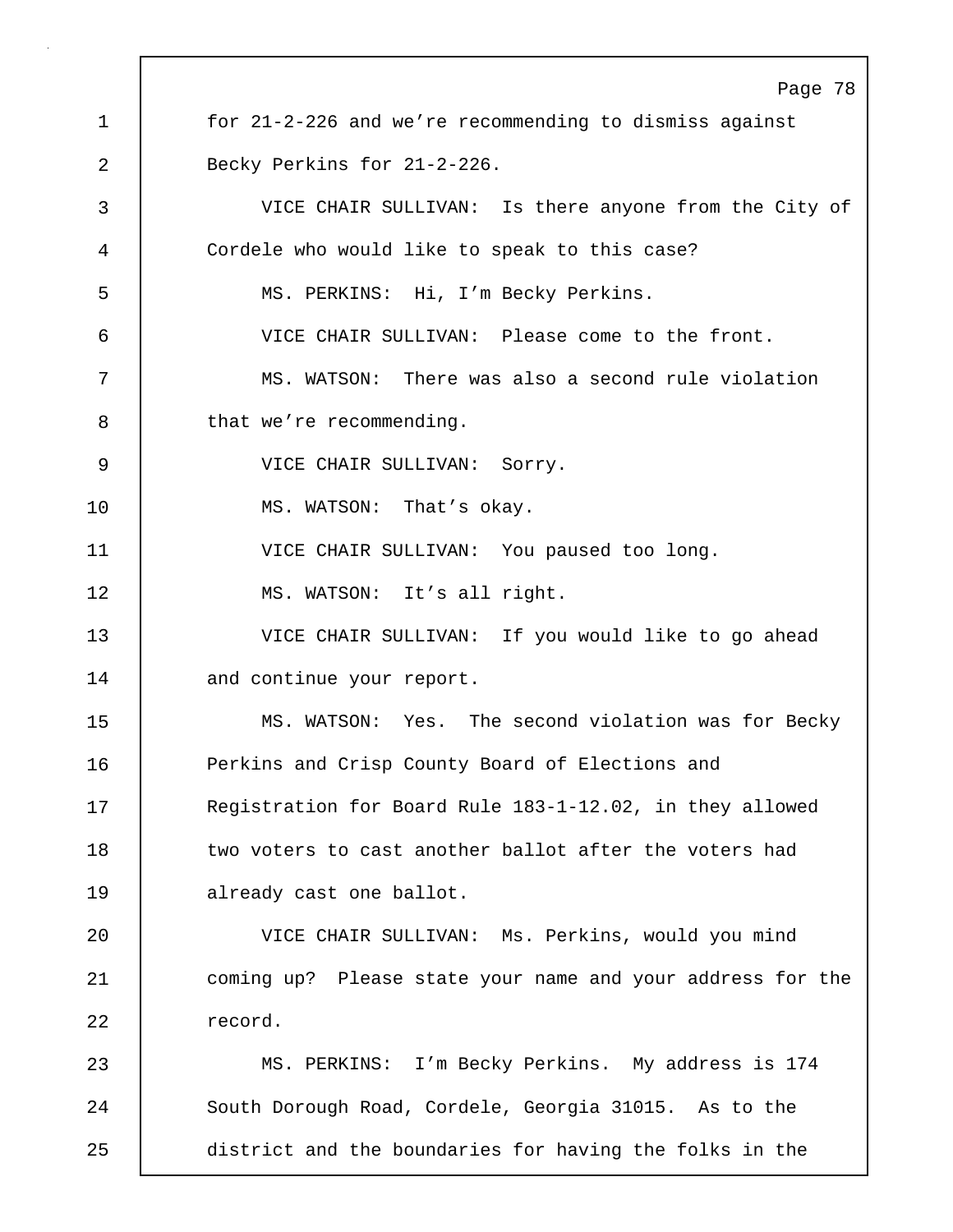1 wrong district, the people who set that up initially 2 Teinvestigated and found out -- they weren't aware that our 3 city is split in half and, when you cross to the west side, 4 the addresses invert from even to odd on opposite sides of 5 the street. They don't go the same all the way across, and  $6$  the people who set that up in eNet didn't know.

7 So the man was unopposed the whole time it had been 8 set up. That's why nobody had voted in that race to know 9 that that boundary street was incorrectly set up. The city 10 annexation practices, that's why we didn't know that the 11 | other two voters were never annexed into the city. We've 12 **dege** corrected all of that since then. We corrected that 13 | immediately.

14 | I notified the Secretary of State that was happening; 15 we notified the county attorney. He is who instructed us 16 to get in touch with that voter -- one voter left. The 17 **next voter that came in, we were already in the process of** 18 **correcting this.** She lived in one of those annexed areas 19 **that we didn't know was annexed into the city.** 

20 She came out after voting and made us aware she should 21 have gotten -- the only thing on the ballot was the SPLOST 22 if you weren't in the city, and that's why our county 23 attorney instructed us to let them vote a second time. 24 And we instructed them to be honorable and not vote 25 | twice for the SPLOST, to give them that provisional ballot

Page 79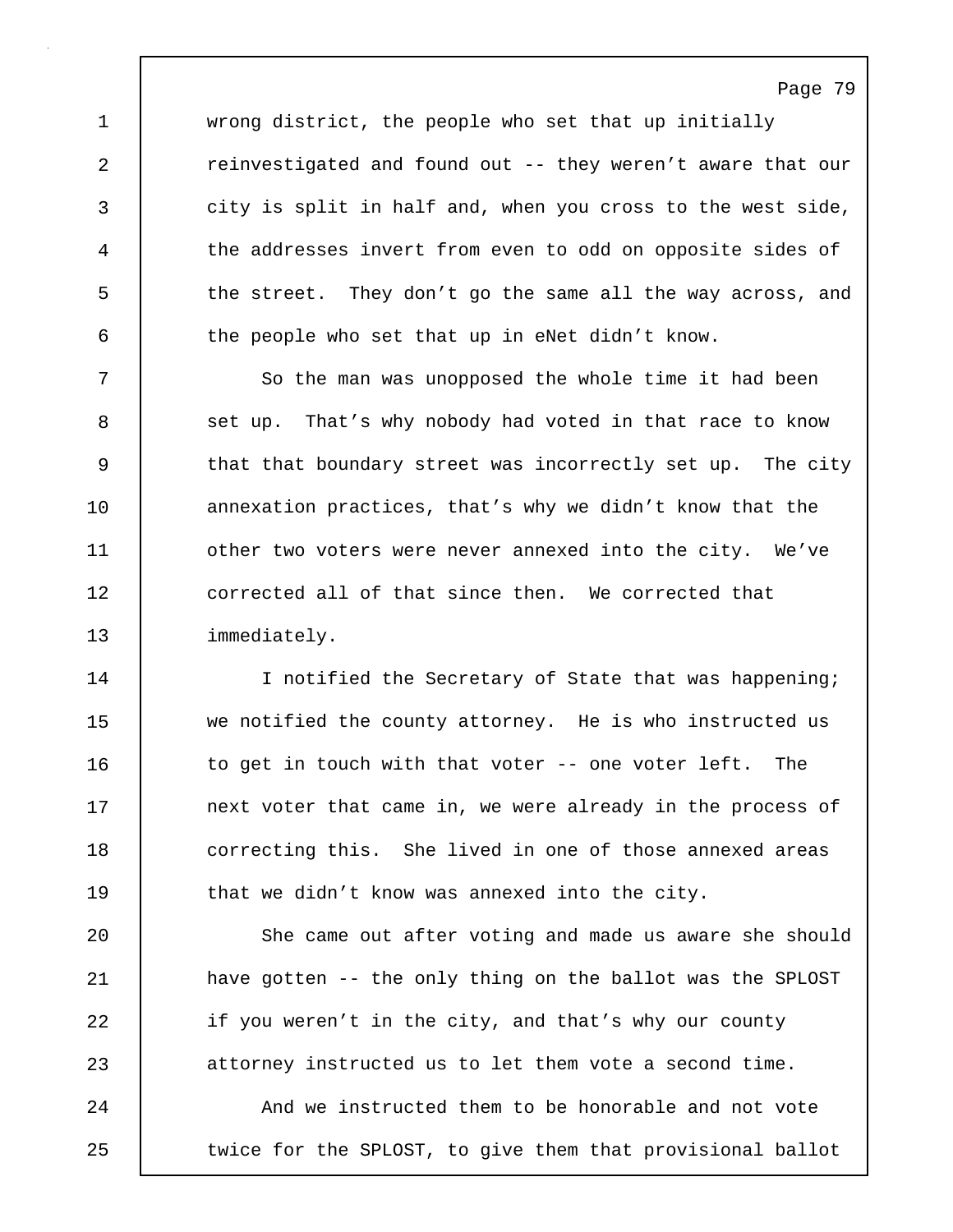Page 80 1 so they would get a chance to vote in their correct 2 district. That's really all I know. 3 VICE CHAIR SULLIVAN: Anyone have any -- any board 4 members have any questions for Ms. Perkins? 5 MR. WORLEY: So it was actually just one person who 6 was allowed to vote twice? 7 MS. PERKINS: It was two people. The one -- the first 8 person that came in lived on that border street that we 9 were not aware and had been put in eNet, you know, on the 10 **promicle** side of the street, so it was a different 11 district. 12 I contacted -- he came out to vote and said, I don't 13 see anything on the ballot for me. I looked him up 14 immediately and said, Well, you're not in that district, 15 and he smiled and walked out and I knew he was not 16 finished. And so, I immediately called to find out if 17 there was something I wasn't seeing. I called some people 18 | I knew; we investigated and found -- that's when we found 19 the error. 20 VICE CHAIR SULLIVAN: So the only thing on the ballot 21 was the SPLOST? 22 MS. PERKINS: Yes. But -- but he didn't live in the 23 city. The only thing on the ballot was the SPLOST. 24 VICE CHAIR SULLIVAN: So -- 25 MS. PERKINS: And that one race.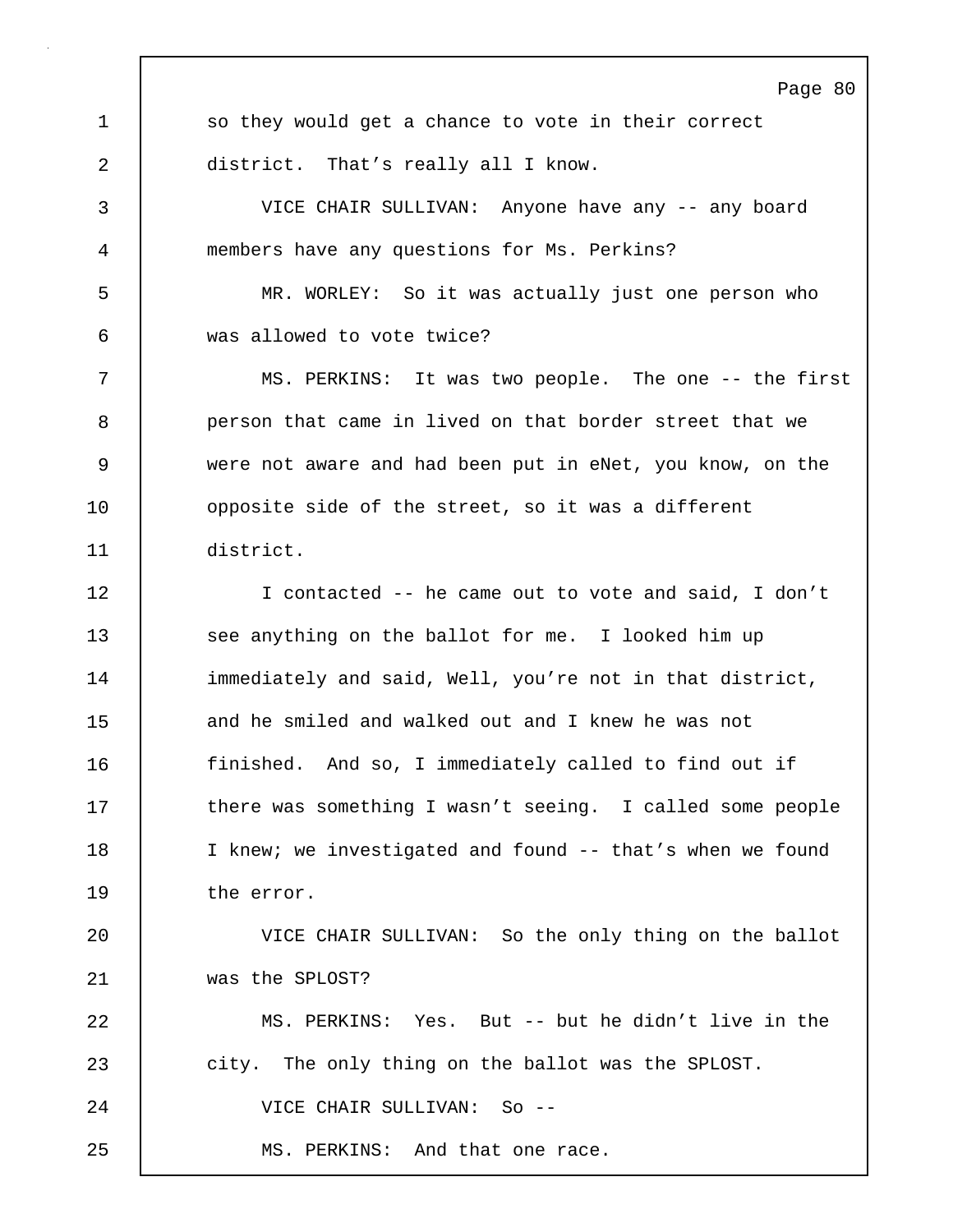Page 81 1 VICE CHAIR SULLIVAN: So were there any people here 2 that had the opportunity to vote for the SPLOST twice? 3 MS. PERKINS: No, just those two voters. 4 VICE CHAIR SULLIVAN: And they couldn't have voted -- 5 MS. PERKINS: They -- they -- when they came in to 6 vote initially, the only thing on their ballot was the 7 SPLOST. 8 VICE CHAIR SULLIVAN: Uh-huh. 9 MS. PERKINS: So, when we gave them their provisional 10 ballots, they could have voted for that SPLOST twice but we 11 asked them, Please don't, since you already did vote for 12 that. Just vote for the race -- the commissioner race that 13 we were asking for. 14 VICE CHAIR SULLIVAN: Okay. Response? 15 JUDGE SIMPSON: That we issue a letter of instruction. 16 VICE CHAIR SULLIVAN: Judge Simpson's made a motion 17 **that we issue a letter of instruction.** Is there a second? 18 SENATOR HARP: Second. 19 VICE CHAIR SULLIVAN: We've got a motion and a second 20 to issue a letter of instruction in this case. Is there 21 any further discussion? All in favor, please vote by 22 | saying aye. 23 | SENATOR HARP: Aye. 24 VICE CHAIR SULLIVAN: Any opposed, vote by saying no. 25 MR. WORLEY: No.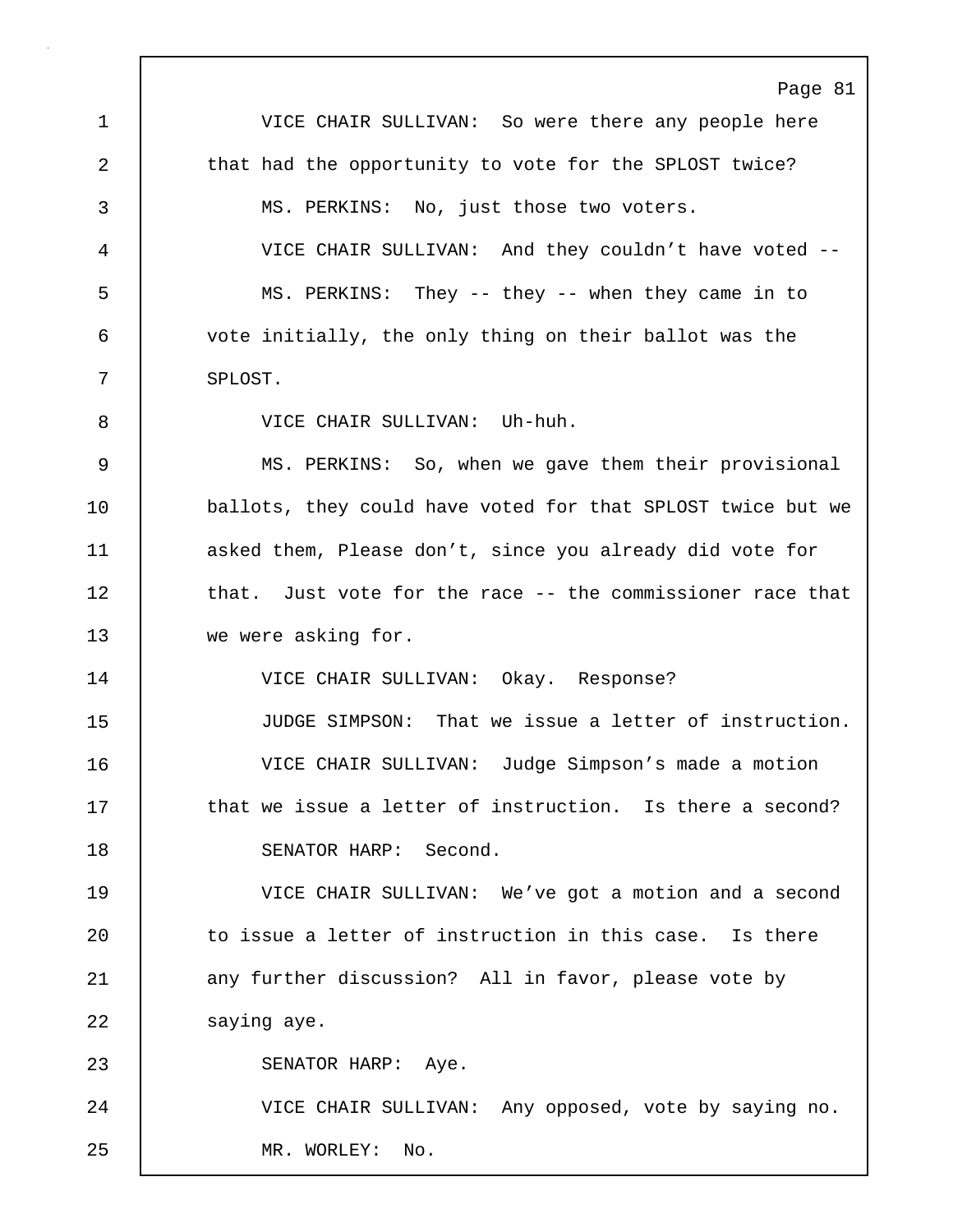Page 82 1 VICE CHAIR SULLIVAN: And I vote no as well. We have 2 a tie. Counsel? She will consider what we do in the case 3 **b** of a tie when we have an even number on the Board. 4 MS. CORREIA: Both motions fail and we could -- 5 VICE CHAIR SULLIVAN: Okay. 6 MS. CORREIA: -- bring that back up at the next 7 | meeting if there's another voter. 8 VICE CHAIR SULLIVAN: Okay. So both motions fail in 9 the case of a tie. So this case will be brought before the 10 | Board at a future meeting. It's the first case I think 11 I've been to where we had a tie. I'm sorry this matter is 12 not resolved, but I expect that it will be brought to the 13 end onext meeting when we -- the next board meeting when we 14 consider cases. Thank you. 15 MS. PERKINS: I appreciate it. 16 VICE CHAIR SULLIVAN: I think this would be a good 17 time to take a break for lunch. It's also necessary for 18 | the Board to go into executive session to discuss pending 19 | litigation. So if I can have a motion from the Board to go 20 | into executive session. 21 | MR. WORLEY: So move. 22 VICE CHAIR SULLIVAN: A second? 23 | JUDGE SIMPSON: Second. 24 | VICE CHAIR SULLIVAN: All in favor, say aye. 25 | JUDGE SIMPSON: Aye.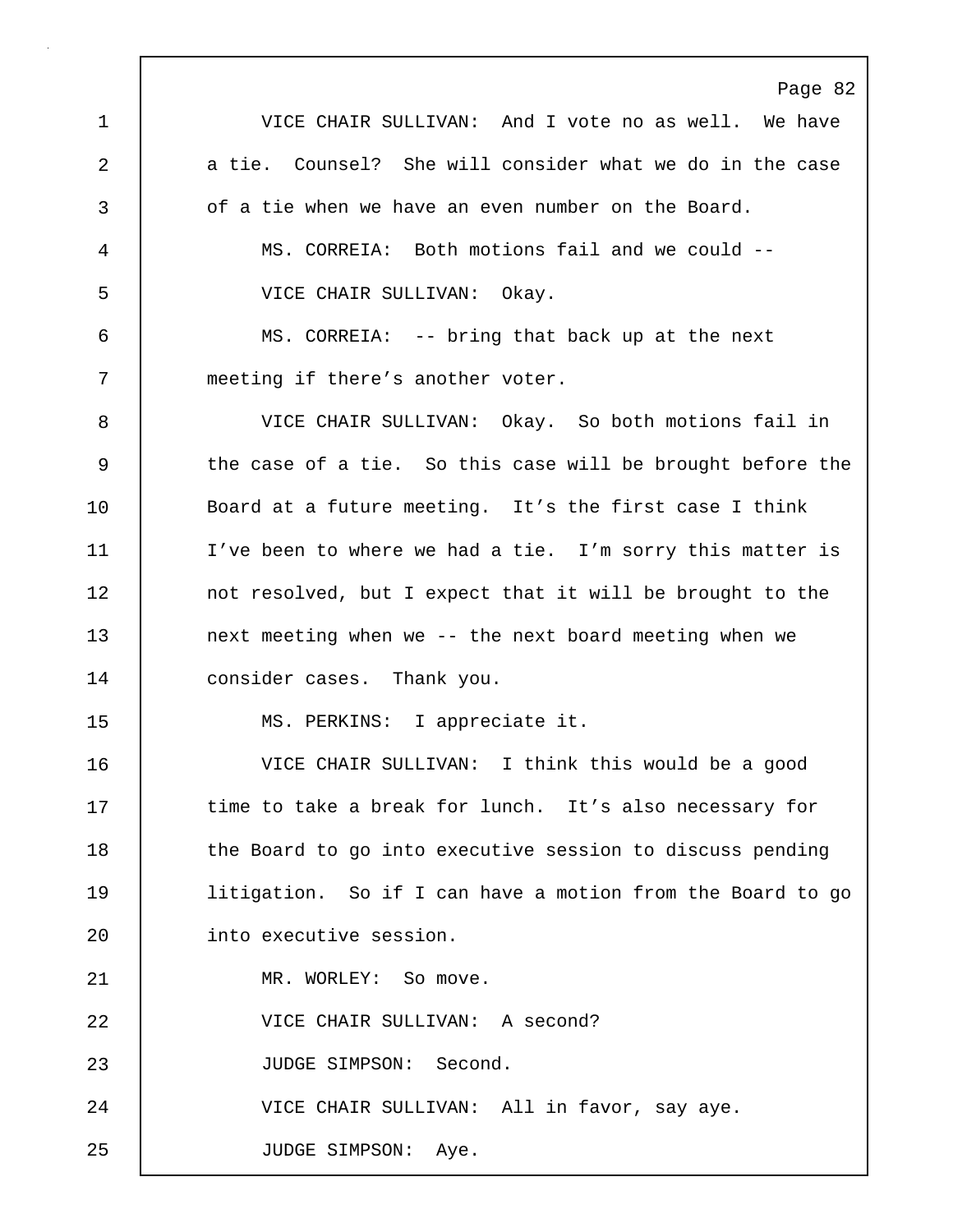Page 83 1 MR. WORLEY: Aye. 2 SENATOR HARP: Aye. 3 VICE CHAIR SULLIVAN: Aye. None opposed. We will 4 convene back here at 1 o'clock. Thank you all. 5 (A recess was taken from 12:05 p.m. to 1:01 p.m.) 6 VICE CHAIR SULLIVAN: Okay. We're going to call this 7 meeting back to order. It looks like we've lost our -- a 8 | lot of our audience. The first thing we need to do is a 9 motion exiting executive session. Do I have a motion? 10 | JUDGE SIMPSON: So move. 11 **VICE CHAIR SULLIVAN:** Second? 12 MR. WORLEY: Second. 13 VICE CHAIR SULLIVAN: All in favor, aye. 14 | MR. WORLEY: Aye. 15 VICE CHAIR SULLIVAN: Unopposed, and we are out of 16 executive session. Ms. Aretha Hill left before -- right 17 after we adjourned for lunch and she asked that the Board 18 accept her request for a continuance in the cases that 19 she's involved in. I'll make a motion that we accept these 20 | for the record. 21 | MR. WORLEY: Second. 22 VICE CHAIR SULLIVAN: All in favor, aye. Not opposed. 23 Okay. And we're back to the investigations report. We 24 are now on SEB Case Number 2015-76, City of Commerce. 25 MS. WATSON: In October --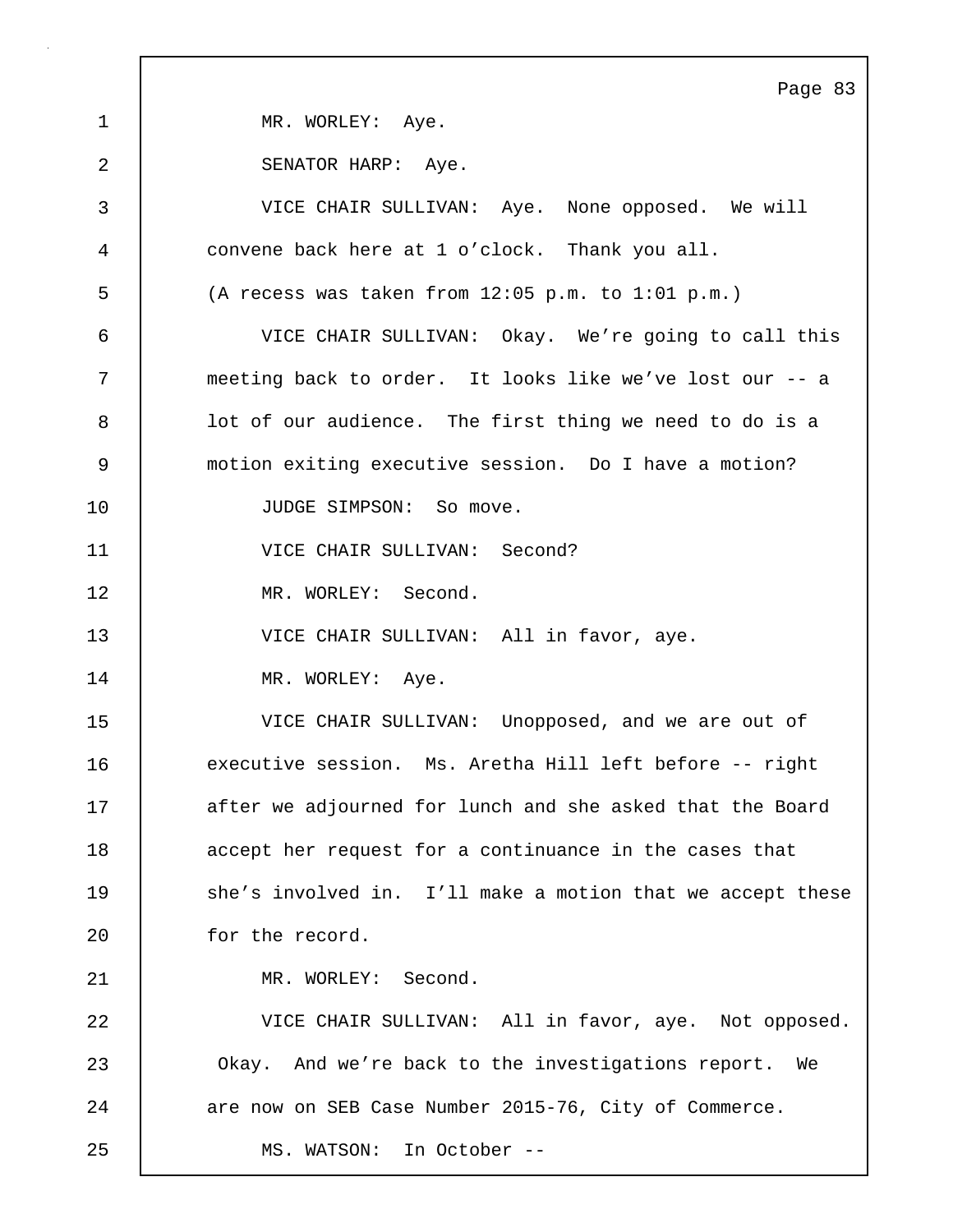Page 84 1 VICE CHAIR SULLIVAN: (Enables microphone.) Go ahead. 2 MS. WATSON: In October of 2015, Mr. Robert Waters and 3 his wife reported that he was not able to vote for his 4 board's councilman during the municipal election to be held 5 on November 3, 2015.

6 Jackson County election supervisor told Mr. Waters 7 | that he and his wife were put in the wrong district in 8 combination. Robert and Deborah Waters (ph) voted in the 9 Commerce municipal election during early voting. Both 10 electors noticed that they did not have the option on their 11 **ballot to vote for their board's councilman nor for the** 12 School-board race.

13 Both cast their ballot prior to bringing the issue to 14 the attention of the poll workers. Mr. Waters contacted 15 the Jackson County Elections office and spoke with Lori 16 Wurtz. He was advised that he and his wife were placed in 17 the incorrect district code 336-42 instead of 337-43.

18 **Lori Wurtz made the corrections in the system; the** 19 **19** area of Shankle Road was also checked for any other voters 20 that may have been listed in the incorrect district. There 21 were five others also incorrectly placed in the wrong 22 district and those were corrected in the system also. The 23 **b** other five did not cast a ballot in the November 3, 2015, 24 election.

25 We recommend that the Jackson County Board of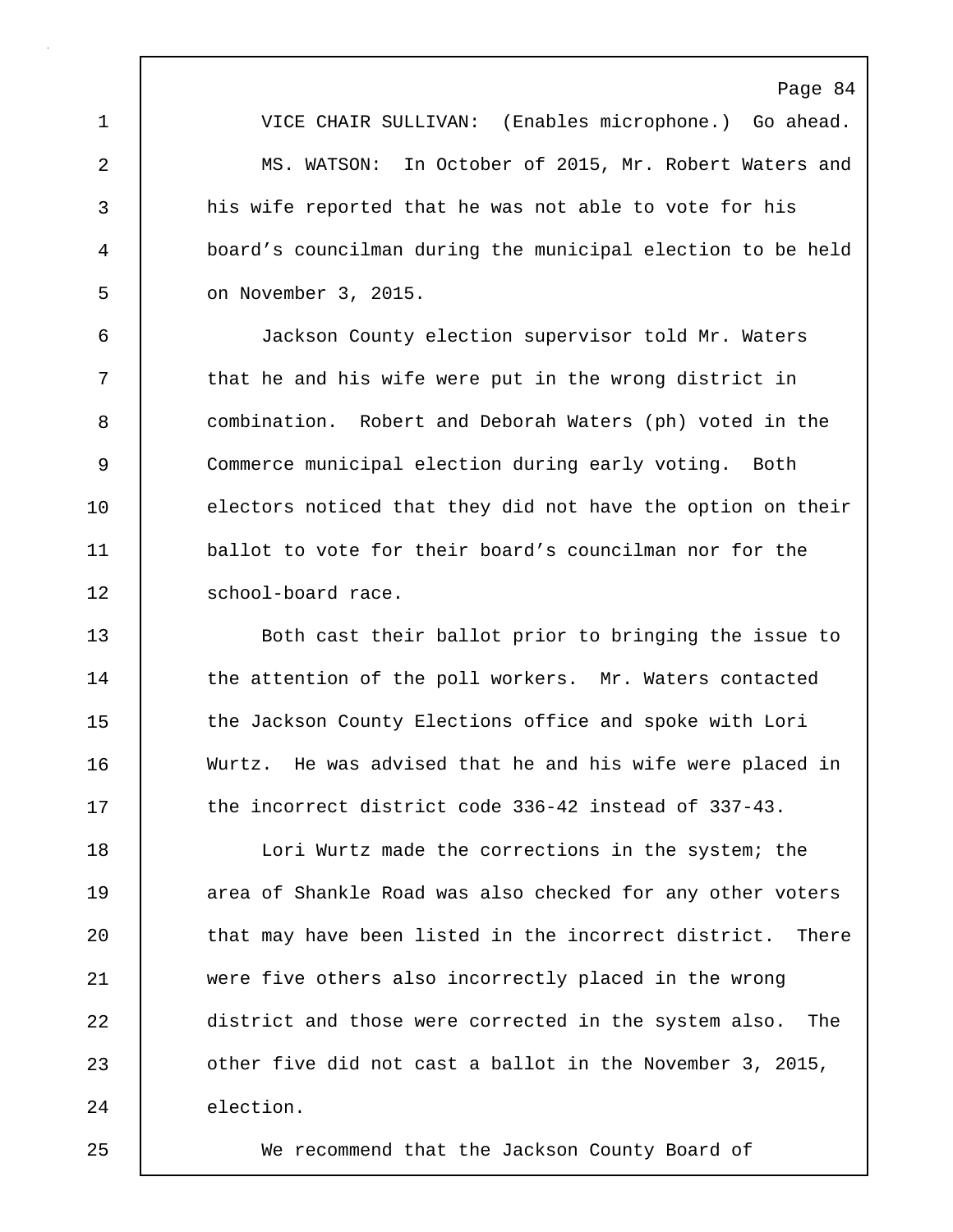Page 85 1 Elections and Registration be bound over to the AG's office 2 for 21-2-226(b) and dismiss 21-2-226 against Lori Wurtz. 3 VICE CHAIR SULLIVAN: Is there anyone here who would 4 like to speak to this case? 5 MS. LOGAN: (Indicating.) 6 VICE CHAIR SULLIVAN: Please come to the front. If 7 you could, just state your name and address for the record. 8 MS. LOGAN: Jennifer Logan; 289 Delia Drive, Commerce, 9 Georgia. I just wanted to bring to the Board's attention 10 | that Lori Wurtz is no longer employed at Jackson County and 11 the county has purchased new Pictometry to help us in our 12 districting efforts and we're working with the GIS 13 department to make sure that errors like this do not happen 14 or are very minimal. 15 VICE CHAIR SULLIVAN: Thank you, Ms. Logan. Do you 16 **hold a position within Jackson County?** 17 | MS. LOGAN: Yes. I'm the supervisor. 18 VICE CHAIR SULLIVAN: Does anyone have any questions 19 **for Ms.** Logan? Does anyone have any motions for 20 Ms. Watson? Okay. The recommendation in this case is to 21 bind over Ms. Wurtz and the Jackson County Board of 22 Elections to the Attorney General's office for the 23 violations listed. 24 | MS. WATSON: It's only the board. 25 VICE CHAIR SULLIVAN: I'm sorry, only the board.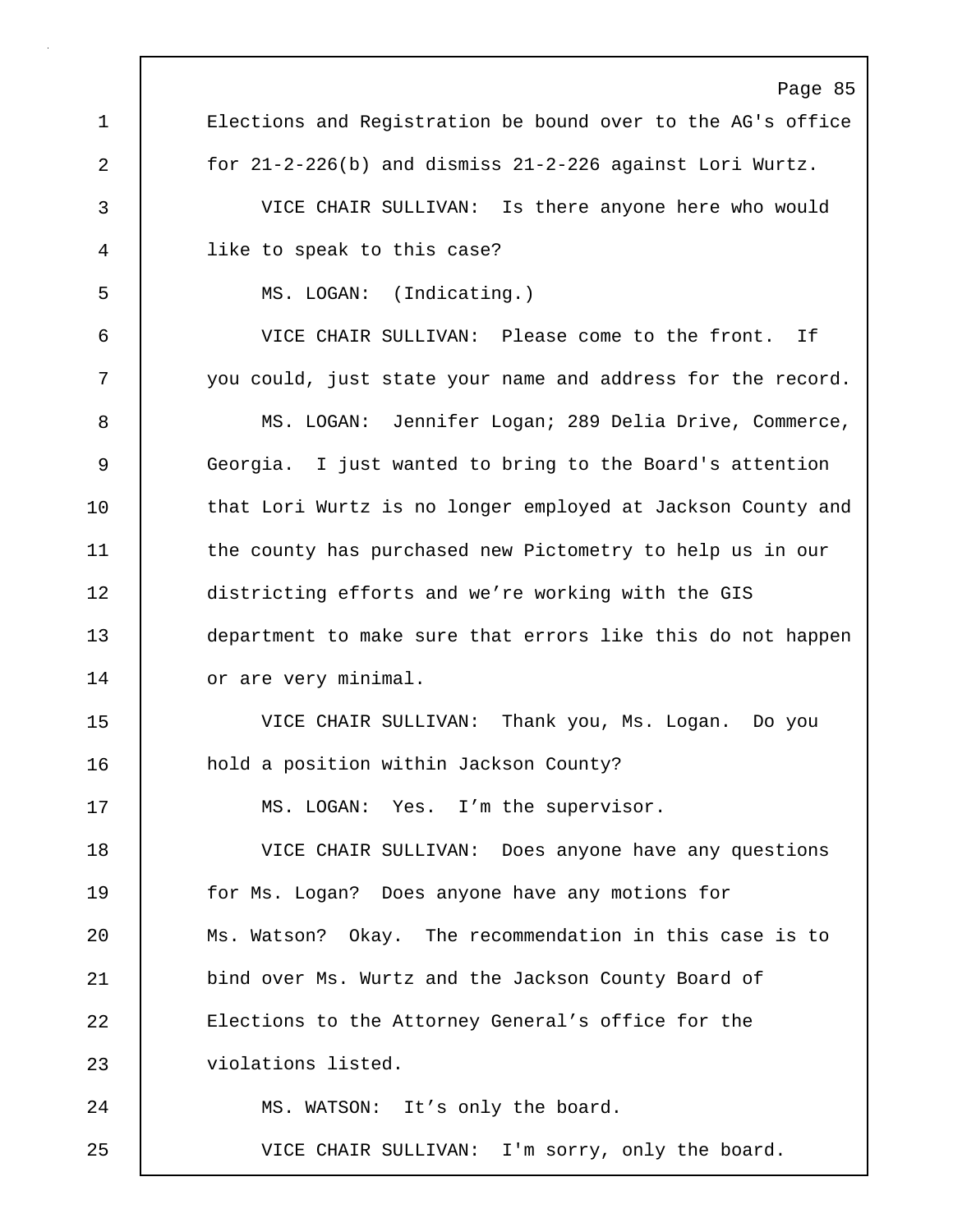|              | Page 86                                                     |
|--------------|-------------------------------------------------------------|
| $\mathbf{1}$ | MS. WATSON: That's correct.                                 |
| 2            | VICE CHAIR SULLIVAN: I'll make that motion. Is there        |
| 3            | a second?                                                   |
| 4            | JUDGE SIMPSON: Second.                                      |
| 5            | VICE CHAIR SULLIVAN: Okay. We've got a motion and a         |
| 6            | second. Is there any discussion regarding this?             |
| 7            | MR. WORLEY: I wonder if this is a case that's               |
| 8            | appropriate for a letter of instruction. Since the person   |
| $\mathsf 9$  | who made the errors is not a respondent but is no longer at |
| 10           | the board -- or the election and registration office and    |
| 11           | that they appear to have corrected the situation.           |
| 12           | VICE CHAIR SULLIVAN: Okay. Well, I think we have a          |
| 13           | motion and a second on the table to bind it over. You can   |
| 14           | vote against my motion and then entertain a new motion.     |
| 15           | MR. WORLEY:<br>Okay.                                        |
| 16           | VICE CHAIR SULLIVAN: So we have a motion and a              |
| 17           | second. Mr. Worley has recommended a letter of instruction  |
| 18           | be issued in this case, but the motion on the table is to   |
| 19           | bind it over. So all in favor of that motion, please say    |
| 20           | aye.                                                        |
| 21           | JUDGE SIMPSON: Which motion?                                |
| 22           | VICE CHAIR SULLIVAN: Aye. The first motion, which is        |
| 23           | to bind over. All in favor, aye. Any opposed? No?           |
| 24           | JUDGE SIMPSON:<br>Nay.                                      |
| 25           | VICE CHAIR SULLIVAN: Okay. So that motion fails.            |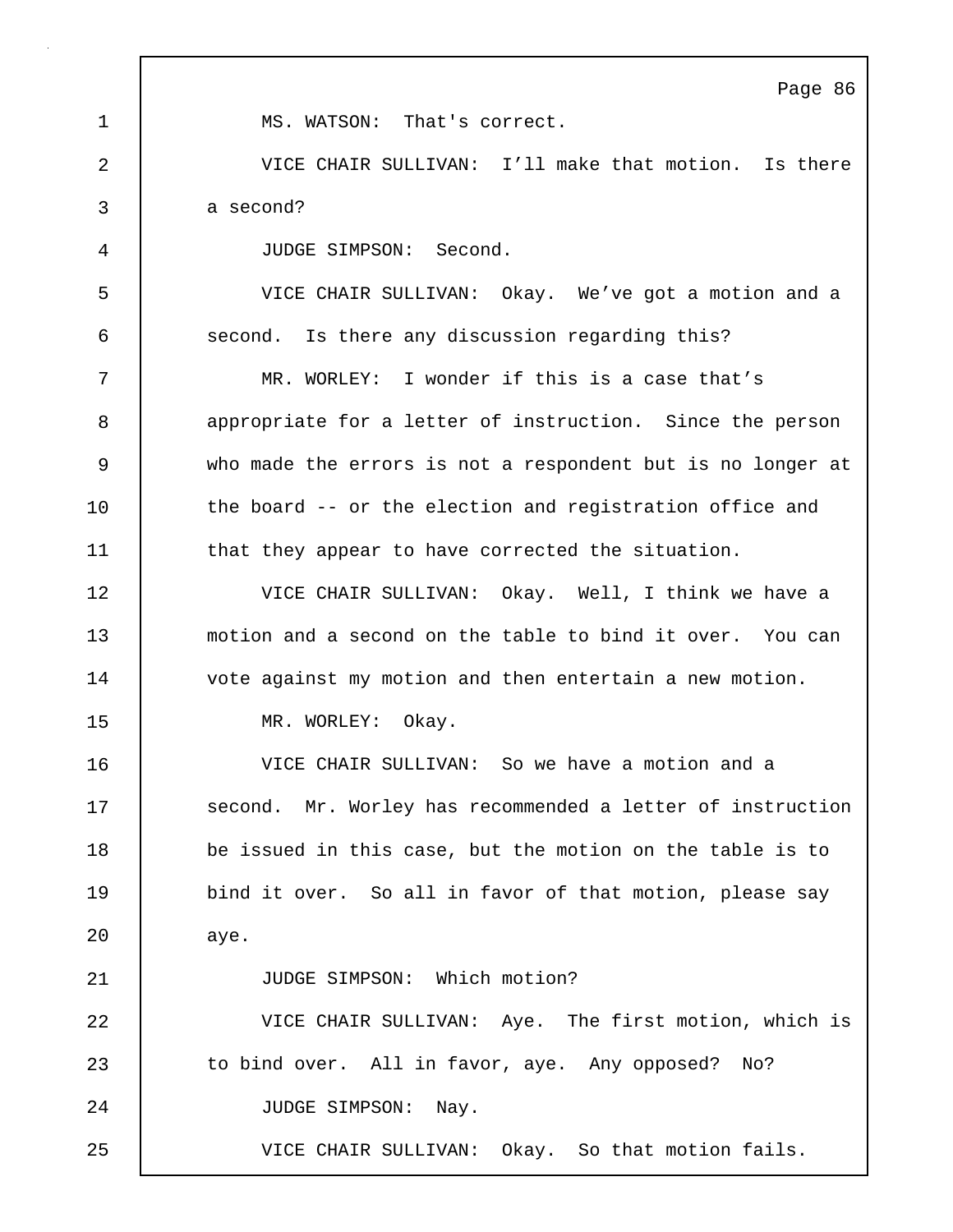|                | Page 87                                                    |
|----------------|------------------------------------------------------------|
| $\mathbf 1$    | Mr. Worley, would you like to make a motion?               |
| $\overline{2}$ | MR. WORLEY: I'd make a motion that we send a letter        |
| 3              | of instruction to the Jackson County Election and          |
| 4              | Registration office.                                       |
| 5              | JUDGE SIMPSON: Second.                                     |
| 6              | VICE CHAIR SULLIVAN: We've got a motion and a second       |
| 7              | that a letter of instruction be issued in this case. All   |
| 8              | in favor, vote by saying aye.                              |
| 9              | MR. WORLEY: Aye.                                           |
| 10             | VICE CHAIR SULLIVAN: Aye. Any opposed? And that            |
| 11             | motion carries.                                            |
| 12             | MS. LOGAN: Thank you.                                      |
| 13             | VICE CHAIR SULLIVAN: Thank you for being here. The         |
| 14             | next case is SEB Case Number 2015-78, City of Waycross.    |
| 15             | MS. WATSON: Yes. In October of 2015, candidate,            |
| 16             | Alvin Nelson, reported concerns regarding the municipal    |
| 17             | election in the City of Waycross on November 3, 2015.      |
| 18             | Alvin Nelson reported electors Albert and Alice Boyd (ph)  |
| 19             | were in his district. When they went to vote, their        |
| 20             | ballots did not have a District 5 city commissioner's race |
| 21             | on it.                                                     |
| 22             | Alvin Nelson states the Boyds were, at first, told         |
| 23             | they were not in District 5 and then they were told they   |
| 24             | were in District 5. He states they were given incorrect    |
| 25             | ballots and he felt there was a systemic problem.          |

 $\Gamma$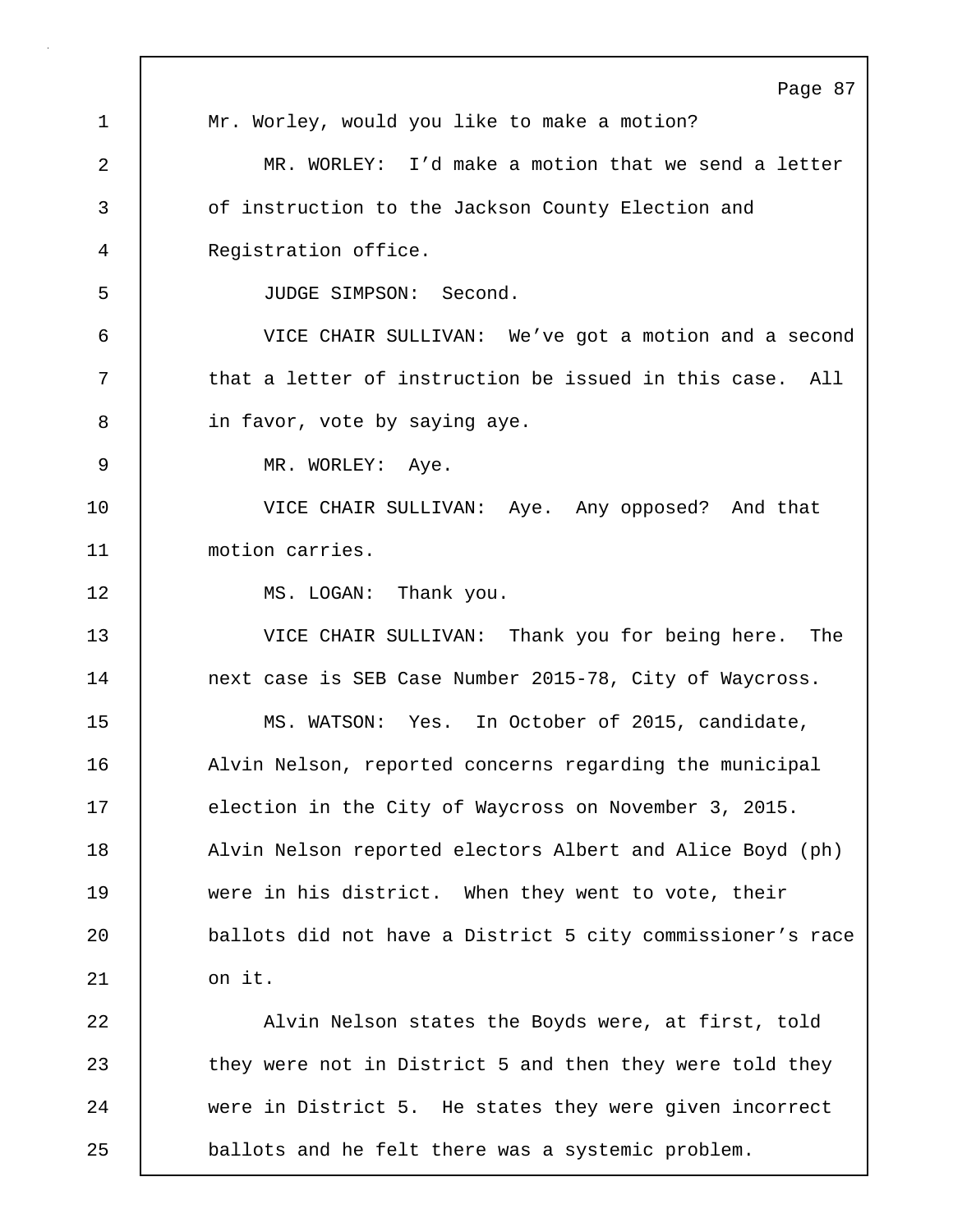1 In November of 2015, Jimmie Burke reported on election 2 day voters who had previously voted at the city auditorium 3 were being turned away and told to vote at other precincts. 4 Jimmie Burke states the voters were not told of the 5 changes.

6 The investigation revealed that Albert and Alice Boyd 7 voted on October 21, 2015; they were issued a ballot for 8 the District 1 city commissioner's race. The Boyds did 9 cast their -- did not cast their ballot but advised poll 10 workers that they were in District 5.

11 **Poll workers checked the map and verified that they** 12 Showed the Boyds in District 1. The Boyds continued to 13 **b** object and stated that they were in District 5. Attempts 14 were made to verify the correct district. No one was 15 The reached and Betty Gillis made the decision to issue the 16 | Boyds a District 5 ballot. It was later verified that the 17 | Boyds were re-districted in 2012 to District 1.

18 As to the allegations of voters being turned away from 19 the polls, it was determined that, after redistricting, 20 voters were notified of the change in precincts. However, 21 | some voters still went to their previous poll locations and 22 were instructed on the location of their correct precinct.

23 It was also verified that elector, Yvette Inman, was 24 **placed in the incorrect municipal voting district when she** 25 was placed in District 1 and should have been in District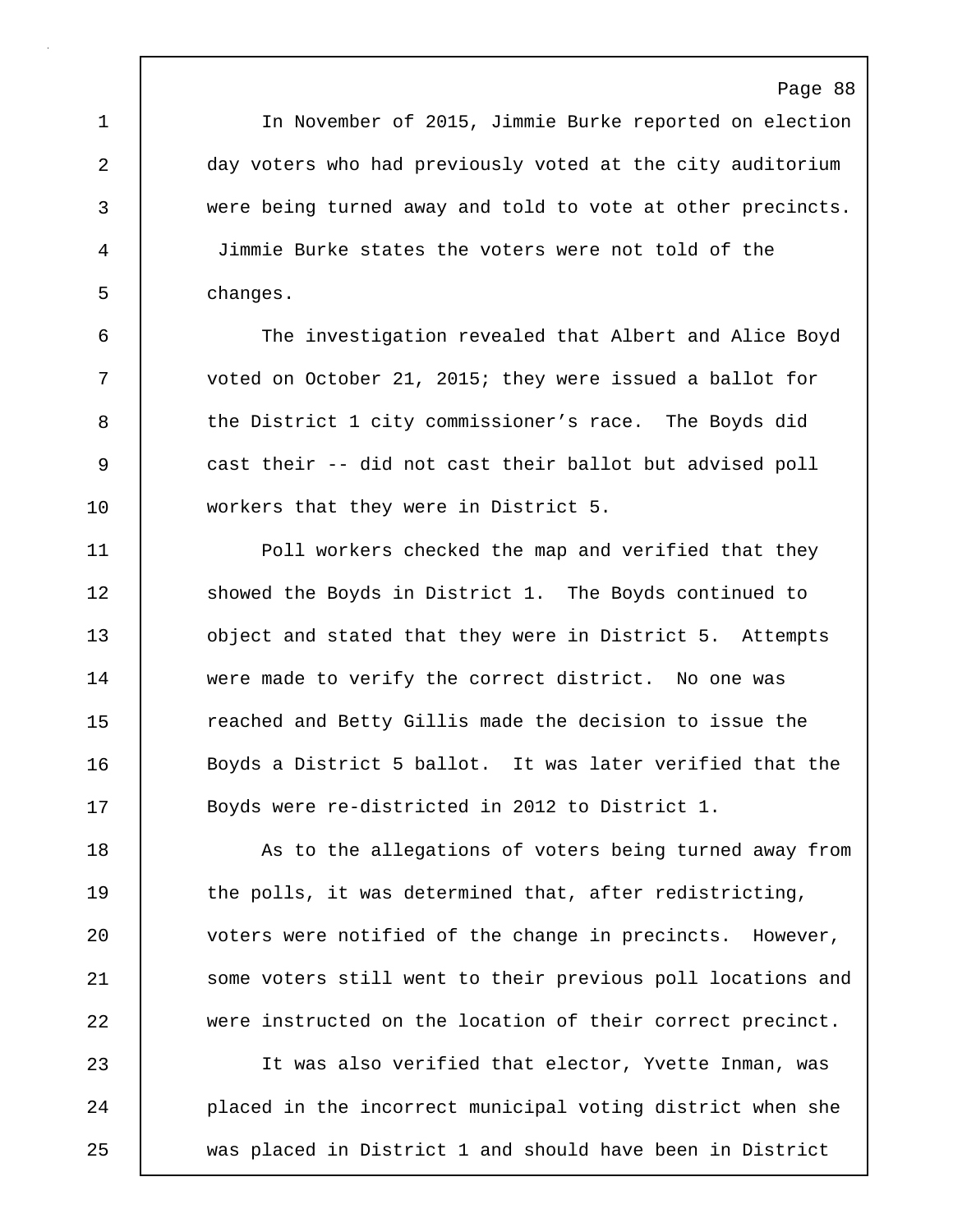Page 89 1 | 5. This was discovered after Yvette Inman had already cast 2 her ballot on October 13, 2015. 3 We recommend the Ware County Board of Elections and 4 Registration and Betty Gillis, election supervisor, be 5 bound over for State Election Board Rule 183-1-12.06(4), 6 provisional ballots, and Ware County Board of Election and 7 Registration for 21-2-226(b) and dismiss 21-2-226(b) 8 against Betty Gillis. 9 VICE CHAIR SULLIVAN: Is anyone here to speak to this 10 case? 11 MS. HALL: (Indicating.) 12 VICE CHAIR SULLIVAN: Thank you. And if you would 13 **please state your name and address for the record.** 14 MS. HALL: Yes. My name is Virginia Hall. My address 15 is 4195 Quail Run Circle, Valdosta, Georgia 31601. I'm 16 with the law firm of Hall, Booth, Smith, and we represent 17 Ware County. I am here on behalf of Ware County as well as 18 | Betty Gillis. Unfortunately, they are not able to be here 19 | today. 20 | As was stated by the investigator -- pretty much all 21 of the information she stated is correct. The Boyds did 22 appear to vote; they've had concerns that they were not in 23 District 1, that they were in District 5. Betty Gills was 24 | not there at the time -- they were building a new election 25 **o** office -- so she came back to the early-voting building.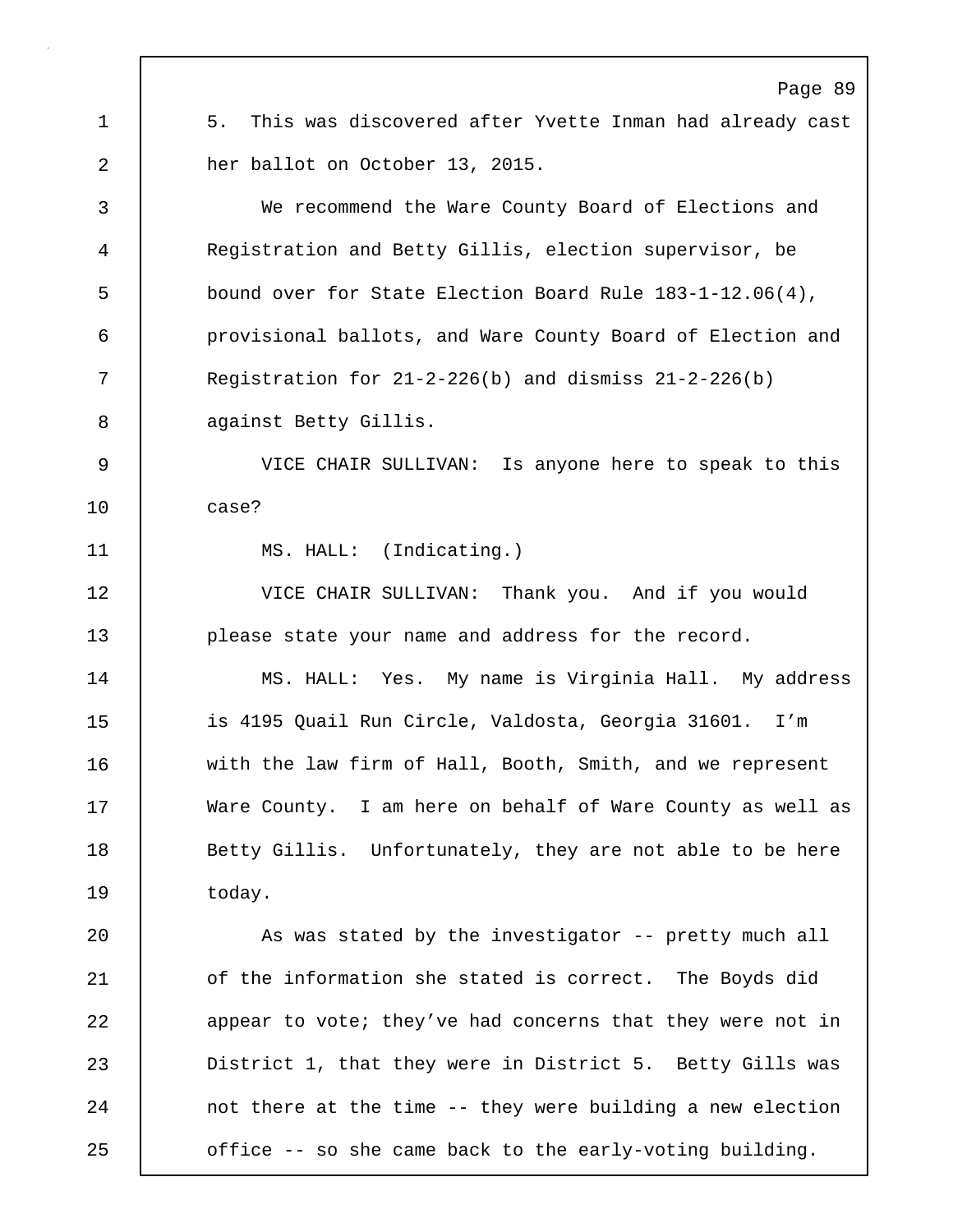1 She tried to get in touch with 911, the tax 2 commissioner, to confirm whether they were in District 1, 3 which were the records that we had, or if they were in 4 District 5 as was alleged by the Boyds. She was not able 5 to reach anyone, so a District 5 ballot was prepared for 6 the Boyds.

7 Ms. Gillis understands that she should have prepared a 8 **provisional ballot, so that it was simply a mistake on her** 9 behalf. She apologizes for that. She, you know, just said 10 that she had a lot going on with the new building that 11 was being built and she should have waited and gotten 12 confirmation and should've prepared a provisional ballot.

13 With regard to Miss -- oh, before I go on to 14 | Ms. Inman, the Boyds were able to vote so it -- there --15 and, even if there was a problem with their votes, there 16 were only two votes and that wouldn't have had any effect 17 | on the outcome of the election.

18 | With regard to Ms. Inman, it was a similar situation 19 where she is actually in District 1 for the county, but in 20 Municipal District 5 for the city, so there was some 21 confusion about that. And, initially, she was given the 22 incorrect ballot, but it was brought to the election's 23 attention [sic] that it was the incorrect ballot and she 24 was given the correct ballot and was able to vote. 25 Once again, Ms. Gillis indicates that, you know, it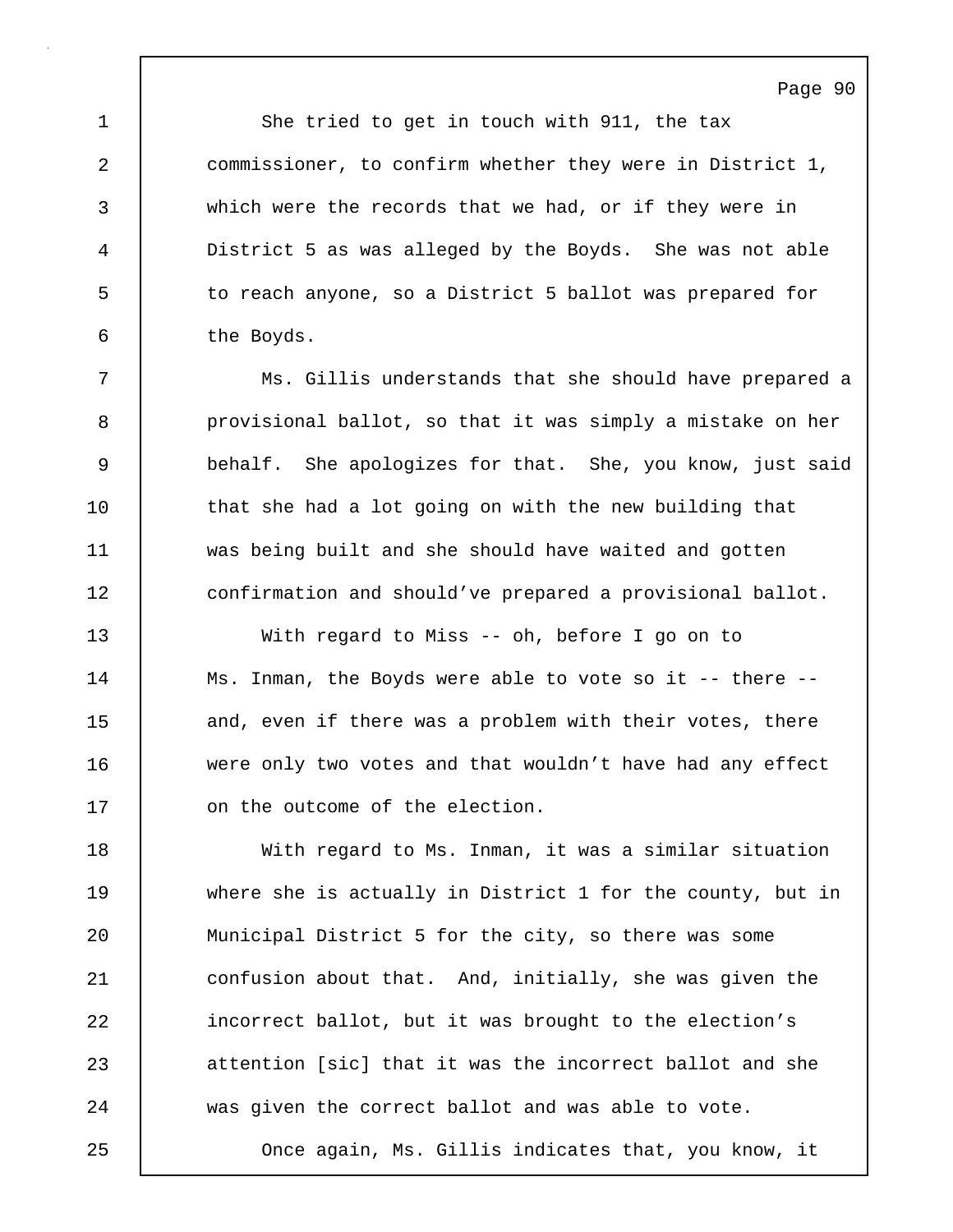Page 91 1 was a mistake on their path, they apologize for that 2 mistake but she was given the correct ballot and was able 3 to vote. So, therefore, we're requesting a letter of 4 instruction to be sent. 5 VICE CHAIR SULLIVAN: Thank you. Does anybody -- 6 either of the fellow board members have any questions for 7 | Ms. Hall? 8 MR. WORLEY: I don't have a question, but I would make 9 a motion. 10 VICE CHAIR SULLIVAN: Go ahead. 11 | MR. WORLEY: I -- as with others, I appreciate your 12 **being here and making it clear that it was a mistake that** 13 will not be repeated, so I would move that we issue a 14 letter of instruction. 15 JUDGE SIMPSON: Second. 16 VICE CHAIR SULLIVAN: We've got a motion and a second 17 **that a letter of instruction be issued.** And that's on all 18 | of the violations? 19 MR. WORLEY: Yes. 20 VICE CHAIR SULLIVAN: Is there any further discussion? 21 | All in favor, please vote by saying aye. 22 MR. WORLEY: Aye. 23 VICE CHAIR SULLIVAN: Aye. Any opposed? No, and that 24 motion carries. Thank you for being here. 25 | MS. HALL: Thank you.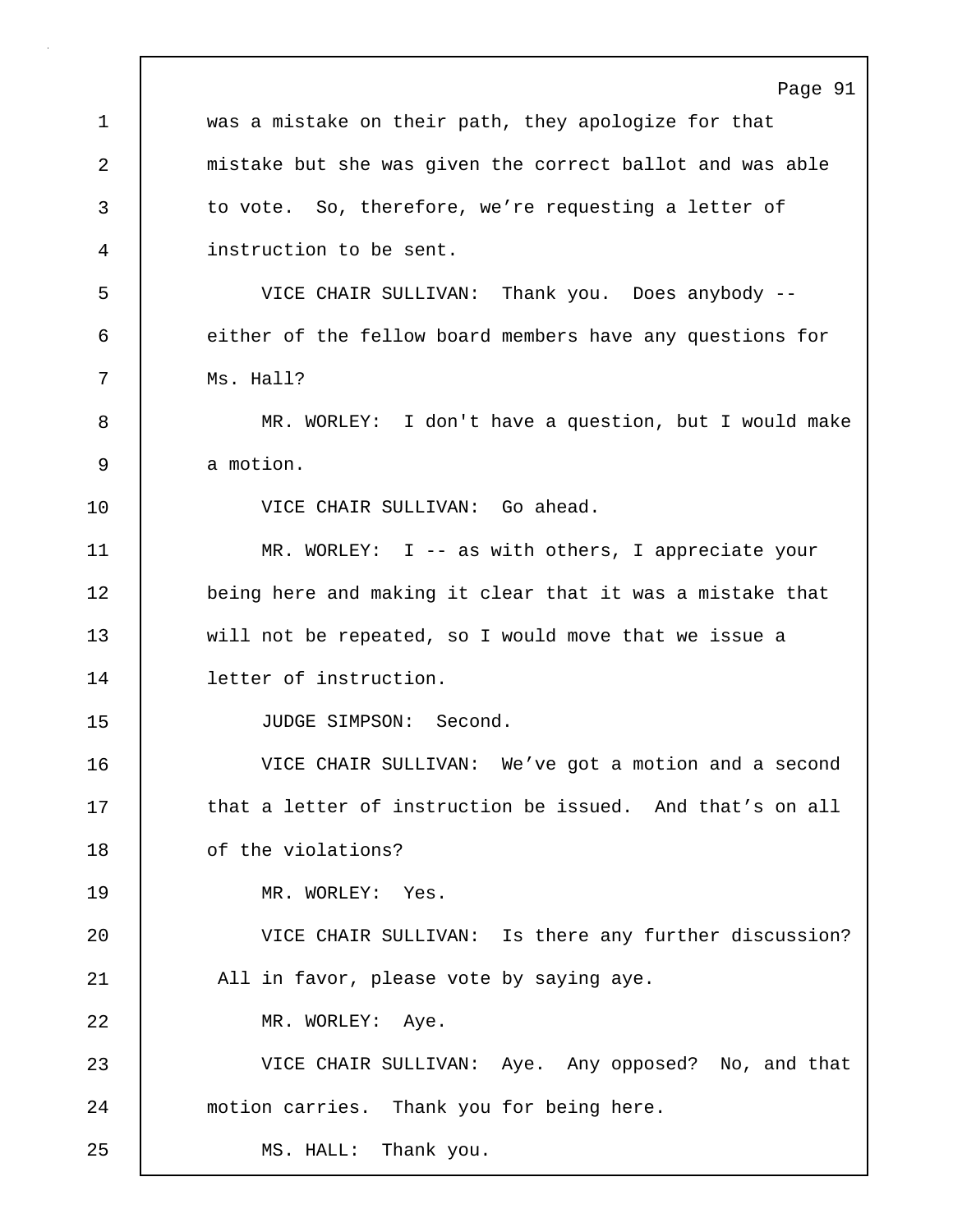1 VICE CHAIR SULLIVAN: SEB Case Number 2017-86, DeKalb 2 County. Ms. Watson?

3 MS. WATSON: In December of 2017, DeKalb County 4 election supervisor, Erica Hamilton, self-reported that 5 during the December 5, 2017, general election, a DeKalb 6 County poll manager instructed three voters to write their 7 names on the reverse side of their original ballots, this 8 due to the fact that the polling station had run out of 9 provisional-ballot envelopes.

10 The investigation revealed Shadonna Greer, poll 11 manager, stated that at approximately 7:30 to 7:40 p.m. 12 during the extended hours of voting she discovered that, 13 although she had been provided with approximately 100 14 **provisional ballots**, she had only been issued 12 15 provisional-ballot envelopes.

16 She stated that three voters were attempting to cast 17 **provisional ballots for which she had no envelopes.** 18 | Ms. Greer stated she called the area manager and requested 19 more envelopes, but that the area manager informed her she 20 **had exhausted her supply at other polling stations.** 

21 Ms. Greer stated that she then called the elections 22 **office and informed them of the situation, requested that** 23 the supply team bring some more envelopes to her station. 24 Ms. Greer stated, however, that she was unable to receive 25 any more envelopes before the close of polls.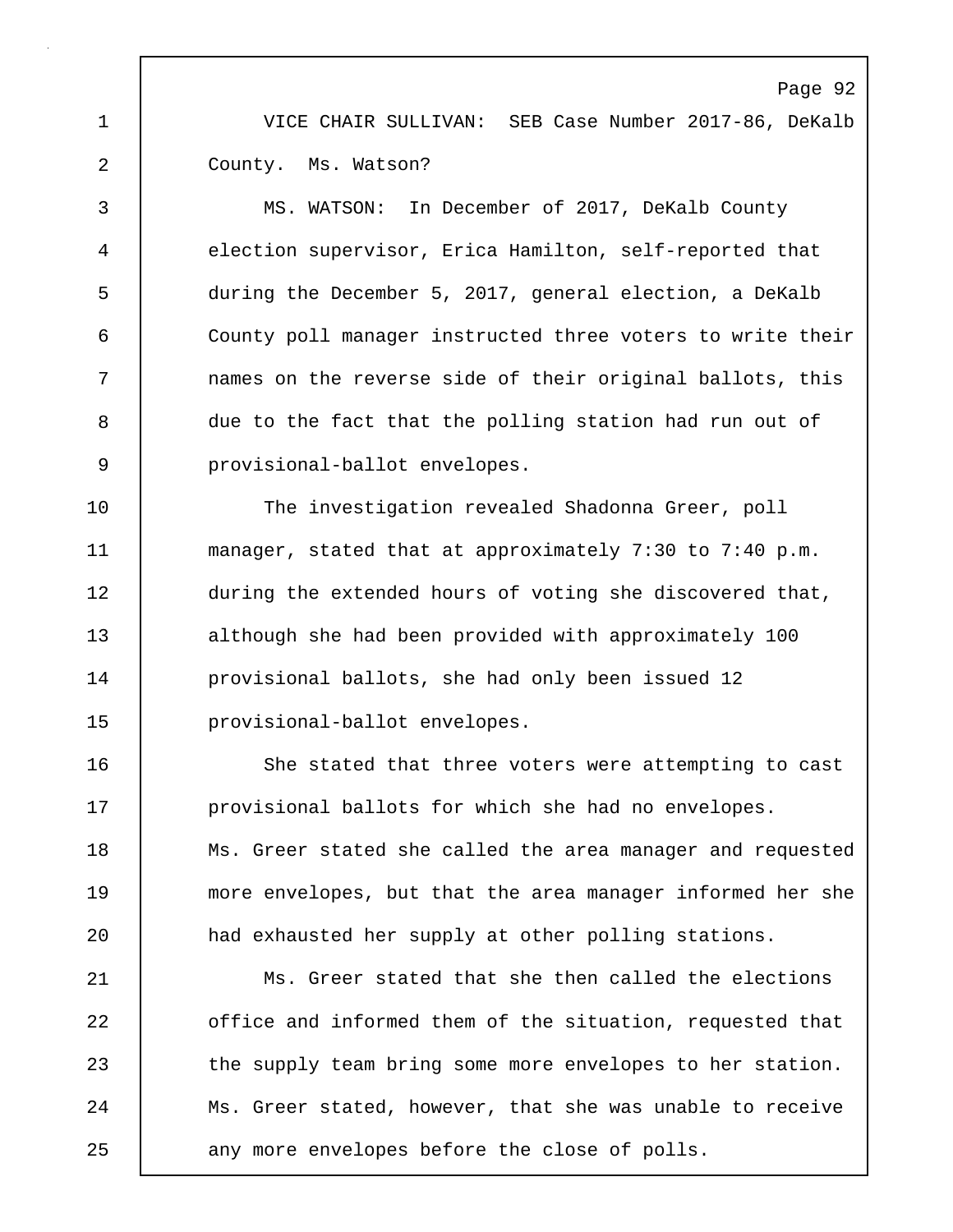1 Ms. Greer stated she made a decision to have the 2 voters write their names on the reverse side of the ballots 3 and to fold the ballots in half in an attempt to protect 4 the voters' anonymity. Ms. Greer stated that she did not 5 want to disenfranchise any of the voters and that she felt 6 that this was her best course of action.

7 Erica Hamilton, election supervisor, stated that she 8 was advised of Ms. Greer's situation after it had occurred. 9 Ms. Hamilton advised that when the ballots were received 10 | that they were duplicated in order to preserve the 11 | anonymity of the electors.

12 We recommend DeKalb County Board of Registration and 13 Elections and Erica Hamilton, DeKalb County election 14 | supervisor, Shadonna Greer, poll manager, be bound over to 15 the AG's office for the listed violations.

16 VICE CHAIR SULLIVAN: Thank you. We have someone here 17 | on behalf of DeKalb County. Please state your name and 18 | your address for the record.

19 MR. BRYAN: Madam Chair and Board, my name is Bennett 20 Sryan. I'm a senior assistant county attorney with DeKalb 21 County, 1300 Commerce Drive, Decatur, Georgia.

22 Generally, I agree with the facts as stated by the 23 investigator and I'd like to focus a little bit less on 24 that and a little bit more on what the county has done 25 | since then to make sure that this doesn't happen again.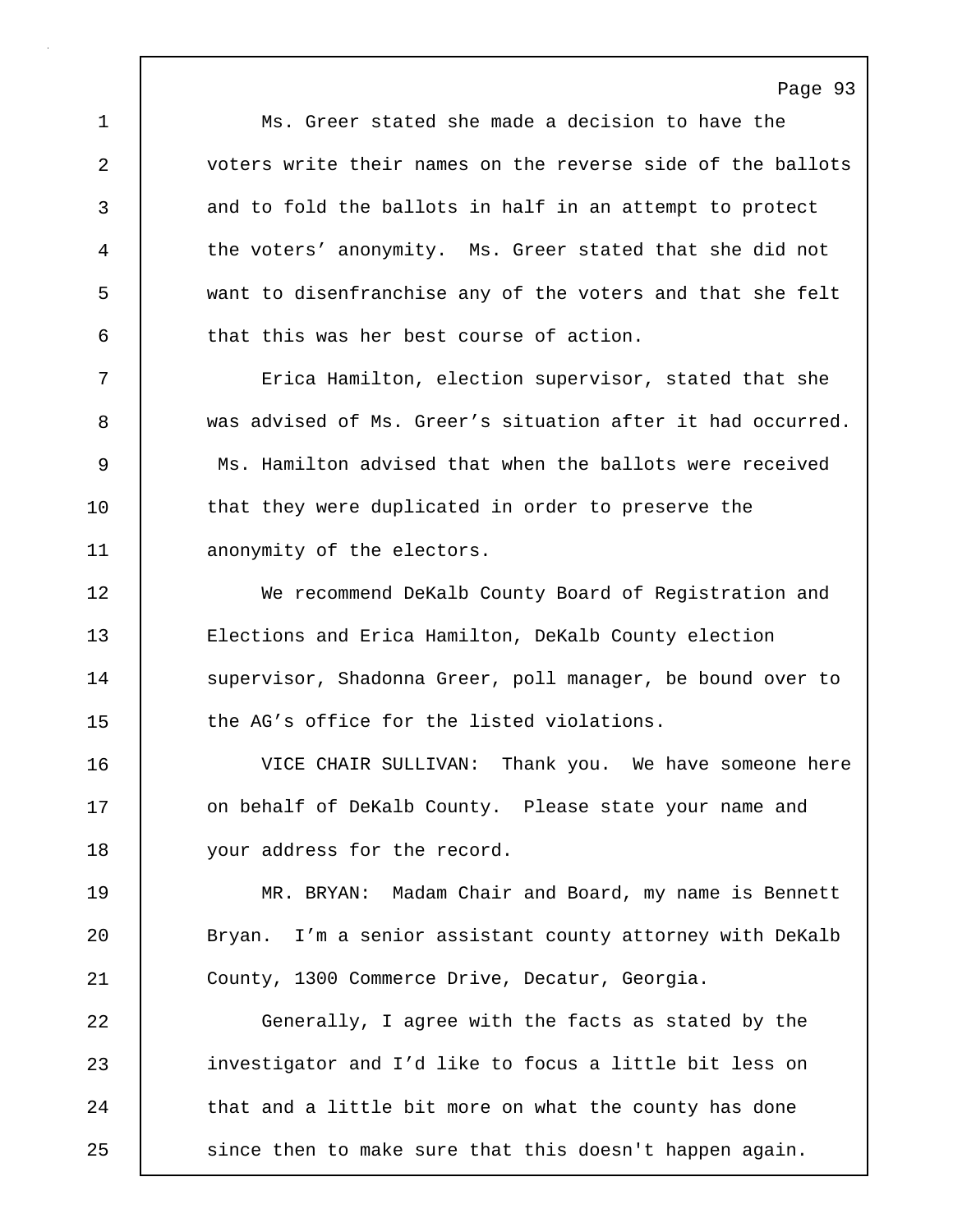1 But, briefly, I will say that the poll manager in 2 question, she did have a duty under -- as a poll manager in 3 the poll manager's instructions, in her employee manuals --4 she did have a duty to inform the -- you know, inform the 5 elections department if she was missing any ballots, any 6 envelopes or any other important voting equipment. She, 7 unfortunately, did not do that until pretty much the very, 8 very end of the day.

9 At that point, while it was -- or while the elections 10 department was trying to figure out a way to get the extra 11 envelopes to the polling location, the poll manager made a 12 decision to accept the ballots in the manner described.

13 Now, I will say that Ms. Hamilton and some of her 14 staff are here and Mr. Tillman, the chairman of the DeKalb 15 Board of Elections -- of Registrations and Elections is 16 also here. And, since then, the elections department has 17 taken several steps to ensure that this never happens 18 again.

19 I'll also note that, to my knowledge and to my 20 client's knowledge, this has never actually happened 21 before either. However, since then, what we've -- what the 22 department has done is created a couple of extra forms to 23 **Progerenge 123** require poll managers to not just inform the elections 24 department, not just inform their supervisors, if they 25 don't have the equipment.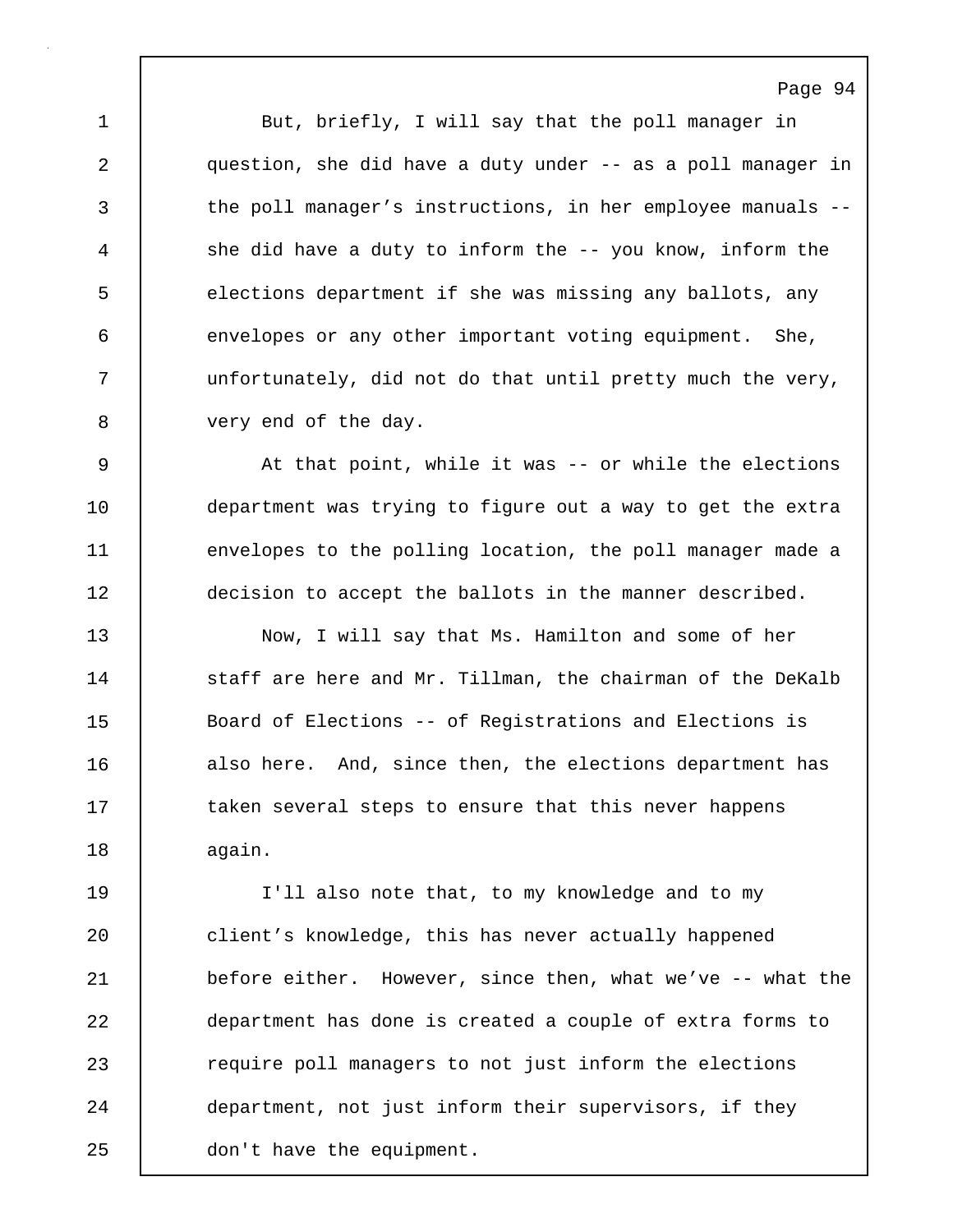1 They actually have to affirmatively verify the day 2 before the election that they do have everything and they 3 actually have to list the number of ballots that they have, 4 the number of envelopes that they have and some other -- 5 and other important equipment. And so, this will be 6 received before election day and I believe that will -- 7 | that alone will probably eliminate this problem from 8 happening again.

9 But also the warehouse manager has also created a form 10 for his -- for his staff in where they will, in every --11 for every precinct, state the number of ballots that 12 they've put in -- they've put in the package for each 13 particular precinct and then initial and sign off on it.

14 | One -- one last thing I'd like to say is that, again, 15 the fact that this poll manager, who also no longer works 16 **follow** for the DeKalb County elections department, she says that 17 there were only 12 envelopes except that the envelopes come 18 in packages of 25. And so, it just seems unlikely that she 19 | actually only had 12 but, even if so, she should have 20 discovered that and mentioned it long before 7:40 p.m.

21 | But, again, we -- the DeKalb board and the DeKalb 22 elections department have taken steps to make sure this 23 would never -- that this won't happen again and we would 24 | request that you just issue a letter of instruction. I'm 25 happy to answer any questions.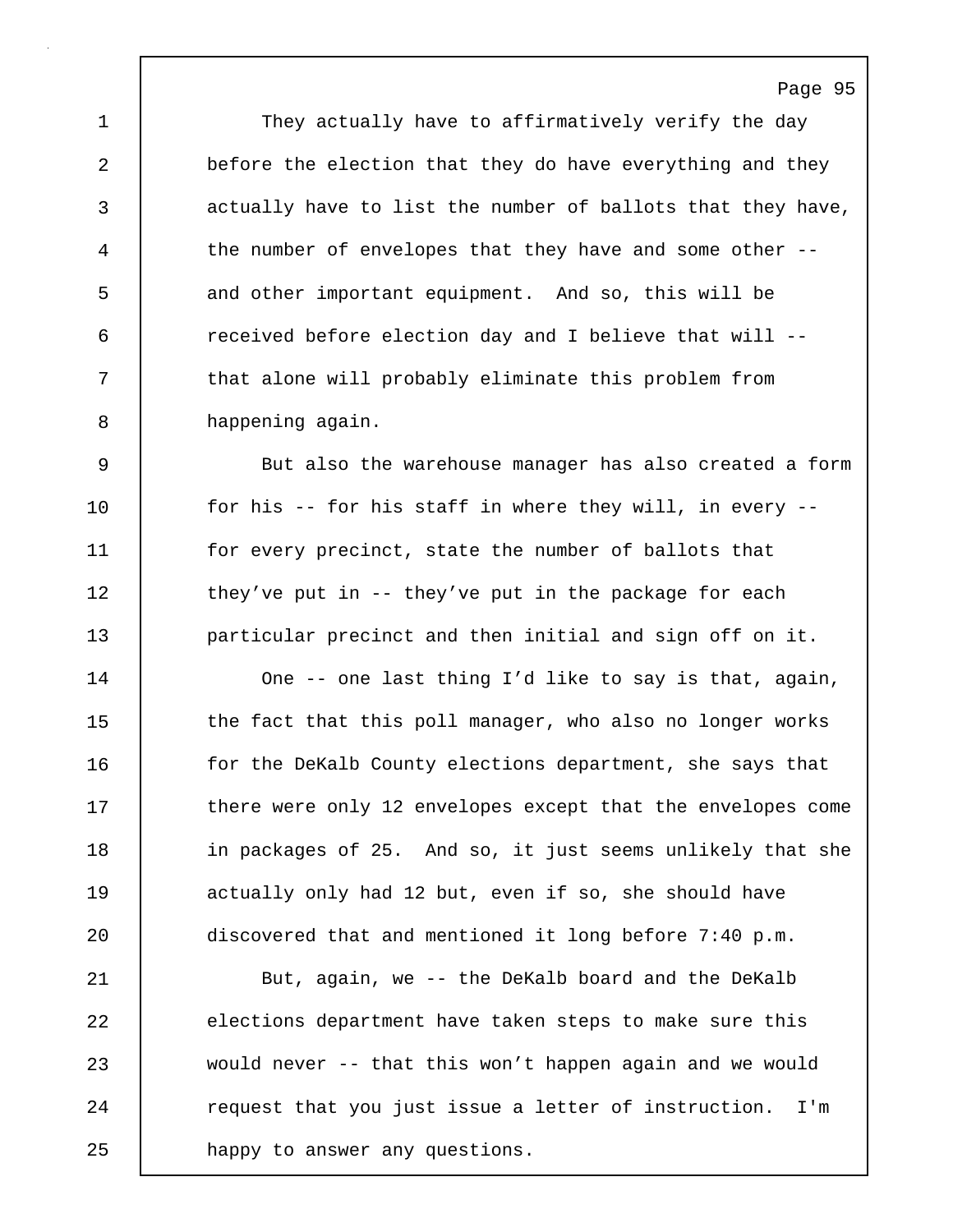1 VICE CHAIR SULLIVAN: Thank you, Mr. Bryan, for being 2 here. Thank you for sharing with us the remedial efforts 3 that DeKalb County has made. Does anyone have any 4 questions for Mr. Bryan?

5 JUDGE SIMPSON: I move that we issue a letter of 6 instruction.

7 MR. WORLEY: I would second that and I would actually 8 complement DeKalb County on coming up with those procedures 9 to ensure that it won't happen again. But, obviously, 10 | they've put some thought into that and I would also just 11 | note for the record that it -- while Ms. Hamilton was named 12 as a respondent, it strikes me from the description of the 13 facts that she -- she really did everything that she could 14 to correct this after the fact and preserve the anonymity 15 of the voters, so I -- I would complement her on that as 16 well.

17 VICE CHAIR SULLIVAN: I also would applaud all of the 18 efforts that have been taken in this case but I think, you 19 know, that the seriousness of them -- of the -- you know, 20 | the preserving the anonymity of the voters to me is 21 Significant in this matter. So I am going to vote against 22 it, but I do very much appreciate you being here and 23 Sharing all of these measures that you've taken to correct 24 the problem.

25 | So we have a motion and a second on the table to issue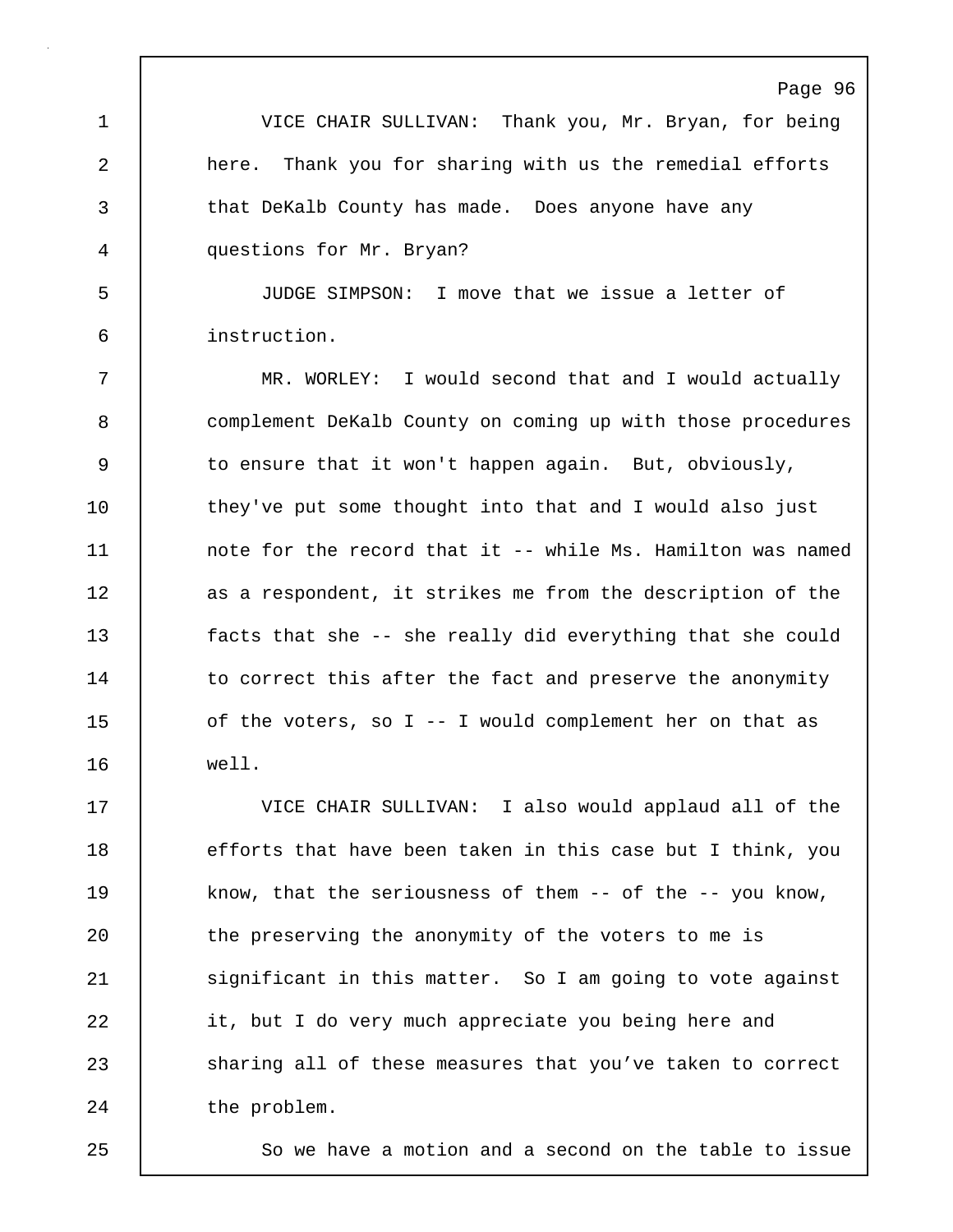Page 97 1 a letter of instruction in this case. Is there any further 2 discussion? All in favor, please vote by saying aye. 3 MR. WORLEY: Aye. 4 JUDGE SIMPSON: Aye. 5 VICE CHAIR SULLIVAN: Any opposed? Nay. The motion 6 carried. Thank you so much. 7 MR. BRYAN: Thank you. 8 VICE CHAIR SULLIVAN: Okay. We're jumping back to -- 9 MS. CORREIA: Excuse me. Madam Chair, that motion 10 doesn't carry if we don't have a quorum. 11 MR. WORLEY: We have a quorum. 12 VICE CHAIR SULLIVAN: We have a quorum. 13 | MS. CORREIA: (Nonverbal response.) 14 VICE CHAIR SULLIVAN: We don't have a quorum in the 15 matter? 16 JUDGE SIMPSON: We have a quorum. 17 | MS. CORREIA: That's why, in the other case, where 18 | there were two votes for each motion -- oh, because it was 19 tied. I'm sorry. 20 VICE CHAIR SULLIVAN: Yes. 21 | MS. CORREIA: I'm wrong. 22 VICE CHAIR SULLIVAN: Okay. Thank you. That jumps us 23 back to the top of the case -- the top of the page to City 24 of Desoto. We do not have a quorum in that case because 25 Mr. Worley has stated that he will be recusing himself from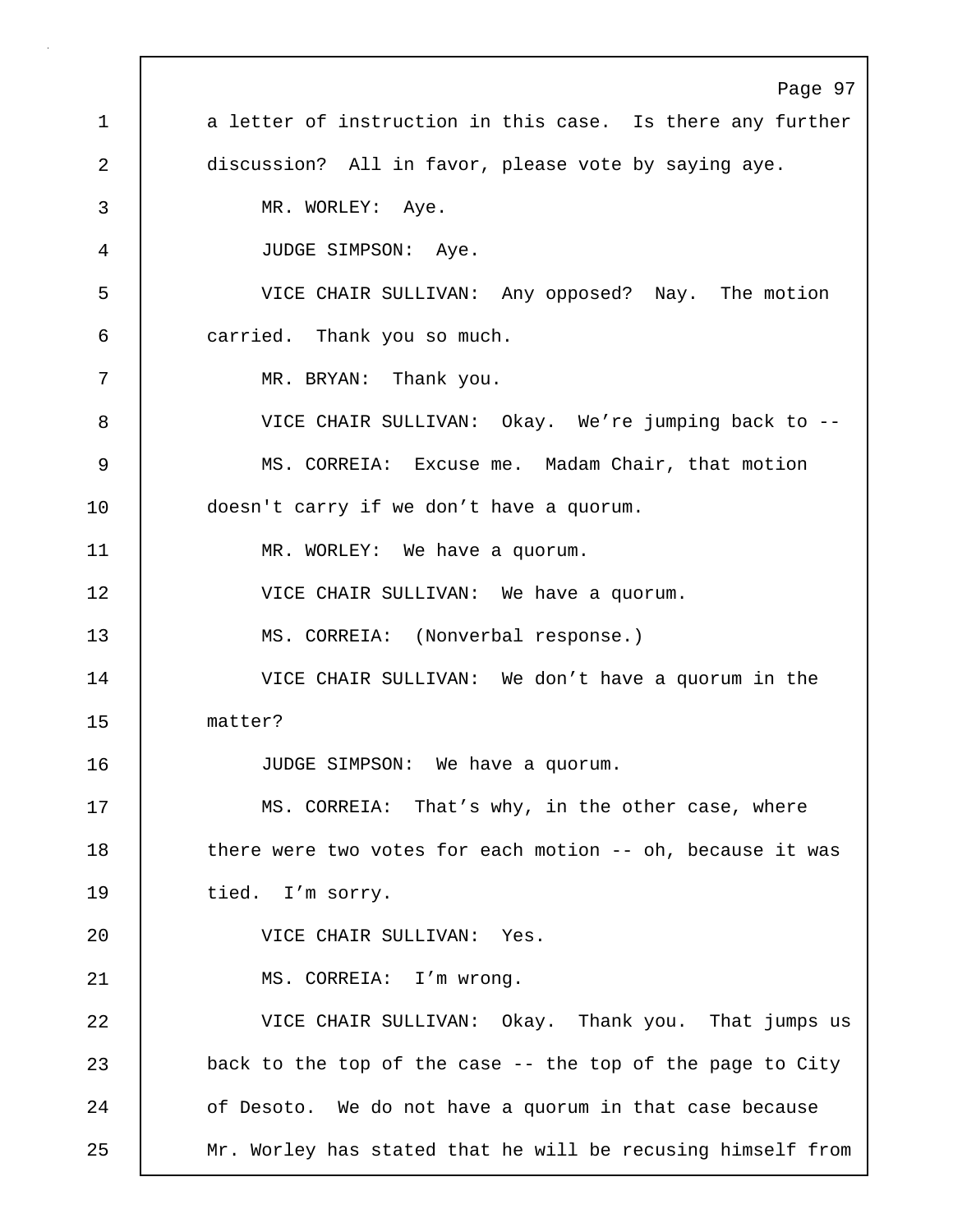Page 98 1 that case, so that case will be continued until the next 2 meeting. 3 JUDGE SIMPSON: Which one is that? 4 VICE CHAIR SULLIVAN: That is 2015-008, the City of 5 Desoto, Number 18. So that'll be continued. I forgot to 6 state for the record when we returned from lunch that 7 Senator Harp had to leave and will not be with us for this 8 afternoon, so he was no longer present when we returned 9 from lunch. 10 The next case is SEB Case Number 2015-46, which is the 11 City of Allenhurst, Tab Number 21 in your binder. 12 | MR. LEWIS: Thank you, Madam Chair. On August 31, 13 2015, Mayor Hines, City of Allenhurst -- for the City of 14 | Allenhurst contacted his liaison, the Secretary of State's 15 | office, with a report that his city was not prepared to 16 hold qualifying for the upcoming election because they did 17 not have anyone who was certified of the qualified 18 candidates. 19 Mayor Hines indicated that Liberty County normally 20 handles their elections and qualifying but, at the last 21 | minute, the county said they would not be doing qualifying 22 for the November 2015 election. Liberty County election 23 Supervisor advised they had notified all municipalities 24 within the county in September of 2011, that the county 25 would not be responsible for qualifying candidates in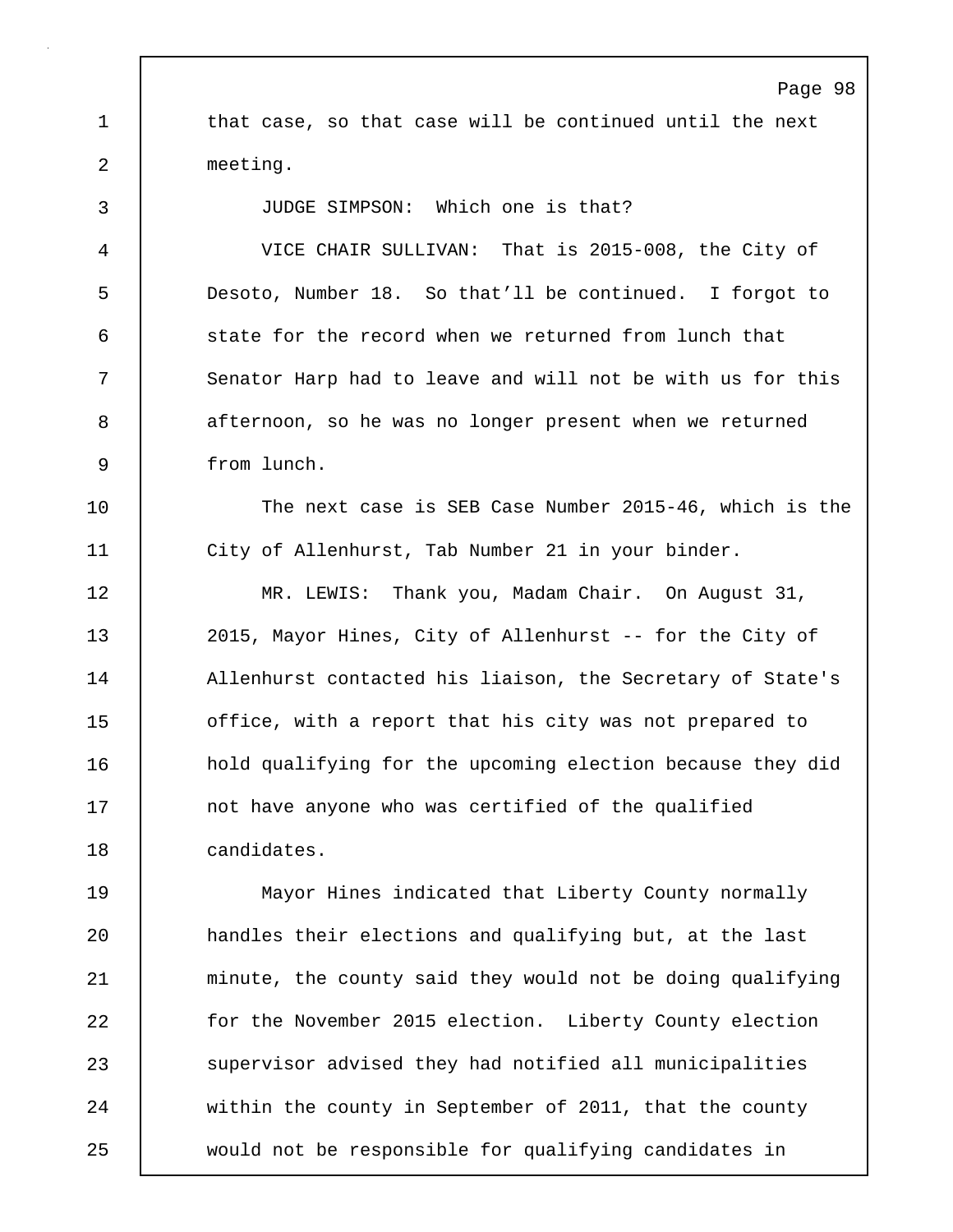1 municipal elections.

2 While Mayor Hines advised that he was not aware of the 3 letter from 2011 and since he was familiar with the 4 qualifying paperwork, he decided to handle the 5 qualifications for the November 2015 election himself. 6 Tina O'Connor, who is the city clerk hired in August 7 -- on August 31, 2015, had until December 31, 2015, to 8 complete her elections training but had not done so at the 9 time of this report and is still not certified at this 10 time. 11 Our recommendation would be that the City of 12 | Allenhurst and Mayor Thomas Hines be bound over to the 13 **Attorney General's office for the listed violation of** 14 21-2-76, eligibility of a person who served as a county 15 election superintendent, and that the City of Allenhurst 16 and Tina O'Connor, city clerk, be issued a letter of 17 instruction for the certification program. I would say 18 | that the City of Allenhurst currently has no certification 19 at all as of August of this year. 20 JUDGE SIMPSON: Move to bind the case over. 21 | MR. WORLEY: Second. 22 VICE CHAIR SULLIVAN: We've got a motion and a second 23 to bind over the City of Allenhurst case. Let me verify 24 that there's no one here who wants to speak on behalf of 25 this motion. Okay. Any further discussion? All in favor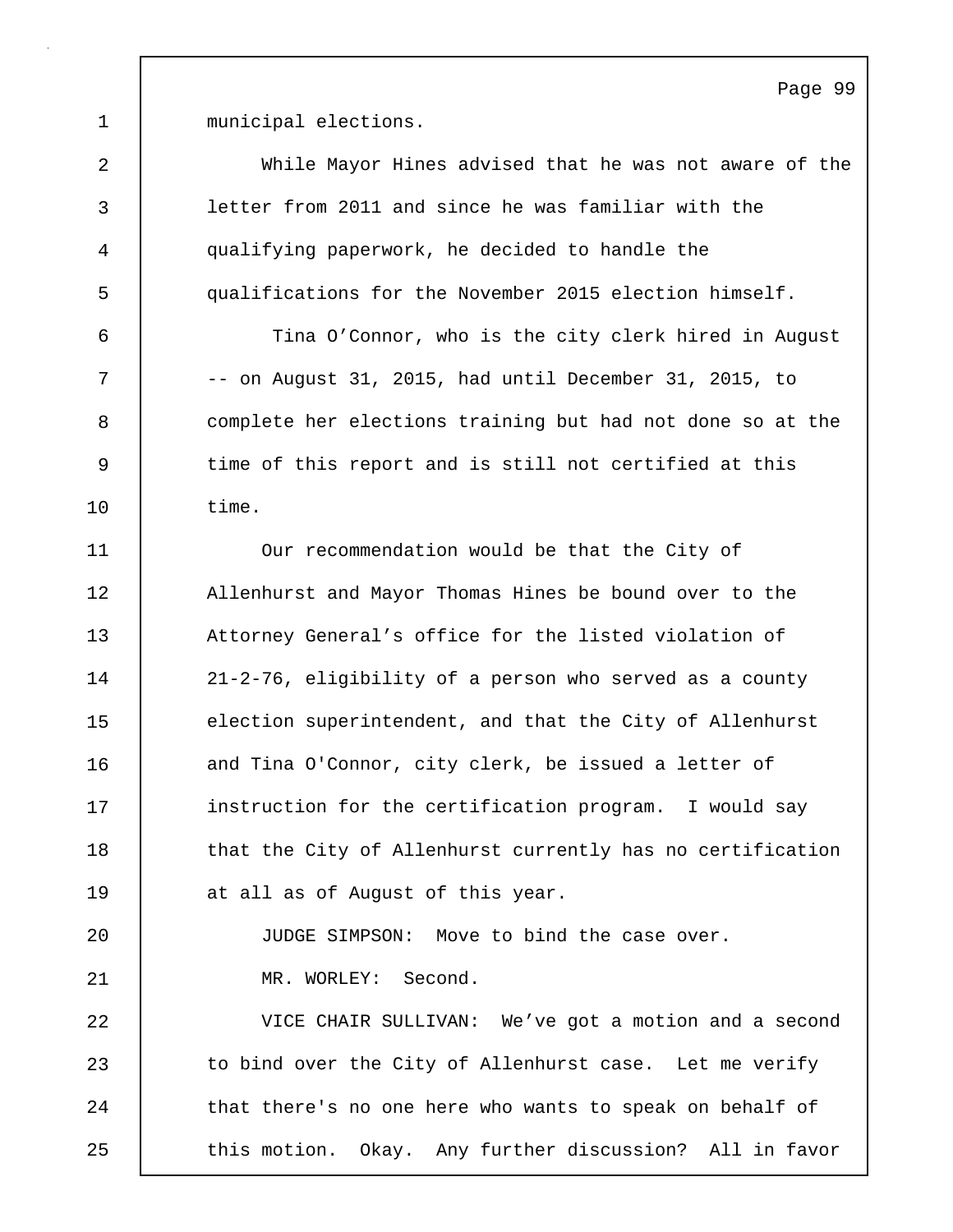Page 100 1 of the motion, please vote by saying aye. 2 JUDGE SIMPSON: Aye. 3 MR. WORLEY: Aye. 4 VICE CHAIR SULLIVAN: Aye. Any opposed? No, and that 5 motion carries. SEB Case Number 2015-72, the City of Ivey. 6 MS. WATSON: In October of 2015, Kevin Sturgeon 7 Teported that the City of Ivey was open only one day 8 during qualifying period for the 2015 municipal election. 9 The posted qualifying period for the 2015 City of Ivey 10 municipal election was set for Monday, August 31, 2015, 11 | through September 4, 2015. 12 The City of Ivey city clerk, Bonnie Sturgeon, was not 13 | in the office Monday, August 31st, through Thursday, 14 September 3, 2015. Arrangements were made for those 15 | wishing to qualify during those days to go to the McIntyre 16 | City Hall. 17 The recommendation was for the City of Ivey and Bonnie 18 Sturgeon, city clerk, be bound over to the AG's office for 19 violation of 21-2-132(d)(3). 20 VICE CHAIR SULLIVAN: Let me verify there's no one 21 From the City of Ivey here. Okay. 22 MR. WORLEY: I'd move to bind over this case -- 23 | JUDGE SIMPSON: Second. 24 MR. WORLEY: -- to the Attorney General's office. 25 VICE CHAIR SULLIVAN: We've got a motion and a second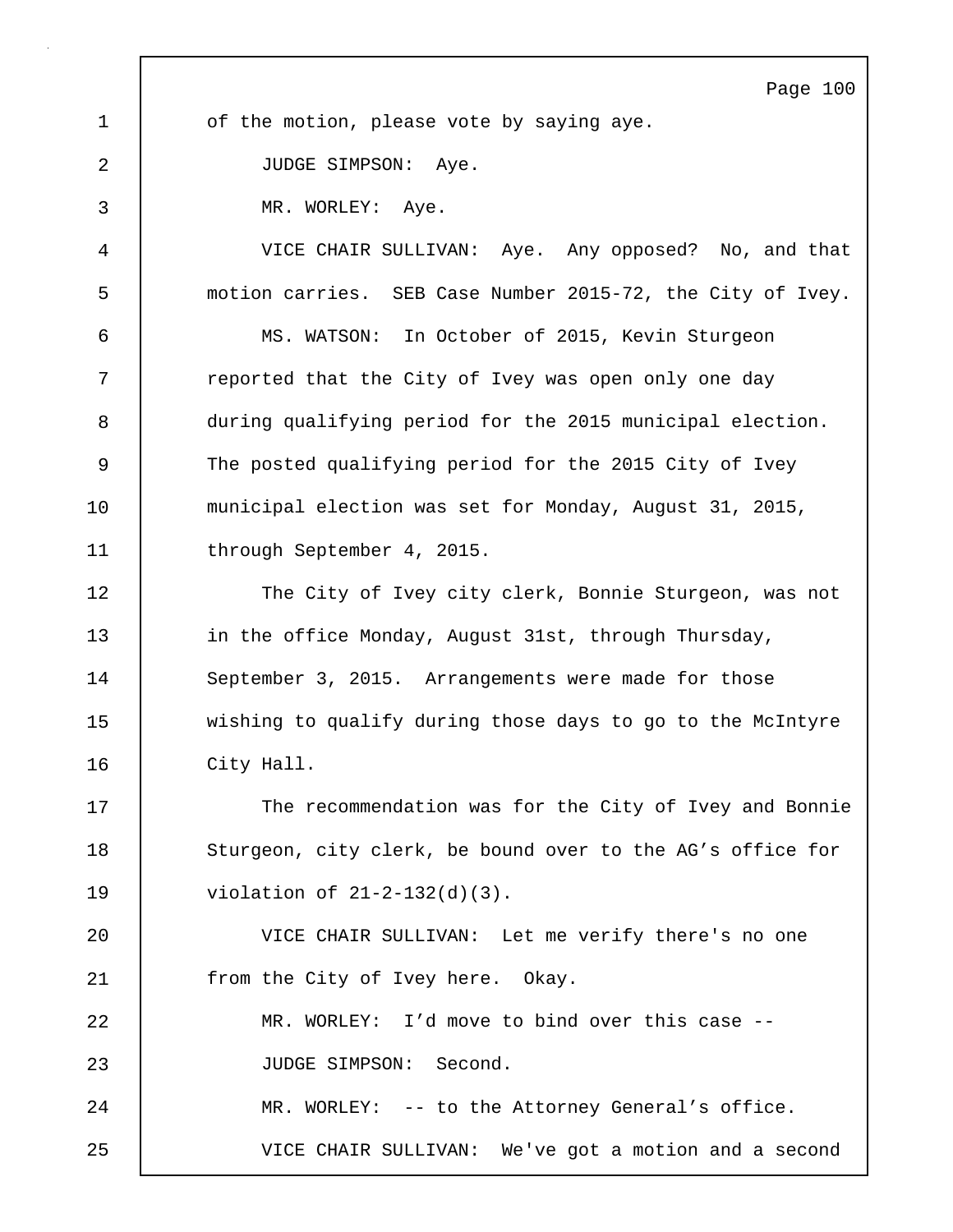Page 101 1 to bind the City of Ivey over and accept the 2 **recommendation.** Is there any further discussion? All in 3 favor, say aye. 4 JUDGE SIMPSON: Aye. 5 VICE CHAIR SULLIVAN: Aye. Any opposed? No. The 6 motion carries. And I believe that puts us at SEB Case 7 | Number 2015-75, City of Guyton. 8 MS. WATSON: We received several complaints regarding 9 the November 3, 2015, election in the City of Guyton such 10 | as poll workers not having proper training prior to the 11 | election; that, during early voting, a male subject was 12 | loitering outside of the polling location at city hall; 13 **that Mr. Andrew Harville stated when he went to the booth,** 14 | one of the poll workers had placed a checkmark by his name 15 as if he had already voted; the city hall was closed and no 16 **c** one was there to give directions about where to go vote; 17 | the polling location had the right address but the wrong

18 building name; that the city manager, Robert Black, had 19 access to the ballot box while it was in his office.

20 During the investigation, there were no violations 21 | substantiated in Allegations 1 through 5 and the 22 complainant retracted Complaint Number 6. However, during 23 the investigation, it was found that the city clerk and 24 election superintendent, Lauree Morris, had not completed 25 the certification program nor completed the paper-ballot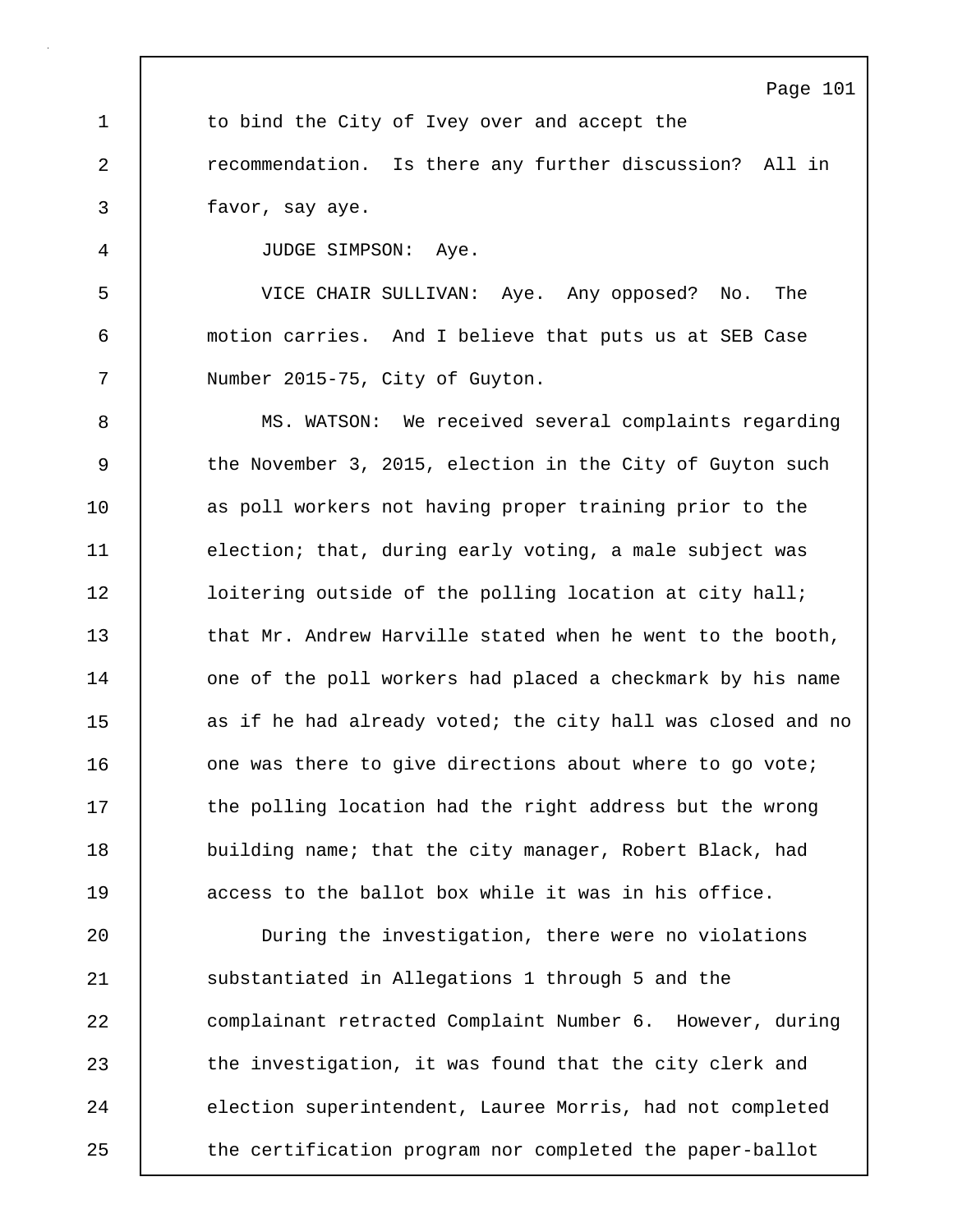|    | Page 102                                                    |
|----|-------------------------------------------------------------|
| 1  | class for December elections at Kennesaw State University.  |
| 2  | We're recommending the City of Guyton and Lauree            |
| 3  | Morris, city clerk and election superintendent, be bound    |
| 4  | over to the AG's office for 21-2-101.                       |
| 5  | VICE CHAIR SULLIVAN: Is there anyone here from the          |
| 6  | City of Guyton? No.                                         |
| 7  | JUDGE SIMPSON: Has she received certification or do         |
| 8  | they have a certified officer now?                          |
| 9  | MS. WATSON: The certification was completed on March        |
| 10 | 23, 2016, and she was terminated in June of 2017.           |
| 11 | JUDGE SIMPSON: What about currently? Do they have a         |
| 12 | certified --                                                |
| 13 | MS. WATSON: Alison Bruton, the current city clerk and       |
| 14 | election supervisor, was certified on July 31, 2017.        |
| 15 | JUDGE SIMPSON: I move to issue a letter of                  |
| 16 | instruction since the problem seems to have been            |
| 17 | alleviated. Although I think it's a serious violation, I    |
| 18 | think that time has -- too much time has passed and it's    |
| 19 | been corrected, so that's why I would make that             |
| 20 | recommendation and the motion.                              |
| 21 | MR. WORLEY: I would ordinarily support that, but it         |
| 22 | concerns me that the city made no effort to come here today |
| 23 | and explain what had happened and how they have corrected   |
| 24 | it, so I would not support the motion.                      |
| 25 | So Judge Simpson's motion is<br>VICE CHAIR SULLIVAN:        |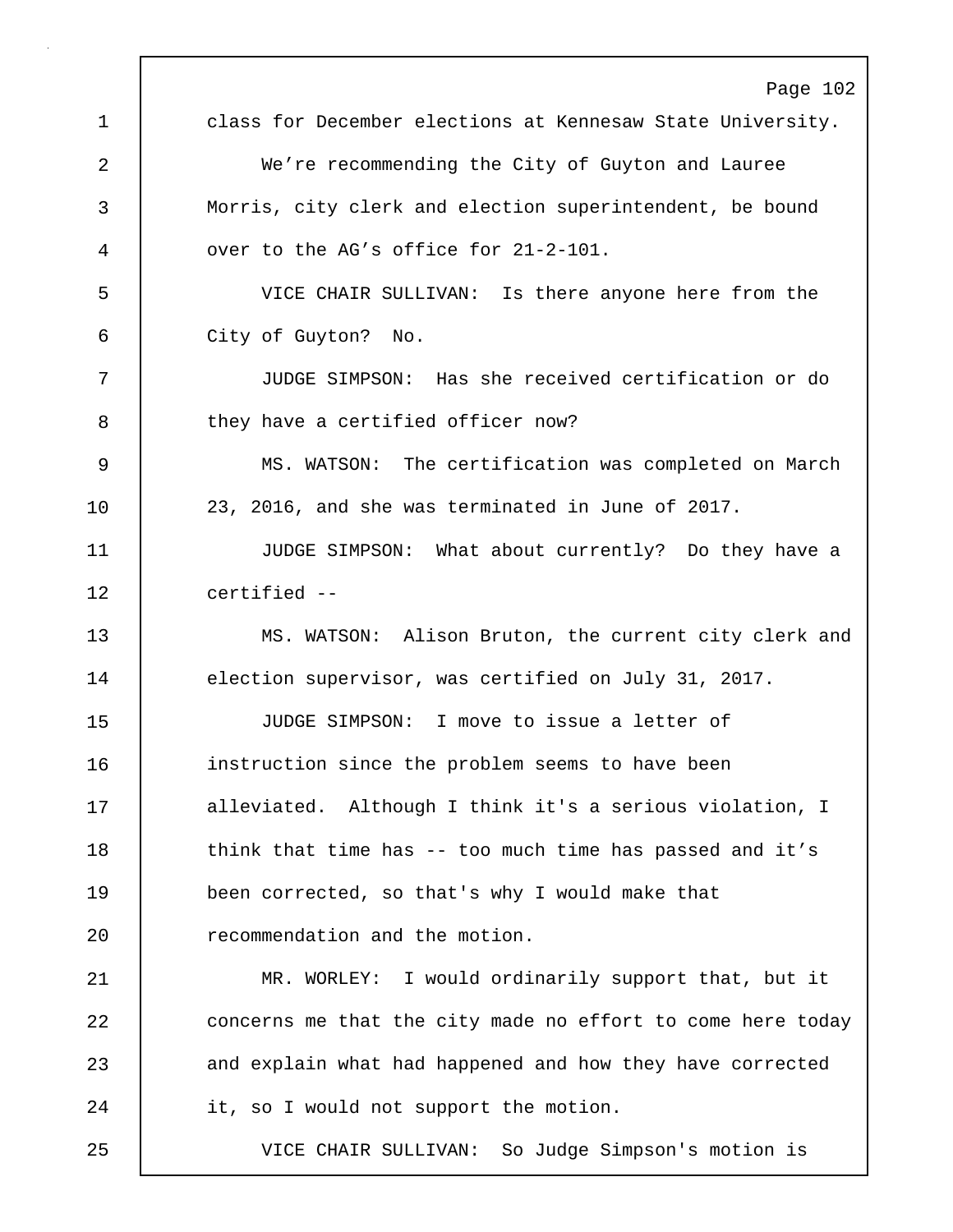Page 103 1 | going to fail for lack of a second. Mr. Worley, would you 2 | like to make another motion? 3 MR. WORLEY: Yes. I would move to bind this case over 4 | to the Attorney General's office. 5 VICE CHAIR SULLIVAN: And I would second that. Any 6 further discussion? All in favor, please vote by saying 7 | aye. 8 MR. WORLEY: Aye. 9 VICE CHAIR SULLIVAN: Aye. Any opposed? No, and the 10 motion carries. Ms. Watson, does that complete the 11 investigations report? 12 | MS. WATSON: It does. 13 VICE CHAIR SULLIVAN: Thank you. Next we have the 14 Attorney General's report. They are -- normally we take 15 these as a bulk unless anyone in the audience or any member 16 would like to discuss any of them individually. Is there 17 | anybody in the audience that would like to discuss any of 18 | these individually? 19 MR. WORLEY: (Indicating.) 20 VICE CHAIR SULLIVAN: Mr. Worley? 21 MR. WORLEY: I would like to discuss the following 22 cases before the Board: SEB Case Number 2014-079, Thomas 23 County; the Case Number 2014-111, Thomas County, and SEB 24 Case Number 2015-002, Cobb County, also the case SEB Case 25 Number 2012-109, Clay County, under consent and dismissals.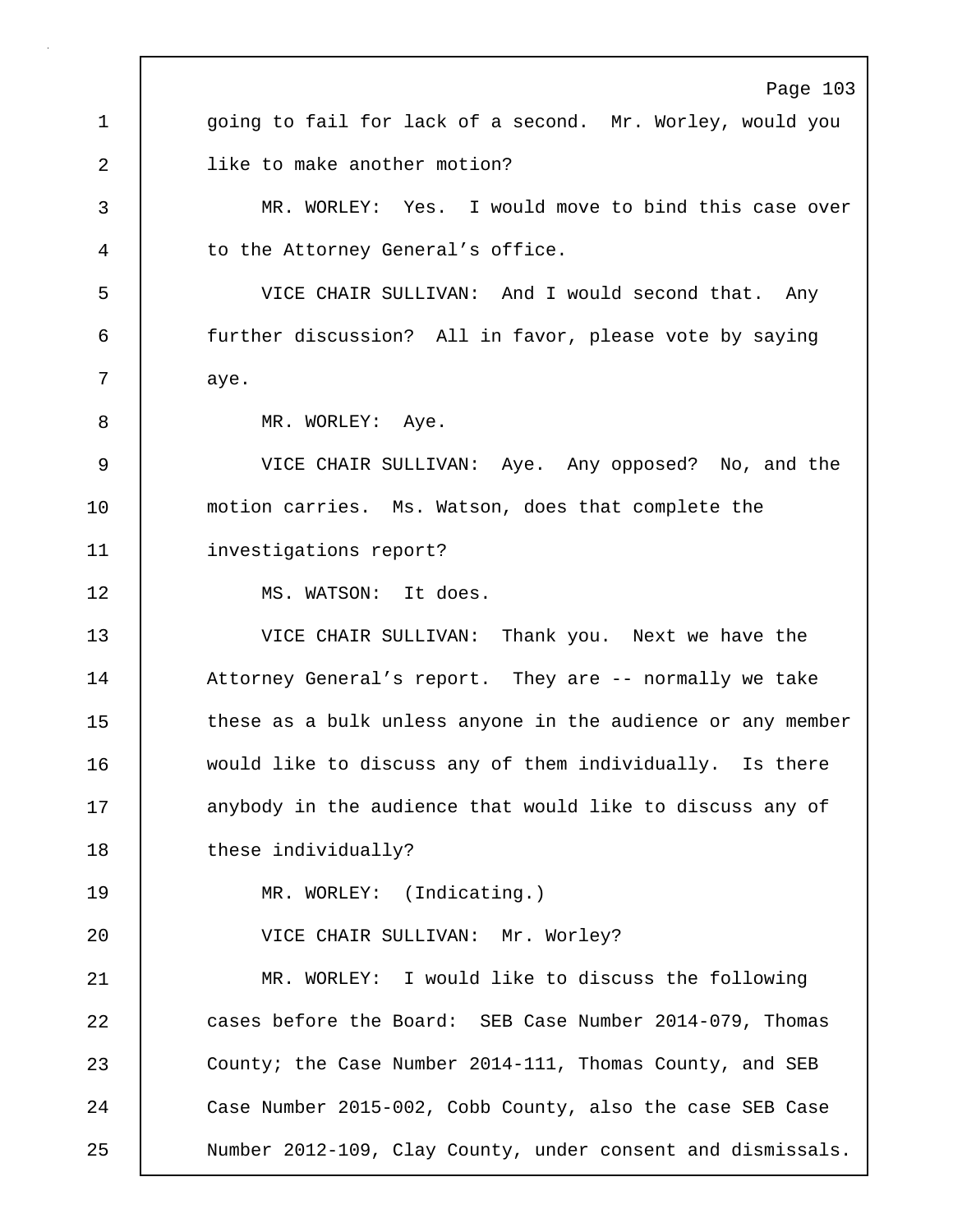Page 104 1 VICE CHAIR SULLIVAN: Judge Simpson, do you want to 2 | pull any additional ones off to discuss? 3 JUDGE SIMPSON: I'm sorry. 4 VICE CHAIR SULLIVAN: Do you want to pull any 5 additional cases off to discuss? 6 JUDGE SIMPSON: No. 7 VICE CHAIR SULLIVAN: So I will go ahead and entertain 8 a motion to accept the consent orders in SEB Case Number 9 2011-88, 2012-31, 2012-172, 2013-26, 2013-63, and 2014-51 10 and 2015-14. 11 | MR. WORLEY: So move. 12 | JUDGE SIMPSON: Second. 13 VICE CHAIR SULLIVAN: The motion's been made and 14 | seconded. Any further discussion? All in favor, say aye. 15 | MR. WORLEY: Aye. 16 | JUDGE SIMPSON: Aye. 17 VICE CHAIR SULLIVAN: Aye. Any opposed? And that 18 motion carries. Ms. Correia, would you like to discuss 19 Case Number 2014-79, Thomas County? 20 MS. CORREIA: Yes. This is a case where a former 21 election official voted -- fraudulently voted for his 22 mother. He was an election official at the time. The fine 23 for this consent order is \$1,000, and that's largely 24 **because the individual is unemployed and we were doing an** 25 installment plan. But that -- that is the rationale for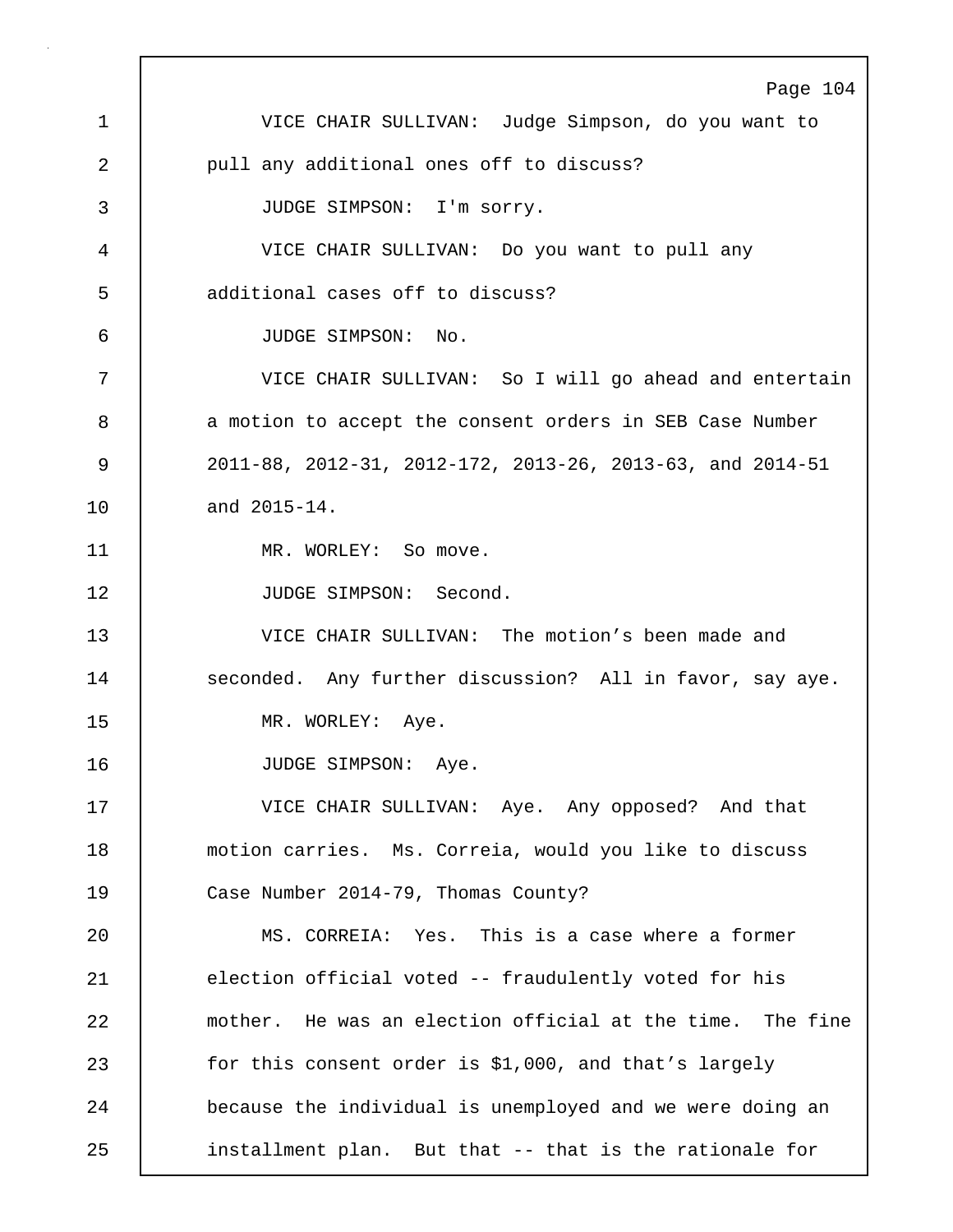1 the \$1,000 fine. Are there specific questions about that 2 consent order?

3 MR. WORLEY: I don't -- I don't have a specific 4 question, but it's just my view that given that this was an 5 election supervisor who committed election fraud by 6 essentially forging an absentee ballot that was supposed to 7 be for his mother so that he could vote for her after he 8 a had already voted on his own behalf, I think this is a 9 very, very serious violation.

10 I appreciate the fact that the Attorney General's 11 | office understands that Mr. Mays (ph), you know, is not in 12 a position to pay a larger fine but, regardless of whether 13 he can pay it -- and I'm really not that interested in 14 whether he pays it or not, but I think we need to 15 establish, as a Board, that an offense of this nature is 16 more serious than what we traditionally fine someone \$1,000 17 | for. So I would -- I would not vote for this consent order 18 unless the fine were at least \$2500.

19 JUDGE SIMPSON: Who specified the amount? Was it the 20 state Attorney General that offered that amount or the 21 | respondent said he could not pay more?

22 MS. CORREIA: Actually --

23 VICE CHAIR SULLIVAN: If you'll speak into the 24 microphone, Judge Simpson.

25 MS. CORREIA: Actually, it's assistant Attorney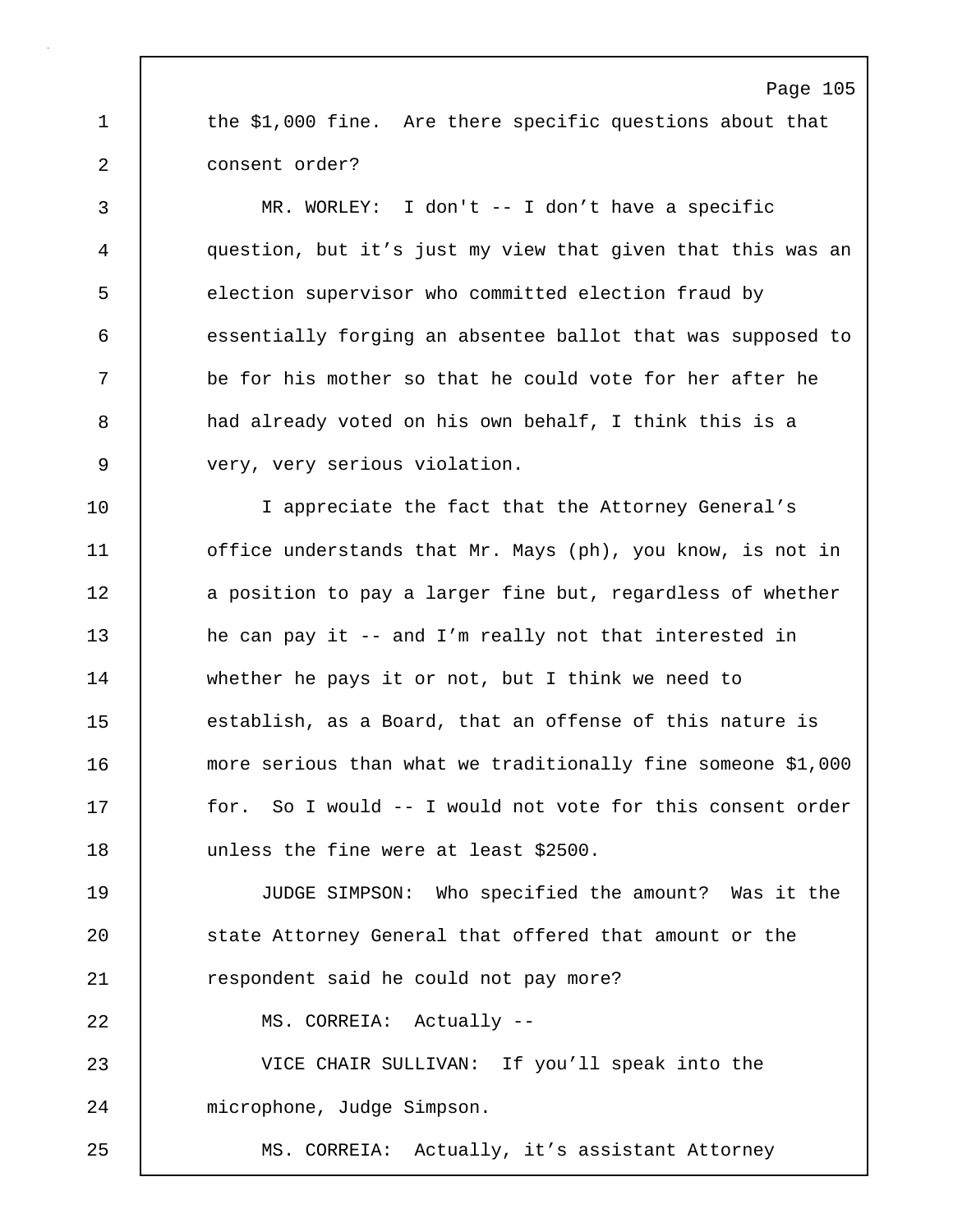Page 106 1 General, Susan Haynes, actually handled this one so I'm 2 | going to let her talk about the negotiations. 3 MS. HAYNES: He did not specify the amount; it was the 4 amount that we suggested. 5 JUDGE SIMPSON: Well, then I'd -- I'd agree with 6 Mr. Worley. I vote we do not approve the consent order. 7 MR. WORLEY: Right. I move that we not approve the 8 consent order and recommend that the Attorney General 9 negotiate a consent order with a \$2500 fine. 10 VICE CHAIR SULLIVAN: We've got a motion and a second. 11 Any further discussion? All in favor, please vote by 12 | saying aye. 13 | JUDGE SIMPSON: Aye. 14 | MR. WORLEY: Aye. 15 VICE CHAIR SULLIVAN: Aye. Any opposed? None, and 16 10 that motion carries. SEB Case Number 2014-111, also Thomas 17 | County. 18 MS. HAYNES: This is a case with -- that was against 19 the City of Meigs and Metcalf. We recommended a consent 20 **canabilisat** order in this case where the City of Meigs consented to 21 | violations of multiple sections of the election code 22 including failure to hold a special election to fill a 23 city council vacancy that was created, failure to hold a 24 qualifying period for candidates to fill the vacancy 25 created, failure to give public notice of the qualifying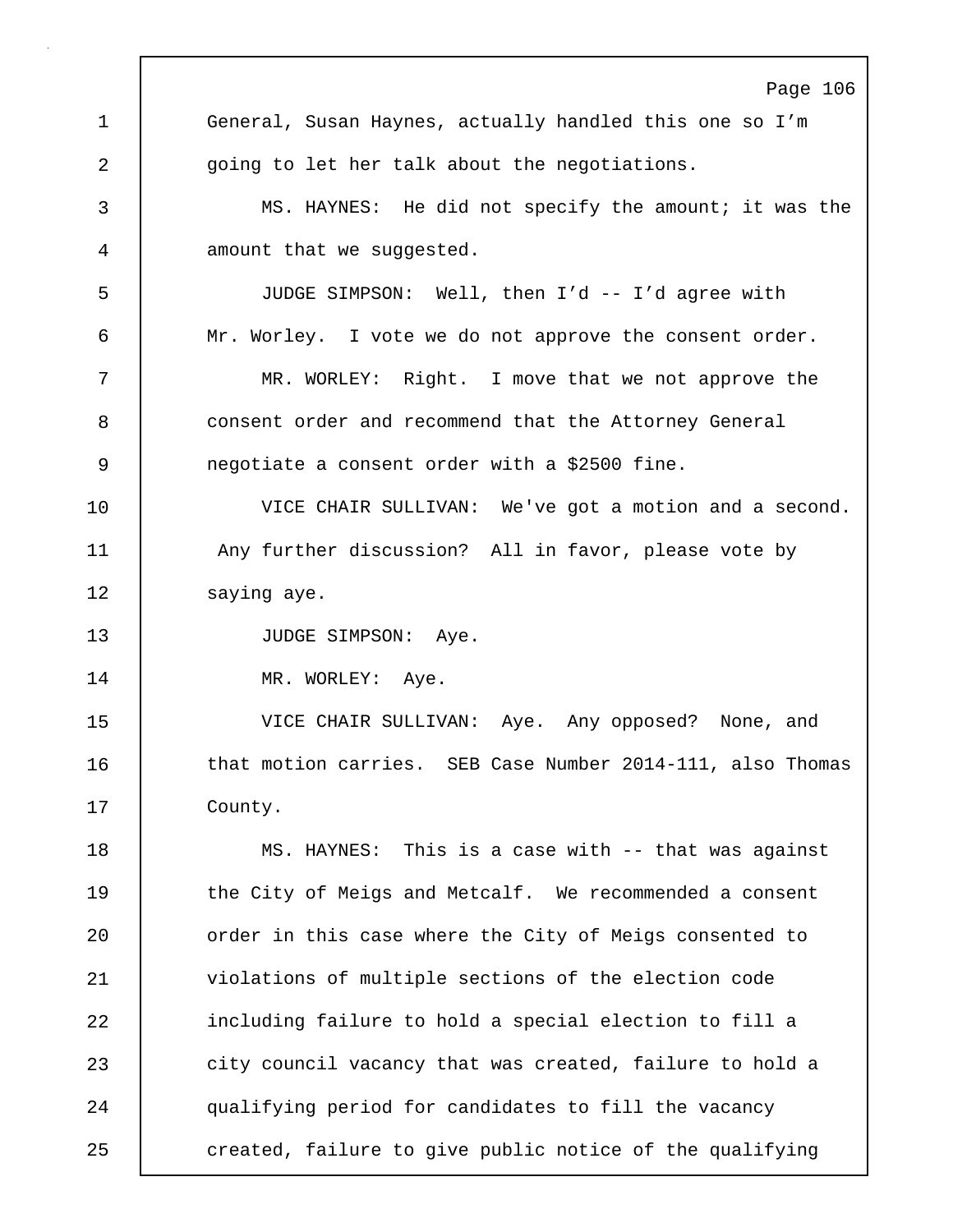1 period and a failure to timely publish the call of an 2 election.

3 We also recommended -- and, as to the City of Meigs, 4 the consent order calls for a \$500 civil penalty, a cease 5 and desist and a public reprimand. As to respondent, 6 Vickie Metcalf, who was the city clerk in this case, we 7 Tecommended dismissal because the statutes do not assign 8 **8** responsibility for any of the violations to her. 9 JUDGE SIMPSON: Why was it fined so lightly? 10 MS. HAYNES: In this case --11 **JUDGE SIMPSON:** There's multiple violations. 12 MS. HAYNES: Yes. 13 JUDGE SIMPSON: That's almost barely \$100 per 14 violation. 15 MS. HAYNES: In this case, Judge Simpson, we 16 considered the size of the city -- this is a city of 17 | approximately 1,000 people -- in determining the fine. 18 JUDGE SIMPSON: It seems like they're only a dollar a 19 **piece per violation.** I think that's entirely too light. 20 | MS. HAYNES: Okay. 21 JUDGE SIMPSON: I think -- we're trying everything we 22 can do to make sure that the election officials comply with 23 the code and to make sure that we have fair and honest 24 elections, and we can't slap them on the wrist and expect 25 compliance because, if we're going to do a consent order, I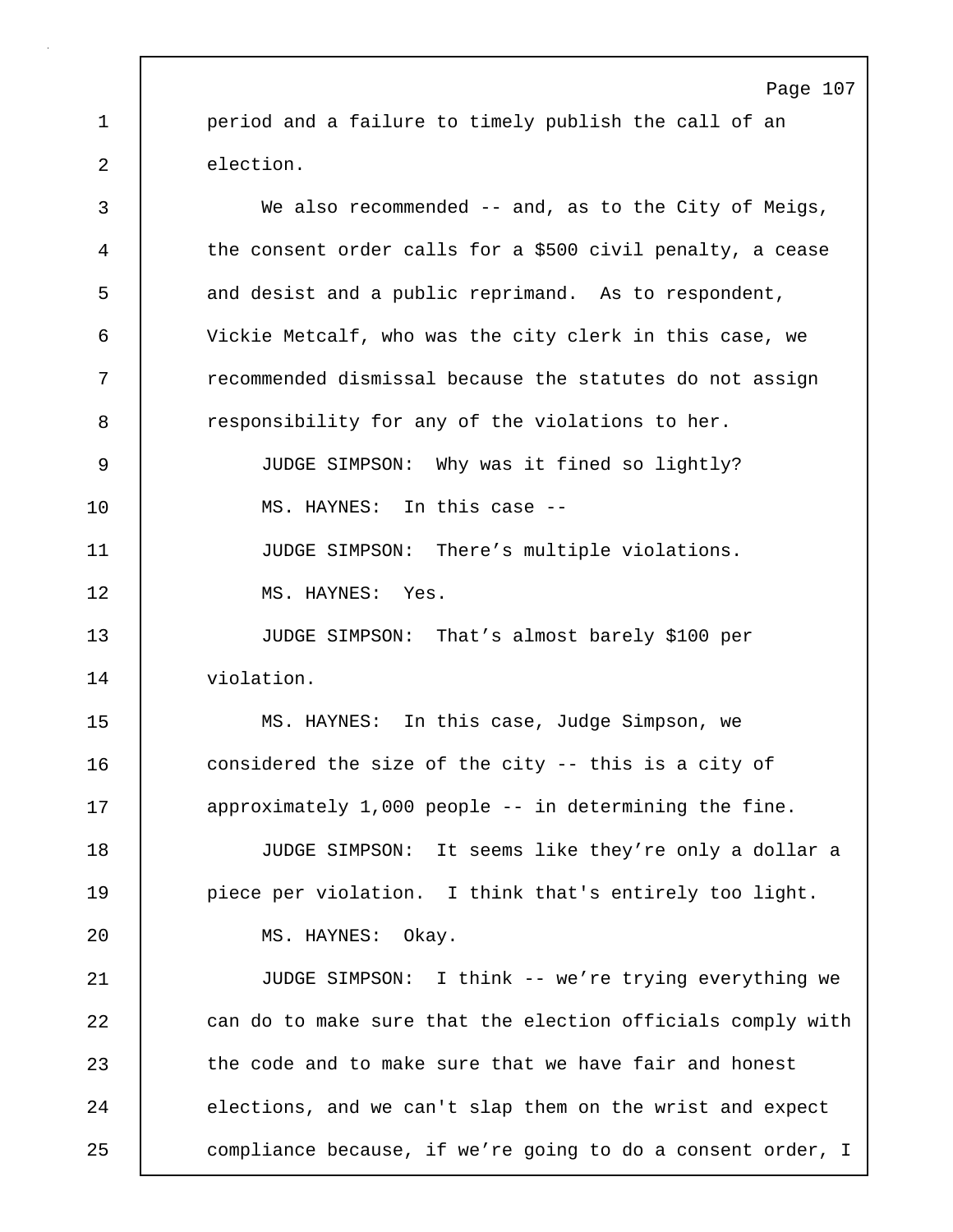Page 108 1 think it needs to be more than a slap on the wrist. I 2 don't think that's adequate. 3 MR. WORLEY: I would agree with Judge Simpson. That's 4 why I wanted to discuss the case. Does the judge have some 5 idea of what an appropriate fine would be? 6 JUDGE SIMPSON: How many violations were reported? 7 MS. HAYNES: Four, Your Honor. 8 JUDGE SIMPSON: Four? 9 MS. HAYNES: Yes. 10 JUDGE SIMPSON: I suggest a minimum of \$2,000. 11 | MR. WORLEY: I would be in agreement with that, so I 12 would make a motion that we reject this consent order and 13 ask that the Attorney General negotiate a settlement of 14 | \$2,000 with the city. 15 | JUDGE SIMPSON: Second. 16 VICE CHAIR SULLIVAN: We've got a motion and a second. 17 | Any further discussion? All in favor, vote by saying aye. 18 | JUDGE SIMPSON: Aye. 19 | MR. WORLEY: Aye. 20 VICE CHAIR SULLIVAN: Aye. Any opposed? No, and that 21 motion carries. SEB Case Number -- SEB Case Number 2015-2, 22 | Cobb County. 23 MS. HAYNES: This is a case against three respondents, 24 The Cobb County Board of Elections and Registrations, 25 Janine Eveler, who is election supervisor, and Beth Kish,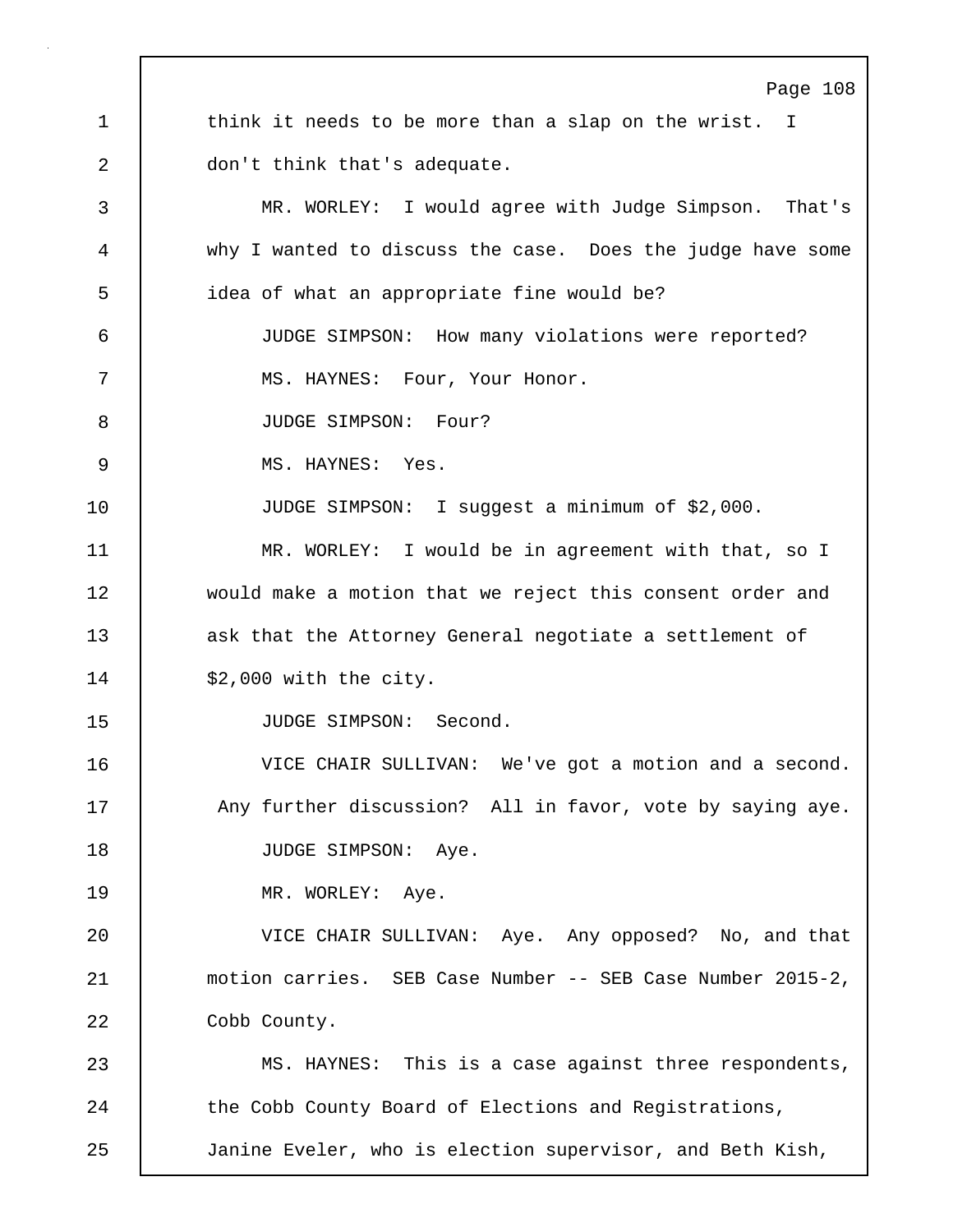1 the former chief registrar.

2 In this case, there were -- the complainant was given 3 a -- sorry -- has said that they submitted an address 4 change, was given and cast a provisional ballot. Later, 5 they learned that this person was informed that her vote 6 was rejected because she voted at the wrong poll. Voting 7 | in the wrong poll is not a reason to reject a provisional 8 ballot. And so, therefore, there was a violation of the 9 | state code and also of the rules. 10 During the investigation, it was determined that 11 approximately 340 provisional ballots were rejected for 12 voters voting in the wrong poll. Of those ballots, we 13 do not know how many of those electors were otherwise 14 | qualified to vote. 15 JUDGE SIMPSON: What was the fine? 16 MS. HAYNES: 15 -- 17 VICE CHAIR SULLIVAN: Judge, if you would, speak into 18 your microphone. 19 | JUDGE SIMPSON: I'm sorry. 20 VICE CHAIR SULLIVAN: I think our court reporter's 21 having a hard time hearing you. 22 | JUDGE SIMPSON: I'm sorry. What --23 | MS. HAYNES: \$1500. 24 | JUDGE SIMPSON: What? 25 MS. HAYNES: \$1500.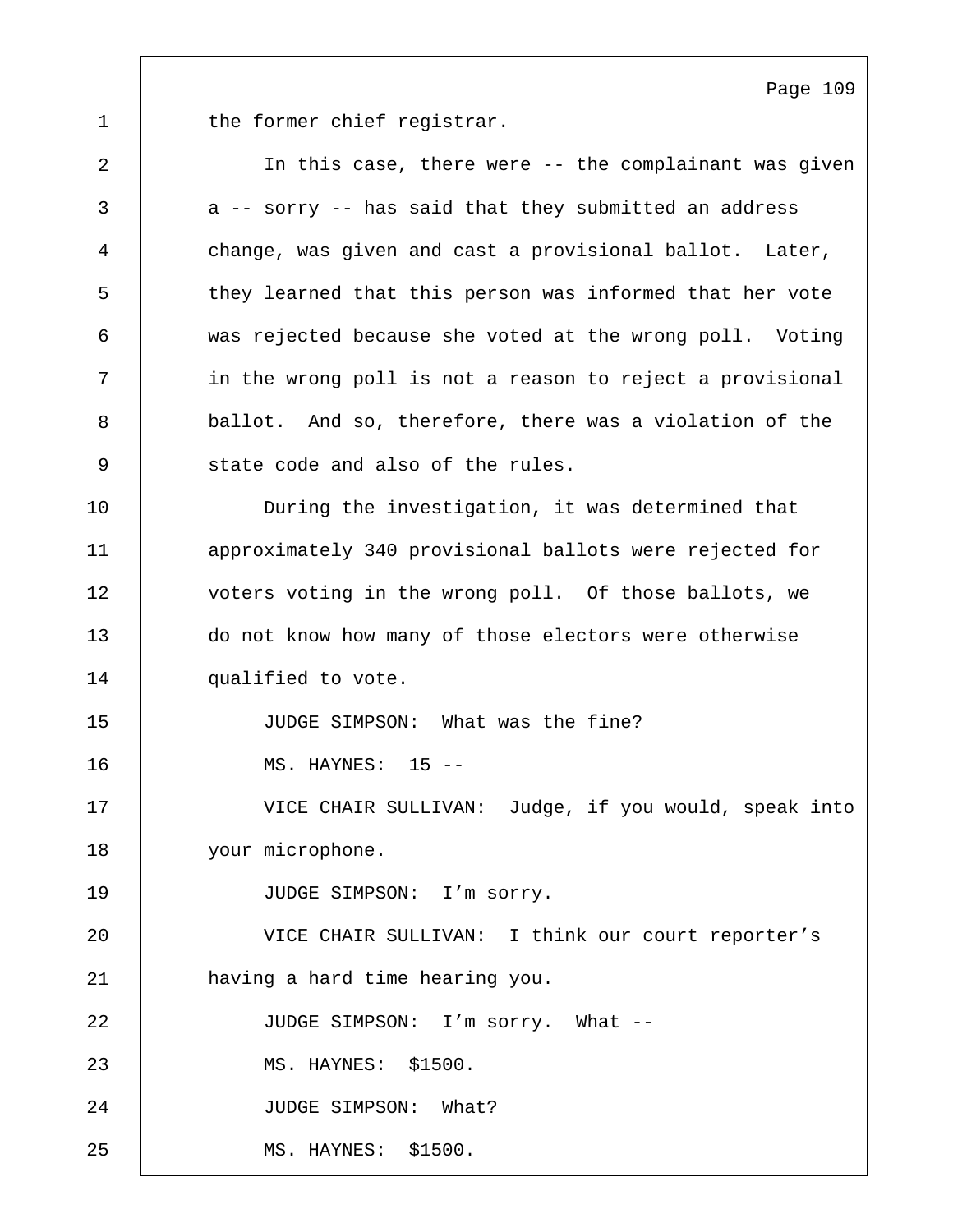1 JUDGE SIMPSON: Well, I -- I just believe that we've 2 got to make a better statement than that. I mean, we have 3 spent a good bit of time today dealing with Hancock County 4 who, apparently, has just never gotten it because they have 5 not taken the decisions of the Board or the Attorney 6 General seriously and I think that in order for our 7 election process to be run properly by the counties that 8 we've got to make a stronger statement and I just -- I'm 9 just not sure that's adequate when we have that many 10 | provisional ballots.

11 And I know that there's a problem with election 12 **decist 12** officials accepting provisional ballots. I've personally 13 experienced that myself. I hope it doesn't prejudice me, 14 but I was refused one in Bibb County. And so, I believe 15 that we need to educate the people about the use of 16 **provisional ballots, and the way you do that is with a** 17 | stronger consent order.

18 MR. WORLEY: If I might ask -- the reason I was 19 interested in this case was not necessarily because of the 20 size of the fine but because I think that this is a very 21 important issue to impress upon election officials that 22 the provisional ballot cannot be refused under these 23 circumstances.

24 | Do you know of any action that the Attorney General's 25 **o** office has taken or that the Secretary of State's office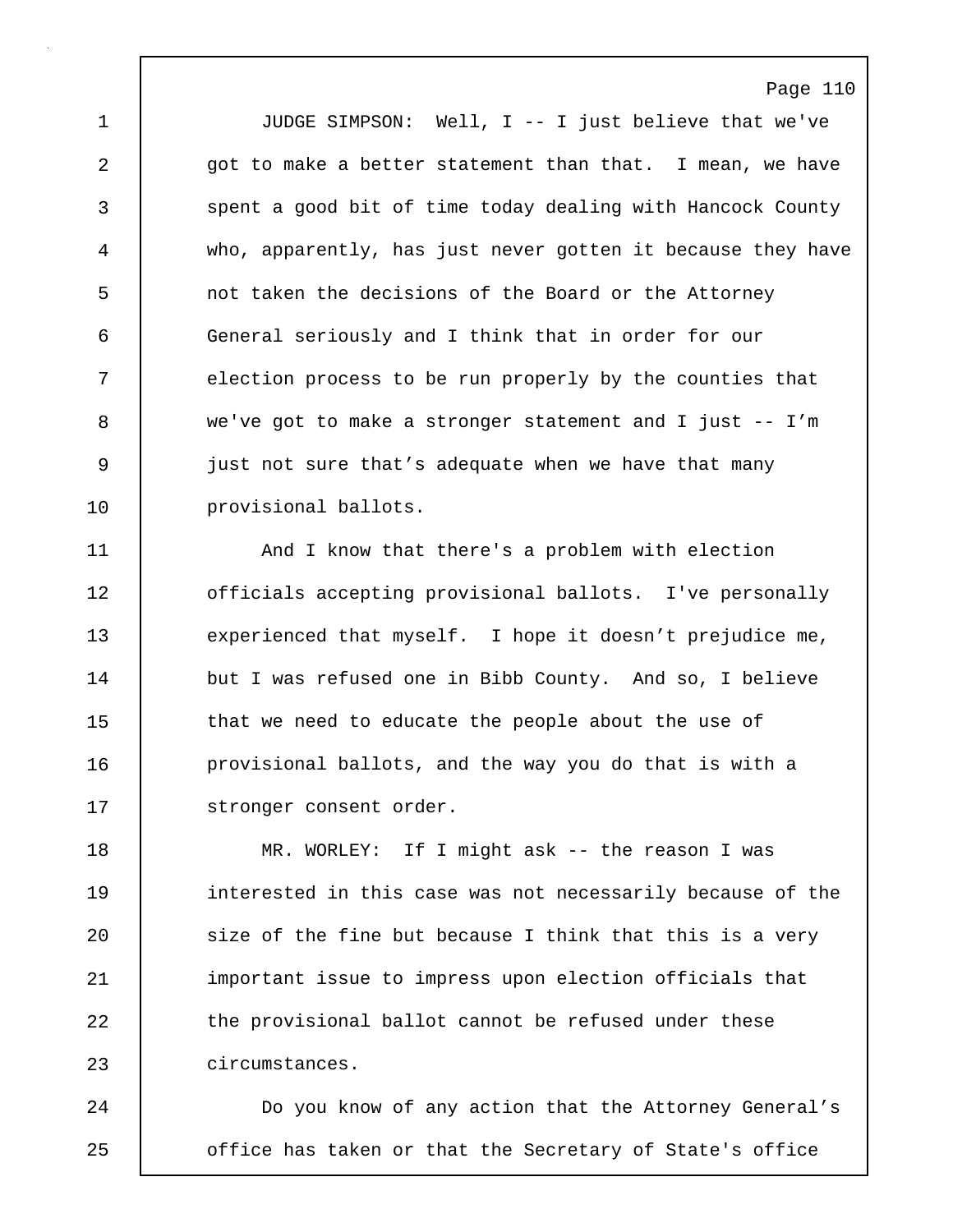1 has taken to inform election officials of this ruling, this 2 decision?

3 MS. HAYNES: My understanding from the county's 4 attorney was that they had taken steps to educate their 5 staff -- elections staff regarding this after in preventing  $6$  this  $-$  is that what you're asking?

7 MR. WORLEY: No, that's not what I'm asking. What I'm 8 asking is what the Attorney General's office might have 9 done or the -- and maybe it's -- maybe they were going to 10 do it after this decision.

11 But what I wanted to know was what the Attorney 12 General's office might have done or the Secretary of 13 State's office might have done up to now to publicize that 14 this is the view of the Attorney General on the law on this 15 matter to make sure that local election officials are aware 16 | of this.

17 MS. CORREIA: I believe the Secretary of State's 18 | office -- I believe Mr. Harvey has sent out a bulletin to 19 the counties about the use of provisional ballots, but do 20 you --

21 VICE CHAIR SULLIVAN: If the Secretary of State's 22 **office could check on that.** I think Mr. Worley makes a 23 good point that we need to make sure that county election 24 **officials and poll workers are aware of the acceptable uses** 25 **of provisional ballots.** Thank you.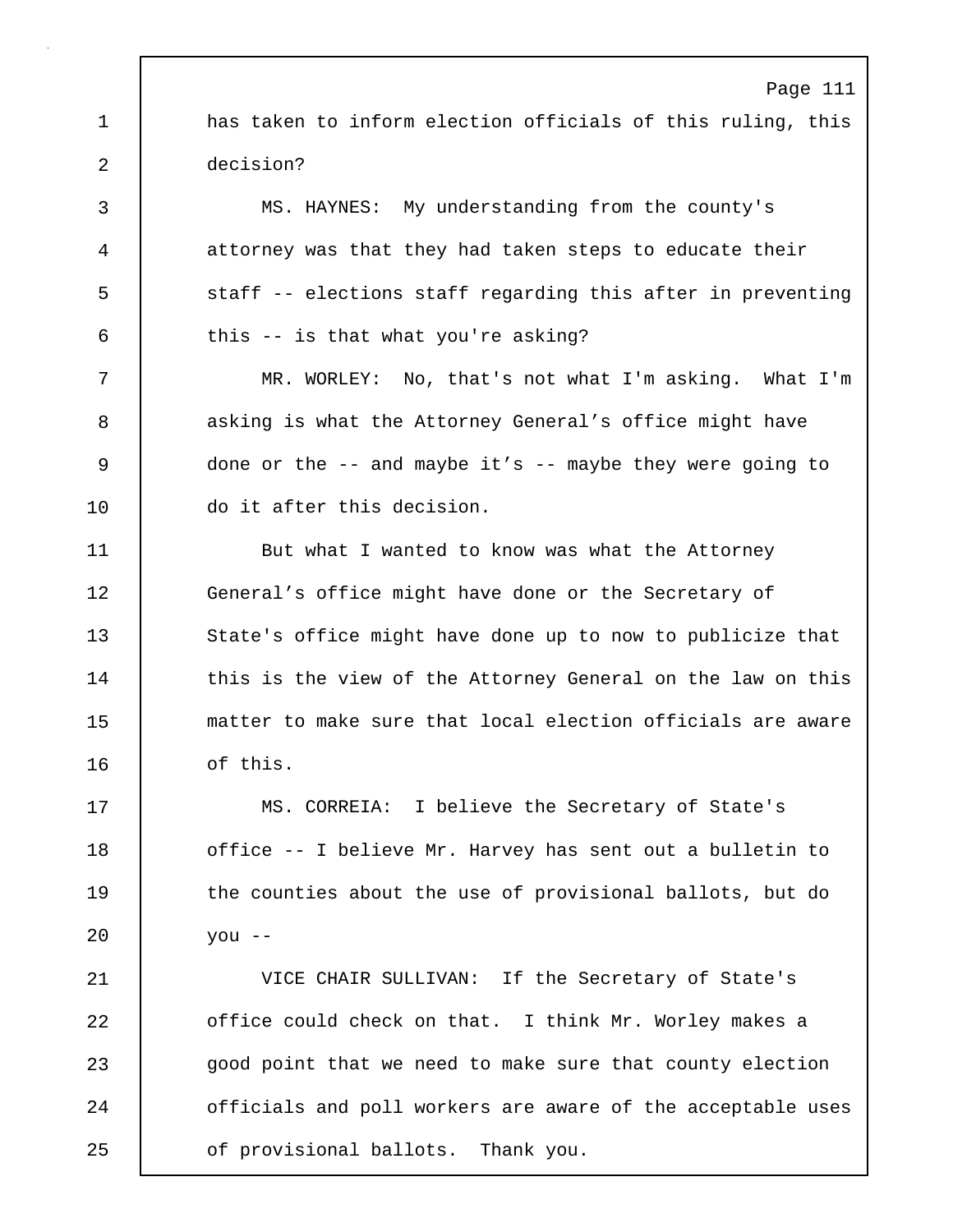Page 112 1 MS. BROCE: Would you like us to speak to that or 2 would you like us just to follow up? 3 VICE CHAIR SULLIVAN: If you have -- would like to 4 speak to it, that's fine. 5 MS. BROCE: Sorry. I'm Candice Broce from the 6 Secretary of State's office. So we put out extensive 7 | quidance on the use of provisional ballots and it is part 8 **b** of the annual training that we provide each year to 9 conferences for elections officials and registrars. We 10 | also have information readily available online that 11 **provides guidance on demand whenever it's needed, and I** 12 know that our elections staff tries to be as helpful as 13 possible in this area. 14 | So I would just say, from our perspective, we do

15 **provide pretty clear guidelines on that.** And, again, it's 16 all available on demand and we solicit questions from 17 **people at conferences where we provide training and this is** 18 The regularly a topic that comes up and we always provide 19 | quidance.

20 VICE CHAIR SULLIVAN: Thank you.

21 MR. WORLEY: All right. Well, what I would be 22 | interested in doing is -- I don't have a problem accepting 23 this consent order, but I would like an understanding that 24 | perhaps this particular order be publicized by the 25 Secretary of State's office to the local election officials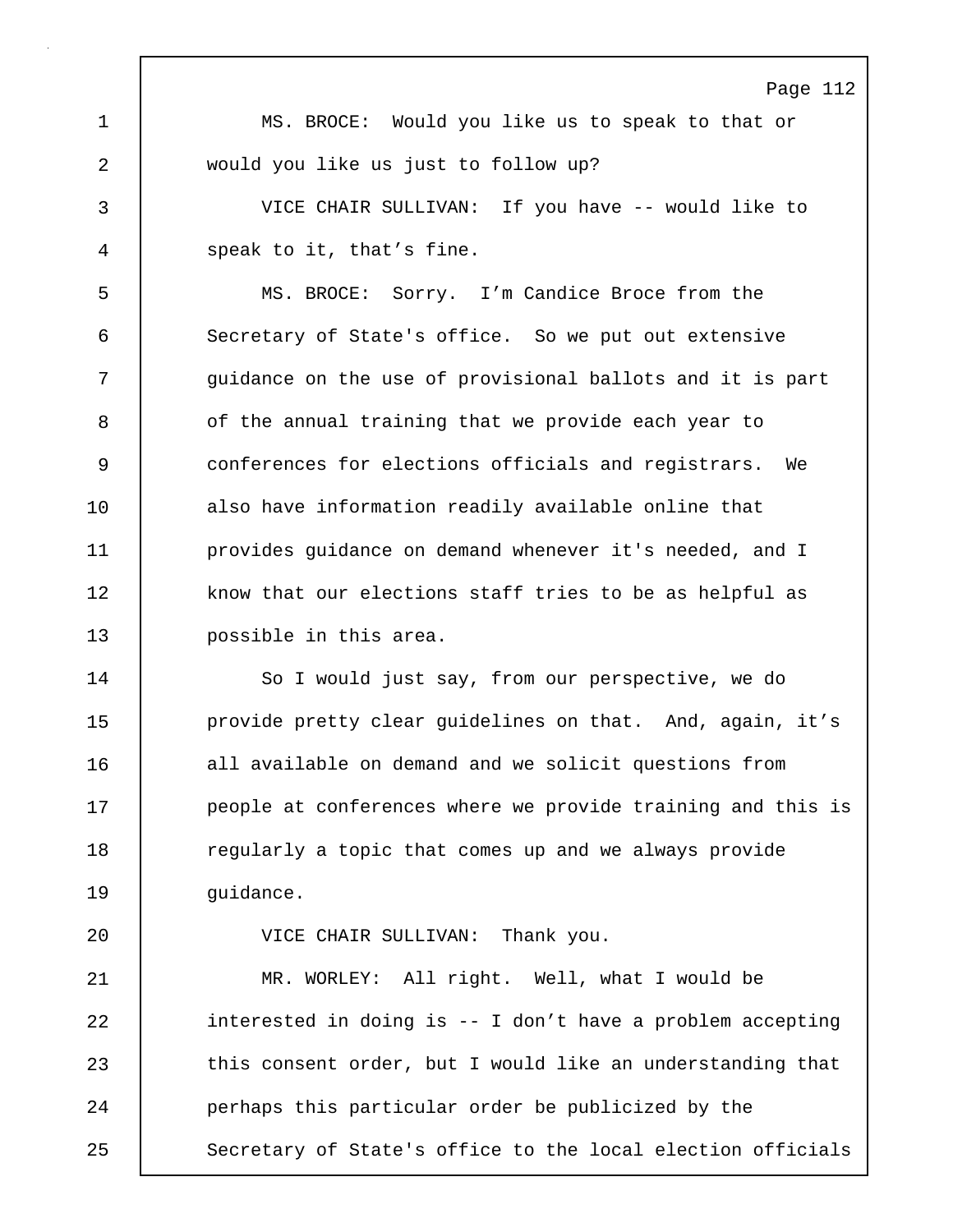1 so that they know this is a very serious matter and it will 2 **c** result in fines if they continue to fail to comply.

Page 113

3 JUDGE SIMPSON: Well, the reason I feel so strongly 4 about this is because this is an area that is ripe for 5 fraud. If we give one person the ability to not count 6 these provisional ballots properly and handle them 7 **properly, then we can have a lot of incorrect results or** 8 potentially incorrect results if these ballots are 9 erejected, improper. And if we allow one person to do it, 10 | like this supervisor did or these people did, then that 11 | creates an environment which is ripe for fraud and I think 12 we ought to do everything we can to prevent that.

13 And so, therefore, I -- I still am of the opinion that 14 this message needs to be loud in terms of amount and -- and 15 **clear to all of the election superintendents and boards** 16 that you can't -- that you've got to strictly provide 17 **provisional ballots and then you've got to count them** 18 | properly.

19 VICE CHAIR SULLIVAN: Would you like to make a motion? 20 JUDGE SIMPSON: No. I just wanted to make that clear. 21 That's -- that's my opinion.

22 VICE CHAIR SULLIVAN: Okay. Would you like to make a 23 motion, Mr. Worley?

24 MR. WORLEY: I'd make a motion that we accept this 25 consent order and would recommend that both the Attorney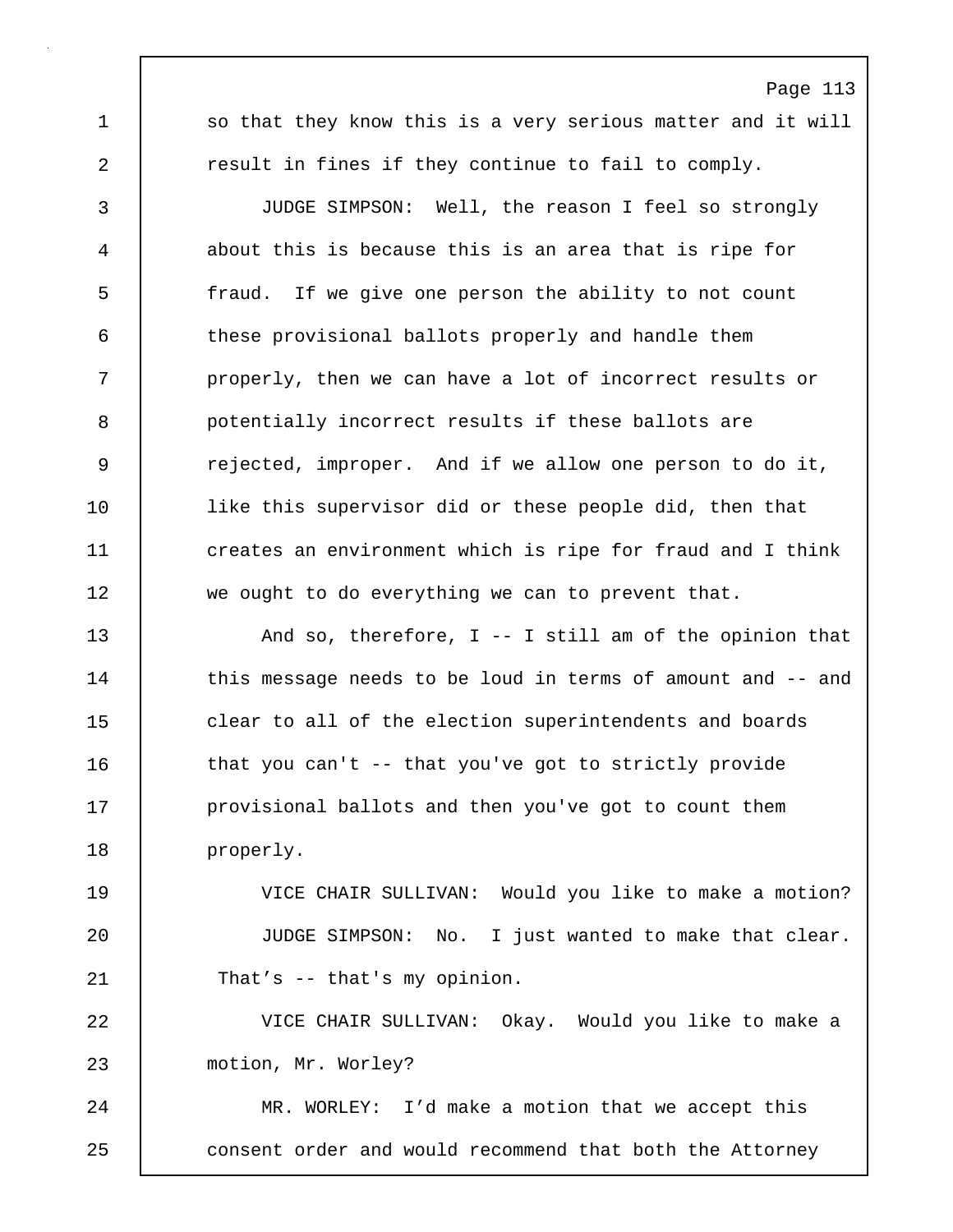Page 114 1 General and the Secretary of State make every attempt to 2 publicize this decision to the local election officials. 3 VICE CHAIR SULLIVAN: I will second. Okay. Any 4 further discussion? We have a motion and a second. All in 5 favor, say aye. 6 MR. WORLEY: Aye. 7 VICE CHAIR SULLIVAN: And none opposed, and that 8 motion carries. That moves us to the dismissals portion. 9 Would any of our members like to pull off any of these 10 cases to discuss individually? 11 MR. WORLEY: Yes. I'd like to discuss SEB Case Number 12 | 2012-109, Clay County. 13 MS. CORREIA: This is a dismissal for a number of 14 | voters for primarily possession of absentee ballots of 15 **b** other electors, and this is pursuant to the Attorney 16 General opinion from 2016 where we stated that the 17 possession of another voter's absentee ballot was not 18 covered by 21-2-574. 19 MR. WORLEY: Okay. And could you just, for the 20 | audience and for the public, just elaborate a little bit 21 more on that Attorney General's opinion and why you arrived 22 at it? 23 MS. CORREIA: The Attorney General's opinion from 2016 24 **held that the provisions in 21-2-574 said you cannot** 

25 possess somebody else's ballot because they -- because the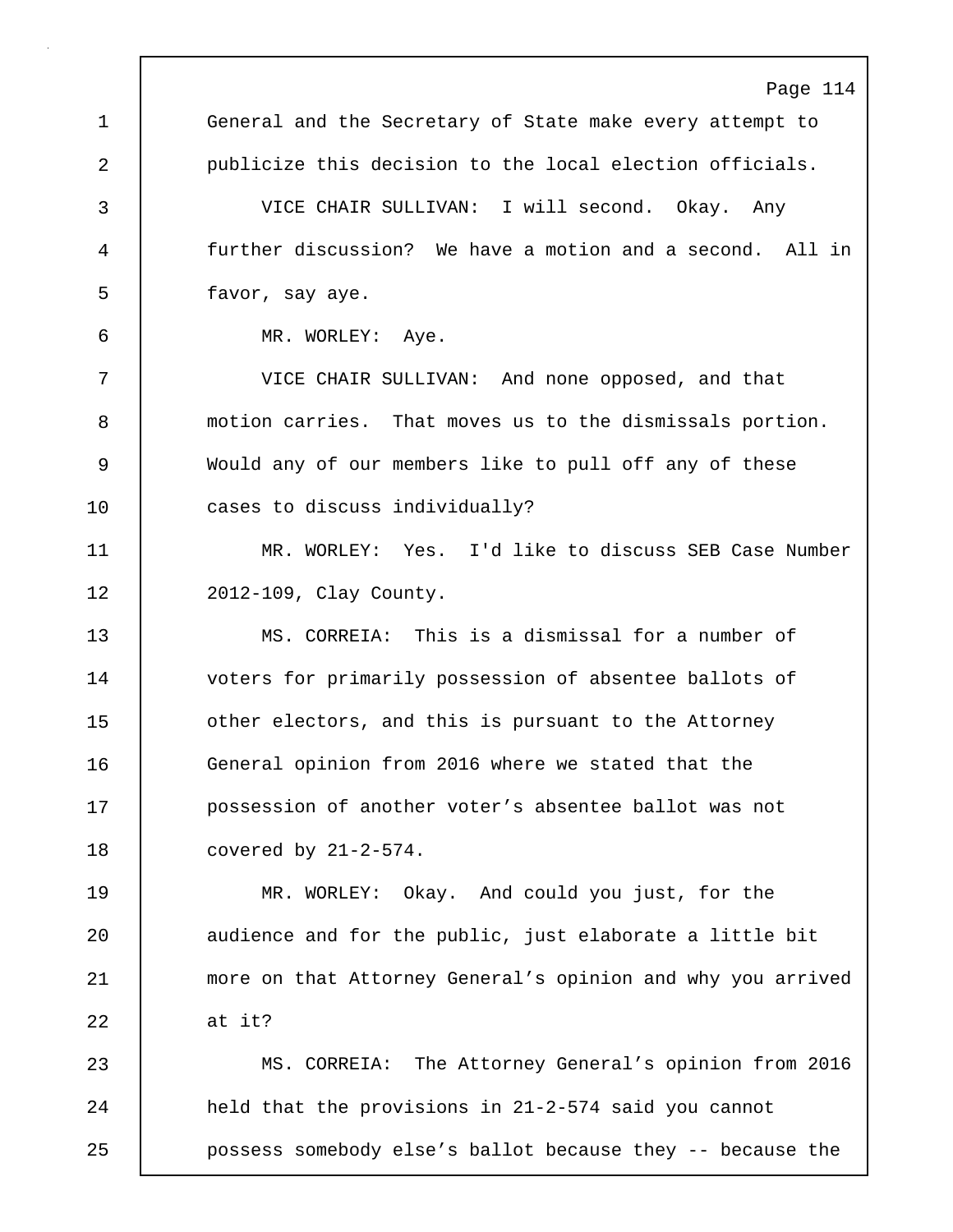1 statute itself refers to the polling location -- it cannot 2 leave the polling location -- and because it was a statute 3 that had -- that referred to an official ballot, not an 4 official absentee ballot, we held that that that was not -- 5 it doesn't -- it is not against the law and it's not a 6 violation of the election code for voters to assist another 7 voter with an absentee ballots and to possess it. Now, if 8 you assist the voter in marking the ballot, you do have to 9 sign as assisting.

10 | But most of these charges were for things like 11 walking -- taking them to the mailbox and mailing them -- 12 collecting them and mailing them on behalf of other voters 13 and we felt that that is not a violation of the election 14 code.

15 Obviously, if you were doing something fraudulently or 16 if you are, you know, marking it for the voter and not 17 Signing as assisting, that is a violation but that is not 18 what these folks were charged with doing. It was strictly 19 possession or assisting with the envelope, which is -- 20 which we've also said is not a violation of the election 21 **code because it's not part of the ballot.** 

22 MR. WORLEY: I just thought it was important to 23 clarify and explain that to the public. And so, I would --24 I would move to dismiss Case Number 2012-109 as recommended 25 by the Attorney General and also to dismiss Case Number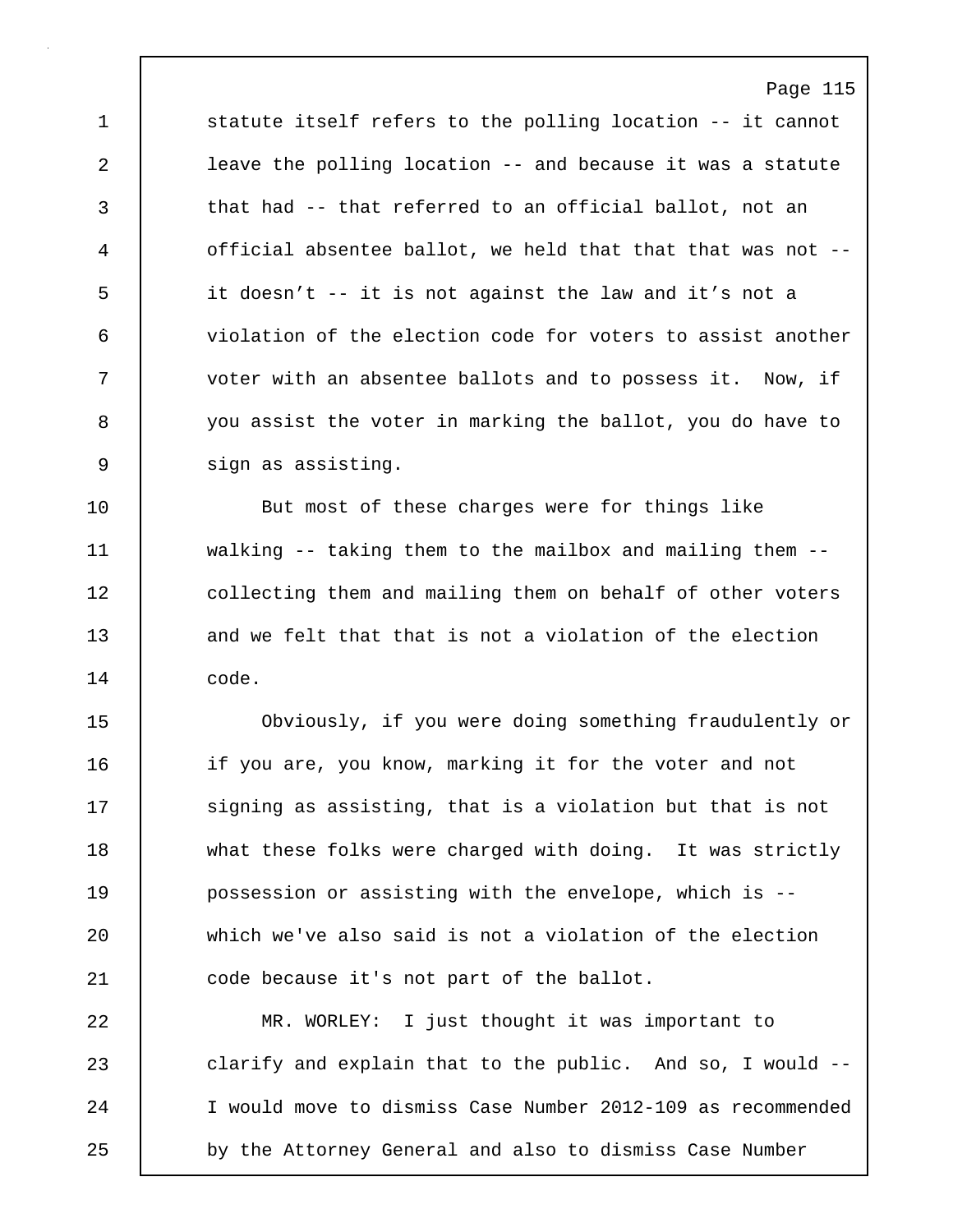Page 116 1 2015-061, Cobb County, as recommended by the Attorney 2 General. 3 VICE CHAIR SULLIVAN: Second to that motion? 4 JUDGE SIMPSON: Second. 5 VICE CHAIR SULLIVAN: We've got a motion and a second. 6 | Any further discussion? All in favor, please vote by 7 | saying aye. 8 MR. WORLEY: Aye. 9 VICE CHAIR SULLIVAN: Aye. Any opposed? No, and that 10 motion to dismiss carries -- both of the last two dismissal 11 cases. At this time, I will entertain a motion to adjourn 12 | this board meeting. 13 | MR. WORLEY: I move that we adjourn. 14 | VICE CHAIR SULLIVAN: All in favor, aye. 15 | JUDGE SIMPSON: Aye. 16 | MR. WORLEY: Aye. 17 VICE CHAIR SULLIVAN: None opposed, and we are now 18 | adjourned. Thank you all for being here. 19  $20$ 21 22 23 24 (Whereupon, the proceedings were concluded at 1:49 p.m.) 25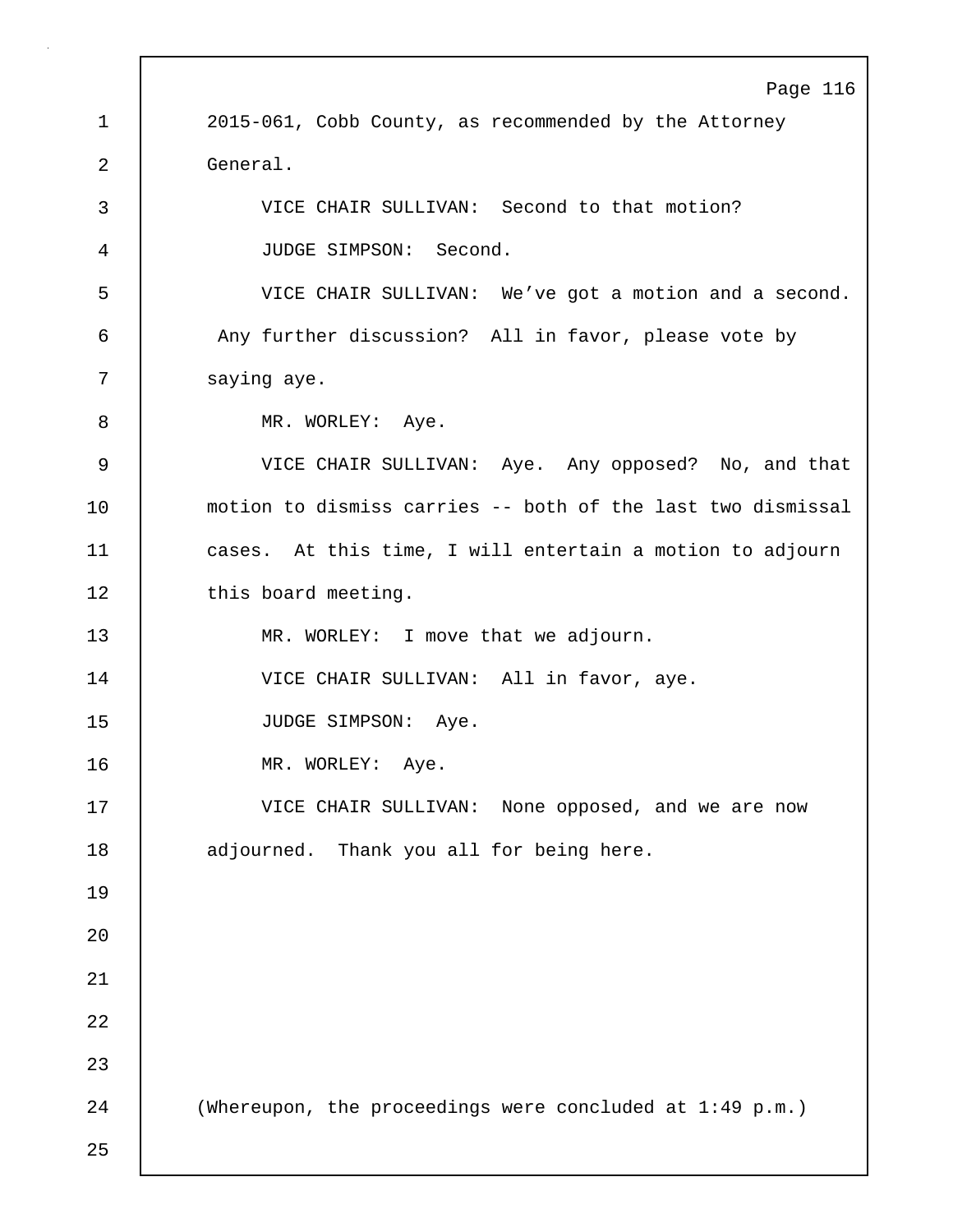|             | Page 117                                                                           |
|-------------|------------------------------------------------------------------------------------|
| $\mathbf 1$ | CERTIFICATE                                                                        |
| 2           | STATE OF GEORGIA                                                                   |
| 3           | COUNTY OF GWINNETT                                                                 |
| 4           | I, Patrick Stephens, hereby certify that the foregoing                             |
| 5           | record taken down by me, as a certified court reporter, is                         |
| 6           | a true, correct and complete record of the above-entitled                          |
| 7           | State Election Board meeting.                                                      |
| 8           | This certification is expressly withdrawn and denied                               |
| 9           | upon the disassembly or photocopying of the foregoing                              |
| 10          | proceedings, unless said disassembly is done by the                                |
| 11          | undersigning certified court reporter and original                                 |
| 12          | signature and raised seal is attached thereto.                                     |
| 13          |                                                                                    |
| 14          | This the 5th day of $\qquad \qquad = \qquad$ October ____ $\qquad \qquad$ _, 2018. |
| 15          |                                                                                    |
| 16          |                                                                                    |
| 17          | Patrick Stephens                                                                   |
|             | PATRICK A. STEPHENS, CCR, CVR                                                      |
| 18          | CERTIFICATE NO. 4672-1141-4562-4064                                                |
| 19          |                                                                                    |
| 20          |                                                                                    |
| 21          |                                                                                    |
| 22          |                                                                                    |
| 23          |                                                                                    |
| 24          |                                                                                    |
| 25          |                                                                                    |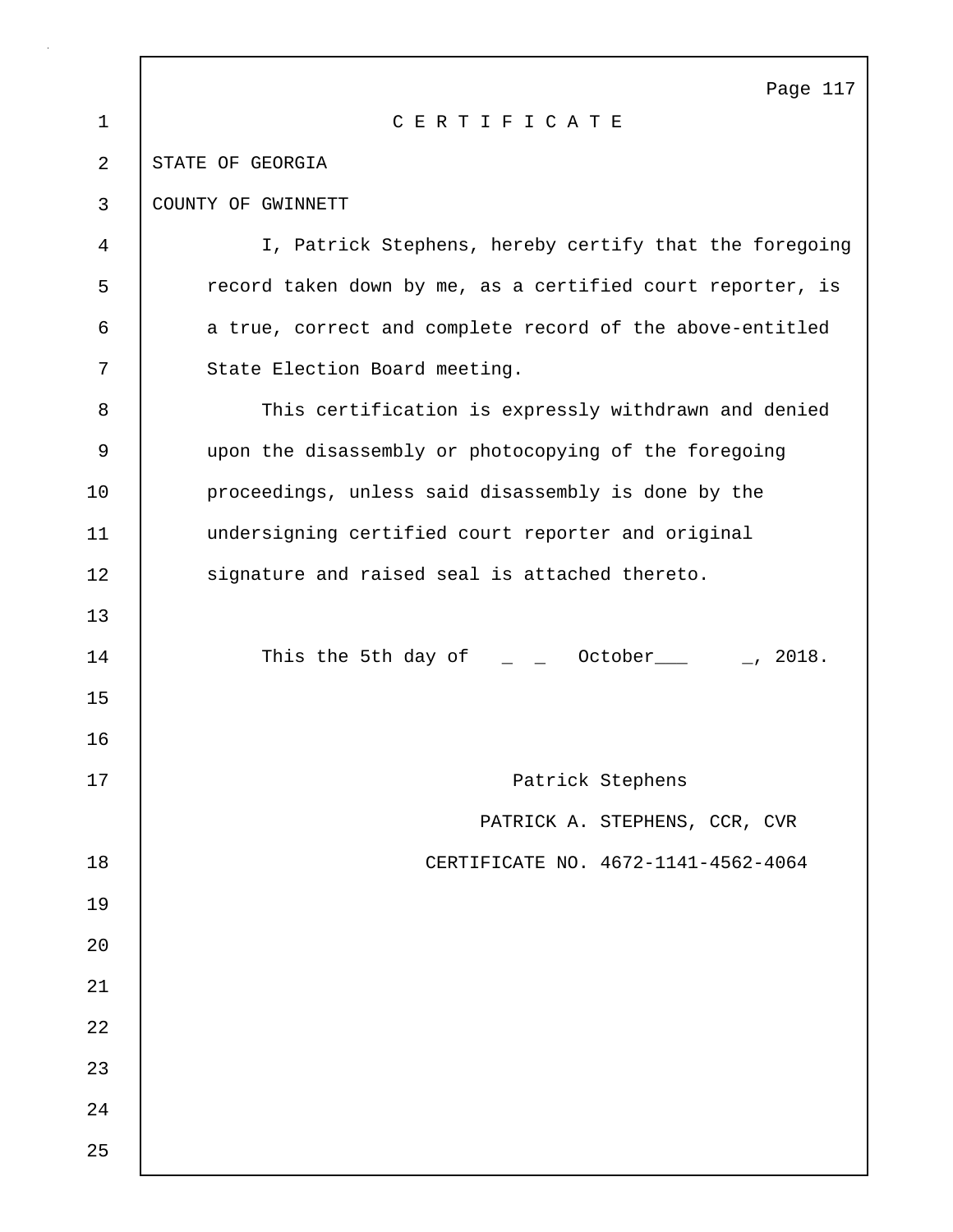|                              | <b>actions</b> 3:1 70:2       | agencies 10:1                        | 32:8 33:14 37:6              | 52:2                                  |
|------------------------------|-------------------------------|--------------------------------------|------------------------------|---------------------------------------|
| $\mathbf A$                  | active 50:4,8,12              | agency 12:11 13:7                    | 113:9                        |                                       |
| ability 113:5                | activities 24:6               | 30:8,14 31:1                         | allowed 4:2 28:9             | applications 48:17<br>48:21 74:2 75:4 |
| able 8:25 33:18              | <b>Activity 23:18</b>         | 33:20                                | 31:16 51:2 71:6              | <b>applied</b> 25:21 26:3             |
| 84:3 89:18 90:4              | actual 48:5,6,9               | agenda 3:10,25                       | 78:17 80:6                   | apply 5:5 25:22                       |
| 90:14,24 91:2                |                               |                                      |                              |                                       |
| above-entitled 1:7           | <b>ADA-complaint</b><br>10:14 | 7:16,17,25 23:15<br>38:11 46:6 61:21 | allowing 8:22<br>29:19 69:14 | appointed 51:4,8<br>62:23 63:1        |
| 117:6                        | add 14:24                     | aggressively 13:12                   | altered 49:13                | appreciate 34:5                       |
| absence 22:4                 | <b>added</b> 16:22            | ago 2:9 22:14                        | alternative 20:9,18          | 54:3 55:21 72:13                      |
| absentee 13:6                | <b>addition</b> 5:17,19,22    | agree 10:3 13:16                     | Alvin 87:16,18,22            | 73:4 82:15 91:11                      |
| 48:13,18,21 49:22            | 17:17 51:11                   | 30:14 31:21,22                       | amazed 20:25                 | 96:22 105:10                          |
| 50:1,22,25 51:16             | additional 14:24              | 93:22 106:5 108:3                    | <b>Amen</b> 3:2,3            | appropriate 10:14                     |
| 51:19,20,23 52:1             | 51:12 74:12 104:2             |                                      | <b>America 3:7</b>           | 20:14 22:1,5 23:2                     |
| 52:2,15 56:19,21             | 104:5                         | agreed 2:5<br>agreement 108:11       | amount 36:5                  | 29:24 86:8 108:5                      |
| 64:4 66:9 74:2               | <b>Additionally 9:17</b>      | AG's 31:13 52:8                      | 105:19,20 106:3,4            | appropriated                          |
| 105:6 114:14,17              | 28:20 52:16                   | 68:14 75:8 93:15                     | 113:14                       | 18:24                                 |
| 115:4,7                      | <b>address</b> 4:11,12        | 100:18 102:4                         | Anderson 68:10               | appropriately 35:3                    |
| absentee-ballot              | 6:10,18,20 8:8 9:2            | AG's 85:1                            | <b>Andrea</b> 41:18          | 51:7                                  |
| 57:14 75:3,3,5               | 11:16 17:10 34:24             | ahead 2:2 4:3,10                     | <b>Andrew 101:13</b>         | approval 3:11                         |
| absolutely 18:21,22          | 35:1,3,20,21                  | 7:18 8:23 17:11                      | Annette 64:25                | approve 3:16,17                       |
| Academy 12:10                | 36:11,14 41:18                | 28:1 31:20,25                        | annexation 77:5              | 106:6,7                               |
| accept 11:4,12               | 44:6,22 49:25                 | 34:18 38:14 45:22                    | 79:10                        | approximately                         |
| 29:15,21 34:21               | 50:1 53:24,25                 | 53:1 78:13 84:1                      | <b>annexed</b> 79:11,18      | 24:18 92:11,13                        |
| 54:14 55:8 56:7              | 59:1,5 61:16,17               | 91:10 104:7                          | 79:19                        | 107:17 109:11                         |
| 60:10 75:19,21               | 68:22 69:7 78:21              | airport 21:3                         | announced 17:14              | April 3:12,18 46:16                   |
| 83:18,19 94:12               | 78:23 85:7 89:13              | alarm 5:18,20                        | annual $112:8$               | 49:3,10                               |
| 101:1 104:8                  | 89:14 93:18                   | 13:14 18:20                          | anonymity 93:4,11            | arduously 53:19                       |
| 113:24                       | 101:17 109:3                  | <b>Albany 61:18</b>                  | 96:14,20                     | area 84:19 92:18                      |
| acceptable 28:9,18           | addresses 58:7                | <b>Albert 87:18 88:6</b>             | answer 95:25                 | 92:19 112:13                          |
| 29:1 36:19,21                | 79:4                          | Alice 87:18 88:6                     | anybody 26:4                 | 113:4                                 |
| 37:7 111:24<br>accepted 29:4 | adequate 32:17                | <b>Alison</b> 102:13                 | 27:11 62:1 66:5              | areas 40:18 79:18                     |
| 47:24 56:3                   | 33:19 108:2 110:9             | allegation 40:20                     | 91:5 103:17                  | aren't 12:17 13:20                    |
| accepting 110:12             | adjourn 116:11,13             | 47:17 48:3,12                        | anyway $4:20$                | <b>Aretha</b> 7:14 41:8               |
| 112:22                       | adjourned 83:17               | 49:2,16 50:7,13                      | AP4:24                       | 44:23 51:9 52:6                       |
| accepts 77:9                 | 116:18                        | 50:20 51:3,11                        | Apalachee 11:25              | 52:16 53:6 55:13                      |
| access 45:2 55:18            | adjustments 71:12             | allegations 40:14                    | apologize 41:22              | 55:14 56:19 57:21                     |
| 74:2,9,19,20                 | adjusts 30:2                  | 40:19 45:8 46:21                     | 71:18 91:1                   | 74:7,24 75:7                          |
| 101:19                       | admit 72:2                    | 47:14 54:17 60:2                     | apologized 70:12             | 83:16                                 |
| accommodations               | admitted 21:13                | 61:22 88:18                          | apologizes 90:9              | arguments 42:24                       |
| 10:14                        | advanced 50:5                 | 101:21                               | apparently 110:4             | <b>Arrangements</b>                   |
| accurate 2:22 9:24           | 64:13,15,20 67:25             | alleged 25:10 40:14                  | appear 33:5 69:18            | 100:14                                |
| 16:5,7 19:5,15,15            | 74:2,14,16,22                 | 56:18 67:24 74:4                     | 86:11 89:22                  | arrived 114:21                        |
| accurately 15:8,9            | 77:15                         | 74:6,10 90:4                         | appeared 12:4                | articles $5:9,11$                     |
| 18:18                        | advertising 60:20             | allegiance 2:5 3:6                   | 24:19                        | asked 13:21 16:23                     |
| accused 4:20                 | <b>advised</b> 34:20 77:2     | alleging $74:14$                     | appears $19:15$              | 22:12 35:3 43:6                       |
| act 14:1                     | 84:16 88:9 93:8,9             | <b>Allenhurst 39:20</b>              | applaud 96:17                | 58:9,13 81:11                         |
| acted 53:14,18               | 98:23 99:2                    | 98:11,13,14 99:12                    | applicable 52:12             | 83:17                                 |
| action 10:21 22:4            | affidavit $51:20$             | 99:15,18,23                          | 54:9                         | Askew 52:11 53:25                     |
| 44:12,13 46:16               | affirmatively 95:1            | alleviated 102:17                    | application 42:3             | 53:25                                 |
| 93:6 110:24                  | afternoon 98:8                | allow 17:1 30:5                      | 48:12 49:22,24,25            | asking 8:9,16 29:6                    |
|                              |                               |                                      |                              |                                       |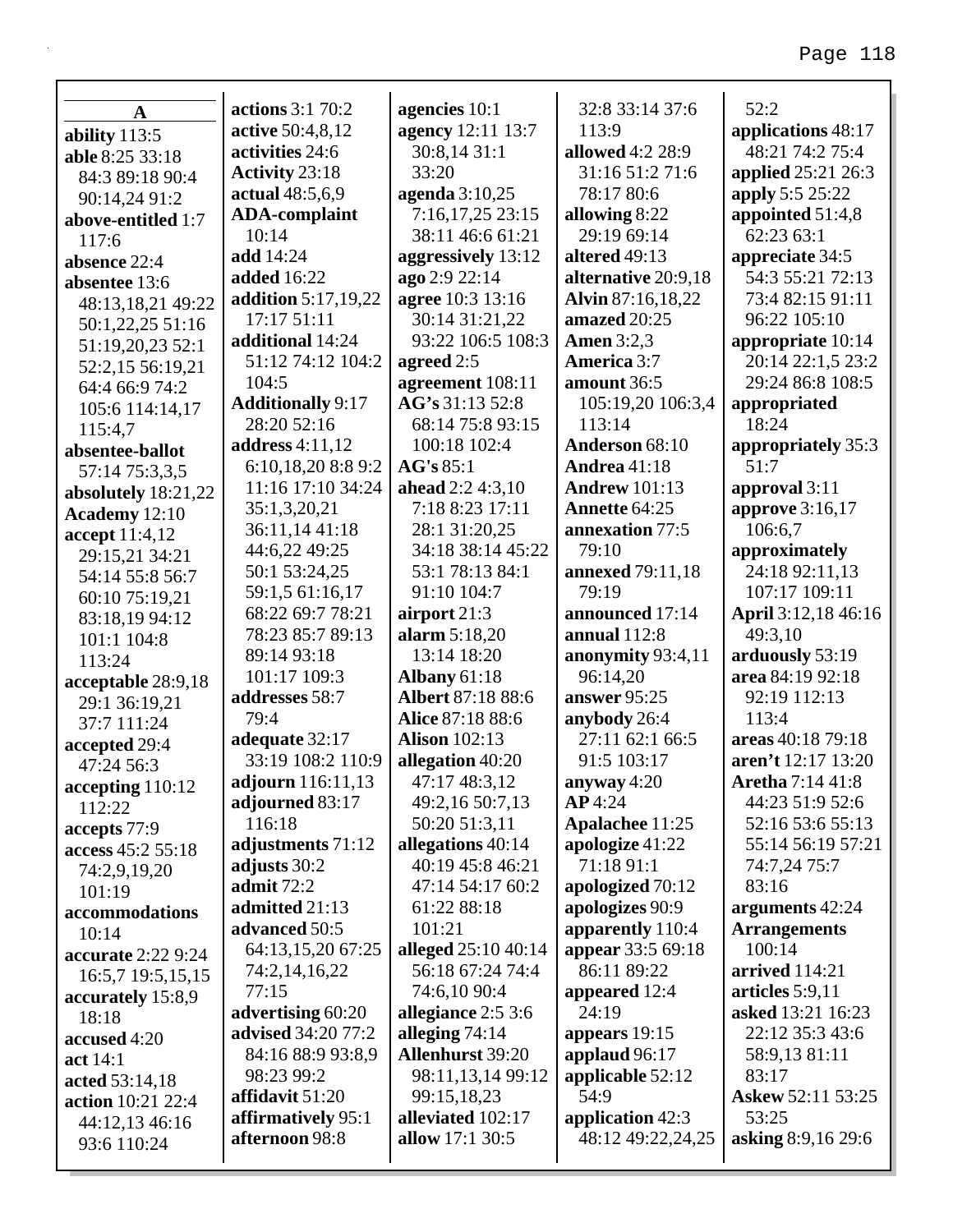| 43:7 55:17 70:7           | 110:5,24 111:4,8         | 101:4,5 103:7,8,9         | 52:15 56:19,21,22         | bind 63:7 73:5 76:3       |
|---------------------------|--------------------------|---------------------------|---------------------------|---------------------------|
| 81:13 111:6,7,8           | 111:11,14 113:25         | 104:14,15,16,17           | 57:2,4 64:4,14,16         | 76:6,11 85:21             |
| asks 8:13                 | 114:15,21,23             | 106:12,13,14,15           | 64:19,22 65:6,11          | 86:13,19,23 99:20         |
| aspect 19:24              | 115:25 116:1             | 108:17,18,19,20           | 65:12 66:2,4,7,16         | 99:23 100:22              |
| <b>Assembly 21:21</b>     | attorney's 54:7          | 114:5,6 116:7,8,9         | 66:25 76:22 81:10         | 101:1 103:3               |
| 22:3,4,7,10 28:24         | at-large $60:21$         | 116:14,15,16              | 87:20,25 89:6             | <b>binder</b> 34:17 60:18 |
| 33:2                      | audience 3:3,5           | Azzalee 52:11             | 92:7,14,17 93:2,3         | 98:11                     |
| <b>Assembly's 22:8</b>    | 27:11 34:7 37:17         | 53:25                     | 93:9 94:5,12 95:3         | bit 93:23,24 110:3        |
| assign $107:7$            | 39:5 66:21 83:8          | a.m 1:9 2:1               | 95:11 109:11,12           | 114:20                    |
| assigned 9:20             | 103:15,17 114:20         |                           | 110:10,12,16              | <b>Black</b> 101:18       |
| 10:13 49:20               | audit 9:19 10:23         | B                         | 111:19,25 112:7           | <b>blank</b> 58:5,8       |
| assignment 9:24           | audited 10:6             | $B$ 42:1                  | 113:6,8,17 114:14         | bless $2:14,23$           |
| assignments 10:24         | auditorium 88:2          | back 5:24 17:18,20        | 115:7                     | <b>board</b> 1:1,7 2:3    |
| assist 52:14 71:6         | <b>August</b> 3:13,18    | 30:21 56:22,22            | Barbara 51:17             | 3:11,13,145:3             |
| 115:6,8                   | 5:15 60:24,25            | 58:16 70:24 82:6          | <b>barely</b> 107:13      | 7:24 8:17,19 9:8          |
| assistant 93:20           | 61:1,2,8 62:15           | 83:4,7,23 89:25           | <b>Barnes</b> 18:13       | 9:14,18,18 10:17          |
| 105:25                    | 63:2 98:12 99:6,7        | 97:8,23                   | <b>Barron</b> 35:8,12     | 11:2 12:5 14:1,3,7        |
| assisted 49:20 68:2       | 99:19 100:10,13          | backups 5:16,17,25        | <b>based</b> 42:22 59:16  | 14:17 16:8,13             |
| 68:3,8,8,9,11,12          | authorities 13:4,12      | 17:18.23                  | basically 63:6            | 18:9,10 21:9 22:2         |
| assisting $115:9,17$      | authority 12:25          | <b>Baconton 39:25</b>     | basis $30:1$              | 22:9 23:2,6 26:14         |
| 115:19                    | 23:2 28:22 53:14         | 61:20 64:2,3,11           | bear $47:9$               | 26:20 28:12 30:21         |
| assumed 77:3              | authorize 13:1           | 64:14,25 65:1             | <b>beautiful</b> 12:1     | 34:9 35:8,11              |
| assure 72:5               | authorized 64:22         | <b>Bailey</b> 68:6,7,13   | Becky 77:2 78:2,5         | 37:13,18 38:8             |
| assured 18:21             | available 74:21          | 73:6                      | 78:15,23                  | 40:17 41:4,6,11           |
| <b>Atlanta</b> 1:11 5:8   | 112:10,16                | <b>ballot</b> 15:6,7 18:5 | beginning $9:15$          | 41:20 42:22 43:10         |
| 6:12 23:17,24             | <b>Avenue</b> 40:22 77:1 | 28:10,13 48:5,6,9         | 10:11                     | 43:20 44:8,17             |
| 24:5,9 32:24              | aware 13:18 36:18        | 48:15,16 49:1,22          | <b>behalf</b> 13:3 39:22  | 45:10 46:1,4,18           |
| 34:16,23 35:22            | 44:14 77:4 79:2          | 51:16,17 64:5,17          | 72:4,12 89:17             | 46:20 52:5,18,21          |
| 38:18                     | 79:20 80:9 99:2          | 64:24 65:16 66:10         | 90:9 93:17 99:24          | 53:4,7,7,15,21            |
| attached 117:12           | 111:15,24                | 67:7 76:24 77:14          | 105:8 115:12              | 54:23 55:23 56:10         |
| attacks 2:9,13            | aye 3:21,22,23,24        | 77:15,17 78:18,19         | <b>believe</b> 3:13 17:9  | 57:10,22 58:6             |
| <b>attempt</b> 93:3 114:1 | 11:10,11 23:9,10         | 79:21,25 80:13,20         | 21:14 27:23 35:15         | 59:14,22 62:9             |
| attempted 65:11           | 23:11,12 26:16,17        | 80:23 81:6 84:11          | 41:12 44:17 45:7          | 66:19,22 69:9,13          |
| attempting 92:16          | 26:18 27:5,6,7,8         | 84:13,23 88:7,9           | 53:18 65:20,21            | 69:20,21 72:12            |
| <b>Attempts 88:13</b>     | 34:10,11,12,13           | 88:16 89:2 90:5,8         | 66:3,12 75:15,18          | 75:15 77:25 78:16         |
| attention 43:8,9          | 38:1,2,3,4,5,24,25       | 90:12,22,23,24            | 95:6 101:6 110:1          | 78:17 80:3 82:3           |
| 84:14 85:9 90:23          | 39:1,2 47:3,3,4,5        | 91:2 101:19 105:6         | 110:14 111:17,18          | 82:10,13,18,19            |
| attorney 25:19            | 56:10,11,12,13           | 109:4,8 110:22            | bench $15:19$             | 83:17 84:25 85:21         |
| 26:10,13 30:3             | 60:12,13,14,15           | 114:17,25 115:3,4         | benefit $31:15$           | 85:24,25 86:10            |
| 41:19 43:24 44:2          | 63:22,23,24 67:14        | 115:8,21                  | <b>benefits</b> 5:2       | 89:3,5,691:6              |
| 45:10 46:20 52:13         | 67:15,16,17 73:14        | <b>ballots</b> 6:4 8:14   | <b>Bennett</b> 93:19      | 93:12,19 94:15            |
| 52:13 54:16 55:4          | 73:15,16,17 75:23        | 9:15,23 10:3,7,9          | <b>best</b> 12:9 16:4,9   | 95:21 103:22              |
| 55:23,25 61:11            | 75:24,25 76:1,13         | 10:10,11,16,20,23         | 93:6                      | 105:15 108:24             |
| 63:9 64:18 73:7           | 76:14,15,16 81:22        | 12:12, 14, 23 13:16       | <b>Beth 108:25</b>        | 110:5 116:12              |
| 75:15 76:4,6,11           | 81:23 82:24,25           | 13:19 17:13,25            | <b>Bethany</b> 4:13       | 117:7                     |
| 79:15,23 85:22            | 83:1,2,3,13,14,22        | 18:5,6 21:16              | <b>better</b> 110:2       | <b>boards</b> 12:24 29:14 |
| 93:20 99:13               | 86:20,22,23 87:8         | 22:25 23:3 48:3,7         | <b>Betty 88:15 89:4,8</b> | 29:21 32:8 113:15         |
| 100:24 103:4,14           | 87:9,10 91:21,22         | 48:13,18,21 50:1          | 89:18,23                  | <b>board's 84:4,11</b>    |
| 105:10,20,25              | 91:23 97:2,3,4           | 50:22 51:1,19,20          | <b>Bibb</b> 110:14        | <b>Board's 85:9</b>       |
| 106:8 108:13              | 100:1,2,3,4 101:3        | 51:23,25 52:2,2           | big 32:15 70:21           | bodies $13:1$             |
|                           |                          |                           |                           |                           |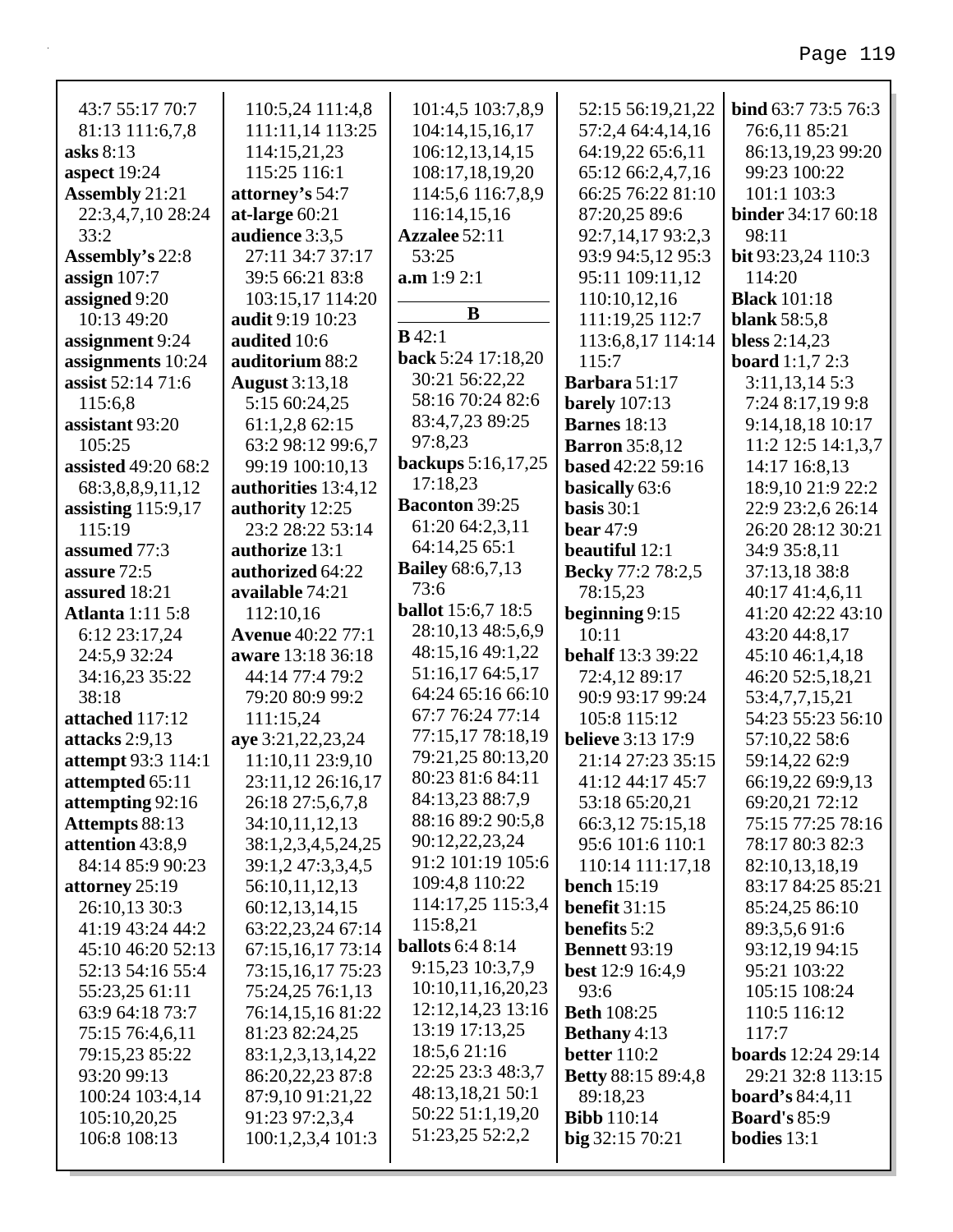| <b>body</b> 22:1 30:11                     | button 70:13                         | 23:19,20,20,23,25                     | 88:9,9 89:1 92:16               | 45:22,23 46:11,17                    |
|--------------------------------------------|--------------------------------------|---------------------------------------|---------------------------------|--------------------------------------|
| <b>Bonnie</b> 100:12,17                    | $\mathbf C$                          | 25:1,3,9,22 26:13                     | 109:4                           | 46:23 47:1,6,9                       |
| booth 89:16 101:13                         | $C$ 2:1 117:1,1                      | 26:21,22,25 27:14                     | casting 66:25 67:7              | 52:23,25 53:21                       |
| border 80:8                                | California 6:2                       | 27:14,17,18,19,19                     | catastrophe 20:11               | 54:4,6,11 55:7,11                    |
| <b>bottom</b> 42:14 71:14                  | call 2:3 16:23 20:10                 | 27:20,20,22,22,25                     | category 68:3                   | 55:22 56:5,9,13                      |
| <b>Bottoms</b> 24:17,25                    | 69:17 71:9,11                        | 28:1,3,23 32:12                       | Cathy 68:9,10                   | 56:16 57:25 58:18                    |
| <b>Boulevard 61:18</b>                     | 83:6 107:1                           | 34:7,8,15,16,19                       | caught $77:10$                  | 59:13,25 60:5,9                      |
| <b>bound</b> 41:5 52:7<br>61:10 65:2 68:14 | called 3:12 65:19                    | 37:3,4,12,15,18                       | cause 45:1<br><b>CCR</b> 117:17 | 60:15,19 61:12,14<br>61:15 62:9 63:7 |
| 75:8 77:25 85:1                            | 66:13 71:6 80:16                     | 37:20 38:14 39:8<br>39:11 40:3,5,8,11 | cease 107:4                     | 63:19,25 65:4,5                      |
| 89:5 93:14 99:12                           | 80:17 92:18,21                       | 40:19 41:14,23                        | Central 40:22                   | 66:19 67:9,12,17                     |
| 100:18 102:3                               | calling $12:12$                      | 43:15,18 44:3                         | certain 19:10 36:5              | 67:19,20 68:16,21                    |
| boundaries 78:25                           | calls 13:21 107:4                    | 47:7,7,10,15 53:3                     | 42:16 66:15                     | 68:25 69:3,6,13                      |
| boundary 49:12                             | campaign 23:18                       | 53:23 54:9,12                         | certainly 16:12                 | 72:11,16,19,23,25                    |
| 79:9                                       | 24:5 70:11,14,25                     | 55:12 56:6,15,15                      | 19:15 30:14 59:16               | 73:4,9,12,16,18                      |
| <b>Bowers 8:1,24 9:3</b>                   | campaigning 70:22                    | 56:24 58:1 60:1                       | <b>CERTIFICATE</b>              | 73:22 75:11,17,20                    |
| 9:3 10:25 11:3,13                          | canceled 64:23                       | 60:17 63:17,20                        | 117:18                          | 76:1,5,10,16 78:3                    |
| <b>Bower's 11:5</b>                        | cancellation 51:18                   | 64:1 66:18,21,24                      | certification 99:17             | 78:6,9,11,13,20                      |
| box 18:5 101:19                            | Candice 112:5                        | 67:3,10,20 68:17                      | 99:18 101:25                    | 80:3,20,24 81:1,4                    |
| <b>Boyd</b> 87:18 88:6                     | candidacy 47:21,25                   | 72:14 73:10,20,22                     | 102:7,9 117:8                   | 81:8, 14, 16, 19, 24                 |
| <b>Boyds</b> 87:22 88:8                    | candidate 24:16                      | 75:12 76:3,6,8,11                     | certified 1:8 57:1,4            | 82:1,5,8,16,22,24                    |
| 88:12,12,16,17                             | 25:15 26:5,7 68:2                    | 76:17 78:4 81:20                      | 75:4 98:17 99:9                 | 83:3,6,11,13,15                      |
| 89:21 90:4,6,14                            | 68:5 70:8 87:15                      | 82:2,9,9,10 83:24                     | 102:8, 12, 14 117:5             | 83:22 84:1 85:3,6                    |
| brave $2:12$                               | candidates 47:17                     | 85:4,20 86:7,18                       | 117:11                          | 85:15,18,25 86:2                     |
| <b>break 82:17</b>                         | 47:18,20,25 64:6                     | 87:7,14,14 89:10                      | certify 17:24 51:22             | 86:5, 12, 16, 22, 25                 |
| briefly $94:1$                             | 65:16 98:18,25                       | 92:1 96:18 97:1                       | 117:4                           | 87:6,10,13 89:9                      |
| bright-line 26:3                           | 106:24                               | 97:17,23,24 98:1                      | chair 2:2 3:10,20               | 89:12 91:5,10,16                     |
| <b>bring</b> 4:6 17:6 82:6                 | can't 42:5 71:22,23                  | 98:1,10,10 99:20                      | 3:24 4:6,10 5:21                | 91:20,23 92:1                        |
| 85:9 92:23                                 | Capitol 1:11                         | 99:23 100:5,22                        | 6:5,9,16,247:4,8                | 93:16,19 96:1,17                     |
| bringing $84:13$                           | car 32:24 70:18,19                   | 101:6 103:3,22,23                     | 7:11,14,18,22                   | 97:5,8,9,12,14,20                    |
| <b>brings</b> 7:24 21:24                   | card 56:20 58:9,13                   | 103:24,24,24                          | 10:25 11:4,7,9,11               | 97:22 98:4,12                        |
| <b>Broce</b> 112:1,5,5                     | cards 17:21 49:3,11                  | 104:8,19,20                           | 11:14,18,21,23                  | 99:22 100:4,20,25                    |
| <b>Brockington</b> 68:7,9                  | 49:12,14 57:4,15                     | 106:16,18,20                          | 14:2,6,11 15:17                 | 101:5 102:5,25                       |
| 68:14 73:6                                 | 57:16 58:5,21                        | 107:6, 10, 15 108:4                   | 15:20 16:15,17,20               | 103:5,9,13,20                        |
| brought $43:8,9$                           | care $12:8$                          | 108:21,21,23                          | 16:25 17:6,9 18:7               | 104:1,4,7,13,17                      |
| 82:9,12 90:22                              | carefully 20:19                      | 109:2 110:19                          | 21:8,11,12 23:5                 | 105:23 106:10,15                     |
| <b>Bruton</b> 102:13                       | carried 97:6                         | 114:11 115:24,25                      | 23:12 24:1,2 25:4               | 108:16,20 109:17                     |
| <b>Bryan</b> 93:19,20                      | carries 3:25 23:13                   | cases 4:1 6:25,25                     | 25:7 26:12,19                   | 109:20 111:21                        |
| 96:1,4 97:7                                | 34:15 38:6 39:3                      | 7:1,16,20 23:15                       | 27:3,8,16,18,25                 | 112:3,20 113:19                      |
| <b>bucks</b> 15:19                         | 47:7 56:14 60:16                     | 27:10,12,13 38:7                      | 28:3 29:23 31:11                | 113:22 114:3,7                       |
| building $1:11$ $25:13$                    | 64:1 67:18 73:19                     | 38:10,20 39:4                         | 31:20,24,25 32:4                | 116:3,5,9,14,17                      |
| 25:25 89:24,25                             | 76:2,17 87:11                        | 45:6,16,18 46:6,7                     | 32:11 34:2,14                   | chairman 5:3                         |
| 90:10 101:18                               | 91:24 100:5 101:6                    | 46:13 53:5 54:2                       | 35:15,19 37:11,24               | 94:14                                |
| <b>built</b> 90:11                         | 103:10 104:18                        | 54:16,22 55:3,23                      | 38:5,9,13,23 39:2               | challenge 57:12                      |
| <b>bulk</b> 103:15                         | 106:16 108:21                        | 82:14 83:18                           | 39:10,12,14,15,18               | challenges 42:15                     |
| bulletin 111:18                            | 114:8 116:10                         | 103:22 104:5                          | 39:20,22,24 40:2                | challenging 56:25                    |
| <b>bully</b> 36:15,23                      | carry 30:5 97:10                     | 114:10 116:11                         | 40:10 41:12,16                  | chance 80:1                          |
| bunch $18:1$                               | case 6:12,14,15,21                   | cast 15:4,8 28:10                     | 42:24 43:14,17,20               | change 8:21 13:10                    |
| <b>Burke</b> 88:1,4                        | 6:227:7,8,10,17<br>13:16 17:25 23:17 | 76:22,23 77:14                        | 43:23 44:1,16,20                | 14:14 16:10 29:15                    |
| <b>burned</b> 58:3,3,11                    |                                      | 78:18,19 84:13,23                     | 45:7,13,15,17,20                | 33:2,2 43:10,15                      |
|                                            |                                      |                                       |                                 |                                      |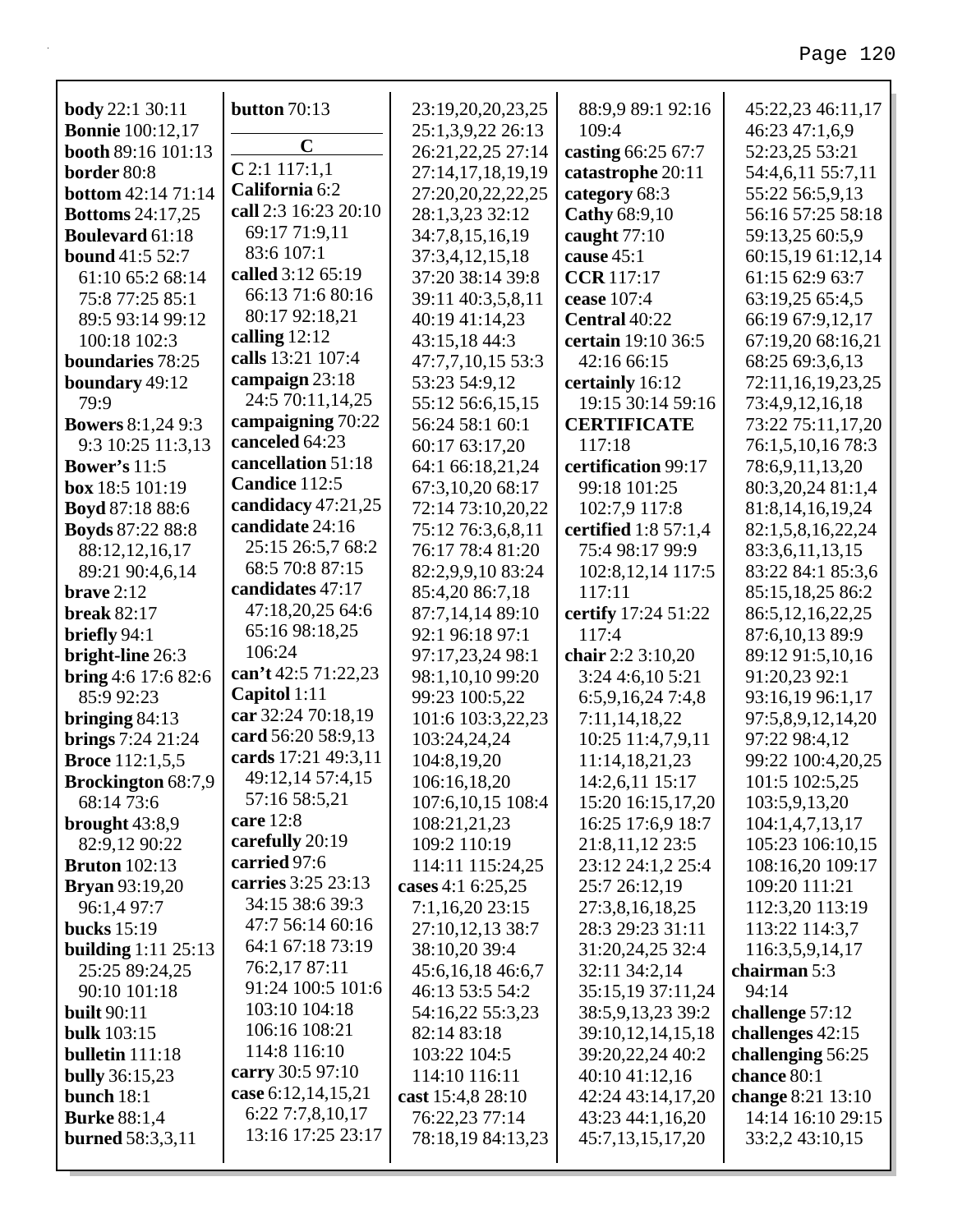#### 43:18 45:13 77:4 77:6 88:20 109:4 **changed** 50:3 **changes** 3:15 88:5 **Change.org** 9:10 **chaos** 16:12 22:17 **Chapman** 51:24 **charge** 71:12,15 **charged** 12:19,20 115:18 **charges** 115:10 **charter** 70:6 **Chatman** 51:21,23 51:23 **cheapest** 21:19 **check** 48:25 111:22 **checked** 84:19 88:11 **checkmark** 101:14 **chief** 69:15,19,20 69:22 109:1 **chiming** 5:18,20 13:14 18:20 **chose** 51:9 **Chris** 13:3 **Chuck** 50:24 **Circle** 89:15 **circulated** 21:3 **circumstances** 110:23 **citation** 41:10 52:20 54:8 57:20 **citations** 52:11 54:9 **cite** 52:14 **cites** 57:19 **citizen** 9:6 19:17 33:7 **citizens** 2:22 12:4 13:21 24:16 **city** 23:17,23 24:5 27:21 34:16,23 38:17,17 39:7,9 39:11,20,21,23,24 62:25 63:8,8 64:2 64:3,7,11,14,18 64:25 65:1,1,19 65:23 67:25 73:23 74:1,6 75:8,12 76:18 77:16,18,24 78:3 79:3,9,11,19 79:22 80:23 83:24 87:14,17,20 88:2 88:8 90:20 97:23 98:4,11,13,13,15 99:6,11,15,16,18 99:23 100:5,7,9 100:12,12,16,17 100:18,21 101:1,7 101:9,12,15,18,23 102:2,3,6,13,22 106:19,20,23 107:3,6,16,16 108:14 **city's** 70:6 **civil** 107:4 **claimed** 62:1 **clarification** 1:17 **clarify** 28:24 29:7 32:5 45:3 46:19 54:6 55:19 115:23 **class** 4:24 102:1 **Clay** 103:25 114:12 **Clayton** 38:16 **clean** 59:20 **clear** 13:8 21:13 29:18 91:12 112:15 113:15,20 **clerical** 63:16 **clerk** 61:5,10 63:8 65:2 75:5 99:6,16 100:12,18 101:23 102:3,13 107:6 **clerks** 37:15 **client's** 94:20 **close** 14:13 92:25 **closed** 101:15 **closing** 60:24 71:24 109:9 115:6,14,21 **coffee** 59:17 67:21 67:23 **Coleman** 39:22 40:1 61:14,17,17 62:10,11,12,23 63:3 65:4,5 66:20 67:18,19 **collecting** 115:12 **Collective** 3:6 **college** 5:5 **colluding** 4:20 **color** 48:11 **Columbus** 20:25 **combination** 21:16 84:8 **come** 2:7 6:3 8:25 17:3 21:5 28:16 30:21 32:20 35:17 68:16,18 69:23 70:18 72:2 78:6 85:6 95:17 102:22 **comes** 5:24 6:15 112:18 **comfort** 2:10 **coming** 78:21 96:8 **commencing** 1:9 **comment** 4:1 7:15 16:21 18:11 20:19 46:10 **commented** 16:6 **comments** 6:6,14 6:23 14:2,10 21:13 24:13,24 34:3,5 43:14,18 59:16 72:13 76:7 **Commerce** 40:6 83:24 84:9 85:8 93:21 **Commission** 12:13 12:16 15:14,22 **commissioner** 81:12 90:2 **commissioner's** 71:3 **communications** 70:9,15 71:4 **community** 20:25 **comparable** 33:9 **complainant** 24:4 49:16 50:13 74:1 74:4,6,9 101:22 109:2 **Complainants** 47:10 **complaint** 40:14 56:17,17,24 57:8 57:9 67:23 76:19 101:22 **complaints** 40:11 56:17 66:11 74:12 101:8 **complement** 96:8 96:15 **complete** 1:18 63:2 99:8 103:10 117:6 **completed** 61:5,7 62:14 64:22 74:11 101:24,25 102:9 **compliance** 107:25 **Complies** 3:5 4:5 35:18 68:20 **comply** 8:3 13:8 107:22 113:2 **composed** 21:15 51:4 **computer** 17:21 **computers** 17:20 **concern** 19:18 **concerned** 9:6 19:19 **concerns** 19:1 73:25 87:16 89:22 102:22 **concluded** 116:24 **concluding** 12:14 **conduct** 9:18 13:17 25:22,23 **confirm** 35:3 90:2 **confirmation** 90:12 **confirmed** 51:6 74:23 **conflict** 13:11 **confusion** 28:17 90:21 **Connie** 51:19 **consensus** 66:1 **consent** 23:15 103:25 104:8,23 105:2,17 106:6,8 106:9,19 107:4,25 108:12 110:17 112:23 113:25 **consented** 106:20 **consider** 8:2 9:22 9:25 60:17 82:2 82:14 **consideration** 53:17 **considered** 107:16 **considering** 19:20 38:20 **consistent** 12:21 **constantly** 14:22 **Constitution** 31:6,7 **constitutional** 30:10,11,18,22 31:3 **consultation** 70:23 **consulted** 64:18 65:23 **contacted** 80:12 84:14 98:14 **contained** 64:6 **contains** 8:7 **continuance** 45:5 55:18,20 83:18 **continue** 2:14 78:14 113:2 **continued** 53:20 54:21 88:12 98:1 98:5

87:20 88:8 **committed** 105:5 **committee** 10:2

**conducted** 25:16 43:7 55:1 **conducting** 61:4 **conferences** 112:9 **continuing** 2:10

**contracted** 54:24

**control** 22:7 34:5 **convene** 83:4

54:21

64:12

**confidence** 69:23

112:17

51:5 **common** 18:2 **communication**

40:2,3,4,4,5,9,13 40:22 41:2 43:2,3 43:4 44:11,25 55:6,16 57:24 60:18,20,21,23 61:5,9,10,19,20

**Cobb** 103:24

108:22,24 116:1 **code** 25:2,11,18,21 49:18 51:8 63:4 74:19 84:17 106:21 107:23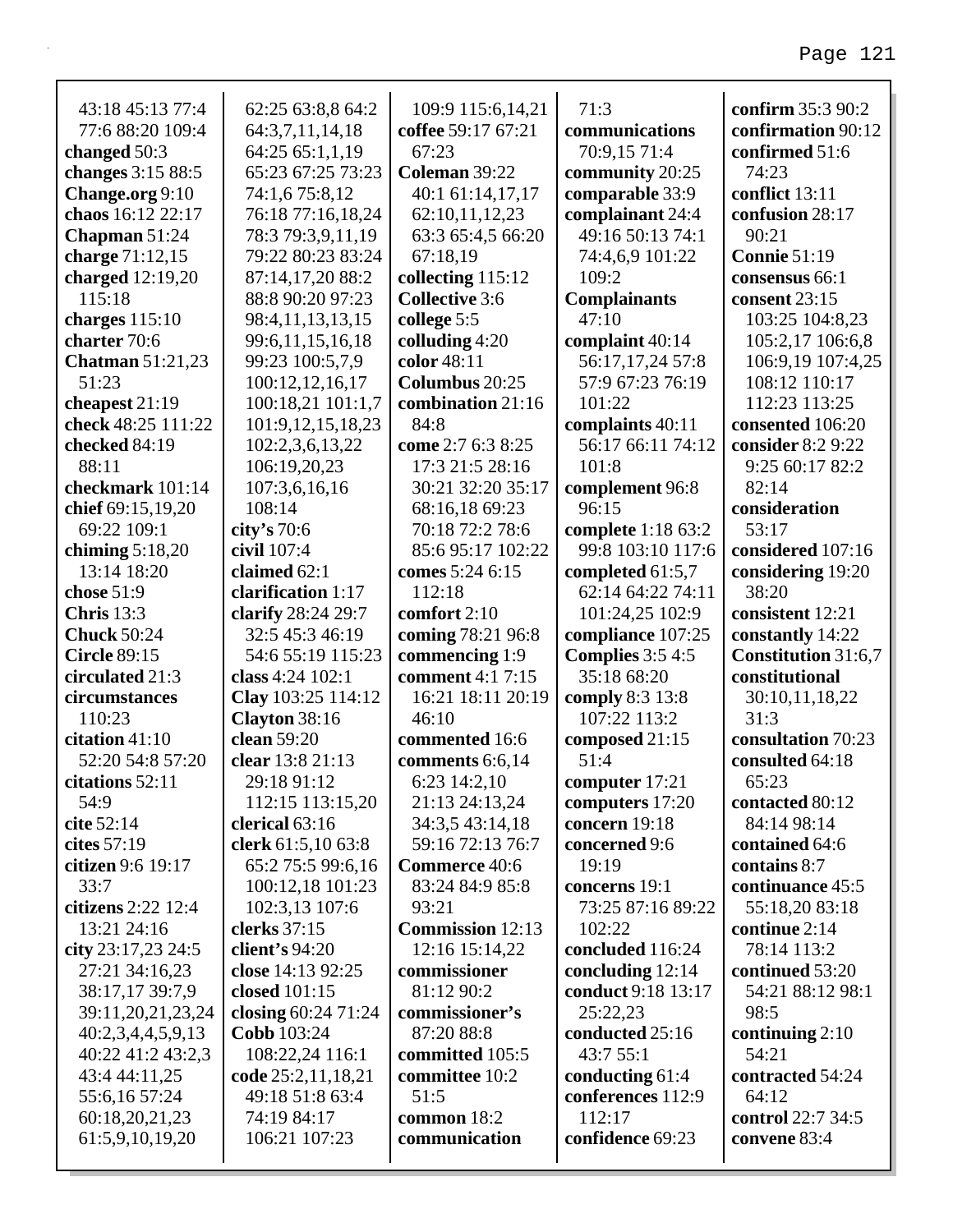| conversation 70:20        | country 12:9 32:21        | 117:11                    | 33:16,19,25 34:3           | description 96:12        |
|---------------------------|---------------------------|---------------------------|----------------------------|--------------------------|
| copy 37:8,10 58:4         | counts 75:9,10            | courthouse 57:17          | day 1:10 5:9 64:11         | desist 107:5             |
| 58:12 64:20 66:3          | county 4:14 5:4           | 58:3,10                   | 88:2 94:8 95:1,6           | desk 8:25                |
| <b>Cordele</b> 40:4 76:18 | 6:17 14:23 23:18          | cover 58:10 70:13         | 100:7 117:14               | <b>Desoto 97:24 98:5</b> |
| 76:25 77:24 78:4          | 23:21 24:7,10             | covered 114:18            | days 15:3 17:24            | despite 8:10 53:19       |
| 78:24                     | 26:22 27:15,19,21         | Covington 4:13            | 19:21 22:20 35:7           | destroyed 57:16          |
| Cordele's 77:16           | 27:22 28:4,12,21          | 28:5                      | 35:13 49:6,15              | detailed 10:18 16:3      |
| correct 36:13 45:11       | 29:14,21 30:9,16          | Cox 18:14,14              | 64:15 100:15               | determine 49:1           |
| 45:12 46:22 60:6          | 31:1 32:8 34:23           | crazy $33:4$              | De 39:9,11                 | determined 22:21         |
| 60:25 61:24 63:3          | 35:5,8,9,11 37:13         | created 28:17             | deadline 56:23             | 40:25 42:21 57:3         |
| 63:10 64:24 73:8          | 37:22 38:15,15,16         | 94:22 95:9 106:23         | deal 32:15 33:1            | 65:12 68:7 88:19         |
| 77:16,22 80:1             | 38:16,17 39:8,13          | 106:25                    | dealing $110:3$            | 109:10                   |
| 86:1 88:14,22             | 40:7,13,24 41:3,4         | creates 113:11            | Debbie 9:4                 | determining 41:7         |
| 89:21 90:24 91:2          | 41:6,20 42:5 43:3         | credit 35:6,12            | Deborah 84:8               | 52:19 107:17             |
| 96:14,23 117:6            | 44:11,24 45:4,9           | 57:24 77:18               | Decatur 93:21              | devices 12:6 13:5        |
| corrected 63:17           | 46:13,14 47:8,13          | credited 57:7             | <b>December</b> 50:9,11    | devoted 2:20             |
| 66:17 77:20 79:12         | 49:4,11 50:12             | crisis 16:2               | 92:3,5 99:7 102:1          | <b>DHS</b> 10:1          |
| 79:12 84:22 86:11         | 51:4 52:5,18 53:3         | Crisp 76:22 77:20         | decided 99:4               | didn't 16:23 37:7        |
| 102:19,23                 | 54:19 55:1,6,15           | 77:24 78:16               | decision 35:23             | 41:22 58:16 65:14        |
| correcting 79:18          | 56:14,18,25 57:1          | cross 79:3                | 45:15 88:15 93:1           | 72:9,9 79:6,10,19        |
| correction 44:16          | 57:10,17,22 58:8          | crossed 59:24             | 94:12 111:2,10             | 80:22                    |
| 64:23                     | 59:6,17 64:21             | Crosstalk 34:1            | 114:2                      | <b>Diebold</b> 18:19     |
| corrections 84:18         | 67:21,23 75:13            | curious 21:4              | decisions 42:2             | different $15:3,3,3$     |
| correctly 62:4            | 76:22 77:3,20,24          | current 30:4              | 110:5                      | 25:9 33:13 48:10         |
| 74:11                     | 78:16 79:15,22            | 102:13                    | deemed 42:6                | 48:11 49:25 80:10        |
| Correia 30:2,12,15        | 84:6,15,25 85:10          | currently 99:18           | deeply 19:19               | difficult 72:1           |
| 30:20,23 31:1,4,6         | 85:11,16,21 87:3          | 102:11                    | defended 2:13              | diligence 70:8           |
| 31:9 82:4,6 97:9          | 89:3,6,17,17              | cut $4:22$                | deficiencies 63:16         | 71:19 72:1,3             |
| 97:13,17,21               | 90:19 92:2,3,6            | <b>CVR</b> 117:17         | definitely $23:155:3$      | diligently 59:23         |
| 104:18,20 105:22          | 93:12,13,17,20,21         | cyber $10:1$              | <b>DeKalb</b> 27:21 40:6   | direct 13:1              |
| 105:25 111:17             | 93:24 95:16 96:3          | cycle 46:5,8              | 92:1,3,5 93:12,13          | directed 41:11           |
| 114:13,23                 | 96:8 98:19,21,22          |                           | 93:17,20 94:14             | 52:21                    |
| cost 15:19                | 98:24,24 99:14            | D                         | 95:16,21,21 96:3           | directions $101:16$      |
| couldn't 71:13 81:4       | 103:23,23,24,25           | D2:1                      | 96:8                       | directly 37:3            |
| council 60:21 64:7        | 104:19 106:17             | Damascus 39:21            | delegated 53:12            | disabled 70:3            |
| 64:16 69:18,25            | 108:22,24 110:3           | 60:18,20,23 61:10         | Delia 85:8                 | disagree 59:15           |
| 70:2 77:12 106:23         | 110:14 111:23             | 61:19 63:8                | Deloris 65:2               | disassembly 117:9        |
| councilman 84:4           | 114:12 116:1              | <b>Dana</b> 8:1 9:3       | demand $112:11,16$         | 117:10                   |
| 84:11                     | 117:3                     | Daniel 68:9               | democratic 47:18           | discipline $71:2$        |
| counsel 29:24 45:5        | <b>County's 42:8 57:1</b> | Daniels 65:2              | 47:22 48:1                 | discovered 35:5          |
| 55:25 72:8 76:9           | county's $111:3$          | database 15:5             | denied 67:7 117:8          | 57:6 61:4 64:10          |
| 82:2                      | couple 12:15 21:13        | date 45:24 62:3           | <b>Denise</b> 61:5,10 63:8 | 65:11 66:16 75:2         |
| counseling 55:21          | 46:5,7,12 94:22           | 74:24                     | deny 16:14 17:3            | 89:1 92:12 95:20         |
| count 17:22 37:7          | course 42:18 93:6         | dates 60:21,23,25         | 23:7                       | discovery 65:7           |
| 58:25 75:10 113:5         | court 1:8 8:18,20         | 61:25                     | department 12:10           | discuss $26:21,23$       |
| 113:17                    | 9:4 15:18 22:15           | <b>Davis</b> 4:4,5,8,8,12 | 85:13 94:5,10,16           | 37:19 45:17 82:18        |
| counted 10:8 56:19        | 22:22 28:21 30:8          | 4:12 5:19,22 6:5          | 94:22,24 95:16,22          | 103:16,17,21             |
| 56:21 57:2                | 30:16,16,17,24,25         | 16:19,22,25 17:5          | <b>deputy</b> 48:20 52:7   | 104:2,5,18 108:4         |
| counties 15:3 28:18       | 31:5 64:21 66:2           | 17:8,11,12 18:7           | described 14:15            | 114:10,11                |
| 110:7 111:19              | 67:5 109:20 117:5         | 32:13,14 33:10,12         | 94:12                      | discussed 66:25          |
|                           |                           |                           |                            |                          |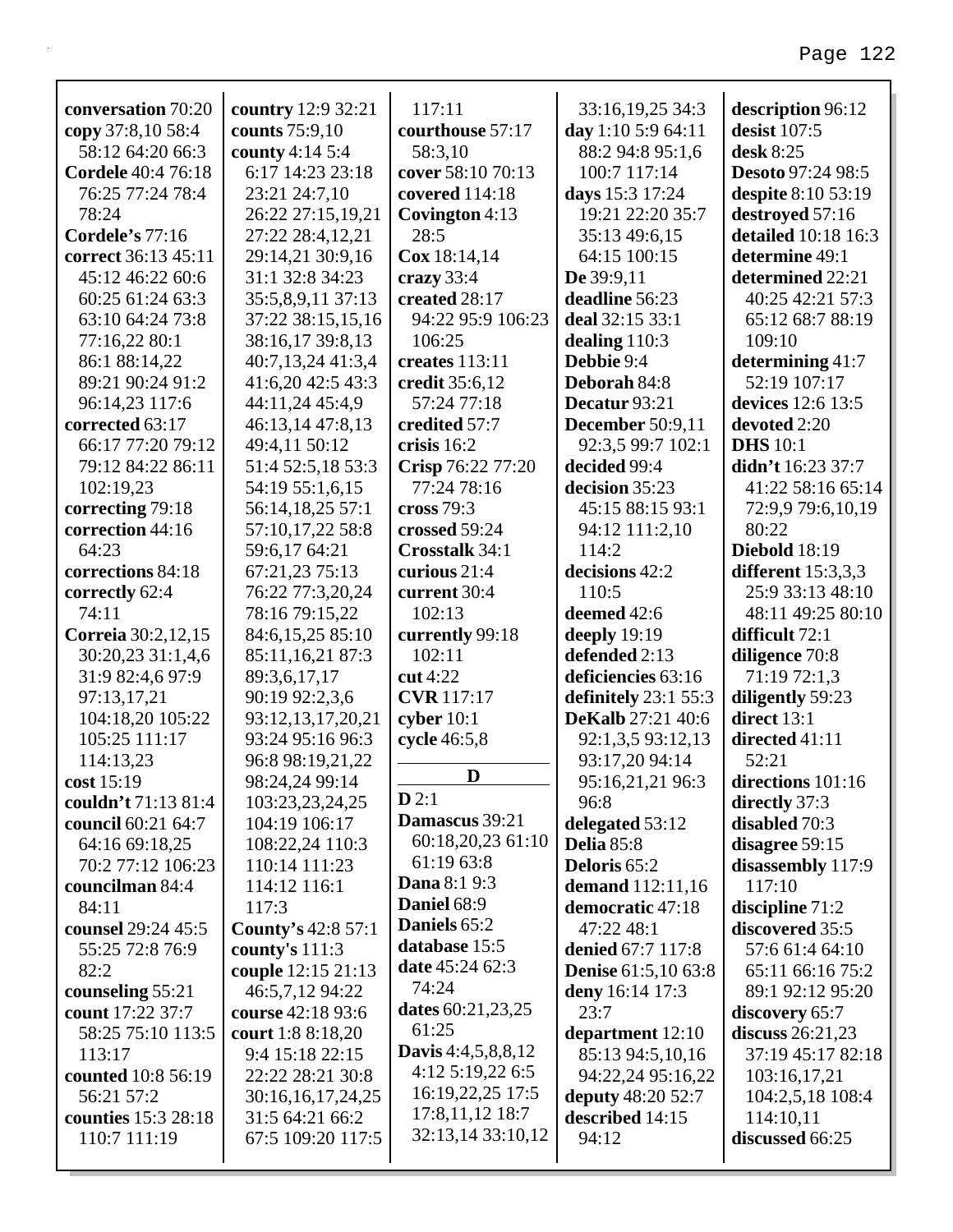| discussion 3:21             | division 14:23            | 11:20,22,24,24                       | 49:15,17,17,19,21   | 61:6 62:20              |
|-----------------------------|---------------------------|--------------------------------------|---------------------|-------------------------|
| 11:9 12:7 14:7              | 40:11                     | 13:15 14:5                           | 50:4,16,23 51:7,9   | elector 48:18 50:7      |
| 16:18 18:9 23:6,8           | document 50:5             | Duluth 9:4                           | 52:6,16 54:23       | 50:10 88:23             |
| 23:24 26:14 27:4            | documentation             | duplicate 51:25                      | 56:18 57:2,5,7,21   | electoral 9:20,24       |
| 28:20 33:22 34:9            | 52:1                      | 52:1                                 | 60:22 61:2 62:24    | 10:13,23                |
| 37:25 38:8,21,23            | documents 49:17           | duplicated 93:10                     | 64:5,13 65:2        | electors 40:21 41:1     |
| 47:2 56:9 60:11             | 49:19 74:3,5,9,10         | duties 12:22 41:6                    | 66:12 67:1,23       | 42:10 43:2 44:10        |
| 63:21 66:22 67:13           | 74:20                     | 52:18 53:12 77:3                     | 68:1 70:9 71:3,5    | 44:12 48:24,25          |
| 73:13 76:12 81:21           | doesn't 8:7,8 22:7        | <b>duty</b> 12:2,3 13:22             | 72:22,23 74:1,6     | 49:4,7,15,20,22         |
| 86:6 91:20 97:2             | 73:1,2 110:13             | 13:24 94:2,4                         | 74:10,19,20 75:6    | 49:24 50:2,4            |
| 99:25 101:2 103:6           | 115:5                     |                                      | 75:7 77:3,4,13,17   | 51:18 52:14 57:18       |
| 104:14 106:11               | doing 16:9 18:19          | E                                    | 77:18,21 84:4,6,9   | 57:24 58:4 59:6         |
| 108:17 114:4                | 36:15 53:20 69:22         | $E$ 2:1,1 117:1,1                    | 84:24 86:10 87:3    | 64:24 77:23 84:10       |
| 116:6                       | 98:21 104:24              | early 64:11,13,15                    | 87:17 88:1 89:4,5   | 87:18 93:11             |
| discussions 21:9            | 112:22 115:15,18          | 64:19,20 65:7                        | 89:6,24 90:17       | 109:13 114:15           |
| disenfranchise              | <b>dollar</b> 107:18      | 70:10,16 74:22                       | 92:4,5 93:7,13      | electronic 18:17        |
| 93:5                        | don't $6:12$ 12:15        | 77:14 84:9 101:11                    | 95:2,6 98:16,22     | 19:4 21:16              |
| disenfranchised             | 13:6,9,11 16:13           | early-voting 89:25                   | 98:22 99:5,15       | <b>Elementary</b> 24:10 |
| 10:12                       | 18:5 19:12,21,22          | easiest 21:19                        | 100:8,10 101:9,11   | eligibility 41:7        |
| dismiss 25:3 26:25          | 20:6,7 22:5,6 23:1        | edge 25:13                           | 101:24 102:3,14     | 52:19 99:14             |
| 28:23 45:8 46:21            | 25:8 29:10,10             | editor 50:20,24                      | 104:21,22 105:5,5   | eligible $6:49:21$      |
| 53:17 54:2 57:19            | 30:14 32:2 33:3,8         | educate 110:15                       | 106:21,22 107:2     | 49:23,24                |
| 60:2 78:1 85:2              | 33:16,25 36:8,16          | 111:4                                | 107:22 108:25       | eliminate 95:7          |
| 89:7 115:24,25              | 36:23 39:16 59:7          | effect 21:22 25:16                   | 110:7,11,21 111:1   | Elmonds 58:6            |
| 116:10                      | 61:25 62:7 65:22          | 62:7 90:16                           | 111:15,23 112:25    | else's 114:25           |
| dismissal 27:17             | 65:24 66:5,5,6,11         | effected 77:21                       | 113:15 114:2        | embarrassed 13:20       |
| 52:20 57:13 107:7           | 66:12 79:5 80:12          | <b>effort</b> 102:22                 | 115:6, 13, 20 117:7 | employed 53:6           |
| 114:13 116:10               | 81:11 97:10,14            | efforts 85:12 96:2                   | elections 2:22 5:4  | 85:10                   |
| dismissals 103:25           | 105:3 112:22              | 96:18                                | 9:25 10:22 13:17    | employee 46:14          |
| 114:8                       | door 50:14,15,17          | either 14:3,16                       | 13:22 15:6 16:5,8   | 94:3                    |
| dismissed 26:23             | Dorough 78:24             | 23:16 24:22 49:23                    | 18:18 24:4 28:12    | employees 46:15         |
| 42:19 52:11 54:7            | dotted 59:24              | 58:14 91:6 94:21                     | 35:8,11 37:13       | <b>Enables 84:1</b>     |
| 54:18                       | <b>doubt</b> 31:15        | elaborate 114:20                     | 41:5,8,20,25 43:3   | enact 20:14             |
| dismissing $41:10$          | <b>Douglas</b> 7:6 67:25  | elected 18:12                        | 44:8 45:10 46:20    | encourage 67:1          |
| dispute 59:7                | 69:9                      | election $1:1,7$ 2:3                 | 47:11 48:2,4,8,15   | encouraged 5:4          |
| <b>district</b> 10:13,14,24 | Downs 4:14                | 3:11,13 8:14 9:14                    | 49:23 50:19 52:6    | endorsing 24:16         |
| 49:21 64:6,7,8,8,8          | <b>DRE</b> 12:6 13:5      | 9:16,18 10:4,6,17                    | 53:7 54:24 55:1     | 25:15 26:7              |
| 64:16,16 65:13,15           | 15:4,9 51:22              | 12:3,7,9,24 14:13                    | 57:10,22 59:14      | enemies 2:18            |
| 65:15,18 66:7               | <b>DREs</b> 50:14,18      | 14:23,23 15:25                       | 71:12 76:22 77:25   | eNet 79:6 80:9          |
| 76:21,22,24 77:5            | drew 58:6                 | 16:11,12 17:16                       | 78:16 84:15 85:1    | engaged 24:5            |
| 77:6,8 78:25 79:1           | drive 33:4 77:1           | 19:21 20:5,10,16                     | 85:22 89:3 92:21    | English 32:21           |
| 80:2,11,14 84:7             | 85:8 93:21                | 22:2,21 23:4 24:9                    | 93:13 94:5,9,15     | enjoy $2:15$            |
| 84:17,20,22 87:19           | driver's 35:24 36:8       | 25:2 28:7 29:14                      | 94:15,16,23 95:16   | ensure 2:21 9:19        |
| 87:20,23,24 88:8            | 36:10,16,18,22,22         | 29:21 32:8,15,16                     | 95:22 98:20 99:1    | 94:17 96:9              |
| 88:10,12,13,14,16           | 37:2                      | 33:15 34:23 35:7                     | 99:8 102:1 107:24   | entering $24:20,24$     |
| 88:17,24,25,25              | drove 32:24 70:19         | 35:9,14 40:12,17                     | 108:24 111:5        | 25:24                   |
| 89:23,23 90:2,4,5           | due 49:12 52:12,13        | 43:3,7 44:18,23                      | 112:9,12            | entertain 3:15          |
| 90:19,20                    | 57:15 70:8 71:19          | 44:24 47:12,19,20                    | election's 70:15    | 26:24 86:14 104:7       |
| districting $85:12$         | 72:1,2 92:8               | 47:20,24 48:5,9<br>48:14,19 49:2,6,9 | 90:22               | 116:11                  |
| districts 9:20,24           | <b>Dufort</b> 11:15,17,17 |                                      | election-certifica  | entire 17:14 69:10      |
|                             |                           |                                      |                     |                         |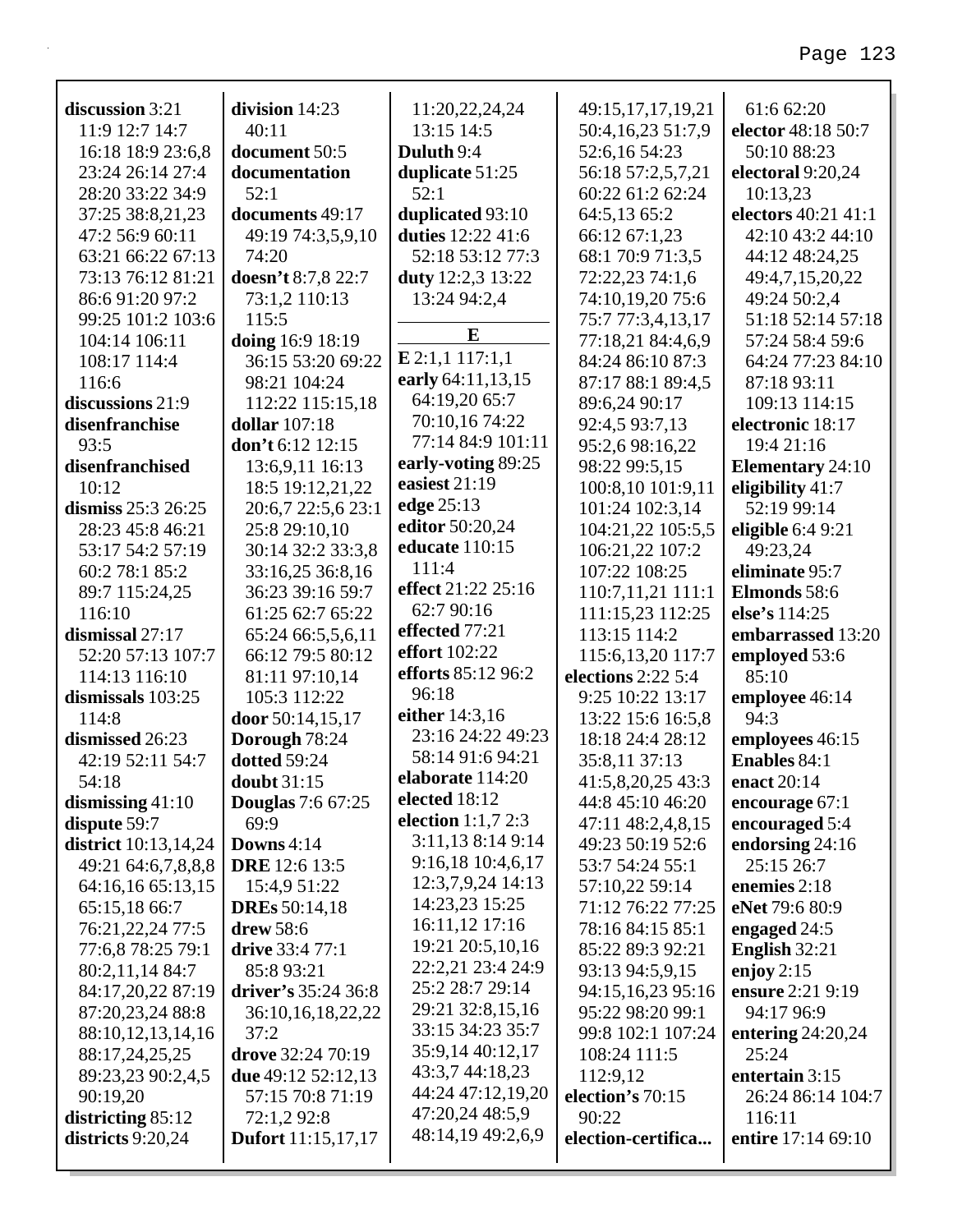| entirely 14:13       | experience 34:4            | 29:19 34:10 37:25       | finish $5:21$                    | forth $8:19$              |
|----------------------|----------------------------|-------------------------|----------------------------------|---------------------------|
| 21:15 107:19         | experienced 110:13         | 38:24 47:2 56:10        | finished 15:22                   | forward 20:13             |
| entitled 16:3 33:8   | expert $12:13$             | 60:11 63:21 67:13       | 52:23 80:16                      | 43:23 68:17               |
| entity 30:8          | experts $10:1,2$           | 73:13 75:22 76:12       | finishes $12:16$<br>fire $57:16$ | found 24:8 37:6           |
| entrance 24:15       | 13:15                      | 81:21 82:24 83:13       |                                  | 41:1 46:14 49:18          |
| envelope 59:1        | explain 69:19,25           | 83:22 86:19,23          | firm $61:1989:16$                | 49:19 50:14,15,16         |
| 115:19               | 70:2 102:23                | 87:8 91:21 97:2         | first $2:83:104:18$              | 64:15 68:5 76:25          |
| envelopes 57:15      | 115:23                     | 99:25 101:3 103:6       | 14:12,12 19:22                   | 79:2 80:18,18             |
| 75:3 92:9,15,17      | explicitly 12:22,25        | 104:14 106:11           | 21:13 23:15,23                   | 101:23                    |
| 92:19,23,25 94:6     | expressly 117:8            | 108:17 114:5            | 27:10,14 39:4,17                 | four 21:1 57:6 74:8       |
| 94:11 95:4,17,17     | extended 92:12             | 116:6,14                | 40:8 53:23 56:17                 | 108:7,8                   |
| environment          | extensive 112:6            | feasibility 10:19       | 57:8 60:2 70:1                   | fourth $5:1,1$            |
| 113:11               | extra 36:15 94:10          | features 19:11          | 80:7 82:10 83:8                  | France 36:4               |
| equipment 12:23      | 94:22                      | federal 13:25 22:15     | 86:22 87:22                      | <b>FRANCES 34:19</b>      |
| 50:19 94:6,25        | extremely 19:4,5           | 42:9                    | five 21:1 49:21                  | Franklin 61:17            |
| 95:5                 | 19:11                      | feel 4:18 41:24 73:1    | 84:21,23                         | frankly 19:4              |
| Erica 92:4 93:7,13   | eye 37:5                   | 73:2 113:3              | <b>fixed</b> 67:6                | fraud 19:13 74:13         |
| error 64:10 77:10    | <b>E-mail</b> 74:12        | feeling $21:7$          | flag $2:253:7$                   | 105:5 113:5,11            |
| 77:13,20 80:19       | $\mathbf{F}$               | fees 47:22              | flew 32:24                       | fraudulently              |
| errors 49:18 59:20   |                            | feet 24:18 25:13        | floor 17:3 18:8                  | 104:21 115:15             |
| 85:13 86:9           | F117:1                     | 70:22                   | <b>focus</b> 93:23               | freedoms 2:15             |
| especially 14:14     | fact 4:16 8:10             | fellow $91:6$           | fold 93:3                        | <b>Friday 60:25 74:17</b> |
| essentially 22:2,13  | 19:20 26:7 36:20           | felt 87:25 93:5         | folks 20:20 78:25                | front $5:156:18$          |
| 61:23 105:6          | 54:23 57:16 62:5           | 115:13                  | 115:18                           | 8:25 17:4 33:4            |
| establish 105:15     | 92:8 95:15 96:14           | Festival 74:25          | follow 55:5 57:11                | 35:17 68:19 69:25         |
| established 31:5,6   | 105:10                     | Fickett 24:9            | 70:5 112:2                       | 78:685:6                  |
| Evans 51:18,18,19    | facts 65:9 93:22           | figure $94:10$          | followed 70:6,6                  | full $8:9$                |
| <b>Eveler</b> 108:25 | 96:13                      | file 5:6 43:11 45:3     | <b>follower</b> 70:3 71:1        | <b>Fulton 23:17 24:7</b>  |
| Evelyn 68:8          | fail 82:4,8 103:1          | 56:20 57:4 66:1         | 71:8                             | 24:10 27:22 34:23         |
| evening 17:22        | 113:2                      | 74:7                    | following 9:22                   | 35:5,8,9,11 37:13         |
| everybody 53:11      | failed 35:12 48:16         | filed 8:17 22:13        | 49:19 53:10 54:20                | 37:22 38:15,16,17         |
| 58:8                 | 49:23 50:5 51:22           | 47:21 56:17 64:21       | 67:24 70:4 103:21                | <b>funds</b> 20:14        |
| everyone's 16:3      | 51:25 52:3 57:10           | 76:19                   | follows $47:16$                  | further $2:13,15$         |
| evidence 14:14       | 71:25                      | files $55:19$           | Ford 40:21 58:5                  | 16:18 18:9 21:9           |
| 25:1 42:3 54:17      | failing $50:18$            | filings $8:20$          | foregoing $117:4,9$              | 23:6,8 25:20,21           |
| 74:18                | fails 86:25                | fill 58:9 106:22,24     | foreign 33:6                     | 26:14 27:4 30:21          |
| exactly 32:18 65:10  | <b>failure</b> 13:20 51:20 | <b>filmed</b> 24:11,16  | forging $105:6$                  | 34:9 37:25 38:8           |
| 65:14 66:6 67:3      | 106:22,23,25               | filming $24:18$         | forgive $69:1,10$                | 38:23 47:2 56:9           |
| exchange 34:4        | 107:1                      | final $71:3$            | forgot $98:5$                    | 60:11 63:21 67:13         |
| exchanges 36:4       | fair 2:21 16:7 33:15       | find $69:2580:16$       | form $1:19\,28:9,14$             | 73:13 81:21 91:20         |
| excuse 29:3 34:2     | 55:1 107:23                | findings $45:3$ $47:16$ | 28:18 29:1,5,11                  | 97:1 99:25 101:2          |
| 48:13 97:9           | fall $68:3,11$             | 51:12,13 55:19,20       | 29:12,21 35:1,24                 | 103:6 104:14              |
| executive 51:5       | familiar 99:3              | fine $15:1972:20$       | 36:9, 12, 19, 21                 | 106:11 108:17             |
| 82:18,20 83:9,16     | families 2:11              | 104:22 105:1,12         | 37:8 95:9                        | 114:4 116:6               |
| exhausted 92:20      | <b>family</b> 24:15 71:5   | 105:16,18 106:9         | <b>former</b> 41:8 44:23         | <b>future</b> 10:22 77:11 |
| exit 24:15           | 71:25                      | 107:17 108:5            | 45:2 52:6,16                     | 82:10                     |
| exiting $24:21,24$   | far $19:14$                | 109:15 110:20           | 55:15 56:18 57:21                | G                         |
| 25:24 83:9           | fast $19:5,14$             | 112:4                   | 104:20 109:1                     |                           |
| expect 8:20 82:12    | favor 3:21 11:9            | <b>fined</b> 107:9      | forms 29:25 36:6                 | $G$ 2:1 4:8,12            |
| 107:24               | 23:8 26:15 27:4            | fines $113:2$           | 94:22                            | gaps $21:6$               |
|                      |                            |                         |                                  |                           |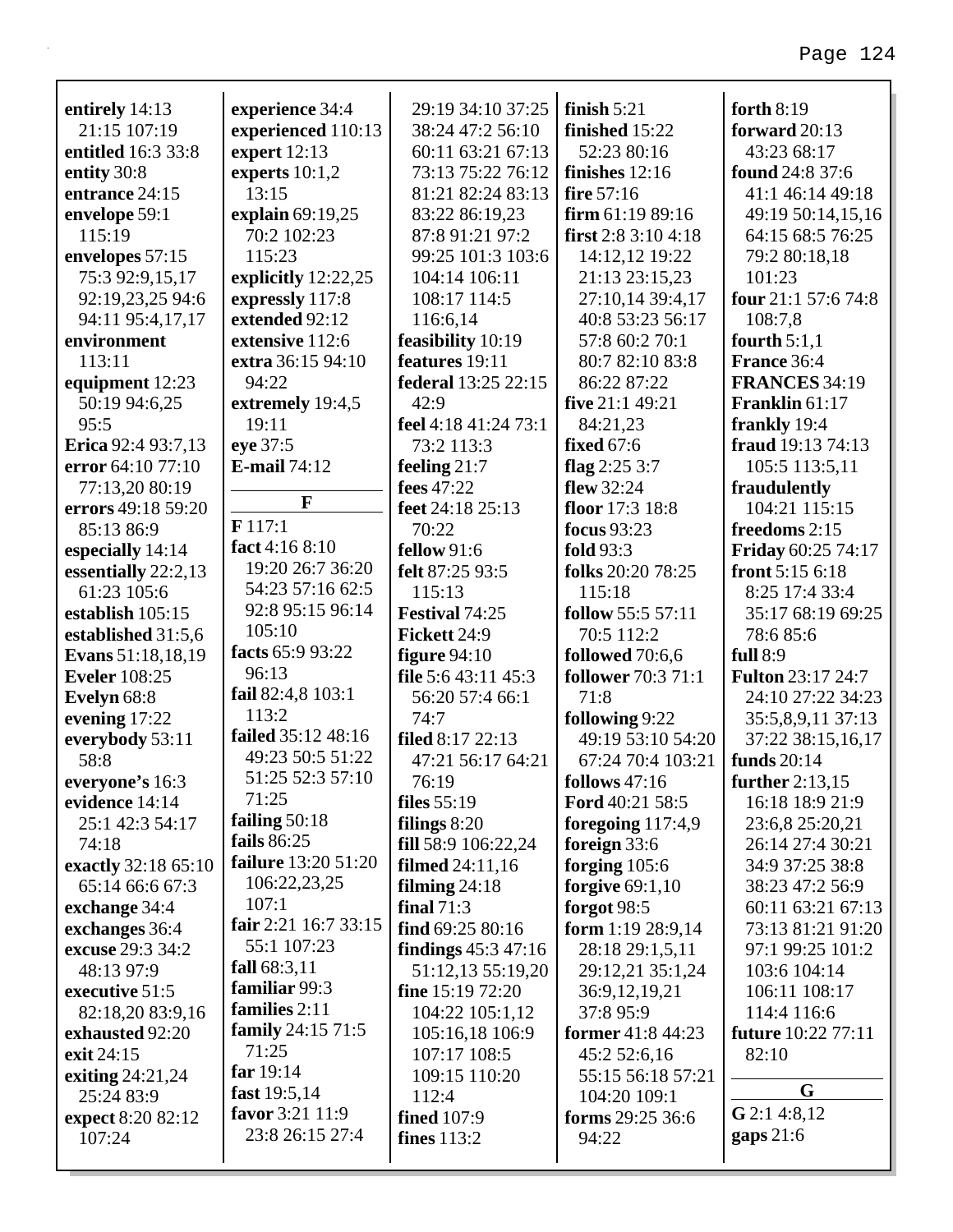| <b>GEMS</b> 15:5,7  | given 14:14 31:23   | 53:22 55:18,20            | hand 4:4 15:21            | hearts $2:18$             |
|---------------------|---------------------|---------------------------|---------------------------|---------------------------|
| general 21:21 22:3  | 77:15 87:24 90:21   | 59:13,14                  | 32:1 39:16                | <b>heed</b> 13:21         |
| 22:4,7,8,10 25:19   | 90:24 91:2 105:4    | granted 53:14 74:9        | handle 65:23 99:4         | held 1:8 40:12            |
| 26:10 28:24 33:2    | 109:2,4             | 74:20                     | 113:6                     | 57:11 74:14,23            |
| 35:14 52:13,13      | gives $12:25$       | Grant's 43:14,17          | <b>handled</b> 18:1 106:1 | 84:4 114:24 115:4         |
| 54:16 55:4,23       | giving 36:10 57:24  | Gray 6:6,8,8,11           | handles 98:20             | help $64:1285:11$         |
| 61:2 68:1 76:4,6    | 69:23               | 27:24 34:20,24            | hand-marked 9:15          | helpful $112:12$          |
| 77:16 92:5 105:20   | <b>Glen</b> 40:21   | 35:1,2,6,12,16,18         | 10:7,15,16,19,22          | <b>Henry</b> 51:16        |
| 106:1,8 108:13      | go 2:2 4:3,10 7:18  | 35:21,21 37:11            | happen $14:21$            | here's 37:2,2             |
| 110:6 111:14        | 8:23 15:23 17:11    | Gray's $35:3$             | 19:10 21:23 61:20         | he's 31:23                |
| 114:1,16 115:25     | 20:13 28:1 31:20    | great 59:20               | 72:5 85:13 93:25          | Hi 78:5                   |
| 116:2               | 31:25 34:18 36:25   | Greer 92:10,18,21         | 95:23 96:9                | high $4:23$               |
| Generally 93:22     | 38:14 39:4 42:21    | 92:24 93:1,4,14           | happened 21:4             | Hill 7:17,21 41:8         |
| General's 26:13     | 42:23 45:2,22       | Greer's 93:8              | 43:9 66:7 94:20           | 41:10 43:6 44:10          |
| 30:4 43:24 44:2     | 47:16 51:13 53:1    | Greta 68:6,8,13           | 102:23                    | 44:20,23,23 45:14         |
| 45:10 46:20 56:1    | 78:13 79:5 82:18    | group 8:15                | happening 19:9            | 45:16,19 46:21            |
| 61:11 63:9 73:7     | 82:19 84:1 90:13    | guard $14:20$             | 46:15 79:14 95:8          | 51:9 52:6,16,21           |
| 76:11 85:22 99:13   | 91:10 100:15        | guess 15:21 65:25         | happens 94:17             | 53:6,18 54:7              |
| 100:24 103:4,14     | 101:16 104:7        | guidance 112:7,11         | happy $95:25$             | 55:11,13,13,14,22         |
| 105:10 110:24       | goal 22:24,24       | 112:19                    | <b>Harbin</b> 6:11 35:22  | 56:4,19 57:21             |
| 111:8,12 114:21     | <b>God</b> 3:8      | guide 2:18 3:1            | hard 71:21 109:21         | 74:7,24 75:7 76:7         |
| 114:23              | goes 25:12          | guidelines 57:11          | harm $2:15$               | 76:9 83:16                |
| gentleman 32:1      | going 4:19 13:18    | 112:15                    | Harp 3:19 16:16,17        | Hills $7:14$              |
| Georgia 1:2,9,11    | 18:1 20:6 27:16     | <b>guy</b> 32:23          | 18:10,10 21:8             | <b>Hines</b> 98:13,19     |
| 2:254:135:12        | 37:6 42:6 45:4      | Guyton 40:5 101:7         | 23:11 26:11,18            | 99:2,12                   |
| 6:21 7:6 9:4,5,25   | 51:9 53:5 69:18     | 101:9 102:2,6             | 27:2,6 31:24 32:1         | hired 59:18,19,19         |
| $10:5,8$ 12:1,3     | 70:20 83:6 90:10    | <b>GWINNETT 117:3</b>     | 38:4,22 39:1 47:4         | 99:6                      |
| 14:16 15:6 18:13    | 96:21 103:1 106:2   |                           | 55:9,10 56:11             | hiring $4:23$             |
| 19:17 20:24 25:2    | 107:25 111:9        | $\mathbf H$               | 60:8,14 72:22             | history 49:1              |
| 28:5,15,24 29:1     | good 2:2 7:3 11:17  | hackers 12:17             | 73:17 75:25 81:18         | <b>Hitchcock</b> 75:16,16 |
| 30:5,11 31:8,17     | 24:13 41:15 68:24   | hadn't $19:2$             | 81:23 83:2 98:7           | 75:21,21                  |
| 41:19 44:8 54:1     | 69:13 71:2 74:25    | half 79:3 93:3            | <b>Harvey</b> 13:3 65:21  | hold 6:22 44:4            |
| 55:14 58:3 61:18    | 82:16 110:3         | hall 6:17,20,20           | 111:18                    | 85:16 98:16               |
| 69:9 78:24 85:9     | 111:23              | 89:11,14,14,16            | Harville $101:13$         | 106:22,23                 |
| 89:15 93:21 117:2   | gotten 79:21 90:11  | 91:7,25 100:16            | haven't 45:2 55:18        | <b>home</b> 20:23         |
| Georgian 9:5        | 110:4               | 101:12,15                 | <b>Hayes</b> 67:24,24     | Homeland 12:11            |
| Georgians 13:20     | governing 13:1      | <b>Hamilton 92:4 93:7</b> | <b>Haynes</b> 106:1,3,18  | <b>honest</b> 2:21 16:7   |
| 20:21               | government 4:24     | 93:9,13 94:13             | 107:10,12,15,20           | 33:15 107:23              |
| Georgia's 28:22     | 34:24 36:1,2,3,6    | 96:11                     | 108:7,9,23 109:16         | <b>Honor</b> 108:7        |
| getting 34:4 46:4   | 36:20               | <b>Hancock</b> 39:8,13    | 109:23,25 111:3           | honorable 79:24           |
| Gillis 88:15 89:4,8 | government-issued   | 40:13 41:3,4,20           | hear 8:11 26:24           | hope 52:24 110:13         |
| 89:18 90:7,25       | 34:21               | 42:8 44:24 45:9           | 53:5 69:21                | hopefully 20:13           |
| <b>Gills</b> 89:23  | governor 18:13,13   | 46:13 47:8,13             | heard 8:18 12:13          | 55:4                      |
| Gilmer 23:20 26:21  | 29:12               | 49:4,11 50:12             | 14:14 16:4 19:1,2         | hoping $21:21$            |
| GIS 85:12           | Grady 68:6,8,13     | 52:5 53:3 54:19           | 24:23 25:24               | hours 12:13 32:22         |
| give 2:5 20:14      | 73:6                | 55:1,6,14,15              | hearing $13:18$           | 40:15 92:12               |
| 31:15 35:6,12       | Graham 68:9         | 56:14,18,25 57:1          | 24:20 26:15 42:25         | house $30:3$              |
| 37:1 42:14,16       | grant $41:15,18,18$ | 57:1,10,17,21             | 109:21                    | hundreds 10:12            |
| 79:25 101:16        | 43:21 45:4 46:10    | 59:6,17 75:13             | hearings $1:1$ 42:16      | 33:12                     |
| 106:25 113:5        | 46:11,12 53:2,3     | 110:3                     | 57:11                     | $H-A-R-B-I-N6:11$         |
|                     |                     |                           |                           |                           |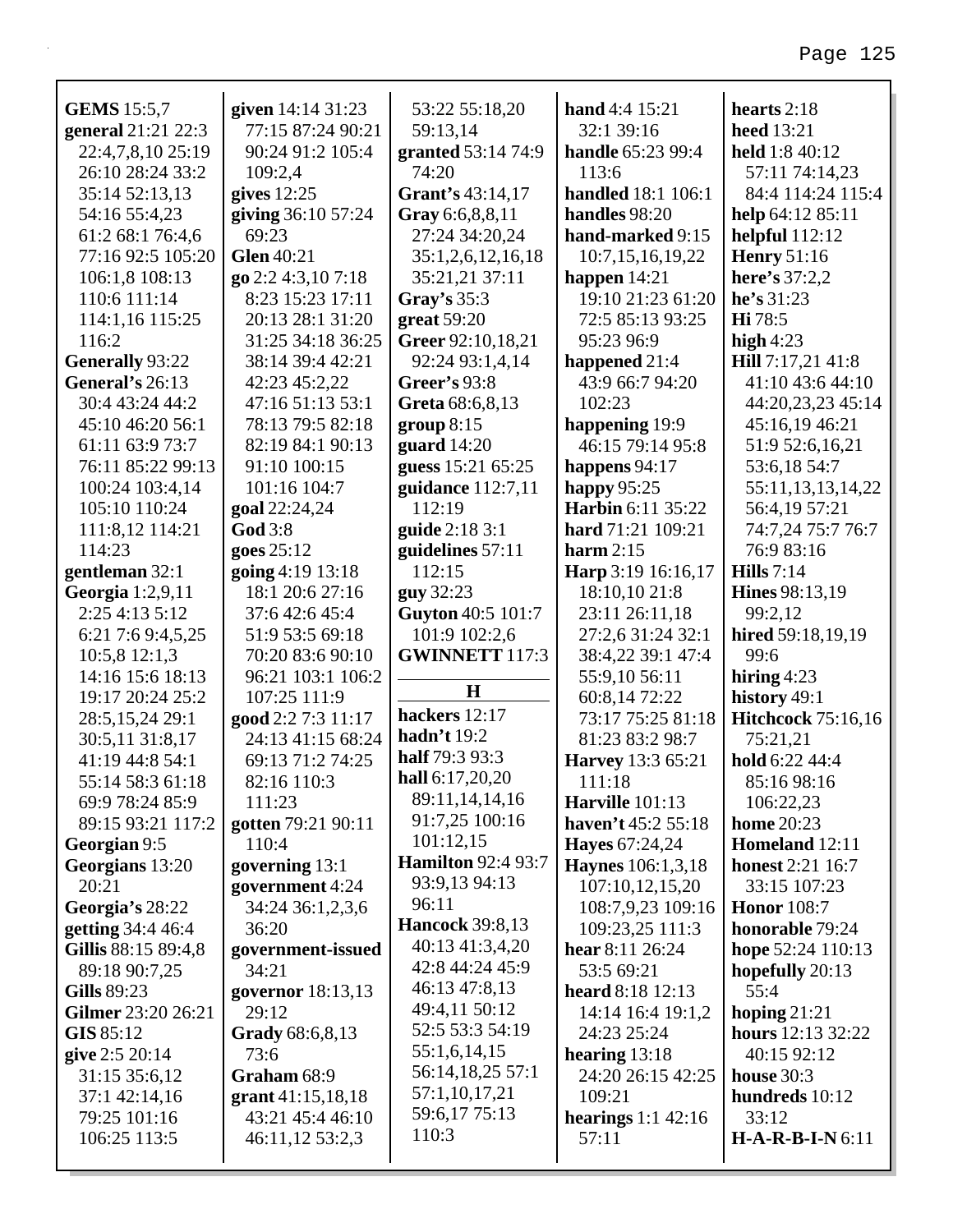| I                        | 77:14 84:17,20             | 29:14,20 32:8,12          | 57:6 69:16,20,22         | 82:17 85:24               |
|--------------------------|----------------------------|---------------------------|--------------------------|---------------------------|
| <b>ID</b> 28:4,14,19,22  | 87:24 88:24 90:22          | 34:8 35:10 37:13          | 89:20 93:23              | 102:18 105:4,25           |
| 29:2 30:6 32:17          | 90:23 113:7,8              | 37:20,22 38:11,20         | investigators 25:10      | 111:9 112:15              |
| 33:19 34:24,25           | incorrectly 79:9           | 57:23 60:3 62:6           | 38:12 41:22 42:21        | 115:5                     |
| 35:1 36:1,3,6,20         | 84:21                      | 63:12,16,20 66:18         | invocation $2:4,5$       | Ivey 40:2 100:5,7,9       |
| idea 58:20 108:5         | indicate 33:7              | 66:23 67:8,10             | involve 66:25            | 100:12,17,21              |
| identification 28:9      | indicated 44:17            | 73:10,19 81:15,17         | involved 32:16           | 101:1                     |
| 28:14 29:5,11,12         | 98:19                      | 81:20 86:8,17             | 37:15 42:9 43:13         | $I'd$ 3:15 14:9,10        |
| 29:22 30:7 32:9          | indicates 45:24            | 87:3,7 91:4,14,17         | 83:19                    | 20:11 21:12 37:8          |
| 33:21 34:22 35:25        | 90:25                      | 95:24 96:6 97:1           | involving 46:13          | 37:10 39:4 54:10          |
| 36:7,19 37:8 50:6        | indicating 45:21           | 99:17 102:16              | 73:25                    | 54:13,15 73:9             |
| identified 33:17         | 48:14,18 85:5              | instructions 94:3         | in-person $13:5$         | 87:2 93:23 95:14          |
| identify 6:7             | 89:11 103:19               | insufficient 8:11         | irregularities 47:11     | 100:22 106:5,5            |
| <b>IDs</b> 36:5          | indication 66:5            | 25:1                      | <b>Ishmaelite</b> 50:20  | 113:24                    |
| ill 71:20                | 67:6                       | integrity 12:3,9          | isn't 30:19,22 31:2      | I'll 3:17 6:22 7:21       |
| <b>Illinois</b> 6:2      | individual 104:24          | 72:6,7,9                  | 31:2                     | 7:21 8:25 13:15           |
| images $15:7$            | individually 103:16        | Intelligence 10:3         | <b>issue</b> 22:21 28:4  | 15:20,21 17:8             |
| imaginable 32:19         | 103:18 114:10              | intend 72:6               | 29:9,13,20 32:7          | 26:24 31:22 32:16         |
| imagined 14:16           | individuals 56:20          | <b>intent</b> 28:25 71:20 | 32:12 34:8 37:12         | 38:13,13 47:15            |
| 16:1                     | 56:21 68:1                 | interest 7:2              | 37:20,21 38:19           | 51:13 61:22 62:7          |
| immediate 10:19          | indivisible 3:9            | interested 105:13         | 40:14 48:16 49:5         | 62:8 75:22 76:12          |
| 10:20                    | ineligible 42:22           | 110:19 112:22             | 60:2 63:11,15,20         | 83:19 86:2                |
| immediately 9:14         | 43:4                       | interesting 21:6          | 73:10 81:15,17,20        | $\Gamma$ m 4:8,12,139:4   |
| 9:18 61:2 70:19          | <b>inform</b> 94:4,4,23    | interfaces 19:6,7         | 84:13 88:15 91:13        | 11:17 16:20 18:10         |
| 70:25 71:6 79:13         | 94:24 111:1                | <b>Interjection 1:17</b>  | 95:24 96:5,25            | 18:10 20:3,23             |
| 80:14,16                 | information 5:24           | internally 30:15          | 102:15 110:21            | 21:4,6 22:6 27:16         |
| important 14:25          | 10:18 43:1 89:21           | Internet 19:6,7           | <b>issued</b> 29:12 30:8 | 31:11 39:22 41:19         |
| 94:6 95:5 110:21         | 112:10                     | interpret 29:18           | 30:17 35:9 57:22         | 44:7,8 45:1,4             |
| 115:22                   | informed 53:19             | interpretation            | 61:24 67:10 73:20        | 52:25 53:25 55:14         |
| <b>impose</b> 22:2,15    | 70:25 71:7 92:19           | 30:14                     | 86:18 87:7 88:7          | 55:17 59:9,11             |
| 23:3                     | 92:22 109:5                | <b>Interruption</b> 1:17  | 91:17 92:14 99:16        | 61:17 62:3,17             |
| imposed 22:9             | informing 28:11            | interval 29:24            | <b>issues</b> 21:25 22:1 | 63:14 66:15 69:5          |
| impossible 12:24         | 71:5                       | invalidated 66:2          | 32:16 33:20 51:14        | 70:1,2,3,7 71:1,8         |
| 16:10 20:2               | Ingram's $51:16$           | invert $79:4$             | 51:15                    | 72:18,18 73:2             |
| impractical 12:24        | <b>initial</b> 36:11 75:4  | investigated 80:18        | issuing $28:22$          | 78:5,23 82:11             |
| impress $110:21$         | 95:13                      | investigation 40:8        | item $3:10,25$ 7:24      | 85:17 89:15 93:20         |
| impression 54:19         | <b>initially</b> 79:1 81:6 | 40:10,25 47:19            | it'll 33:3,3             | 97:19,21 105:13           |
| 55:5                     | 90:21                      | 48:7,17,20 49:9           | it's 4:14 6:1,13 8:9     | 106:1 109:19,22           |
| improper 51:15           | <b>Inman 88:23 89:1</b>    | 50:10,16,23 51:6          | 13:15,22,23 14:12        | 110:8 112:5               |
| 52:1 113:9               | 90:14,18                   | 51:8,15 57:3 61:4         | 14:25 16:1,2,2,13        | I's 59:24                 |
| improperly 56:25         | input $15:12$              | 68:5 74:18 75:2           | 16:22 19:5 21:19         | I've 7:11 19:16           |
| 64:4                     | inquiry $33:22$            | 76:25 88:6 92:10          | 21:19 22:1,5,16          | 36:2,25 69:2,10           |
| impropriety 18:22        | <b>inside</b> 24:12 40:22  | 101:20,23 109:10          | 22:19,22 23:1            | 71:24 82:11               |
| inactive 50:3            | 43:2,4 50:21               | investigations            | 24:2 29:12 30:2,4        | J                         |
| inaudible $4:19$         | installment 104:25         | 23:14 39:3 83:23          | 30:10,10,13,18,24        |                           |
| 18:20                    | instances 15:6             | 103:11                    | 30:24,25 32:2            | jackets 70:13             |
| <b>include</b> 5:5 40:14 | instructed 65:22           | investigative 51:12       | 33:20 35:21 38:15        | <b>Jackson</b> 51:24 68:8 |
| including $106:22$       | 76:23 79:15,23,24          | 52:17                     | 39:12 42:2 46:5          | 84:6,15,25 85:10          |
| incorrect 44:18          | 88:22 92:6                 | investigator 35:5         | 62:24 70:11 71:8         | 85:16,21 87:3             |
| 51:17 62:2 77:2          | instruction 27:14          | 43:7 54:14 55:9           | 75:12 78:12 82:10        | <b>Janine 108:25</b>      |
|                          |                            |                           |                          |                           |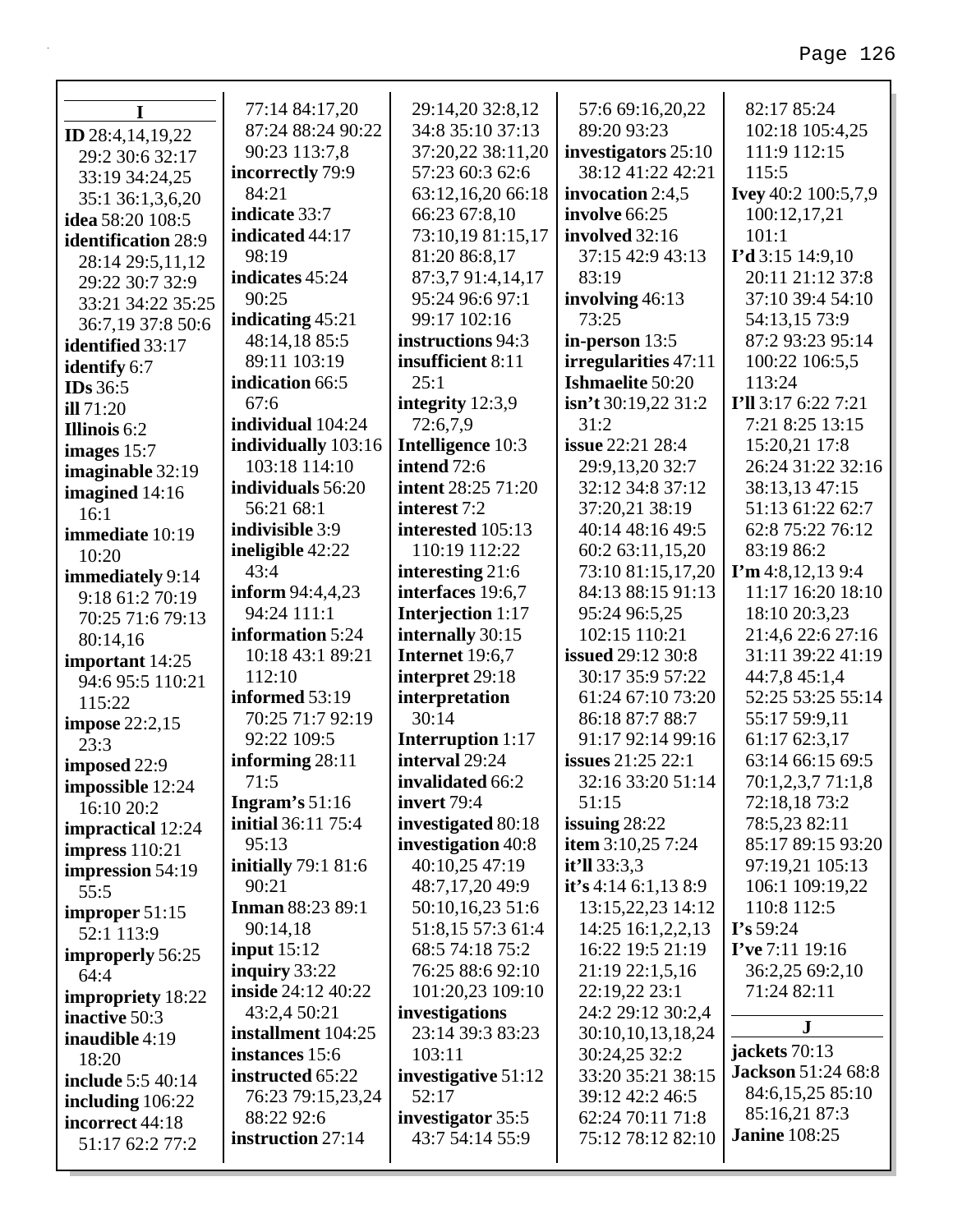| <b>Janita</b> $51:24$              | jumping 97:8          | Lamar $69:8$                                   | 87:2,7 91:3,14,17            | 93:23,24 114:20                     |
|------------------------------------|-----------------------|------------------------------------------------|------------------------------|-------------------------------------|
| <b>Jarrett</b> 41:19               | <b>jumps</b> 97:22    | <b>Lance 24:17</b>                             | 95:24 96:5 97:1              | live 7:6 9:4 11:25                  |
| <b>Jeanne</b> 11:15, 17, 24        | juncture 42:5         | language 28:25                                 | 99:3,16 102:15               | 36:14 42:16 69:8                    |
| Jefferson 27:19                    | <b>June 102:10</b>    | 29:25                                          | letters 35:9 63:15           | 80:22                               |
| 38:15                              | justice 2:25 3:9      | large $4:15$                                   | 77:22                        | lived 76:24 77:1                    |
| <b>Jennifer</b> 68:7,9,13          | 50:8,10               | largely $104:23$                               | let's 17:25 76:17            | 79:18 80:8                          |
| 85:8                               | $\mathbf K$           | larger $105:12$                                | <b>level</b> 17:20           | local $12:24,25$ $13:3$             |
| Jesus 3:2                          | Karl 6:8 34:20        | late 49:13                                     | Lewis 23:24 24:1,3           | 13:12 40:17 47:21                   |
| $\text{Jim } 58:6$                 | 35:12,21              | <b>Lauree</b> 101:24                           | 25:5,20 27:16                | 111:15 112:25                       |
| <b>Jimmie</b> 88:1,4               | <b>Kasim 24:5</b>     | 102:2                                          | 28:2,3 29:6,9 30:1           | 114:2                               |
| job 22:8 69:22                     | <b>Kathy</b> 18:14    | law $12:21$ $13:9,9,10$                        | 34:17,18 40:9,10             | location $24:10,14$                 |
| Journal-Constitu                   | <b>Katie 51:21,24</b> | 28:22 32:18 61:19                              | 42:24 43:1,16,17             | 24:21 40:15 88:22                   |
| 5:8                                | Katrina 68:10         | 70:7 89:16 111:14                              | 43:19 44:16 45:12            | 94:11 101:12,17                     |
| $Jr$ 4:8,12                        | keep 2:20,24 5:4      | 115:5                                          | 45:25 46:2,5 47:8            | 115:1,2                             |
| <b>judge</b> 2:5,7 3:4,6           | <b>Keisha</b> 24:17   | Lawrence 51:17                                 | 47:9 52:24 54:6              | locations 88:21                     |
| 3:22 11:6 13:18                    | Kennesaw 102:1        | lawsuit 8:16 22:14                             | 56:16 60:4,6,19              | lock 50:15                          |
| 13:25 14:9,12                      | <b>kept</b> 50:18     | 42:9                                           | 61:23 62:15,17,20            | <b>Logan</b> $85:5,8,8,15$          |
| 15:14,17,18,21                     | <b>Kevin</b> 100:6    | lead 2:23 13:21                                | 62:22 63:1,4                 | 85:17,19 87:12                      |
| 18:1 29:3,8,10,23                  | key 50:15             | leaders $2:22,23$<br><b>learned</b> 49:8 59:21 | 69:20,20,22 98:12            | loitering $101:12$                  |
| 30:10,13,18,22,24                  | kind 32:19 65:21      |                                                | liaison 98:14                | long 54:21 78:11<br>95:20           |
| 31:2,5,7,10,12,14                  | 65:25 66:1            | 109:5                                          | <b>liberty</b> 3:9 98:19,22  |                                     |
| 31:21 32:5,7 33:5                  | kinds $63:15$         | <b>leave</b> 50:17 98:7<br>115:2               | license $28:6,8,15,16$       | longer 6:1 85:10<br>86:9 95:15 98:8 |
| 33:11,14,17,20<br>34:12 37:23 38:2 | King $6:21$           |                                                | 29:1 30:5,16                 | look 20:3 74:5                      |
| 43:22,25 46:19,22                  | <b>Kish 108:25</b>    | leaving $72:7$<br>led 13:23                    | 35:24 36:9,10,16             | looked 20:19 30:3                   |
| 54:10,11,13 55:7                   | knew 48:23,24         | left 44:14 79:16                               | 36:19,22,22 37:2<br>lie 72:9 | 37:4 80:13                          |
| 55:7 56:12 60:7                    | 58:15 80:15,18        | 83:16                                          | life $69:10$                 | <b>looks</b> 83:7                   |
| 60:13 63:11,24                     | know 9:7 $13:6,18$    | legal 45:5 55:21                               | light 49:4 107:19            | Lord $2:7$                          |
| 67:11,16 73:11,15                  | 14:21 17:17 19:1      | 72:8 76:9                                      | lightly 107:9                | Lori 84:15,18 85:2                  |
| 75:19,24 76:3,5                    | 19:18,18 20:6         | LEGEND 1:16                                    | limit $24:6$                 | 85:10                               |
| 76:15 81:15,16                     | 21:4 25:14 29:17      | legislation 21:22                              | line 33:4 36:17              | Loride 68:8                         |
| 82:23,25 83:10                     | 30:20 43:9 45:5       | legislative 28:25                              | 42:14 71:14                  | <b>lost 83:7</b>                    |
| 86:4,21,24 87:5                    | 56:2 58:16,23         | legislator 22:25                               | lines $49:12\,77:6,8$        | lot 83:8 90:10                      |
| 91:15 96:5 97:4                    | 59:2,2,4 61:25        | legislature 13:10                              | list 8:7,8 17:1 20:19        | 113:7                               |
| 97:16 98:3 99:20                   | 62:13 65:24 66:6      | 13:10 18:23,24                                 | 20:21 21:5 40:23             | <b>loud</b> 17:8 113:14             |
| 100:2,23 101:4                     | 66:11 71:24 72:11     | 19:23 20:14 29:7                               | 41:2 42:10 44:12             | love 36:17                          |
| 102:7,11,15,25                     | 79:6,8,10,19 80:2     | 29:16 32:9                                     | 50:8,11 58:4,6               | lunch 82:17 83:17                   |
| 104:1,3,6,12,16                    | 80:9 90:9,25 94:4     | lengthy $16:3$ 47:10                           | 59:6 95:3                    | 98:6,9                              |
| 105:19,24 106:5                    | 96:19,19 105:11       | 52:9                                           | <b>listed</b> 4:1 20:22      | Lynn $58:5$                         |
| 106:13 107:9,11                    | 109:13 110:11,24      | letter 5:3,5 27:10                             | 34:25 35:10 41:1             |                                     |
| 107:13,15,18,21                    | 111:11 112:12         | 27:12,13 28:11                                 | 41:3,5,9 49:24               | M                                   |
| 108:3,4,6,8,10,15                  | 113:1 115:16          | 29:13,20 32:7,12                               | 50:8 52:8,11,17              | machine 40:15                       |
| 108:18 109:15,17                   | knowledge 22:9        | 34:8 37:9,12,20                                | 57:13 60:23 61:11            | machines $10:5,21$                  |
| 109:19,22,24                       | 94:19,20              | 37:21 38:7,10,11                               | 68:12,14 76:21               | 14:18 15:2,10                       |
| 110:1 113:3,20                     | Knowles 50:24         | 38:20 57:23 58:10                              | 84:20 85:23 93:15            | 18:19,25 20:15                      |
| 116:4,15                           |                       | 60:2 62:6 63:11                                | 99:13                        | <b>Madam 21:12 24:1</b>             |
| <b>July</b> 7:25 47:12             | L                     | 63:20 66:18,23                                 | listen $13:12$               | 27:16 28:3 31:24                    |
| 50:13,16 102:14                    | lack 12:5 51:21       | 67:8,9 73:10,19                                | <b>lists</b> 16:23           | 38:9 39:10,14,22                    |
| jumped $32:23$                     | 103:1                 | 75:14,19,21 81:15                              | litigation $82:19$           | 40:10 44:16 45:23                   |
| 70:19                              | Ladies 53:23          | 81:17,20 86:8,17                               | <b>little</b> 18:25 34:5     | 47:9 54:6 56:16                     |
|                                    |                       |                                                |                              |                                     |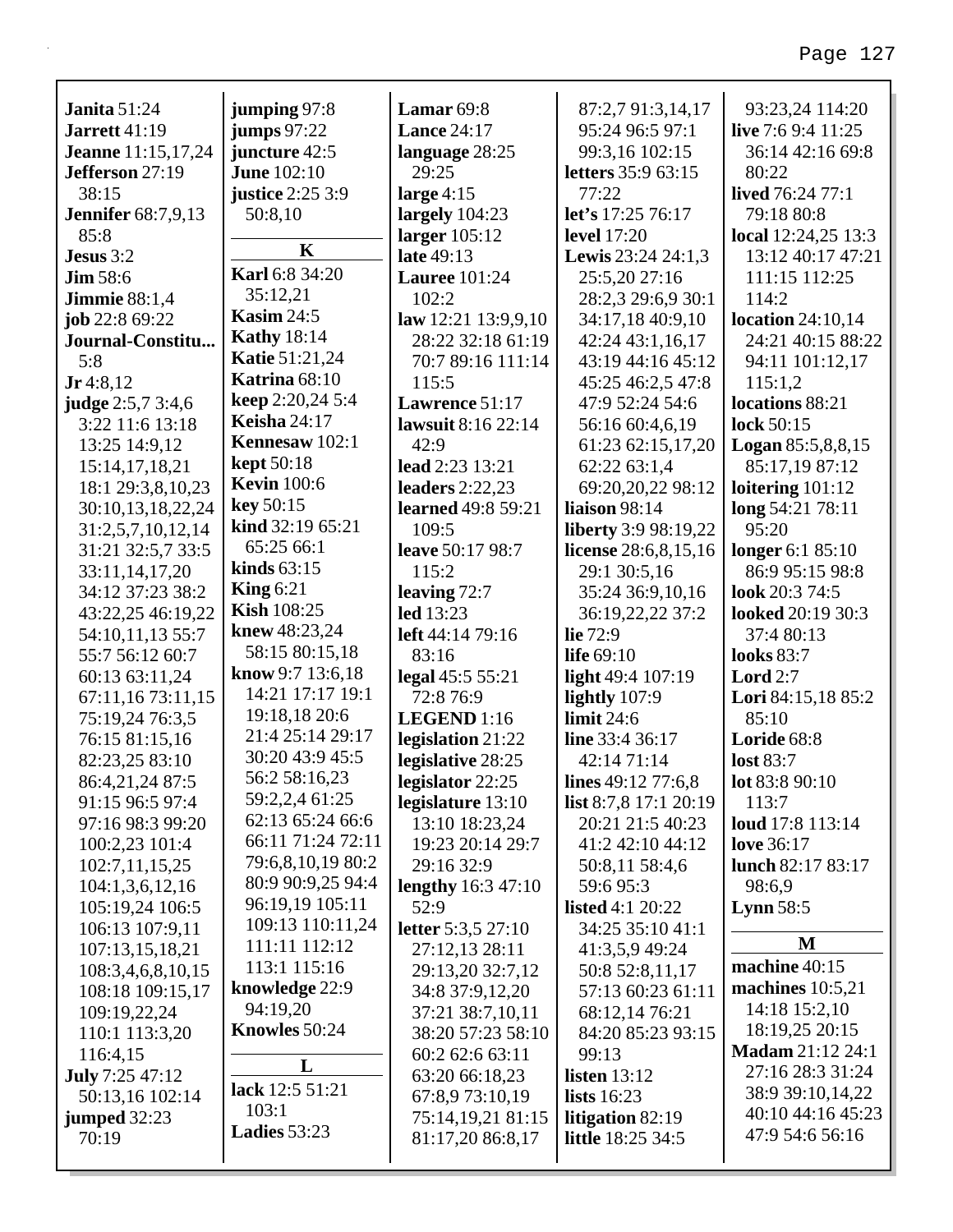| 60:19 61:14 65:5         | 56:1 65:5 82:11        | 26:8                     | 14:9 17:2 18:8      | 107:11                     |
|--------------------------|------------------------|--------------------------|---------------------|----------------------------|
| 67:19 72:10 93:19        | 96:21 97:15            | mic 4:6                  | 21:7 23:7,13        | municipal 24:4             |
| 97:9 98:12               | 111:15 113:1           | microphone 9:1           | 26:10,11,12,15,20   | 40:12 41:1,25              |
| <b>Madison 12:1</b>      | matters 39:6           | 11:19 14:11 17:4         | 26:24,24 27:3,8     | 64:5,12 68:1 75:6          |
| mail 28:11 59:1          | mayor 24:5,8,11,15     | 17:7 24:1 30:3           | 31:22 32:5.5.11     | 77:17 84:4,9               |
| mailbox $115:11$         | 24:23 65:1 72:25       | 35:19 41:17 68:21        | 34:7,10,14 37:19    | 87:16 88:24 90:20          |
| mailed 58:8,23           | 73:19 98:13,19         | 69:4 84:1 105:24         | 37:24 38:6,9,13     | 99:1 100:8,10              |
| 59:5 77:22               | 99:2,12                | 109:18                   | 39:3 44:1,4 46:18   | municipalities             |
| mailing $52:15$          | mayoral 24:9 68:2      | midterm 19:20            | 46:19,23 47:7       | 98:23                      |
| 115:11,12                | 68:5                   | military 70:3            | 54:11,13 55:8,24    | municipal-election         |
| mail-in 10:10 57:2       | <b>Mays</b> 105:11     | <b>Miller</b> 7:6 69:9   | 56:7,14 60:16       | 74:3                       |
| maintained 14:19         | ma'am 7:10 24:1        | mind 62:7 78:20          | 63:19,25 66:1       | N                          |
| making $12:21$           | 60:4,6 69:9 72:24      | $mindful$ 2:24           | 67:9,1873:5,5,9     |                            |
| 19:10 25:14 26:6         | McIntyre 100:15        | minds $12:9$             | 73:18 75:20 76:1    | N2:1                       |
| 70:12 91:12              | mean 12:15,16          | minimal $85:14$          | 76:5,10,17 81:16    | name 3:2 4:11 6:8          |
| male 101:11              | 20:22 42:11 61:24      | minimum $108:10$         | 81:19 82:19 83:9    | 6:18,207:59:1,3            |
| man 79:7                 | 110:2                  | minute 98:21             | 83:9,19 86:2,5,13   | 11:16 16:23,25             |
| manager $4:14\ 5:10$     | means 25:12,17         | minutes 3:11,14,15       | 86:14,14,16,18,19   | 17:10 35:20 41:15          |
| 17:17 24:11,21           | 26:8                   | 3:18 4:3 12:6            | 86:21,22,25 87:1    | 41:18 44:6,22,23           |
| 34:20 35:2 37:4          | measures 96:23         | 17:2                     | 87:2,6,11 91:9,16   | 50:11 53:23 55:13          |
| 37:14 92:6,11,18         | meeting $1:1,7,2:3,3$  | missing 59:8 62:18       | 91:24 96:25 97:5    | 61:16 68:22 69:6           |
| 92:19 93:14 94:1         | 3:12,13 4:21 82:7      | 94:5                     | 97:9,18 99:22,25    | 69:8 78:21 85:7            |
| 94:2,11 95:9,15          | 82:10,13,13 83:7       | mistake $65:8,11$        | 100:1,5,25 101:6    | 89:13,14 93:17,19          |
| 101:18                   | 98:2 116:12 117:7      | 66:15 67:2,5 90:8        | 102:20,24,25        | 101:14,18                  |
| managers 94:23           | meetings $44:13$       | 91:1,2,12                | 103:2,10 104:8,18   | named 50:7 96:11           |
| manager's 94:3           | <b>Meigs</b> 106:19,20 | mistakes 59:21           | 106:10,16 108:12    | names 21:5 42:10           |
| mandate 13:8             | 107:3                  | <b>Misty 67:23,24</b>    | 108:16,21 113:19    | 52:9 92:7 93:2             |
| mandated 13:4            | member 26:23 38:6      | 70:16,20 71:12,21        | 113:23,24 114:4,8   | <b>Nancy 44:7</b>          |
| manner 25:12,16          | 71:5 77:12 103:15      | Mitchell 64:21           | 116:3,5,10,11       | nation 3:8                 |
| 26:8 69:23 94:12         | members 3:14 14:3      | mix 43:4                 | motions $82:4,8$    | <b>national</b> 9:25 12:10 |
| <b>Manor</b> 41:19       | 16:14 18:9,11          | model 71:24 72:1         | 85:19               | 12:11                      |
| manuals 94:3             | 21:9 23:6 26:20        | models 77:5              | motion's 38:19      | native 9:5                 |
| manufactured             | 34:9 37:18 38:7        | moderation 2:25          | 47:1 60:10 67:12    | nature 105:15              |
| 14:16 16:1               | 40:17 41:13 43:10      | moment 66:6              | 73:12 104:13        | Nay 63:25 86:24            |
| map 88:11                | 43:20 52:25 53:21      | <b>Monday</b> 60:24 61:1 | move 11:6 16:14     | 97:5                       |
| <b>March 57:5 102:9</b>  | 62:9 66:19,22          | 100:10,13                | 23:14 27:1 29:20    | nearing $9:10$             |
| <b>Marilyn 8:1 11:25</b> | 69:13 72:12 75:16      | money 18:24,24           | 32:7 37:21 43:25    | nearly $12:13$             |
| mark 36:9 49:23          | 75:18 80:4 91:6        | 19:22,23,24 36:4         | 60:7 63:11 66:23    | necessarily 110:19         |
| 51:25 52:3 64:12         | 114:9                  | <b>months</b> 19:2 63:5  | 67:8 75:19 76:3     | necessary 82:17            |
| marked 48:14,18          | men $2:12$             | Morman 65:1              | 76:17 82:21 83:10   | need 21:14 55:3            |
| marking 115:8,16         | mention 14:25          | morning $2:2,67:3$       | 91:13 96:5 99:20    | 58:12 70:23 83:8           |
| marks 8:1 11:25          | mentioned 43:13        | 7:4 11:17 17:15          | 100:22 102:15       | 105:14 110:15              |
| 36:15 57:14              | 66:2 95:20             | 41:15 68:24,25           | 103:3 104:11        | 111:23                     |
| marriage 70:5            | mercy 70:7 72:4        | 69:13 75:18              | 106:7 115:24        | <b>needed</b> 18:16        |
| mass $22:17$             | message $113:14$       | <b>Morris</b> 101:24     | 116:13              | 112:11                     |
| massive 14:13            | met 69:15              | 102:3                    | moved 49:5,8 58:23  | needs 53:9 59:17           |
| material 49:17           | <b>Metcalf</b> 106:19  | <b>mother</b> 104:22     | moves 27:10 39:3    | 108:1 113:14               |
| 70:25                    | 107:6                  | 105:7                    | 64:1 114:8          | negotiate 106:9            |
| matter 22:10 23:22       | method 16:5 18:17      | motion $3:16,17,20$      | <b>Moving 73:22</b> | 108:13                     |
| 31:13 37:22 51:12        | 19:4,25 25:12,17       | $3:25$ 11:1,4,7 14:8     | multiple $106:21$   | negotiations 106:2         |
|                          |                        |                          |                     |                            |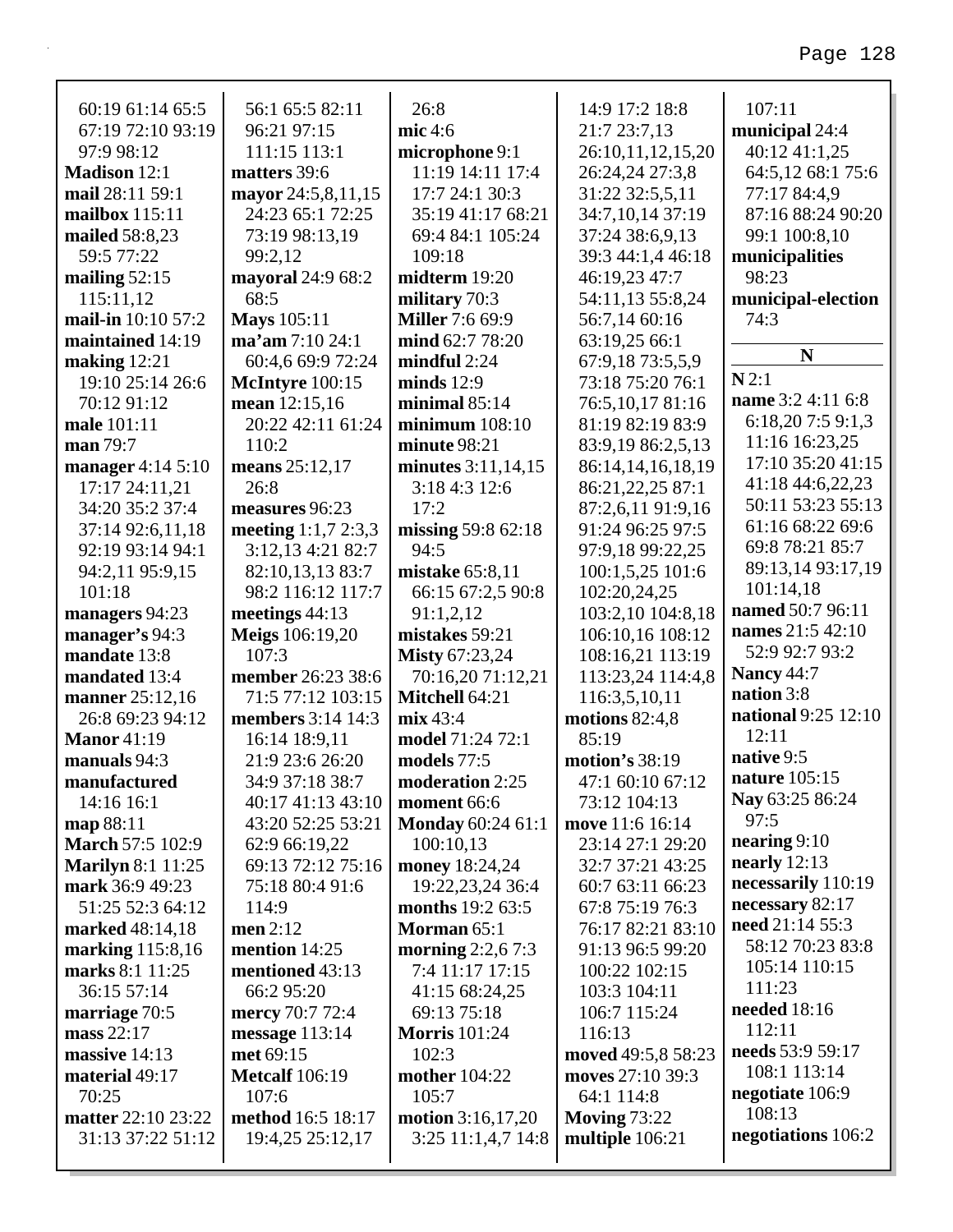| neither 12:17             | 34:16,17 47:8           | 68:14 70:9,16                          | 50:14,17 100:7                          | overlap 19:12           |
|---------------------------|-------------------------|----------------------------------------|-----------------------------------------|-------------------------|
| <b>Nelson</b> 87:16,18,22 | 48:3,12 49:2 51:3       | 71:3,5 73:7 75:8                       | open-records 74:7                       | overrides 13:6          |
| never 5:12 18:2           | 56:15 60:18 64:1        | 76:11,20,23 77:9                       | opinion 22:22                           | oversight 43:12         |
| 22:9 79:11 94:17          | 67:20 73:22 74:4        | 77:25 84:15 85:1                       | 29:13,20 30:23                          | o'clock 17:15 83:4      |
| 94:20 95:23 110:4         | 74:10 76:17 82:3        | 85:22 86:10 87:4                       | 31:13 52:14 71:10                       | O'Connor 99:6           |
| new 32:23 49:12,14        | 83:24 87:14 92:1        | 89:25 92:22 93:15                      | 71:11 113:13,21                         | <b>O'Connor</b> 99:16   |
| 66:9 85:11 86:14          | 95:3,4,11 98:5,10       | 98:15 99:13                            | 114:16,21,23                            | <b>O.C.G.A</b> 12:22,25 |
| 89:24 90:10               | 98:11 100:5 101:7       | 100:13,18,24                           | opportunity 21:14                       | 52:12,18 57:23          |
| newspaper 5:15            | 101:22 103:22,23        | 101:19 102:4                           | 42:20 55:24 56:2                        | $\mathbf{P}$            |
| 50:21                     | 103:24,25 104:8         | 103:4 105:11                           | 74:25 81:2                              |                         |
| <b>Newton 4:14 5:4</b>    | 104:19 106:16           | 110:25,25 111:8                        | opposed 3:24 11:11                      | P2:1                    |
| nice 44:5                 | 108:21,21 114:11        | 111:12,13,18,22                        | 23:12 26:19 27:8                        | package 95:12           |
| nine 40:11 47:15          | 114:13 115:24,25        | 112:6,25                               | 34:14 38:5 39:2                         | packages 95:18          |
| nonpartisan 47:17         | numbers 33:1            | officer 50:5 102:8                     | 47:6 56:13 60:15                        | page 5:15 97:23         |
| 47:20,25                  | 38:14 42:12             | offices 25:23                          | 63:25 67:17 73:18                       | paid 47:21              |
| Nonverbal 16:16           | numerous $14:17$        | <b>official</b> 30:23 31:12            | 76:1,16 81:24                           | panel 51:3,7,10         |
| 21:10 25:6 55:10          | 36:3 42:8 44:10         | 49:25 104:21,22                        | 83:3,22 86:23                           | 55:17,20                |
| 97:13                     | 71:9                    | 115:3,4                                | 87:10 91:23 97:5                        | paper 5:16,17,23        |
| non-photo $28:16$         |                         | <b>officials</b> 10:9 14:24            | 100:4 101:5 103:9                       | 5:25 8:13 9:15,23       |
| normally 98:19            | $\mathbf 0$             | 23:4 47:11 67:2                        | 104:17 106:15                           | 10:3,7,9,11,16,19       |
| 103:14                    | $O$ 2:1                 | 107:22 110:12,21                       | 108:20 114:7                            | 10:22 12:5,12,14        |
| <b>North 61:18</b>        | oath 8:5                | 111:1,15,24 112:9                      | 116:9,17                                | 12:23 13:16,19          |
| note 7:11 8:15            | object 33:14 88:13      | 112:25 114:2                           | <b>opposite</b> 79:4 80:10              | 17:18,21,23 20:15       |
| 94:19 96:11               | obligation 2:21         | oh 6:11 34:18 59:9                     | optical 10:8,9 13:1                     | 21:15,16 22:24          |
| noted 39:12,18            | obtain $12:20$          | 69:5 72:18,25                          | 13:5 21:17 50:23                        | 23:3 48:6,10            |
| 40:3                      | obtaining 16:5          | 90:13 97:18                            | 51:1                                    | 52:15 64:4              |
| notice 42:15 47:21        | obviously 42:19         | okay 4:10 6:8 7:8                      | option 12:23 84:10                      | paperwork 99:4          |
| 47:24 77:13               | 65:18 96:9 115:15       | 7:13,22,24 11:20                       | order 2:4 13:19                         | paper-ballot 21:17      |
| 106:25                    | occasions 71:9 74:4     | 16:25 17:6,9                           | 32:2 42:11 64:22                        | 22:15,20 101:25         |
| noticed 84:10             | occurred 14:15          | 26:24 27:18,25                         | 71:2 83:7 93:10                         | pardon 15:15            |
| notification 49:6         | 43:10 67:25 74:16       | 31:10 32:11 34:7                       | 104:23 105:2,17                         | <b>Paris</b> 36:4       |
| notified 64:3 73:25       | 93:8                    | 35:21 37:1 44:1                        | 106:6,8,9,20                            | part 28:17 43:12        |
| 79:14,15 88:20            | occurring 25:23         | 45:14,17 46:9                          | 107:4,25 108:12                         | 62:21 112:7             |
| 98:23                     | <b>October</b> 64:10,20 | 54:5 59:10 60:1                        | 110:6,17 112:23                         | 115:21                  |
| November 8:14             | 67:22 73:24 74:15       | 72:25 75:20 78:10                      | 112:24 113:25                           | particular 41:23        |
| 9:16 10:11 24:3,8         | 74:17,22 83:25          | 81:14 82:5,8 83:6                      | ordered 64:14                           | 52:20 53:3 54:12        |
| 28:7 34:19,22             | 84:2 87:15 88:7         | 83:23 85:20 86:5                       | 66:16                                   | 56:6 62:2 95:13         |
| 35:13 40:12 45:24         | 89:2 100:6 117:14       | 86:12,15,25 97:8                       | orders 104:8                            | 112:24                  |
| 46:4 48:13 60:22          | <b>odd</b> 79:4         | 97:22 99:25                            | ordinarily 102:21                       | party 4:17 22:6         |
| 64:5 73:24,25             | <b>offense</b> 105:15   | 100:21 107:20                          | Oregon 6:1                              | 47:22 48:1,15,19        |
| 74:3,8,14 75:6            | offered $105:20$        | 113:22 114:3,19                        | original 1:19 51:11                     | 48:24 49:1 51:5         |
| 77:4,20 84:5,23           | office 8:8 15:1         | omission 49:18                         | 51:19 92:7 117:11                       | 52:3                    |
| 87:17 88:1 98:22          | 26:14 30:4,19,22        | once 46:14 65:10                       | ought 25:18 26:9                        | pass 21:21 50:10        |
| 99:5 101:9                | 31:13 43:24 44:2        | 65:11 90:25                            | 31:15 32:3 33:18                        | passed 50:9 75:15       |
| number $6:14,22$          | 45:10 46:21 48:4        | ones 33:13 54:17                       | 33:23 113:12                            | 102:18                  |
| 7:9,10 12:21              | 48:8,16 49:23           | 54:25 104:2                            | outcome 90:17                           | passes 26:20 27:9       |
| 17:12 23:17,20            | 52:8 53:11 56:1         | one-time 63:16                         | outer 25:13                             | 55:25                   |
|                           | 56:22,23 57:1           |                                        |                                         | passport 32:20          |
| 26:13,21 27:14,18         | 58:14,14 59:3,3         | ongoing $8:16$<br><b>online</b> 112:10 | outrageous 54:22<br>outside 24:14 44:11 | 33:6 36:1               |
| 27:19,20,20,20,22         | 61:11 63:9 64:3         |                                        | 53:14 101:12                            | Pate 65:1               |
| 27:22,25 28:1             |                         | open 2:21 16:7                         |                                         |                         |
|                           |                         |                                        |                                         |                         |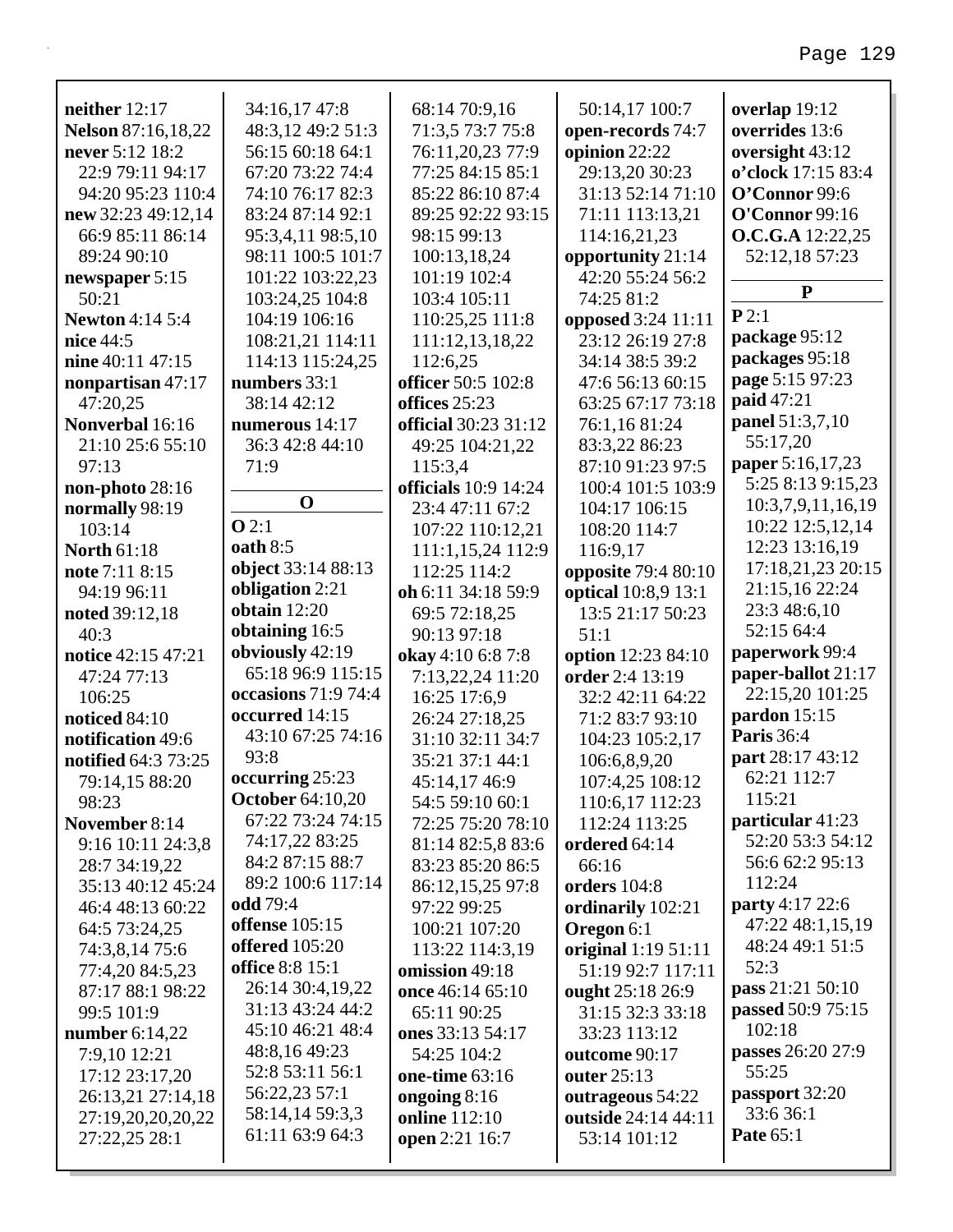| path 91:1                  | 8:23 9:8,9,13,14         | 103:6 106:11         | 113:8                     | principles $2:24$ 3:1     |
|----------------------------|--------------------------|----------------------|---------------------------|---------------------------|
| Patrick 1:8 117:4          | 14:7 16:14 17:1,3        | 116:6                | power 13:25 19:9          | printed $48:6,10$         |
| 117:17,17                  | 20:20 21:1,3,25          | pledge 2:4 3:6       | practical 22:22           | 49:11 64:4                |
| <b>Paul 50:7</b>           | 22:24 23:7 64:21         | point 8:3 13:23      | 34:3                      | printing $5:949:3$        |
| Paulk 7:2,3,5,5,10         | petitioners 8:8,12       | 16:10,19 19:3        | practically 22:16         | 49:14                     |
| 7:13 68:6,20,24            | ph 1:18 50:8,24          | 23:3,24 25:20        | 22:19                     | prior 36:21 41:23         |
| 69:1,5,8,8 72:11           | 51:24 84:8 87:18         | 94:9 111:23          | practice 12:20            | 42:25 49:6,15             |
| 72:15,17,18,21,24          | 105:11                   | pointed $44:10$      | practices 79:10           | 64:13,23 65:7             |
| 72:25 73:1,19,21           | <b>Phone</b> 15:13,16    | points 9:22          | pragmatist 20:3           | 77:3,20 84:13             |
| paused 78:11               | <b>Phonetically</b> 1:18 | policy 22:3,9        | pray 2:7,9,10 3:2         | 101:10                    |
| pay 15:19 105:12           | photo 28:14 30:6         | political 51:5       | prayer 16:6               | <b>Priscilla</b> 51:21,23 |
| 105:13,21                  | 34:21 36:5               | poll 11:7 24:6,21    | preceding 61:2            | private 19:17 25:23       |
| pays 105:14                | photocopying             | 28:8 34:20,25        | precinct 4:13,14,15       | privileged 2:17           |
| peace 2:11,19              | 117:9                    | 35:2,23 36:8,17      | 4:24 5:10,12,24           | probably $46:695:7$       |
| penalty 107:4              | photograph 28:17         | 37:4,14,15 40:15     | 17:17 28:6 32:25          | probate 28:21 30:8        |
| pending 82:18              | photographs 40:17        | 40:16 50:5 84:14     | 49:3,9,12,14              | 30:16                     |
| people 4:16 5:11           | physically 20:2          | 88:9,11,21 92:6      | 88:22 95:11,13            | <b>problem</b> 19:5 33:1  |
| 8:22 12:8 17:13            | pick 11:18,20 41:16      | 92:10 93:14 94:1     | precincts 18:3            | 54:21 65:13 77:10         |
| 18:2,4,20 20:20            | 69:3                     | 94:2,3,11,23         | 22:17 49:11,13            | 87:25 90:15 95:7          |
| 20:21,24 21:1              | Pictometry 85:11         | 95:15 101:10,14      | 88:3,20                   | 96:24 102:16              |
| 32:20 33:14 34:15          | picture 34:21            | 109:6,7,12 111:24    | prefer 76:9               | 110:11 112:22             |
| 36:25 41:24 44:3           | piece 5:23 107:19        | polling 10:10 24:10  | preference 22:10          | problems 20:5             |
| 58:22 79:1,6 80:7          | <b>Pine 74:24</b>        | 24:11,12,14,19,21    | preferences 22:3          | procedurally 8:10         |
| 80:17 81:1 107:17          | place 14:17,20           | 26:6 28:6 49:8,13    | prejudice 110:13          | procedure 42:10           |
| 110:15 112:17              | 20:22 24:19 26:7         | 70:11 92:8,20        | prepared 18:19            | 65:24                     |
| 113:10                     | 70:11 74:25              | 94:11 101:12,17      | 51:25 90:5,7,12           | procedures 42:7           |
| percent 62:3 66:15         | placed 40:22 43:2        | 115:1,2              | 98:15                     | 96:8                      |
| percentage 58:21           | 61:6 77:1 84:16          | polls 49:7 88:19     | present 23:25             | proceed 8:22              |
| period 7:19,23             | 84:21 88:24,25           | 92:25                | 27:16 36:8,16,23          | proceeded 35:4            |
| 100:8,9 106:24             | 101:14                   | poll-worker 51:21    | 98:8                      | proceedings 116:24        |
| 107:1                      | places 10:10 36:3        | portion 114:8        | presented 28:5            | 117:10                    |
| perished 2:8               | placing $77:21$          | position $8:6,19,21$ | 34:24,25 36:3,20          | process 5:10 15:11        |
| perjury 36:12              | plan 104:25              | 21:24 25:25 26:2     | 37:7 42:25                | 16:3 79:17 110:7          |
| Perkins 77:2,9 78:2        | <b>plane</b> 32:24       | 30:2,4 61:7 69:19    | preserve 93:10            | processed 48:21           |
| 78:5,5,16,20,23            | platoon $71:15$          | 70:1 85:16 105:12    | 96:14                     | processes 14:22           |
| 78:23 80:4,7,22            | please 3:4,21 6:9        | positions 60:22      | preserved 15:9            | procure 19:25             |
| 80:25 81:3,5,9             | 9:25 11:16 14:11         | 69:11                | preserving 96:20          | procurement 20:1          |
| 82:15                      | 23:8 26:15 27:4          | possess 114:25       | presumptive 42:3          | professional 69:23        |
| permission 24:11           | 31:25 32:14 34:10        | 115:7                | <b>pretty</b> 89:20 94:7  | program 99:17             |
| person 4:2 6:6,16          | 34:18 35:16,20           | possession 114:14    | 112:15                    | 101:25                    |
| 25:11 32:14 42:14          | 37:25 38:24 41:17        | 114:17 115:19        | <b>prevent</b> 19:9 77:10 | progression 28:15         |
| 44:4 51:4 80:5,8           | 44:22 47:2 53:1          | possible 6:1 16:4    | 113:12                    | prohibit 31:17            |
| 86:8 99:14 109:5           | 53:23 56:10 58:9         | 20:17 22:17,19       | preventing 111:5          | prohibits 32:10           |
| 113:5,9                    | 60:11 61:15 63:21        | 112:13               | previous 88:21            | promulgating              |
| personally 58:8            | 67:13 68:16,18           | possibly 16:9        | previously 88:2           | 12:19                     |
| 110:12                     | 70:10 73:13 75:22        | post 8:8 62:2        | primarily 114:14          | <b>proper</b> 6:13 16:21  |
| person's $42:4$            | 76:13 78:6,21            | posted 100:9         | primary $4:17$ 13:22      | 28:13 29:5 30:6           |
| perspective 112:14         | 81:11,21 85:6            | potential 19:7,12    | 47:12,13,19,23            | 40:24 42:7 57:11          |
| <b>petition</b> 7:25 8:2,3 | 86:19 89:13 91:21        | 20:7                 | 48:5,9,14 49:17           | 57:24 101:10              |
| 8:4,5,6,10,13,15           | 93:17 97:2 100:1         | potentially 20:4,4   | 50:23                     | properly 9:20             |
|                            |                          |                      |                           |                           |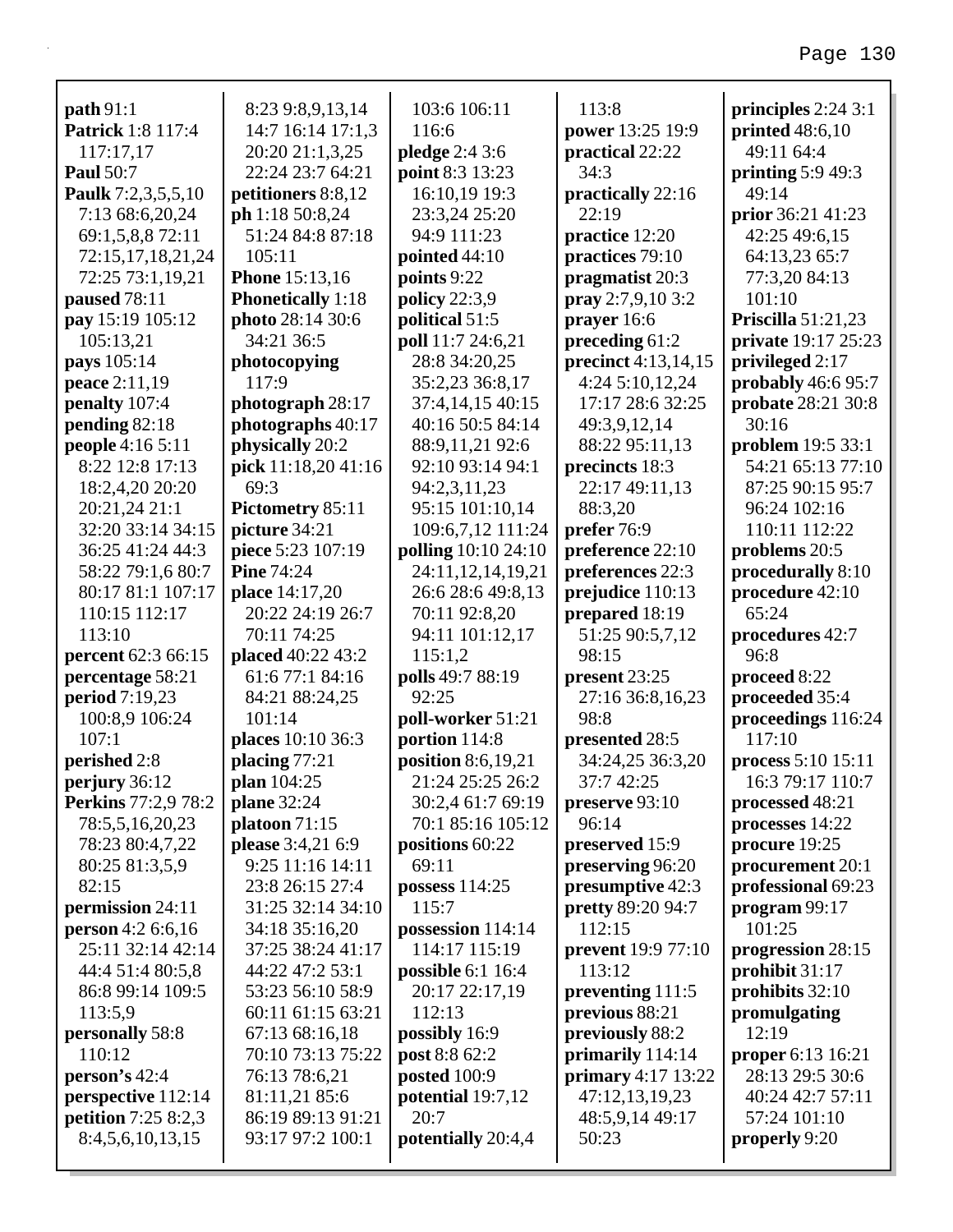| 50:18 55:2 110:7          | 28:12                             | randomly-selected             | 63:7 85:20 99:11          | 59:16 68:17 72:13               |
|---------------------------|-----------------------------------|-------------------------------|---------------------------|---------------------------------|
| 113:6,7,18                | <b>puts</b> 101:6                 | 15:4                          | 100:17 101:2              | 74:19,22 75:12                  |
| proposed 21:22            | $P-A-U-L-K7:5$                    | rapidly 10:8                  | 102:20                    | 76:8,20 86:6                    |
| <b>protect</b> 2:14 10:22 | p.m 83:5,5 92:11                  | rare 13:15                    | recommendations           | 87:16 101:8 111:5               |
| 21:20 93:3                | 95:20 116:24                      | rationale 104:25              | 59:15                     | regardless 26:4                 |
| protections 2:16          |                                   | <b>Raymond</b> 4:4,8,12       | recommended               | 54:23 105:12                    |
| provide 28:13             | $\mathbf 0$                       | 17:11                         | 38:11 86:17               | regards 57:8                    |
| 112:8, 15, 17, 18         | <b>Quail 89:15</b>                | reach 90:5                    | 106:19 107:3,7            | registered 4:15                 |
| 113:16                    | qualifications                    | reached 88:15                 | 115:24 116:1              | 50:1 58:7,11                    |
| provided 50:6             | 57:12 99:5                        | reaching 63:17                | recommending              | <b>Registrant 23:21</b>         |
| 64:22,24 66:3             | qualified 47:18                   | read 29:17 38:14              | 35:7 64:25 78:1,8         | registrar $42:2$                |
| 68:4 75:17 92:13          | 48:1 98:17 109:14                 | readily 77:9 112:10           | 102:2                     | 48:20 52:7 75:5                 |
| provides 112:11           | qualifies 28:21                   | reading $31:18$               | reconciliation 2:19       | 109:1                           |
| provisional 28:10         | qualify 62:1 100:15               | ready $14:8$                  | record 4:11 6:10,19       | registrars 112:9                |
| 28:13 76:23 77:15         | qualifying $47:22$                | real 21:6                     | 9:2,7 11:16 17:10         | registration 35:11              |
| 77:17 79:25 81:9          | 60:21,23,24 61:25                 | realize 20:7                  | 35:20 38:14 39:10         | 37:14 41:5 44:9                 |
| 89:6 90:8,12              | 98:16,20,21,25                    | <b>really</b> 73:3 80:2       | 39:12 44:6,22             | 52:6 53:7 57:10                 |
| 92:14,17 109:4,7          | 99:4 100:8,9                      | 96:13 105:13                  | 53:24 61:16 68:23         | 57:22 58:9 59:15                |
| 109:11 110:10,12          | 106:24,25                         | reason 5:1,1 25:19            | 69:7 78:22 83:20          | 78:17 85:1 86:10                |
| 110:16,22 111:19          | question 12:2 20:9                | 30:6 52:3 59:7                | 85:7 89:13 93:18          | 87:4 89:4,7 93:12               |
| 111:25 112:7              | 22:12,13 29:6                     | 109:7 110:18                  | 96:11 98:6 117:5          | <b>Registrations</b>            |
| 113:6,17                  | 45:23 54:7 58:19                  | 113:3                         | 117:6                     | 41:20 94:15                     |
| provisional-ballot        | 62:11 64:6 66:14                  | reasons 4:25 31:23            | recorded 15:8             | 108:24                          |
| 92:9,15                   | 91:8 94:2 105:4                   | 67:7                          | recording $25:15$         | <b>Registration's</b>           |
| provisions 114:24         | questions 12:5 14:3               | receive 49:6,15               | records 45:3 55:19        | 77:25                           |
| <b>public</b> 3:25 7:15   | 17:18 25:4,8                      | 92:24                         | 90:3                      | regrouped 59:18                 |
| 12:7 16:21 41:13          | 37:19 43:21 46:18                 | received 28:10                | recusing 39:11            | regular 9:5                     |
| 53:1 106:25 107:5         | 53:22 62:10 66:20                 | 40:11 43:1 51:17              | 97:25                     | regularly 12:4                  |
| 114:20 115:23             | 72:16,19 80:4<br>85:18 91:6 95:25 | 65:16 67:22 74:12             | redistricting 49:5        | 112:18                          |
| publicize 111:13          | 96:4 105:1 112:16                 | 77:18 93:9 95:6               | 88:19                     | regulations 12:19               |
| 114:2                     | quick 19:14                       | 101:8 102:7                   | Reed 24:5,8,11,15         | 14:17 53:10                     |
| publicized 112:24         | quickly 18:17                     | receives 5:3                  | reestablished 57:17       | reinvestigated 79:2             |
| public-comment<br>7:19,23 | quite 19:4 44:15                  | recess $83:5$<br>recited 65:9 | reexamination<br>15:2     | reissued 66:4<br>reiterate 9:12 |
| publish 107:1             | 47:10                             | recognize 19:6 32:3           | reexamined 15:1           | reject 108:12 109:7             |
| published 61:25           | quorum 97:10,11                   | recognized 67:5               | refer 5:14 26:13          | rejected 28:12                  |
| pull 14:11 23:23          | 97:12,14,16,24                    | recommend 27:17               | 41:25 44:1 45:9           | 109:6,11 113:9                  |
| 38:8 104:2,4              |                                   | 28:24 41:4,10                 | 46:20 54:15 55:23         | rejection $51:16$               |
| 114:9                     | $\bf R$                           | 52:5,10,10,20                 | reference 71:4            | relatives 68:12                 |
| purchased 18:25           | R 2:1 117:1                       | 54:15 57:13,20                | referred 25:18 26:9       | 72:4                            |
| 85:11                     | race 25:15 47:21                  | 68:13 75:7 77:24              | 35:2 55:4 115:3           | released 4:17                   |
| pure 21:17                | 79:8 80:25 81:12                  | 84:25 89:3 93:12              | refers $115:1$            | relevant 65:13 72:8             |
| purposes 42:4             | 81:12 84:12 87:20                 | 106:8 113:25                  | reflect 12:7              | relief 8:16,18                  |
| pursuant 114:15           | 88:8                              | recommendation                | <b>refused</b> 34:21 35:2 | remaining 38:10                 |
| put 9:7 14:17 16:23       | Rachel 28:5                       | 25:3 26:22 27:13              | 44:12 110:14,22           | 40:20 46:7 57:20                |
| 18:25 58:10 59:1          | Rainbow 77:1                      | 28:23 30:1 37:12              | regard 54:14 90:13        | remedial 46:16                  |
| 69:11 80:9 84:7           | raise 4:4                         | 37:19 43:15,18,22             | 90:18                     | 96:2                            |
| 95:12,12 96:10            | raised 117:12                     | 43:23 45:8 54:14              | regarding 14:7            | remembering 2:8                 |
| 112:6                     | raises 21:25,25                   | 55:8,24 56:3,7                | 24:13 29:25 40:11         | remind 53:4                     |
| <b>Putnam 27:15 28:4</b>  | raising $12:2,5$                  | 60:1,9,10 61:9                | 40:20 44:3 52:18          | remove 42:23                    |
|                           |                                   |                               |                           |                                 |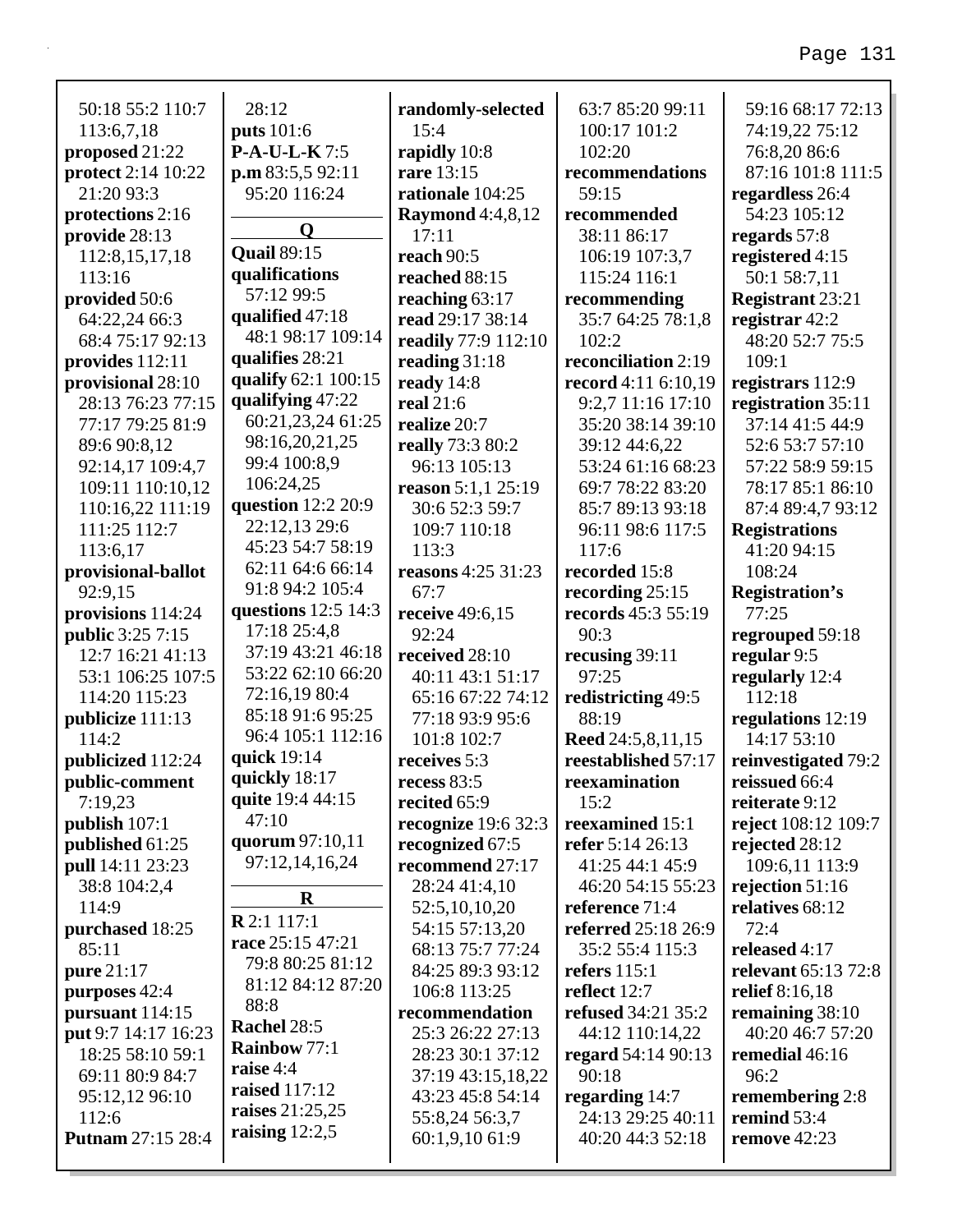#### **reserves** 12:22 **reside** 40:21 **resided** 64:7 66:7 **residence** 42:4 **residency** 56:25 57:12 **residents** 40:23 41:3 42:6 65:15 65:15 76:25 77:21 **resolution** 56:1 **resolved** 82:12 **respectful** 71:22 **respectfully** 9:13 10:20 **respond** 15:24 20:24 **responded** 58:22 **respondent** 41:9 52:17 86:9 96:12 88:6 92:10 **reverse** 92:7 93:2 **25 30:15**  $3,7$  $4:22$ 49:16 **rewarded** 77:18 **red** 88:17 **6:8 Rhodes** 48:20,23 52:7  $5:8$ *<u>r* 24:24</u> 13:17 17:12,16,22  $26:1$ 24:32:4 :18 40:8  $3:10$ 6 66:6  $6.21$ 110:7 **Russell** 69:16,20 **Russians** 4:20 **S S** 2:1 **sacrifices** 2:16 **safe** 12:13,16 13:17 15:14,22 18:21 **safeguards** 14:20 14:24 **safest** 12:14 **safety** 19:11 **sample** 48:3,7 **Saturday** 40:15 74:15,22 **saw** 39:16 **saying** 3:21 5:14 23:9 26:16 27:5 34:10 36:13 38:1 92:1 98:10 100:5 101:6 103:22,23 103:24 104:8 106:16 108:21,21 114:11 **second** 3:19,20 4:21 11:7,8 16:15 17:2 18:8 21:7 23:7,20 26:11,12 27:2 31:22,22 32:5,12 34:8 37:23,25 38:13,22 46:24,25 56:7,8 56:24 57:9 60:8 63:13,19 64:11 67:10,11 69:1 73:11 75:22,22 76:12,23 78:7,15 79:23 81:17,18,19 82:22,23 83:11,12

38:24 47:3 56:10 60:12 63:21 67:14 73:14 75:23 76:13 81:22,24 87:8 91:21 97:2 100:1 103:6 106:12 108:17 116:7 **says** 9:13,13 25:11 26:2 29:11 95:16 **scan** 13:5 50:23

51:1

13:2

**school** 4:23

**scanner** 21:18 **scanners** 10:8,9

**scanning** 50:22,25

**school-board** 84:12 **Science** 12:10 **scope** 53:14 **scribble** 69:12 **scripted** 48:4,8 **seal** 117:12 **seats** 64:7,9,16 **SEB** 8:3 23:16,20 26:13,21,21 27:14 27:18,19,19,20,20 27:22,22,25 28:1 34:16 47:7 56:15 64:1 67:20 73:22 76:17 83:24 87:14

| removing 42:9                        | reside $40:21$                         | reverse 92:7 93:2                    |
|--------------------------------------|----------------------------------------|--------------------------------------|
| <b>rented</b> 32:24                  | resided 64:7 66:7                      | review 15:25 30:15                   |
| repealed 8:9                         | residence 42:4                         | 49:19 51:3,7                         |
| repeated 91:13                       | residency 56:25                        | reviewed 14:22                       |
| replace 15:10                        | 57:12                                  | 49:16                                |
| replacing $11:25$                    | residents 40:23                        | rewarded 77:18                       |
| report 23:14 39:4                    | 41:3 42:6 65:15                        | re-districted 88:17                  |
| 40:8 43:6 45:24                      | 65:15 76:25 77:21                      | re-voted 66:8                        |
| 46:3 51:13 52:9                      | resolution 56:1                        | <b>Rhodes</b> 48:20,23               |
| 52:17 78:14 83:23                    | resolved 82:12                         | 52:7                                 |
| 98:15 99:9 103:11                    | respectful 71:22                       | Richard 35:8                         |
| 103:14                               | respectfully 9:13                      | right 2:23 11:24                     |
| reported 24:4                        | 10:20                                  | 13:17 17:12,16,22                    |
| 47:11,14 60:19                       | respond 15:24                          | 21:20 22:19 26:1                     |
| 84:3 87:16,18                        | 20:24                                  | 26:6 27:24 32:4                      |
| 88:1 100:7 108:6                     | responded 58:22                        | 35:19 39:18 40:8                     |
| reporter 1:8 117:5                   | respondent 41:9                        | 45:3,19 53:10                        |
| 117:11                               | 52:17 86:9 96:12                       | 56:4 62:16 66:6                      |
| reporter's 109:20                    | 105:21 107:5                           | 68:21 70:6,21                        |
| reports 15:7 24:22                   | respondents 73:6                       | 78:12 83:16                          |
| represent 89:16                      | 108:23                                 | 101:17 106:7                         |
| representative 22:6                  | responders 2:8                         | 112:21                               |
| represents 61:19                     | response 16:16                         | ringing $15:13,16$                   |
| reprimand 107:5                      | 21:10 25:6 43:16                       | ripe 113:4,11                        |
| reprinted 64:19                      | 54:6 55:10 71:10                       | <b>River</b> 11:25                   |
| <b>Republic 3:8</b>                  | 81:14 97:13                            | Road 4:13 6:11,21                    |
| republished 62:4                     | responsibilities                       | 7:6 12:1 35:22                       |
| request 3:5 4:5                      | 41:11 52:22                            | 40:21 44:7 54:1                      |
| 8:12,18,20 9:17                      | responsibility<br>54:25 107:8          | 58:3 69:9 78:24                      |
| 10:20 15:1,24<br>31:12 35:18 41:21   |                                        | 84:19                                |
|                                      | responsible 98:25                      | <b>Robert 84:2,8</b><br>101:18       |
| 49:3,10,14 53:16<br>62:6 66:17 68:20 | responsibly 15:11<br>restriction 25:22 | <b>Robin 52:7</b>                    |
| 74:7 83:18 95:24                     |                                        |                                      |
| requested 22:11                      | result $2:16,17$<br>66:14 113:2        | role $71:2472:1$<br>rolls 9:19 42:23 |
| 35:1 48:19 49:12                     | results 10:6 18:18                     | room $1:11\,50:14,17$                |
| 74:1 92:18,22                        | 66:12 113:7,8                          | 50:21,25                             |
| requesting 48:15                     | resumed 64:20                          | <b>Rosa 51:24</b>                    |
| 48:24 52:3 91:3                      | retaliation 2:20                       | Roy 44:7 58:2                        |
| <b>require</b> 8:13 9:14             | retired 70:3                           | rule 8:4,4,9 13:4                    |
| 36:5 94:23                           | retracted 101:22                       | 26:3 68:3 70:2,6                     |
| required 10:3                        | <b>return</b> 12:3 21:14               | 71:1,7,8 78:7,17                     |
| 44:21                                | 58:13 59:1                             | 89:5                                 |
| requirement 9:23                     | <b>returned</b> 58:21,24               | rules 12:19 13:7,8                   |
| requires 8:5                         | 58:25 59:4 98:6,8                      | 13:11 53:10 54:20                    |
| requiring $12:5$                     | returning 69:17                        | 70:4,5,12 109:9                      |
| research 30:20                       | revamp 15:25                           | rule-making 23:2                     |
| 77:6                                 | revealed 48:7,17,20                    | ruling $111:1$                       |
| reserve 6:14                         | 50:10,24 51:8,15                       | run 62:2 89:15 92:8                  |
|                                      |                                        |                                      |

44:12 70:25

83:21 86:3,4,6,13 86:17 87:5,6 91:15,16 96:7,25 99:21,22 100:23 100:25 103:1,5 104:12 106:10 108:15,16 114:3,4

116:3,4,5 **seconded** 27:4

> 38:19 47:2 60:11 67:12 73:12 104:14

22:12 42:20 53:17

**seconding** 63:14 **secondly** 4:19

**seconds** 16:17 **Secretary** 12:18 14:22 15:1 18:14 58:14 59:3 65:20 74:13 76:20 79:14 98:14 110:25 111:12,17,21 112:6,25 114:1 **section** 25:11,21 **sections** 106:21 **secure** 9:23 10:4 13:22 50:19 **security** 10:1,2 12:7,11,11 14:18 **see** 8:21 20:7,17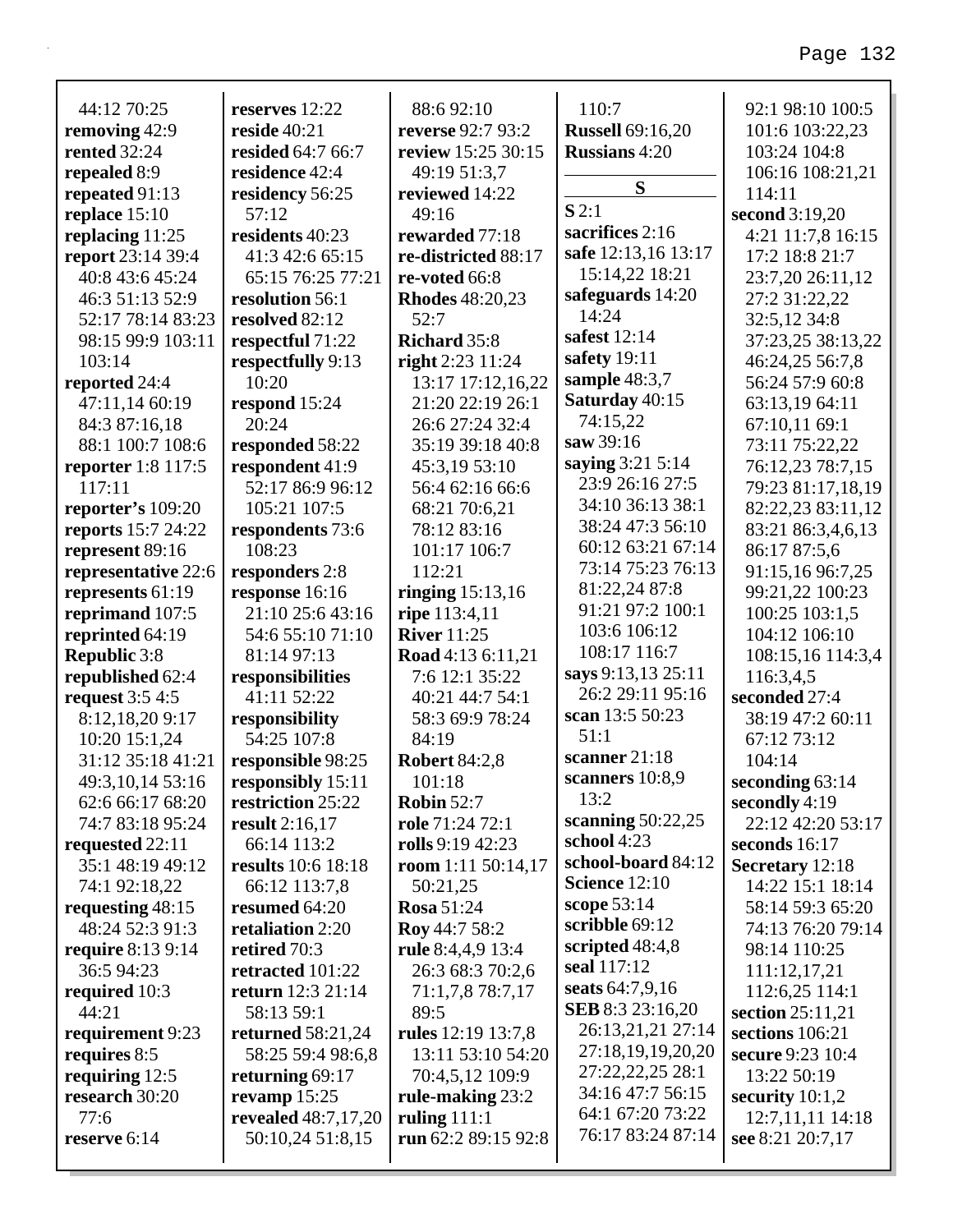| 27:11 39:4 40:6          | sets $15:4$                           | 30:10,13,18,22,24                 | soliciting $25:16$             | specify 106:3                    |
|--------------------------|---------------------------------------|-----------------------------------|--------------------------------|----------------------------------|
| 42:5 44:5 46:12          | settlement 108:13                     | 31:2,5,7,10,12,14                 | 26:8                           | speculation 77:7                 |
| 80:13                    | seven 49:20,24 65:6                   | 31:21 32:6,7 33:5                 | solution 21:20                 | spent 69:2,10 110:3              |
| seeing $80:17$           | 65:10                                 | 33:11,14,17,20                    | somebody 31:17                 | split 79:3                       |
| seek 16:7,7 72:7         | Shadonna 92:10                        | 34:12 37:23 38:2                  | 33:6 42:15 114:25              | <b>SPLOST</b> 79:21,25           |
| seeking $47:20$          | 93:14                                 | 43:22,25 46:19,22                 | somewhat 66:24                 | 80:21,23 81:2,7                  |
| seen 36:25               | <b>Shankle 84:19</b>                  | 54:10,13 55:7,8                   | soon 66:16                     | 81:10                            |
| <b>Select 10:2</b>       | sharing $96:2,23$                     | 56:12 60:7,13                     | sorry 16:20 31:11              | spoke 65:21 84:15                |
| self-report 67:2         | <b>SHARP</b> 34:13                    | 63:11,24 67:11,16                 | 62:17 69:5 72:18               | spring $21:23$                   |
| self-reported 65:19      | sheriffs 30:25                        | 73:11,15 75:19,24                 | 72:18 73:2 78:9                | Springfield 54:1                 |
| 66:17 92:4               | she's 6:17 83:19                      | 76:3,5,15 81:15                   | 82:11 85:25 97:19              | staff 17:15 24:22                |
| semblance 42:12          | shirts 70:11,14                       | 82:23,25 83:10                    | 104:3 109:3,19,22              | 53:9 56:19 59:18                 |
| senate 10:2 18:12        | <b>Shiver</b> 64:12,15,18             | 86:4,21,24 87:5                   | 112:5                          | 94:14 95:10 111:5                |
| senator 3:19 16:16       | shouldn't $13:25$                     | 91:15 96:5 97:4                   | sort 20:11 65:23               | 111:5 112:12                     |
| 16:17 18:10 19:16        | should've 48:10                       | 97:16 98:3 99:20                  | Soto 39:9,11                   | stakeholders 15:12               |
| 21:8 23:11 26:11         | 64:17 71:19 90:12                     | 100:2,23 101:4                    | souls $2:10$                   | 15:24                            |
| 26:18 27:2,6             | show $17:13\,72:3$                    | 102:7,11,15 104:1                 | source 19:23                   | stand $3:4$                      |
| 31:24 32:1 34:13         | 77:6                                  | 104:3,6,12,16                     | <b>South 78:24</b>             | stands $2:253:8$                 |
| 38:4,22 39:1 47:4        | showed 15:7 33:6                      | 105:19,24 106:5                   | Southern 6:2                   | start $2:4$                      |
| 55:9,10 56:11            | 88:12                                 | 106:13 107:9,11                   | Sparta 39:7 40:3,9             | started 4:3 44:9                 |
| 60:8,14 72:22            | shows 74:18                           | 107:13,15,18,21                   | 40:13,23 41:2                  | 70:12                            |
| 73:17 75:25 81:18        | sic 1:19 7:14 10:24                   | 108:3,6,8,10,15                   | 44:8,25 50:20                  | state $1:1,2,7,9,10$             |
| 81:23 83:2 98:7          | 70:15 75:9 90:23                      | 108:18 109:15,19                  | 54:1 55:6,14,16                | 2:3 3:11,12 6:9,18               |
| send 17:21,23            | side 20:9 69:21                       | 109:22,24 110:1                   | 58:3 73:23 74:1,3              | 9:1,14,17,18                     |
| 38:11 49:1 87:2          | 79:3 80:10 92:7                       | 113:3,20 116:4,15                 | 74:6 75:6,8,13                 | 10:17 11:16 13:7                 |
| senior 93:20             | 93:2                                  | Simpson's 2:5                     | speak 4:2,3,11 6:25            | 13:9 17:20 18:12                 |
| sense 30:13              | sides 79:4                            | 81:16                             | 7:1,15,19,20,23                | 18:15 19:8 22:2,4                |
| sent 48:21 49:10         | sidewalk 24:19                        | <b>Simpson's 102:25</b>           | 8:23,24 11:15                  | 22:16,18,25 23:4                 |
| 58:5 66:9 75:14          | sign $7:770:21$                       | single $5:23$                     | 14:17 16:4 17:1                | 25:13 30:8,11,13                 |
| 91:4 111:18              | 95:13 115:9                           | sir 45:25 46:2 59:9               | 23:16,18,22 27:12              | 30:25 31:7 33:20                 |
| sentence 5:21            | signature 56:20                       | 62:12,15                          | 27:15,23 29:25                 | 35:6,13,20 41:24                 |
| separated 64:17          | 57:3,14 58:12                         | site 40:17                        | 32:13,21 34:6,15               | 44:5,22 53:23                    |
| September 1:10           | 75:5 117:12                           | sitting $18:14$                   | 35:16,23 37:3,18               | 61:15 63:14 65:20                |
| 61:3 74:8 98:24          | signatures $5:238:7$                  | situation 20:8                    | 39:5,8 41:13 44:3              | 68:22 69:6 71:9                  |
| 100:11,14                | 9:9,11 51:22                          | 33:11 52:12 86:11                 | 44:5,21 53:1,22                | 71:11 78:21 79:14                |
| sergeant $71:15$         | 58:16 59:8                            | 90:18 92:22 93:8                  | 55:9,12,25 56:6                | 85:7 89:5,13                     |
| serious 17:25 53:8       | signed $4:25:226:6$                   | situations 53:13                  | 58:1 60:1 61:13                | 93:17 95:11 98:6                 |
| 66:24 102:17             | 6:17 7:15 8:22,24<br>11:15 20:20 21:1 | $\sin 63:5$                       | 66:21 68:17,18                 | 102:1 105:20                     |
| 105:9,16 113:1           |                                       | size $48:5,9,11$<br>107:16 110:20 | 72:11 75:12 76:8               | 109:9 114:1 117:2                |
| seriously 59:23<br>110:6 | significant 96:21                     |                                   | 78:4 85:4 89:9                 | 117:7<br>stated 24:21 43:8       |
| seriousness 96:19        | signing $115:17$<br>signs 70:17,18    | slap 107:24 108:1                 | 99:24 105:23<br>109:17 112:1,4 |                                  |
| served 5:12 99:14        | similar 2:13 90:18                    | slippery 33:3<br>slope $33:3$     |                                | 48:23,25 74:24<br>88:13 89:20,21 |
| service 2:17             | simple 10:7 66:14                     | small $62:25$                     | speakers 14:4<br>22:12         | 92:11, 16, 18, 21, 24            |
| session $82:18,20$       | simply $5:11\,70:2$                   | smell 59:17                       | speaking $6:13$ 22:6           | 93:1,4,7,22 97:25                |
| 83:9,16                  | 71:1 90:8                             | smiled $80:15$                    | special 3:12 40:12             | 101:13 114:16                    |
| set 8:19 19:11,25        | <b>Simpson</b> 2:7 3:4,6              | <b>Smith 44:7 58:2</b>            | 106:22                         | statement 26:6                   |
|                          |                                       |                                   |                                |                                  |

40:15 79:1,6,8,9

3:22 11:6 14:9,12 15:14,17,18,21 29:3,8,10,23

89:16 **Soften** 2:18

**solicit** 25:11 112:16

**specific** 105:1,3 **specifically** 45:9 **specified** 105:19

110:2,8

**states** 3:7 5:15 6:3 20:23 32:22 33:7

100:10 **Seth** 18:10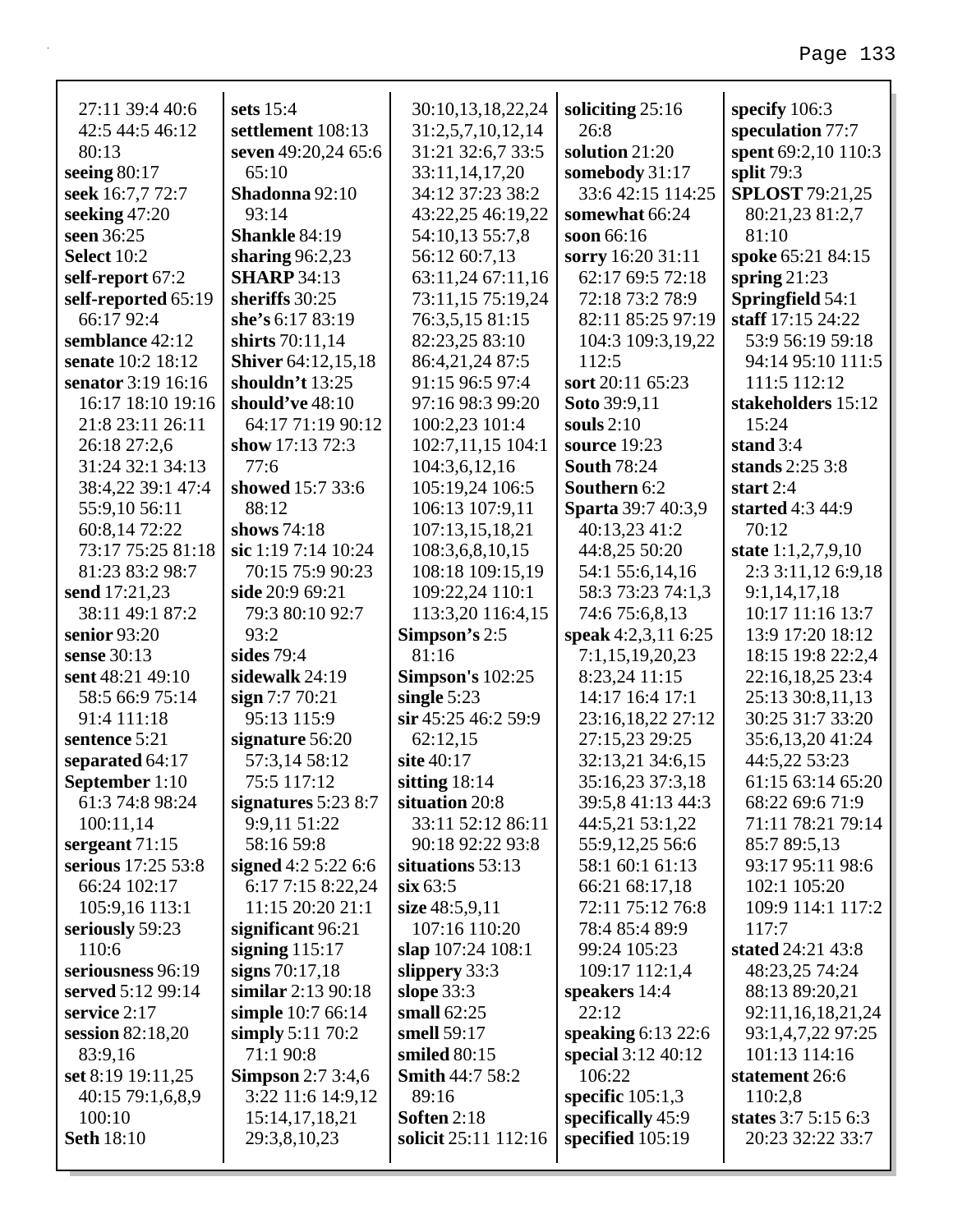| 36:12 63:4 87:22           | strides 59:20            | 55:7,11,22 56:5,9    | 53:12,13 55:15,15   | 70:17 82:17             |
|----------------------------|--------------------------|----------------------|---------------------|-------------------------|
| 87:24 88:4                 | strikes 96:12            | 56:13 57:25 58:18    | 56:18 57:21 65:2    | 103:14                  |
| statewide 8:14             | strive 2:21 16:8         | 59:13,25 60:5,9      | 67:23 74:7 75:7     | taken 59:19 77:10       |
| <b>State's 12:18 14:23</b> | stronger 110:8,17        | 60:15 61:12,15       | 77:3 84:6 85:17     | 83:5 94:17 95:22        |
| 15:1 58:14 59:3            | strongly 113:3           | 62:9 63:7,19,25      | 89:4 92:4 93:7,14   | 96:18,23 110:5,25       |
| 74:13 76:20                | stuck 20:12              | 65:4 66:19 67:9      | 98:23 102:14        | 111:1,4 117:5           |
| <b>State's 98:14</b>       | students $4:23\,5:2$     | 67:12,17,20 68:16    | 105:5 108:25        | takes 53:7              |
| 110:25 111:13,17           | stuff 18:5 69:12         | 68:21,25 69:3,6      | 113:10              | talk 5:7 13:9 17:8      |
| 111:21 112:6,25            | <b>Sturgeon</b> 100:6,12 | 72:11,16,19,23,25    | supervisors 94:24   | 69:21 106:2             |
| state-issued 36:21         | 100:18                   | 73:4,9,12,16,18      | supplied 10:18      | talked 69:15 70:20      |
| state-registered 9:9       | style 51:17              | 73:22 75:11,17,20    | supply 92:20,23     | 70:24                   |
| station 24:6,12,19         | subject $101:11$         | 76:1,5,10,16 78:3    | support 9:23 54:17  | talking 16:2 69:19      |
| 92:8,23                    | submit 9:8 11:1          | 78:6,9,11,13,20      | 74:19 102:21,24     | talks 30:7              |
| stations 92:20             | submitted 8:15           | 80:3,20,24 81:1,4    | supporters 70:10    | tapes 15:7 51:22        |
| status $50:2,3$            | 49:22 109:3              | 81:8,14,16,19,24     | 70:13,17,24         | $\tan 90:1$             |
| statute 13:6 26:2          | submitting 8:4           | 82:1,5,8,16,22,24    | supporting 10:18    | team 92:23              |
| 29:11,18,19 30:5           | <b>Subsection 42:1</b>   | 83:3,6,11,13,15      | 23:1                | television 17:14        |
| 31:18 115:1,2              | substantiated            | 83:22 84:1 85:3,6    | supposed $41:24$    | tell 5:10 7:8 13:12     |
| statutes $13:7,13$         | 47:15 101:21             | 85:15,18,25 86:2     | 65:17 74:17 105:6   | 58:10 70:10             |
| 42:7,22 53:15              | <b>Sue 65:1</b>          | 86:5, 12, 16, 22, 25 | sure 12:21 17:15    | <b>telling</b> 29:14,21 |
| 107:7                      | sufficient 19:20         | 87:6, 10, 13 89:9    | 31:16 32:4 52:25    | 37:5                    |
| statutory 28:25            | suggest 25:2 32:17       | 89:12 91:5,10,16     | 53:9 54:25 59:9     | terminated 46:14        |
| 29:25 65:24                | 57:9 108:10              | 91:20,23 92:1        | 59:11,23 61:17      | 46:16 102:10            |
| stay 50:21,25 62:8         | suggested 106:4          | 93:16 96:1,17        | 62:3 85:13 93:25    | terms 14:18 113:14      |
| stayed $17:15$             | suggestive 3:15          | 97:5,8,12,14,20      | 95:22 107:22,23     | territory 6:4           |
|                            |                          |                      |                     |                         |
| stays $53:11$              | <b>SULLIVAN2:2</b>       | 97:22 98:4 99:22     | 110:9 111:15,23     | terror $2:19$           |
| <b>Stephens</b> 1:8 39:14  | $3:10,20,24$ 4:6,10      | 100:4,20,25 101:5    | surprise 12:8       | testimony $12:14$       |
| 39:16,19 44:7,7            | 5:21 6:5,9,16,24         | 102:5,25 103:5,9     | <b>Susan</b> 106:1  | text $8:9$              |
| 57:25 58:2,2,20            | 7:4,8,11,14,18,22        | 103:13,20 104:1,4    | suspended 64:19     | thank $2:12,154:7$      |
| 58:23 59:9,11              | 10:25 11:4,7,9,11        | 104:7,13,17          | switch 22:19        | 6:5,16,247:11,13        |
| 117:4,17,17                | 11:14,18,21,23           | 105:23 106:10,15     | sympathetic 20:24   | 9:1,3 10:25 11:13       |
| steps 77:10 94:17          | 14:2,6,11 15:17          | 108:16,20 109:17     | 22:23               | 11:14,15,21 14:1        |
| 95:22 111:4                | 15:20 16:15,17,20        | 109:20 111:21        | system 15:25 19:10  | 14:2,5,6 18:7 21:8      |
| <b>Stevenson</b> 68:10     | 16:25 17:6,9 18:7        | 112:3,20 113:19      | 21:15,17 22:16,20   | 23:5 24:3 28:3          |
| stick 32:17                | 21:8,11 23:5,12          | 113:22 114:3,7       | 35:6,13 84:18,22    | 29:23 34:2,2            |
| stolen $20:6$              | 24:2 25:4,7 26:12        | 116:3,5,9,14,17      | systemic 87:25      | 35:15 37:11,15          |
| stood $2:13$               | 26:19 27:3,8,18          | sundry $42:17$       |                     | 39:19,24 40:4,6,7       |
| stop 10:21 74:13           | 27:25 29:23 31:11        | superintendent       | T                   | 40:10 41:12 43:14       |
| stopped 71:8,13,17         | 31:20,25 32:4,11         | 48:2 99:15 101:24    | T117:1,1            | 44:20 45:18,19          |
| 71:23,23 72:9              | 34:2,14 35:15,19         | 102:3                | Tab 34:17 60:18     | 46:9,17 47:7,9          |
| storage 40:16,16           | 37:11,24 38:5,13         | superintendents      | 98:11               | 54:2,4 55:7,22          |
| 50:14,17                   | 38:23 39:2,12,15         | 113:15               | table 23:7 86:13,18 | 56:4,16 58:18           |
| stored 14:19 50:15         | 39:18,20,24 40:2         | superior 30:24       | 96:25               | 59:14 60:16,19          |
| strange $31:18$            | 41:12,16 42:24           | 64:21                | tabulate 18:18      | 61:15 65:5 67:18        |
| street 43:5,11             | 43:14,17,20,23           | supervises 53:9      | 51:20               | 67:19 69:13,16,22       |
| 55:14 79:5,9 80:8          | 44:1,20 45:7,13          | supervisor $35:9,12$ | tainted 66:12       | 72:10,15,21 73:3        |
| 80:10                      | 45:15,17,20,22           | 37:14 41:8 44:24     | take 6:25 13:25     | 73:4,21 75:17           |
| streets 43:12,13           | 46:11,17,23 47:1         | 44:24 45:2 47:24     | 15:20 24:19 28:1    | 82:14 83:4 85:15        |
| strictly $113:16$          | 47:6 52:23,25            | 49:2,10 50:17        | 37:9 44:12,13       | 87:12,13 89:12          |
| 115:18                     | 53:21 54:4,11            | 51:9 52:7,16         | 53:16 59:22,22      | 91:5,24,25 93:16        |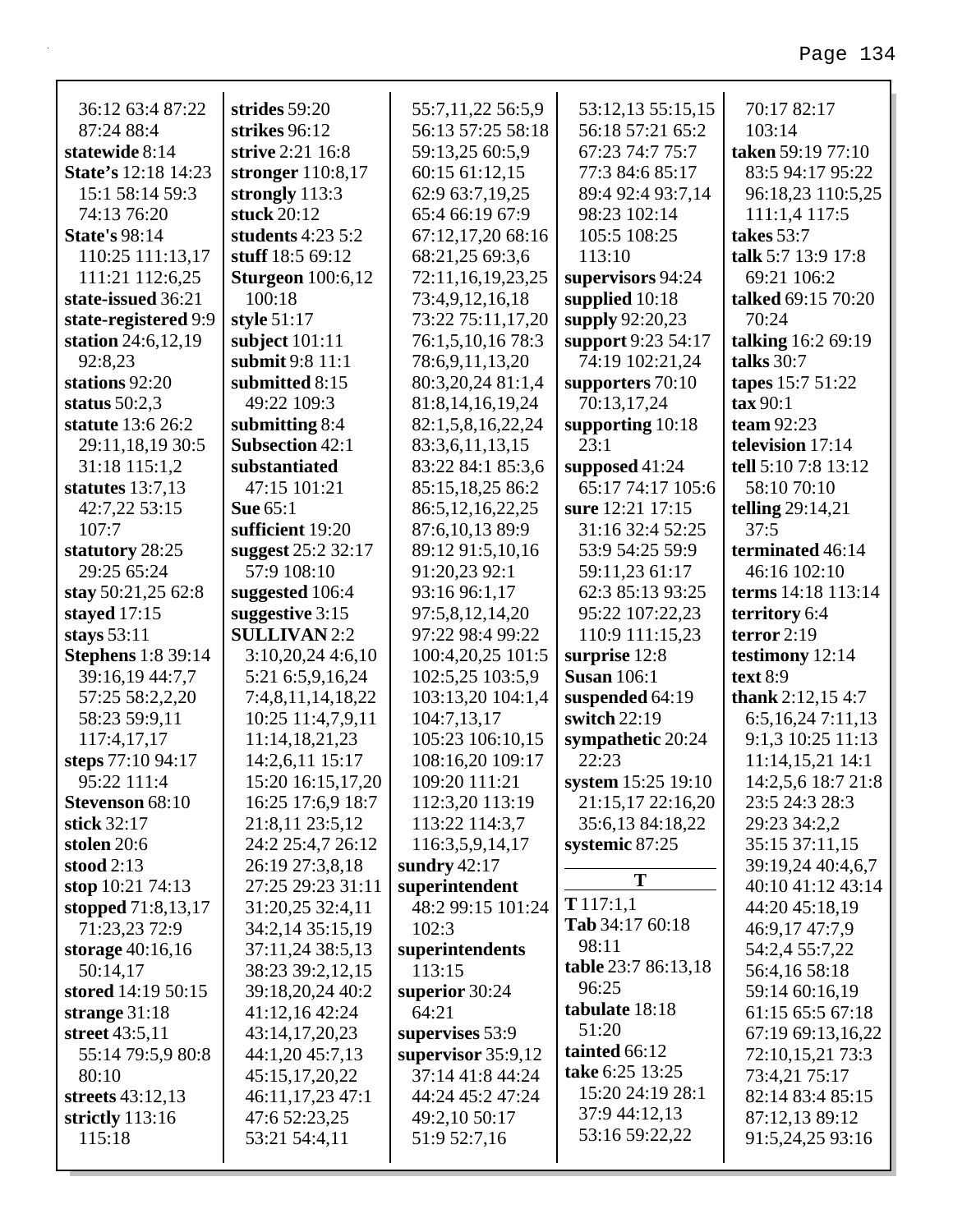| 96:1,2 97:6,7,22<br>98:12 103:13<br>111:25 112:20<br>116:18 | 53:19 63:15 67:24<br>115:10<br>think 6:13 8:11 | times 44:10 60:25<br>74:8,21<br><b>Tina</b> 99:6,16<br>Toccoa 41:19 | truth $5:8$<br>try $58:16$<br>trying 59:20 69:10<br>72:1 94:10 107:21 | unfamiliar 70:1<br>unfortunately<br>89:18 94:7 |
|-------------------------------------------------------------|------------------------------------------------|---------------------------------------------------------------------|-----------------------------------------------------------------------|------------------------------------------------|
| <b>Thanks</b> 58:2 59:12                                    | 14:8, 12, 25 16:13<br>19:8,21 20:5             | today 2:7,20 3:2                                                    | <b>Tucker 27:21</b>                                                   | uniformity 12:20<br>unit 15:9                  |
| that'll $98:5$                                              | 21:19,19,20 22:5                               | 8:21 12:2 16:2,6                                                    | 38:17                                                                 | <b>United 3:7 20:23</b>                        |
| that's $4:186:127:5$                                        | 22:7 23:1 25:14                                | 18:12 21:24 37:6                                                    | turn 8:25 17:22                                                       | 32:22 33:7                                     |
| 12:21 16:6,8,12                                             | 25:17 29:10,13,24                              | 41:21 54:22 61:21                                                   | turned 88:3,18                                                        | units $15:4$                                   |
| 19:11 20:16,17,17                                           | 31:11,15 32:2,2                                | 70:7 71:4,25                                                        | turnout 24:13 75:1                                                    | <b>University 102:1</b>                        |
| 21:7,20 22:10                                               | 32:19 33:8 34:4                                | 72:13 73:2,2                                                        | twice 79:25 80:6                                                      | unopposed 77:12                                |
| 23:12 25:15,17                                              | 39:16 42:13 54:22                              | 89:19 102:22                                                        | 81:2,10                                                               | 79:7 83:15                                     |
| 26:1,2,19 27:21                                             | 55:3 56:6 62:3,4                               | 110:3                                                               | two 12:13 17:24                                                       | <b>Unqualified 23:21</b>                       |
| 29:6 32:1 33:8,12                                           | 67:1,3 70:16                                   | told 4:22 7:7 13:3                                                  | 21:25,25 23:15                                                        | unrelated 4:1                                  |
| 33:16,21,21,22,23                                           | 82:10,16 86:12                                 | 18:16,23 28:8                                                       | 42:18 43:13 50:4                                                      | unsubstantiated                                |
| 33:24 34:7,16                                               | 96:18 102:17,18                                | 50:21,24 71:9                                                       | 56:16 57:19 60:2                                                      | 40:20                                          |
| 37:2 46:22 54:21                                            | 105:8,14 107:19                                | 72:7 74:5,6 84:6                                                    | 64:15 74:12 76:20                                                     | unusual $21:2$                                 |
| 71:19 72:8 73:8                                             | 107:21 108:1,2                                 | 87:22,23 88:3,4                                                     | 76:21 77:13 78:18                                                     | upcoming $8:14$                                |
| 78:10 79:8,10,22                                            | 109:20 110:6,20                                | <b>Tommy 51:18</b>                                                  | 79:11 80:7 81:3                                                       | 16:10,12 60:22                                 |
| 80:2,18 86:7                                                | 111:22 113:11                                  | tomorrow 8:19                                                       | 90:16 97:18                                                           | 98:16                                          |
| 91:17 97:17                                                 | third 52:3 60:5                                | 13:19 18:1                                                          | 116:10                                                                | updated 77:8                                   |
| 104:23 107:13                                               | <b>Thomas 99:12</b>                            | Tony 7:2,5 68:6                                                     | type 50:6 72:7                                                        | upset 4:16 20:8                                |
| 110:9 112:4                                                 | 103:22,23 104:19                               | 69:8 70:17 71:22                                                    | typical $63:15$                                                       | urging $24:16$                                 |
| 113:21                                                      | 106:16                                         | 71:23                                                               | T's 59:23                                                             | use 8:13 9:15 10:7                             |
| theories 77:7                                               | thorough 10:23                                 | top 97:23,23                                                        |                                                                       | 10:9,10,19,21                                  |
| <b>thereto</b> 117:12                                       | thought 1:17,17,18                             | topic 112:18                                                        | $\mathbf U$                                                           | 12:23 13:1,4 23:2                              |
| there's 15:10 18:4                                          | 21:2 96:10 115:22                              | <b>Torez 51:18</b>                                                  | <b>Uh-huh 81:8</b>                                                    | 35:25 36:1,1                                   |
| 19:18 20:12 23:16                                           | thoughts 2:18                                  | total 47:14                                                         | ultimately 53:8                                                       | 110:15 111:19                                  |
| 27:11 28:20 32:1                                            | three 4:25 $15:2,3,3$                          | Totenberg 13:18                                                     | unable 10:15 62:1                                                     | 112:7                                          |
| 39:5 42:10 46:12                                            | 50:2 53:4 54:22                                | touch 79:16 90:1                                                    | 92:24                                                                 | uses 10:5 111:24                               |
| 46:23 54:18 67:6                                            | 64:22 65:12 66:7                               | touchscreen 10:5                                                    | <b>uncle</b> 68:2,6                                                   | usually 58:25                                  |
| 68:21 77:7 82:7                                             | 66:13,13 73:5                                  | 10:21                                                               |                                                                       |                                                |
|                                                             |                                                |                                                                     | unconstitutional                                                      |                                                |
| 107:11                                                      | 92:6,16 108:23                                 | traditionally                                                       | 4:18                                                                  | $\mathbf{V}$                                   |
| they'll $37:1,1$                                            | throw 16:11                                    | 105:16                                                              | undeliverable                                                         | vacancy 106:23,24                              |
| they're $5:14$ 12:12                                        | Thursday 100:13                                | trail $20:15$                                                       | 58:24 59:1                                                            | Valdosta 89:15                                 |
| 12:21 14:16,18,19                                           | tie 82:2,3,9,11                                | Trailing 1:18                                                       | undelivered 59:2,4                                                    | <b>Vann</b> $68:6,7,13$                        |
| 26:4 42:13 50:25                                            | tied $97:19$                                   | trails $12:6$                                                       | undersigned 9:13                                                      | <b>vast</b> 33:1                               |
| 53:9 54:25 65:17                                            | <b>Tifton 6:21</b>                             | training $61:6,8$                                                   | undersigning                                                          | vaults 18:20                                   |
| 107:18                                                      | <b>Tillman 94:14</b>                           | 62:14,18,20 63:2                                                    | 117:11                                                                | vehicles 71:1                                  |
| they've 18:2 32:21                                          | time 6:13 7:2 14:5                             | 99:8 101:10 112:8                                                   | understand 10:17                                                      | <b>verified</b> 8:5,7 10:6                     |
| 54:23 89:22 95:12                                           | 16:21 19:15,16                                 | 112:17                                                              | 23:22 26:1 45:7                                                       | 47:19 49:9 68:11                               |
| 95:12                                                       | 26:4 28:23 32:9                                | <b>TRANSCRIPT</b>                                                   | 61:24 65:10,14                                                        | 88:11,16,23                                    |
| thing $4:21\,5:7$                                           | 37:9 44:15 45:2                                | 1:16                                                                | understanding                                                         | <b>verify</b> 88:14 95:1                       |
| 17:25 18:2,4                                                | 53:12 54:21 55:18                              | <b>Tree 74:24</b>                                                   | 29:3,4 61:22                                                          | 99:23 100:20                                   |
| 20:12,17 63:6                                               | 62:19 63:5,17                                  | tried 69:11 71:24                                                   | 111:3 112:23                                                          | verifying $57:14$                              |
| 65:19 71:18 72:3                                            | 71:19 79:7,23                                  | 90:1                                                                | understands 53:8                                                      | vet 70:3                                       |
| 79:21 80:20,23                                              | 82:17 89:24 99:9                               | tries 112:12                                                        | 90:7 105:11                                                           | <b>VICE</b> 2:2 3:10,20                        |
| 81:6 83:8 95:14                                             | 99:10 102:18,18                                | trip $36:4$                                                         | understood 65:6                                                       | $3:24$ 4:6,10 5:21                             |
| things $14:15$ 17:12                                        | 104:22 109:21                                  | true 5:14 33:16                                                     | 76:10                                                                 | 6:5,9,16,247:4,8                               |
| 19:8 20:1 32:19<br>42:17,18 46:15                           | 110:3 116:11<br>timely $107:1$                 | 117:6<br>trump $13:7$                                               | unemployed<br>104:24                                                  | 7:11,14,18,22<br>10:25 11:4,7,9,11             |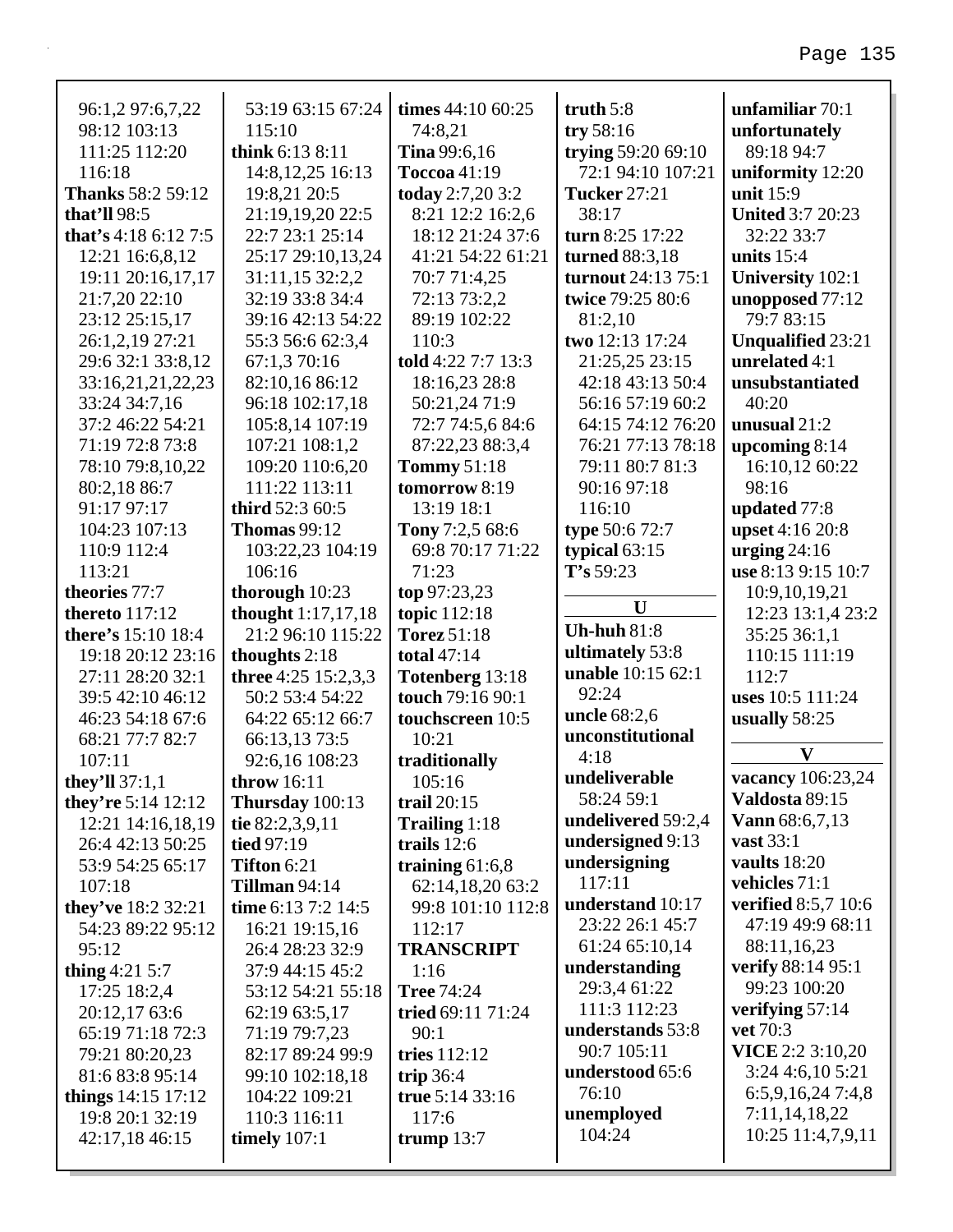| 11:14,18,21,23       | 105:23 106:10,15           | 101:16 103:6        | 65:7 67:25 70:10          | 94:10 110:16             |
|----------------------|----------------------------|---------------------|---------------------------|--------------------------|
| 14:2,6,11 15:17      | 108:16,20 109:17           | 105:7,17 106:6,11   | 70:16 71:6 74:14          | <b>Waycross 87:14,17</b> |
| 15:20 16:15,17,20    | 109:20 111:21              | 108:17 109:5,14     | 74:17,22,23 76:21         | weapons 30:5             |
| 16:25 17:6,9 18:7    | 112:3,20 113:19            | 116:6               | 77:2,15 79:20             | weapons-carry            |
| 21:8,11 23:5,12      | 113:22 114:3,7             | voted 4:17 24:9     | 84:9 88:24 92:12          | 28:5,15 29:1             |
| 24:2 25:4,7 26:12    | 116:3,5,9,14,17            | 32:23 35:6 43:3     | 94:6 101:11 109:6         | wear 70:10               |
| 26:19 27:3,8,18      | <b>Vickie</b> 107:6        | 50:2,4 65:7 79:8    | 109:12                    | website 12:18            |
| 27:25 29:23 31:11    | victims 2:8                | 81:4,10 84:8 88:2   | voting-machine            | 74:13                    |
| 31:20,25 32:4,11     | video 25:14                | 88:7 101:15         | 40:16                     | went 28:6 34:22          |
| 34:2,14 35:15,19     | view 25:9 26:9 74:2        | 104:21,21 105:8     | voting-system 10:1        | 37:4 49:7 59:3           |
| 37:11,24 38:5,13     | 105:4 111:14               | 109:6               |                           | 67:5 70:24 87:19         |
| 38:23 39:2,12,15     | violation $25:2,10$        | voter 5:23 9:5,24   | W                         | 88:21 101:13             |
| 39:18,20,24 40:2     | 25:18 35:10 41:6           | 10:23 19:13 23:21   | wait 7:19,20,21,21        | weren't 33:7 79:2        |
| 41:12,16 42:24       | 41:9 49:18 52:21           | 24:13,15 28:4,4,8   | 13:24 22:13               | 79:22                    |
| 43:14,17,20,23       | 57:23 62:19 68:15          | 28:10,22 29:19      | waited 22:14 90:11        | west 77:1 79:3           |
| 44:1,20 45:7,13      | 74:15,16,19 78:7           | 30:7 31:16,16       | waiting $12:17$           | Westover 61:18           |
| 45:15,17,20,22       | 78:15 99:13                | 48:14 58:8 59:6     | wake 59:17                | we'd 66:17               |
| 46:11,17,23 47:1     | 100:19 102:17              | 74:13 75:1 79:16    | walked 72:6 80:15         | we'll 2:2,4 4:3 8:23     |
| 47:6 52:23,25        | 105:9 107:14,19            | 79:16,17 82:7       | walking $115:11$          | 11:11 23:14 28:1         |
| 53:21 54:4,11        | 109:8 115:6,13,17          | 115:7,8,16          | <b>Walls</b> 51:24        | 44:4 45:17 46:6          |
| 55:7,11,22 56:5,9    | 115:20                     | voters 4:15 6:3,4   | want 5:7 7:18             | 71:11                    |
| 56:13 57:25 58:18    | violations $41:11$         | 9:20 10:7,12,15     | 16:13,14 17:8,19          | we're 9:10 12:2          |
| 59:13,25 60:5,9      | 52:8 57:13 61:11           | 24:20,22,23 25:24   | 32:22 33:2 35:24          | 13:17 14:8 15:21         |
| 60:15 61:12,15       | 85:23 91:18 93:15          | 41:7 44:18 48:22    | 36:11,15,16,22,23         | 16:2,9 20:11             |
| 62:9 63:7,19,25      | 101:20 106:21              | 52:19 57:1,7,12     | 36:23 37:3 42:19          | 21:24 29:6 33:23         |
| 65:4 66:19 67:9      | 107:8,11 108:6             | 58:7 64:7 68:2      | 56:2 65:22 93:5           | 33:24 35:7 59:23         |
| 67:12,17,20 68:16    | <b>Virginia 6:20 89:14</b> | 76:20,21 77:14      | 104:1,4                   | 64:25 71:4 78:1,8        |
| 68:21,25 69:3,6      | virtually 16:9             | 78:18,18 79:11      | wanted 32:25 85:9         | 83:6,23 85:12            |
| 72:11,16,19,23,25    | volunteers 71:7            | 81:3 84:19 88:2,4   | 108:4 111:11              | 91:3 97:8 102:2          |
| 73:4,9,12,16,18      | vote 3:21 9:21 23:9        | 88:18,20,21 92:6    | 113:20                    | 107:21,25                |
| 73:22 75:11,17,20    | 24:16 26:15 27:5           | 92:16 93:2,4,5      | wants 99:24               | we've 2:16 5:16          |
| 76:1,5,10,16 78:3    | 28:6 29:19 31:17           | 96:15,20 109:12     | ward 77:12,16,22          | 14:14 15:22 30:3         |
| 78:6,9,11,13,20      | 32:23,25 33:8,15           | 114:14 115:6,12     | wards $77:2$              | 42:8 54:21 75:20         |
| 80:3,20,24 81:1,4    | 33:18,23 34:10,22          | voter's 50:8 114:17 | <b>Ware 6:17 89:3,6</b>   | 76:10 79:11 81:19        |
| 81:8, 14, 16, 19, 24 | 34:25 35:4 37:6,7          | voter-registration  | 89:17,17                  | 83:7 86:5 87:6           |
| 82:1,5,8,16,22,24    | 37:9,25 38:24              | 9:19 57:15 58:5     | warehouse 95:9            | 91:16 94:21 99:22        |
| 83:3,6,11,13,15      | 41:25 43:4 44:18           | 58:13 59:5          | <b>Washington 6:2</b>     | 116:5                    |
| 83:22 84:1 85:3,6    | 47:3 49:7 51:3,7           | votes 15:4,8 17:23  | wasn't 43:9 80:17         | we've 100:25             |
| 85:15,18,25 86:2     | 56:10 58:7,11              | 25:11,16 26:8       | <b>Waters 84:2,6,8,14</b> | 106:10 108:16            |
| 86:5, 12, 16, 22, 25 | 60:12 63:21 64:8           | 66:13 90:15,16      | <b>Watson</b> 34:19 64:3  | 110:1,8 115:20           |
| 87:6,10,13 89:9      | 65:18 67:13 70:18          | 97:18               | 67:22 73:8,24             | white 48:6,10            |
| 89:12 91:5,10,16     | 73:14 75:23 76:13          | voting 5:9,12 10:5  | 75:14 76:19 78:7          | wife 70:5 84:3,7,16      |
| 91:20,23 92:1        | 77:19 79:23,24             | 10:21 12:23 13:5    | 78:10,12,15 83:25         | Williams $61:5,6,10$     |
| 93:16 96:1,17        | 80:1,6,12 81:2,6           | 14:18 15:10,25      | 84:2 85:20,24             | 62:13 63:9               |
| 97:5,8,12,14,20      | 81:11,12,21,24             | 18:17,25 21:17      | 86:1 87:15 92:2,3         | Willie 50:7              |
| 97:22 98:4 99:22     | 82:1 84:3,11               | 24:12 28:19 29:2    | 100:6 101:8 102:9         | win $72:22,23$           |
| 100:4,20,25 101:5    | 86:14 87:8,19              | 35:13 40:15,18,23   | 102:13 103:10,12          | wireless 17:7            |
| 102:5,25 103:5,9     | 88:3 89:22 90:14           | 41:1 42:4 49:21     | way 13:17 15:10           | wisdom $2:25$            |
| 103:13,20 104:1,4    | 90:24 91:3,21              | 50:5 57:7 64:11     | 17:16 18:22 20:3          | wishing $100:15$         |
| 104:7,13,17          | 96:21 97:2 100:1           | 64:13,15,19,20      | 20:12 29:17 79:5          | withdrawn 117:8          |
|                      |                            |                     |                           |                          |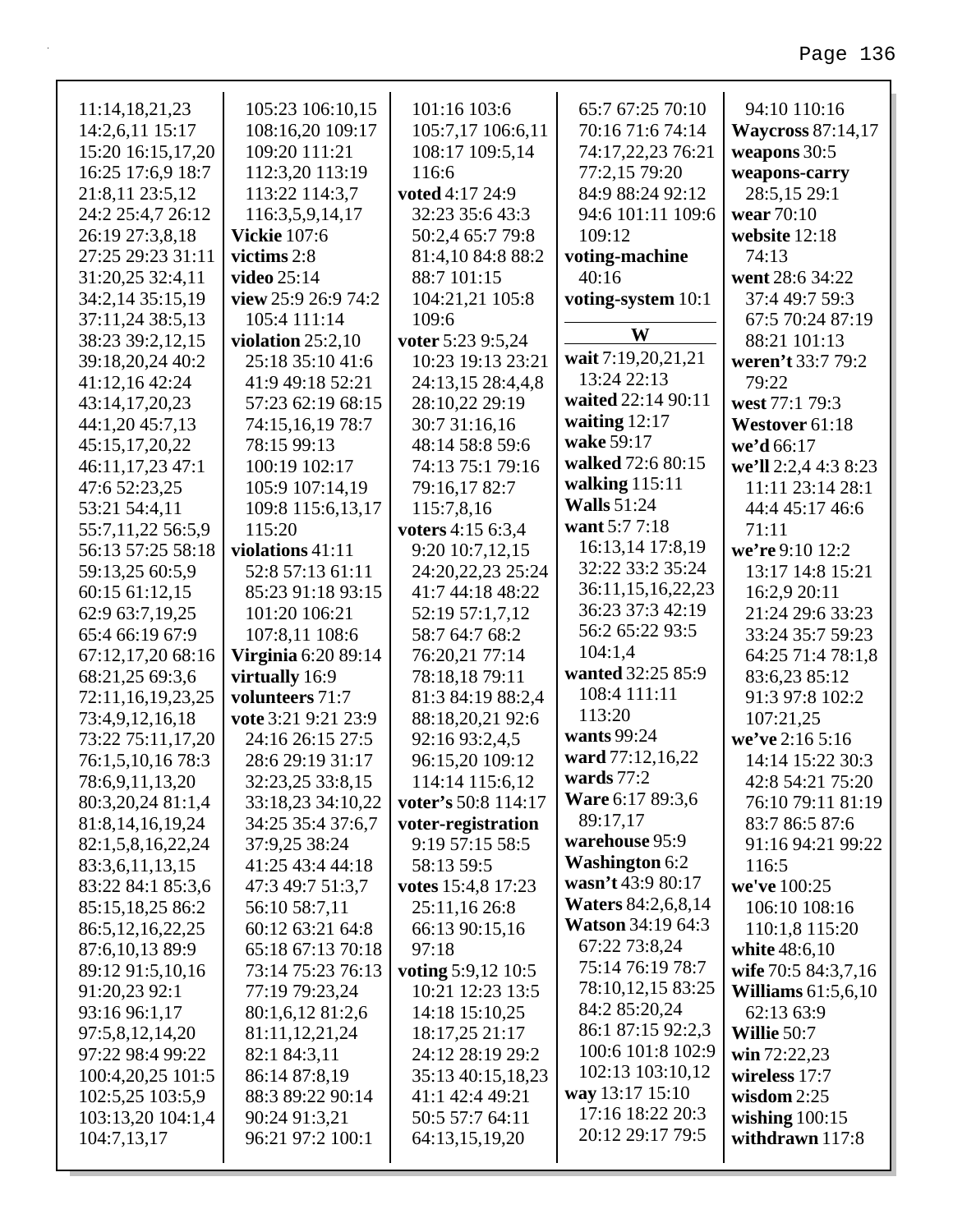| women $2:12$                            | wrist 107:24 108:1                      | \$2500 105:18 106:9 | 51:25             | 2015-0677:10       |
|-----------------------------------------|-----------------------------------------|---------------------|-------------------|--------------------|
| won 73:1                                | write 92:6 93:2                         | \$500 107:4         | 20th 5:15 47:23   | 2015-078 6:22      |
| wonder 86:7                             | writing $5:11$                          |                     | 48:8,13           | 2015-14 104:10     |
| won't 95:23                             | wrong 10:13,13                          | 1                   | 200 32:16         | 2015-2 108:21      |
| work 2:20 4:23                          | 49:21 60:20 61:25                       | 1 17:12 47:17 74:14 | 2000 26:21        | 2015-20 39:13      |
| 11:22 12:16 13:10                       | 65:18 76:21,22                          | 83:4 88:8,12,17     | 2001 18:12,13     | 56:15              |
| worked 18:3 58:4                        | 79:1 84:7,21                            | 88:25 89:23 90:2    | 2011 44:9 77:7    | 2015-46 39:20      |
| worker 34:25                            | 97:21 101:17                            | 90:19 101:21        | 98:24 99:3        | 98:10              |
| workers 28:8 34:20                      | 109:6,7,12                              | 1,000 107:17        | 2011-88 104:9     | 2015-47 39:21      |
| 35:23 36:8,17                           | <b>Wurtz</b> 84:16,18                   | 1:01 83:5           | 2012 12:4 88:17   | 60:17              |
| 40:16 84:14 88:10                       | 85:2,10,21                              | 1:49 116:24         | 2012-109 103:25   | 2015-66 39:24 64:1 |
| 88:11 101:10,14                         |                                         | 1049:16             | 114:12 115:24     | 2015-67 67:21      |
| 111:24                                  | $\mathbf{X}$                            | 10:021:9            | 2012-172 104:9    | 2015-72 40:2 100:5 |
|                                         | X 36:9                                  | 100 62:3 66:15      | 2012-31 104:9     | 2015-73 40:3 73:23 |
| working 15:23 36:2<br>59:23 71:21 85:12 |                                         | 92:13               | 2013 40:12 44:25  |                    |
|                                         | $\mathbf Y$                             | 11 41:1,24 43:2     |                   | 75:13              |
| works 95:15                             | yards 5:16,16,17                        | 11th $1:10$         | 46:6 50:9,11 53:6 | 2015-74 40:4 76:17 |
| <b>Worley 3:17,23</b>                   | <b>Yeah 30:18</b>                       | 12 92:14 95:17,19   | 55:16 75:13       | 2015-75 40:4 101:7 |
| 11:8,10 21:10,11                        | vear 15:2 22:14                         | 12:05 83:5          | 2013-038 39:17    | 2015-7640:5 83:24  |
| 21:12 23:5,10,22                        | 62:24 63:6 99:19                        | 12144:13            | 2013-26 104:9     | 2015-78 87:14      |
| 25:6,7,8,20 26:1                        | 112:8                                   | 13 34:17 64:10 89:2 | 2013-38 39:7 40:9 | 2015-839:9         |
| 26:17 27:1.7                            | years 2:9,14 5:11                       | 1300 93:21          | 2013-63 104:9     | 2016 57:5 102:10   |
| 31:19,21 34:11                          | 5:13 12:15 18:3                         |                     | 2014 28:7 45:24   | 114:16,23          |
| 37:21 38:3,9,25                         | 19:17 36:2                              | 1360 11:25          | 46:4 47:12,12,18  | 2016-119 27:18     |
| 39:10 45:21,22,23                       | <b>York 32:23</b>                       | 15 67:22 109:16     | 48:4 49:4,10      | 38:15              |
| 46:1,3,9,25 47:5                        | you'll 9:1 41:16                        | 150 25:13           | 50:13,16 51:6     | 2017 24:3,8 27:25  |
| 56:8 58:18,20                           | 46:12 47:9 53:5                         | 150-foot 24:6       | 53:6 57:2         | 34:19,22 35:14     |
| 59:7,10,12 62:11                        | 105:23                                  | 1564 6:20           | 2014-009 47:8     | 61:8 62:15 63:2    |
| 62:13,16,18,21                          | you're 4:19 12:18                       | 1647:17,19,25 57:4  | 2014-079 103:22   | 92:3,5 102:10,14   |
| 63:13,23 66:23                          | 12:20 26:6,7                            | 64:20               | 2014-09 39:8      | 2017-003 27:19     |
| 67:15 76:14 80:5                        | 34:18 36:10 37:5                        | 1656 6:11 35:22     | 2014-107 27:14    | 2017-079 6:14      |
| 81:25 82:21 83:1                        | 44:21 53:5 72:19                        | 17 2:9,14 50:7,13   | 28:1              | 2017-338:15        |
| 83:12,14,21 86:7                        | 80:14                                   | 50:16               | 2014-111 103:23   | 2017-37 27:20      |
| 86:15,17 87:1,2,9                       | you've 14:15 17:9                       | 17th 77:1           | 106:16            | 38:16              |
| 91:8,11,19,22                           | 96:23                                   | 174 78:23           | 2014-51 104:9     | 2017-66 27:20      |
| 96:7 97:3,11,25                         |                                         | 1898:5              | 2014-79 104:19    | 38:16              |
| 99:21 100:3,22,24                       | you-all 4:16 41:21                      | 183-1-1.018:4       | 2015 44:25 46:16  | 2017-68 23:17,23   |
| 102:21 103:1,3,8                        | 53:16 60:16<br><b>Yvette 88:23 89:1</b> | 183-1-12.01 13:4    | 53:6 55:16 59:18  | 26:13              |
| 103:19,20,21                            |                                         | 183-1-12.02 78:17   | 60:22 61:3,7 63:1 | 2017-71 27:21      |
| 104:11,15 105:3                         | $y'$ all 66:3 69:1,10                   | 183-1-12.06(4) 89:5 | 64:5, 10, 13, 20  | 38:16              |
| 106:6,7,14 108:3                        | 69:14                                   | 19 50:13            | 67:22 73:24 74:1  | 2017-78 27:22      |
| 108:11,19 110:18                        | ${\bf Z}$                               | 2                   | 74:3,8,14,15,23   | 38:17              |
| 111:7,22 112:21                         | zip 70:13                               | 24:2 12:22 17:2     | 75:6 77:4,13,21   | 2017-79 27:23      |
| 113:23,24 114:6                         |                                         |                     | 84:2,5,23 87:15   | 34:16,19           |
| 114:11,19 115:22                        | \$                                      | 64:6,8,16 65:13     | 87:17 88:1,7 89:2 | 2017-80 38:17      |
| 116:8,13,16                             | \$1,000 104:23                          | 65:15 66:7          | 98:13,22 99:5,7,7 | 2017-86 40:6 92:1  |
| wouldn't 33:8                           | 105:1,16                                | 2-2-228 42:11       | 100:6,8,9,10,11   | 2018 1:10 3:12,13  |
| 90:16                                   | \$100 107:13                            | 2-2-229 42:11       | 100:14 101:9      | 7:25 9:16 117:14   |
| would've 24:24                          | \$1500 109:23,25                        | 2-2-230 42:12       | 2015-002 103:24   | 2018-003 26:21,25  |
| 63:6                                    | \$2,000 108:10,14                       | 20 5:13 18:3 47:12  | 2015-008 98:4     | 2018-03 23:20      |
| wrap 13:15                              |                                         | 47:18 48:4 51:6     | 2015-061 116:1    | 2020 20:16         |
|                                         |                                         |                     |                   |                    |